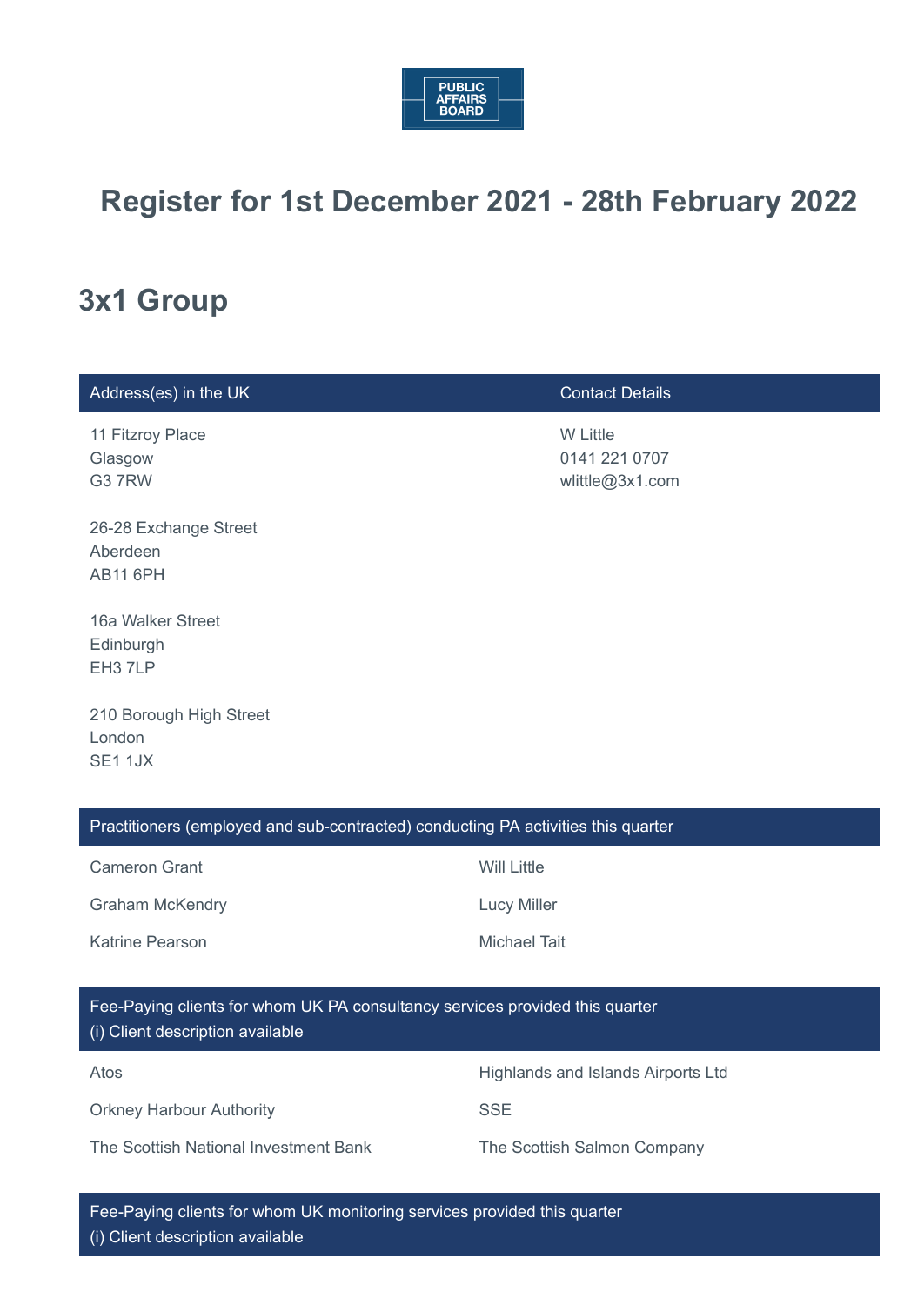# **5654 & Company Ltd**

### Address(es) in the UK Contact Details

Orion House 5 Upper St Martin\\\'s Lane London WC2H 9EA

Ben Thornton 020 4534 2980 ben.thornton@5654.co.uk

## Practitioners (employed and sub-contracted) conducting PA activities this quarter

| Imogen Osborne       | Victoria Spiteri          |
|----------------------|---------------------------|
| <b>Charlie Allen</b> | <b>Gurjit Bains</b>       |
| <b>Isaak Bowers</b>  | <b>Arden Foster Spink</b> |
| Laura Gabb           | John Gardner              |
| Liz Morley           | Jonathan Moynihan         |
| <b>Sally Payne</b>   | Daniel Rice               |
| James Starkie        | <b>Ben Thornton</b>       |
| John Young           |                           |

### Fee-Paying clients for whom UK PA consultancy services provided this quarter (i) Client description available

| <b>Affinity Water</b> | <b>Association of British Insurers</b> |
|-----------------------|----------------------------------------|
| CAA                   | Centrepoint                            |
| <b>Citizens UK</b>    | <b>Drax</b>                            |
| Esken                 | <b>GKN Automotive</b>                  |
| <b>Grant Thornton</b> | <b>HARIBO</b>                          |
| <b>HCA Healthcare</b> | <b>IMG</b>                             |
| Jumbo                 | Melrose                                |
| Microsoft             | <b>National Grid ESO</b>               |
| Pacaso                | Sainsbury's                            |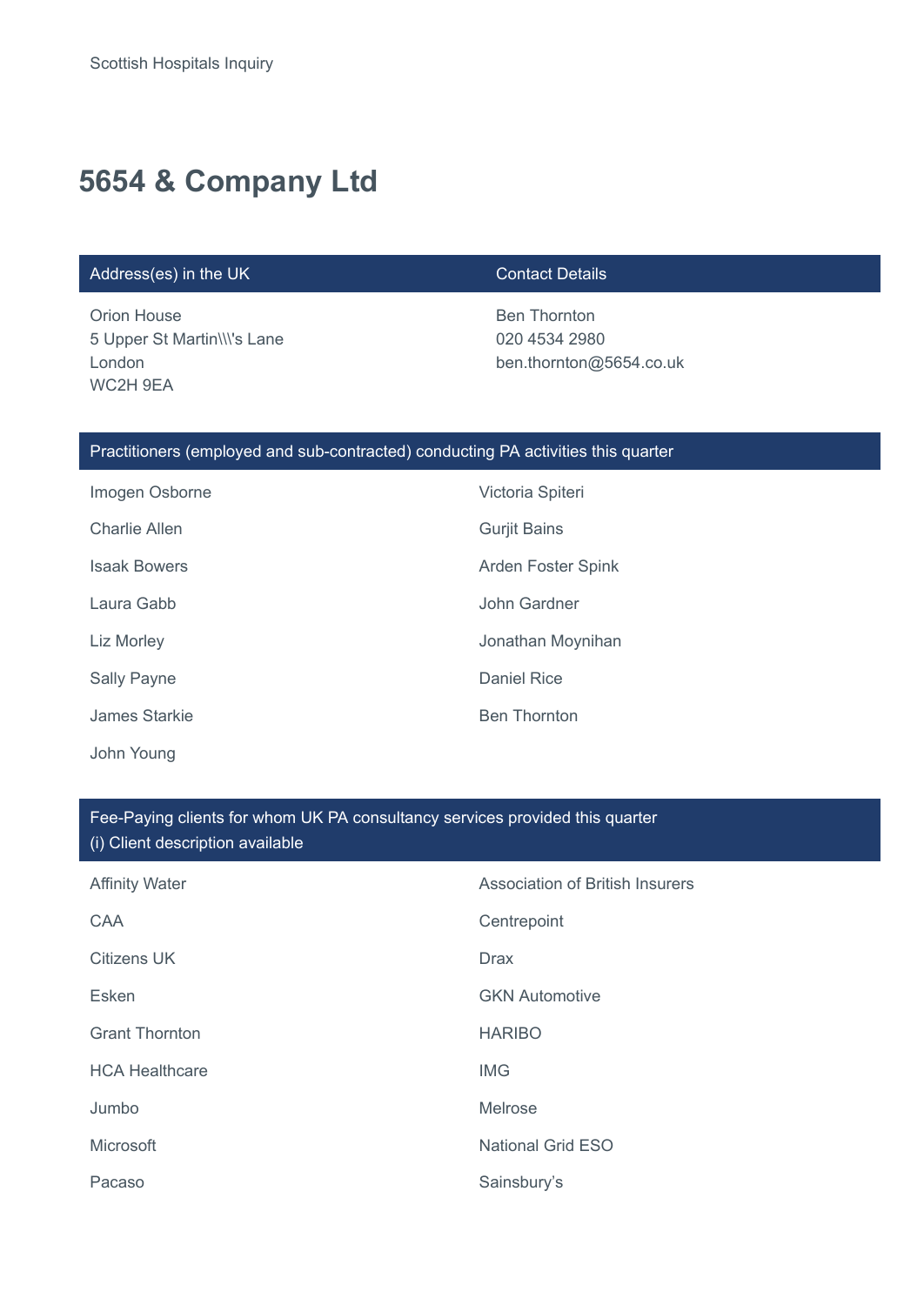# **Anchor Hanover**

### Address(es) in the UK Contact Details

The Heals Building Suites A&B 22-24 Torrington Place London WC1E 7HJ

James Floyd 020 77599100 james.floyd@anchorhanover.org.uk [www.anchorhanover.org.uk](http://www.anchorhanover.org.uk/)

### Practitioners (employed and sub-contracted) conducting PA activities this quarter

Thea Mcleod-Hall **Mario Ambrosi** Mario Ambrosi

Derya Filiz **Derya Filiz James Floyd** 

Jessie LaFargue **Alexander Roberts** 

# **Andrew Cumpsty**

### Address(es) in the UK Contact Details

2 Avenue House Upper Warren Avenue Caversham RG4 7EF

Andrew Cumpsty 07934158463 andrew.cumpsty@hotmail.co.uk

### Practitioners (employed and sub-contracted) conducting PA activities this quarter

Andrew Cumpsty (Advisory Role)

Fee-Paying clients for whom UK PA consultancy services provided this quarter

(i) Client description available

ACOBA Aldermore

Enterprise Forum and The Contract Contract Red Funnel

# **APCO Worldwide**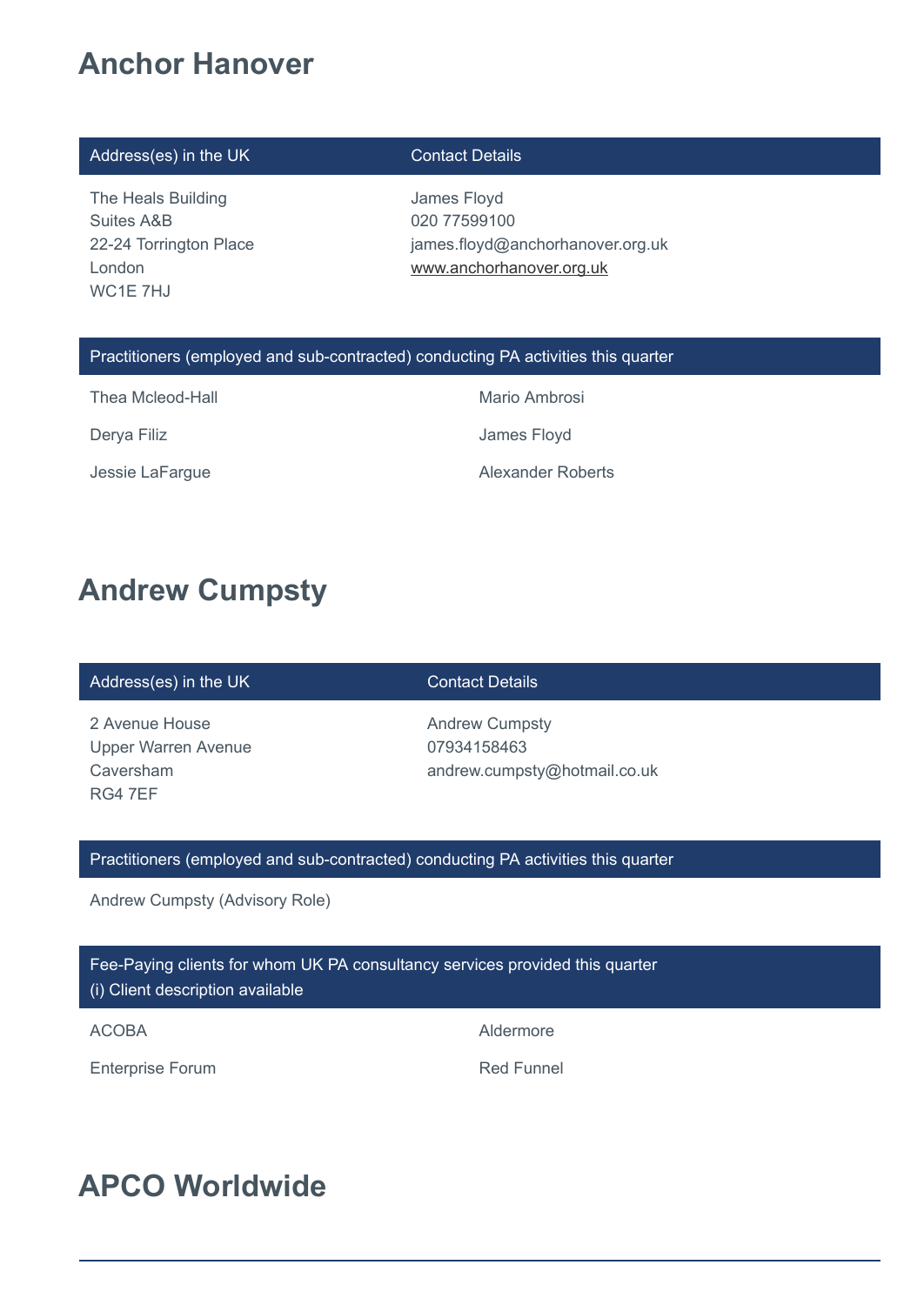### Address(es) in the UK Contact Details

19 Wells Street London W1T 3PQ

Will Browne 020 7526 3600 wbrowne@apcoworldwide.com [www.apcoworldwide.com](http://%20www.apcoworldwide.com/)

### Other Countries of Operation

| <b>BELGIUM</b>   | <b>CHINA</b>              |
|------------------|---------------------------|
| <b>FRANCE</b>    | <b>GERMANY</b>            |
| <b>HONG KONG</b> | <b>INDIA</b>              |
| <b>INDONESIA</b> | <b>ISRAEL</b>             |
| <b>ITALY</b>     | <b>JAPAN</b>              |
| <b>MALAYSIA</b>  | <b>POLAND</b>             |
| <b>POLAND</b>    | <b>RUSSIAN FEDERATION</b> |
| <b>SINGAPORE</b> | <b>THAILAND</b>           |
| <b>TURKEY</b>    | UNITED ARAB EMIRATES      |
| UNITED STATES    | <b>VIET NAM</b>           |

### Practitioners (employed and sub-contracted) conducting PA activities this quarter

| Sedef Akademir            | <b>Richard Blunt</b>    |
|---------------------------|-------------------------|
| <b>William Browne</b>     | Dean Cambridge          |
| <b>Molly Clapperton</b>   | <b>lurie Cordunean</b>  |
| <b>Richard de Pencier</b> | <b>John Defterios</b>   |
| <b>Stavros Dimitratos</b> | Roi Feder               |
| Luke Fitzpatrick          | <b>Lesley Foottit</b>   |
| Aileen Kearney            | Jordan Leith            |
| <b>Olivier Leroy</b>      | <b>Anthony Marchese</b> |
| Lydia Martin              | <b>Holly Muirhead</b>   |
| <b>Nour Nahhas</b>        | Aarti Nayak             |
| Joe Phelan                | <b>Gabriel Phillips</b> |
| Darielle Riesser          | Ella Robertson-Bonds    |
| <b>Adam Saunders</b>      | Sharon Segel            |
| <b>Thomas Short</b>       | <b>Nesta Smith</b>      |
| <b>Brad Staples</b>       | Zoe Thorogood           |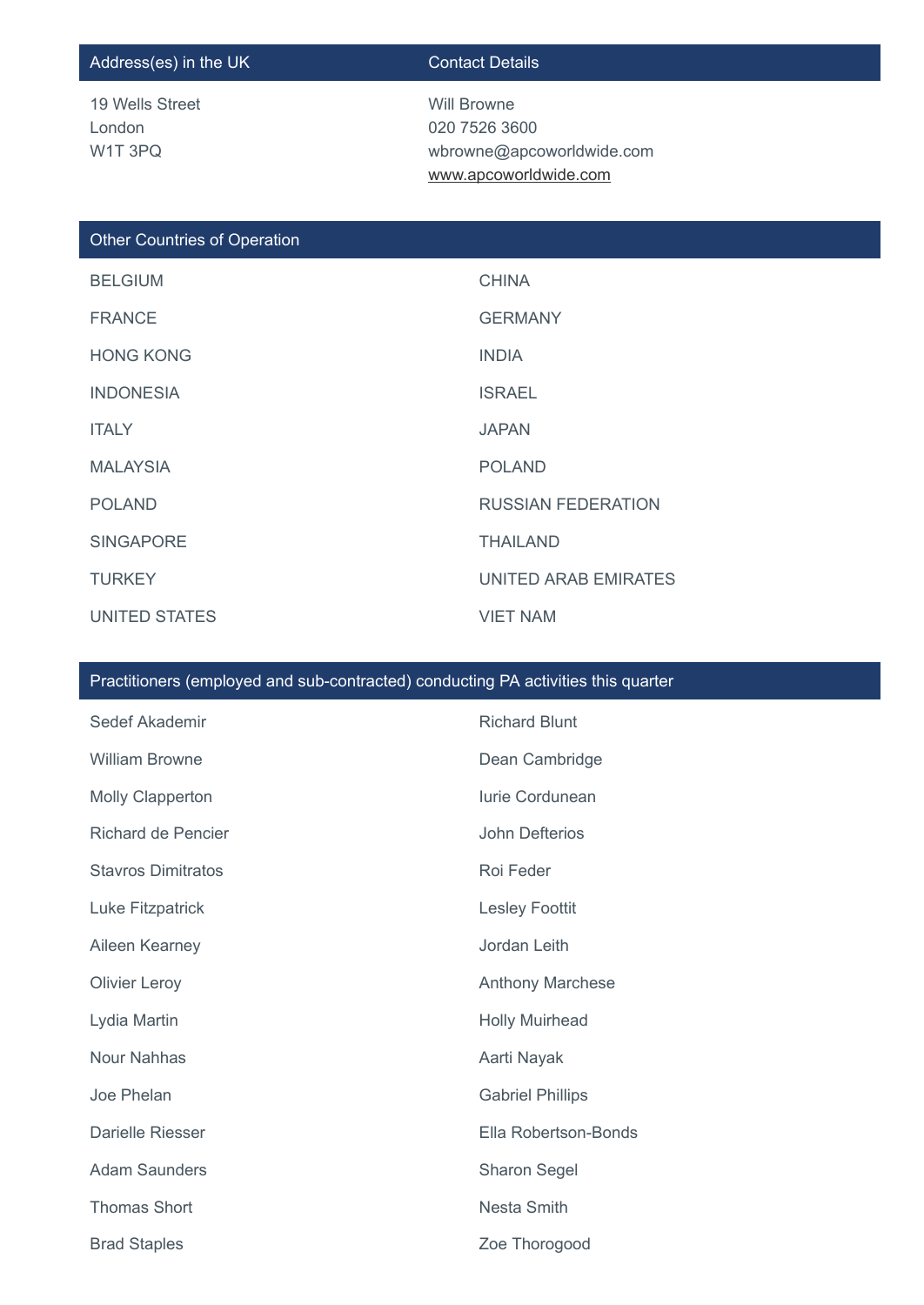Susannah Wright

| Fee-Paying clients for whom UK PA consultancy services provided this quarter<br>(i) Client description available |  |  |
|------------------------------------------------------------------------------------------------------------------|--|--|
| <b>Allergan Aesthetics</b>                                                                                       |  |  |
| <b>Becton Dickinson</b>                                                                                          |  |  |
| <b>Clover Pharmaceuticals</b>                                                                                    |  |  |
| <b>Dell Technologies</b>                                                                                         |  |  |
| European Thrombosis and Haemostasis Alliance                                                                     |  |  |
| Integrated DNA Technologies (i):<br>https://eu.idtdna.com/pages                                                  |  |  |
| Johnson & Johnson Biosence Webster                                                                               |  |  |
| Livi (i): https://www.livi.co.uk/                                                                                |  |  |
| Microsoft                                                                                                        |  |  |
| Molecular Devices (i):<br>https://www.moleculardevices.com/#gref                                                 |  |  |
| Novocure                                                                                                         |  |  |
| <b>Reckitt</b>                                                                                                   |  |  |
| Ripple Labs (i): https://ripple.com/                                                                             |  |  |
| <b>West Pharmaceutical Services</b>                                                                              |  |  |
| International Society for Thrombosis & Haemostasis                                                               |  |  |

# **Atlas Communications Partners Ltd.**

| <b>Contact Details</b>              |
|-------------------------------------|
| <b>Charles Napier</b>               |
| +447979536506                       |
| charles.napier@atlas-partners.co.uk |
| www.atlas-partners.co.uk            |
|                                     |
|                                     |

### Practitioners (employed and sub-contracted) conducting PA activities this quarter

Wahid Azaoui **Keisha Bullock-Singh** 

Peter Cardwell **Simone Connolly**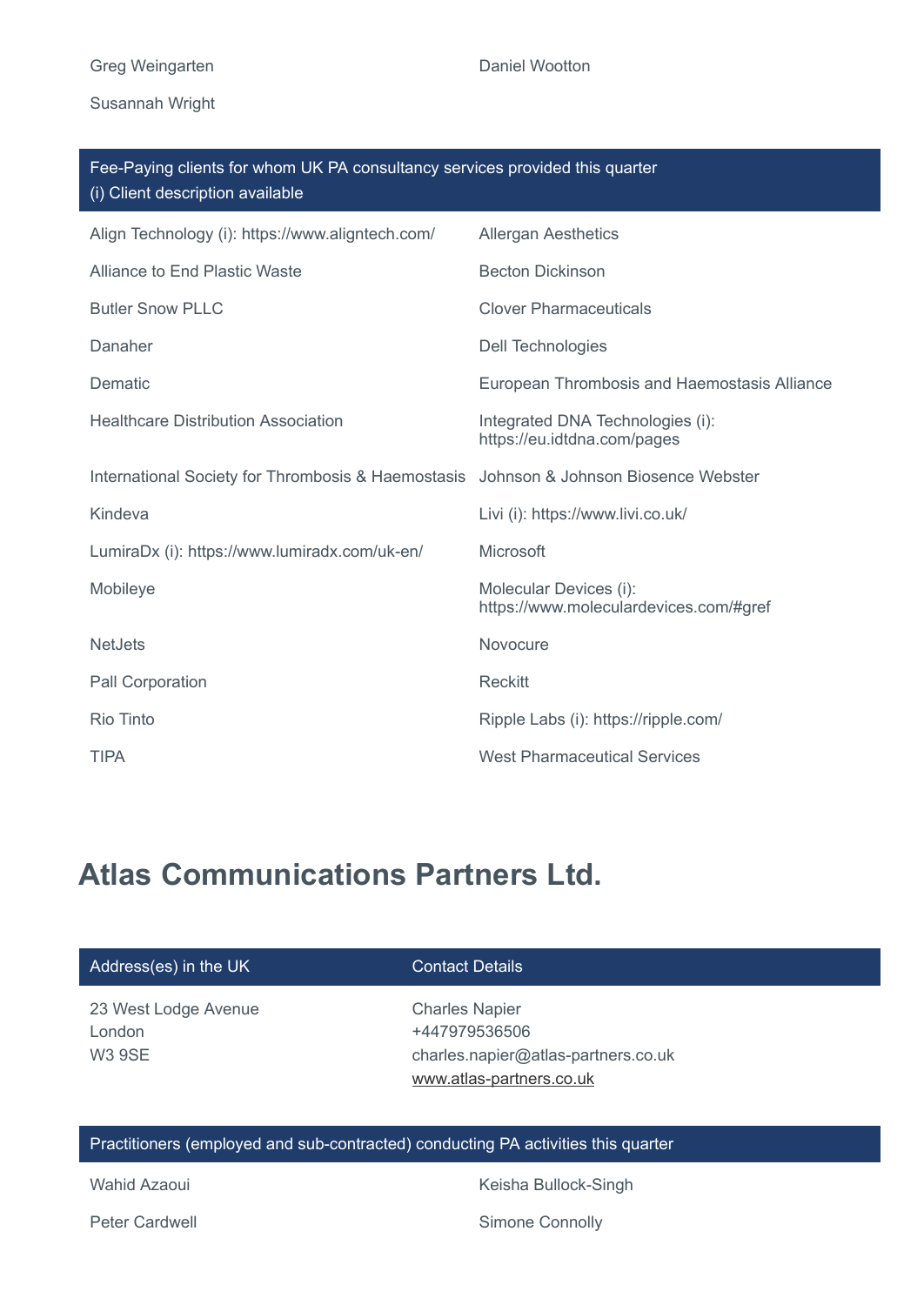| James Cowling          | Michael Dowsett           |
|------------------------|---------------------------|
| Mike Hough             | Ambar Iqbal               |
| <b>Chantel Lewis</b>   | <b>Holly Mahon</b>        |
| Laura McCarthy         | <b>Sir Charles Napier</b> |
| <b>Katie Neame</b>     | Silja Palmadottir         |
| <b>Bethan Phillips</b> | Vanessa Pine              |

### Fee-Paying clients for whom UK PA consultancy services provided this quarter (i) Client description available

| Blood Cancer Alliance (i): An alliance of blood cancer Centre for Progressive Policy (i):<br>charities funded by Gilead, Janssen, Celgene, Pfizer, https://www.progressive-policy.net<br>Novartis, Amgen, Kyowa Kirin, Sanofi, Takeda, Incyte |                                                                                                       |
|-----------------------------------------------------------------------------------------------------------------------------------------------------------------------------------------------------------------------------------------------|-------------------------------------------------------------------------------------------------------|
| - https://www.bloodcanceralliance.org/                                                                                                                                                                                                        | Chartered Institute of Legal Executives (CILEx) (i):<br>https://www.cilex.org.uk                      |
| Enforcement Conduct Board (i): Funded by CIVEA                                                                                                                                                                                                | GambleAware (i): http://www.begambleaware.org/                                                        |
| (https://www.civea.co.uk)                                                                                                                                                                                                                     | Gatsby Foundation (i): https://www.gatsby.org.uk/                                                     |
|                                                                                                                                                                                                                                               | Humane Society International (i): https://www.hsi.org/ MoneySuperMarket (i): www.moneysupermarket.com |
| Mother Pukka (i):<br>https://www.motherpukka.co.uk/about/                                                                                                                                                                                     | Return Hub (i): https://www.thereturnhub.com/                                                         |
|                                                                                                                                                                                                                                               | Seajacks UK Ltd (i): http://www.seajacks.com/                                                         |
| Sir Robert McAlpine (i): https://www.srm.com/                                                                                                                                                                                                 | SSAFA - the armed forces charity (i):<br>https://www.ssafa.org.uk/                                    |
| viagogo (i): http://www.viagogo.co.uk/                                                                                                                                                                                                        | WWF-UK (i): https://www.wwf.org.uk/                                                                   |

Fee-Paying clients for whom UK monitoring services provided this quarter (i) Client description available

Facebook (i): https://about.fb.com/company-info/

Pro-Bono Clients for whom consultancy and/or monitoring services have been provided this quarter (i) Client description available

The Activate Collective (i): https://www.timetoactivate.org/

# **Atticus Communications**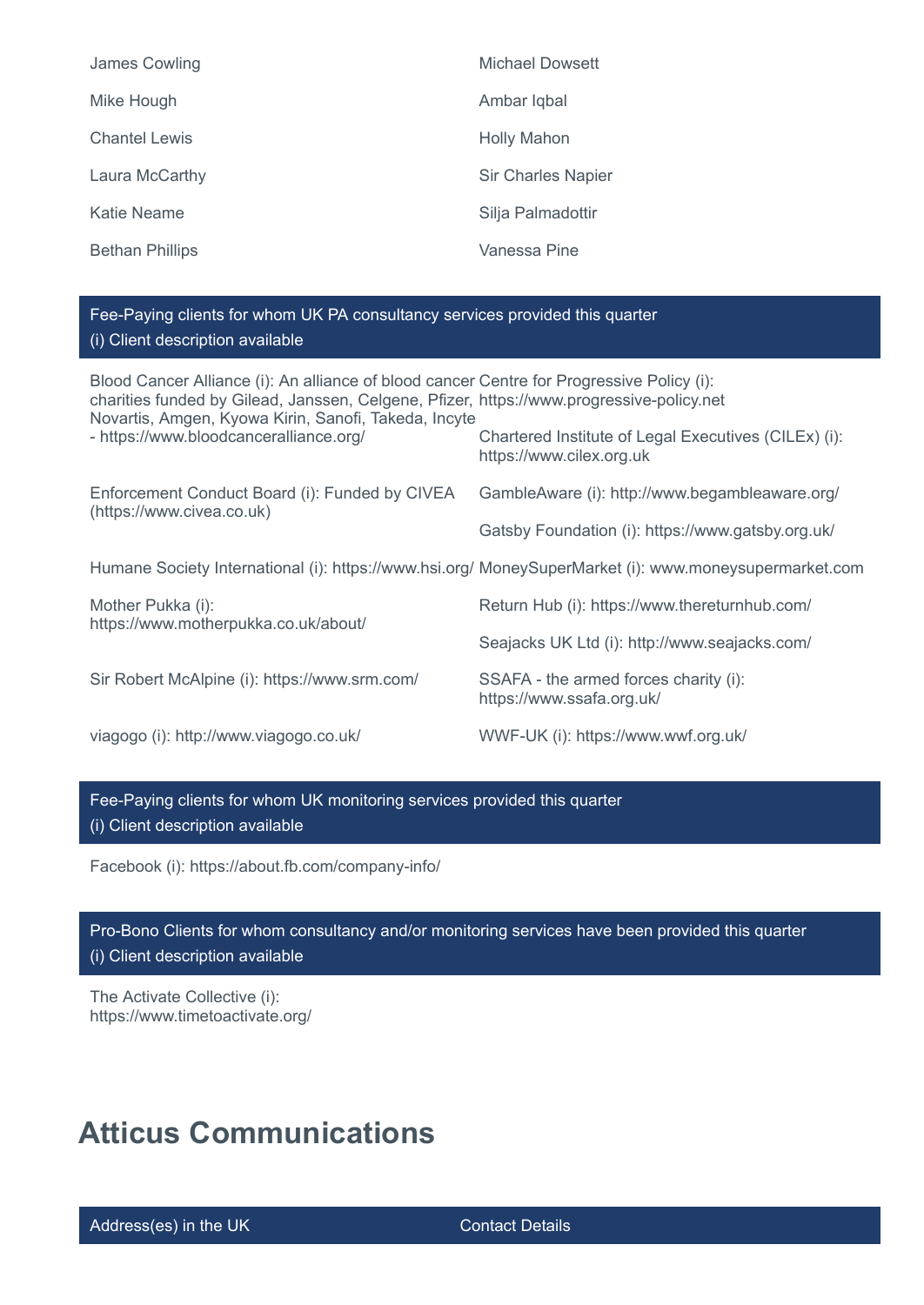Leon Cook +44 0(203) 356 2705 lcook@atticuscomms.com [www.atticuscomms.com](http://www.atticuscomms.com/) 

### Practitioners (employed and sub-contracted) conducting PA activities this quarter

| Samantha Boyle     | Elena Campbell          |
|--------------------|-------------------------|
| <b>Ben Coltham</b> | Leon Cook               |
| James Frith        | Sarah Hodes             |
| Megan MacDougall   | <b>Harrison McQueen</b> |
| Luca Pavoni        | <b>Stuart Pilcher</b>   |
|                    |                         |

Joshua Taggart

Fee-Paying clients for whom UK PA consultancy services provided this quarter (i) Client description available

| <b>Match Group</b>                            | <b>Auditory Verbal UK</b> |
|-----------------------------------------------|---------------------------|
| <b>DeVono</b>                                 | DXC Technology            |
| Jigsaw Infrared                               | <b>NHBC</b>               |
| Parthenia Valuation                           | <b>Sunbelt Rentals UK</b> |
| The Committee for Freedom in Hong Kong (CFHK) | <b>Zorge Partners</b>     |

## **BCW**

### Address(es) in the UK Contact Details

Rose Court 2 Southwark Bridge Rd London SE1 9HS

David Mitchell 07557 352 467 david.mitchell@bcw-global.com [www.bcw-global.com](http://www.bcw-global.com/)

| Other Countries of Operation |                  |  |
|------------------------------|------------------|--|
| <b>ARGENTINA</b>             | <b>AUSTRALIA</b> |  |
| <b>BAHRAIN</b>               | <b>BELGIUM</b>   |  |
| <b>BRAZIL</b>                | <b>CHILE</b>     |  |
| <b>CHINA</b>                 | <b>COLOMBIA</b>  |  |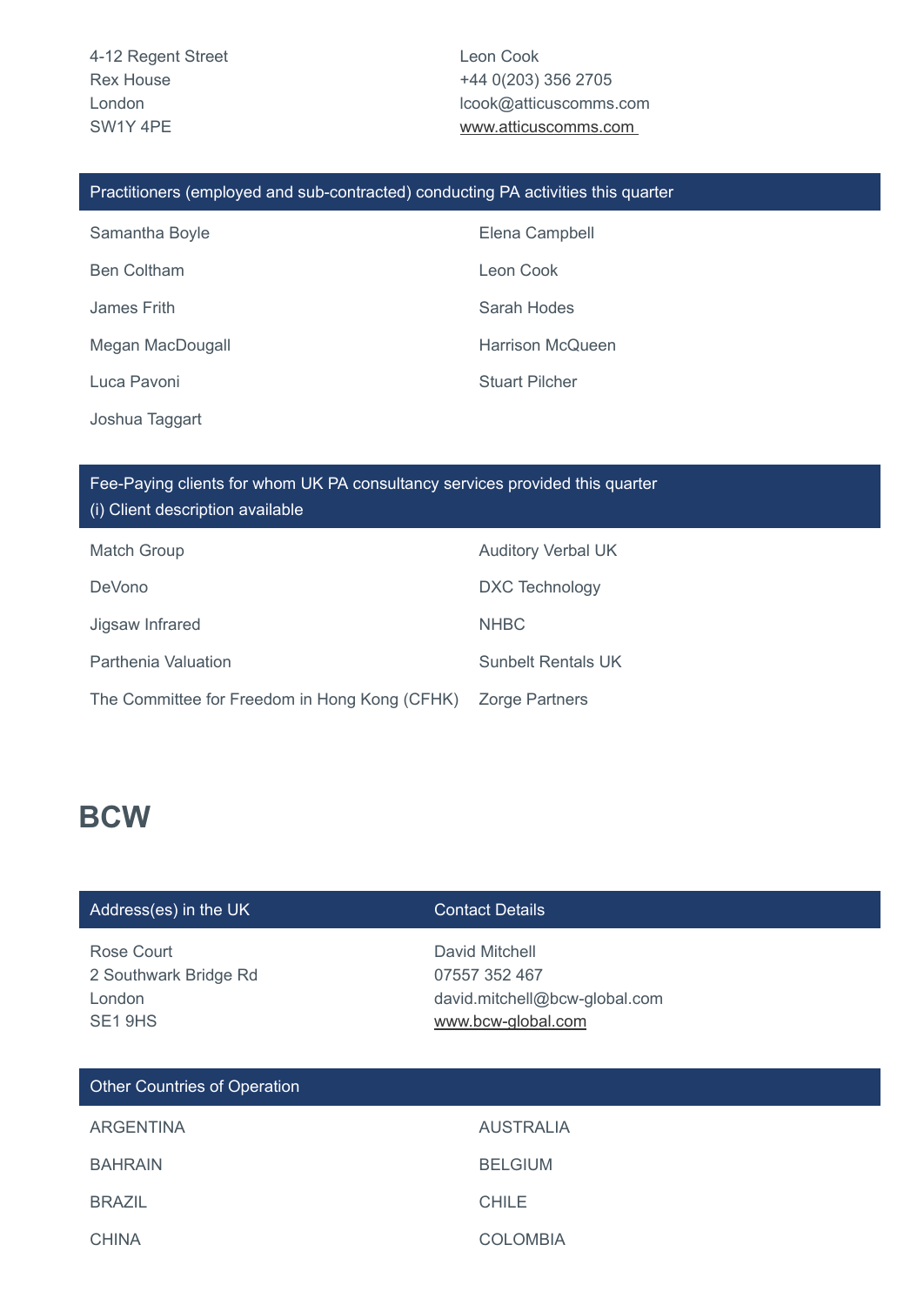| <b>EGYPT</b>         | <b>FINLAND</b>       |
|----------------------|----------------------|
| <b>FRANCE</b>        | <b>GERMANY</b>       |
| <b>HONG KONG</b>     | <b>INDIA</b>         |
| <b>INDONESIA</b>     | <b>ITALY</b>         |
| <b>JAPAN</b>         | <b>JORDAN</b>        |
| KOREA, REPUBLIC OF   | <b>KUWAIT</b>        |
| <b>LEBANON</b>       | <b>MALAYSIA</b>      |
| <b>MEXICO</b>        | <b>NETHERLANDS</b>   |
| <b>NORWAY</b>        | <b>PERU</b>          |
| PUERTO RICO          | <b>QATAR</b>         |
| <b>SAUDI ARABIA</b>  | <b>SINGAPORE</b>     |
| <b>SOUTH AFRICA</b>  | <b>SPAIN</b>         |
| <b>SWEDEN</b>        | <b>SWITZERLAND</b>   |
| <b>TURKEY</b>        | UNITED ARAB EMIRATES |
| <b>UNITED STATES</b> | <b>URUGUAY</b>       |

### Practitioners (employed and sub-contracted) conducting PA activities this quarter

| John Mcternan           | Eleanor Baker         |
|-------------------------|-----------------------|
| Hugo Briggs             | <b>Tom Clark</b>      |
| Craig Davidson          | <b>Ruth Evans</b>     |
| <b>Ally Grant</b>       | <b>Steve Hawkes</b>   |
| Aimee Horwood           | <b>Beth Laffin</b>    |
| <b>Andrew Mackay</b>    | David Mitchell        |
| Simon Richards          | Mark Sands            |
| Harry Stovin-Bradshaw   | <b>Matthew Sutton</b> |
| Josh Turpin             | Nick Williams         |
| <b>Caroline Winters</b> |                       |

## Fee-Paying clients for whom UK PA consultancy services provided this quarter (i) Client description available

| Aldi    | Clearpay              |
|---------|-----------------------|
| Ennahda | <b>Exact Sciences</b> |
| HC-One  | <b>Hikvision</b>      |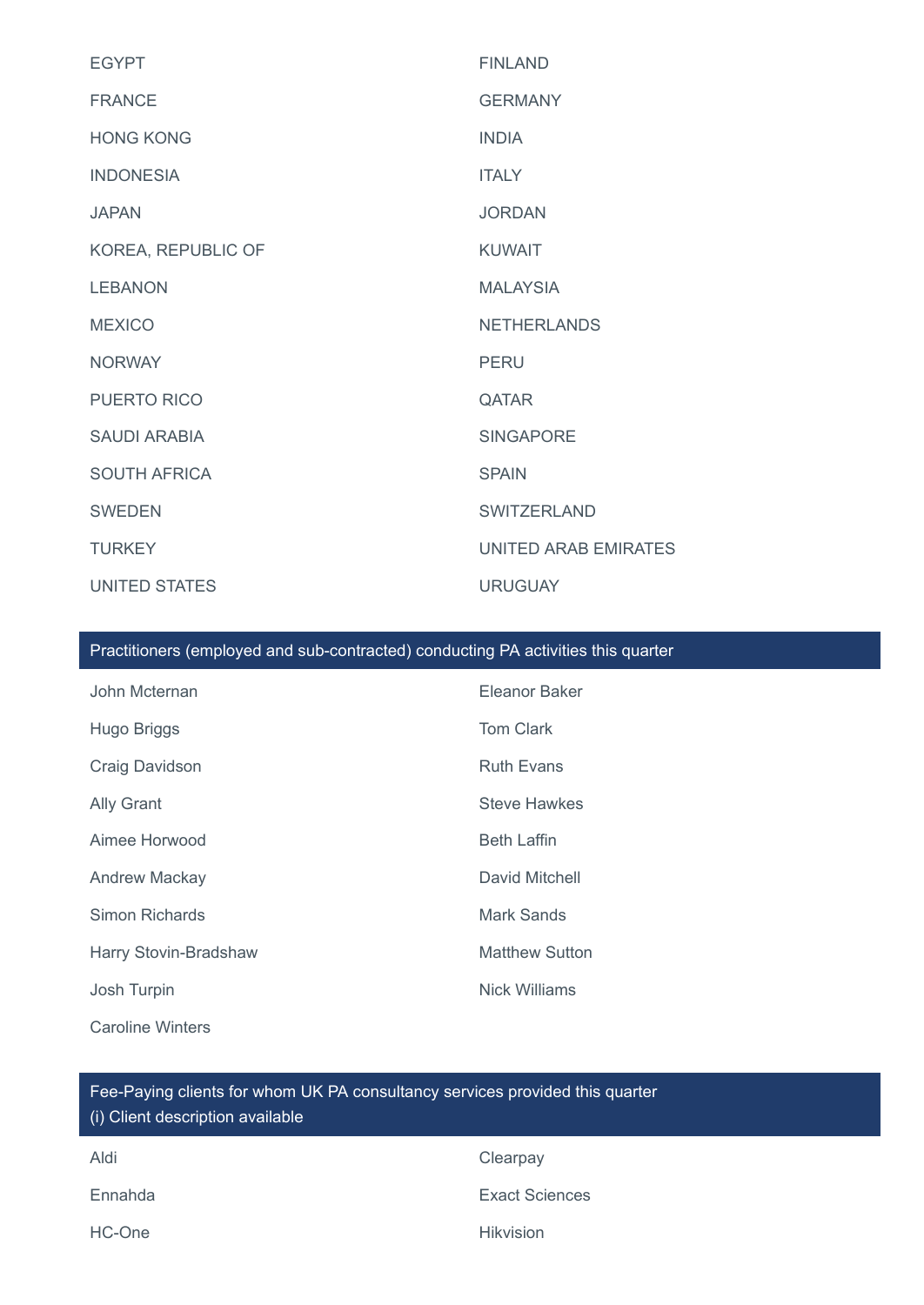| <b>Imperial Brands</b>      | <b>IVY Fa</b> |
|-----------------------------|---------------|
| <b>Lloyds Banking Group</b> | <b>MHP</b>    |
| Wendys                      |               |

IVY Farm

# **Beartas Policy**

| Address(es) in the UK                                                                                            | <b>Contact Details</b>                                                         |
|------------------------------------------------------------------------------------------------------------------|--------------------------------------------------------------------------------|
| 10 Hammond Close<br>Langdon Hills<br><b>SS16 5HJ</b>                                                             | Gavin Callaghan<br>07908698743<br>gavin@beartaspolicy.com<br>www.beartas.co.uk |
| Practitioners (employed and sub-contracted) conducting PA activities this quarter                                |                                                                                |
| Emma Blint                                                                                                       | Gavin Callaghan                                                                |
| Fee-Paying clients for whom UK PA consultancy services provided this quarter<br>(i) Client description available |                                                                                |
| All In Black Security                                                                                            | Connectr                                                                       |
| <b>Elemental Software</b>                                                                                        | Peopletoo                                                                      |
| Ten10                                                                                                            | The Aldridge Foundation                                                        |
| WestCo                                                                                                           |                                                                                |

# **BECG**

| Address(es) in the UK                                                 | <b>Contact Details</b>                                             |
|-----------------------------------------------------------------------|--------------------------------------------------------------------|
| 8-10 Mansion House Place<br>London<br>EC4N 8BJ                        | David Button<br>020 3697 7630<br>david.button@becg.com<br>becg.com |
| The SilverFin Building<br>455 Union St<br>Aberdeen<br><b>AB11 6DB</b> | david.button@becg.com                                              |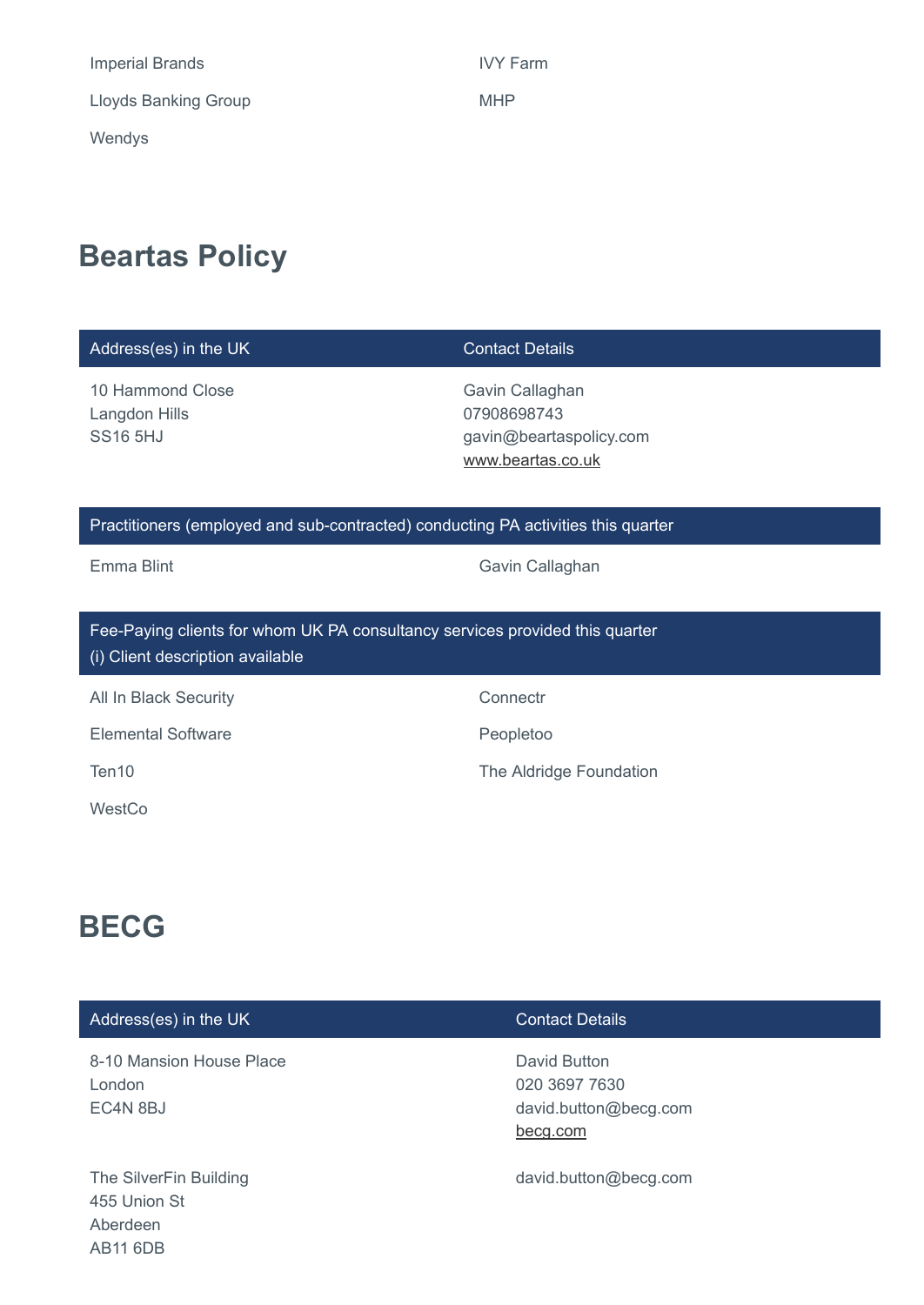55 Colmore Road Birmingham West Midlands B3 2AA

Nine Hills Road Cambridge Cambridgeshire CB2 1GE

Sophia House 28 Cathedral Road **Cardiff** 

CF11 9LJ

80 George Street Edinburgh EH2 3BU

SPACES 1 West Regent Street Glasgow G2 1RW

No. 1 Leeds 26 Whitehall Leeds Yorkshire LS12 1BE

WeWork, Dalton Place 29 John Dalton Street Manchester

M2 6FW

The Union Building Rose Lane Business Centre 51-59 Rose Lane **Norwich** Norfolk NR1 1BY

Jellicoe House Hedge End Southampton

SO30 2AF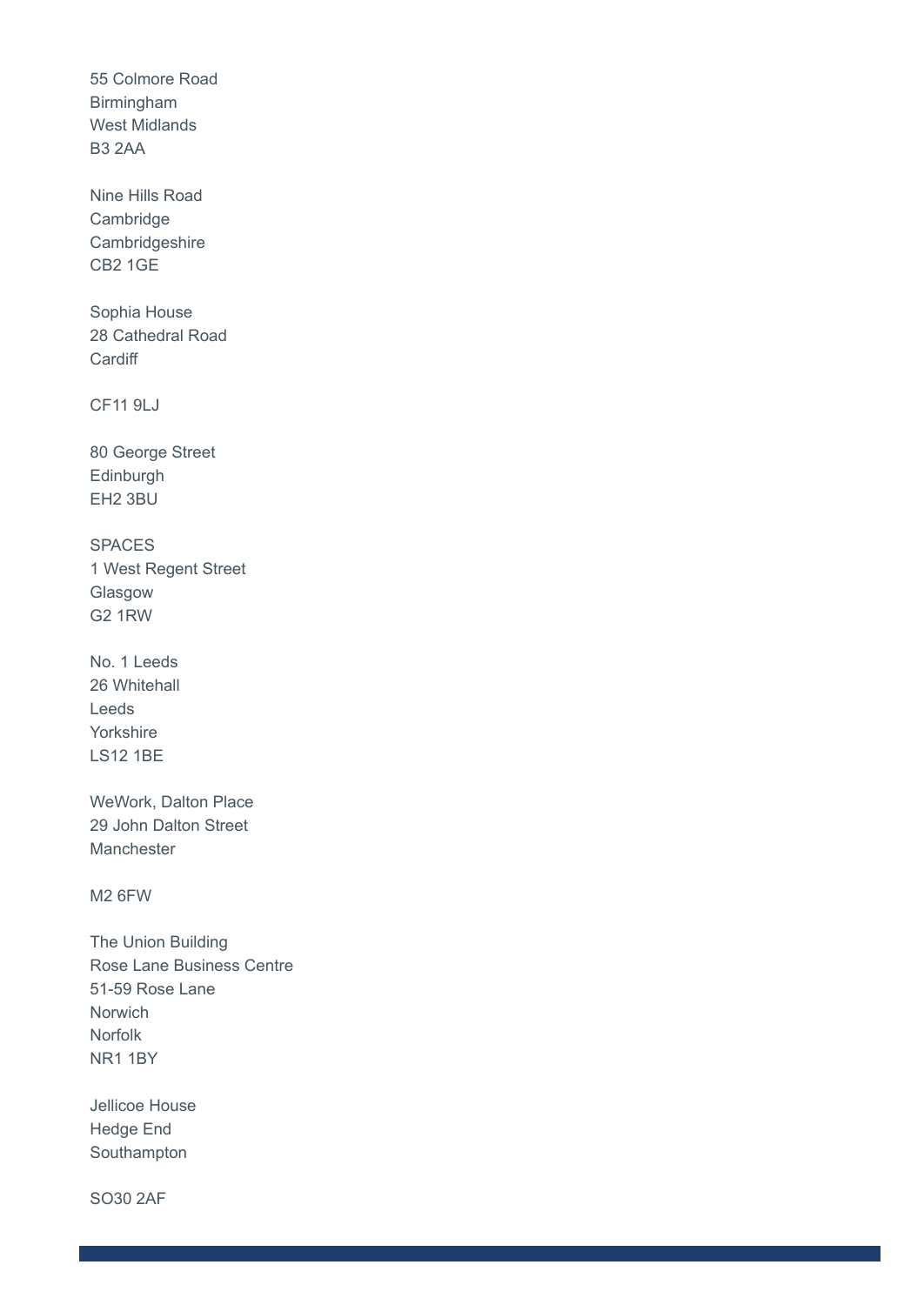### Practitioners (employed and sub-contracted) conducting PA activities this quarter

| <b>Chris Anderson</b>   | Hannah Anderson-Jones                                                                          |
|-------------------------|------------------------------------------------------------------------------------------------|
| <b>Thomas Andrews</b>   | Jennifer Ball                                                                                  |
| <b>Verity Barr</b>      | <b>Tom Beckford</b>                                                                            |
| James Bird              | Laurence Bowyer                                                                                |
| <b>Matthew Broad</b>    | James Burgess                                                                                  |
| <b>David Button</b>     | <b>Charli-Ann Cairns</b>                                                                       |
| Max Camplin             | Samuel Carr (Councillor; Member, Executive<br>Committee of North West Hampshire Conservatives) |
| <b>Alex Challoner</b>   | Ali Craft                                                                                      |
| <b>Matthew Crisp</b>    | <b>Matthew Daborn</b>                                                                          |
| <b>Rebecca Davies</b>   | <b>William Day</b>                                                                             |
| Julius Duncan           | <b>Ben Farnes</b>                                                                              |
| <b>Adam Farrell</b>     | Sean Fielding                                                                                  |
| Daniel Fryd             | Peter Gallagher                                                                                |
| Alex George             | Euan Glen                                                                                      |
| Jamie Gordon            | <b>Tom Gosschalk</b>                                                                           |
| <b>Emily Grisewood</b>  | Krystian Groom                                                                                 |
| Jonathan Hodges         | <b>Andrew Howard</b>                                                                           |
| Jake Kelly              | <b>Ally Kennedy</b>                                                                            |
| <b>Ben Knock</b>        | Benjamin Leigh                                                                                 |
| Steven Livingston       | <b>Carrie Lowe</b>                                                                             |
| Alexander Magee         | <b>Suzanne Martin</b>                                                                          |
| <b>Lauren Matthews</b>  | Ross McWilliams (Councillor)                                                                   |
| Aneesa Miller           | Adam Ouaddane                                                                                  |
| <b>Steven Park</b>      | Warwick Payne (Councillor)                                                                     |
| <b>Stephen Pomeroy</b>  | <b>Chris Ricot</b>                                                                             |
| Jenny Riddell-Carpenter | <b>Carole Riley</b>                                                                            |
| Esmé Roberts            | <b>Kate Ross</b>                                                                               |
| <b>Alex Smith</b>       | <b>Tommy Sprague</b>                                                                           |
| <b>Mohammad Suhail</b>  | Phoebe Sullivan (Executive Member for South West<br><b>Surrey Conservative Association)</b>    |
| <b>Nick Sutcliffe</b>   | Anna Taylor                                                                                    |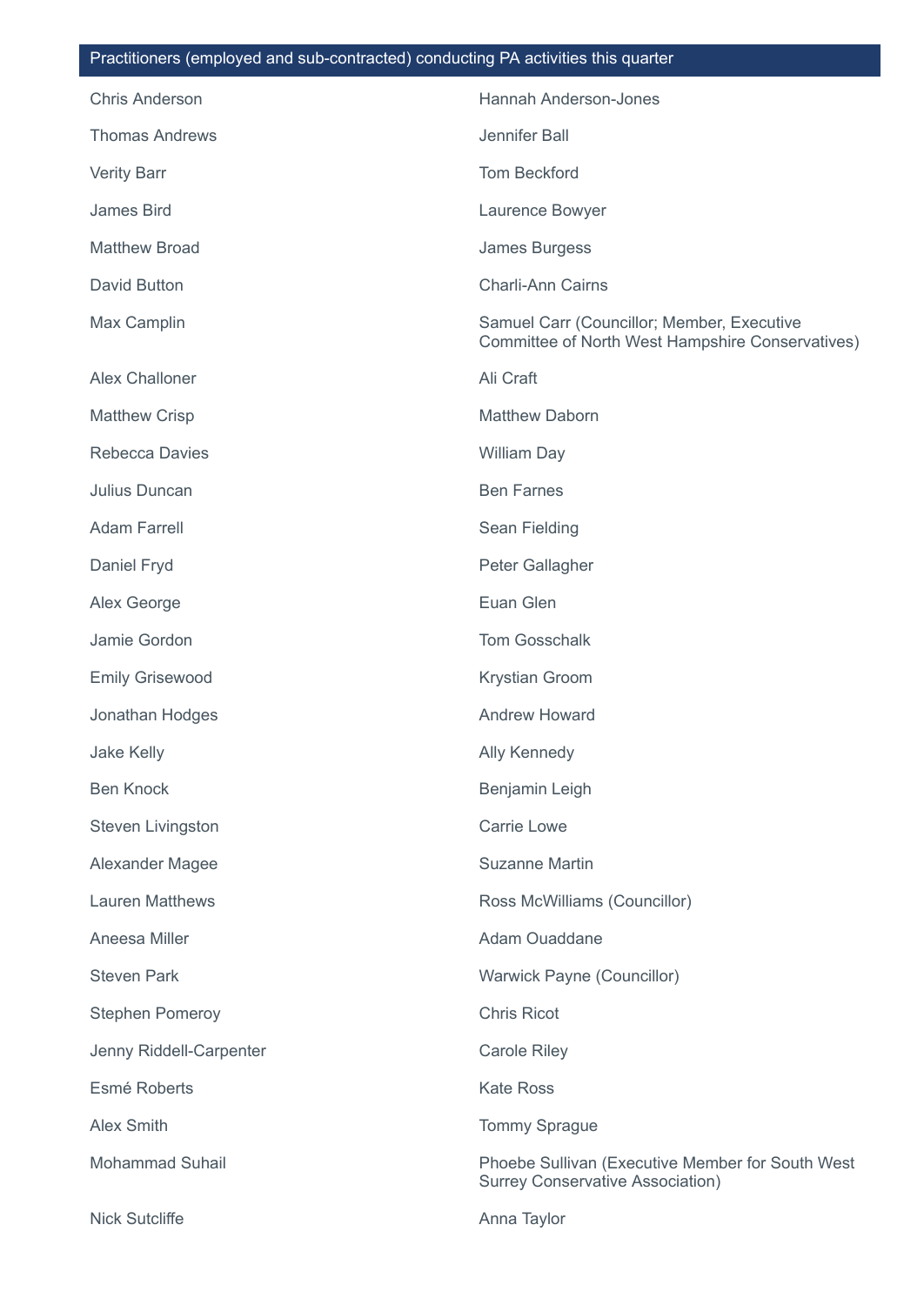| Jessica Tulasiewicz |
|---------------------|
| Callum Walmsley     |
| James Warner        |
| Kevin Whitmore      |
| James Wood          |
|                     |

Laura Wyatt

Fee-Paying clients for whom UK PA consultancy services provided this quarter (i) Client description available

| 78 St James's Street Unit Trust                           | A2Dominion (i): www.a2dominion.co.uk/     |
|-----------------------------------------------------------|-------------------------------------------|
| Adur and Worthing Council                                 | <b>AGS Airports</b>                       |
| Ainscough Strategic Land (i):                             | <b>Aitch Group</b>                        |
| www.ainscoughstrategicland.co.uk/                         | Aldi Stores Ltd (i): www.aldi.co.uk/      |
| Allcooper Ltd (i): http://www.allcooper.com/              | <b>Almscliffe Properties</b>              |
| <b>Anchor Hanover</b>                                     | <b>APEM</b>                               |
| AQUIND (i): http://aquind.co.uk/                          | <b>Arax Properties</b>                    |
| Arcadis                                                   | ARUP (i): http://www.arup.com/            |
| Ashill Group (i): www.ashillgroup.co.uk/                  | Aventex                                   |
| <b>Avery Healthcare</b>                                   | <b>Balance Out Living</b>                 |
| Ballymore (i): www.ballymoregroup.com/                    | <b>Barchester</b>                         |
| <b>Barking Riverside Ltd</b>                              | Barratt Homes (i): www.barratthomes.co.uk |
| Barroerock Construction (i): www.barroerock.com/          | Barwood Land                              |
| Base Green Holdings 2 Ltd.                                | <b>Baylis Estates</b>                     |
| <b>BBI</b> Group                                          | <b>Be Living</b>                          |
| Bellway Homes (i): http://www.bellway.co.uk/              | <b>Bentley Investments</b>                |
| <b>Berkeley Group</b>                                     | <b>Beyond Retail Property Ltd</b>         |
| Bloor Homes (i): www.bloorhomes.com                       | <b>Bluewater Investments Limited</b>      |
| <b>BokLok</b>                                             | <b>Brighton &amp; Hove City Council</b>   |
| Buckland Development Ltd (i):<br>www.bucklandcapital.com/ | <b>Caddick Group</b>                      |
|                                                           | <b>CALA Homes</b>                         |
| Cambridgeshire and Peterborough Combined<br>Authority     | Carolla Group                             |
|                                                           | <b>Catalyst Housing Group</b>             |
| Catesby Estates (i): www.catesby-property.co.uk/          | <b>CEMEX</b>                              |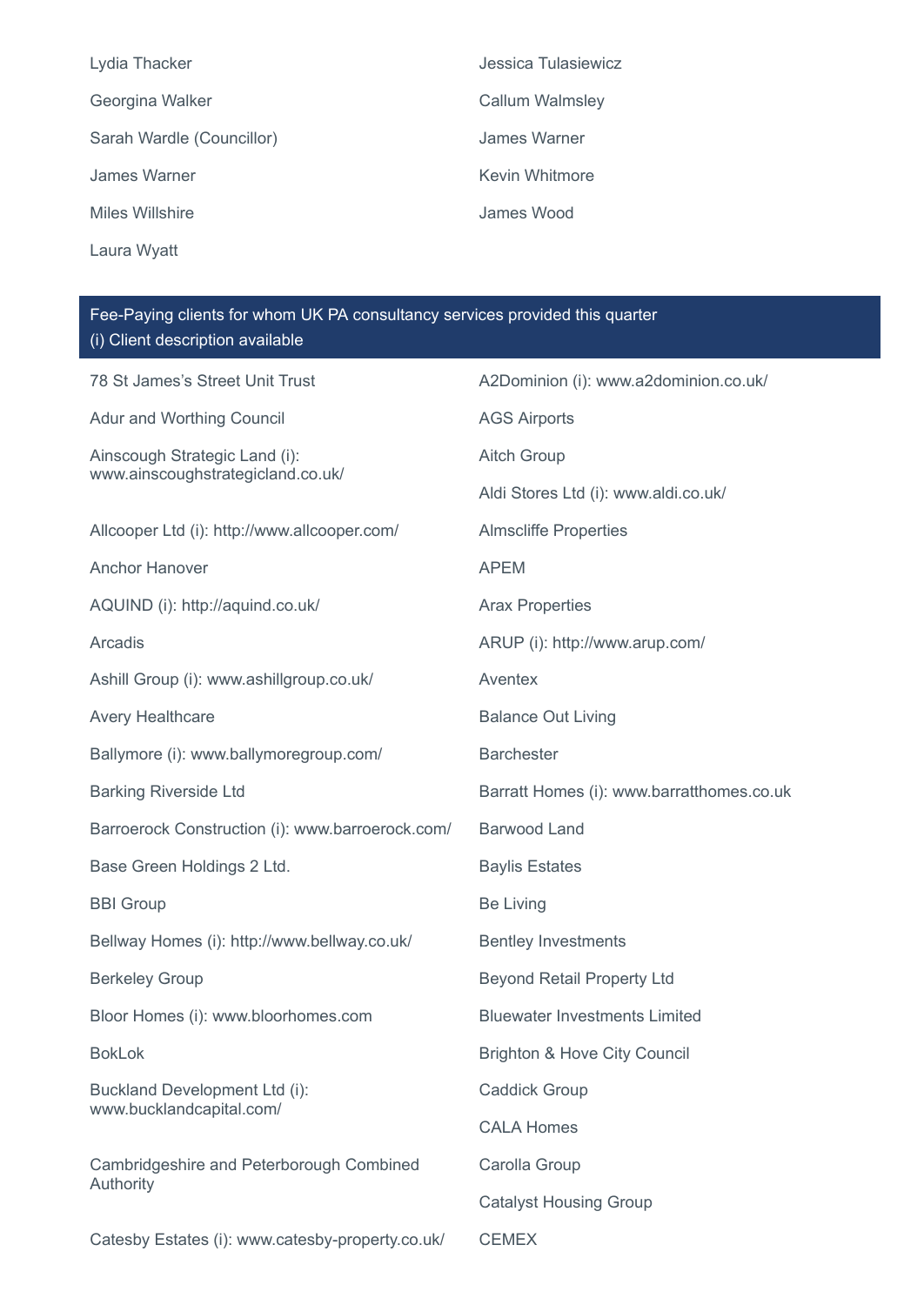| <b>CEPF Chariot S.a.r.I</b>                              | <b>CGN</b>                                  |
|----------------------------------------------------------|---------------------------------------------|
| <b>Clarion Housing</b>                                   | Clowes Developments (North West) Ltd        |
| Cogent                                                   | Cole Waterhouse                             |
| <b>Comer Group</b>                                       | <b>Commercial Development Projects</b>      |
| <b>Commercial Estates Group</b>                          | <b>Communities that Work</b>                |
| <b>Community Energy South</b>                            | Copperstones                                |
| Cotswold Homes (i): www.cotswoldhomes.co.uk/             | <b>Countryside Properties</b>               |
| <b>Court House Care</b>                                  | Crest Nicholson (i): www.crestnicholson.com |
| <b>Criterion Capital</b>                                 | Croudace                                    |
| Cushman & Wakefield                                      | David Wilson Homes (i): www.dwh.co.uk       |
| Delta Properties (i): www.deltaukplc.co.uk/              | deMerke Estates                             |
| <b>DHL</b>                                               | <b>Dukes Education</b>                      |
| <b>Dukes Education</b>                                   | <b>DWS</b>                                  |
| <b>DWS</b>                                               | East Hampshire Regenco (Homes England)      |
| Ecoworld                                                 | EDF Energy (i): https://www.edfenergy.com   |
| <b>Environment Agency</b>                                | <b>EQTEC</b>                                |
| <b>Equation Properties</b>                               | <b>Ethical Property</b>                     |
| <b>Fairfax Homes</b>                                     | Fairview New Homes (i): www.fairview.co.uk  |
| <b>Far East Consortium</b>                               | <b>FCC Environment</b>                      |
| Finchmain                                                | <b>Findon Homes</b>                         |
| <b>Flatbush Ltd</b>                                      | <b>Forte Developments</b>                   |
| Freshwater                                               | <b>Frontier Estates</b>                     |
| <b>Fylde Coast Care Village Limited</b>                  | g15                                         |
| Galliard                                                 | Generator Strategic Land                    |
| GlaxoSmithKline                                          | Goodman                                     |
| Grainger (i): www.graingerplc.co.uk/                     | Greater Cambridge Partnership               |
| Greenoak Housing Association (i):<br>www.greenoakha.org/ | <b>Greenwich Properties Ltd</b>             |
|                                                          | <b>Gridlink Interconnector Ltd</b>          |
| <b>Grove Property</b>                                    | Halycon                                     |
| Hammerson PLC                                            | <b>Hampton Brook</b>                        |
| Haskoning DHV UK Ltd                                     | Hastings International                      |
| High Speed Two (HS2) Ltd                                 | <b>Highbridge Estates</b>                   |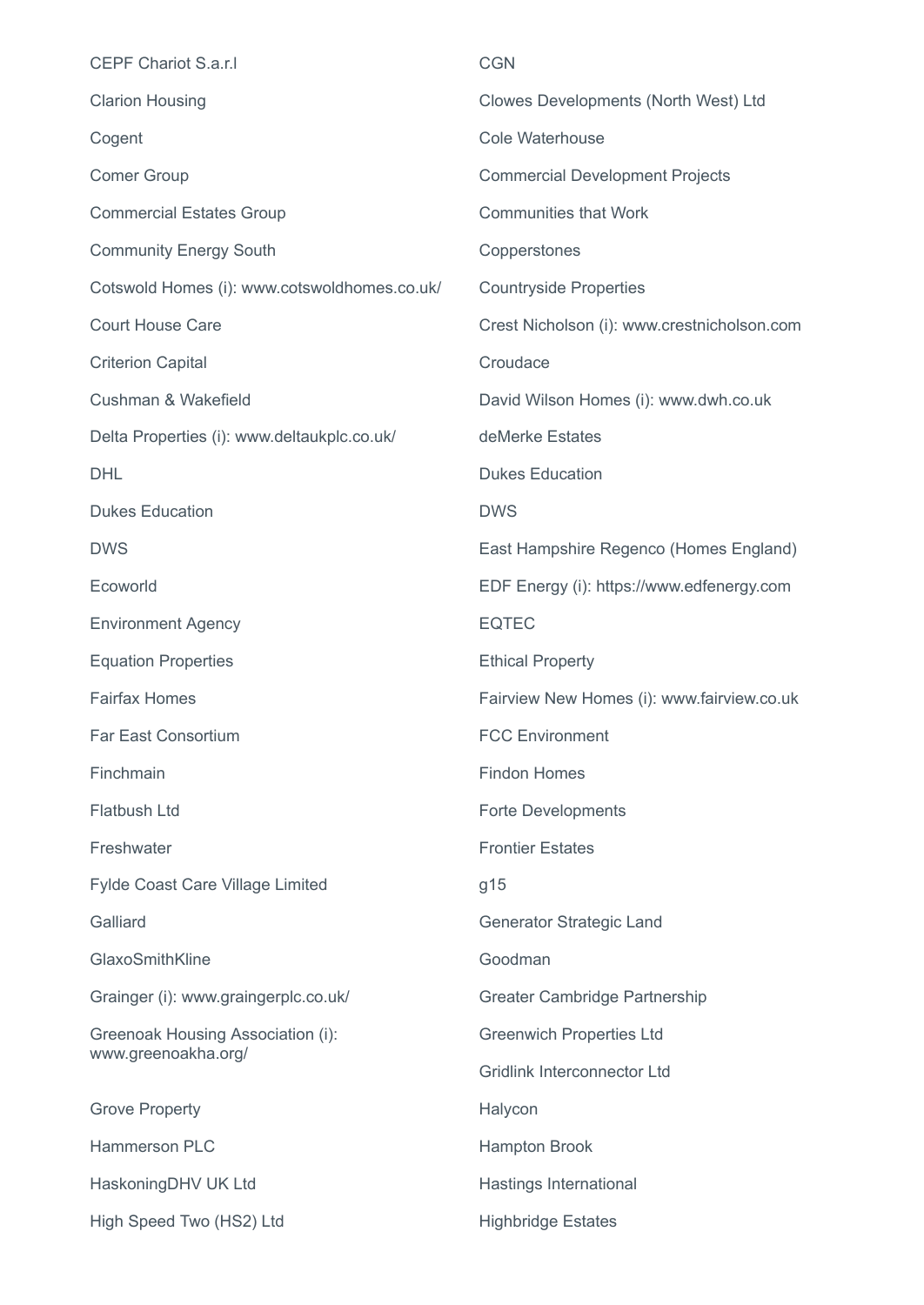| <b>Hill Group</b>                                                                   | <b>Hollybrook Construction Ltd</b>                             |
|-------------------------------------------------------------------------------------|----------------------------------------------------------------|
| Home Group                                                                          | Homes England                                                  |
| <b>HUB</b>                                                                          | Hurlingham College                                             |
| <b>Ilke Homes</b>                                                                   | <b>Infrastructure Matters</b>                                  |
| Jam Cap Ltd                                                                         | <b>JBM Solar</b>                                               |
| Joseph Homes                                                                        | <b>KCN Land</b>                                                |
| Keepmoat                                                                            | L&Q                                                            |
| Lagan Homes                                                                         | <b>Land Securities</b>                                         |
| <b>Lateral Property</b>                                                             | Legal & General                                                |
| Legal & General Affordable Homes                                                    | Leos UK                                                        |
| Leverhulme Estates                                                                  | Liberty Properties Ltd (i):<br>www.libertypropertiesItd.co.uk/ |
| Linden Homes (i): www.lindenhomes.co.uk                                             | Logic Land                                                     |
| London Borough of Enfield Council                                                   | London Green                                                   |
| London Road Ltd                                                                     | Lone Star Land                                                 |
| Lothbury Investment Management Limited                                              | <b>Lovell Partnerships</b>                                     |
| Lowesmore Regeneration                                                              | Mace                                                           |
| <b>Maelor Foods</b>                                                                 | <b>Mapledean Projects</b>                                      |
| <b>Martin Homes</b>                                                                 | Mayfield                                                       |
| McCarthy & Stone (i): www.mccarthyandstone.co.uk/ McDonald\\\'s                     |                                                                |
| <b>Meadow Partners</b>                                                              | Metis Homes (i): www.metishomes.co.uk                          |
| <b>Metropolitan Thames Valley Housing</b>                                           | Mewspark                                                       |
| <b>Midlands Connect</b>                                                             | Miller Homes (i): www.millerhomes.co.uk                        |
| Mott MacDonald (i): https://www.mottmac.com/                                        | <b>Mount Anvil</b>                                             |
| <b>National Grid</b>                                                                | <b>National Grid Ventures</b>                                  |
| <b>National Highways</b>                                                            | <b>National Trust</b>                                          |
| <b>NeuConnect</b>                                                                   | <b>NHS Property Services</b>                                   |
| Nicolas James Group                                                                 | Norfolk Boreas Ltd                                             |
| Norfolk Vanguard Ltd (i):<br>http://norfolkvanguard.vattenfall.co.uk/article/about- | <b>Northern Gas Networks</b>                                   |
| project                                                                             | Northern Powergrid                                             |
| <b>Notting Hill Genesis</b>                                                         | One Housing                                                    |
| <b>Orchard Street</b>                                                               | <b>Oxford University Development</b>                           |
| <b>Oxleas Property Partnership</b>                                                  | <b>Oxley Deanston</b>                                          |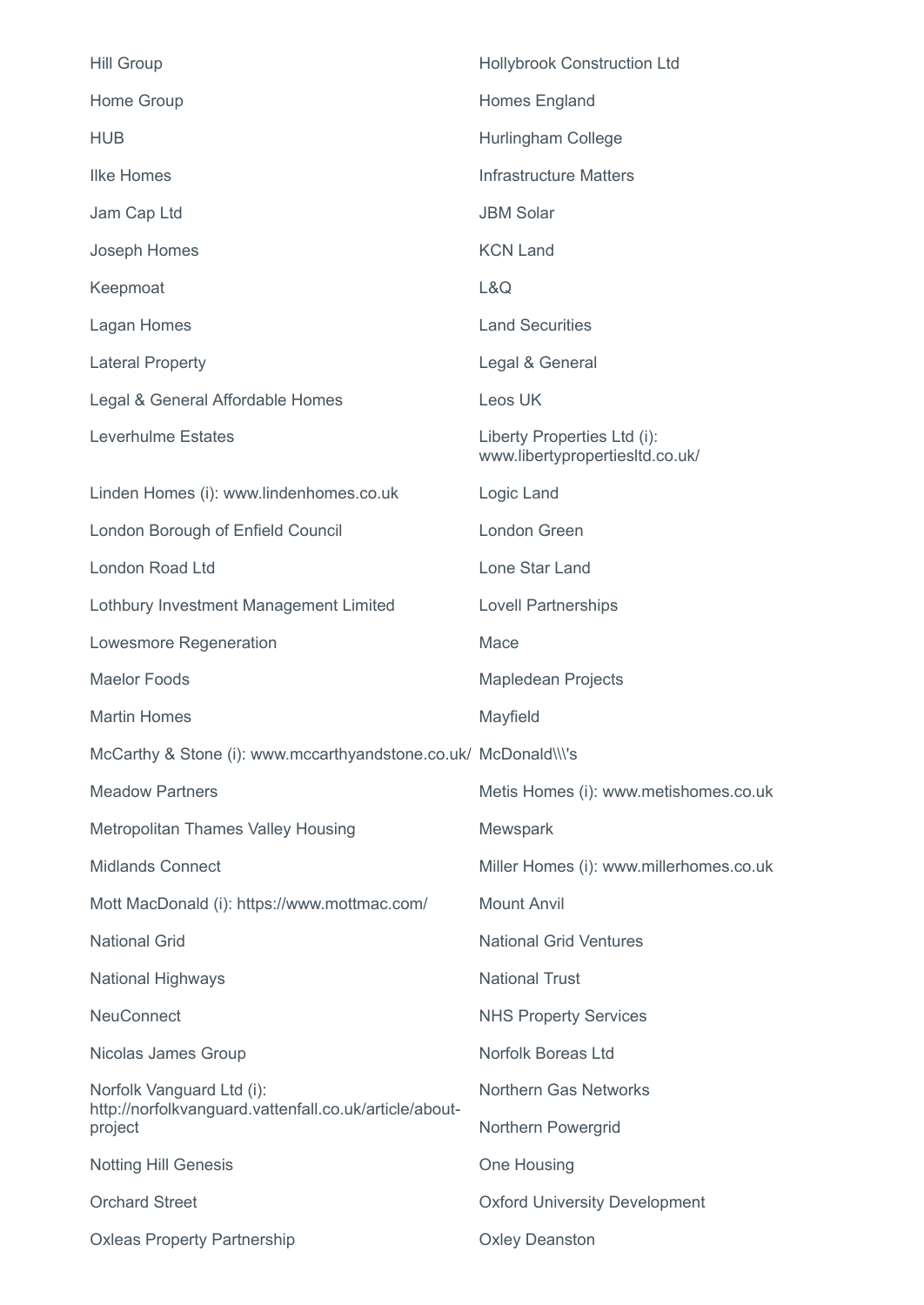| O\\\'Flynn Group                             | Packaged Living                                           |
|----------------------------------------------|-----------------------------------------------------------|
| Paragon Asra (PA) Housing Association        | <b>Park Lane House</b>                                    |
| Peace Pennels LLP (i): www.peacepennels.com/ | Peel                                                      |
| Peel L&P Investments (North) Ltd             | Pennyfarthing Homes (i):<br>www.pennyfarthinghomes.co.uk/ |
| Perseus Land                                 | Persimmon                                                 |
| Pinnacle International Capital               | Places for People                                         |
| PlyTech UK                                   | <b>PMB Holdings</b>                                       |
| Polaska Assets Ltd                           | Pradera                                                   |
| Precis                                       | Ptarmigan                                                 |
| Radian Group (i): www.radian.co.uk           | Raycliff                                                  |
| <b>Redrow Homes</b>                          | <b>RER London</b>                                         |
| Rockwell                                     | Sager Group                                               |
| Savills UK Ltd (i): www.savills.co.uk        | Searchgrade                                               |
| Sellar                                       | <b>Shorewood Homes</b>                                    |
| Sigma Homes                                  | <b>Skanska</b>                                            |
| Socius                                       | South Tyneside Council                                    |
| Southampton Airport                          | Southern Grove                                            |
| Southern Housing Group                       | <b>Spaces Property</b>                                    |
| <b>Spaceworks Property Ltd</b>               | <b>Sparkle Developments</b>                               |
| Spitfire Bespoke Homes                       | Spodden Park Ltd                                          |
| Square Bay (i): http://www.squarebay.com/    | St George                                                 |
| St James Place Property Unit Trust           | St Joseph                                                 |
| St Modwen PLC                                | St William                                                |
| <b>Stonegate Homes</b>                       | Stonewater (i): https://www.stonewater.org/               |
| <b>Strawsons Property</b>                    | <b>Strawsons Property Group</b>                           |
| Substantia Group                             | suez recycling and recovery uk (i): www.sita.co.uk        |
| <b>Surrey County Council</b>                 | <b>Suttons Group</b>                                      |
| Swing Ltd                                    | <b>Tarmac</b>                                             |
| Taylor Wimpey (i): www.taylorwimpey.co.uk    | <b>Telireal Trillium</b>                                  |
| <b>Tellon Capital</b>                        | Terra Strategic (i): http://www.terrastrategic.co.uk/     |
| The Collective                               | The Newridge Group                                        |
| The Norfolk Estate                           | The Royal London Mutual Insurance Society Limited         |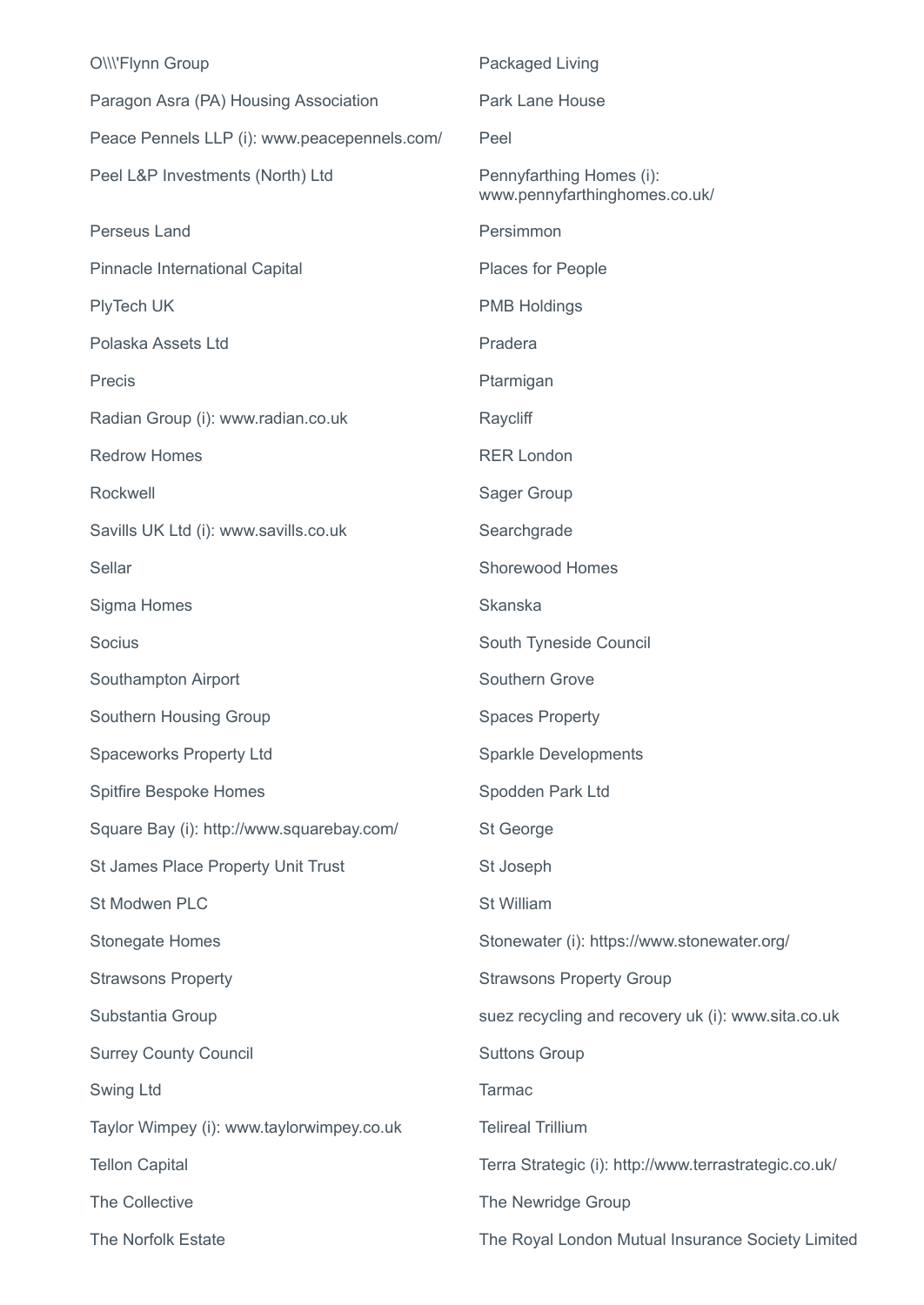| The Vesta Group                            | <b>Thrive Homes</b>                                               |
|--------------------------------------------|-------------------------------------------------------------------|
| <b>Tiger Developments</b>                  | <b>Tilstone Radway Limited</b>                                    |
| <b>TLC Care Homes Ltd</b>                  | <b>TPSCo</b>                                                      |
| <b>Traverse</b>                            | Unibail-Rodamco-Westfield                                         |
| <b>Uniper Energy</b>                       | <b>United Utilities</b>                                           |
| University College London Hospital Charity | V Fund                                                            |
| Veolia                                     | <b>Vistry</b>                                                     |
| <b>Watkin Jones Group</b>                  | <b>West Sussex County Council</b>                                 |
| Whitbread                                  | Wilson Bowden Developments (i):<br>http://www.wilsonbowden.co.uk/ |
| Women\\\'s Pioneer Housing                 | <b>Woolbro Group</b>                                              |
| Wrenbridge                                 | <b>XLB Property Ltd</b>                                           |
| Yondr Group                                |                                                                   |

Pro-Bono Clients for whom consultancy and/or monitoring services have been provided this quarter (i) Client description available

Seeds for Growth The Global White Lions Protection Trust (i): www.whitelions.org

## **BIG Partnership**

| Address(es) in the UK |  |  |
|-----------------------|--|--|
|                       |  |  |

**Contact Details** 

4th Floor Venue Studios 21 Calton Road Edinburgh EH8 8DL

Public Affairs 0131 557 5252 publicaffairs@bigpartnership.co.uk [www.bigpartnership.co.uk](http://www.bigpartnership.co.uk/)

### Practitioners (employed and sub-contracted) conducting PA activities this quarter

| <b>Ben Archibald</b> | <b>Stewart Argo</b>    |
|----------------------|------------------------|
| Alex Barr            | <b>Stephanie Clark</b> |
| Neil Gibson          | <b>Gayle Grant</b>     |
| Sam Griffith         | Ross Henderson         |
| Mikaela MacKinnon    | Zoe Ogilvie            |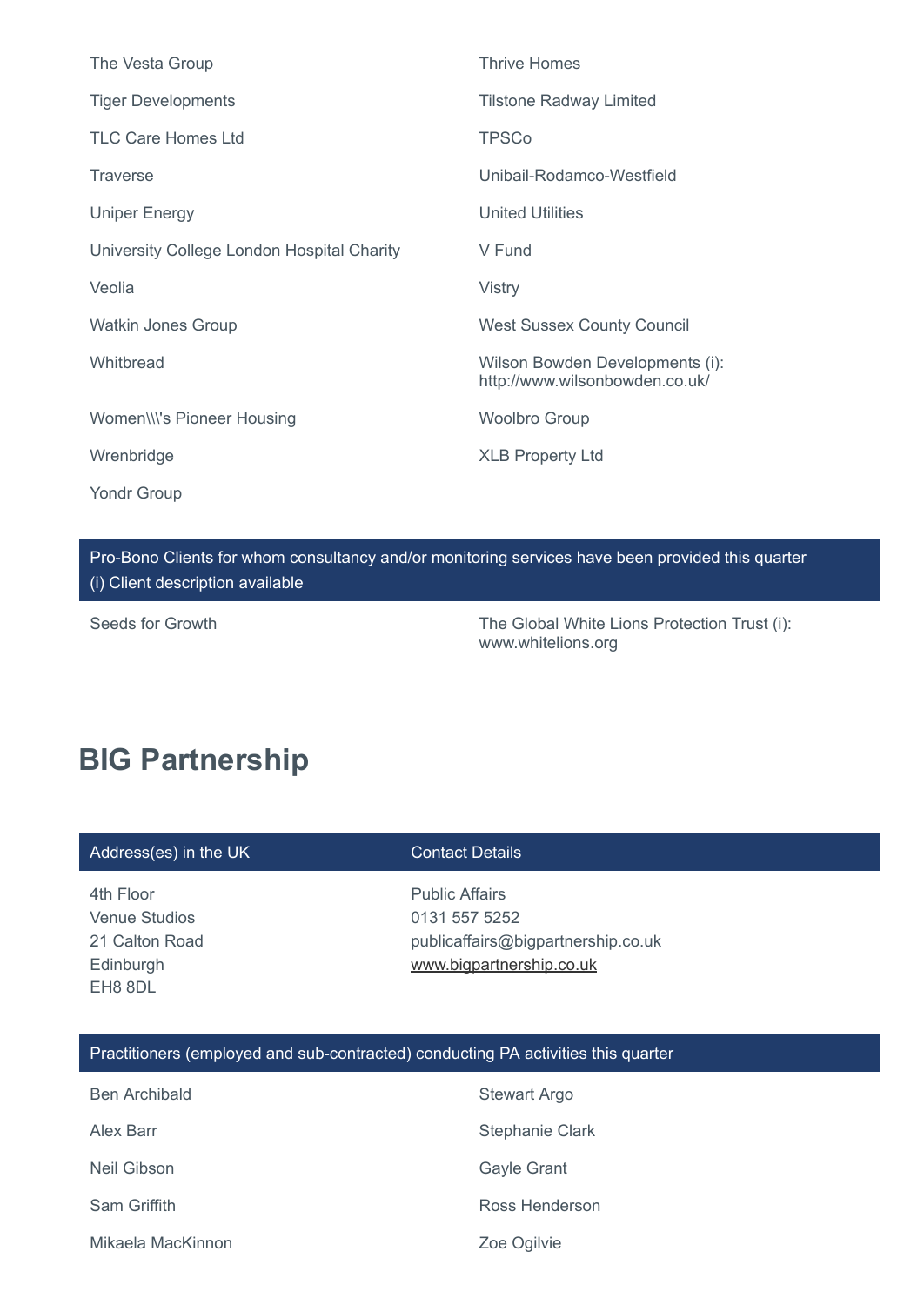Heather Simmonds **Contact Contact Simmonds** Olivia Taylor

Kyle Yeats

Jennifer Scott

| Fee-Paying clients for whom UK PA consultancy services provided this quarter<br>(i) Client description available |                                                                  |  |  |
|------------------------------------------------------------------------------------------------------------------|------------------------------------------------------------------|--|--|
| Aberdeen Football Club                                                                                           | <b>ALDI Scotland</b>                                             |  |  |
| <b>AREG</b>                                                                                                      | <b>CALA Homes</b>                                                |  |  |
| Cerulean Winds (i): https://ceruleanwinds.com/                                                                   | Dickson Minto (i): https://www.dicksonminto.com/                 |  |  |
| Dobbies Garden Centres (i):<br>https://www.dobbies.com/                                                          | ExxonMobil                                                       |  |  |
|                                                                                                                  | <b>Horticultural Trades Association</b>                          |  |  |
| Loganair                                                                                                         | Peel Ports Group                                                 |  |  |
| <b>Scottish Hospitality Group</b>                                                                                | Siccar Point Energy (i):<br>https://www.siccarpointenergy.co.uk/ |  |  |
| <b>Statkraft</b>                                                                                                 | <b>Stewart Milne Group</b>                                       |  |  |

# **Bolt Services UK Ltd**

| Address(es) in the UK                                         | <b>Contact Details</b>                                    |
|---------------------------------------------------------------|-----------------------------------------------------------|
| Unit 4<br>114 Power Road<br>London<br>Select<br><b>W4 5PY</b> | Johnny Munro<br>07581799825<br>dmt@bolt.eu<br>www.bolt.eu |
| <b>Other Countries of Operation</b>                           |                                                           |
| <b>ARMENIA</b>                                                | <b>AUSTRALIA</b>                                          |
| <b>AUSTRIA</b>                                                | <b>AZERBAIJAN</b>                                         |
| <b>CROATIA</b>                                                | <b>CYPRUS</b>                                             |
| <b>CZECH REPUBLIC</b>                                         | <b>ESTONIA</b>                                            |
| <b>FINLAND</b>                                                | <b>FRANCE</b>                                             |
| <b>GEORGIA</b>                                                | <b>HUNGARY</b>                                            |
| <b>IRAQ</b>                                                   | <b>KAZAKHSTAN</b>                                         |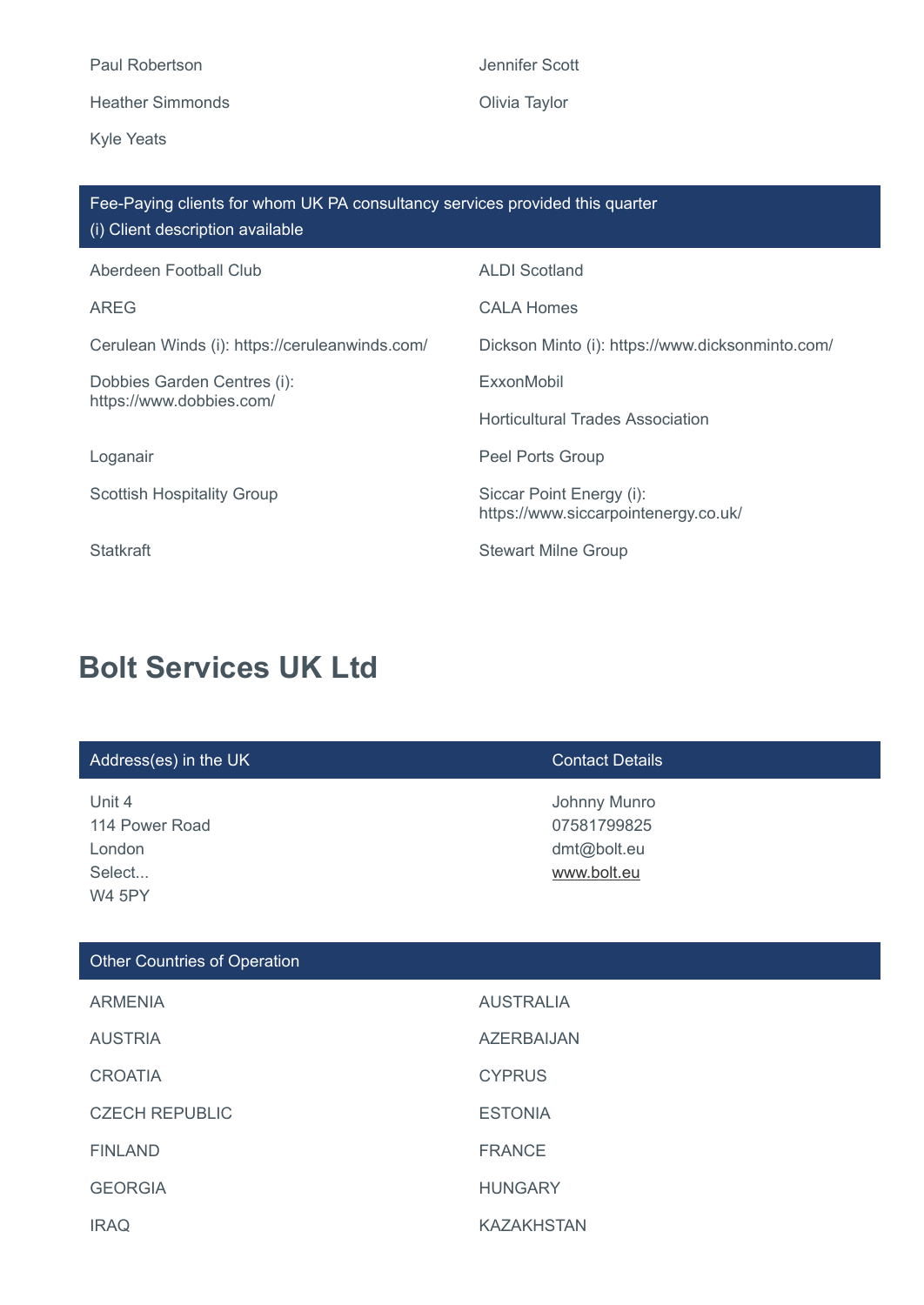| <b>KENYA</b>                 | <b>LATVIA</b>             |
|------------------------------|---------------------------|
| <b>LITHUANIA</b>             | <b>MALTA</b>              |
| <b>MEXICO</b>                | <b>NIGERIA</b>            |
| <b>POLAND</b>                | <b>PORTUGAL</b>           |
| <b>ROMANIA</b>               | <b>RUSSIAN FEDERATION</b> |
| SAUDI ARABIA                 | <b>SERBIA</b>             |
| <b>SLOVAKIA</b>              | <b>SOUTH AFRICA</b>       |
| <b>SPAIN</b>                 | <b>SWEDEN</b>             |
| TANZANIA, UNITED REPUBLIC OF | <b>UGANDA</b>             |
| <b>UKRAINE</b>               |                           |

### Practitioners (employed and sub-contracted) conducting PA activities this quarter

| Mike Galvin            | James Midmer |
|------------------------|--------------|
| Dominick Moxon-Tritsch | Johnny Munro |
| Sam Raciti             | Tom Tuxworth |
| Larry Wong             |              |

# **Brands2Life**

| Address(es) in the UK        | Contact Details              |
|------------------------------|------------------------------|
| 2nd Floor, Blue Fin Building | Jamie Slavin                 |
| 110 Southwark Street         | 02075921200                  |
| London                       | jamie.slavin@brands2life.com |
| SE <sub>1</sub> 0SU          | www.brands2life.com          |

### Practitioners (employed and sub-contracted) conducting PA activities this quarter

Clova Fyfe **Holly Johal** 

Vimbai Mufunde **Jamie Slavin** 

Fee-Paying clients for whom UK PA consultancy services provided this quarter (i) Client description available

Association of Independent Pharmacies (i): https://www.aimp.co.uk/

CyberArk (i): https://www.cyberark.com/

Hologic (i): www.hologic.com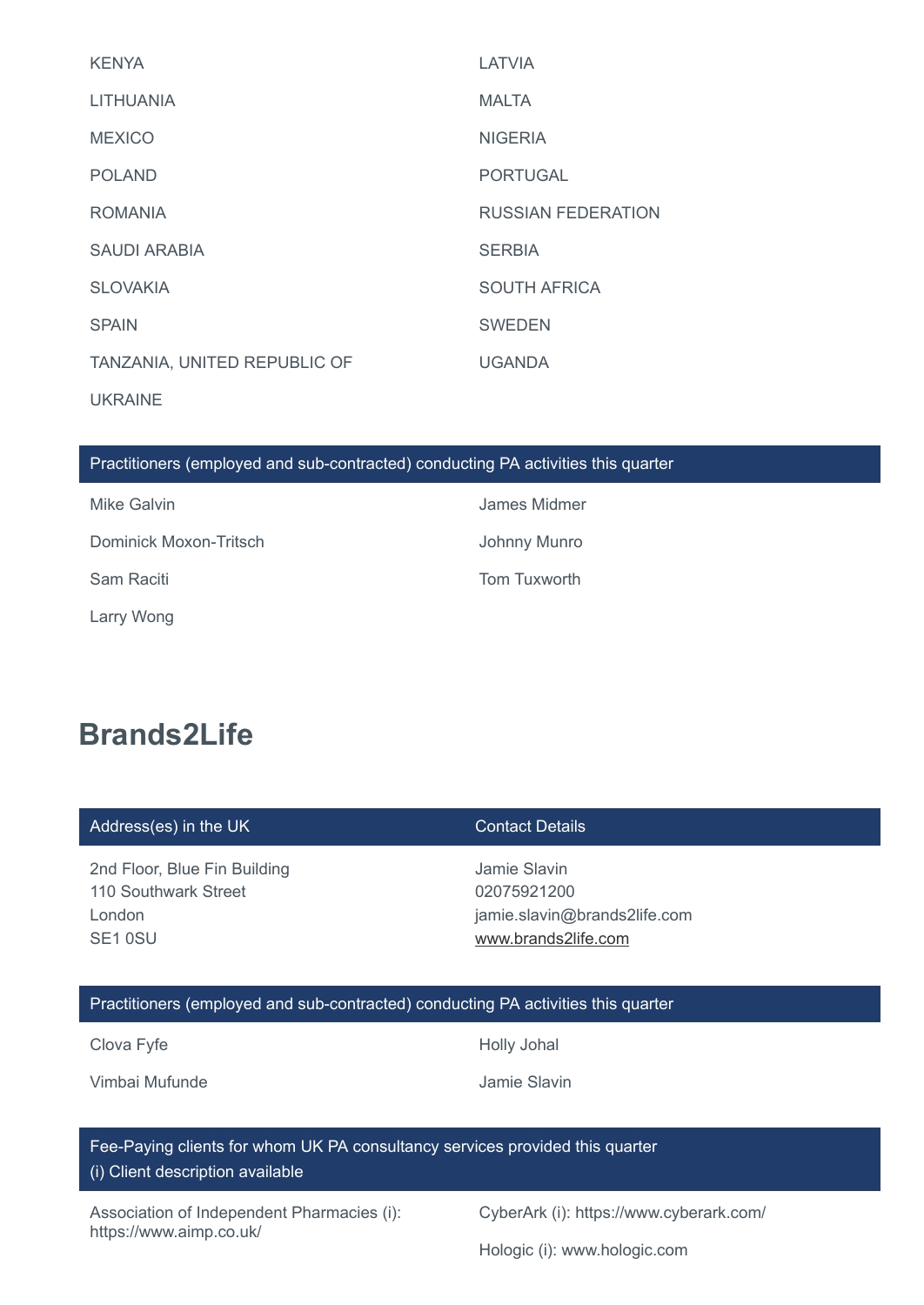Tetra Pak (i): http://www.tetrapak.com/uk

https://www.olympus.co.uk/medical/en/Home/

Restore TV (i): https://restoretv.uk/ Sodexo (i): https://uk.sodexo.com/home.html

# **Brevia Consulting**

| Address(es) in the UK                                                             | <b>Contact Details</b>                                                    |  |  |
|-----------------------------------------------------------------------------------|---------------------------------------------------------------------------|--|--|
| 5 Salamanca Place<br>London<br>SE17HP                                             | David Beamer<br>020 7091 1650<br>contact@brevia.co.uk<br>www.brevia.co.uk |  |  |
| <b>Other Countries of Operation</b>                                               |                                                                           |  |  |
| <b>BELGIUM</b>                                                                    |                                                                           |  |  |
| Practitioners (employed and sub-contracted) conducting PA activities this quarter |                                                                           |  |  |
| <b>Myles Bailey</b>                                                               | Jake Ballantyne                                                           |  |  |

| David Beamer     | John Clarke         |
|------------------|---------------------|
| <b>Ben Coker</b> | Ella Dutton         |
| Sarah Glaser     | <b>Andrew Large</b> |
| Peter Morgan     | Ioli Noula          |
| David Porter OBE | Joseff Reed         |

Mike Thompson MBE

| Fee-Paying clients for whom UK PA consultancy services provided this quarter |  |
|------------------------------------------------------------------------------|--|
| (i) Client description available                                             |  |

| All-Party Parliamentary Furniture Industry Group (i): Anaerobic Digestion and Bioresources Association<br>BFC |                            |
|---------------------------------------------------------------------------------------------------------------|----------------------------|
|                                                                                                               | AvantiGas                  |
| <b>British Furniture Confederation (BFC)</b>                                                                  | <b>BUUK Infrastructure</b> |
| <b>Electricity North West</b>                                                                                 | Elexon                     |
| Energiekontor                                                                                                 | <b>First Bus</b>           |
| <b>GLL</b>                                                                                                    | <b>Harvey Nash Group</b>   |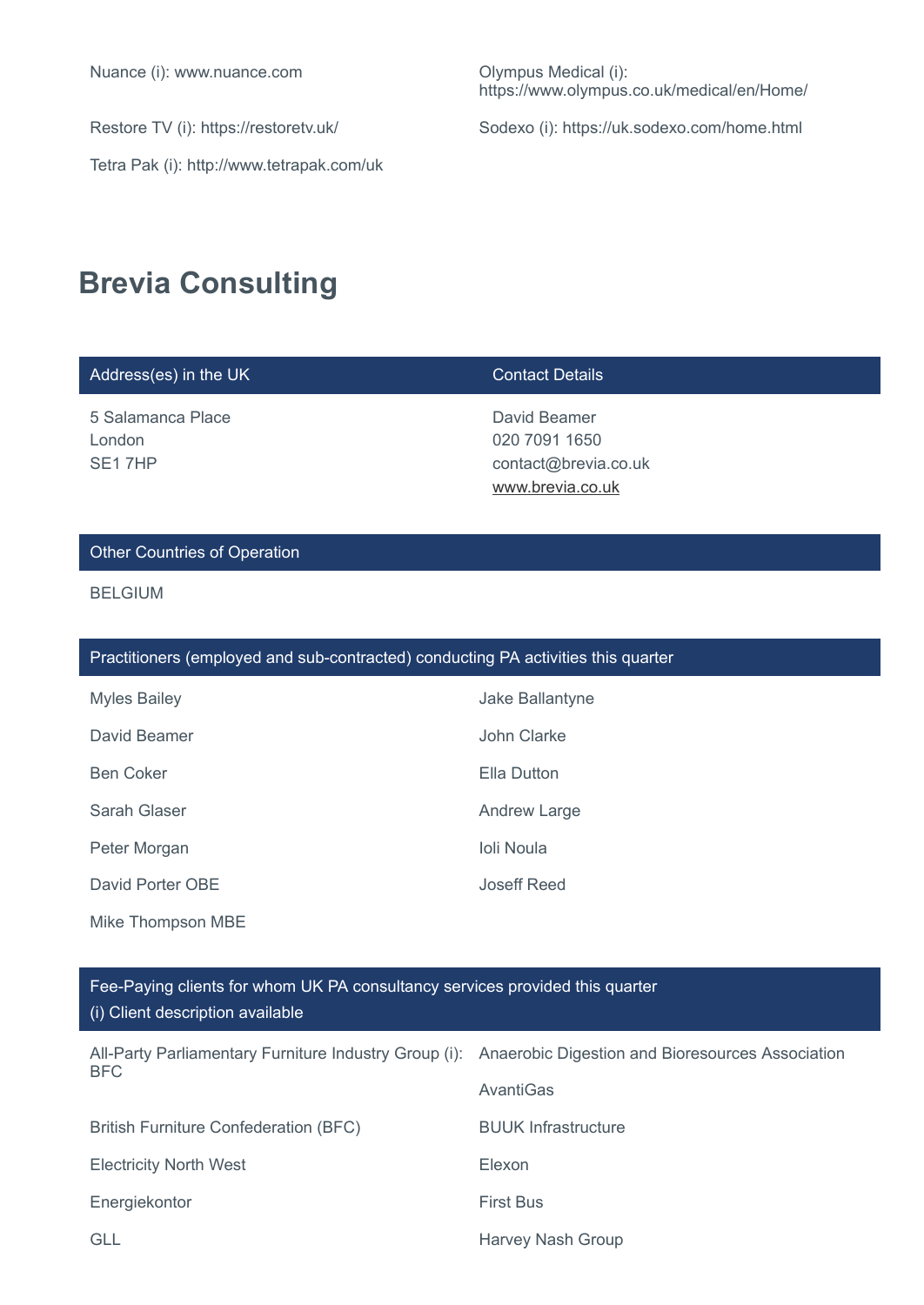| <b>Independent Networks Association</b>                               | Madhvani International                |
|-----------------------------------------------------------------------|---------------------------------------|
| Moderna                                                               | <b>Obesity Management Association</b> |
| RiverOak Strategic Partners (RSP)                                     | Royal National Lifeboat Institution   |
| TIGA (The Independent Game Developers'<br><b>Association Limited)</b> | <b>Vestas Offshore Wind</b>           |
|                                                                       | Westinghouse                          |
| <b>WSP</b>                                                            | XI C.C.                               |
|                                                                       |                                       |

Pro-Bono Clients for whom consultancy and/or monitoring services have been provided this quarter (i) Client description available

Xlinks

Cruse Bereavement Care Scotland

Cancer Research UK Cruse Bereavement Care

# **Burkitt Communications Ltd (trading as Oxygen Strategy)**

### Address(es) in the UK Contact Details

38 Main Street Seaton Rutland LE15 9HU

Henry Burkitt 07403505450 henry@oxygenstrategy.com [www.oxygenstrategy.com](http://www.oxygenstrategy.com/)

### Practitioners (employed and sub-contracted) conducting PA activities this quarter

| Jørgen Bendicksen     | <b>Harry Blacklock</b> |
|-----------------------|------------------------|
| Sam Briggs            | <b>Henry Burkitt</b>   |
| <b>Rachel Burkitt</b> | Lydia Evans            |
| <b>Nancy Greig</b>    | Alice Hyde             |
| Lauren McKenry        | Jake Pond              |
| Sofia Rojek           | Joost Wildenborg       |

Fee-Paying clients for whom UK PA consultancy services provided this quarter (i) Client description available

Actelion Pharmaceuticals Ltd (i): www.actelion.com Alnylam UK Limited (i): www.alnylam.com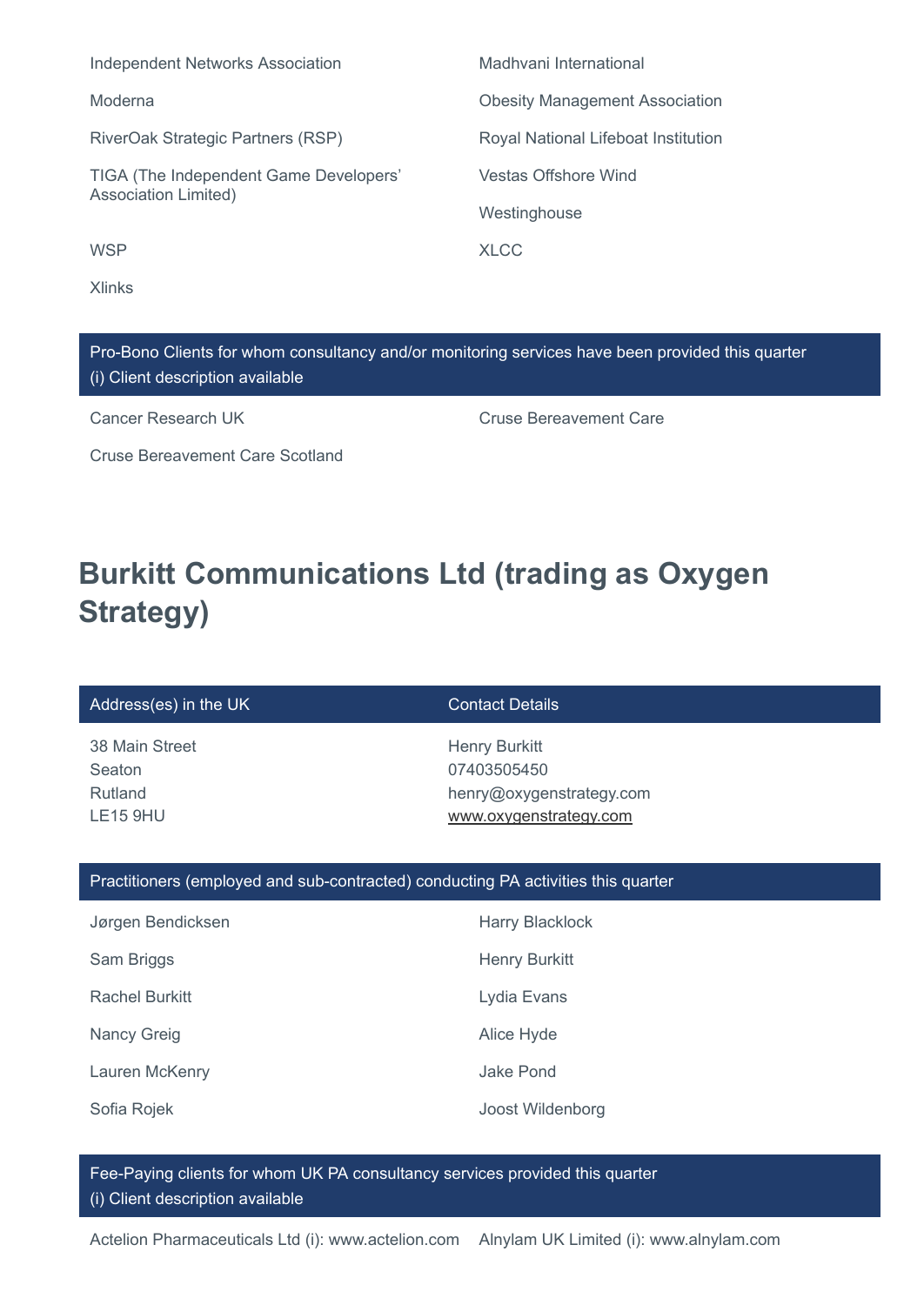Amgen Ltd (i): www.amgen.co.uk Amryt Pharmaceuticals DAC (i):

Kyowa Kirin Ltd (i): www.international.kyowakirin.com/uk

www.amrytpharma.com

Bayer plc (i): www.bayer.co.uk Daiichi Sankyo UK Limited (i): www.daiichisankyo.co.uk

Ipsen Ltd (i): www.ipsen.co.uk Janssen-Cilag Ltd (i): www.janssen.com/uk

Novacyt S.A. (i): www.novacyt.com

Takeda UK Limited (i): www.takeda.com/en-gb

### Fee-Paying clients for whom UK monitoring services provided this quarter (i) Client description available

Merck UK (i): www.merckgroup.com/uk-en

| Pro-Bono Clients for whom consultancy and/or monitoring services have been provided this quarter<br>(i) Client description available |                                     |
|--------------------------------------------------------------------------------------------------------------------------------------|-------------------------------------|
| Burkitt's Lymphoma Fund for Africa (i):<br>www.blfundafrica.org                                                                      | Cancer 52 (i): www.cancer52.org.uk  |
|                                                                                                                                      | FOP Friends (i): www.fopfriends.com |

Jo Taylor (i): www.metupuk.org.uk/author/jotaylor/

# **Cadno Communications Ltd**

| Address(es) in the UK                            | <b>Contact Details</b>                                                                                    |
|--------------------------------------------------|-----------------------------------------------------------------------------------------------------------|
| 28 Victoria Park Road West<br>Cardiff<br>CF5 1FA | <b>Angharad Davies</b><br>07918 722080<br>7918722080<br>angharad@cadnocomms.co.uk<br>www.cadnocomms.co.uk |

#### Practitioners (employed and sub-contracted) conducting PA activities this quarter

Angharad Davies **Ceri Fitzpatrick** 

Lydia Godden **Rosemary Grogan** 

Sarah Jones **David McAllister** 

Fee-Paying clients for whom UK PA consultancy services provided this quarter (i) Client description available

EDF Energy (i): https://www.edfenergy.com/ EDF Renewables (i): www.edf-re.uk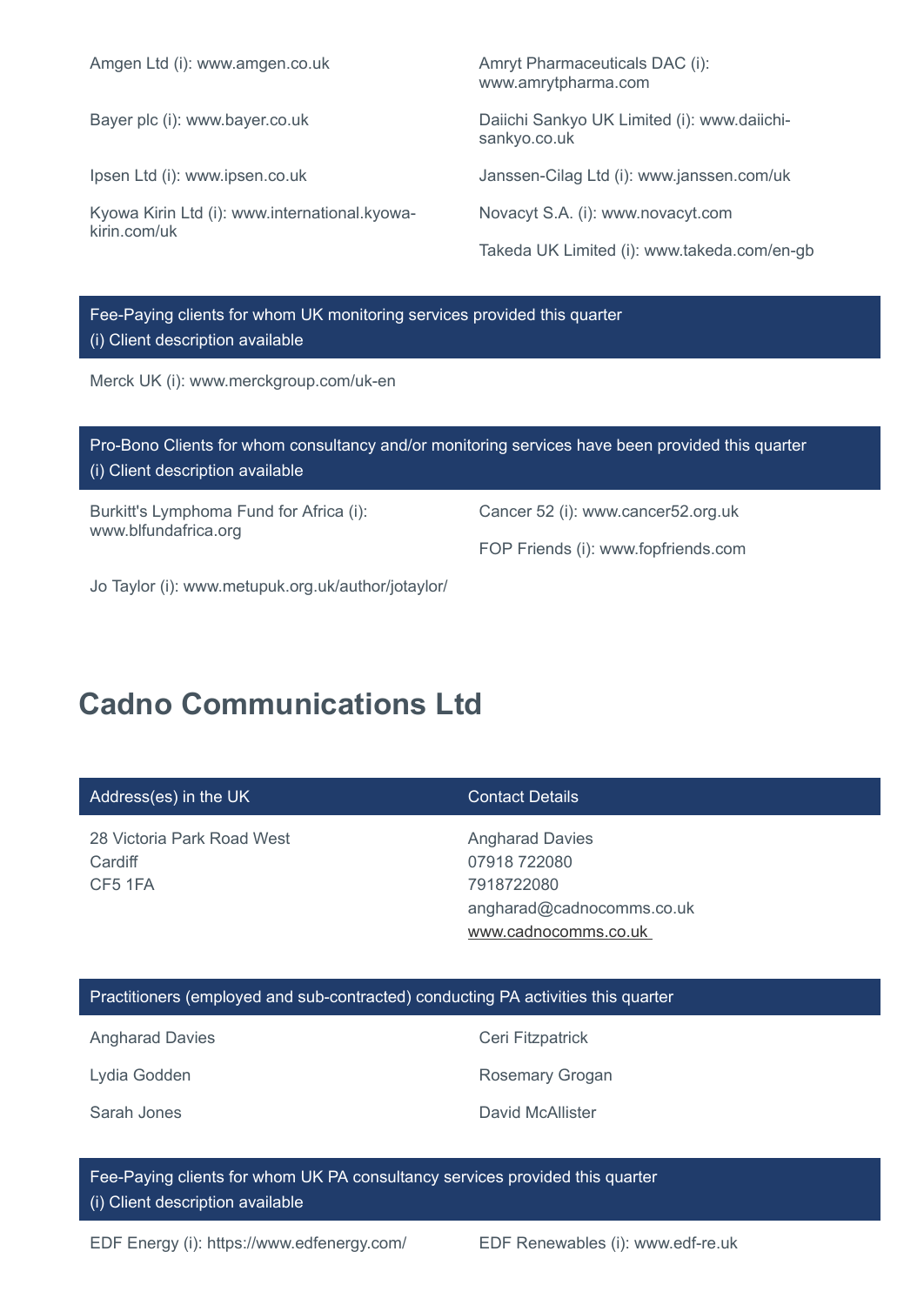RWE Renewables Ltd (i): https://www.group.rwe/en

# **Camlas**

#### Address(es) in the UK Contact Details

Regus House Falcon Drive Cardiff Bay **Cardiff** CF10 4RU

Susan Bowen 02920105296 susan@positif.cymru [http://www.camlas.cymru](http://www.camlas.cymru/)

#### Practitioners (employed and sub-contracted) conducting PA activities this quarter

| Rhodri ab Owen        | Susan Bowen    |
|-----------------------|----------------|
| Angela Burns          | Ioan Dobbin    |
| Kirsty Fox Hay        | David Hanson   |
| <b>Matthew Hexter</b> | Steven Jones   |
| Siobhan McClelland    | Naomi Williams |
| Dafydd Huw Wrenall    |                |

### Fee-Paying clients for whom UK PA consultancy services provided this quarter (i) Client description available

| <b>ABPI Wales Cymru</b>             | Age Alliance Wales                          |
|-------------------------------------|---------------------------------------------|
| Alzheimer\\\'s Society Wales        | Astra Zeneca                                |
| <b>Banc Cambria</b>                 | <b>BASW Cymru</b>                           |
| <b>British Dietetic Association</b> | <b>British Heart Foundation</b>             |
| British Lung Foundation / Asthma UK | <b>British Medical Association</b>          |
| <b>Bute Energy</b>                  | Cancer Research UK                          |
| Carers UK                           | Centre for Digital Public Services          |
| Chiesi Limited                      | Civil Engineering Contractors Association   |
| Colegau Cymru                       | <b>Community Pharmacy Wales</b>             |
| Electoral Commission                | Equality and Human Rights Commission        |
| Fair Treatment of Women in Wales    | <b>Federation of Small Businesses Wales</b> |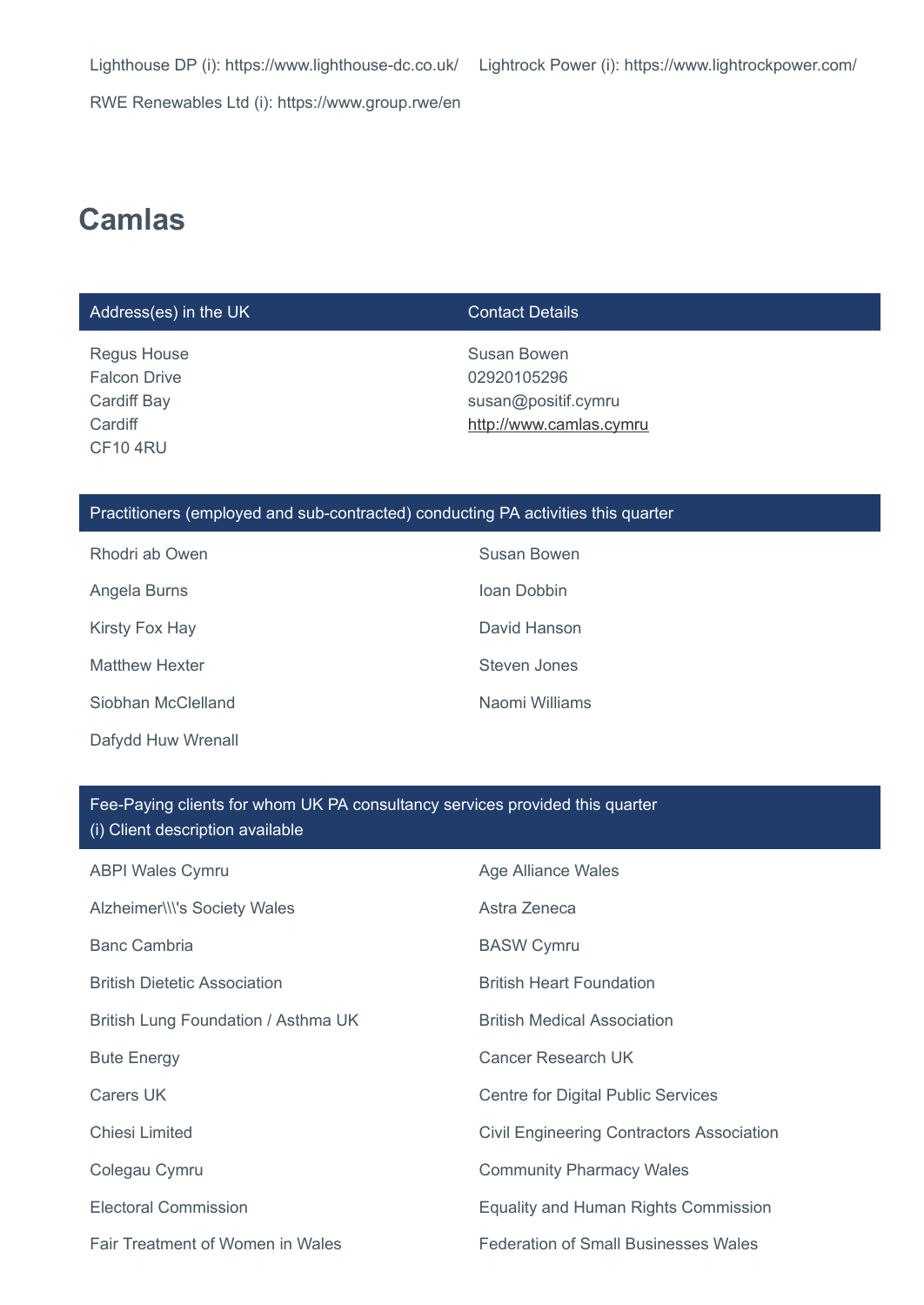| <b>Great Western Railway</b>               | <b>Leonard Cheshire Disability</b>              |
|--------------------------------------------|-------------------------------------------------|
| Macmillan Cancer Support                   | Marie Curie                                     |
| <b>MND Association</b>                     | <b>MS Society Cymru</b>                         |
| National Autistic Society Cymru            | National Poetry Library for Wales campaign      |
| National Residential Landlords Association | <b>Natural Resources Wales</b>                  |
| Njord Wind Developments Limited            | <b>Novartis</b>                                 |
| Novo Nordisk                               | Parentkind                                      |
| <b>Qualifications Wales</b>                | <b>Red Cross</b>                                |
| <b>RNIB Cymru</b>                          | Royal College of Occupational Therapists        |
| Royal College of Psychologists             | Royal College of Speech and Language Therapists |
| Royal Institute of Philosophy              | <b>Royal Pharmaceutical Society</b>             |
| <b>RSPCA</b>                               | Serco                                           |
| <b>Social Care Wales</b>                   | <b>Takeda</b>                                   |
| The Law Society                            | Vertex                                          |
| <b>Wales Neurological Alliance</b>         |                                                 |

## Fee-Paying clients for whom UK monitoring services provided this quarter (i) Client description available

| <b>ACE</b>                             | Age Cymru                                    |
|----------------------------------------|----------------------------------------------|
| <b>British Council</b>                 | <b>Cancer Research Wales</b>                 |
| <b>Change Grow Live</b>                | <b>Chartered Society of Physiotherapists</b> |
| Comisynydd yr Iaith Gymraeg            | <b>Community Housing Cymru</b>               |
| <b>Electoral Reform Society</b>        | <b>Food Standards Agency</b>                 |
| <b>Future Generations Commissioner</b> | <b>Hugh James Solicitors</b>                 |
| Jobs22                                 | National Academy for Educational Leadership  |
| <b>OFGEM</b>                           |                                              |
| People Plus                            | <b>Public Services Ombudsman Wales</b>       |
| Royal College of General Practitioners | <b>Samaritans</b>                            |
| <b>Shelter Cymru</b>                   | <b>Sport Wales</b>                           |
| <b>Tenovus</b>                         | The Wallich                                  |
| <b>Universities Wales</b>              | <b>Wales Sports Association</b>              |
| Welsh Women\\\\\\\'s Aid               |                                              |
| Y Ganolfan Dysgu Cymraeg Genedlaethol  |                                              |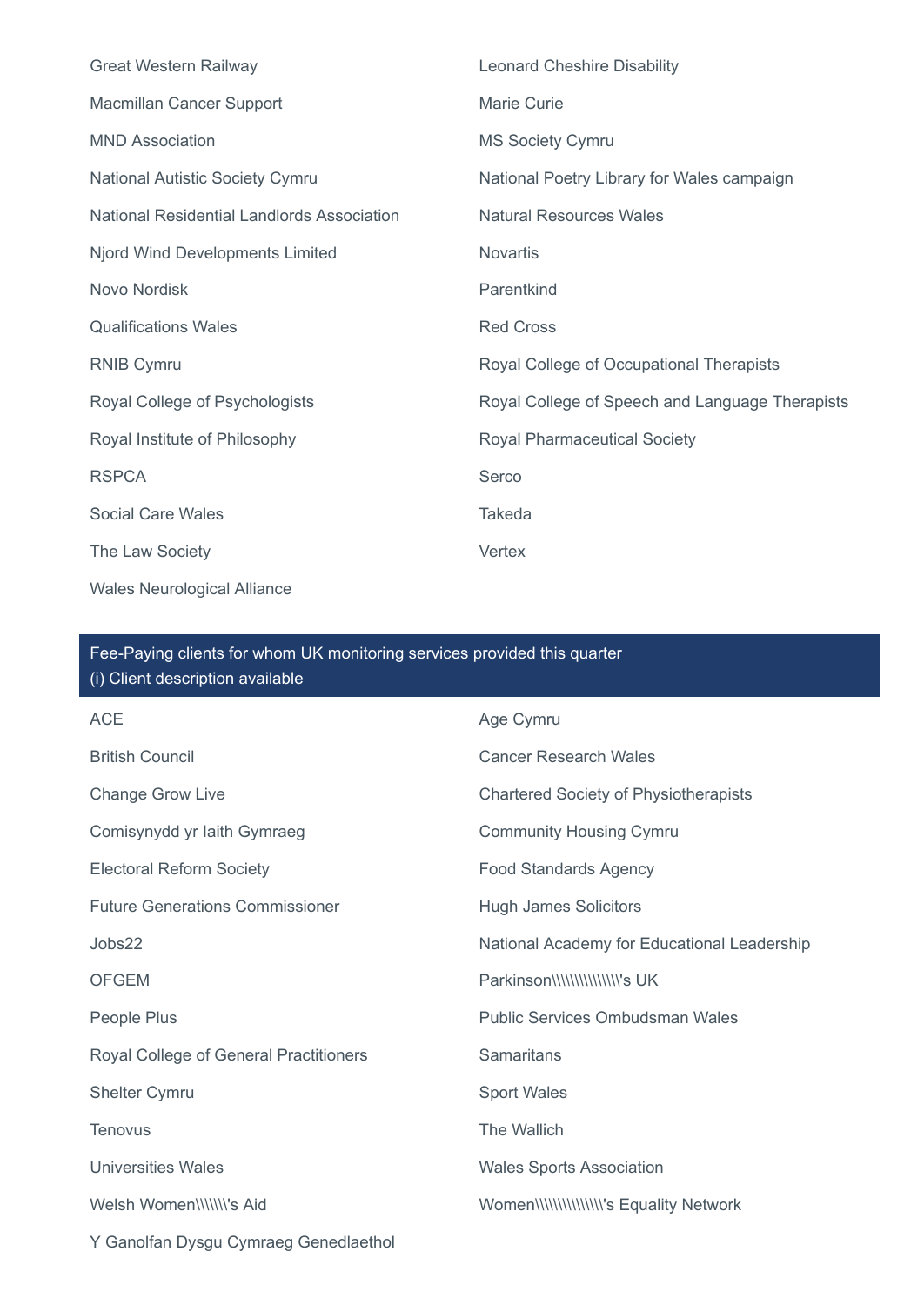# **Campaign Collective**

#### Address(es) in the UK Contact Details

Impact Hub Islington 27 Dingley Place London EX1V 8BR

The Melting Pot 15 Calton Road Edinburgh Edinburgh EH8 8DL

Simon Francis 020 3239 7259 simon.francis@campaigncollective.org [www.campaigncollective.org](http://www.campaigncollective.org/)

contact@campaigncollective.org

#### Other Countries of Operation

| <b>AUSTRALIA</b>   | <b>CZECH REPUBLIC</b> |
|--------------------|-----------------------|
| <b>FRANCE</b>      | <b>IRELAND</b>        |
| <b>ITALY</b>       | <b>NETHERLANDS</b>    |
| <b>SWITZERLAND</b> | UNITED STATES         |

#### Practitioners (employed and sub-contracted) conducting PA activities this quarter

| Louise Akers          | <b>Beth Andlaw</b>     |
|-----------------------|------------------------|
| Delia Antoine Burdett | Sarah Colombini        |
| Simon Francis         | <b>Charles Heymann</b> |
| Lizzie Lewis          | <b>Phil Lowther</b>    |
| Graeme Mill           | lan Morton             |
| <b>Nancy Platts</b>   | Nicola Puttnam         |
| <b>Heather Rogers</b> | <b>Tom York</b>        |

Fee-Paying clients for whom UK PA consultancy services provided this quarter (i) Client description available

Academy by Baytree (i): https://www.baytree.academy/

CEASE UK (i): http://ceaseuk.org/

Electoral Reform Society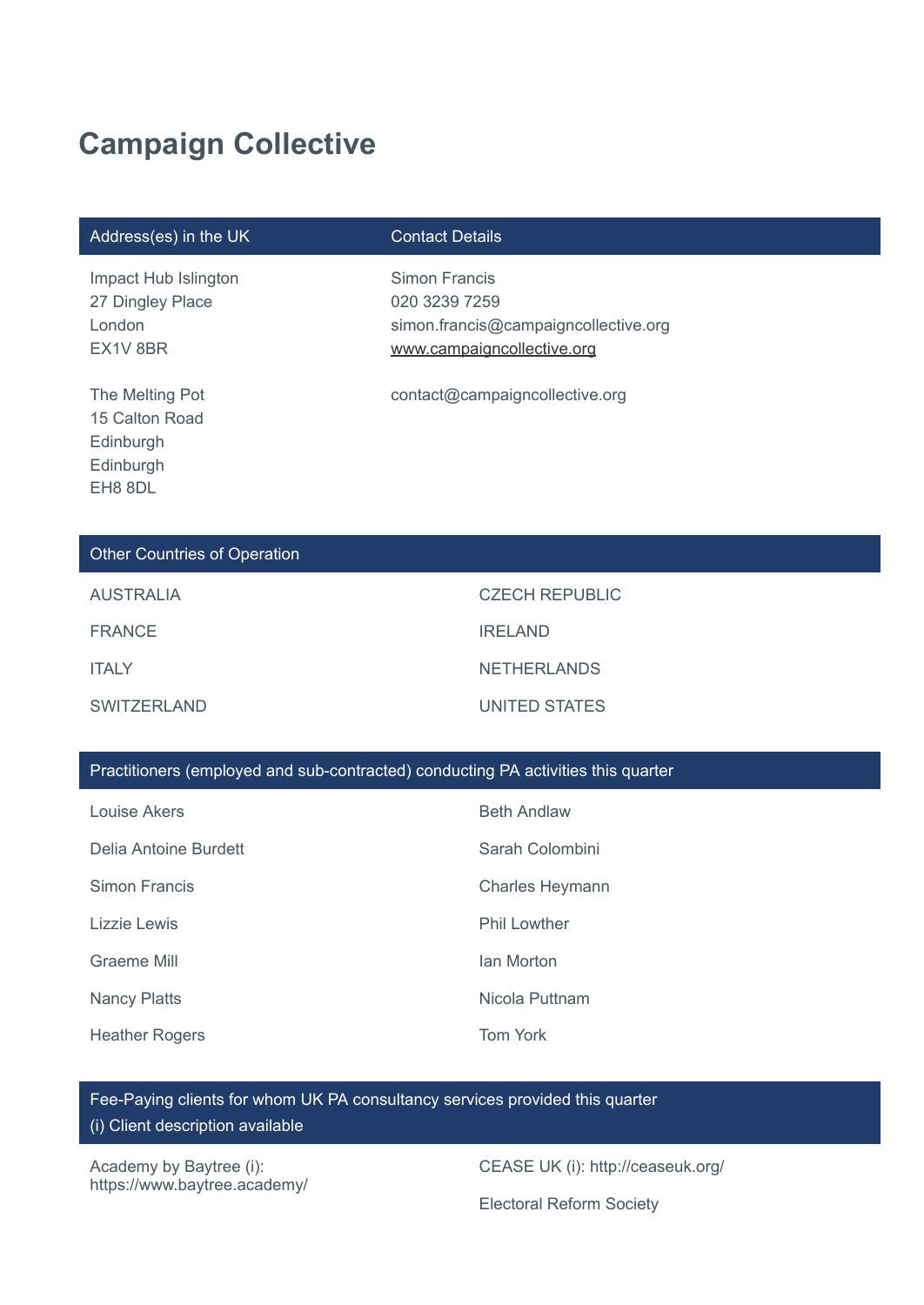| End Fuel Poverty Coalition (i): Coalition of<br>organisations tackling fuel poverty              | GUTS UK (i): https://gutscharity.org.uk/                    |
|--------------------------------------------------------------------------------------------------|-------------------------------------------------------------|
|                                                                                                  | International Menopause Society                             |
| Less Survivable Cancers Taskforce                                                                | Optima Care (i): Care home group                            |
| Palms Row Health Care                                                                            | QED                                                         |
| <b>Road Safety Trust</b>                                                                         | <b>Sheffield Care Association</b>                           |
| Sickle Cell Society (i):<br>https://www.sicklecellsociety.org/                                   | Social Box (i): socialbox.biz/digital-inclusion/            |
|                                                                                                  | Social Workers Union                                        |
| Support Social Care Heroes (i): https://ssch.info/                                               | Tomorrow\\\'s Engineers Week (i):<br>https://teweek.org.uk/ |
| United World Colleges                                                                            | <b>WorldSkills Europe</b>                                   |
|                                                                                                  |                                                             |
| Daa Daga Olisata faa waxaa qagayitagay qoolka maagitadaa qagulaan kaya kaan gaayidad thiq awanta |                                                             |

Bono Clients for whom consultancy and/or monitoring services have been provided this quarter (i) Client description available

Charities Against Hate (i): https://charitiesagainsthate.com/ The Rooftop News CIC (i): www.therooftop.news

# **Cavendish Advocacy**

#### Address(es) in the UK Contact Details

8-10 Mansion House Place London EC4N 8BJ

David Button 020 3697 7635 david.button@cavendishadvocacy.com [www.cavendishadvocacy.com](http://www.cavendishadvocacy.com/)

c/o BECG 55 Colmore Road Birmingham

B3 2AA

c/o BECG WeWork, Dalton Place 29 John Dalton Street Manchester England M2 2JT

c/o BECG Jellicoe House Hedge End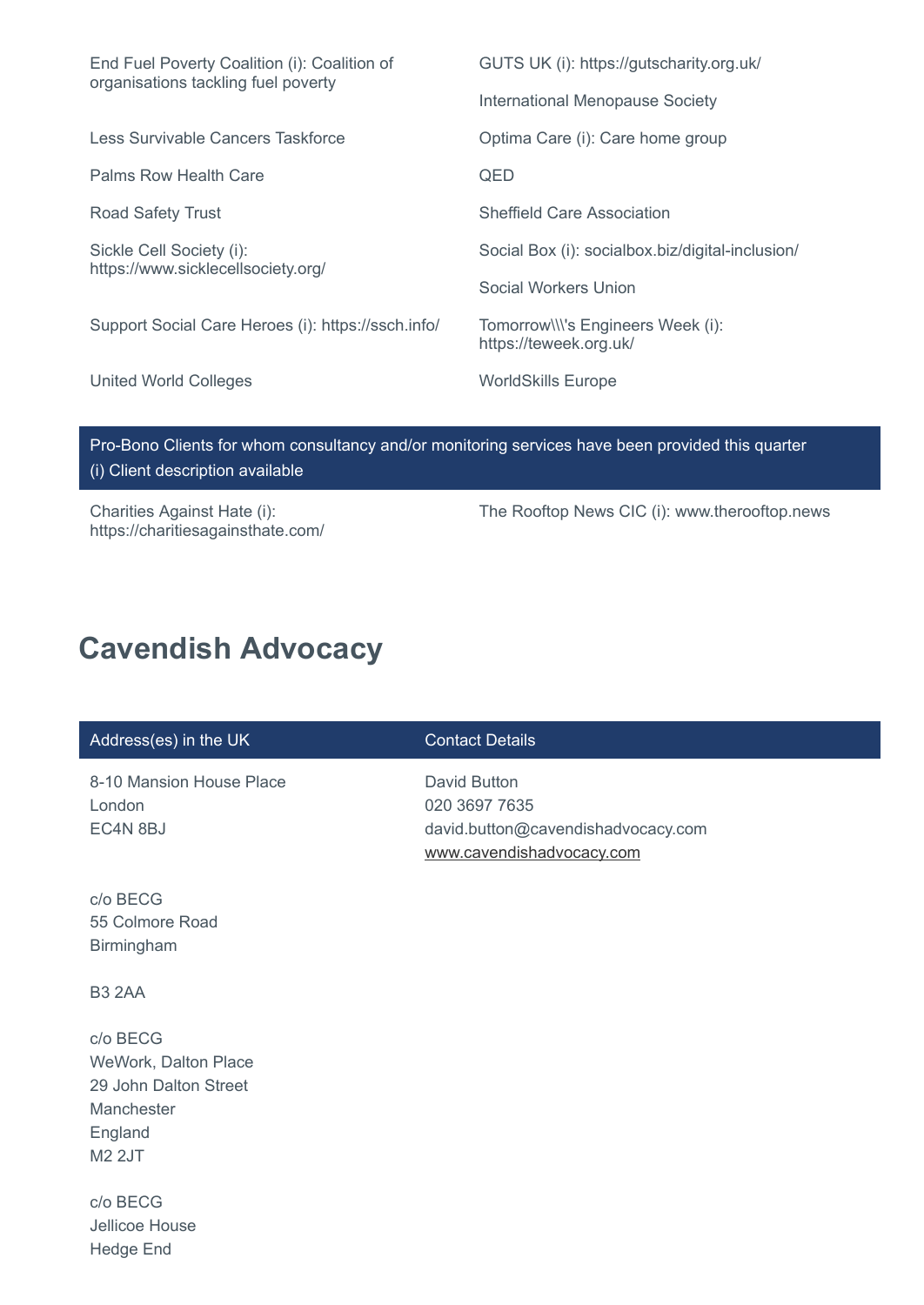| Practitioners (employed and sub-contracted) conducting PA activities this quarter |  |  |  |
|-----------------------------------------------------------------------------------|--|--|--|
|-----------------------------------------------------------------------------------|--|--|--|

| <b>Chloe Bester</b>                                | James Bird              |
|----------------------------------------------------|-------------------------|
| <b>Tom Bradley</b>                                 | David Button            |
| Alex Challoner                                     | Olivia Choudhry         |
| <b>Samir Dwesar</b>                                | Alexia D\\\'Rosario     |
| <b>Isobel Fitzsimons</b>                           | <b>Tom Gosschalk</b>    |
| Oliver Hazell (Vice President, Hendon Conservative | <b>Patrick Law</b>      |
| Association)                                       | Olivia Lever            |
| Carrie Lowe                                        | Suzi Martin             |
| Gareth Morgan                                      | <b>Matthew Morrison</b> |
| <b>Stephen Pomeroy</b>                             | Jenny Riddell-Carpenter |
| Ros Selby                                          | <b>Abigail Simons</b>   |
| <b>Jack Spriggs</b>                                | <b>Phoebe Sullivan</b>  |
| Zoë Varenne                                        | Georgina Walker         |

### Fee-Paying clients for whom UK PA consultancy services provided this quarter

(i) Client description available

All-Party Parliamentary Group on Business Travel (i): All-Party Parliamentary Group on Customer Service Funded as part of retainer with the Business Travel (i): Funded as part of retainer with Institute of Association (BTA) Customer Service

| American Express Global Business Travel     | Apsco                                    |
|---------------------------------------------|------------------------------------------|
| <b>Aster Group</b>                          | <b>Barking Riverside Ltd</b>             |
| <b>BAT</b>                                  | <b>Bellway Homes</b>                     |
| British Metals Recycling Association (BMRA) | <b>British Summer Fruits (BSF)</b>       |
| <b>Buckland Development Ltd</b>             | <b>Business Travel Association (BTA)</b> |
| <b>Calouste Gulbenkian Foundation</b>       | Canal & River Trust                      |
| <b>Clarion Housing Group</b>                | <b>Communities that Work</b>             |
| <b>Curzon Cinemas</b>                       | <b>EQTEC</b>                             |
| <b>Fairview Homes</b>                       | <b>FCC Environment</b>                   |
| G15                                         | <b>Grainger PLC</b>                      |
| GS1 UK                                      | <b>Guinness Partnership</b>              |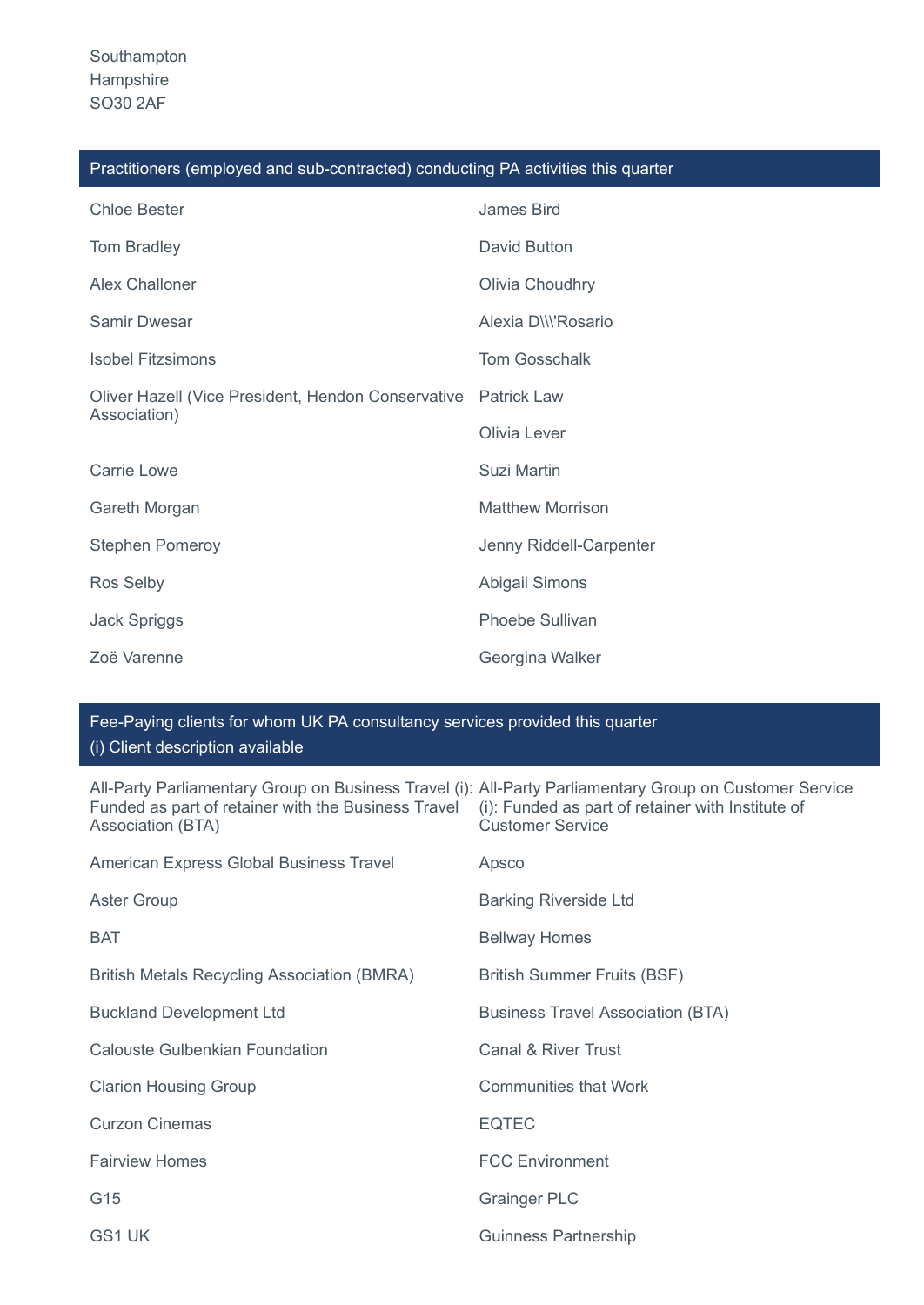| Infosys                                  | Institute of Customer Service             |
|------------------------------------------|-------------------------------------------|
| <b>Keolis</b>                            | L&Q                                       |
| Liquid Gas UK                            | London Housing Consortium (LHC)           |
| <b>Mayfield Market Towns Ltd</b>         | <b>Metropolitan Thames Valley Housing</b> |
| <b>MHA</b>                               | <b>Mount Anvil</b>                        |
| <b>MSD Animal Health</b>                 | Northern Powergrid                        |
| Optivo                                   | <b>Persimmon Homes</b>                    |
| <b>Pinnacle Capital Group</b>            | Professional Publishers Association (PPA) |
| SIBA, the Society of Independent Brewers | Sonoco                                    |
| <b>Starbucks</b>                         | <b>Stonewater Ltd</b>                     |
| <b>Thrive Homes</b>                      | <b>WDP</b>                                |

# **Chambré Public Affairs LLP**

#### Address(es) in the UK Contact Details

Scottish Provident Building 7 Donegall Square West Belfast Antrim BT1 6JH

Will Chambré +44 28 9091 2880 will@chambrepa.com [www.chambrepa.com](http://www.chambrepa.com/)

#### Practitioners (employed and sub-contracted) conducting PA activities this quarter

Connor Hogan **James Mayne** 

Tomás McInerney **Bridget Moylan** 

Will Chambré **Rebekah Corbett** 

Fee-Paying clients for whom UK PA consultancy services provided this quarter (i) Client description available

Lloyds Banking Group (i): http://www.lloydsbankinggroup.com/ Mental Health Foundation (i): https://www.mentalhealth.org.uk/

Northern Ireland Assembly Reducing Harm Related VELUX to Gambling All Party Group (i) (i): Funded by Derek Webb https://www.gamharmapg.org/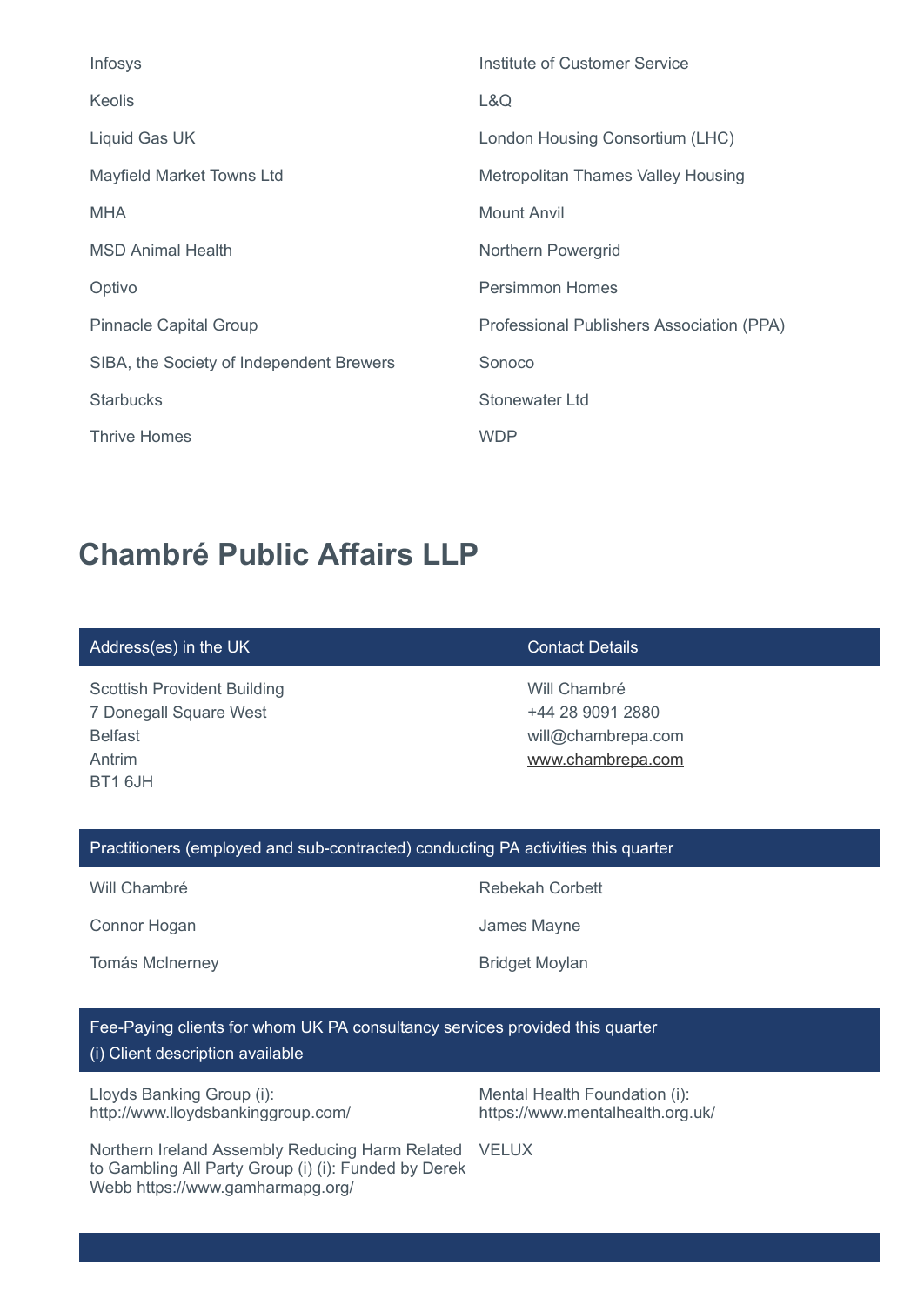### Fee-Paying clients for whom UK monitoring services provided this quarter (i) Client description available

Business in the Community Northern Ireland Equality Commission for Northern Ireland

Federation of Small Businesses (NI) (i): https://www.fsb.org.uk/fsb-regions-and-nations/fsbnorthern-ireland.html

Social Enterprise NI

InterTrade Ireland

News Direct

# **Cherton Enterprise**

#### Address(es) in the UK Contact Details

Unit 8, Belmont Business Park 240 Belmont Road Belfast BT4 2AW

Robin Guthrie 02890769966 karen.hughes@cherton.co.uk [www.cherton.co.uk](http://www.cherton.co.uk/)

### Practitioners (employed and sub-contracted) conducting PA activities this quarter

Richard Hart

Graham Given **Robin C Guthrie MBE** Robin C Guthrie MBE

| Fee-Paying clients for whom UK PA consultancy services provided this quarter<br>(i) Client description available |                                                       |  |
|------------------------------------------------------------------------------------------------------------------|-------------------------------------------------------|--|
| <b>Amulet Developments Ltd</b>                                                                                   | Armagh City, Banbridge & Craigavon Borough<br>Council |  |
| <b>ATOS IT Services Ltd</b>                                                                                      | <b>Bridge Training Association</b>                    |  |
| <b>Drumkeen Limited</b>                                                                                          | Energia Renewables                                    |  |
| Farland (Carrickfergus) Ltd                                                                                      | <b>Farrans Construction</b>                           |  |
| <b>Henry Brothers</b>                                                                                            | <b>Hilmark Homes</b>                                  |  |
| Hope for Youth (NI)                                                                                              | <b>Indaver NV</b>                                     |  |
| Infrastrata plc                                                                                                  | J H Turkington & Sons                                 |  |
| <b>JAMDAC Developments</b>                                                                                       | John Lewis Partnership                                |  |
| Lagan Homes                                                                                                      | Lagmar                                                |  |
| Latner 10 Developments                                                                                           | <b>Mainline Contracts Ltd</b>                         |  |
| <b>Mutual Energy</b>                                                                                             | <b>Neptune Group</b>                                  |  |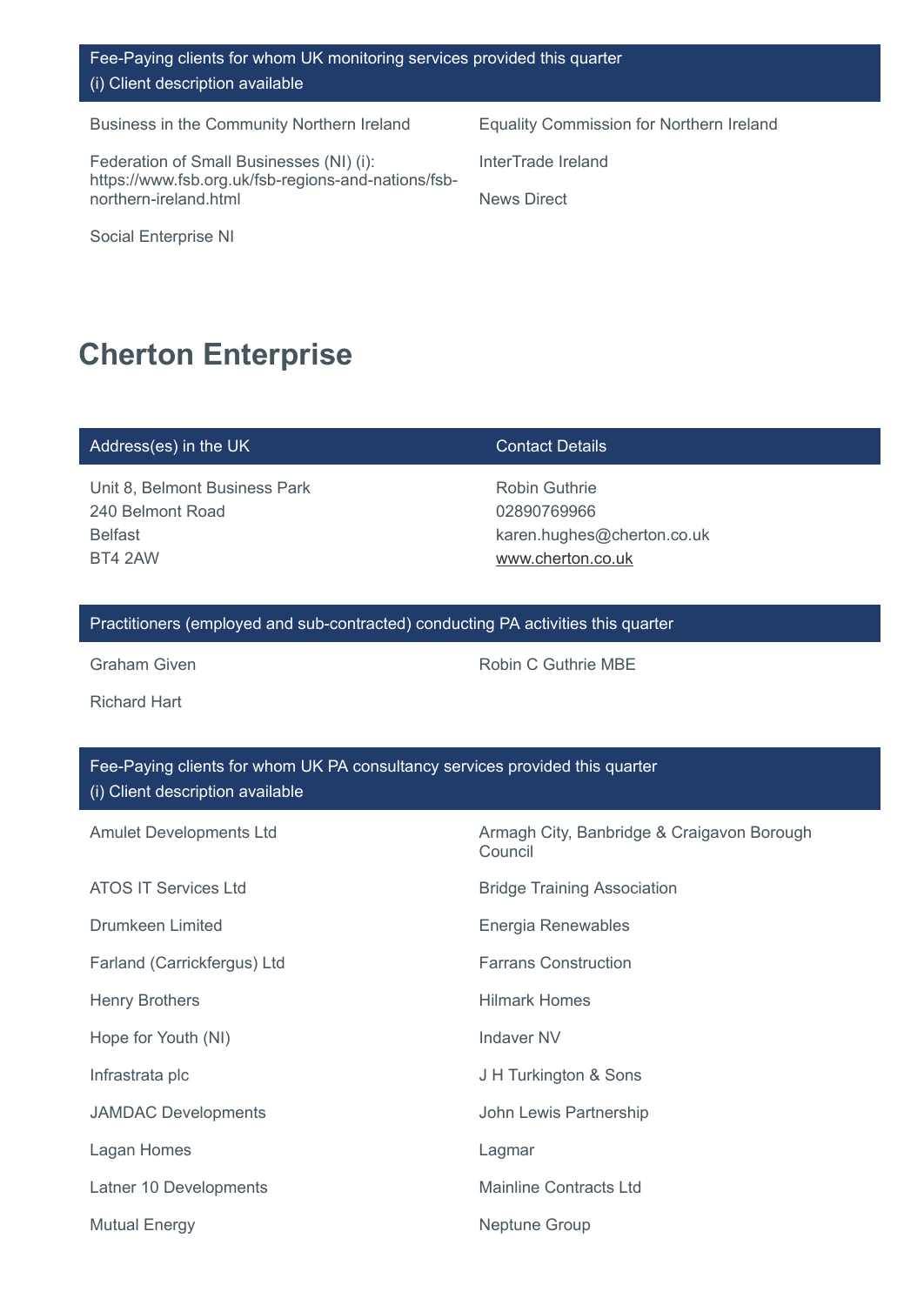| <b>NIE</b>                                      | Northern Ireland Consumer Council             |
|-------------------------------------------------|-----------------------------------------------|
| <b>Phoenix Natural Gas</b>                      | R Heatrick Ltd                                |
| Renaissance Properties North LLP                | <b>Rosemount Homes</b>                        |
| <b>SGN</b>                                      | Silverwood Business Park Ltd                  |
| <b>Silverwood Properties</b>                    | Spire Healthcare (i): www.spirehealthcare.com |
| Stream Bio Energy (i): www.streambioenergy.ie   | The Consumer Council                          |
| The Richland Group (i): www.richlandgroup.co.uk | Viridian                                      |
| Waitrose                                        |                                               |

# **Cicero Group**

| Address(es) in the UK                                                             | <b>Contact Details</b>                                                                   |  |
|-----------------------------------------------------------------------------------|------------------------------------------------------------------------------------------|--|
| 3 Pancras Square<br>London<br>N <sub>1</sub> C <sub>4</sub> A <sub>G</sub>        | Jain Anderson<br>020 7665 9530<br>iain.anderson@cicero-group.com<br>www.cicero-group.com |  |
| <b>Other Countries of Operation</b>                                               |                                                                                          |  |
| <b>BELGIUM</b>                                                                    | <b>IRELAND</b>                                                                           |  |
| Practitioners (employed and sub-contracted) conducting PA activities this quarter |                                                                                          |  |

| <b>Charlotte Adamson</b> | lain Anderson               |
|--------------------------|-----------------------------|
| <b>Juliet Bevis</b>      | <b>Blair Campbell</b>       |
| Sophie Duley             | <b>Edward Emerson</b>       |
| Simon Fitzpatrick        | <b>Tom Frackowiak</b>       |
| Loic Fremond             | <b>Matt Gillow</b>          |
| <b>Tom Harrison</b>      | Samia Hersi                 |
| Daniel Julian            | Sonia Khan                  |
| Daniel Lenton            | Sir David Lidington KCB CB. |
| Mairi Maclennan          | Claudia Mulholland          |
| John Rowland             | <b>Lily Sheehan</b>         |
| Louise Stewart           | Jeremy Swan                 |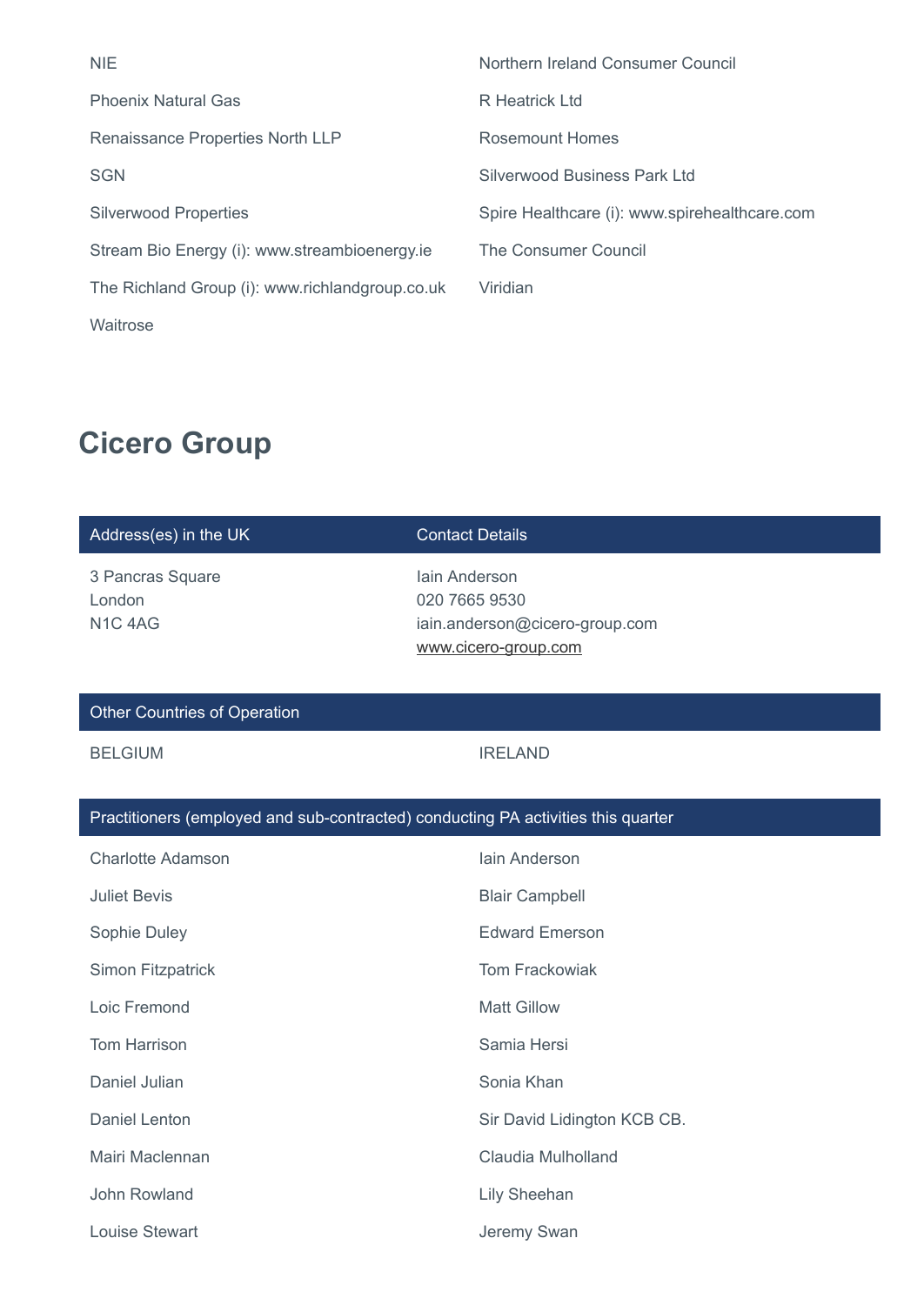Elizabeth Tomlin Mark Twigg James van der Graaf Helena Walsh

Tom Wilkins **Charles Wynne** 

| Fee-Paying clients for whom UK PA consultancy services provided this quarter<br>(i) Client description available |                                                                         |  |
|------------------------------------------------------------------------------------------------------------------|-------------------------------------------------------------------------|--|
| abrdn                                                                                                            | Accenture                                                               |  |
| <b>American Express</b>                                                                                          | APPG for Connected and Automated Mobility (AXA<br>UK and Burges Salmon) |  |
| AXA UK plc                                                                                                       | <b>BAM Nuttall</b>                                                      |  |
| <b>Bank of America</b>                                                                                           | <b>Barclays</b>                                                         |  |
| <b>BAT</b>                                                                                                       | <b>BGL Group</b>                                                        |  |
| <b>BlackRock</b>                                                                                                 | <b>BT Pension Scheme</b>                                                |  |
| <b>Burges Salmon</b>                                                                                             | <b>Chartered Institute of Patent Attorneys</b>                          |  |
| <b>Civil Nuclear Police Federation</b>                                                                           | <b>Community Alcohol Partnerships</b>                                   |  |
| comparethemarket.com                                                                                             | <b>Dell Technologies</b>                                                |  |
| <b>DHL</b>                                                                                                       | <b>DTCC</b>                                                             |  |
| <b>Elliott Advisers</b>                                                                                          | eToro                                                                   |  |
| Fidelity                                                                                                         | <b>Funding Circle</b>                                                   |  |
| Health Food Manufacturers\\\' Association                                                                        | HP Inc                                                                  |  |
| IG Group                                                                                                         | Institute and Faculty of Actuaries                                      |  |
| Intelligent Energy                                                                                               | InterContinental Hotels Group                                           |  |
| International Hydropower Association                                                                             | Just                                                                    |  |
| Kennedys LLP                                                                                                     | Laybuy                                                                  |  |
| Legal & General                                                                                                  | <b>LINK</b>                                                             |  |
| Lloyds of London                                                                                                 | Meat and Livestock Australia                                            |  |
| <b>Novartis</b>                                                                                                  | <b>NOW:Pensions</b>                                                     |  |
| Onfido                                                                                                           | Open Banking                                                            |  |
| Oversight Board                                                                                                  | Pension Insurance Corporation                                           |  |
| <b>Police Federation</b>                                                                                         | Royal Mail                                                              |  |
| Saab                                                                                                             | Santander                                                               |  |
| St James\\\'s Place                                                                                              | Travelport                                                              |  |
| Unum                                                                                                             | Vauxhall                                                                |  |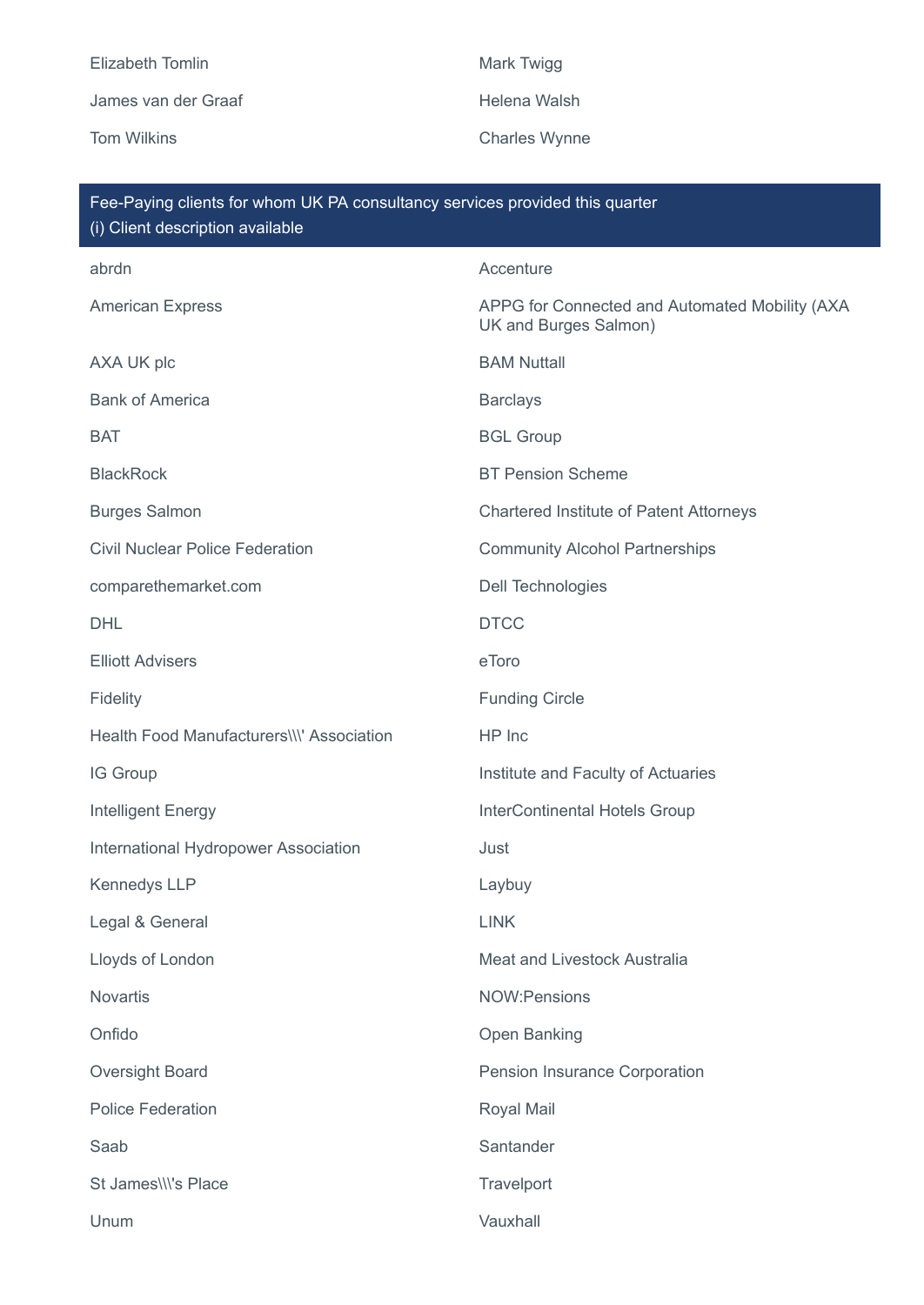| Fee-Paying clients for whom UK monitoring services provided this quarter<br>(i) Client description available |                                               |  |
|--------------------------------------------------------------------------------------------------------------|-----------------------------------------------|--|
| Aviva                                                                                                        | Bank of England                               |  |
| <b>BASF</b>                                                                                                  | <b>Deloitte</b>                               |  |
| Deutsche Bank                                                                                                | Embassy of Japan                              |  |
| <b>Financial Conduct Authority</b>                                                                           | <b>Financial Services Compensation Scheme</b> |  |
| Goldman Sachs                                                                                                | Legal & General                               |  |
| <b>Payment Systems Regulator</b>                                                                             | <b>PTL Governance Ltd</b>                     |  |
| Royal Bank of Scotland                                                                                       | <b>Standard Chartered</b>                     |  |
| Unite Students                                                                                               | Youth Justice Board                           |  |

## **Connect**

### Address(es) in the UK Contact Details

3rd floor, Millbank Tower Millbank London SW1P 4QP

Andy Sawford 020 7592 9592 l.shopova@connectpa.co.uk [www.connectpa.co.uk](http://www.connectpa.co.uk/)

### Practitioners (employed and sub-contracted) conducting PA activities this quarter

| <b>Gurjit Bains</b>   | Aimee Baker               |
|-----------------------|---------------------------|
| Pav Basra             | Rob Black                 |
| Laura Blake           | Sophie Brownlee           |
| Alice Campbell        | Daniel Carroll            |
| Paul Church           | <b>Malcolm Clarke</b>     |
| <b>Jimmy Coles</b>    | <b>Felix Davies</b>       |
| Joe Eastham           | Charlotte Foster (intern) |
| Fiona Gardner         | James Goldstone           |
| <b>Bronagh Hughes</b> | Mike Indian               |
| Luca Ingrassia        | Benjamin King             |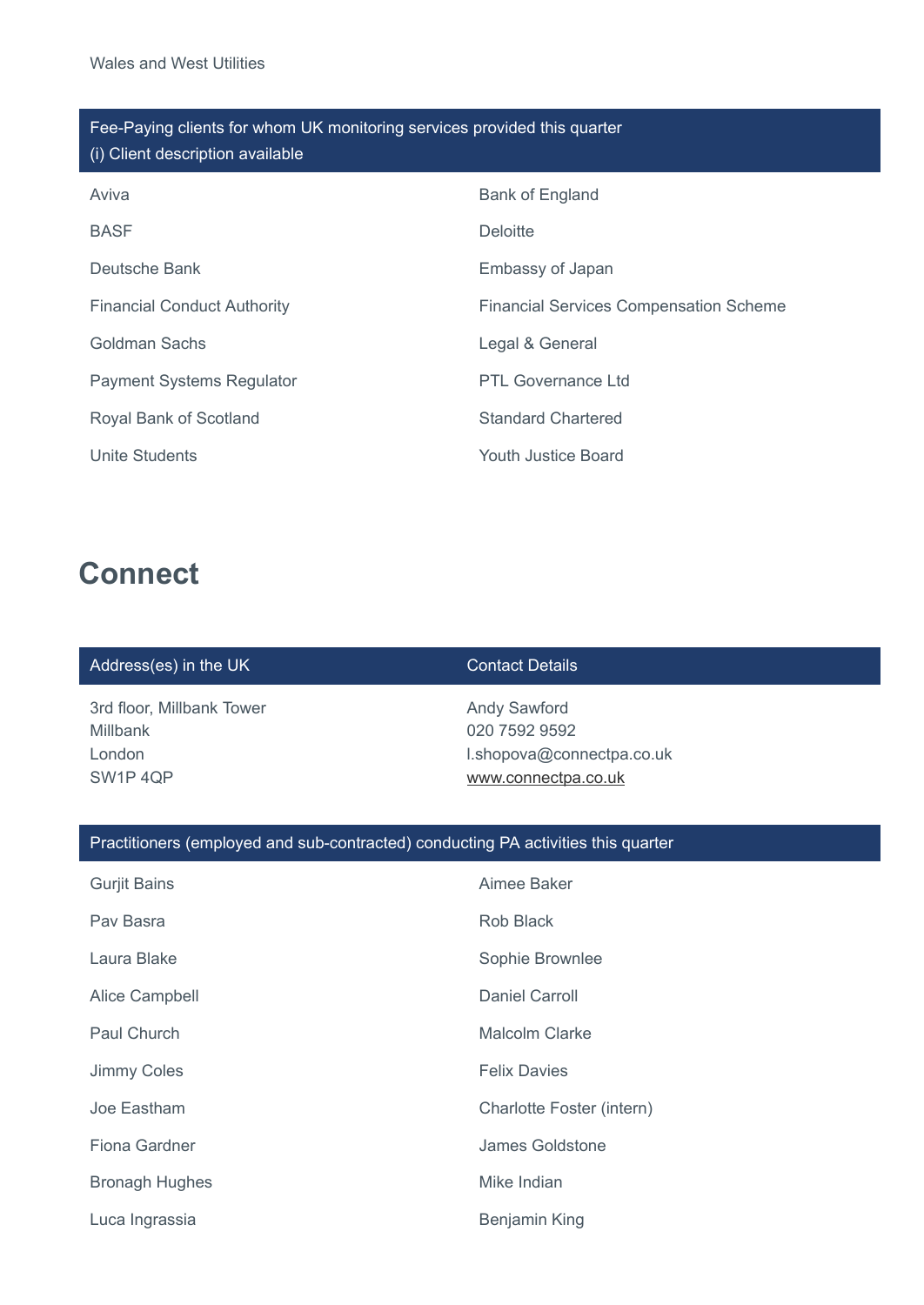| Sarah King (Councillor) | Alexander Kirk       |
|-------------------------|----------------------|
| Archie Macleod          | Lily Marco           |
| James Millar            | Anne Mirkovic        |
| Andrew Mushett Cole     | Ludo Orlando         |
| <b>Alison Potter</b>    | <b>Carl Quilliam</b> |
| Bianca Sanseverino      | <b>Andy Sawford</b>  |
| <b>Cameron Scott</b>    | Lora Shopova         |
| Dan Simpson             | Jessica Tulasiewicz  |
| <b>Katie Vause</b>      | <b>Lucy Warren</b>   |

| Fee-Paying clients for whom UK PA consultancy services provided this quarter<br>(i) Client description available                                                                                                                                                                          |                                                                                                                                                                                                                                                                                                 |  |
|-------------------------------------------------------------------------------------------------------------------------------------------------------------------------------------------------------------------------------------------------------------------------------------------|-------------------------------------------------------------------------------------------------------------------------------------------------------------------------------------------------------------------------------------------------------------------------------------------------|--|
| <b>Access Industry Forum</b>                                                                                                                                                                                                                                                              | Action Cerebral Palsy (ACP)                                                                                                                                                                                                                                                                     |  |
| Action for M.E.                                                                                                                                                                                                                                                                           | All Party Parliamentary Group for the West Midlands<br>(i): (sponsored by Barratt Homes, Warwick<br>Manufacturing Group and Midlands Heart)                                                                                                                                                     |  |
| (sponsored by BAE Systems, Babcock, Engineering<br>UK, London Southbank University, KPMG, WMG-<br>University of Warwick, Open University, University of<br>Salford, Amazon, Co-op Group) (The MoD inquiry,<br>led by the APPG on Apprenticeships was sponsored<br>by Boeing and Leonardo) | All Party Parliamentary Group on Apprenticeships (i): All Party Parliamentary Group on Childcare and Early<br>Education (i): (sponsored by Cache, National Day<br>Nurseries, Pre-school Learning Alliance, The<br>Foundation Stage Forum, Tops Day Nurseries,<br>Dingley's Promise, Montessori) |  |
|                                                                                                                                                                                                                                                                                           | All Party Parliamentary Group on District Councils (i):<br>(sponsored by District Councils Network)                                                                                                                                                                                             |  |
| All Party Parliamentary Group on Future of Retail (i):<br>(sponsored by VISA, Hermes, and British Land)                                                                                                                                                                                   | All Party Parliamentary Group on Hydrogen (i):<br>(sponsored by BAXI, Bosch, Equinor, National Grid,<br>Shell, Johnson Matthey, Cadent, EDF, Energy and<br>Utilities Alliance, Northern Gas Networks, SGN,<br>Howden)                                                                           |  |
| All Party Parliamentary Group on the Hair Industry (i): All Party Parliamentary Group on Women and Work<br>(sponsored by Hair Council)                                                                                                                                                    | (i): (sponsored by Association of British Insurers<br>(ABI), Vodafone, Amex, Barratt Developments,<br>Montessori, Assystem)                                                                                                                                                                     |  |
| All Party Parliamentary Water Group (i): (sponsored<br>by Plastic Pipes Group, Water UK, Wessex Water)                                                                                                                                                                                    | All-Party Parliamentary Group on Cerebral Palsy (i):<br>(sponsored by Action Cerebral Palsy. Further<br>meetings in the second half of 2021 were sponsored<br>by Adult CP Hub and Scope)                                                                                                        |  |
| All-Party Parliamentary Group on T Levels (i):<br>(sponsored by AECOM, The Education and Training<br>Foundation, The Gatsby Foundation)                                                                                                                                                   | <b>Allergy UK</b>                                                                                                                                                                                                                                                                               |  |
|                                                                                                                                                                                                                                                                                           | APPG Digital Skills (i): (sponsored by BT, Google,<br>City & Guilds)                                                                                                                                                                                                                            |  |
| APPG on Healthcare Infrastructure (i): (sponsored by ARK Data Centres<br>Assura, GBPartnerships, Eric Wright Group, Fulcrum,                                                                                                                                                              |                                                                                                                                                                                                                                                                                                 |  |
| <b>Community First/Equity Solutions)</b>                                                                                                                                                                                                                                                  | <b>Ash Properties</b>                                                                                                                                                                                                                                                                           |  |
| Association of Educational Psychologists                                                                                                                                                                                                                                                  | <b>Bellway Eastern Counties</b>                                                                                                                                                                                                                                                                 |  |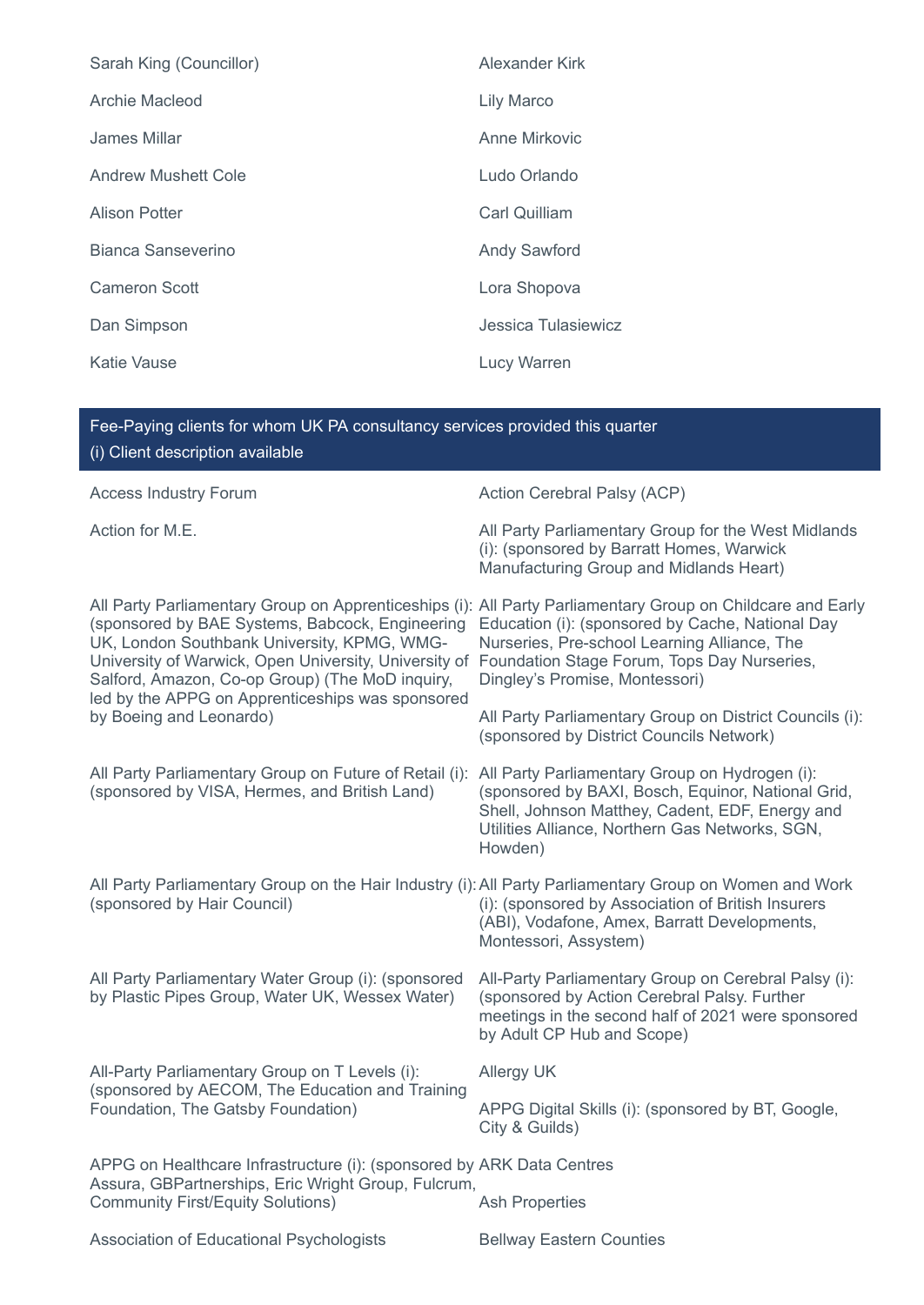| <b>Bellway Essex</b>                                       | <b>Bellway Northern Home Counties</b>                                                            |
|------------------------------------------------------------|--------------------------------------------------------------------------------------------------|
| <b>Bericote Properties</b>                                 | Beyond The Box                                                                                   |
| <b>Bridge Industrial</b>                                   | <b>British Liver Trust</b>                                                                       |
| <b>Children's Society</b>                                  | Civil Service Pensioners Alliance (CSPA)                                                         |
| <b>Colt Data Centres Services</b>                          | Countryside                                                                                      |
| <b>Crown Hosting</b>                                       | Devolution All-Party Parliamentary Group (i):<br>(sponsored by the Local Government Association) |
| <b>District Councils Network</b>                           | <b>EcoWorld International</b>                                                                    |
| <b>Education Development Trust</b>                         | <b>Essex Housing</b>                                                                             |
| Gill Aggregates Holdings Ltd                               | Good Hotel                                                                                       |
| Goodman                                                    | <b>Hair Council</b>                                                                              |
| <b>Hillview LLP</b>                                        | <b>HomeServe Foundation</b>                                                                      |
| Impact Accelerator Ltd                                     | ImpactEd                                                                                         |
| Institution of Civil Engineers                             | Jaspar Group                                                                                     |
| <b>JRL</b>                                                 | Kellogg\\\'s                                                                                     |
| Koura (Mexichem)                                           | Later Life Ambitions (i): (coalition sponsored by<br>CSPA, NFOP and NARPO)                       |
| Leaf Living                                                | <b>Lewisham Homes</b>                                                                            |
| Local Government Association (LGA) (training)              | London Borough of Haringey                                                                       |
| Mactaggart & Mickel                                        | Marks Tey Ltd                                                                                    |
| Mears                                                      | <b>Mermaids</b>                                                                                  |
| <b>Metropolitan Thames Valley</b>                          | National Association of Retired Police Officers<br>(NARPO)                                       |
| National Federation of Fishermen's Organisations<br>(NFFO) | National Federation of Occupational Pensioners<br>(NFOP)                                         |
| Northstar 2000                                             | <b>One Housing Group</b>                                                                         |
| Panattoni                                                  | Plan International UK                                                                            |
| Policy@Exeter, University of Exeter                        | Populo Living                                                                                    |
| Prologis UK Ltd                                            | Protect Pure Maths Campaign (London Mathematical<br>Society)                                     |
| Qwello                                                     | <b>Regis</b>                                                                                     |
| <b>Resolution</b>                                          | <b>Riverside</b>                                                                                 |
| Sage Housing                                               | <b>Sanctuary Group</b>                                                                           |
| <b>Scape Living</b>                                        | Specsavers                                                                                       |
| <b>Stratford-on-Avon District Council</b>                  | The LIFT Council                                                                                 |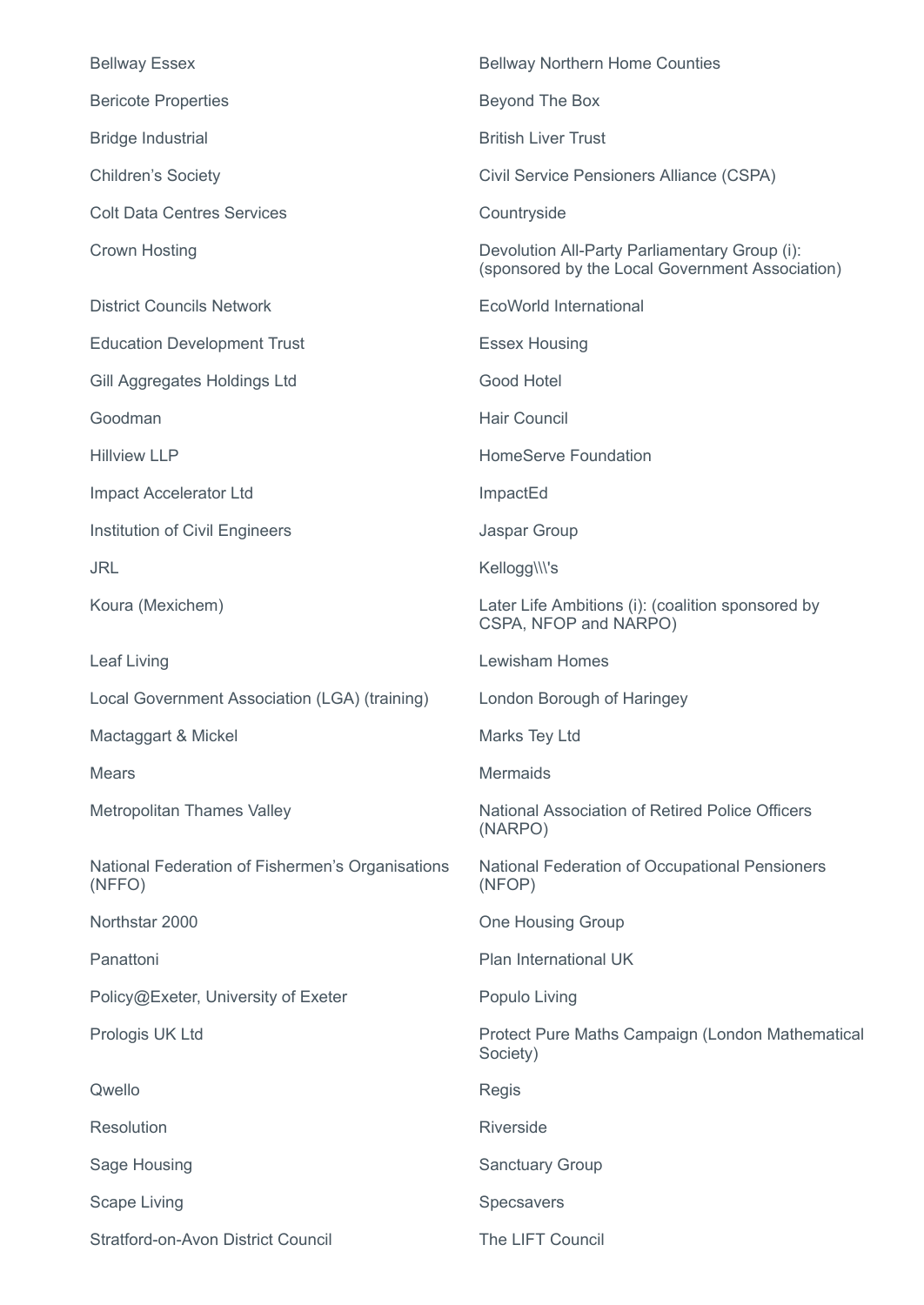| <b>Toyota Motor Manufacturing UK</b> | <b>Tribe</b>              |
|--------------------------------------|---------------------------|
| <b>UNISON</b>                        | Urban transport group     |
| Vaillant UK                          | Vodafone UK               |
| <b>Warwick District Council</b>      | West Silvertown Place Ltd |
| <b>Weston Homes</b>                  | Wrenbridge                |
|                                      |                           |

Fee-Paying clients for whom UK monitoring services provided this quarter (i) Client description available

Home Builders Federation

Yoo Capital

# **Copper Consultancy**

| Address(es) in the UK                                                             | <b>Contact Details</b>                                                           |  |
|-----------------------------------------------------------------------------------|----------------------------------------------------------------------------------|--|
| <b>Third Floor</b><br>49 Carnaby Street<br>London<br>W1F 9PY                      | <b>Patrick Traynor</b><br>020 7935 1222<br>Patrick.Traynor@copperconsultancy.com |  |
| Practitioners (employed and sub-contracted) conducting PA activities this quarter |                                                                                  |  |
| Sam Cranston                                                                      | Ceyda Dag                                                                        |  |
| Allan Fatah                                                                       | Pippa Gibbs-Joubert                                                              |  |
| Zoe McLernon                                                                      | <b>Rory Puxley</b>                                                               |  |
| Zak Reid                                                                          | <b>Caroline Romback</b>                                                          |  |
| Jordon Rudge                                                                      | <b>Tom Warren</b>                                                                |  |
| <b>Andrew Weaver</b>                                                              | Evonne Baltrock-Nitzsche                                                         |  |
| Georgina Bass                                                                     | <b>Tom Beckford</b>                                                              |  |
| <b>Tom Bennett</b>                                                                | James Bonner                                                                     |  |
| Donna Burnell                                                                     | Giuseppe Capozzi                                                                 |  |
| Dominika Chalder                                                                  | Ronan Cloud                                                                      |  |
| Laura Cunliffe-Hall                                                               | <b>Diana Deans</b>                                                               |  |
| Imogen Fawcett                                                                    | <b>Alastair Fisher</b>                                                           |  |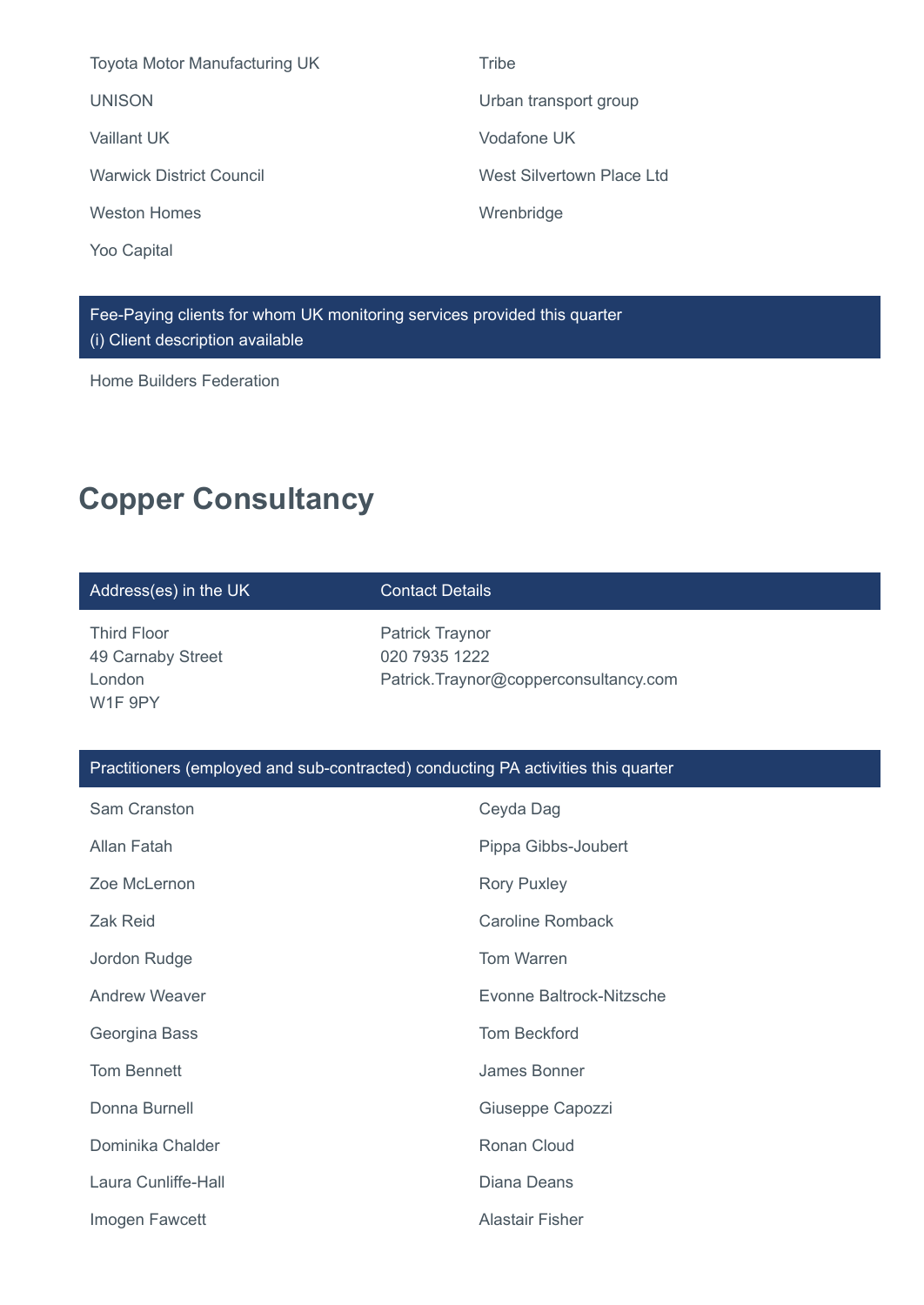| <b>Billy Greening</b>  | Laura Griffin         |
|------------------------|-----------------------|
| Ross Hayman            | <b>Ben Heatley</b>    |
| <b>James Hillier</b>   | Josh Hodder           |
| <b>Billy Holmes</b>    | Kristina Jakimova     |
| Annabel John           | Jack Johnson          |
| Gemma Lloyd            | <b>Martin McCrink</b> |
| William Mendoza        | Joseph Moore          |
| <b>Tom Morrison</b>    | Laura Nelson          |
| Che Onyiliogwu         | <b>Tara Overand</b>   |
| Sophie Pearce          | <b>Teri Preston</b>   |
| <b>Alex Rowntree</b>   | Melanie Ryan          |
| <b>Ella Sanders</b>    | Simran Sarai          |
| <b>Liselle Shard</b>   | Kate-Zillah Sharpe    |
| <b>Patrick Traynor</b> | Fiona Woolston        |

## Fee-Paying clients for whom UK PA consultancy services provided this quarter (i) Client description available

| Alun Griffiths (Contractors) Ltd | <b>AMERESCO</b>             |
|----------------------------------|-----------------------------|
| <b>AMEY</b>                      | <b>BBV</b>                  |
| <b>BUSINESS WEST</b>             | <b>CADENT GAS</b>           |
| <b>CARDIFF PARKWAY</b>           | <b>CH2M HILL UNITED</b>     |
| <b>CK DELTA</b>                  | <b>COSTAIN LTD</b>          |
| <b>EKFB</b>                      | <b>FOUR ASHES</b>           |
| <b>GENERAL NUCLEAR</b>           | JBM Solar Projects (UK) Ltd |
| <b>KNIGHT ARCHITECT</b>          | LMJV                        |
| <b>LONDON RESORT</b>             | <b>MURPHY &amp; SONS</b>    |
| <b>NATIONAL GRID</b>             | <b>National Highways</b>    |
| <b>OVE ARUP &amp; PARTNERS</b>   | PACE Jolt Energy Ltd        |
| <b>RIVEROAK</b>                  | <b>ROLLS-ROYCE</b>          |
| <b>RWE GENERATION</b>            | <b>SCOTTISH POWER</b>       |
| <b>SSE Renewables</b>            | <b>SUFFOLK CC</b>           |
| <b>Tribus Clean Energy Ltd</b>   | <b>TRIIO</b>                |
| <b>UNITY JV</b>                  | <b>VATTENFALL WIND</b>      |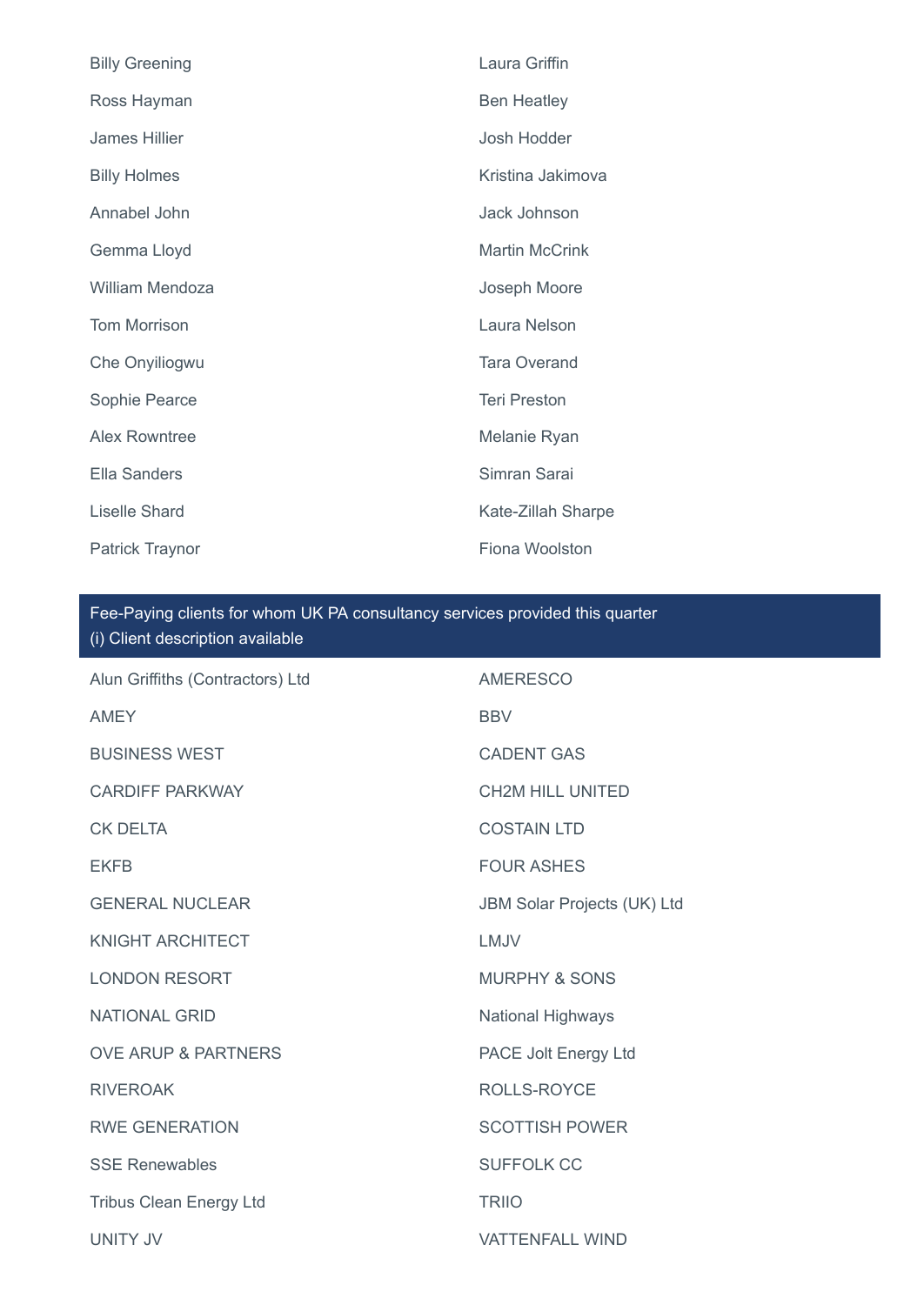WSP UK LIMITED

# **Cratus Communications Ltd**

### Address(es) in the UK Contact Details

Fora 180 Borough High Street London SE1 1LB

Whiteladies Business Centre 12 Whiteladies Road **Clifton** Bristol BS8 1PD

125 Deansgate Manchester M3 2LH

White Building 1-4 Cumberland Place Southampton SO15 2NP

Kim Heilbron 020 8629 7190 kmarriott@cratus.co.uk [cratus.co.uk](http://cratus.co.uk/)

| Practitioners (employed and sub-contracted) conducting PA activities this quarter |                           |  |
|-----------------------------------------------------------------------------------|---------------------------|--|
| Chris Hossack (Councillor)                                                        | <b>Steve Quartermain</b>  |  |
| Vikki Slade (Councillor)                                                          | Jack Boardman             |  |
| Rob Chilton (Councillor)                                                          | Laura Clough              |  |
| Jennifer Cooper                                                                   | <b>Martin Curtis</b>      |  |
| Osman Dervish (Councillor)                                                        | Duncan Flynn (Councillor) |  |
| Gemma Gallant                                                                     | Louise Hingley            |  |
| Colm Howard-Lloyd                                                                 | <b>Daniel Humphreys</b>   |  |
| Nick Kilby                                                                        | <b>Marlies Koutstaal</b>  |  |
| Robert Lee                                                                        | Aleksandra Maslarova      |  |
| Ashleigh Mclellan                                                                 | Nigel Murphy              |  |
|                                                                                   |                           |  |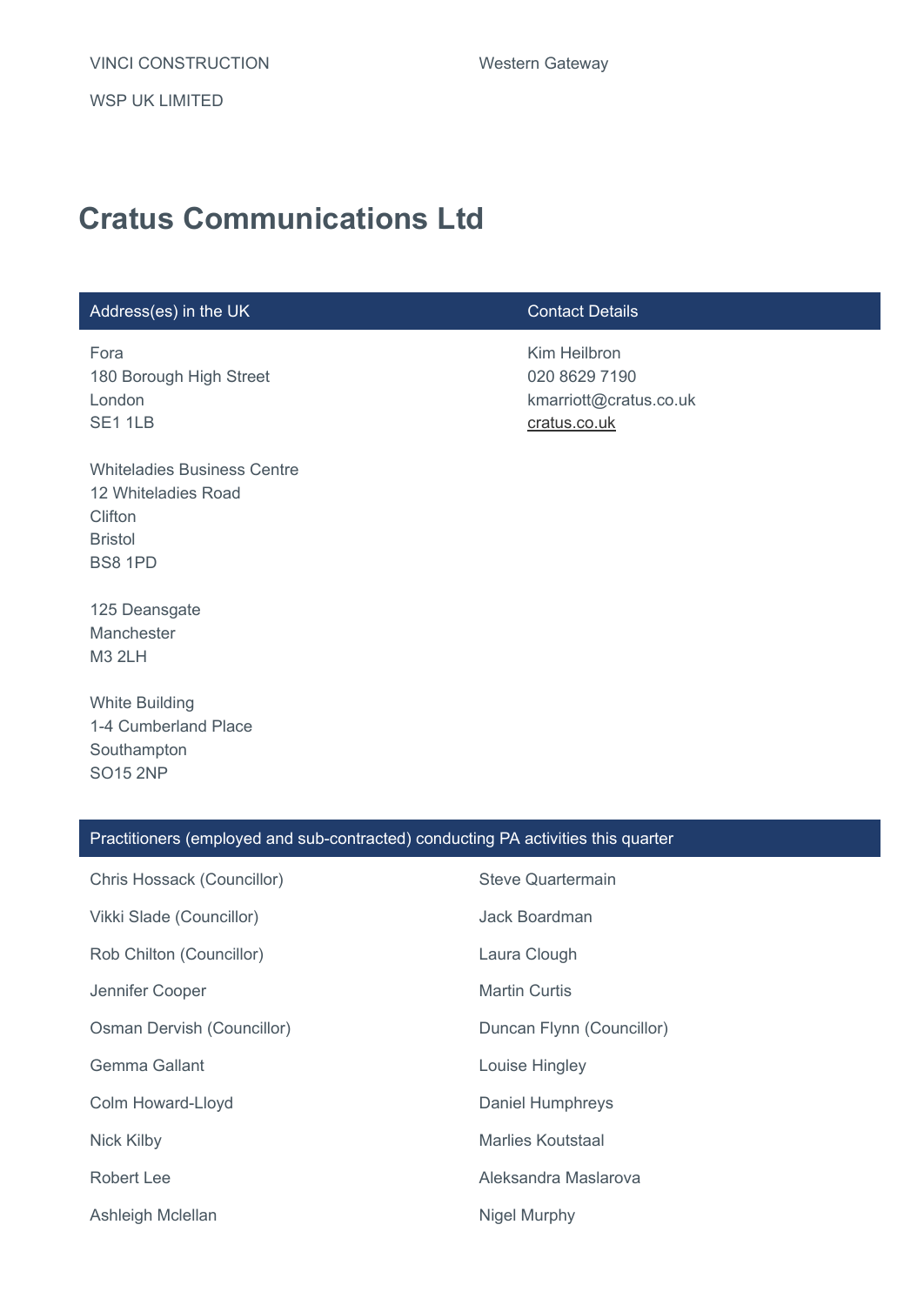Charlotte Platten Chelsea Reilly Chris Roberts **Chris Roberts Julian Seymour** Vanisha Solanki (Councillor) Matthew Spencer Imogen Spencer-Dale **Alison Turner** Kieron Wilson (Councillor)

Fee-Paying clients for whom UK PA consultancy services provided this quarter (i) Client description available

| Abernile                                                                                | <b>Adur District Council</b>                  |
|-----------------------------------------------------------------------------------------|-----------------------------------------------|
| Aico Ltd                                                                                | Anglodane (Welwyn) Limited                    |
| <b>Ashill Land</b>                                                                      | <b>Ashill Land Limited</b>                    |
| Ashridge Wokingham Limited                                                              | Avison Young (UK) Limited                     |
| <b>BAM Construction UK Ltd</b>                                                          | <b>Bathurst Development Limited</b>           |
| <b>BDW Trading Limited</b>                                                              | <b>Bewley Homes PLC</b>                       |
| Biddulph (Buckinghamshire) Limited                                                      | <b>Birmingham City Council</b>                |
| <b>Bloom Procurement Services Ltd</b>                                                   | <b>Bloor Homes Limited</b>                    |
| <b>Broadside Holdings Ltd</b>                                                           | <b>Building Design Partnership Limited</b>    |
| <b>Clarion Housing Group</b>                                                            | <b>Claudel Holdings Ltd</b>                   |
| <b>Countryside Properties</b>                                                           | <b>Crest Nicholson</b>                        |
| <b>Crest Nicholson Eastern</b>                                                          | <b>Crest Nicholson South West</b>             |
| <b>Crest Nicholson South West</b>                                                       | <b>Curlew Alternatives Eighth Property LP</b> |
| <b>Cyrus One UK Limited</b>                                                             | <b>District Councils Network</b>              |
| Duchy of Cornwall                                                                       | <b>EA Strategic Land</b>                      |
| <b>EKFB</b>                                                                             | <b>ELteam Ltd</b>                             |
| Enterprise Ireland                                                                      | Eurovia Ltd                                   |
| Farnham Cemetery Limited                                                                | <b>Gen2 Property Limited</b>                  |
| <b>HGL Leamington Limited</b>                                                           | <b>HGL Reading Limited</b>                    |
| <b>Hibernian Capital Limited</b>                                                        | <b>Hill Group Services</b>                    |
| Kier Group                                                                              | Landmark Properties (Ealing) Limited          |
| Legal & General (Strategic Land North Horsham) Ltd London Borough of Barking & Dagenham |                                               |
| London City Airport Ltd.                                                                | London Studio Group Ltd                       |
| Mactaggart & Mickel Homes England Ltd                                                   | Magdalen Development Company                  |
| Maylands Broxhill Ltd                                                                   | MB Vacant Property Solutions Limited          |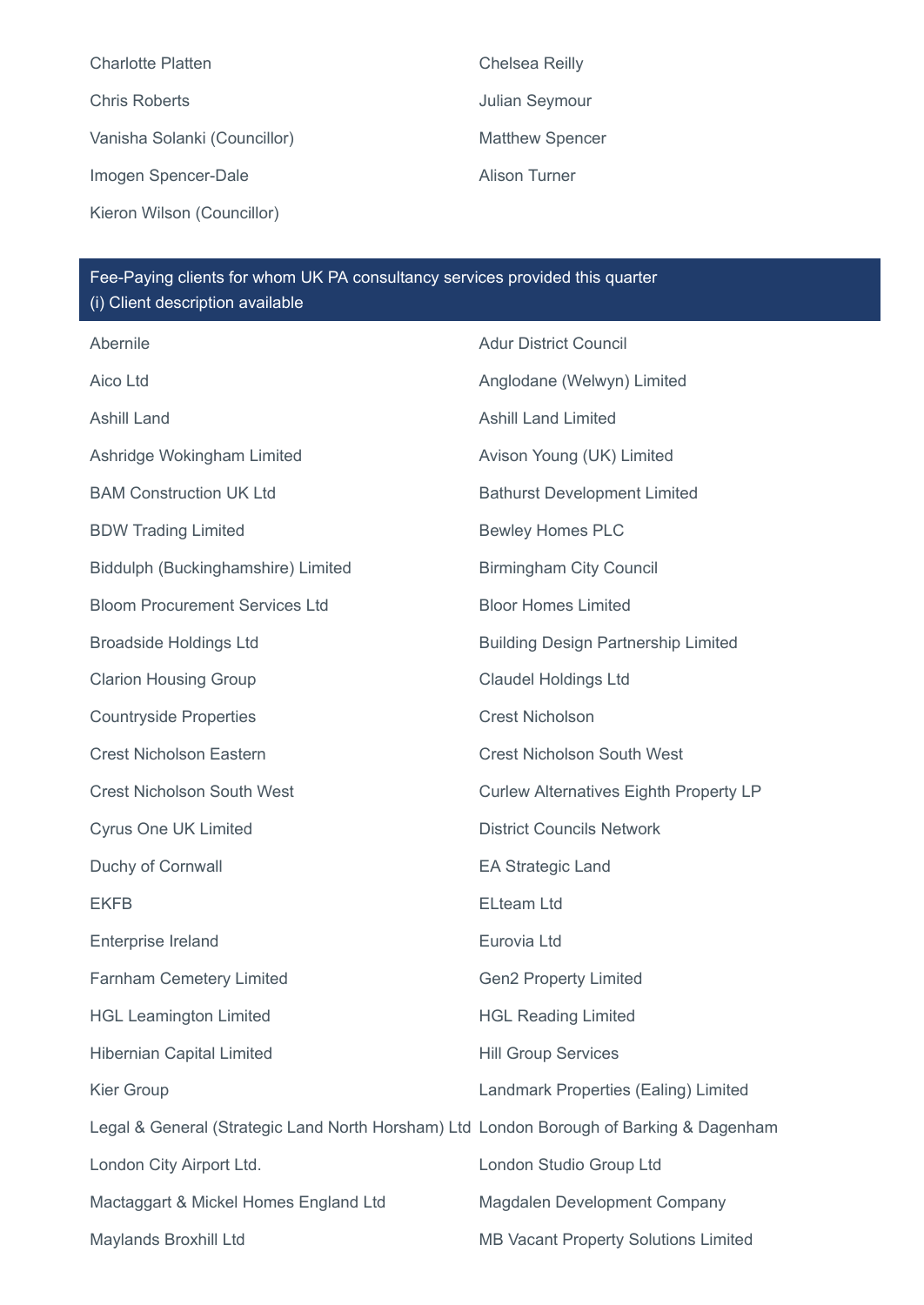| Mentmore Homes Ltd                           | <b>Morrish Homes Limited</b>                   |
|----------------------------------------------|------------------------------------------------|
| <b>Naturalis Energy Developments Limited</b> | Newlands Property Developments (Rugby) Limited |
| <b>Pennyfarthing Construction Limited</b>    | Places for People Developments Ltd             |
| Poppymill Limited                            | <b>Reside Holdings</b>                         |
| <b>Richborough Estates Limited</b>           | Savills (uk) Ltd                               |
| <b>Shinfield Parish Council</b>              | South Kesteven District Council                |
| <b>Splendid Hospitality Group</b>            | <b>St Modwens Developments Limited</b>         |
| <b>Tarmac</b>                                | <b>Taylor Wimpey</b>                           |
| Thakeham                                     | <b>Tide Construction Limited</b>               |
| Turner & Townsend Project Management Ltd     | <b>Twickenham Properties LLP</b>               |
| Wates                                        | Weston Homes Plc                               |

# **Denovo Strategy Limited**

### Address(es) in the UK Contact Details

The Main Gate House, Redhill Aerodrome Kings Mill Lane Redhill **Surrey** RH1 5JY

Hugh McKinney 07961323810 hmckinney@denovostrategy.co.uk

### Practitioners (employed and sub-contracted) conducting PA activities this quarter

Hugh McKinney

### Fee-Paying clients for whom UK PA consultancy services provided this quarter (i) Client description available

| 90TEN                    | <b>APPG Respiratory Health</b> |
|--------------------------|--------------------------------|
| AstraZeneca              | Bairds CMC                     |
| <b>Besins Healthcare</b> | <b>ETB</b>                     |
| <b>iPLATO</b>            | <b>Sirtex Europe</b>           |
| <b>Sirtex Global</b>     |                                |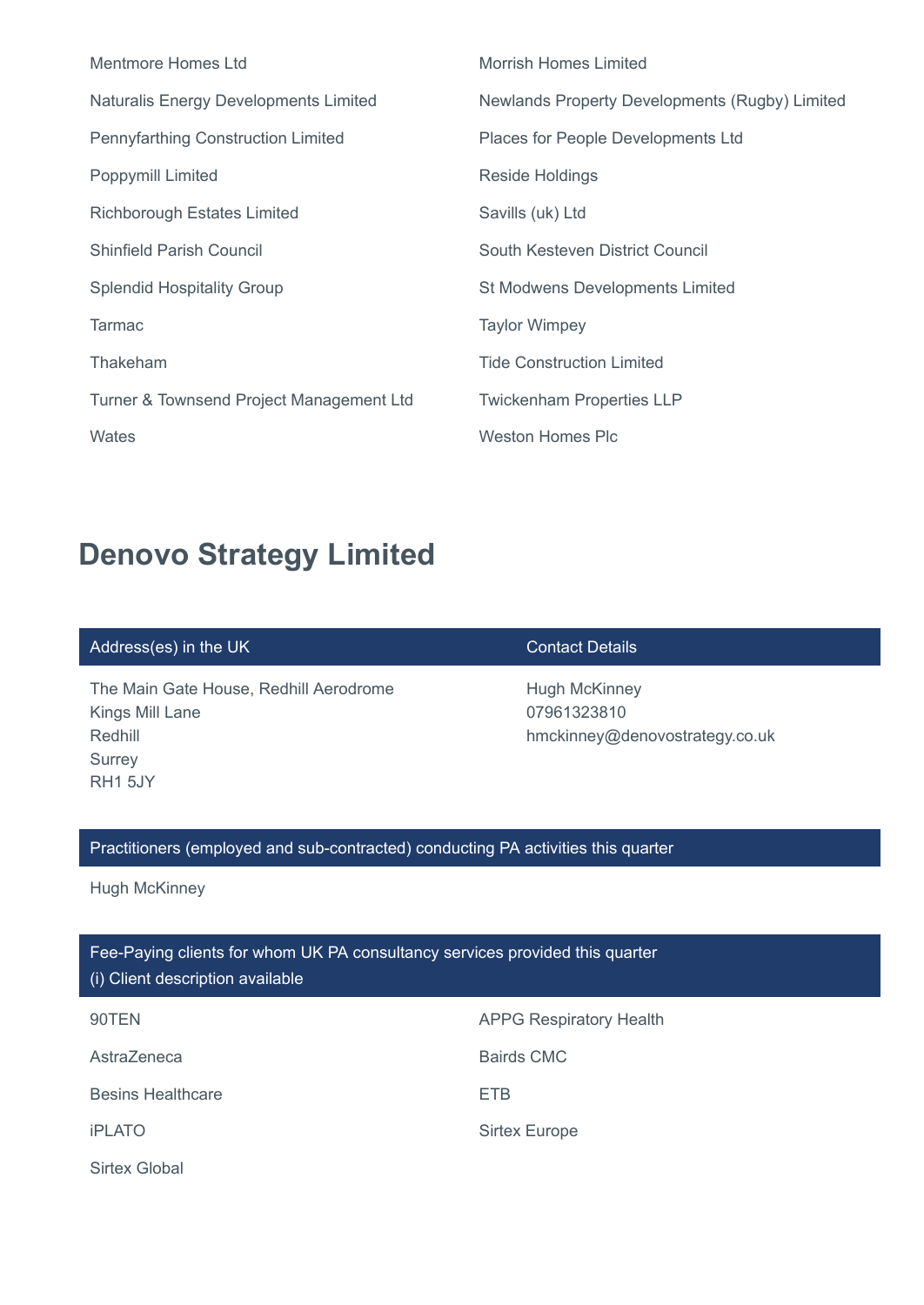# **Dentons Global Advisors Interel**

| Address(es) in the UK                                                 | <b>Contact Details</b>                                                                                          |
|-----------------------------------------------------------------------|-----------------------------------------------------------------------------------------------------------------|
| <b>Greencoat House</b><br><b>Francis Street</b><br>London<br>SW1P 1DH | Carl Thomson<br>0207 592 3800<br>carl.thomson@interelgroup.com<br>http://www.interelgroup.com/where-we-work/uk/ |
| <b>Other Countries of Operation</b>                                   |                                                                                                                 |
| <b>BELGIUM</b>                                                        | <b>CHINA</b>                                                                                                    |
| <b>FRANCE</b>                                                         | <b>GERMANY</b>                                                                                                  |
| <b>INDIA</b>                                                          | <b>UNITED STATES</b>                                                                                            |
|                                                                       |                                                                                                                 |
|                                                                       | Practitioners (employed and sub-contracted) conducting PA activities this quarter                               |
| Samiah Anderson                                                       | <b>William Blackman</b>                                                                                         |
| Stephen Bramall                                                       | Alex Brunner                                                                                                    |
| <b>Bethan Burke</b>                                                   | Mario Creatura (Councillor)                                                                                     |
| <b>Leon Daniels</b>                                                   | Shauna Dubler                                                                                                   |
| <b>Celine Dubois</b>                                                  | <b>Allaster Gair</b>                                                                                            |

| <b>CETTLE DUDOIS</b>      | Alidalti Udli            |
|---------------------------|--------------------------|
| Charlotte Hughes-Morgan   | Adam Isaacs              |
| Anna Jobling              | Sonia Kharaud            |
| Sarina Kiayani            | Lewis Klein              |
| Erza Llumnica             | <b>Francis Mallinson</b> |
| Victoria McNish           | <b>Tamsin Melville</b>   |
| Katherine Morgan          | George Pugh-Thorogood    |
| Holly Ramsey (Councillor) | <b>Ben Robinson</b>      |
| Carl Thomson              | <b>William Wallace</b>   |

Charlie Wells

Fee-Paying clients for whom UK PA consultancy services provided this quarter (i) Client description available

Addison Lee (i): https://www.addisonlee.com/ Affirm (i): https://www.affirm.com/

Alcumus (i): https://www.alcumusgroup.com/ Alibaba (i): www.alibaba.com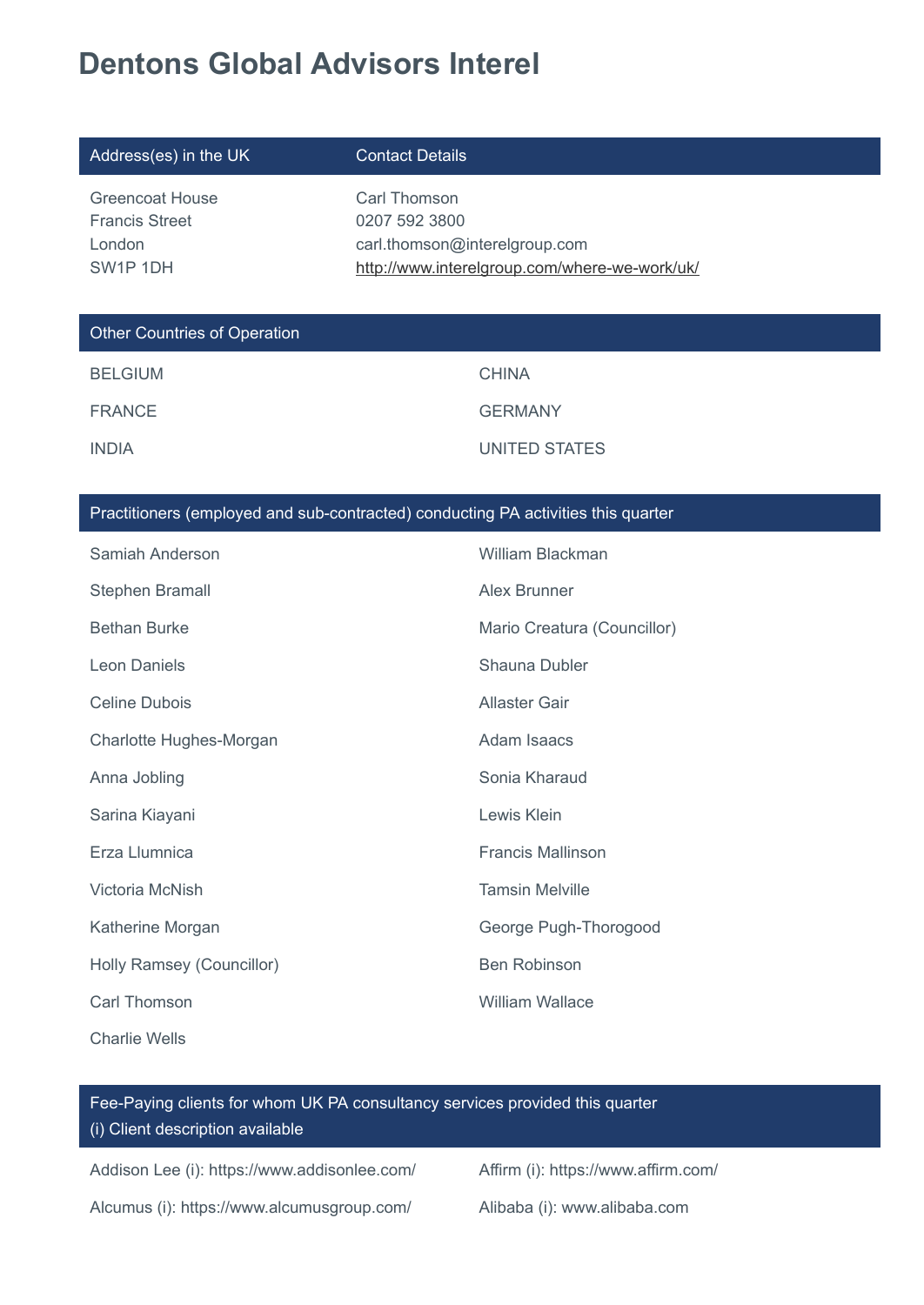| and Wellbeing (i): Sponsored by the National Hair<br>and Beauty Federation, Urban, the Cosmetic Toiletry                                                                                                                   | All Party Parliamentary Group for Beauty, Aesthetics All Party Parliamentary Group on the Menopause (i):<br>Sponsored by BMS |
|----------------------------------------------------------------------------------------------------------------------------------------------------------------------------------------------------------------------------|------------------------------------------------------------------------------------------------------------------------------|
| and Perfumery Association (CTPA), the Federation of Alupro (i): https://alupro.org.uk/<br>Holistic Therapists and City Lit.                                                                                                |                                                                                                                              |
|                                                                                                                                                                                                                            | Annington (i):<br>https://www.terrafirma.com/portfolio/annington-<br>homes/                                                  |
| Arco (i): www.arco.co.uk                                                                                                                                                                                                   | Aspers (i): https://www.aspers.co.uk/                                                                                        |
| Athena (i): Sponsors: Serco, Inmarsat, Lockheed<br>Martin, CGI                                                                                                                                                             | Aymes (i): https://aymes.com/                                                                                                |
|                                                                                                                                                                                                                            | Babcock (i): https://www.babcockinternational.com/                                                                           |
| bacta (i): www.bacta.org.uk                                                                                                                                                                                                | Bingo Association (i): https://www.bingo-<br>association.co.uk/home                                                          |
| British Art Market Federation (i): http://tbamf.org.uk/                                                                                                                                                                    | Budweiser Brewing Group UK&I (i):<br>https://budweiserbrewinggroup.co.uk/                                                    |
| BYD (i): https://bydeurope.com/                                                                                                                                                                                            | Cereal Partners Worldwide (i):<br>https://www.nestle.com/aboutus/overview/businesses<br>/cereal-partners-worldwide           |
| ChargePoint (i): https://www.chargepoint.com/                                                                                                                                                                              | CID LINES (i): https://www.cidlines.com/en-INT                                                                               |
| Connected Innovations (i):<br>https://connectedinnovations.com/                                                                                                                                                            | Derek Webb                                                                                                                   |
|                                                                                                                                                                                                                            | Eaton (i): www.eaton.com                                                                                                     |
| Ecolab (i): https://en-uk.ecolab.com/                                                                                                                                                                                      | Equity Release Council (i):<br>https://www.equityreleasecouncil.com/                                                         |
| European Small Volume Car Manufacturers Alliance<br>(i): Aston Martin Lagonda; McLaren; Koenigsegg;<br>KTM; Praga; Pagani; Weismann; Ruf Automobile;<br>Alpina; Rimac; INEOS; Goupil; Donkervoort;<br>Lightyear and Lotus. | Eventbrite (i): https://www.eventbrite.co.uk/                                                                                |
|                                                                                                                                                                                                                            | Expedia (i): www.expediainc.com                                                                                              |
|                                                                                                                                                                                                                            | Federation of Wholesale Distributors (i):<br>http://www.fwd.co.uk/                                                           |
| Football Pools (i): https://www.footballpools.com/                                                                                                                                                                         | <b>Gambling Business Group (i):</b><br>https://gamblingbusinessgroup.co.uk/                                                  |
| <b>Gambling Related Harm All Party Parliamentary</b><br>Group (i): Sponsored by Derek Webb                                                                                                                                 | Gauselmann (i): https://www.gauselmann.de/index-<br>2.html                                                                   |
| General Mills (i): http://www.generalmills.co.uk/                                                                                                                                                                          | Get Living (i): https://www.getliving.com/                                                                                   |
| Global Marine Group (i): https://globalmarine.group/                                                                                                                                                                       | Hippodrome Casino (i):<br>http://www.hippodromecasino.com/                                                                   |
| IAPP (i): https://iapp.org/                                                                                                                                                                                                | Inmarsat (i): https://www.inmarsat.com/                                                                                      |
| ISACA (i): www.isaca.org                                                                                                                                                                                                   | Jet2 (i): https://www.jet2.com/                                                                                              |
| John Lewis (i): https://www.johnlewis.com/                                                                                                                                                                                 | Namco (i): https://www.namcofunscape.com                                                                                     |
| Norton Lifelock (i): https://uk.norton.com/                                                                                                                                                                                | Novomatic (i): http://www.novomatic.com/en                                                                                   |
| Oikos Storage (i): www.oikos.co.uk                                                                                                                                                                                         | One Network (i): https://www.onenetwork.com/                                                                                 |
| Paragon Banking Group (i):<br>https://www.paragonbankinggroup.co.uk/                                                                                                                                                       | Patreon (i): https://www.patreon.com/                                                                                        |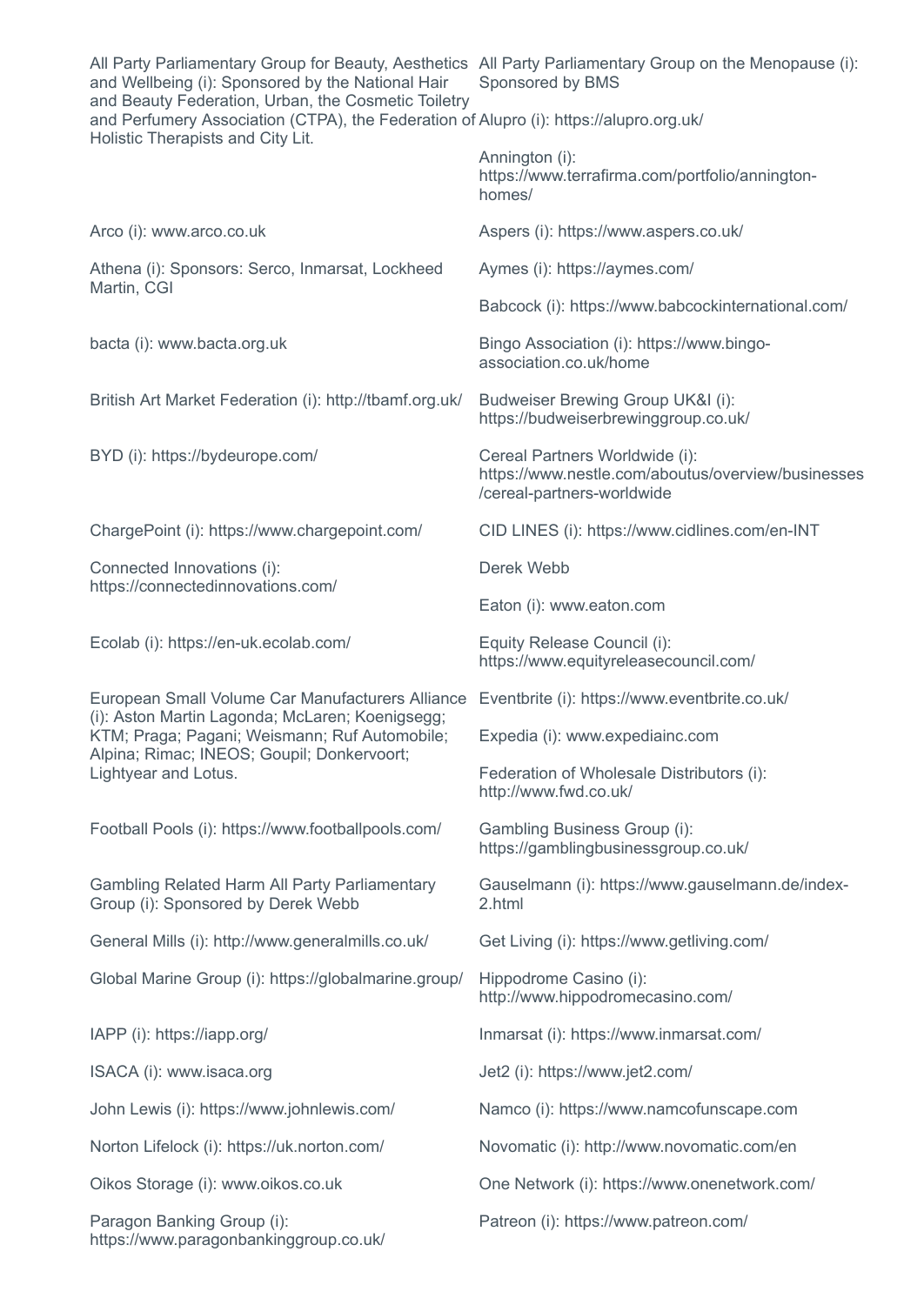| Peers for Gambling Reform                      | Pinterest (i): https://www.pinterest.co.uk/                           |
|------------------------------------------------|-----------------------------------------------------------------------|
| Project Management Institute (i): www.pmi.org  | Reddit (i): https://www.reddit.com/                                   |
| RegulAltion (i): https://regulaition.com/      | RRR (Rapid Response Revival) (i):<br>https://rapidresponserevival.com |
| Serco (i): https://www.serco.com/              | ServiceNow (i): https://www.servicenow.com/                           |
| Specsavers (i): https://www.specsavers.co.uk/  | Sue Ryder (i): https://www.sueryder.org                               |
| Tripadvisor (i): https://www.tripadvisor.co.uk | Turo (i): https://turo.com/                                           |
| Vimeo (i): https://vimeo.com                   | Waitrose (i): https://www.waitrose.com/                               |
|                                                |                                                                       |

Pro-Bono Clients for whom consultancy and/or monitoring services have been provided this quarter (i) Client description available

Hestia (i): https://www.hestia.org/uksaysnomore

## **Deryn**

### Address(es) in the UK Contact Details

Cambrian Buildings Mount Stuart Square Cardiff Bay **Cardiff** CF10 5FL

Cathy Owens 02920 099066 cathy.owens@deryn.co.uk [www.deryn.co.uk](http://www.deryn.co.uk/)

### Practitioners (employed and sub-contracted) conducting PA activities this quarter

| <b>Stephen Brooks</b>  | <b>Nerys Evans</b>   |
|------------------------|----------------------|
| Lara Evans             | Anwen Jones          |
| Manon Jones            | Jo Kiernan           |
| <b>Mathew Norman</b>   | <b>Cathy Owens</b>   |
| <b>Emily Pemberton</b> | Mia Rees             |
| Lara Stace             | <b>Fergus Turtle</b> |
| Naomi White            |                      |

Fee-Paying clients for whom UK PA consultancy services provided this quarter (i) Client description available

Abbvie **Abbvie ACT** Training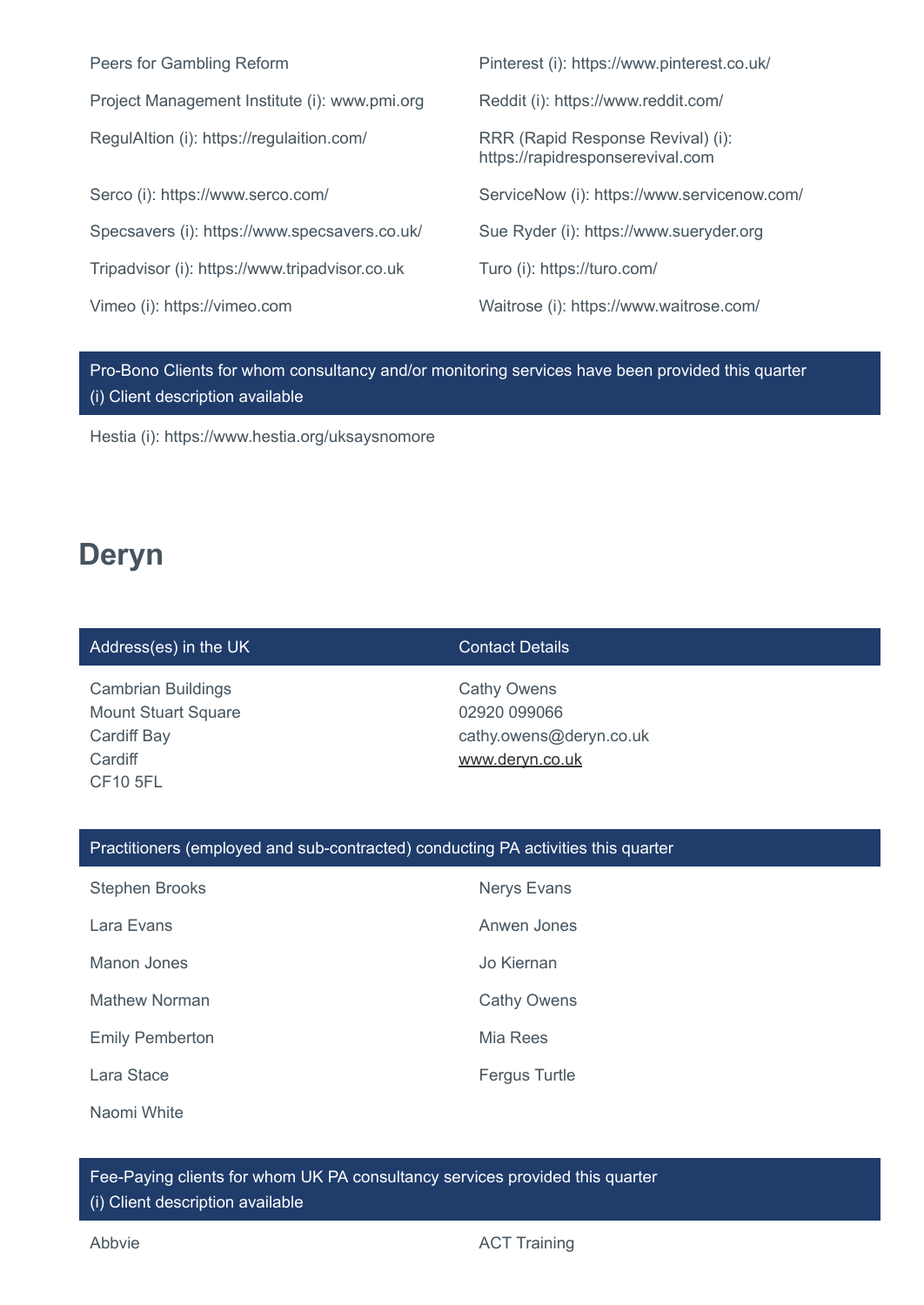| Asthma UK - British Lung Foundation         | <b>Blue Cross</b>                      |
|---------------------------------------------|----------------------------------------|
| <b>Boots</b>                                | Boys and Girls Clubs of Wales          |
| <b>British Psychological Society</b>        | <b>British Soft Drinks Association</b> |
| <b>Canal and River Trust</b>                | <b>Cardiff Airport</b>                 |
| <b>Careers Wales</b>                        | <b>Carers Wales</b>                    |
| <b>Cats Protection</b>                      | Chwarae Teg                            |
| <b>CIPD</b>                                 | <b>Citizens Advice Cymru</b>           |
| <b>Companion Animal Welfare Group Wales</b> | Development Bank of Wales              |
| Dwr Cymru                                   | Educ8                                  |
| <b>Electrical Safety First</b>              | Ffilm Cymru                            |
| Food and Drink Federation                   | <b>Football Association of Wales</b>   |
| <b>FOR Cardiff</b>                          | Green Man                              |
| <b>Lloyds Banking Group</b>                 | <b>Monmouthshire Building Society</b>  |
| <b>MS Society</b>                           | <b>National Lottery Community Fund</b> |
| <b>National Youth Arts Wales</b>            | <b>ORE Catapult</b>                    |
| Platfform                                   | <b>Smart Energy GB</b>                 |
| <b>Tata Steel</b>                           | <b>Terrence Higgins Trust</b>          |
| The Farmers Union of Wales                  | Turley                                 |
| <b>WCVA</b>                                 | Wind 2                                 |
| <b>WJEC</b>                                 | <b>WWF</b>                             |

Airbus **Hafod** Ofcom The Open University TUC Wales **TUC Wales** Ty Gobaith Ty Hafan UCAC Fee-Paying clients for whom UK monitoring services provided this quarter (i) Client description available

Pro-Bono Clients for whom consultancy and/or monitoring services have been provided this quarter (i) Client description available

UCU Western Gateway

Blood Cancer UK Cerebral Palsy Cymru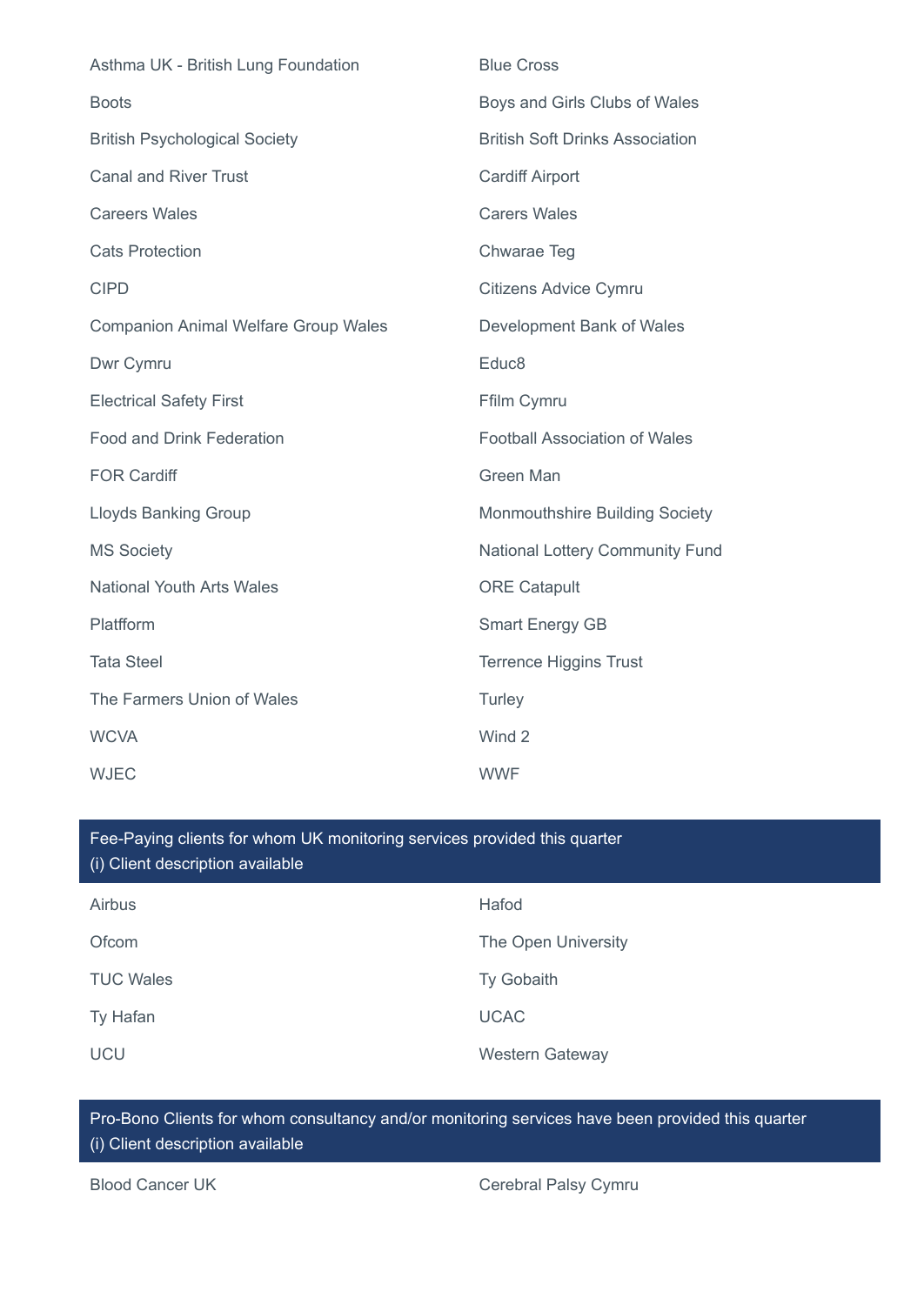# **Devin Scobie Consulting**

| Address(es) in the UK                                                                                            | <b>Contact Details</b>                                          |  |
|------------------------------------------------------------------------------------------------------------------|-----------------------------------------------------------------|--|
| Virtual Workplace<br>Virtual<br>Virtual                                                                          | Devin Scobie<br>07900 397872<br>devinscobieconsulting@yahoo.com |  |
| <b>Other Countries of Operation</b>                                                                              |                                                                 |  |
| <b>BELGIUM</b>                                                                                                   | <b>PAKISTAN</b>                                                 |  |
| Practitioners (employed and sub-contracted) conducting PA activities this quarter                                |                                                                 |  |
| Devin Scobie                                                                                                     |                                                                 |  |
| Fee-Paying clients for whom UK PA consultancy services provided this quarter<br>(i) Client description available |                                                                 |  |
| <b>Association for Project Safety</b>                                                                            | COVID:AID (i): national charity                                 |  |
| <b>Excool LTD</b>                                                                                                | <b>Ovid Health</b>                                              |  |
| Rail Industry Association (i): membership body for rail<br>supply chain                                          |                                                                 |  |
| Fee-Paying clients for whom UK monitoring services provided this quarter<br>(i) Client description available     |                                                                 |  |

UKAS

Pro-Bono Clients for whom consultancy and/or monitoring services have been provided this quarter (i) Client description available

Starfish Asia (charity) (i): UK based charity funding schools in Pakistan

# **DevoConnect**

Address(es) in the UK Contact Details

111 Piccadilly Manchester

Robbie MacDuff 07900934047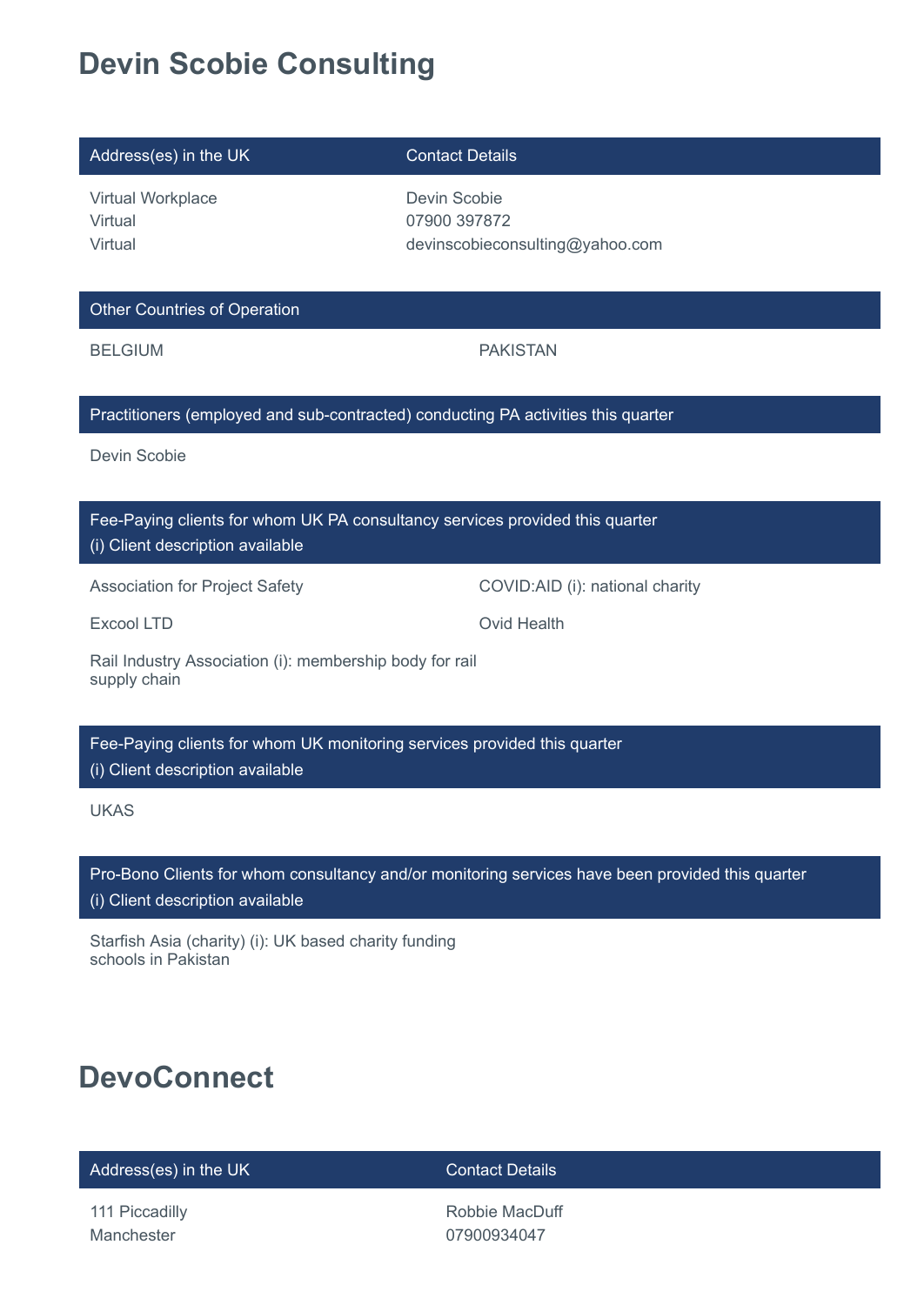Greater Manchester M1 2HY

5 Fleet Place London EC4M 7RD

Debbie@devoconnect.co.uk [www.devoconnect.co.uk](http://www.devoconnect.co.uk/)

Robbie MacDuff robbie@devoconnect.co.uk

### Practitioners (employed and sub-contracted) conducting PA activities this quarter

| <b>Steve Barwick</b> | Katya Bingle-Williams |
|----------------------|-----------------------|
| Debbie Caine         | <b>Emily Carter</b>   |
| Leo Kelly            | Jade Kelly            |
| Robbie MacDuff       | <b>Gill Morris</b>    |
| Louis OHalloran      | Owen Stratford        |

| Fee-Paying clients for whom UK PA consultancy services provided this quarter<br>(i) Client description available |                                                                                                                  |  |
|------------------------------------------------------------------------------------------------------------------|------------------------------------------------------------------------------------------------------------------|--|
| A120 Haven Gateway (i): Sponsor of the East of                                                                   | Anglian Water (i): Sponsor of the East of England All                                                            |  |
| <b>England All Party Parliamentary Group</b>                                                                     | <b>Party Parliamentary Group</b>                                                                                 |  |
| Anthony Collins Solicitors (i): Sponsor of Great<br><b>Homes for Greater Manchester</b>                          | Art at the Mill (i): Sponsor of Northern Culture Club                                                            |  |
|                                                                                                                  | Astrazeneca (i): Sponsor of the East of England All<br><b>Party Parliamentary Group</b>                          |  |
| Atkins (i): Sponsor of the Net Zero All Party                                                                    | Barratt Developments (i): Sponsor of the Net Zero All                                                            |  |
| <b>Parliamentary Group</b>                                                                                       | <b>Party Parliamentary Group</b>                                                                                 |  |
| BEAMA (i): Sponsor of the Healthy Homes and                                                                      | British Sugar (i): Sponsor of the East of England All                                                            |  |
| <b>Buildings All Party Parliamentary Group</b>                                                                   | <b>Party Parliamentary Group</b>                                                                                 |  |
| Cadent gas (i): Sponsor of the East of England All                                                               | Centrica (i): Sponsor of the Net Zero All Party                                                                  |  |
| <b>Party Parliamentary Group</b>                                                                                 | <b>Parliamentary Group</b>                                                                                       |  |
| CounterCulture (i): Sponsor of Northern Culture Club CT Consults (i): Sponsor of Northern Culture Club           |                                                                                                                  |  |
| E.ON (i): Sponsor of the Healthy Homes and                                                                       | East of England LGA (i): Sponsor of the East of                                                                  |  |
| <b>Buildings All Party Parliamentary Group</b>                                                                   | <b>England All Party Parliamentary Group</b>                                                                     |  |
| EDF (i): Sponsor of the Net Zero All Party<br><b>Parliamentary Group</b>                                         | Electricity North West (i): Public Affairs Support and<br>Sponsor of the Greater Manchester Westminster<br>Group |  |
| Everton Football CLub (i): Sponsor of the Liverpool                                                              | Geotab (i): Sponsor of a Net Zero All Party                                                                      |  |
| City Region All Party Parliamentary Group                                                                        | <b>Parliamentary Group Event</b>                                                                                 |  |
| Greater Manchester Housing Providers (i): Sponsor                                                                | Healthy Developments (i): Sponsor of the Healthy                                                                 |  |
| of the Greater Manchester Westminster Group                                                                      | Homes and Buildings All Party Parliamentary Group                                                                |  |
| Homes Builders Federation (i): Sponsor of Great                                                                  | Inspired Energy (i): Sponsor of the Net Zero All Party                                                           |  |
| <b>Homes for Greater Manchester</b>                                                                              | <b>Parliamentary Group</b>                                                                                       |  |
| Liverpool Housing Providers (i): Sponsor of the                                                                  | London South Bank University (i): Sponsor of the Net                                                             |  |
| Liverpool City Region All Party Parliamentary Group                                                              | Zero All Party Parliamentary Group                                                                               |  |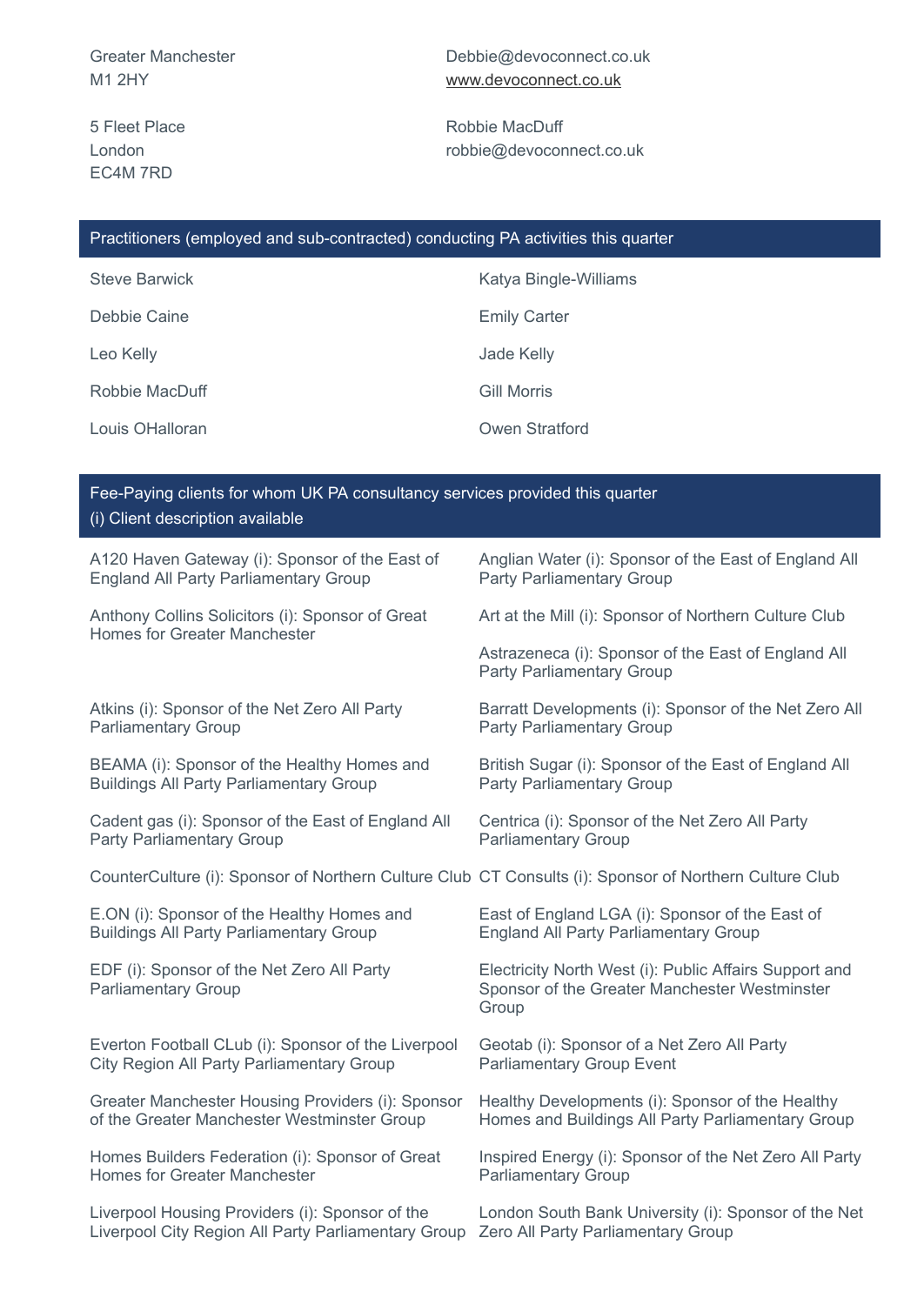| Saint Gobain (i): Sponsor of the Healthy Homes and<br><b>Buildings All Party Parliamentary Group</b>                                                              | Savills (i): Sponsor of the Net Zero All Party<br><b>Parliamentary Group</b>                                       |
|-------------------------------------------------------------------------------------------------------------------------------------------------------------------|--------------------------------------------------------------------------------------------------------------------|
| Scottish Power (i): Sponsor of the Liverpool City<br><b>Region All Party Parliamentary Group</b>                                                                  | Sustainable Energy Assoication (i): Sponsor of the<br>Healthy Homes and Buildings All Party Parliamentary<br>Group |
| The Co-op (i): Sponsors of the Greater Manchester<br><b>Westminster Group</b>                                                                                     | The MTC (i): Sponsor of the Liverpool City Region All<br><b>Party Parliamentary Group</b>                          |
| United Utilities (i): Sponsor of the Greater ManchesterVelux (i): Sponsor of the Healthy Homes and<br>and Liverpool City Region All Party Parliamentary<br>Groups | <b>Buildings All Party Parliamentary Group</b>                                                                     |
|                                                                                                                                                                   | WSP (i): Sponsor of the Net Zero All Party<br><b>Parliamentary Group</b>                                           |
|                                                                                                                                                                   |                                                                                                                    |

Pro-Bono Clients for whom consultancy and/or monitoring services have been provided this quarter (i) Client description available

Carry On Touring Ltd (i): www.carryontouring.uk

## **do Different.**

### Address(es) in the UK Contact Details

152 Kennington Park Road London SE11 4DJ

Adam Honeysett-Watts 07903979383 info@dodifferent.uk [https://doDifferent.uk](https://dodifferent.uk/)

### Practitioners (employed and sub-contracted) conducting PA activities this quarter

Adam Honeysett-Watts

Fee-Paying clients for whom UK PA consultancy services provided this quarter (i) Client description available

Network Rail (i): https://networkrail.co.uk Steenvlinder (i): https://steenvlinder.co.uk

Pro-Bono Clients for whom consultancy and/or monitoring services have been provided this quarter (i) Client description available

Conservatives in Communications (i): https://toriesincomms.org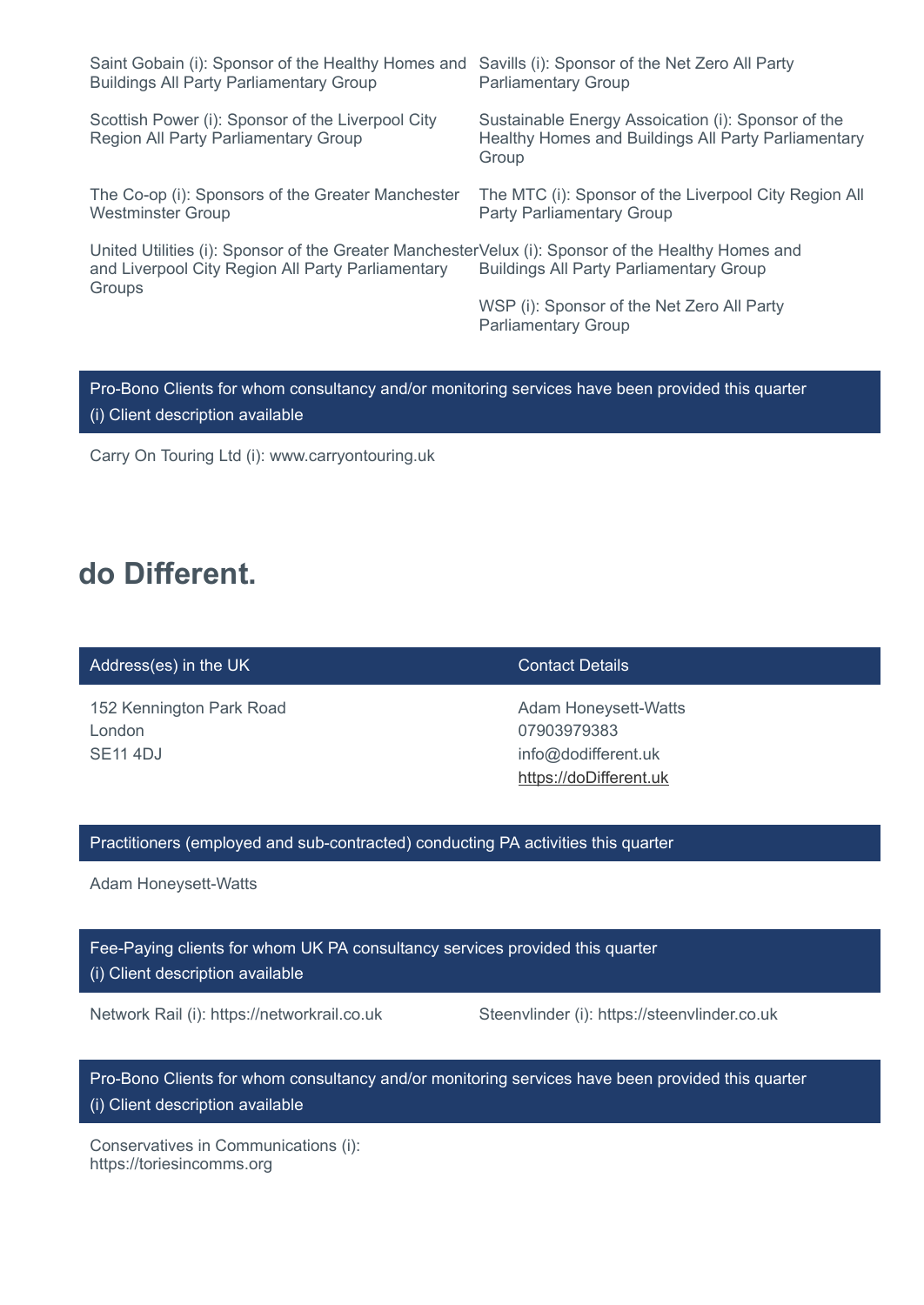## **Dunn-McAfee Strategy**

### Address(es) in the UK Contact Details

86-90 Paul Street London EC2A 4NE

Nicholas Dunn-McAfee 020 347 53374 nicholas@dmstrategy.uk

### Practitioners (employed and sub-contracted) conducting PA activities this quarter

Nicholas Dunn-McAfee

Fee-Paying clients for whom UK PA consultancy services provided this quarter

(i) Client description available

International Fur Federation

## **Edelman**

### Address(es) in the UK Contact Details

Southside 105 Victoria Street London SW1E 6QT

Jonathan Mitchell 07530932244 jonathan.mitchell@edelman.com [www.edelman.co.uk](http://www.edelman.co.uk/)

| <b>Other Countries of Operation</b> |                                       |
|-------------------------------------|---------------------------------------|
| <b>ARGENTINA</b>                    | <b>AUSTRALIA</b>                      |
| <b>BELGIUM</b>                      | <b>BRAZIL</b>                         |
| <b>CANADA</b>                       | <b>CHINA</b>                          |
| <b>COLOMBIA</b>                     | <b>FRANCE</b>                         |
| <b>GERMANY</b>                      | <b>HONG KONG</b>                      |
| <b>INDIA</b>                        | <b>INDONESIA</b>                      |
| <b>IRELAND</b>                      | <b>ITALY</b>                          |
| <b>JAPAN</b>                        | KOREA, DEMOCRATIC PEOPLES REPUBLIC OF |
| <b>MALAYSIA</b>                     | <b>MEXICO</b>                         |
| <b>NETHERLANDS</b>                  | <b>POLAND</b>                         |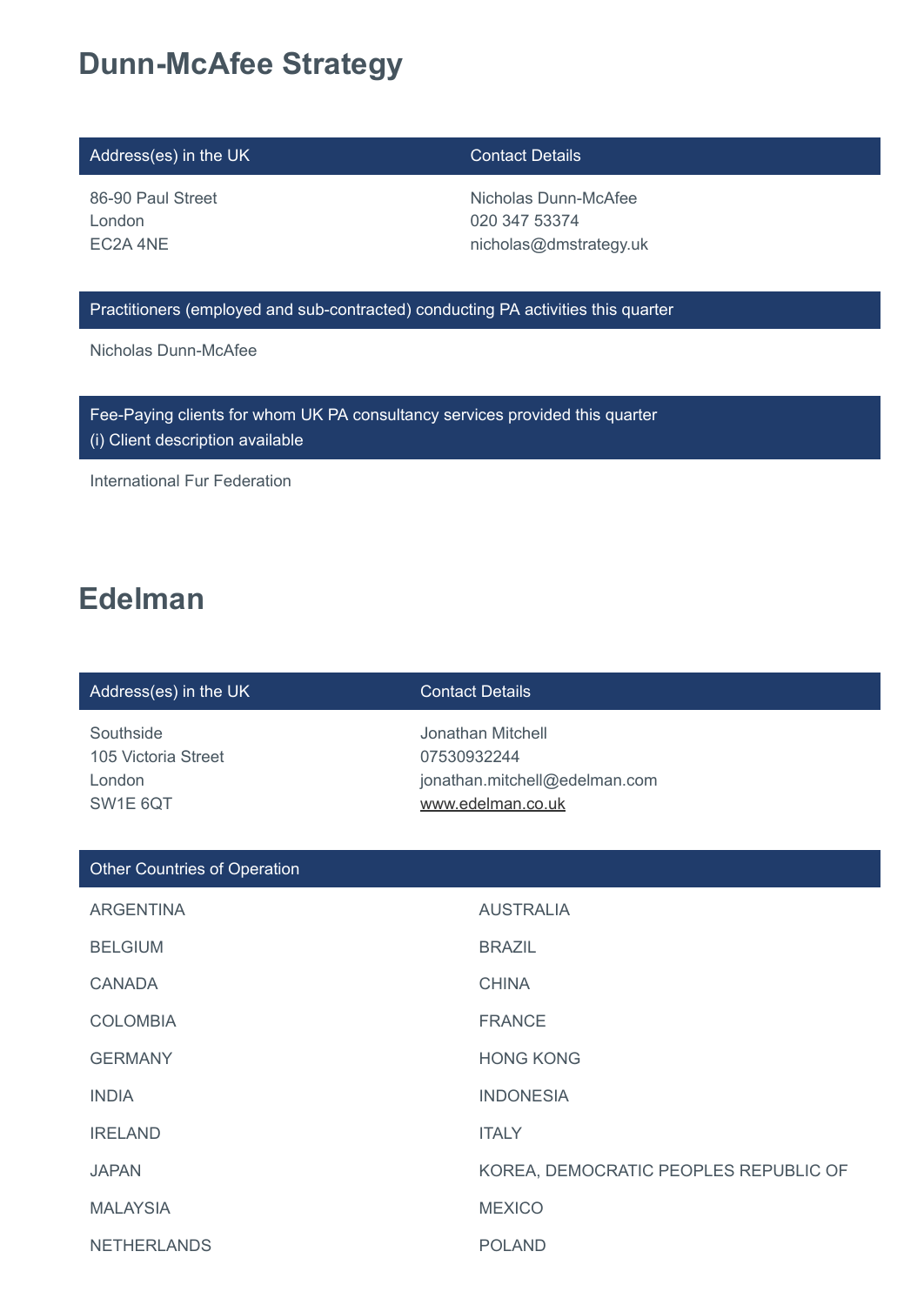| <b>SINGAPORE</b>          | <b>SOUTH AFRICA</b> |
|---------------------------|---------------------|
| <b>SPAIN</b>              | <b>SWEDEN</b>       |
| TAIWAN, PROVINCE OF CHINA | <b>TURKEY</b>       |
| UNITED ARAB EMIRATES      | UNITED STATES       |
| <b>VIET NAM</b>           |                     |

### Practitioners (employed and sub-contracted) conducting PA activities this quarter

| Jessica Clayton            | Wes Ball              |
|----------------------------|-----------------------|
| Joe Bear                   | Luciana Berger        |
| Deirdre Campbell           | Siobhan Hill          |
| Anji Hunter                | Ben lorio             |
| Jonathan Mitchell          | Nicola Parton         |
| Ross Reid                  | <b>Emily Richards</b> |
| <b>William Riley-Smith</b> | <b>Abigail Smith</b>  |
| <b>Pawel Swidlicki</b>     | Hugh Taggart          |
| <b>Grace Thompson</b>      | Will Walden           |
| Honor Wilkinson-Bell       | Ed Williams           |

## Fee-Paying clients for whom UK PA consultancy services provided this quarter

| Ajinomoto Europe             | <b>Associated British Foods</b> |
|------------------------------|---------------------------------|
| Assura plc                   | <b>Binance Investments</b>      |
| Channel 4                    | Coca-Cola GB                    |
| <b>Disney</b>                | DP World                        |
| Formula 1                    | Gavi                            |
| <b>Glaxo SmithKline</b>      | GoBrands Inc                    |
| Heineken                     | Ikea UK                         |
| Mars Wrigley                 | <b>Motorola Solutions Inc.</b>  |
| <b>National Grid</b>         | Pennon Group                    |
| People\\\'s Postcode Lottery | Primark                         |
| Roche                        | Rolls-Royce Group plc           |
| Samsung                      | The Walt Disney Company         |
| Ørsted                       |                                 |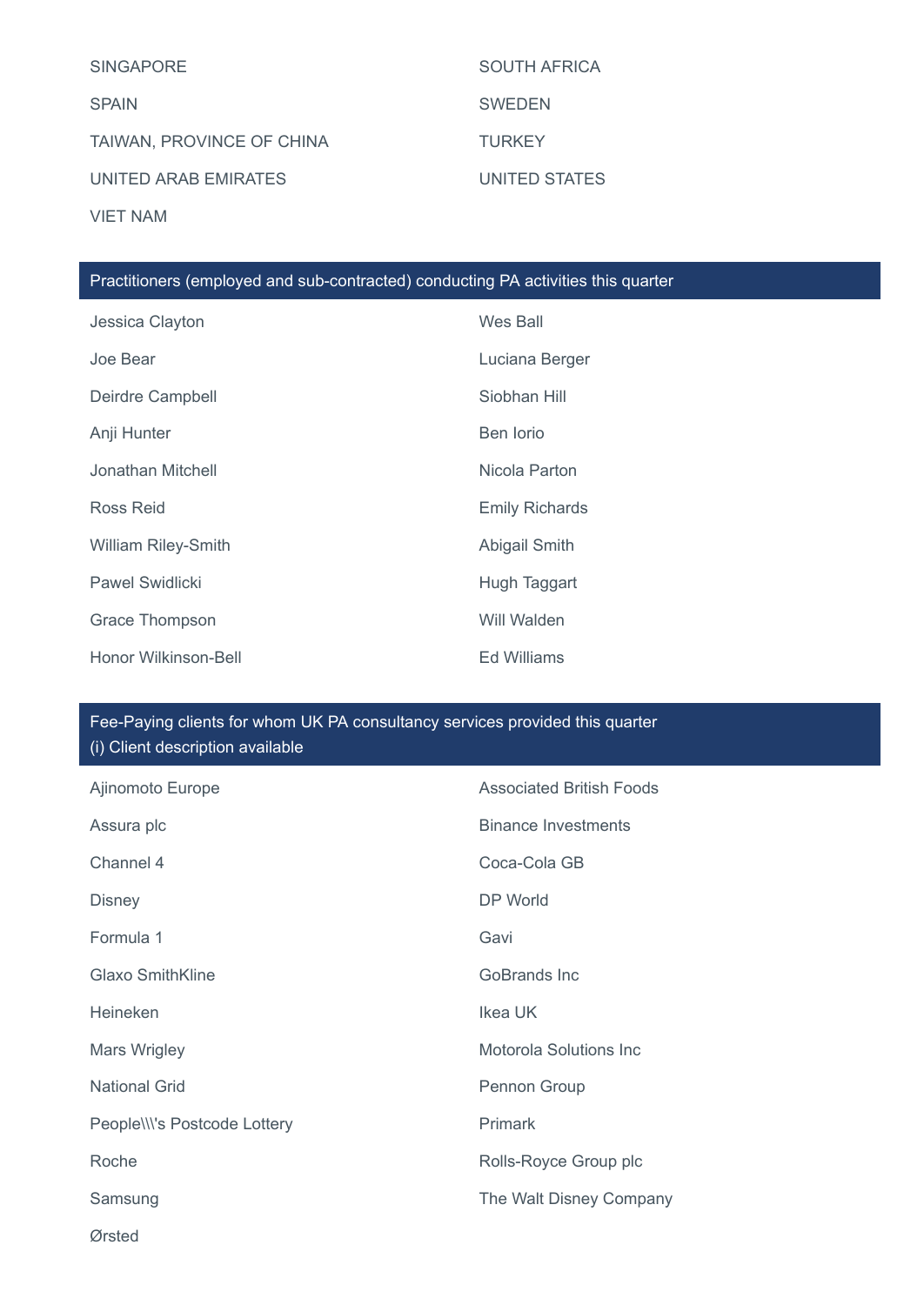# **Energy Networks Association Limited**

### Address(es) in the UK Contact Details

4 More London Riverside London SE1 2AU

Ross Easton +44 (0) 20 4599 7700 press@energynetworks.org [https://www.energynetworks.org](https://www.energynetworks.org/)

### Practitioners (employed and sub-contracted) conducting PA activities this quarter

| Joshua Atkins      | Ross Easton             |
|--------------------|-------------------------|
| <b>Edward Gill</b> | Peter Kocen             |
| David Spillett     | John Spurgeon           |
| <b>Avi Aithal</b>  | <b>Randolph Brazier</b> |
| Dan Clarke         | <b>Daniel Clelland</b>  |
| <b>Mark Dunk</b>   | <b>Farina Farrier</b>   |
| Lauren Fisher      | Katie Harrison          |
| <b>Emily Jones</b> | Phil Jones              |
| <b>Thom Koller</b> | Mike Leppard            |
| Paul McGimpsey     | Julia Phillips          |
| Jamie Reeve        | Silvia Simon            |
| David Smith        | <b>Chris Train</b>      |
| Neeraj Vasani      | Ellen Webb-Moore        |

## **EPPA UK Ltd**

### Address(es) in the UK Contact Details

60 St Martins Lane London WC2N 4JS

Andrew Turner 0203 148 1846 andrew.turner@eppa.com [http://eppa.uk](http://eppa.uk/)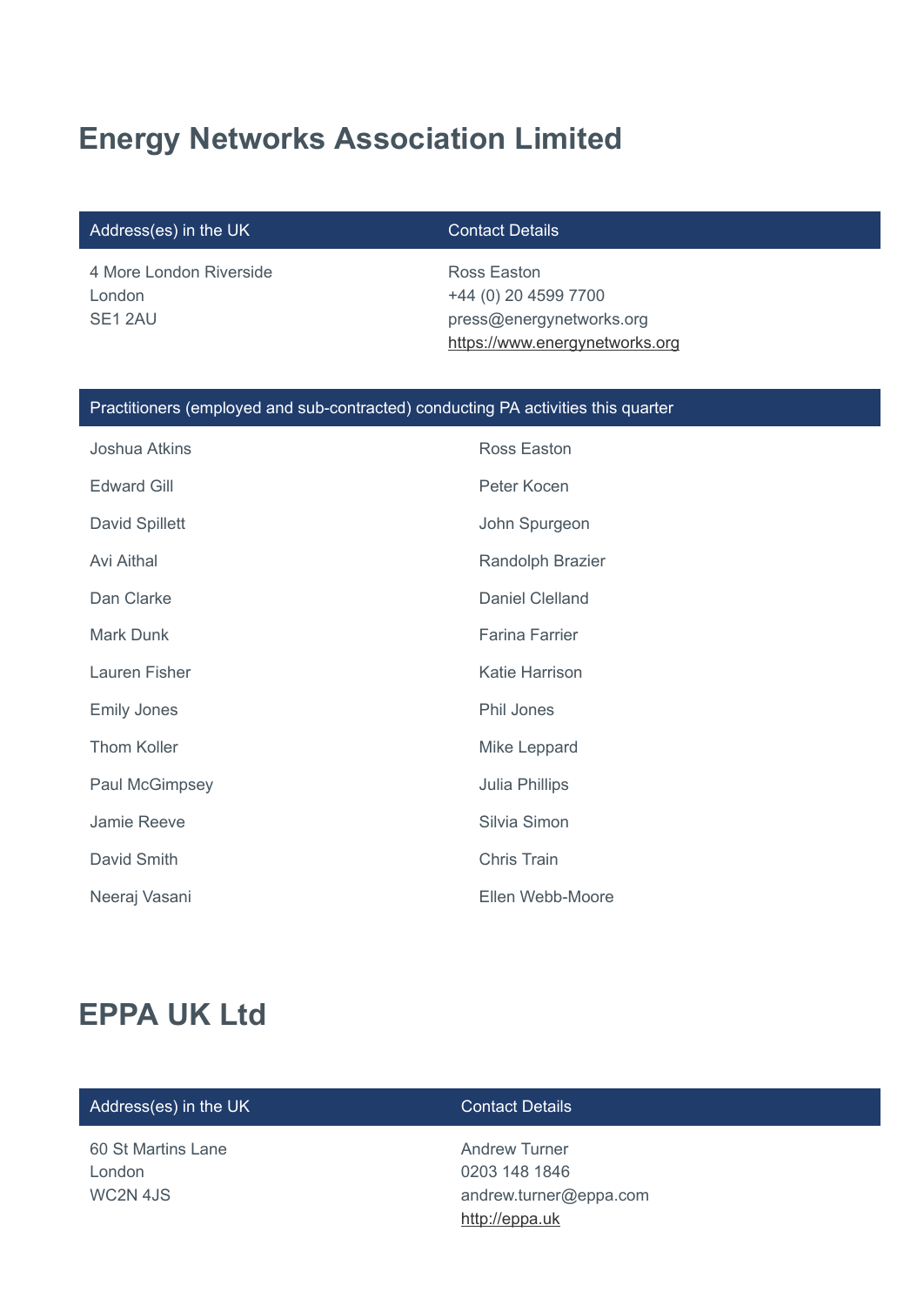Other Countries of Operation

BELGIUM

Practitioners (employed and sub-contracted) conducting PA activities this quarter

Andrew Turner

Fee-Paying clients for whom UK PA consultancy services provided this quarter (i) Client description available

Business Sprinkler Alliance Worldwide Brands Inc

## **EUK Consulting**

| Address(es) in the UK | <b>Contact Details</b> |
|-----------------------|------------------------|
| 31 Smith Square       | David Rartram          |

34 Smith Square London SW1P 3HL

David Bertram 02076300001 dbertram@eukconsulting.com [www.eukconsulting.com](http://www.eukconsulting.com/)

### Other Countries of Operation

BELGIUM

### Practitioners (employed and sub-contracted) conducting PA activities this quarter

| Elena Attfield            | Rebecca Barnett         |
|---------------------------|-------------------------|
| David Bertram             | <b>Theresa Bischof</b>  |
| <b>Christopher Cawley</b> | Klaidas Kazak           |
| Crea O\\\' Hanlon         | Elena Perez Celis       |
| John Roberts              | Daniele Schmidt-Fischer |
| Marco Vadagnini           | Joseph Wright           |

Fee-Paying clients for whom UK PA consultancy services provided this quarter (i) Client description available

British American Tobacco plc (i): https://www.bat.com/Colgate Palmolive Europe SARL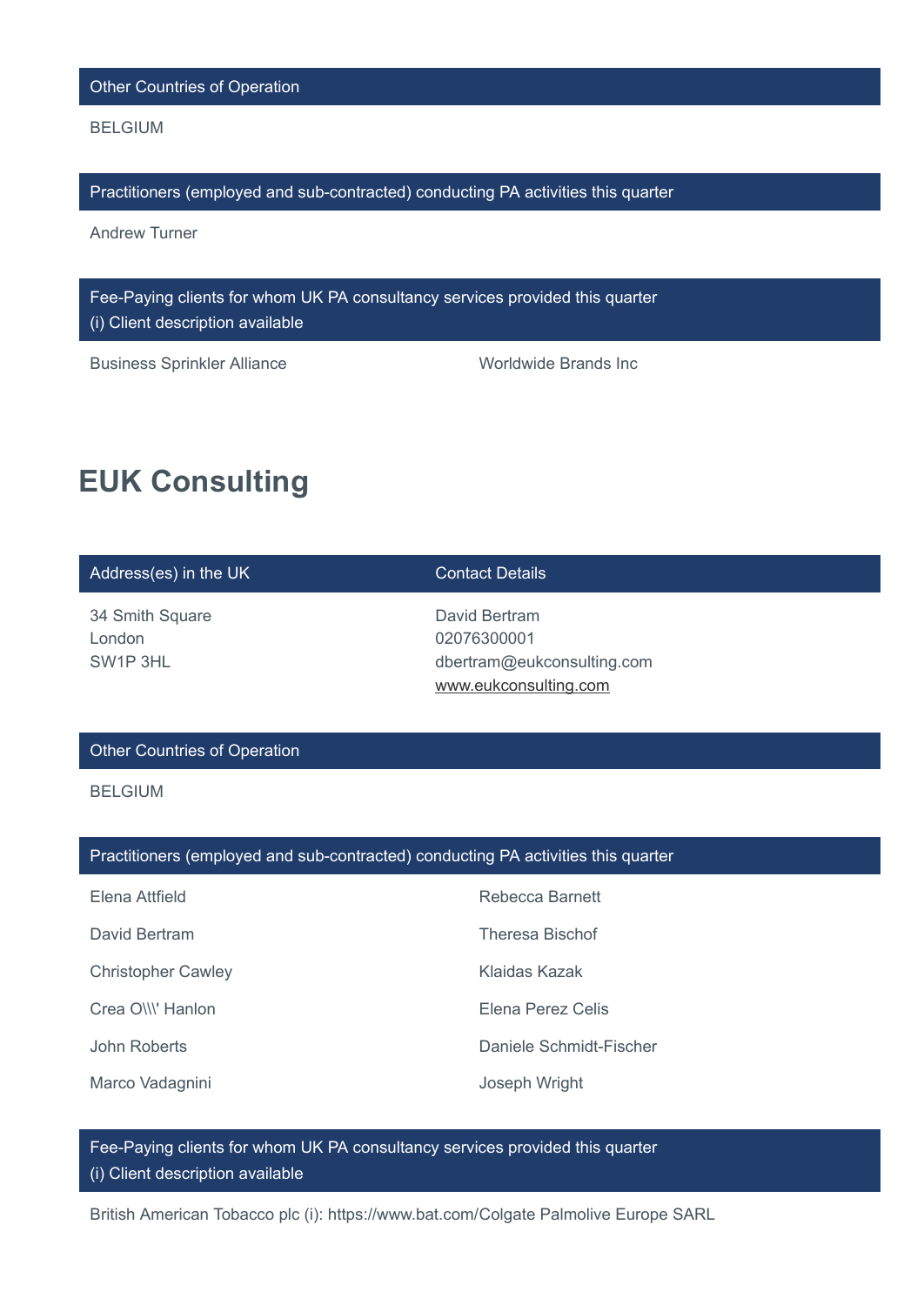Raytheon Technologies (i): https://www.rtx.com/

SCJ Professional Group Ltd. (i): https://www.debgroup.com/uk/company/globallocations

Fee-Paying clients for whom UK monitoring services provided this quarter (i) Client description available

Bauer Media Group (i): https://www.bauermedia.com/

## **Experian**

### Address(es) in the UK Contact Details

Riverleen House Electric Avenue Nottingham NG80 1RH

Emma Thomas 07814 290969 Emma.Thomas@experian.com

### Other Countries of Operation

### BRAZIL **EXECUTE: IN THE UNITED STATES**

### Practitioners (employed and sub-contracted) conducting PA activities this quarter

Luke Handley

## **Field Consulting**

### Address(es) in the UK Contact Details

2nd Floor 38 St Martins Lane Covent Garden London WC2N 4ER

Chris Rumfitt 02070967726 chris.rumfitt@fieldconsulting.co.uk [www.fieldconsulting.co.uk](http://www.fieldconsulting.co.uk/)

Practitioners (employed and sub-contracted) conducting PA activities this quarter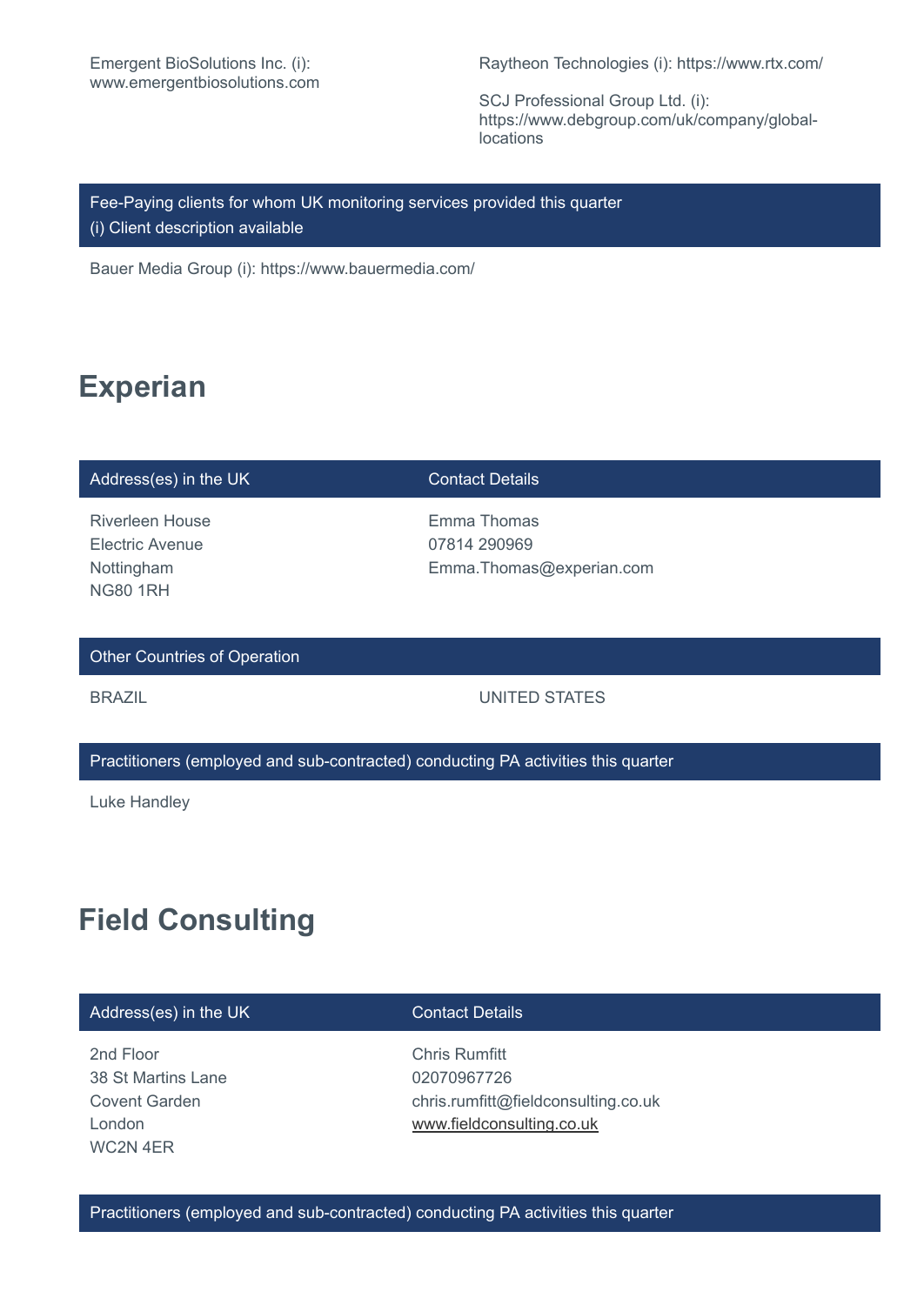| Edith Agyemang         | <b>Stephen Alton</b> |
|------------------------|----------------------|
| Jonathan Andrew        | Jo Bird              |
| <b>Maurice Cousins</b> | Mary Dewar           |
| Francesca Gallagher    | <b>Clarke Heron</b>  |
| Lucy Holbrook          | Rob Jeffery          |
| Annalee Jones          | Hannah McLaughlin    |
| <b>Alex Morton</b>     | Tom Murphy           |
| <b>Mark Rogers</b>     | <b>Chris Rumfitt</b> |
| <b>Kendal Sefton</b>   | <b>Felix Shaw</b>    |
| <b>Catrin Trudgill</b> |                      |

| Fee-Paying clients for whom UK PA consultancy services provided this quarter<br>(i) Client description available                                         |                                                                                                                    |  |
|----------------------------------------------------------------------------------------------------------------------------------------------------------|--------------------------------------------------------------------------------------------------------------------|--|
| ACCA (i): www.accaglobal.com                                                                                                                             | Air Products (i): www.airproducts.com                                                                              |  |
| All Party Parliamentary Group on Shared Ownership Arcadis (i): www.arcadis.com<br>Housing (i): Funders: Heylo Housing, Home Group,<br>Hyde Housing, CBRE |                                                                                                                    |  |
|                                                                                                                                                          | Ballymore (i): www.ballymoregroup.com                                                                              |  |
| Cannon Capital (i):<br>https://cannoncapitaldevelopments.com                                                                                             | Carbon Capture & Storage Association (i):<br>www.ccsassocation.org                                                 |  |
| Carbon Engineering (i): www.carbonengineering.com Chiltern Management Group (i):                                                                         | www.chilternmanagementgroup.com                                                                                    |  |
| Dogs Trust (i): www.dogstrust.org.uk                                                                                                                     | Dulas (i): www.dulas.org.uk                                                                                        |  |
| E&J Estates (i): www.eandjestates.co.uk                                                                                                                  | Earls Court Development Company (i):<br>www.delancey.com                                                           |  |
| Elephant & Castle Development UK (i):<br>www.delancey.com                                                                                                | English Athletics (i): www.englishathletics.org                                                                    |  |
|                                                                                                                                                          | Evo Rail (i): www.evo-rail.com                                                                                     |  |
| Govia Thameslink Railway (i): www.govia.info                                                                                                             | Heylo Housing (i): www.heylohousing.com                                                                            |  |
| High Speed Rail Group (i): www.rail-leaders.com                                                                                                          | Lambs Passage Real Estate Ltd (i): SPV<br>development vehicle for a development on Lambs<br>Passage (LB Islington) |  |
| Neuron Mobility (i): www.neuron.sg                                                                                                                       | Northern Lights Arena Europe (i):<br>www.nlaeurope.com                                                             |  |
| Office of Rail & Road (i): www.orr.gov.uk                                                                                                                | Optivo (i): www.optivo.org.uk                                                                                      |  |
| Pella Real Estate Partners (i):<br>https://www.pellarep.com                                                                                              | Railway Industry Association (i): www.riagb.org.uk                                                                 |  |
|                                                                                                                                                          | Razorsecure (i): www.razorsecure.com                                                                               |  |
| Renewable Transport Fuels Association (i):<br>https://rtfa.org.uk                                                                                        | Rothesay (i): www.rothesay.com                                                                                     |  |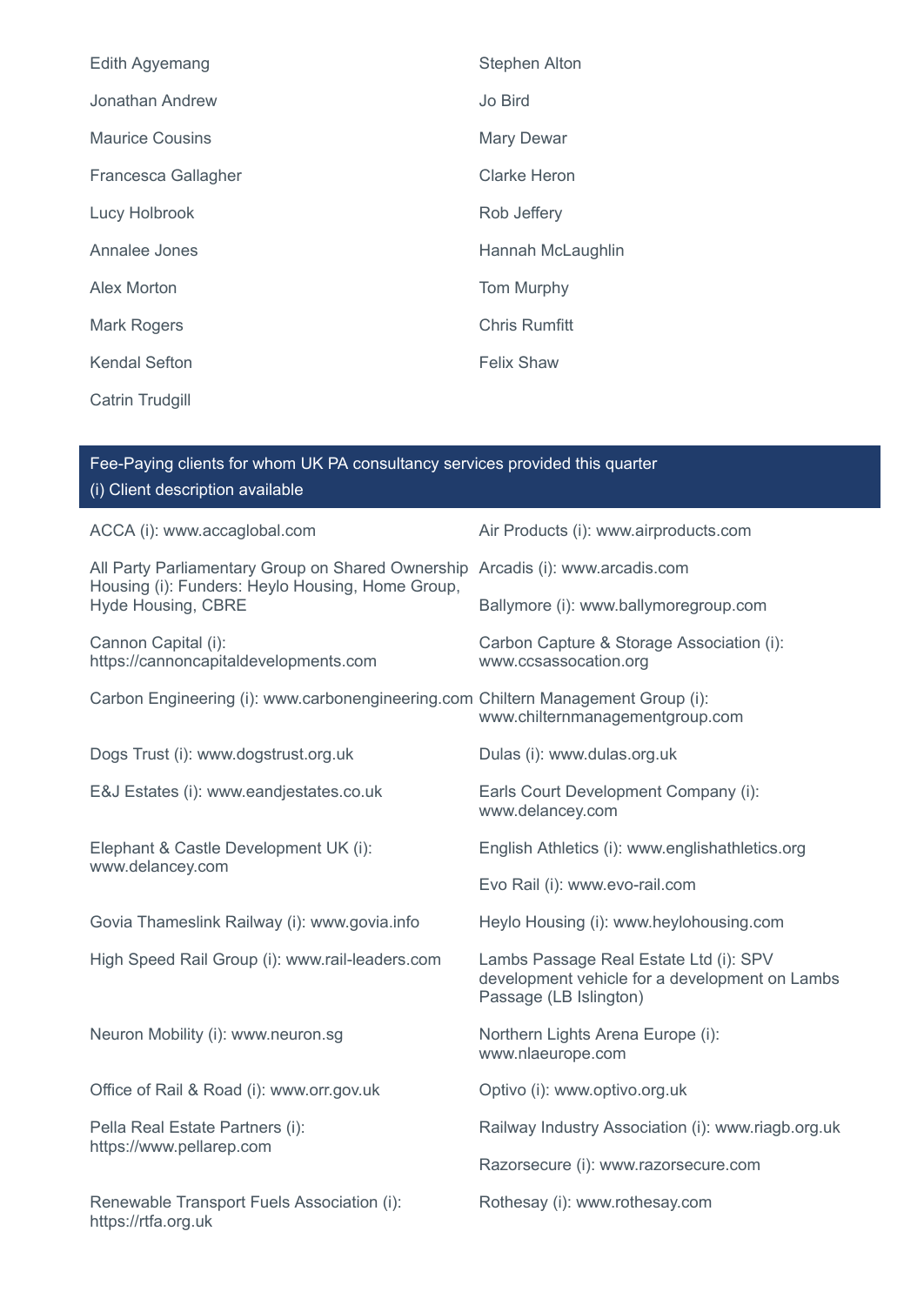Royal Society for the Prevention of Accidents (RoSPA) (i): www.rospa.com

Sustainable Aviation (i): www.sustainableaviation.co.uk

RP Assets Limited (i): www.boundaryhouse.uk

SO Energy (i): www.soenergy.com

Tenacity International (i): https://www.tenacityintl.com

The Nichols Group (i): www.nicholsgroup.co.uk

Velocys (i): www.velocys.com Yorkshire Energy Park (i): www.yorkshire-energypark.co.uk

## **Finsbury Glover Hering**

### Address(es) in the UK Contact Details

The Adelphi 1-11 John Adam Street London WC2N 6HT

John Gray 0207 251 3801 magdalena.gornicka@fgh.com [www.fgh.com](http://www.fgh.com/)

### Practitioners (employed and sub-contracted) conducting PA activities this quarter

Mathlida Olds **Chris Annous** Josh Butler **Scott Colvin** Scott Colvin Simon Glasson **John Gray** Oliver Hudson **Kamella Hudson** Kamella Hudson Ruth Porter **Access 1986** The United Steam Assembly a United Stein Nathalie Tamam

## Fee-Paying clients for whom UK PA consultancy services provided this quarter

(i) Client description available

| Adobe                                     | <b>Ashler Capital</b> |
|-------------------------------------------|-----------------------|
| <b>ASOS</b>                               | Avast                 |
| <b>Bain Capital</b>                       | <b>Beal Bank</b>      |
| Calisen                                   | <b>CF Fertilisers</b> |
| Costa                                     | <b>DWS</b>            |
| <b>Environmental Services Association</b> | Eutelsat              |
| EY                                        | Greystar              |
| <b>HBF</b>                                | Intuitive             |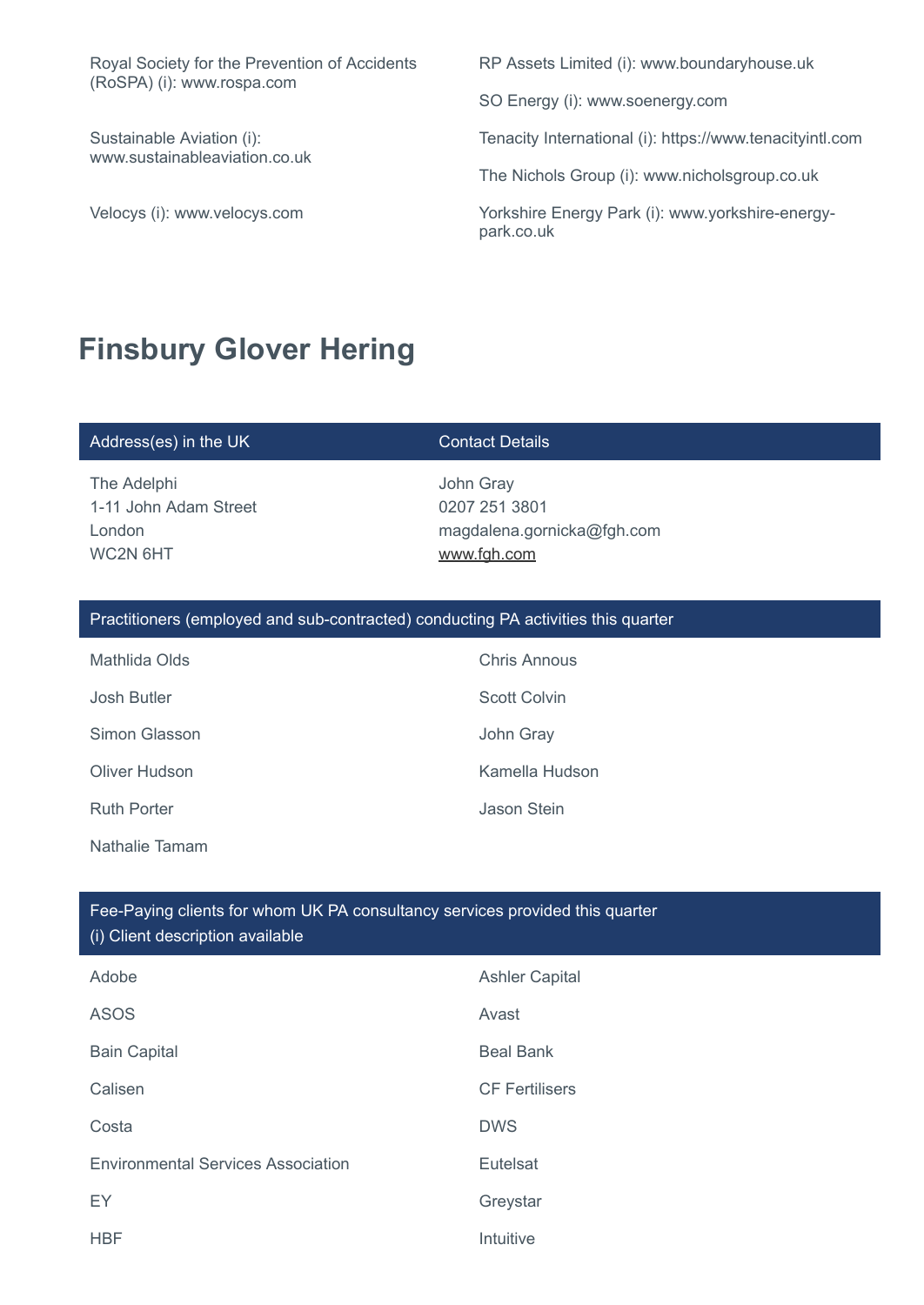| <b>ITV</b>               | <b>KKR</b>              |
|--------------------------|-------------------------|
| <b>Liberty Global</b>    | LinkedIn                |
| loveholidays             | Nando's                 |
| Ola                      | OneWeb                  |
| Optum                    | Oracle                  |
| Pensana                  | <b>Reckitt</b>          |
| <b>RELX</b>              | <b>Scientific Games</b> |
| Sony Music Entertainment | <b>Taylor Wimpey</b>    |
| TransDigm                | <b>Tronox</b>           |

# **FleishmanHillard UK**

| Address(es) in the UK                                   | <b>Contact Details</b>                                                                                  |
|---------------------------------------------------------|---------------------------------------------------------------------------------------------------------|
| Bankside 2<br>100 Southwark Street<br>London<br>SE1 0SW | <b>Tim Snowball</b><br>020 8618 2935<br>tim.snowball@fhflondon.co.uk<br>https://fleishmanhillard.co.uk/ |
| <b>Other Countries of Operation</b>                     |                                                                                                         |
| <b>ARGENTINA</b>                                        | <b>AUSTRALIA</b>                                                                                        |
| <b>AUSTRIA</b>                                          | <b>BELGIUM</b>                                                                                          |
| <b>BRAZIL</b>                                           | <b>CANADA</b>                                                                                           |
| <b>CHILE</b>                                            | <b>CHINA</b>                                                                                            |
| <b>COLOMBIA</b>                                         | <b>CZECH REPUBLIC</b>                                                                                   |
| <b>DENMARK</b>                                          | <b>EGYPT</b>                                                                                            |
| <b>FINLAND</b>                                          | <b>FRANCE</b>                                                                                           |
| <b>GERMANY</b>                                          | <b>GREECE</b>                                                                                           |
| <b>HONG KONG</b>                                        | <b>HUNGARY</b>                                                                                          |
| <b>ICELAND</b>                                          | <b>INDIA</b>                                                                                            |
| <b>INDONESIA</b>                                        | <b>IRELAND</b>                                                                                          |
| <b>ISRAEL</b>                                           | <b>ITALY</b>                                                                                            |
| <b>JAPAN</b>                                            | KOREA, REPUBLIC OF                                                                                      |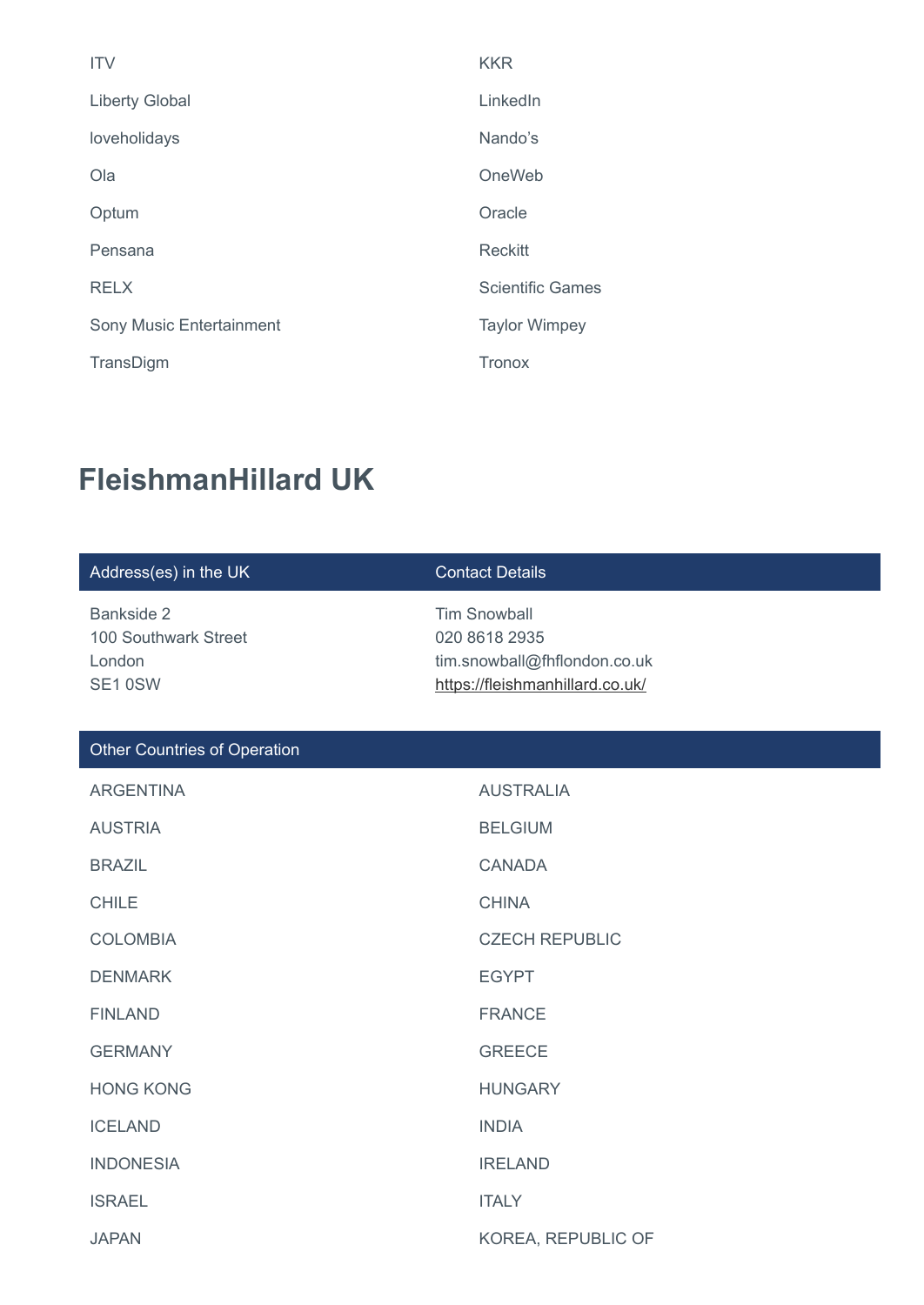| KOREA, REPUBLIC OF   | <b>KUWAIT</b>       |
|----------------------|---------------------|
| <b>LEBANON</b>       | <b>LITHUANIA</b>    |
| <b>MEXICO</b>        | <b>NETHERLANDS</b>  |
| NEW ZEALAND          | <b>NORWAY</b>       |
| <b>PERU</b>          | <b>PHILIPPINES</b>  |
| <b>POLAND</b>        | <b>PORTUGAL</b>     |
| <b>ROMANIA</b>       | <b>SAUDI ARABIA</b> |
| <b>SINGAPORE</b>     | <b>SOUTH AFRICA</b> |
| <b>SPAIN</b>         | <b>SWEDEN</b>       |
| <b>THAILAND</b>      | <b>TURKEY</b>       |
| UNITED ARAB EMIRATES | UNITED STATES       |

### Practitioners (employed and sub-contracted) conducting PA activities this quarter

| Alex Burchill            | <b>Tomos Davies</b>  |
|--------------------------|----------------------|
| <b>Daniel Davies</b>     | <b>Nick DeLuca</b>   |
| Luke Downham             | Alex Eyre            |
| Clara Finn               | Sophie Fischer       |
| Tim Harding              | Michael Hartt        |
| <b>Matthew Lowe</b>      | Nancy Martin (Cllr)  |
| Liam McCloy              | <b>Callum Murphy</b> |
| <b>Charley Sambridge</b> | <b>Tim Snowball</b>  |
| Cody Want                |                      |

### ABP Food Group (i): https://abpfoodgroup.com/ Airlines UK (i): https://airlinesuk.org/ APL Logistics (i): https://www.apllogistics.com/ Collinson International Ltd (i): https://www.collinsongroup.com/ Danone Trading ELN BV (i): https://www.danone.com/ Eat Natural Ltd (i): https://www.eatnatural.com/ Electronic Arts (i): https://www.ea.com/ FedEx (i): http://www.fedex.com/gb/ukservices/ Ferrero UK Ltd (i): https://www.ferrero.co.uk/ GB Railfreight Limited (i): https://www.gbrailfreight.com/ Home Instead (i): https://www.homeinstead.co.uk/ Ingeus UK (i): https://ingeus.com/uk Fee-Paying clients for whom UK PA consultancy services provided this quarter (i) Client description available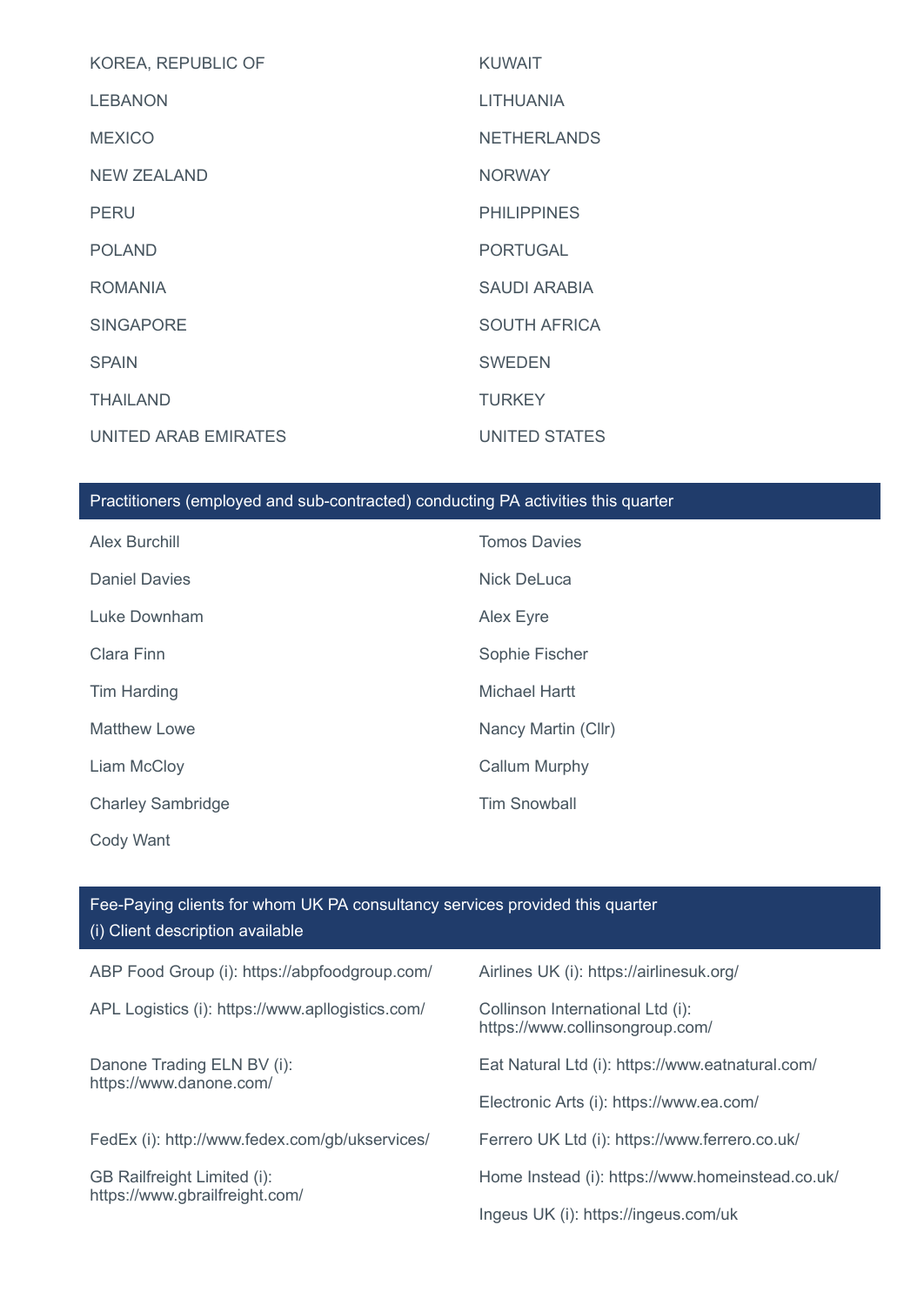L3Harris Technologies, Inc. (i): https://www.l3harris.com/

LOreal UK&I (i): https://www.loreal.co.uk/ McCarthyStone (i):

UK Hospitality (i): https://www.ukhospitality.org.uk/

Landsec (i): https://landsec.com/

Last Energy (i): https://www.lastenergy.com/

https://www.mccarthyandstone.co.uk/

Nominet (i): https://www.nominet.uk/ Novartis (i): https://www.novartis.co.uk/

Olleco (i): https://www.olleco.co.uk/ SC Johnson (i): https://www.scjohnson.com/

Sisal S.p.A., (i): https://www.sisal.com/eng The Carlyle Group (i): https://www.carlyle.com/

Fee-Paying clients for whom UK monitoring services provided this quarter (i) Client description available

Amazon Web Services (i): https://aws.amazon.com/

## **Food and Drink Federation**

### Address(es) in the UK Contact Details

6th Floor 10 Bloomsbury Way London WC<sub>1</sub>A<sub>2SL</sub>

Julie Byers 07508 407275 Julie.Byers@fdf.org.uk <https://www.fdf.org.uk/>

### Practitioners (employed and sub-contracted) conducting PA activities this quarter

Jayne Almond **Megan Bevan** 

Julie Byers James Hawkins

### Fee-Paying clients for whom UK PA consultancy services provided this quarter (i) Client description available

APPG for Food and Drink (i): FDF acts as the secretariat of the Group and provides funding for its activities.

# **Four Communications**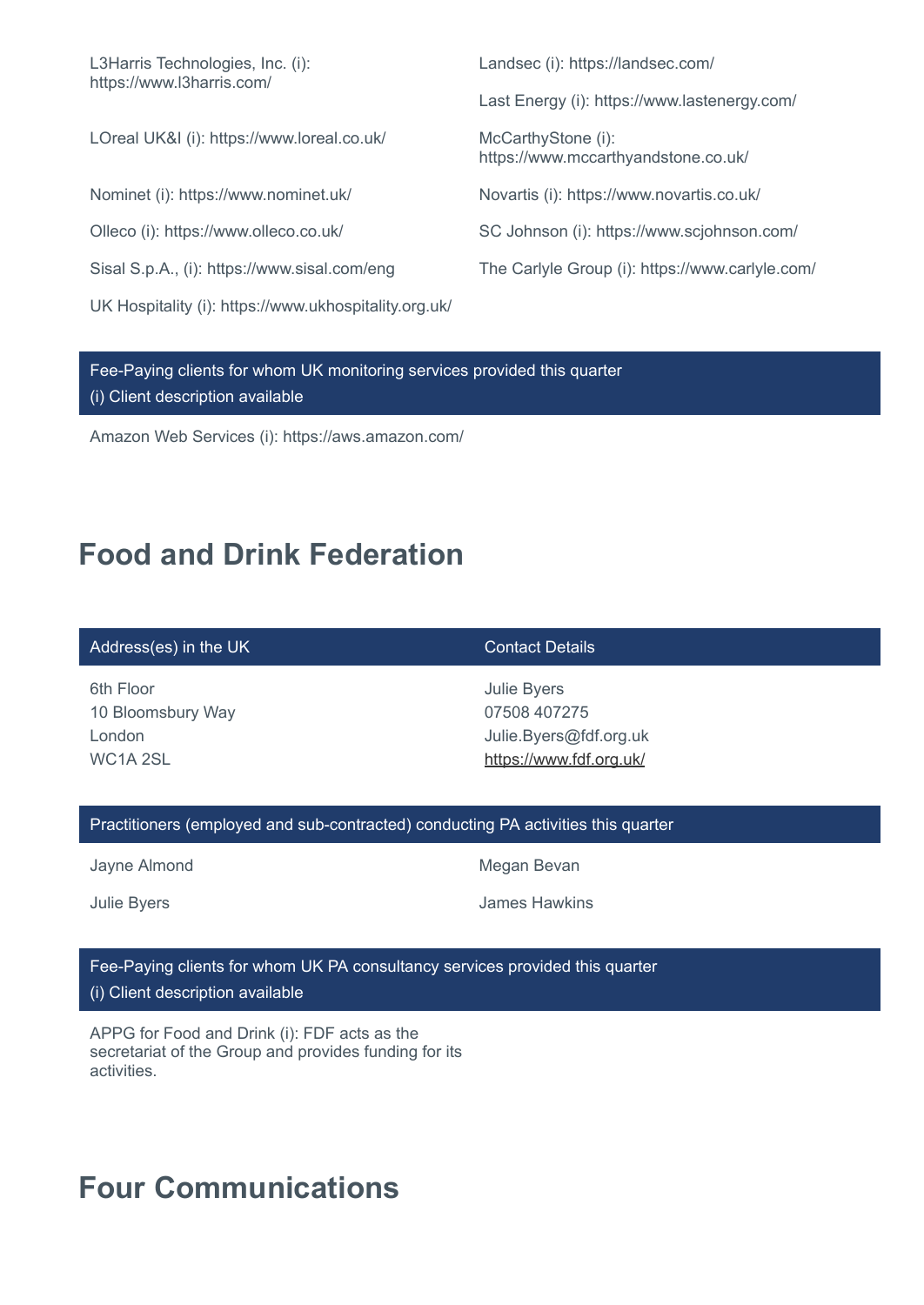### Address(es) in the UK Contact Details

2 Whitechapel Road London E1 1EW

4 The Science Park Aberystwyth SY23 3AH

Cambrian Buildings Mount Stuart Square **Cardiff** 

Ralph Scott 020 3697 4200 lobbying@fourcommunications.com [www.fourcommunications.com](http://www.fourcommunications.com/)

Meilyr Ceredig Meilyr.ceredig@four.cymru

Meilyr Ceredig Meilyr.ceredig@four.cymru

CF10 5FL

### Other Countries of Operation

### UNITED ARAB EMIRATES

|  |  | Practitioners (employed and sub-contracted) conducting PA activities this quarter |  |
|--|--|-----------------------------------------------------------------------------------|--|
|  |  |                                                                                   |  |

| Angat Ahluwalia            | Dan Bestwick              |
|----------------------------|---------------------------|
| <b>Stephen Boakes</b>      | Corinna Bull (Freelancer) |
| Marina Darcy               | Jim Dickson               |
| <b>Ciaran Friel</b>        | Rebecca Godfrey           |
| Jamie Hamilton             | <b>Tony Hutt</b>          |
| Dotti Irving               | Sarah Jones               |
| Naushabah Khan             | Sarah Lambert             |
| Denzel Ndirangu            | <b>Matt Railton</b>       |
| <b>Chloe Roberts-Brown</b> | <b>Ralph Scott</b>        |
| <b>Truda Spruyt</b>        | Laura Thorne              |

Fee-Paying clients for whom UK PA consultancy services provided this quarter (i) Client description available

AbbVie (i): https://www.abbvie.co.uk/ Albany Homes

4C Hotel Group **Abbeywood Properties** 

Alchemy Asset Management **All-Party Parliamentary Group on Heart Valve** Disease (i): Heart Valve Voice pays Four Communications to act as the groups secretariat from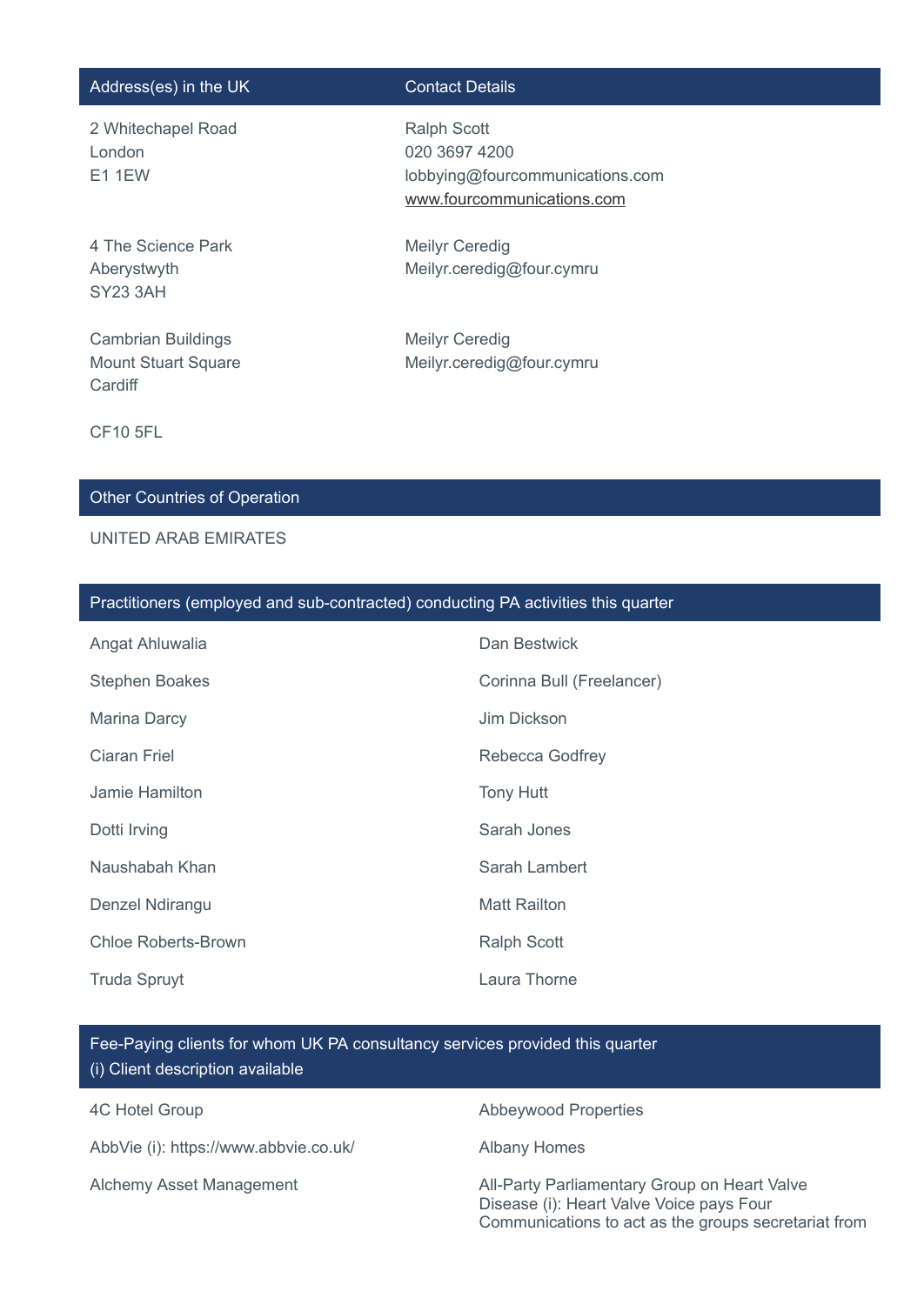|                                      | Medtronic.                                |
|--------------------------------------|-------------------------------------------|
| Allect                               | <b>APML Estates Ltd</b>                   |
| <b>Berkeley Homes</b>                | <b>Bluetree Group</b>                     |
| <b>BRICS</b>                         | <b>Bristol-Myers Squibb</b>               |
| <b>Brook House Inquiry</b>           | <b>Castle Trading</b>                     |
| Channel 4                            | <b>CIT</b>                                |
| City & Docklands Management Ltd      | <b>CNM Estates</b>                        |
| Coloplast                            | <b>Concord London</b>                     |
| Countryside                          | Craigewan                                 |
| <b>Domestic Abuse Commissioner</b>   | <b>Dukelease Properties Ltd</b>           |
| Fifth Capital London                 | Gracewood Group                           |
| <b>Guildford Borough Council</b>     | <b>Heart Valve Voice</b>                  |
| Henley Space Ltd                     | <b>Highgate Cemetery Ltd</b>              |
| <b>Hill Group</b>                    | iSpace Wellbeing                          |
| LabTech                              | Lazari Capital Management                 |
|                                      |                                           |
| Leconfield House Property Management | Life Arc                                  |
| Linea Homes                          | London Hotel Group                        |
| Lothbury Investment Management       | <b>Magnificent Hotels</b>                 |
| Maybourne Hotel Group                | Mental Health First Aid England           |
| <b>National Lottery</b>              | Nationwide Accommodation                  |
| Pfizer                               | <b>Qatari Diar UK Limited</b>             |
| Railway Pension Nominees Limited     | <b>Regent Land</b>                        |
| <b>Ridgelift</b>                     | Sanofi                                    |
| <b>Sellar Property Group</b>         | Shiva Hotels                              |
| Skillcrown                           | <b>Stay Belvedere</b>                     |
| Swan Housing                         | <b>Tellon Capital</b>                     |
| Teva UK                              | <b>TG Acquisitions</b>                    |
| <b>Thames Reach</b>                  | The Baillie Gifford Prize for Non-Fiction |
| The Booker Prize Foundation          | Trophaeum Asset Management                |

grants received from Edwards Lifesciences and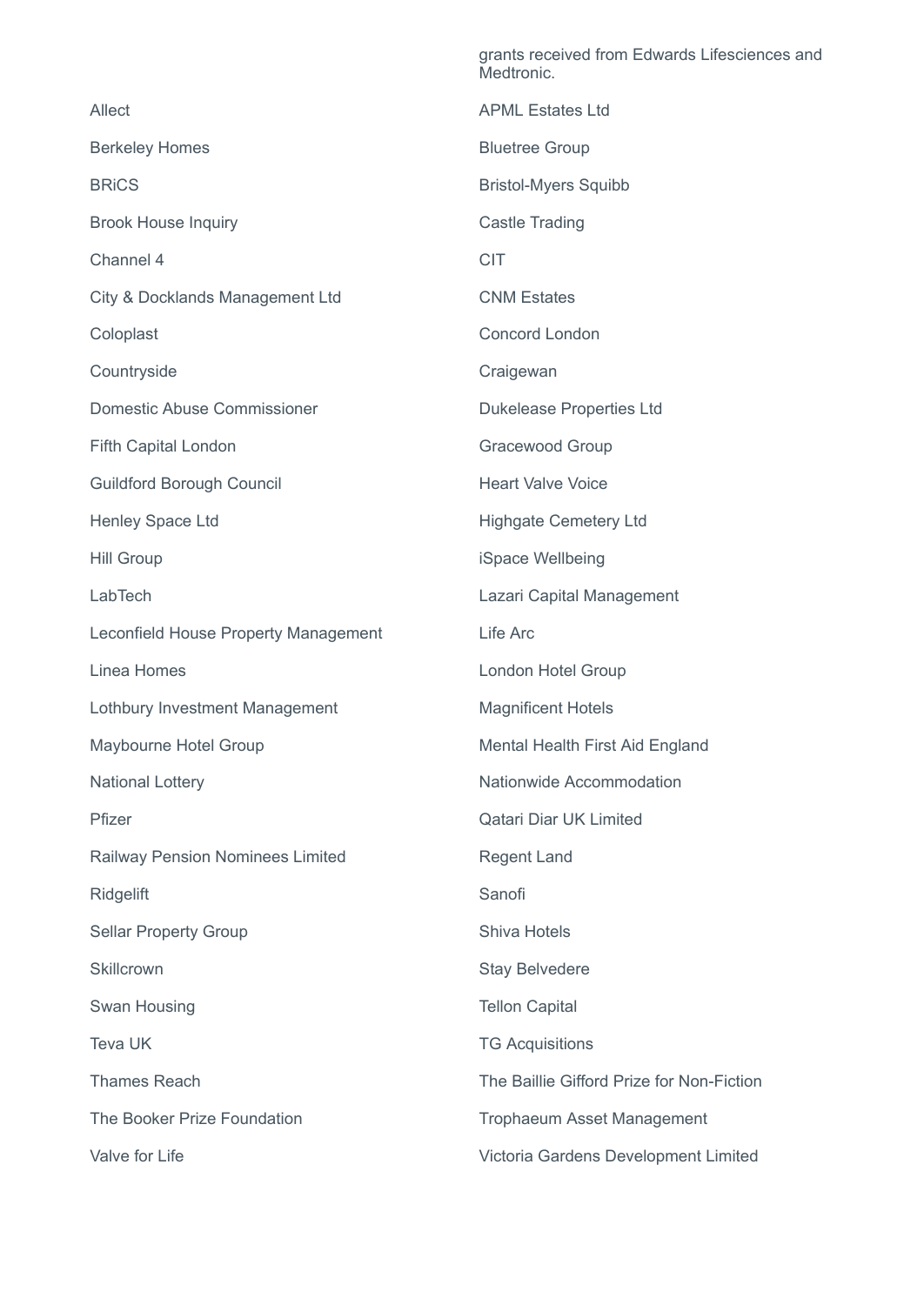# **Freshwater UK**

### Address(es) in the UK Contact Details

Boundary House 91 Charterhouse Street London EC1M 6HR

Raglan House Cardiff Gate Business Park **Cardiff Cardiff** CF23 8BA

Sarah Whittle 020 7067 1595 sarah.whittle@freshwater.co.uk <http://www.freshwater-uk.com/>

Haydn Evans haydn.evans@freshwater-uk.com

### Practitioners (employed and sub-contracted) conducting PA activities this quarter

| Omar Baggili           | Daniel Campbell        |
|------------------------|------------------------|
| <b>Edward Clements</b> | <b>Natalie Earley</b>  |
| Jemima Gosmore         | <b>Kate Harvey</b>     |
| Rebecca Ives-Rose      | Simon John             |
| <b>Antony Jones</b>    | Shauna Jones           |
| <b>Chris Knights</b>   | <b>Steven Lambert</b>  |
| Greg Landon            | <b>Angharad Neagle</b> |
| Maxine Newton          | Caitlin Pugh           |
| Carolyn Pugsley        | <b>Nick Samuels</b>    |
| Hannah Thompson        | John Underwood         |
| Oliver Wilkinson       |                        |

Fee-Paying clients for whom UK PA consultancy services provided this quarter (i) Client description available

Thompsons Solicitors LLP

ABP All Parliamentary Rail in the North Harmonic **Independent Transport Commission** Port of London Authority **Porterbrook Leasing Company** Fee-Paying clients for whom UK monitoring services provided this quarter (i) Client description available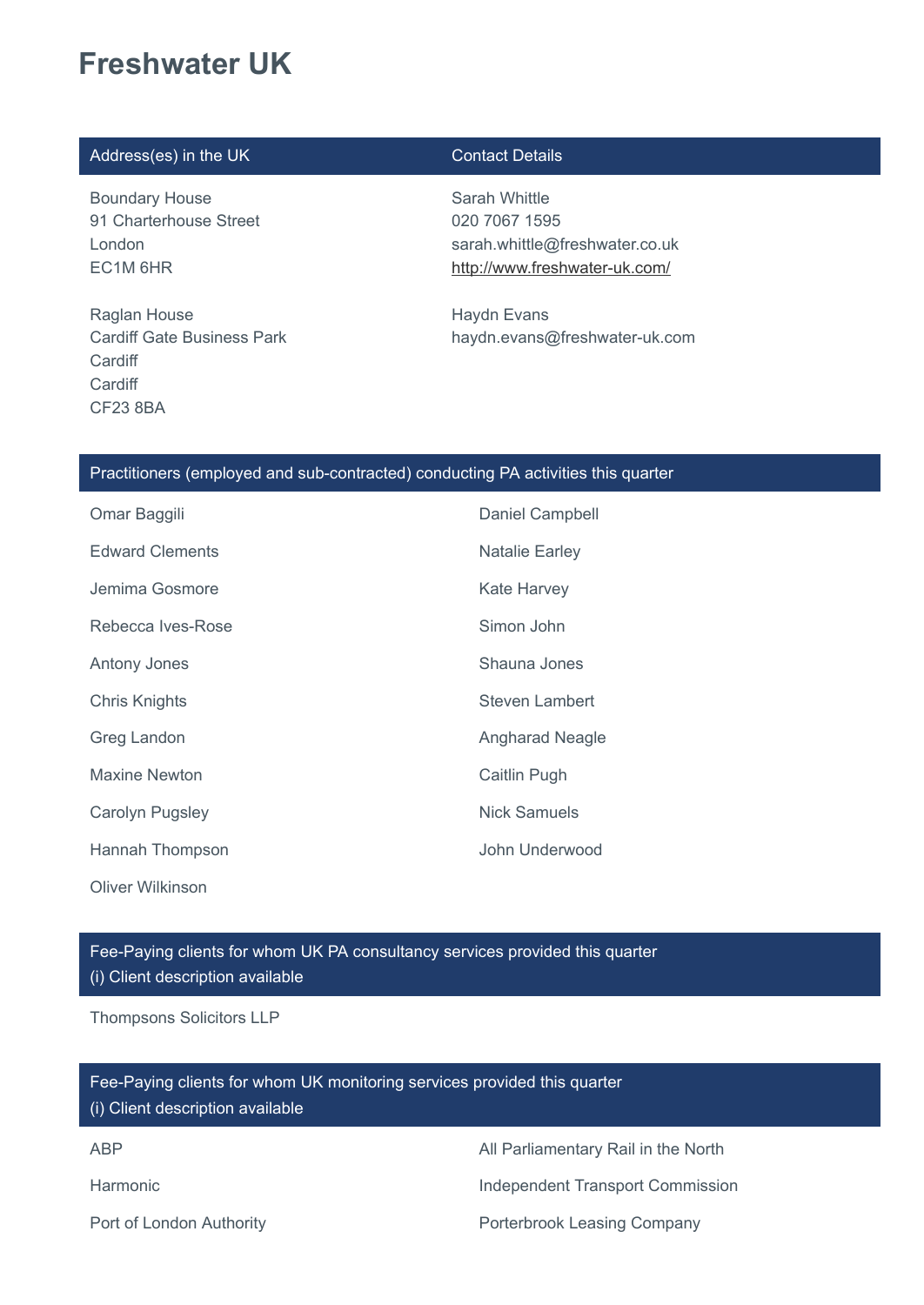# **FTI Consulting**

### Address(es) in the UK Contact Details

200 Aldersgate Aldersgate Street London EC1A 4HD

Alex Deane 02037271595 Lauren.Haywood@fticonsulting.com <http://www.fticonsulting.com/>

### Practitioners (employed and sub-contracted) conducting PA activities this quarter

| Elizabeth Adams                                 | Oluwatosin Adedayo                                |
|-------------------------------------------------|---------------------------------------------------|
| <b>Matthew Asquith</b>                          | Theo Bamber                                       |
| <b>Samuel Betz</b>                              | <b>Juliet Bootle</b>                              |
| Georgia Brieley                                 | Joshua Cameron                                    |
| <b>Christopher Carter</b>                       | <b>Freddie Creed</b>                              |
| <b>Llewelyn Cross</b>                           | <b>Harriet Davies</b>                             |
| Matt Day                                        | Stephen Day                                       |
| Alexander Deane - IPM on the Appointment of the | (Party Officer) Gemma Doyle                       |
| Industrial Development Advisory Board for BEIS  | <b>Leonid Fink</b>                                |
| Niamh Finlay                                    | <b>Terri Garratt</b>                              |
| Rebecca Gladstone                               | Daniel Hamilton - IPM on the Regulatory Committee |
| Lauren Haywood                                  | <b>Rt Hon Patricia Hewitt</b>                     |
| (Councillor) Andrew Johnson                     | Phil Kennedy                                      |
| Fjolla Krasniqi                                 | James Manning                                     |
| <b>Jack Melling</b>                             | (Councillor) Clarence Mitchell                    |
| <b>George Morris Seers</b>                      | (Party Office) Nathaniel Ogunniyi                 |
| Adrian Pascu-Tulbure - Candidate for Councillor | <b>Daniel Patten</b>                              |
| <b>Viktor Pomichal</b>                          | (Party Officer) Tom Pridham                       |
| Joseph Rankin                                   | Maria Razumova                                    |
| <b>Matthew Richards</b>                         | <b>Stephen Roberts</b>                            |
| <b>Daniel Rolle</b>                             | <b>Connor Stobo</b>                               |
| Irina Sukhikh                                   | David Talbot                                      |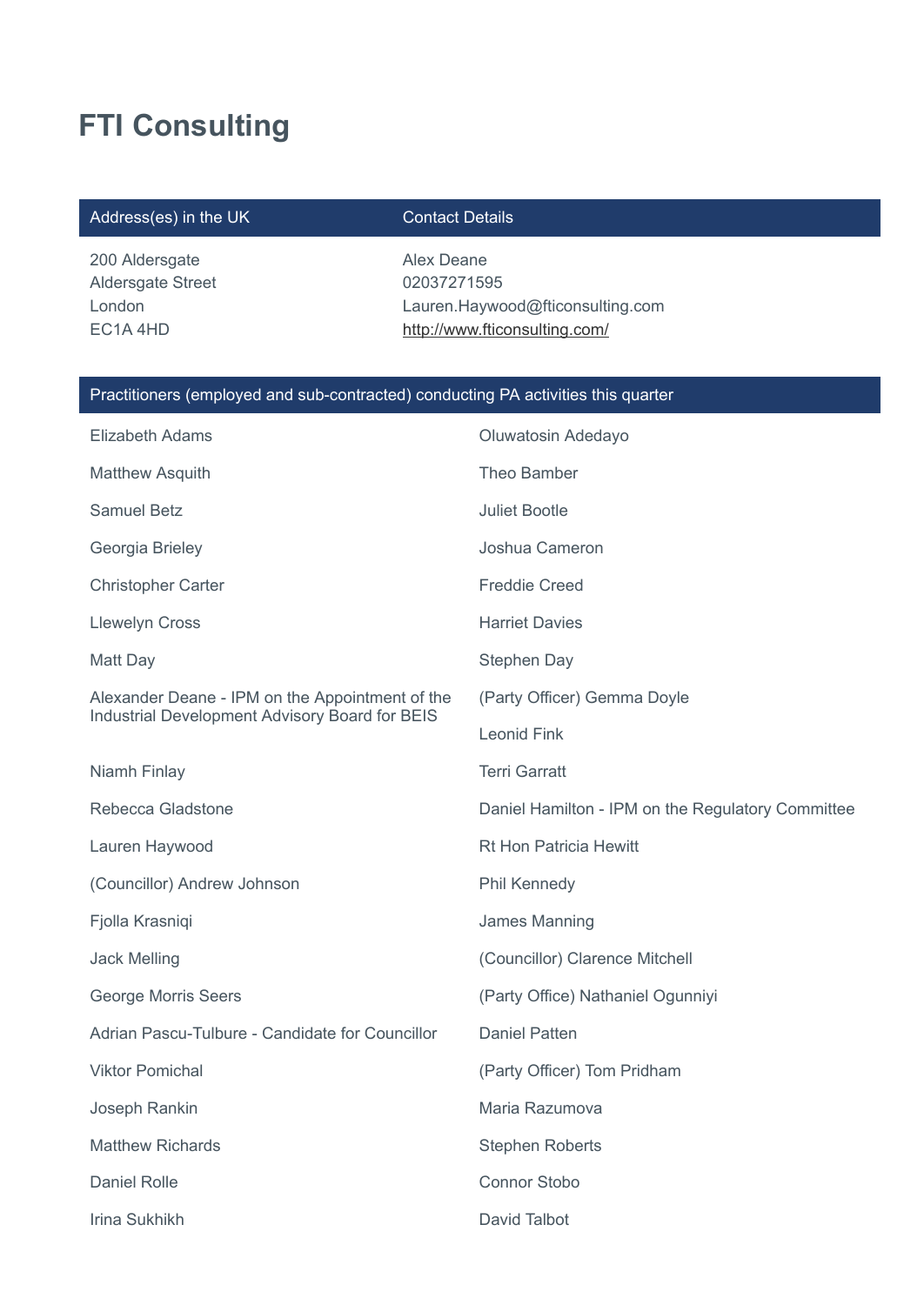Cameron Wake **Matthew Walters** Matthew Walters Nirmalee Wanduragala **George Waring** Oliver Welch Oliver Williams Oliver Winton Androulla Yiannitsarou

001doctor (i): https://www.001doctor.uk/ Acelity (i): https://www.acelity.com/home Activision Blizzard King (i): https://www.activisionblizzard.com/uk/en/ AEG Anschutz Sports Holdings Limited (i): https://www.aeg.co.uk/ Amazon (i): https://www.amazon.co.uk/ Anglo American (i): https://www.angloamerican.com/ Aon (i): http://www.aon.com/ Arqiva (i): https://www.arqiva.com/ Astellas Pharms Inc (i): https://www.astellas.com/ BAE Systems (i): https://www.baesystems.com/en/home Bauer Media (i): https://www.bauermedia.co.uk/ Bauer Radio (i): https://www.bauermedia.co.uk/brands-radio BlueFloat Energy (i): https://www.bluefloat.com/ Bradford Estates (i): https://www.bradfordestates.co.uk/ Bristol Airport (i): https://www.bristolairport.co.uk/ British American Tobacco (i): https://www.bat.com/ Cellnex (i): https://www.cellnextelecom.com/en/ CHC Helicopters (i): http://www.chcheli.com/ Chiesi Pharmaceuticals (i): https://www.chiesi.uk.com/ Cinven (i): https://www.cinven.com/ Cornerstone (i): https://www.cornerstone.network/ Cuvva (i): https://www.cuvva.com/landing/temporary-Daimler (i): https://www.daimler.com/en/ shortterm? cuv\_campaign=UK\_Search\_Brand\_Exact&keyword= Digital Currencies Governance Group (i): cuvva&gclid=EAIaIQobChMI356qweb8QIVKQwGAB3dRQoZEAAYASAAEgJkePD\_BwE https://dcgg.eu/ Dolphin Living (i): https://dolphinliving.com/ Drax (i): https://www.drax.com/ Eurogas (i): https://eurogas.org/ European Institute of Innovation and Technology (i): https://eit.europa.eu/ Finnebrogue Artisan (i): https://www.finnebrogue.com/ Glass and Glazing Federation (i): https://www.ggf.org.uk/ Green Investment Group (i): http://greeninvestmentgroup.com/ Hammerson (i): https://www.hammerson.com/ Heart of London Business Alliance (i): https://heartoflondonbid.london/ Hipgnosis Songs Fund Limited (i): https://www.hipgnosissongs.com/ Impact Capital Goup (i): https://www.impactcapital.co.uk/ Interconnector UK (i): http://www.interconnector.com/ Jaguar Land Rover (i): Fee-Paying clients for whom UK PA consultancy services provided this quarter (i) Client description available

https://www.jaguarlandrover.com/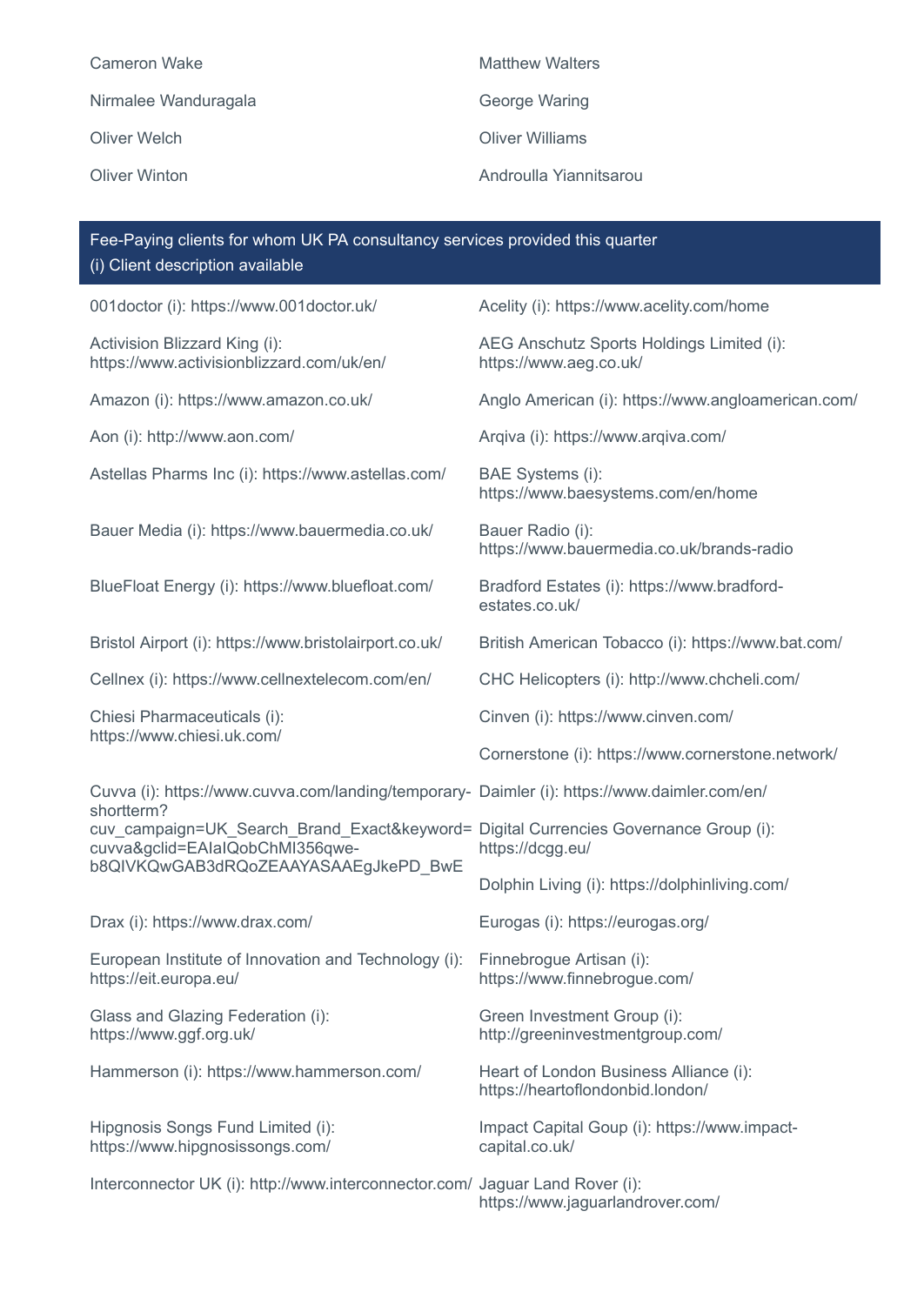| JDR Cable Systems/TF Kable Group (i):<br>https://www.tfkable.com/en pl/about-us/group-                    | John Menzies PLC (i): https://menziesaviation.com/                            |
|-----------------------------------------------------------------------------------------------------------|-------------------------------------------------------------------------------|
| information.html                                                                                          | Keepmoat Homes (i): https://www.keepmoat.com/                                 |
| Kooth (i): https://www.kooth.com/                                                                         | Landis & Gyr (i): http://www.landisgyr.com/                                   |
| Legatum                                                                                                   | LGC Group (i): https://www.lgcgroup.com/                                      |
| LMAX Exchange Group (i): https://www.lmax.com/                                                            | Macquarie Group (i):<br>http://www.macquarie.com/uk/corporate                 |
| Mastercard (i): http://www.mastercard.co.uk/                                                              | Matalan (i): https://www.matalan.co.uk/                                       |
| MBDA (i): http://www.mbda-systems.com/                                                                    | MBNL (i): https://mbnl.co.uk/                                                 |
| Mobile UK (i): https://www.mobileuk.org/                                                                  | Mondovolo Limited                                                             |
| Natixis Investment Managers (i):                                                                          | Palantir (i): https://www.palantir.com/                                       |
| https://www.natixis.com/natixis/jcms/j_6/en/home                                                          | PayPal (i): https://www.paypal.com/uk/home                                    |
| Pioneer Point Partners (i): https://pioneerpoint.com/                                                     | PrimaryBid (i): https://primarybid.com/uk                                     |
| QinetiQ Group PLC (i): https://www.qinetiq.com/                                                           | Railpen (i): https://www.railpen.com/                                         |
| Reactive Technologies (i): https://www.reactive-                                                          | Royal Albert Hall (i): https://www.royalalberthall.com/                       |
| technologies.com/                                                                                         | RWE AG (i): https://www.group.rwe/en                                          |
| Safestyle (i): https://www.safestyle-windows.co.uk/                                                       | Sisal (i): https://www.sisal.com/eng/company                                  |
| Speed up Britain (i): https://www.speedupbritain.com/ Spirit AeroSystems (i): https://www.spiritaero.com/ |                                                                               |
| Starling                                                                                                  | Takeda                                                                        |
| TBC Bank (i): http://www.tbcbank.ge/web/ka                                                                | Thames Enterprise Park Limited (i):<br>https://thamesenterprisepark.com/      |
| The Federalist Society (i): http://www.fed-soc.org/                                                       | The Publishers Association (i):<br>https://www.publishers.org.uk/             |
| Transform Hospital Group Limited (i):                                                                     | Trilliant Networks (i): http://trilliantinc.com/                              |
| https://www.transforminglives.co.uk/                                                                      | Tyne Tunnel 2 (i): https://www.tt2.co.uk/                                     |
| UGI International (i): https://ugiintl.com/                                                               | Vanguard Asset Management (i):<br>https://www.vanguard.co.uk/uk/portal/portal |
| Virgin Atlantic (i): https://www.virginatlantic.com/                                                      | Vocalink                                                                      |
| Water UK (i): https://www.water.org.uk/                                                                   | Waymo (i): https://waymo.com/                                                 |
| <b>Westminster Property Association</b>                                                                   |                                                                               |

Pro-Bono Clients for whom consultancy and/or monitoring services have been provided this quarter (i) Client description available

Code4000 (i): https://www.code4000.org/en

Fair Education Alliance (i):<br>https://www.faireducation.org.uk/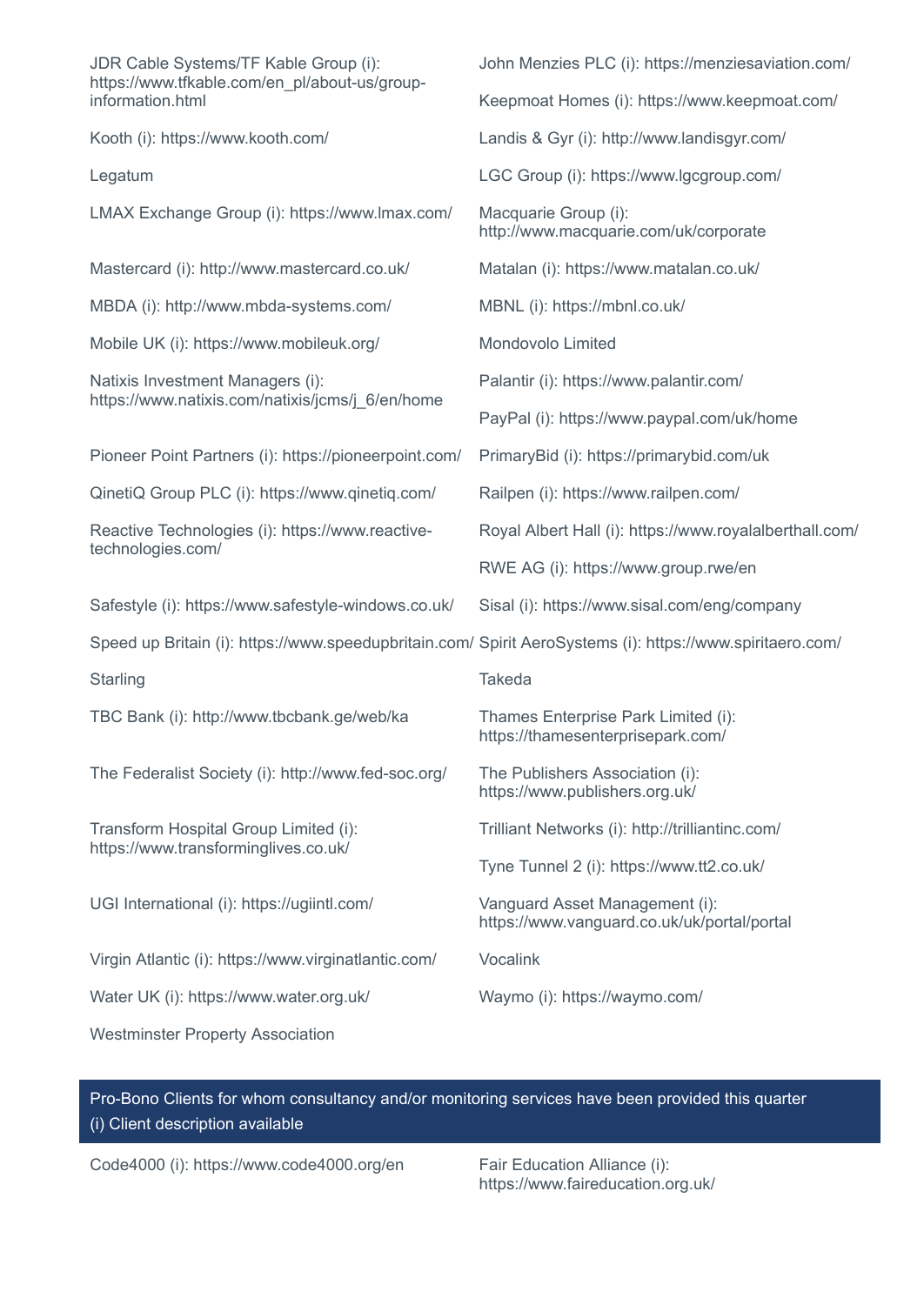# **GK Strategy**

### Address(es) in the UK Contact Details

Level 2 Frameworks 52 Horseferry Road London SW1P 2AF

Scott Dodsworth +020 7340 1150 scott@gkstrategy.com [www.gkstrategy.com](http://www.gkstrategy.com/)

### Practitioners (employed and sub-contracted) conducting PA activities this quarter

| Deeva Amin              | Louise Allen       |
|-------------------------|--------------------|
| Milo Boyd               | Joe Cormack        |
| <b>Scott Dodsworth</b>  | Robin Grainger     |
| John Griffith-Jones     | Phil Hope          |
| David Laws              | Will Lynn          |
| Joshua Owolabi          | Emma Petela        |
| Natasha Pinnington      | <b>Jack Sansum</b> |
| Daniele Schmidt-Fischer | Sam Tankard        |
| Monica Thompson         | Lavinia Troiani    |
| Mike Williams           | lain Wilton        |
| Nicole Wyatt            |                    |

### Fee-Paying clients for whom UK PA consultancy services provided this quarter (i) Client description available

| Ameresco                                    | Amgen                             |
|---------------------------------------------|-----------------------------------|
| <b>Bristow &amp; Sutor</b>                  | British Toy and Hobby Association |
| Creditfix                                   | <b>Deloitte</b>                   |
| <b>Glass and Glazing Federation</b>         | <b>Horizon Care</b>               |
| Limerston                                   | One Medical Group                 |
| Pagabo                                      | <b>Parking Group</b>              |
| Pentax                                      | <b>Pixel United</b>               |
| <b>Prenetics Limited</b>                    | Randstad                          |
| <b>Richmond Pharmacology</b>                | <b>Roger Hutton</b>               |
| Social Avenue / Continuity Residential Care | <b>St Martins Group</b>           |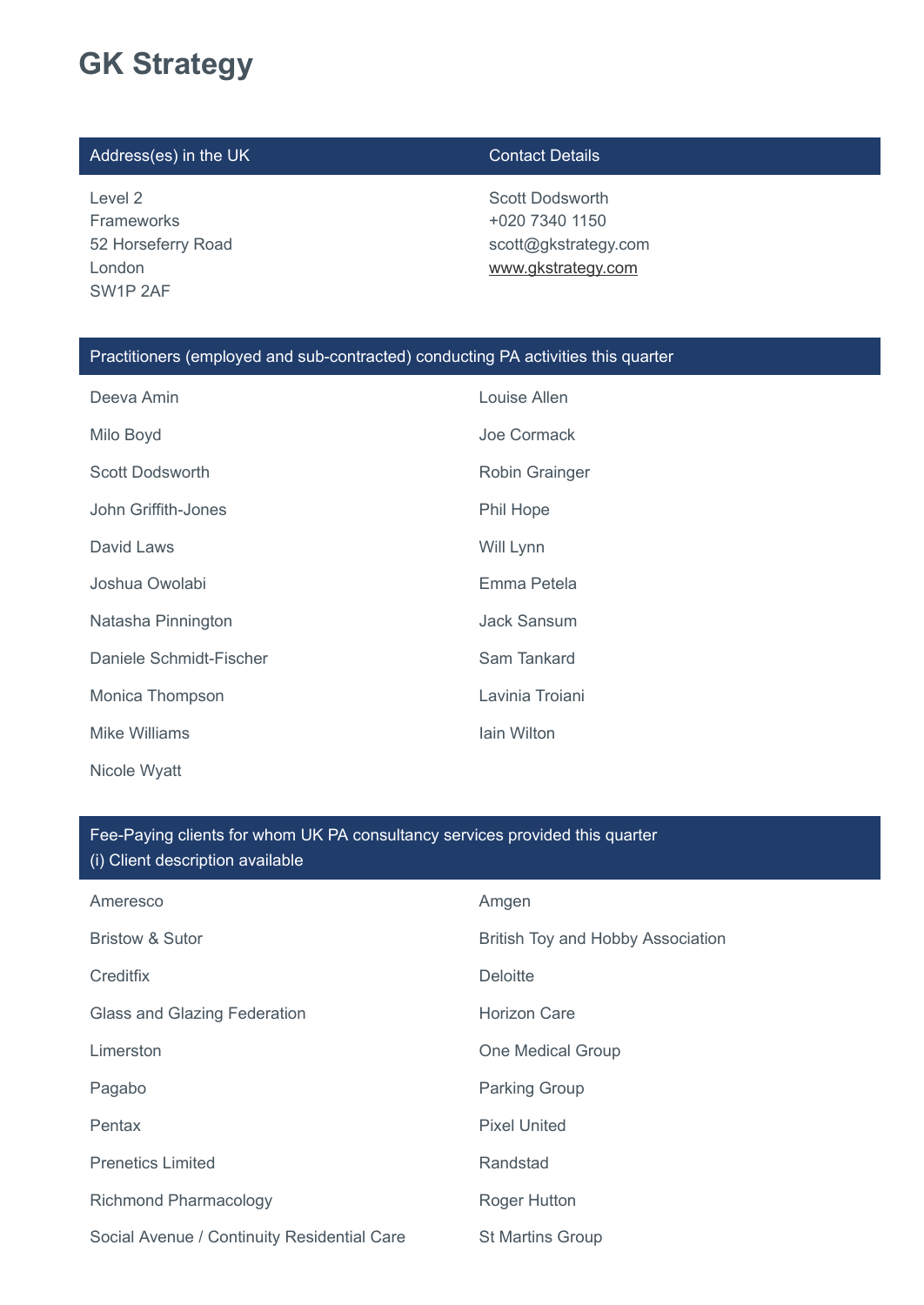| Stroma                          | <b>Supporting Education Group</b> |
|---------------------------------|-----------------------------------|
| <b>Teaching Personnel</b>       | Team Teach                        |
| The Brewery                     | The Shelford Group                |
| <b>Thermo Fisher Scientific</b> | Ukie                              |
| University of East Anglia       |                                   |

Pro-Bono Clients for whom consultancy and/or monitoring services have been provided this quarter (i) Client description available

I Have A Voice **Surviving Economic Abuse** 

## **Good Relations**

### Address(es) in the UK Contact Details

Greencoat House Francis Street Victoria London UK SW1P 1DH

Neil Bayley 02079323643 nbayley@goodrelations.co.uk [www.goodrelations.co.uk](http://www.goodrelations.co.uk/)

### Practitioners (employed and sub-contracted) conducting PA activities this quarter

Neil Bayley **Clara Coleman** 

Olivia Huxtable Liam Maguire

Richard Moss **George ONeill** 

James Ralph

Fee-Paying clients for whom UK PA consultancy services provided this quarter

(i) Client description available

Chartered Institute of Marketing (i): https://www.cim.co.uk

GDST (i): https://www.gdst.net/

Suntory UK&I (i): https://www.lrsuntory.com/

Weetabix (i): https://www.weetabixfoodcompany.co.uk/

Fee-Paying clients for whom UK monitoring services provided this quarter (i) Client description available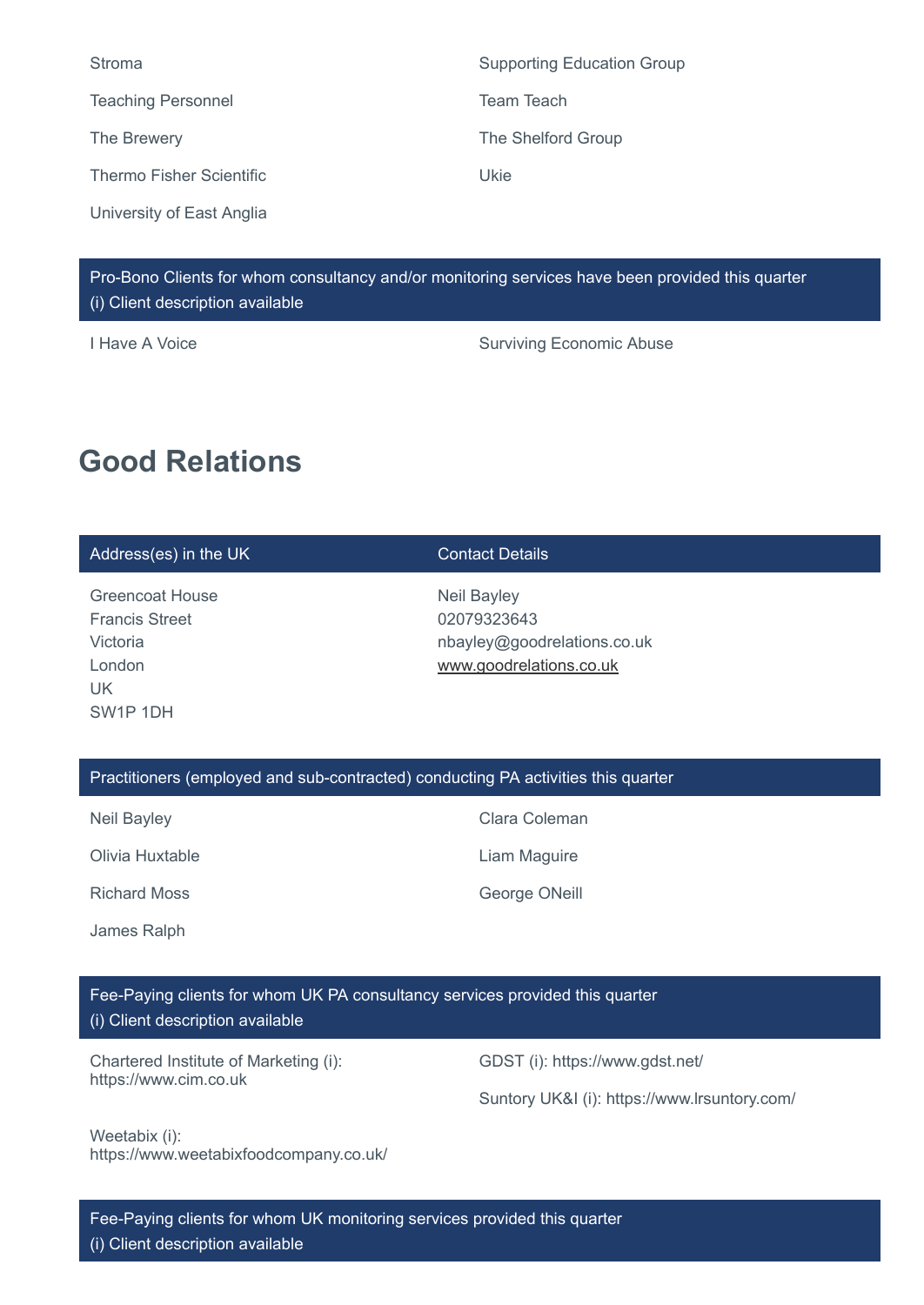# **Graham McMillan (Individual Member)**

Address(es) in the UK Contact Details

48 First Avenue London SW14 8SR

Graham McMillan 0772 0772 909 Graham@firstaveconsulting.com

### Practitioners (employed and sub-contracted) conducting PA activities this quarter

Graham McMillan

Fee-Paying clients for whom UK PA consultancy services provided this quarter (i) Client description available

Cermer Cermer Cosmetic, Toiletry and Perfumery Association

FTI Consulting LAND LAND EXAMPLE LAND CONSULTING THE LAND CONSUMING A LAND CONSUMING A LAND CONSUMING A LAND CONSUMING A LAND CONSUMING A LAND CONSUMING A LAND CONSUMING A LAND CONSUMING A LAND CONSUMING A LAND CONSUMING A

Ossopus Ltd **Plastics Europe** 

# **Grasshopper Communications**

### Address(es) in the UK Contact Details

Creative Quarter Morgans Arcade **Cardiff Wales** CF10 1AF

5 Magellan Terrace Gatwick Road Manor Royal **Crawley** RH10 9PJ

Clare Jones 02921 675483 deb@grasshopper-comms.co.uk [www.grasshopper-comms.co.uk](http://www.grasshopper-comms.co.uk/)

Georgina Chapman georgina@grasshopper-comms.co.uk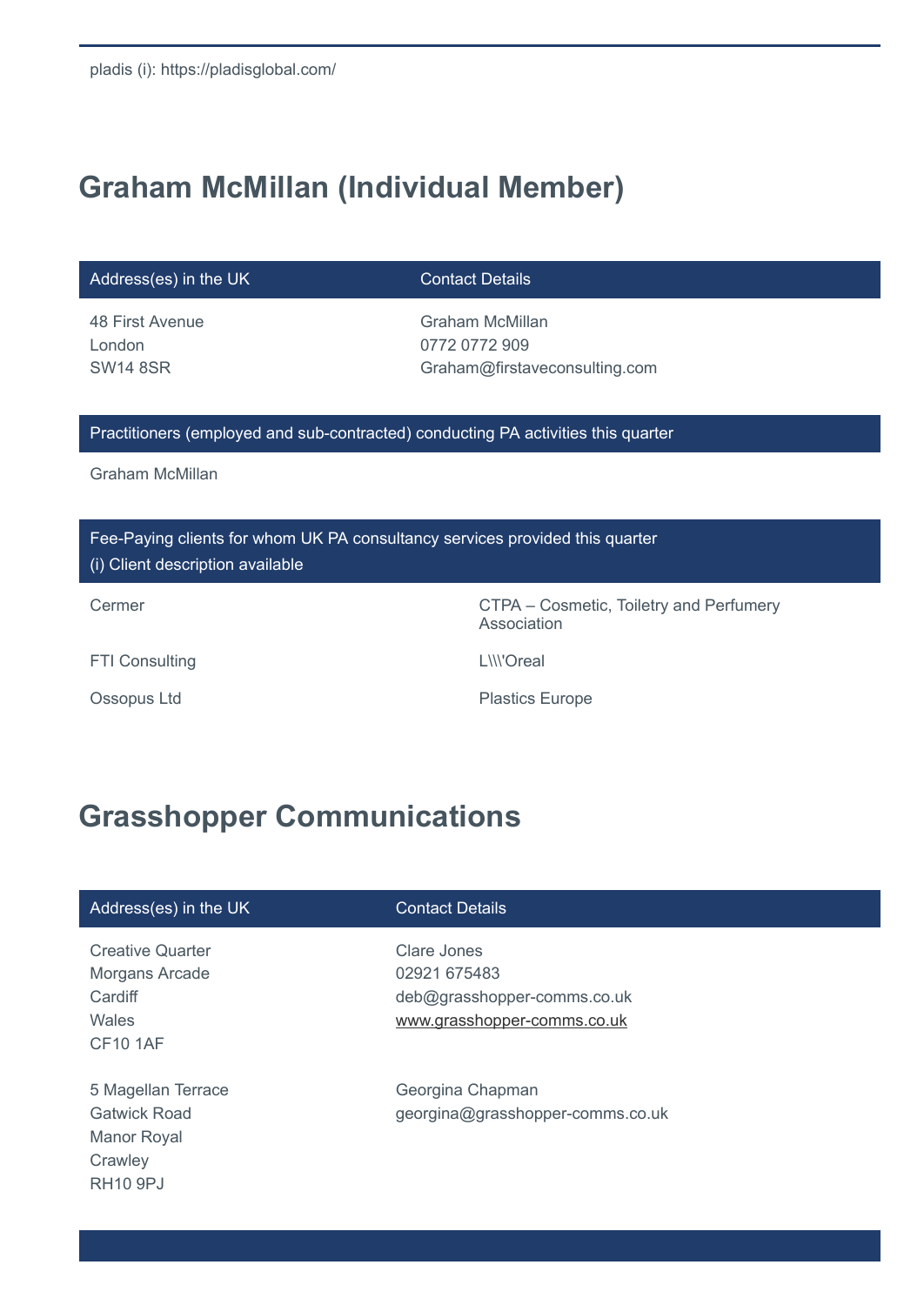| Practitioners (employed and sub-contracted) conducting PA activities this quarter |                          |
|-----------------------------------------------------------------------------------|--------------------------|
| Deb Campbell                                                                      | Georgina Chapman         |
| <b>Molly Cheek</b>                                                                | Sean Clarke              |
| Hannah Dineen                                                                     | <b>Bethan Harrington</b> |
| Jo Hatton Jones                                                                   | Iwan Irranca Davies      |
| Clare Jones                                                                       | Damian Kerlin            |
| Julie Longton                                                                     |                          |

## Fee-Paying clients for whom UK PA consultancy services provided this quarter (i) Client description available

| Addington Capital (i):<br>http://www.addingtoncapital.com/                                    | Arup (i): https://www.arup.com/                                 |  |
|-----------------------------------------------------------------------------------------------|-----------------------------------------------------------------|--|
|                                                                                               | Atkins (i): https://www.atkinsglobal.com/en-GB                  |  |
| Barratt Homes (i): https://www.barratthomes.co.uk/                                            | Barton Willmore (i): http://www.bartonwillmore.co.uk/           |  |
| Bloor Homes (i): bloorhomes.com                                                               | Bristol City Council (i): https://www.bristol.gov.uk/           |  |
| Cardiff Council (i): cardiff.gov.uk                                                           | Colico Living (i): https://www.colicoliving.com/                |  |
| CWIC (i): https://cwic.wales/                                                                 | Earlswood Homes (i):<br>https://www.earlswoodhomes.com/         |  |
| Elfen (i): https://www.elfen.co.uk/                                                           | Enso Energy (i): https://www.ensoenergy.co.uk/                  |  |
| Falck Renewables (i): www.falckrenewables.com                                                 | Goram Homes (i): https://www.goramhomes.co.uk/                  |  |
| Hafod (i): https://www.hafod.org.uk/                                                          | Hampshire County Council (i):<br>https://www.hants.gov.uk/      |  |
| <b>HD Ltd</b>                                                                                 | Mott Macdonald (i): https://www.mottmac.com/                    |  |
| Natural Resources Wales (i):                                                                  | Neath Port Talbot Council (i): https://www.npt.gov.uk/          |  |
| https://naturalresources.wales/?lang=en                                                       | Newport City Homes (i):<br>https://www.newportcityhomes.com/    |  |
| Pegasus (i): www.pegasusgroup.co.uk/                                                          | Pennant Walters (i): https://pennantwalters.co.uk/              |  |
| Sero (i): https://sero.group/                                                                 | Shanly Homes (i): www.shanlyhomes.com                           |  |
| Solent Gateway Limited (i): www.solentgateway.com Statkraft (i): https://www.statkraft.co.uk/ |                                                                 |  |
| Taylor Wimpey Strategic Land (i):                                                             | Transport for Wales (i): https://tfwrail.wales/                 |  |
| https://www.taylorwimpey.co.uk/                                                               | Urban & Civic (i): https://www.urbanandcivic.com/               |  |
| Vattenfall UK (i): https://group.vattenfall.com/uk                                            | Wildern Academy Trust (i):<br>https://www.wildern.hants.sch.uk/ |  |
| Windel Energy (i): www.windelenergy.co.uk/                                                    | Women in Property (i):<br>https://www.womeninproperty.org.uk/   |  |
| WSP (i): https://www.wsp.com/                                                                 | WT Lambs Holding (i): https://www.wtlholdings.com/              |  |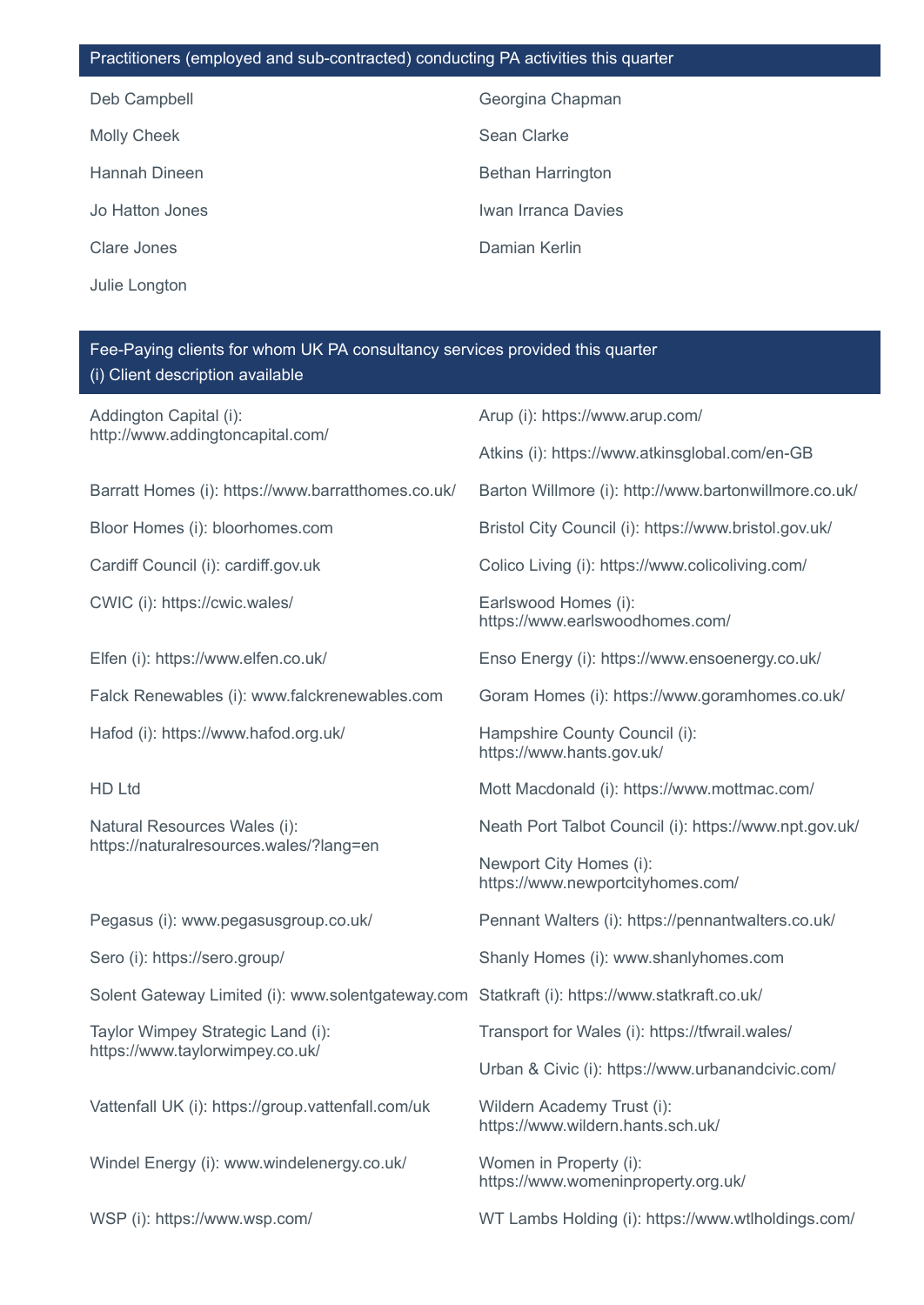## **Grayling**

### Address(es) in the UK Contact Details

Grayling Public Affairs 8th Floor, Holborn Gate 26 Southampton Buildings London WC2A 1AN

Alan Boyd-Hall +44 (0) 20 3861 3750 alan.boyd-hall@grayling.com [http://www.grayling.com](http://www.grayling.com/)

Regus House Falcon Drive Cardiff Bay CF10 4RU

Grayling Wales

Grayling Scotland 33 Castle Street Edinburgh **Scotland** EH2 3DN

Grayling Leeds Calls Wharf 2 The Calls Leeds LS2 7JU

Grayling Manchester Merchants Warehouse 21 Castle Street Manchester M3 4LZ

| Other Countries of Operation |                           |
|------------------------------|---------------------------|
| <b>AUSTRIA</b>               | <b>BELGIUM</b>            |
| <b>BULGARIA</b>              | <b>CZECH REPUBLIC</b>     |
| <b>FRANCE</b>                | <b>GERMANY</b>            |
| <b>HUNGARY</b>               | <b>POLAND</b>             |
| <b>ROMANIA</b>               | <b>RUSSIAN FEDERATION</b> |
| <b>SLOVAKIA</b>              | <b>SPAIN</b>              |
| <b>UNITED STATES</b>         |                           |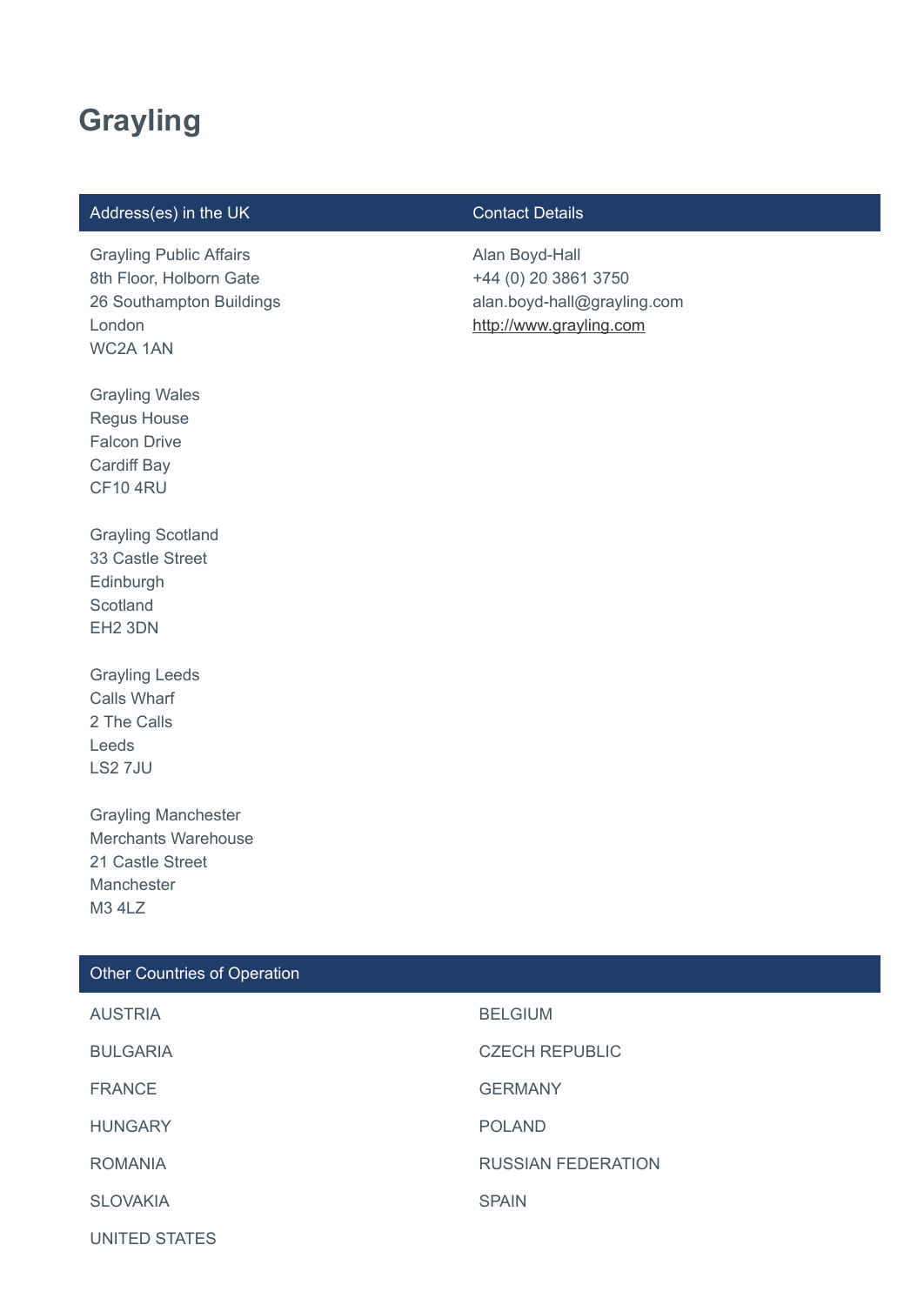### Practitioners (employed and sub-contracted) conducting PA activities this quarter

| Priya Aggarwal-Shah       | Zoe Airey                |
|---------------------------|--------------------------|
| Nicole Anderson           | <b>Thomas Anelay</b>     |
| <b>Daniel Baird</b>       | Alex Beresford           |
| Alan Boyd-Hall            | Lena Brandesova          |
| Angie Bray                | Michael Broughton        |
| <b>Rikki Butler</b>       | Joe Cawley               |
| Celia Clark               | <b>Ben Coates</b>        |
| Jonathan Curtis           | <b>Alex Dismore</b>      |
| <b>Katie Eborall</b>      | Maggie Eckel             |
| <b>Maddie Grounds</b>     | <b>Thomas Hall</b>       |
| <b>Andrew Hammond</b>     | <b>Richard Hunter</b>    |
| Mikael Johansson          | Joey Jones               |
| Lyndon Jones              | Abigail Jones            |
| <b>Richard Jukes</b>      | Leora Kent               |
| Ross Laird                | <b>Ed Lavelle</b>        |
| Craig Ling                | <b>Richard Lovell</b>    |
| <b>Jack Mahoney</b>       | Michael Mayhew           |
| <b>Christine McKenna</b>  | <b>Alice Morley</b>      |
| Victoria Murphy           | <b>Christine Quigley</b> |
| <b>Nick Reading</b>       | Daniel Regan             |
| <b>Matthew Revett</b>     | <b>Tim Saunders</b>      |
| Jonathan Spink            | <b>Jack Storry</b>       |
| <b>Oliver Strudwick</b>   | Gwyneth Sweatman         |
| Emma Taylor               | <b>Katie Thrift</b>      |
| Victoria Wilkinson        | <b>Math Williams</b>     |
| <b>Charlotte Williams</b> | Sam Winter               |
| <b>Finley Wright</b>      |                          |

Fee-Paying clients for whom UK PA consultancy services provided this quarter (i) Client description available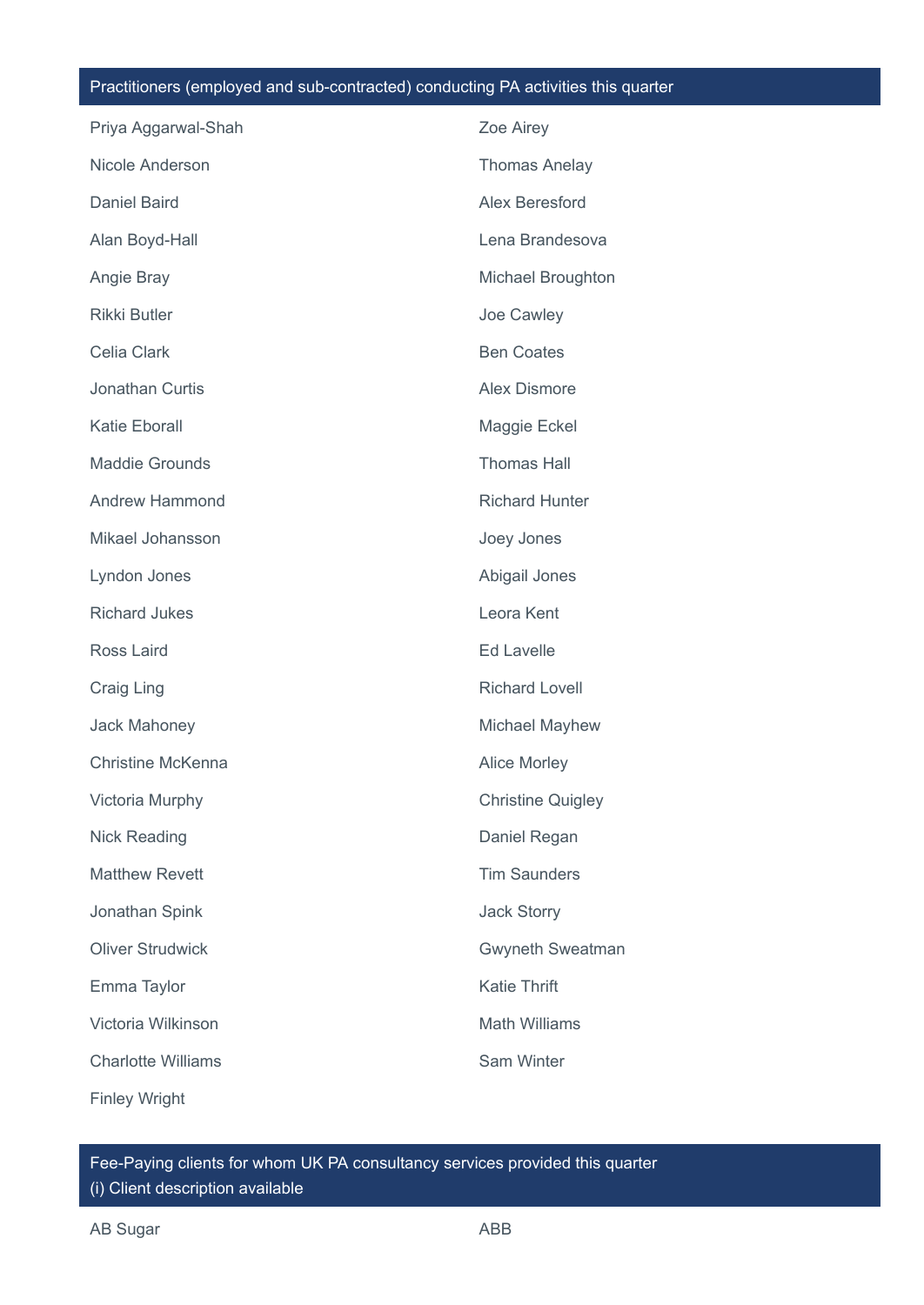| AbbVie                                 | <b>Angel Trains</b>                            |
|----------------------------------------|------------------------------------------------|
| <b>Avanti West Coast</b>               | Aviagen                                        |
| Battersea Dogs & Cats Home             | <b>Belron</b>                                  |
| <b>British Glass</b>                   | <b>British Sugar</b>                           |
| <b>BT</b> Group                        | <b>Bumble</b>                                  |
| Callsign                               | Calor                                          |
| Casey Group                            | CD&R                                           |
| <b>Cellnex Telecom</b>                 | <b>Crown Estate</b>                            |
| <b>Drax Power Ltd</b>                  | East Coast Trains Ltd                          |
| <b>Essex County Council</b>            | <b>First Bus</b>                               |
| <b>First Group</b>                     | <b>Foresight Group</b>                         |
| <b>Fujitsu Services</b>                | <b>GBTA</b>                                    |
| GlaxoSmithKline                        | <b>Golden Charter</b>                          |
| <b>Heriot-Watt University</b>          | Hilton                                         |
| <b>Historic Houses</b>                 | <b>Hitachi Energy</b>                          |
| Honda Motor Europe                     | <b>IDRIC</b>                                   |
| <b>IET</b>                             | <b>Independent Generators Group</b>            |
| International Game Technology PLC      | Kyowa Kirin Ltd                                |
| Leeds Bradford Airport                 | <b>Movement for Health</b>                     |
| <b>National Grid</b>                   | <b>National Highways</b>                       |
| <b>National House Building Council</b> | North Sea Link Ltd                             |
| One Manchester                         | Paths for All                                  |
| Persimmon                              | <b>Red Bull</b>                                |
| <b>Red Funnel</b>                      | <b>Red Rock Power Ltd</b>                      |
| <b>Riverside Housing Association</b>   | Royal College of Physicians & Surgeons Glasgow |
|                                        |                                                |
| RSA Insurance Group                    | <b>SC Johnson</b>                              |
| SCI                                    | <b>Sir Robert McAlpine</b>                     |
| <b>SP Energy Networks</b>              | St Andrew\\\'s First Aid                       |
| <b>Suez</b>                            | <b>Teindland Wind Farm Ltd</b>                 |
| The Data Lab                           | <b>Versus Arthiritis</b>                       |
| Visa                                   | Whoosh                                         |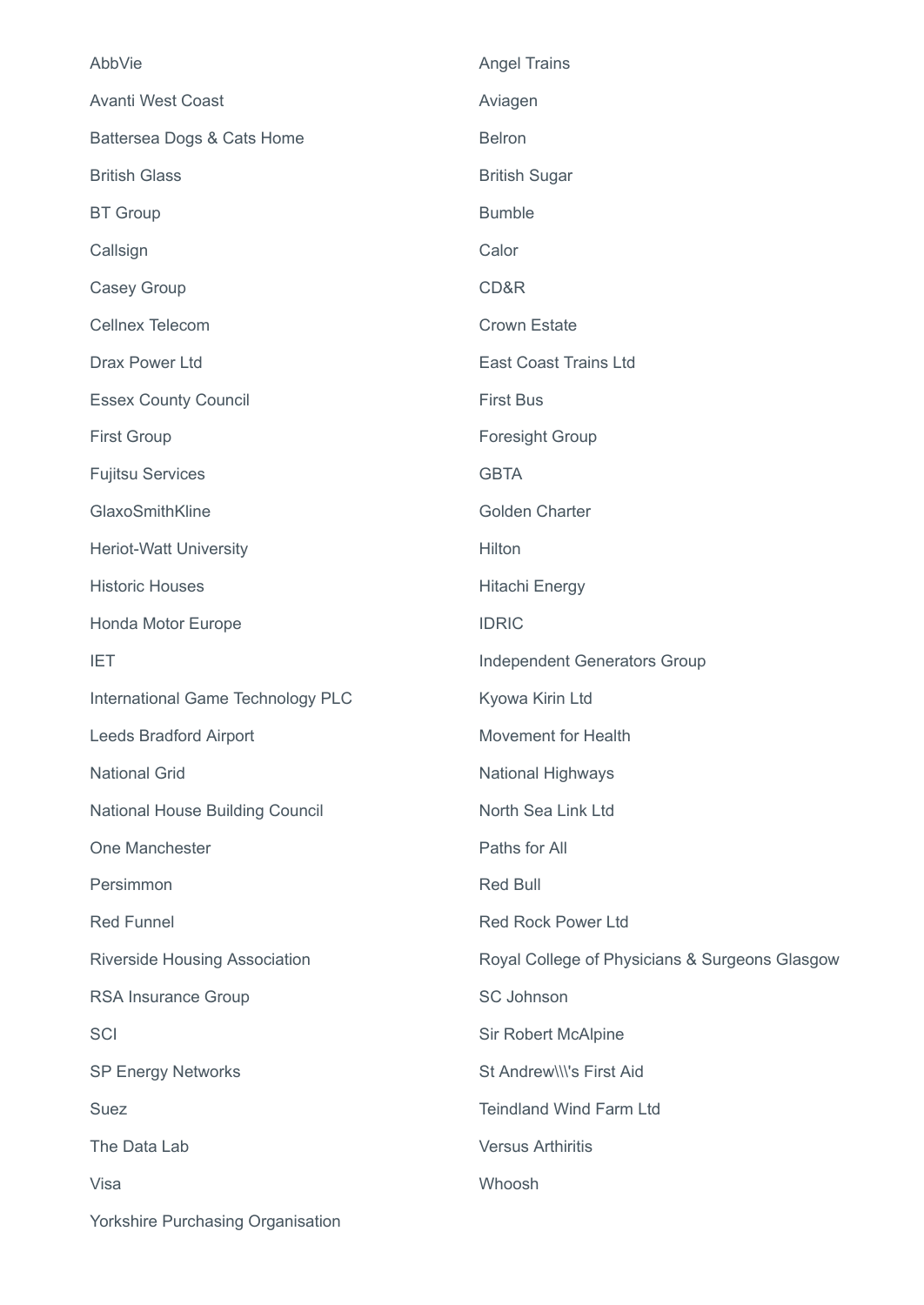Pro-Bono Clients for whom consultancy and/or monitoring services have been provided this quarter (i) Client description available

Maggie Keswick Jencks Cancer Caring Centres Trust

# **H+K Strategies**

| Address(es) in the UK                                              | <b>Contact Details</b>                                                                            |
|--------------------------------------------------------------------|---------------------------------------------------------------------------------------------------|
| The Buckley Building<br>49 Clerkenwell Green<br>London<br>EC1R 0EB | Lee Whitehill<br>+442074133062<br>Lee.Whitehill@hkstrategies.com<br>http://www.hkstrategies.co.uk |
| Other Countries of Operation                                       |                                                                                                   |
| <b>ARGENTINA</b>                                                   | <b>AUSTRALIA</b>                                                                                  |
| <b>BAHRAIN</b>                                                     | <b>BELGIUM</b>                                                                                    |
| <b>BRAZIL</b>                                                      | <b>CANADA</b>                                                                                     |
| <b>CHINA</b>                                                       | <b>COLOMBIA</b>                                                                                   |
| <b>EGYPT</b>                                                       | <b>FINLAND</b>                                                                                    |
| <b>FRANCE</b>                                                      | <b>GERMANY</b>                                                                                    |
| <b>GREECE</b>                                                      | <b>GUATEMALA</b>                                                                                  |
| <b>HONG KONG</b>                                                   | <b>INDIA</b>                                                                                      |
| <b>INDONESIA</b>                                                   | <b>ITALY</b>                                                                                      |
| <b>JAPAN</b>                                                       | <b>KAZAKHSTAN</b>                                                                                 |
| <b>KENYA</b>                                                       | <b>KUWAIT</b>                                                                                     |
| <b>MEXICO</b>                                                      | <b>NETHERLANDS</b>                                                                                |
| <b>NIGERIA</b>                                                     | <b>NORWAY</b>                                                                                     |
| <b>POLAND</b>                                                      | <b>PORTUGAL</b>                                                                                   |
| QATAR                                                              | <b>RUSSIAN FEDERATION</b>                                                                         |
| <b>RWANDA</b>                                                      | <b>SAUDI ARABIA</b>                                                                               |
| <b>SINGAPORE</b>                                                   | <b>SOUTH AFRICA</b>                                                                               |
| <b>SPAIN</b>                                                       | <b>SWEDEN</b>                                                                                     |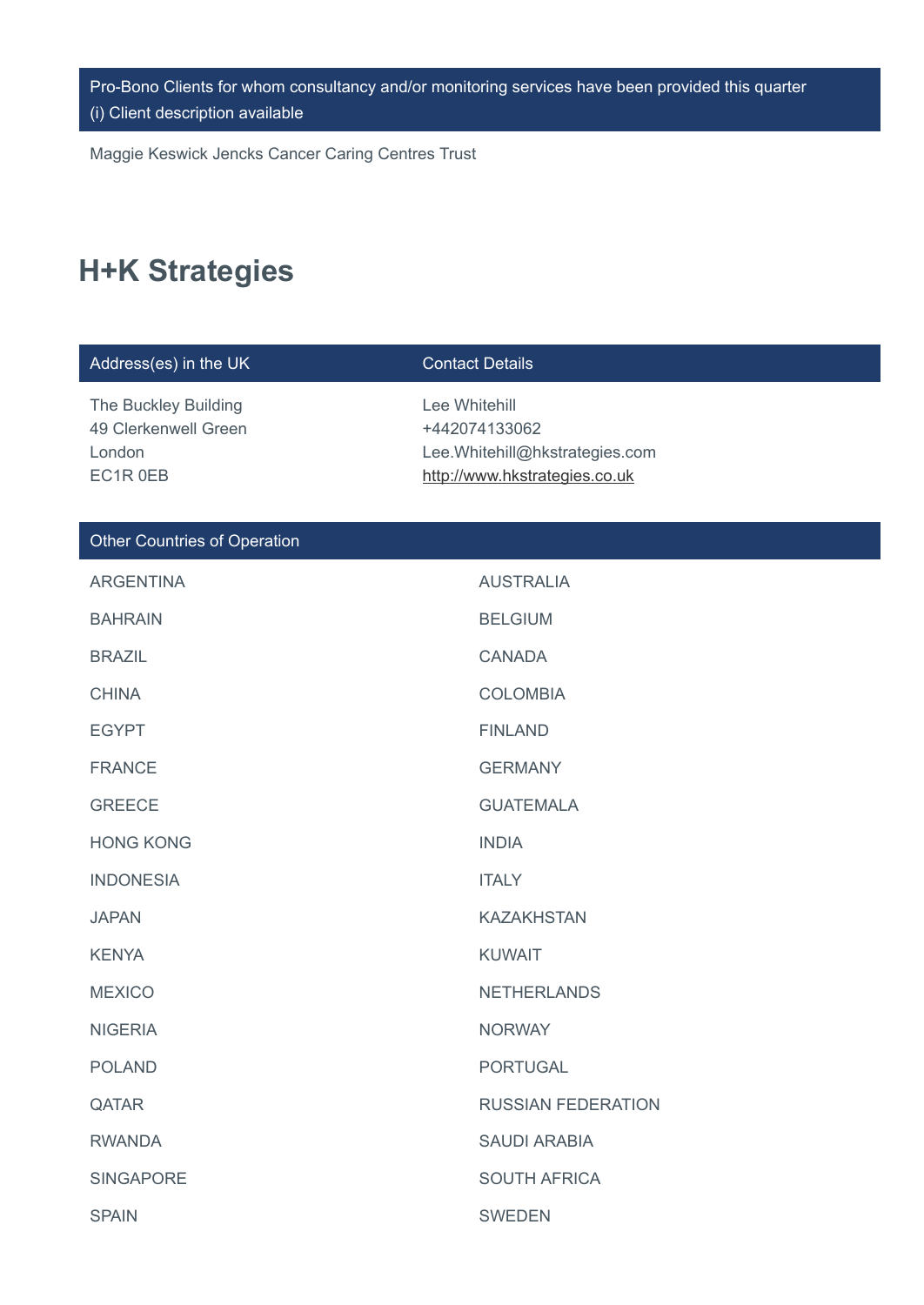## TANZANIA, UNITED REPUBLIC OF THAILAND

UNITED STATES

TURKEY UGANDA

UKRAINE UNITED ARAB EMIRATES

| Practitioners (employed and sub-contracted) conducting PA activities this quarter |                      |  |
|-----------------------------------------------------------------------------------|----------------------|--|
| Jilian Bagnall                                                                    | <b>Joel Banks</b>    |  |
| Simrah Basit                                                                      | Anna Boyle           |  |
| Jonathan Caleb-Landy                                                              | Casey Calista        |  |
| <b>Austyn Close</b>                                                               | Jetinder Dedyal      |  |
| <b>James Drewer</b>                                                               | Dominic Fean         |  |
| Dominic Fean                                                                      | Tom Fern             |  |
| Jamie Gardiner                                                                    | Henry Groundes-Peace |  |
| <b>Maleek Hak</b>                                                                 | Tanya Joseph         |  |
| Samantha Kilford                                                                  | Danielle Leach       |  |
| <b>Ben Lewis</b>                                                                  | Sophie Maccue        |  |
| Tom Mitchener                                                                     | Samantha Ndebele     |  |
| <b>Chris Pratt</b>                                                                | Hem Raheja           |  |
| <b>Nick Reading</b>                                                               | <b>Ben Robinson</b>  |  |
| Robyn Swan                                                                        | Daisy Thomas         |  |
| Sorcha Turner-Wallace                                                             | Lucy Turvill         |  |
| Simon Whitehead                                                                   | Lee Whitehill        |  |
| Libby Wyman                                                                       |                      |  |

| Fee-Paying clients for whom UK PA consultancy services provided this quarter<br>(i) Client description available |                 |  |
|------------------------------------------------------------------------------------------------------------------|-----------------|--|
| (ISC)2                                                                                                           | Ava Labs        |  |
| <b>Bayer</b>                                                                                                     | <b>BSI</b>      |  |
| Chartered Institute of Procurement & Supply                                                                      | Chiesi          |  |
| <b>Clifford Chance</b>                                                                                           | <b>DAZN</b>     |  |
| Dell                                                                                                             | <b>DS Smith</b> |  |
| Equifax                                                                                                          | <b>GBT</b>      |  |

GlaxoSmithKline Hitachi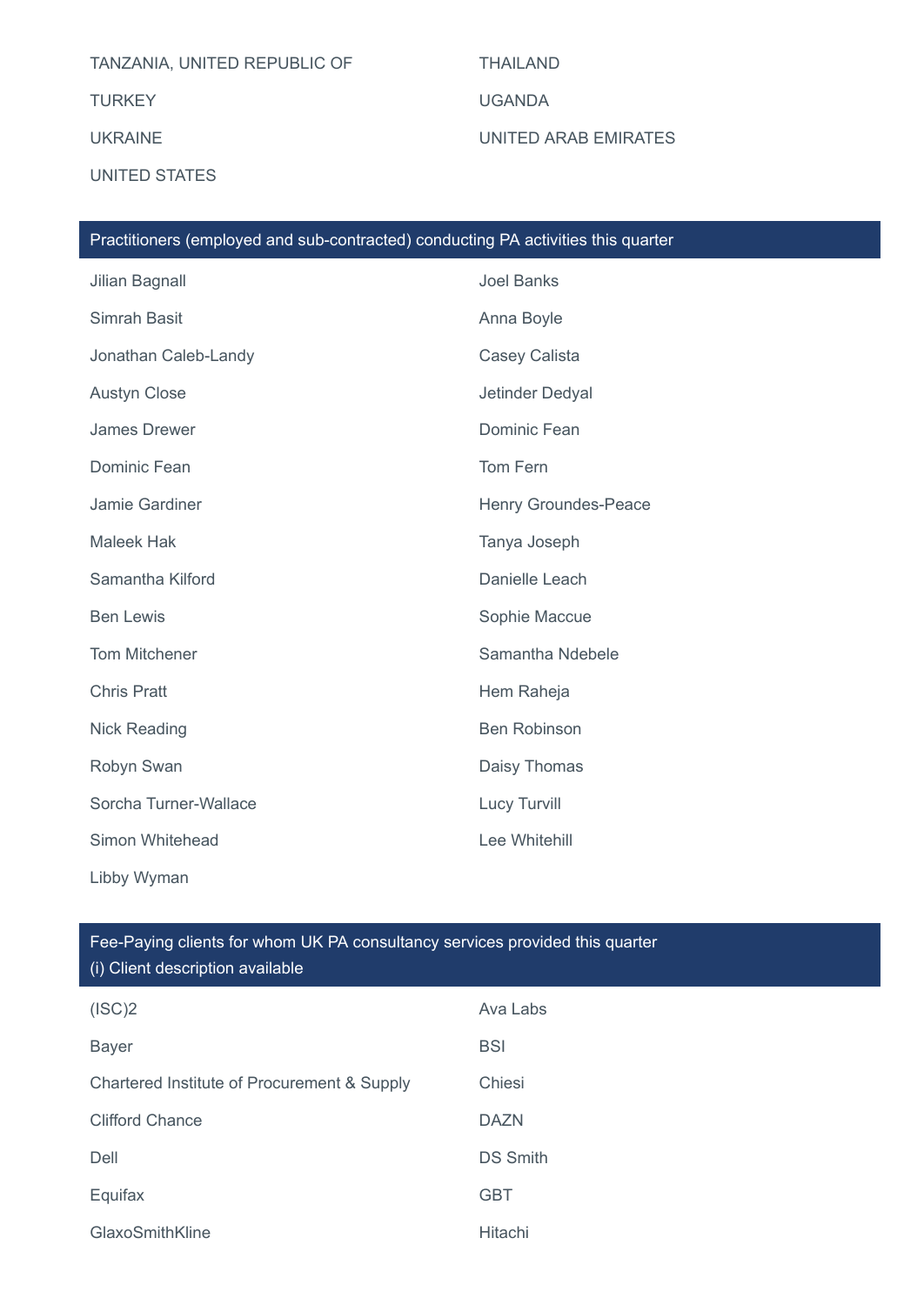| <b>IKEA</b>                                                               | Inch Cape                       |
|---------------------------------------------------------------------------|---------------------------------|
| Ingka Services AB                                                         | <b>LMUK</b>                     |
| Ministry of Financial Services and Commerce,<br>Cayman Islands Government | Net Zero Teeside                |
|                                                                           | NetZero Teeside                 |
| <b>OGSI</b>                                                               | Pay UK                          |
| <b>PSP</b> Investments                                                    | Roche                           |
| Rockwool                                                                  | Sante Global LLP                |
| Scottish Salmon Company                                                   | <b>Skipton Building Society</b> |
| Spotify                                                                   | <b>Standard Bank</b>            |
| Takeda                                                                    | Vodafone                        |

# **Hanbury Strategy**

| Address(es) in the UK                                                             | <b>Contact Details</b>                                                |  |
|-----------------------------------------------------------------------------------|-----------------------------------------------------------------------|--|
| 68-80 Hanbury Street<br>London<br><b>E15JL</b>                                    | Simon Evans<br>+44 (0)20 3870 1117<br>simon.evans@hanburystrategy.com |  |
| <b>Other Countries of Operation</b>                                               |                                                                       |  |
| <b>BELGIUM</b>                                                                    | <b>GERMANY</b>                                                        |  |
|                                                                                   |                                                                       |  |
| Practitioners (employed and sub-contracted) conducting PA activities this quarter |                                                                       |  |
| <b>Kirsty Allan</b>                                                               | Jade Azim                                                             |  |
| <b>Emily Barnes</b>                                                               | James Birtley                                                         |  |
| Isabel Bull (Party Officer)                                                       | <b>Fergus Cameron Watt</b>                                            |  |
| lain Carter                                                                       | <b>Colette Collins-Walsh</b>                                          |  |
| Myfanwy Craigie                                                                   | <b>Emily Fermor</b>                                                   |  |
| Kyle Fitzpatrick                                                                  | Niamh Fogarty                                                         |  |
| Harry Foskin                                                                      | <b>Ameet Gill</b>                                                     |  |
| <b>Grace Hanson-Eden</b>                                                          | <b>Simon Harris</b>                                                   |  |
| Henry Johnson                                                                     | Sean Kemp                                                             |  |
| <b>Charlotte Lang</b>                                                             | <b>Helena Leslie</b>                                                  |  |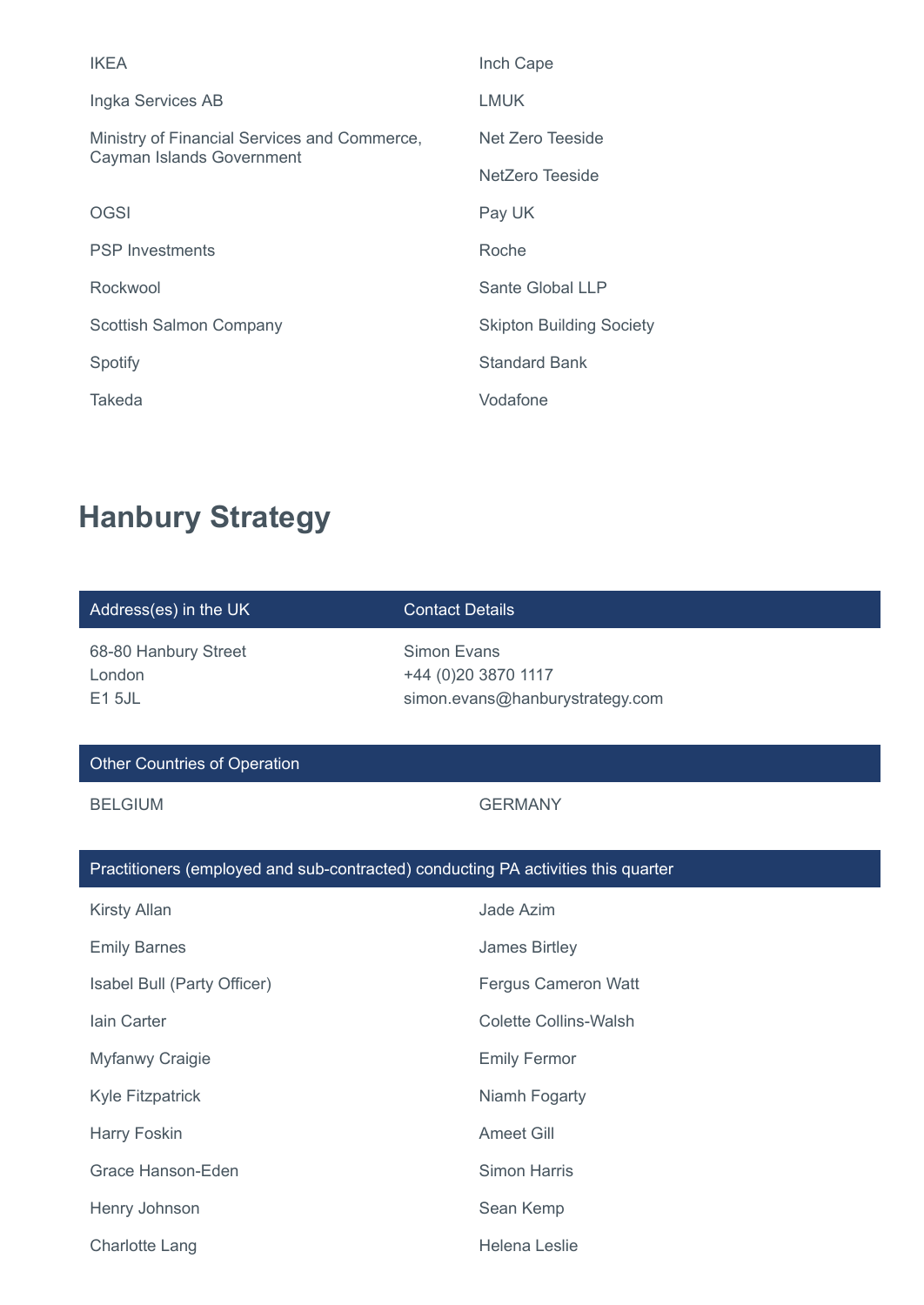| Connie Long           | Rebecca Macintyre        |
|-----------------------|--------------------------|
| Sophie Malby          | Tahmina Mannan           |
| Jan Meinicke          | Joe Moor                 |
| <b>Russell Newton</b> | <b>Neil Reilly</b>       |
| <b>Isobel Robb</b>    | Antonia Ruddle           |
| George Shackleford    | Paul Stephenson          |
| Jonathan Suart        | Amen Tesfay              |
| Anna Wallace          | <b>Isobel Whitehouse</b> |
| Jamie Williams        | Francesca Wilson         |

## Fee-Paying clients for whom UK PA consultancy services provided this quarter (i) Client description available

| Airspan                               | All-Party Parliamentary Group for Golf           |
|---------------------------------------|--------------------------------------------------|
| Ashman                                | Aviva                                            |
| <b>Binance</b>                        | <b>Blackstone</b>                                |
| <b>Bulb Energy</b>                    | <b>Cignpost Diagnostics Ltd</b>                  |
| Citibank                              | Draken Europe                                    |
| <b>ECB</b>                            | <b>Emeritus</b>                                  |
| <b>English Football League</b>        | <b>European Climate Foundation</b>               |
| <b>ICP London Limited</b>             | Joelll's Blooms                                  |
| <b>Latis Homes</b>                    | Living Bio-Power                                 |
| Manufacturing Technology Centre (MTC) | <b>McCain</b>                                    |
| <b>National Trust</b>                 | <b>Northern Trains</b>                           |
| Omaze                                 | Rio Tinto                                        |
| Roofoods Ltd                          | Rothesay                                         |
| Sony Music Publishing                 | Sony Music UK                                    |
| Sorare                                | <b>Stint</b>                                     |
| The David Ross Foundation             | <b>Value Retail</b>                              |
| Wayve                                 | Women and Enterprise APPG (i): Dell Technologies |
| Zoom                                  |                                                  |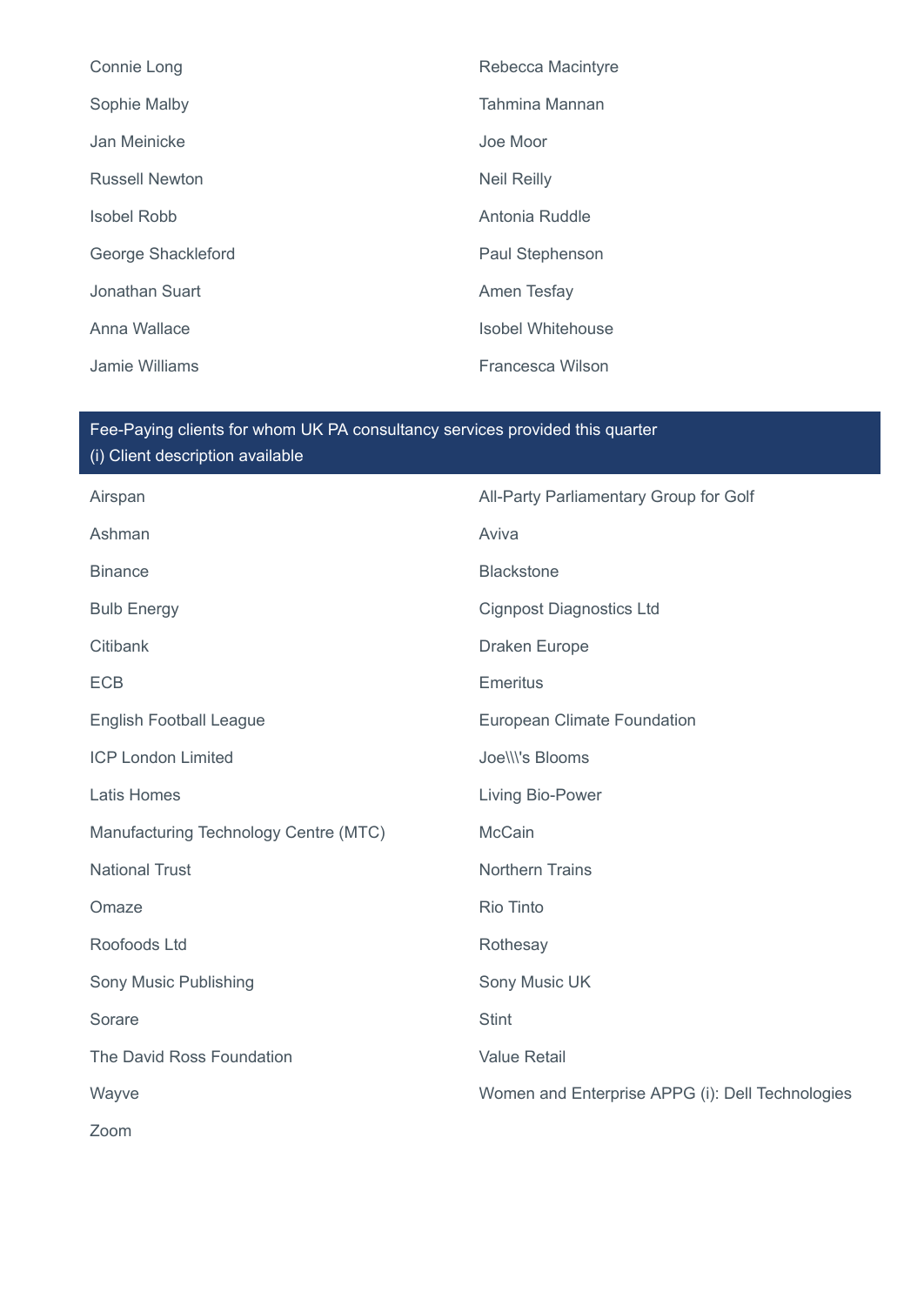# **Hanover Communications**

| Address(es) in the UK                                                        | <b>Contact Details</b>                                                                      |
|------------------------------------------------------------------------------|---------------------------------------------------------------------------------------------|
| Riverside House<br>2a Southwark Bridge Road<br>London<br>SE <sub>1</sub> 9HA | Daniel Gilbert<br>020 7400 4480<br>dgilbert@hanovercomms.com<br>http://www.hanovercomms.com |
| <b>Other Countries of Operation</b>                                          |                                                                                             |
|                                                                              |                                                                                             |

UNITED ARAB EMIRATES

# Practitioners (employed and sub-contracted) conducting PA activities this quarter

BELGIUM **IRELAND** 

| Josh Arnold-Forster      | Eli Barrott              |
|--------------------------|--------------------------|
| Henry Berridge-Dunn      | Francesca Berry          |
| Jennifer Blainey         | <b>Alex Briggs</b>       |
| <b>Fred Bromley</b>      | Anna Cardoso             |
| Victoria Clayton         | James Cowling            |
| James Cruikshank         | <b>Alex Davies</b>       |
| <b>Luke Davies</b>       | Joe Derry-Malone         |
| Pav Dhaliwal             | Dean Duke                |
| <b>Mike Farrar</b>       | Caitlin Fordham          |
| Jaime Gargas             | Dan Gilbert (Councillor) |
| <b>Andrew Gloag</b>      | Jessica Goodrum          |
| Emma Gorton              | <b>Will Greenhill</b>    |
| Emma Greenwood           | <b>Alex Gunter</b>       |
| Charlie Haddon           | <b>Andrew Harrison</b>   |
| Georgia Hunt             | Annette Jack             |
| Sophia Javid             | Dafydd Jones             |
| Enda Joyce               | <b>Stephen Kiely</b>     |
| <b>Nick King</b>         | Leila Laing              |
| <b>Charles Lewington</b> | Kieran Liddle            |
| Lily Lofty               | Mark MacDonald           |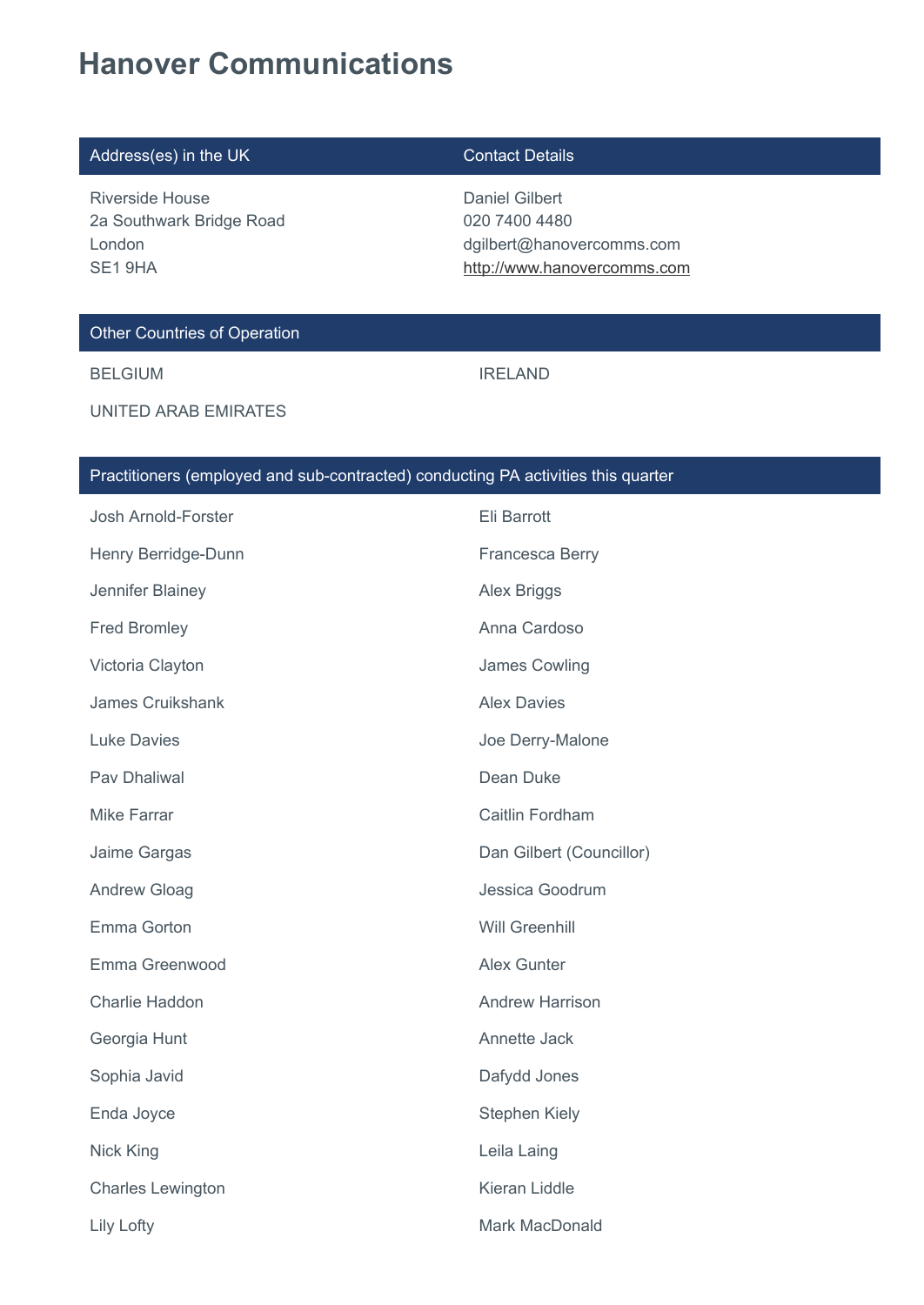| Rory Macfarlane         | Olivia Marshall                             |
|-------------------------|---------------------------------------------|
| Gavin Megaw             | <b>Eleanor Mellor</b>                       |
| Marissa Mes             | <b>Ben Mitchell</b>                         |
| <b>Bryony Morgan</b>    | Dominic Murphy                              |
| <b>Connor Nichols</b>   | <b>Felicity Oliver</b>                      |
| <b>Emily Petken</b>     | <b>Michael Pickton</b>                      |
| <b>Neil Pollock</b>     | Michael Prescott (Government Advisory Role) |
| Ciara Purvis            | <b>Steve Richards</b>                       |
| <b>Ursula Ritz</b>      | Larry Smith                                 |
| <b>Charlie Sussman</b>  | Subodh Tailor                               |
| Jeanmiguel Uva          | Khobi Vallis                                |
| Solveig Veerkamp        | <b>Catherine Westall</b>                    |
| Adam Whittaker          | Ben Whybrow                                 |
| <b>Michael Williams</b> | Kieran Winterburn                           |
| Alison Woodhouse        | <b>Cameron Yorston</b>                      |

| <b>Advanced Accelerator Applications</b>                                              | Airbus                                                                                                                                                                          |
|---------------------------------------------------------------------------------------|---------------------------------------------------------------------------------------------------------------------------------------------------------------------------------|
| Alexander Dennis Limited.                                                             | Alexion                                                                                                                                                                         |
| All.Can (i): Comprising: Bristol-Myers Squibb, MSD                                    | American Pharmaceutical Group (i): Comprising:<br>AbbVie, Amgen, Amicus Therapeutics, Bristol Myers<br>Squibb, Gilead Sciences, Janssen, Lilly, Merck<br>Sharpe & Dohme, Pfizer |
| Amgen                                                                                 | Amicus                                                                                                                                                                          |
| Aspen Re                                                                              | Attomarker                                                                                                                                                                      |
| <b>Barts NHS FT</b>                                                                   | Boehringer Ingelheim UK                                                                                                                                                         |
| <b>Bristol-Myers Squibb</b>                                                           | <b>British Beer and Pub Association</b>                                                                                                                                         |
| <b>British Horseracing Authority</b>                                                  | Camelot                                                                                                                                                                         |
| Carnival                                                                              | Cisco                                                                                                                                                                           |
| <b>Financial Services Compensation Scheme</b>                                         | Giganet                                                                                                                                                                         |
| Gilead                                                                                | <b>Goldman Sachs</b>                                                                                                                                                            |
| <b>HEART UK</b>                                                                       | Help for Heroes                                                                                                                                                                 |
| Industry Vision Group (i): Comprising: AbbVie,<br>Novartis, Bayer, Glaukos and Santen | Intellia Therapeutics                                                                                                                                                           |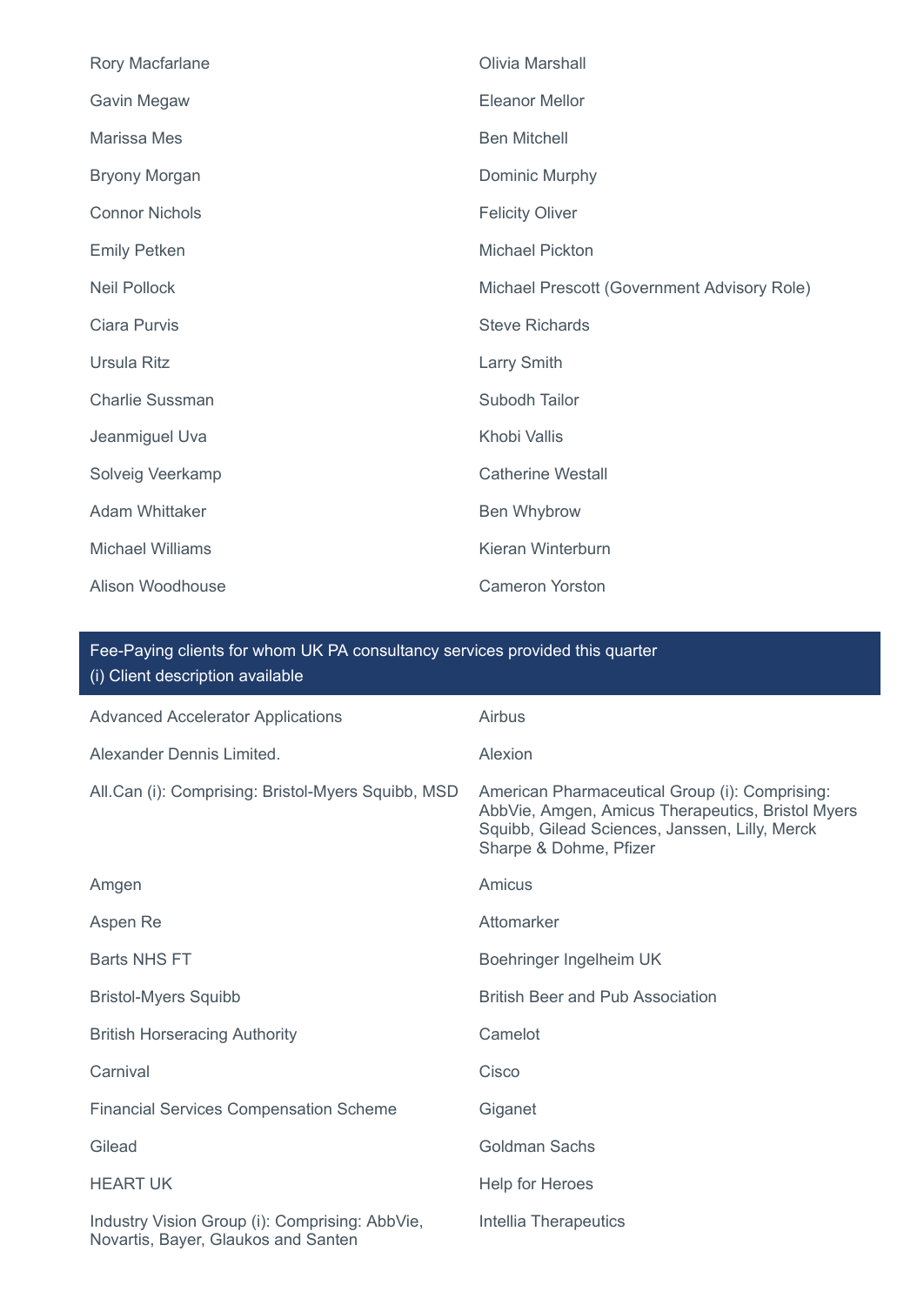| <b>Internet Advertising Bureau</b> | Janssen UK                                                                                                                                           |
|------------------------------------|------------------------------------------------------------------------------------------------------------------------------------------------------|
| Jurassic Fibre                     | Keep Up With Cancer (i): Comprimising: AbbVie,<br>AstraZeneca, Bayer, Bristol Myers Squibb, Gilead,<br>GlaxoSmithKline, Janssen, Novartis and Takeda |
| Lilly UK                           | London Stock Exchange Group                                                                                                                          |
| <b>Merck</b>                       | Meta                                                                                                                                                 |
| <b>MSD</b>                         | <b>National Farmers Union</b>                                                                                                                        |
| <b>Nexter</b>                      | <b>NHS Property Services</b>                                                                                                                         |
| <b>Nissan</b>                      | Northern Health Science Alliance                                                                                                                     |
| <b>Novartis</b>                    | Octopus Group                                                                                                                                        |
| Pan United                         | Paramount                                                                                                                                            |
| <b>Pernod Ricard</b>               | Pfizer                                                                                                                                               |
| Pizza Hut                          | Plant-based Food Alliance UK                                                                                                                         |
| Prax                               | <b>Premier League</b>                                                                                                                                |
| Qualcomm                           | Quinn Emanuel Urquhart & Sullivan, LLP<br>(undertaking work for Ministry of Finance of Ukraine)                                                      |
| Roche                              | Sanofi                                                                                                                                               |
| Segirus                            | Sky plc                                                                                                                                              |
| <b>Small Pharma</b>                | Statkraft UK Ltd                                                                                                                                     |
| StubHub                            | Suntory Beverage & Food GB&I                                                                                                                         |
| Swish Fibre                        | Takeda                                                                                                                                               |
| <b>Tata Consultancy Services</b>   | <b>Tata Steel</b>                                                                                                                                    |
| Tate & Lyle Sugars                 | The Royal Edinburgh Military Tattoo                                                                                                                  |
| Theramex                           | <b>TPX Impact</b>                                                                                                                                    |
| Uber                               | <b>UCB</b>                                                                                                                                           |
| Valero                             | Vifor UK                                                                                                                                             |

Pro-Bono Clients for whom consultancy and/or monitoring services have been provided this quarter (i) Client description available

Operation Black Vote

# **Headland**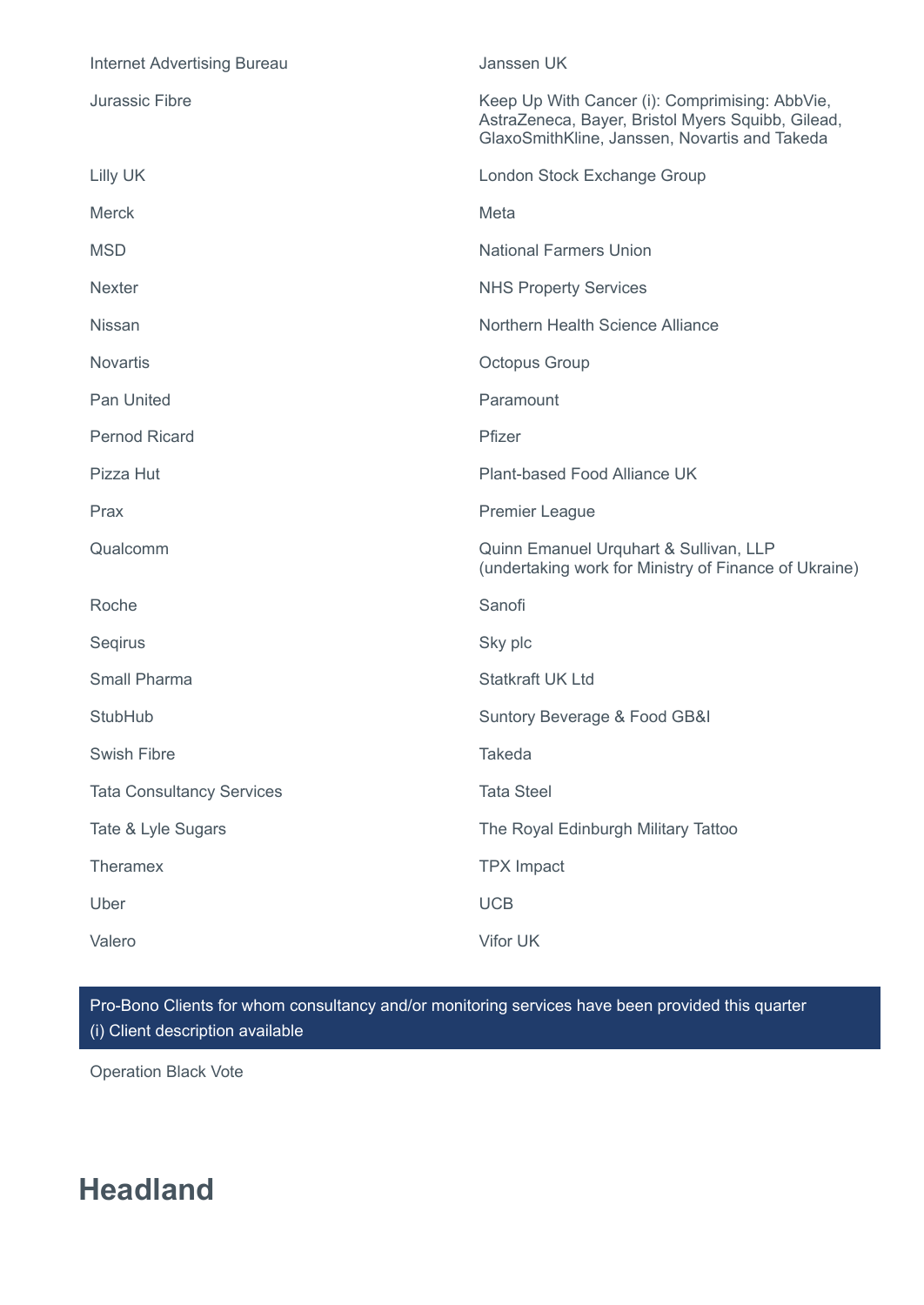## Address(es) in the UK Contact Details

Headland Cannon Green, 27 Bush Lane London London EC4R 0AA

Toby Pellew 02038054822 tpellew@headlandconsultancy.com [www.headlandconsultancy.com](http://www.headlandconsultancy.com/)

## Practitioners (employed and sub-contracted) conducting PA activities this quarter

| <b>Bea Allen</b>         | Tom Bage                |
|--------------------------|-------------------------|
| Maria Baker              | <b>Hattie Beaumont</b>  |
| Simon Burton             | Harvey Chandler         |
| Oliver Cooper            | <b>Eleanor Evans</b>    |
| Kenny Ferguson           | <b>Danielle Fleet</b>   |
| <b>Steven Grainger</b>   | <b>Tom Grant</b>        |
| Leo Harris               | <b>Jacob Harris</b>     |
| <b>Archie Hart</b>       | <b>Scarlett Hateley</b> |
| <b>Gabriel Huntley</b>   | Simon Jones             |
| <b>Feidhlim Macauley</b> | Rebecca MacSwiney       |
| <b>Ben Mascall</b>       | <b>Bethan McGinley</b>  |
| Anna McGovern            | <b>Charlie McKnight</b> |
| Sam Payne                | <b>Toby Pellew</b>      |
| <b>Jack Smith</b>        | <b>Harriet Smith</b>    |
| <b>Bryony Sym</b>        | <b>William Thomas</b>   |
| Abigail Yap              | Ed Young                |

| Anglian Water (i): https://www.anglianwater.co.uk/                           | Ardian (i): https://www.ardian.com/                 |
|------------------------------------------------------------------------------|-----------------------------------------------------|
| BDO (i): https://www.bdo.co.uk/en-gb/home                                    | Be The Business (i): https://www.bethebusiness.com/ |
| British Takeaway Campaign (i):<br>https://www.britishtakeawaycampaign.co.uk/ | Clara Pensions (i): https://clara-pensions.com/     |
|                                                                              | Co-op (i): https://www.coop.co.uk/                  |
| Costain (i): https://www.costain.com/                                        | Cranswick Plc (i): https://cranswick.plc.uk/        |
| Ebay (i): https://www.ebay.co.uk/                                            | Fastned (i): https://fastnedcharging.com/en/        |
| Flood Re (i): https://www.floodre.co.uk/                                     | Future (i): https://www.futureplc.com/              |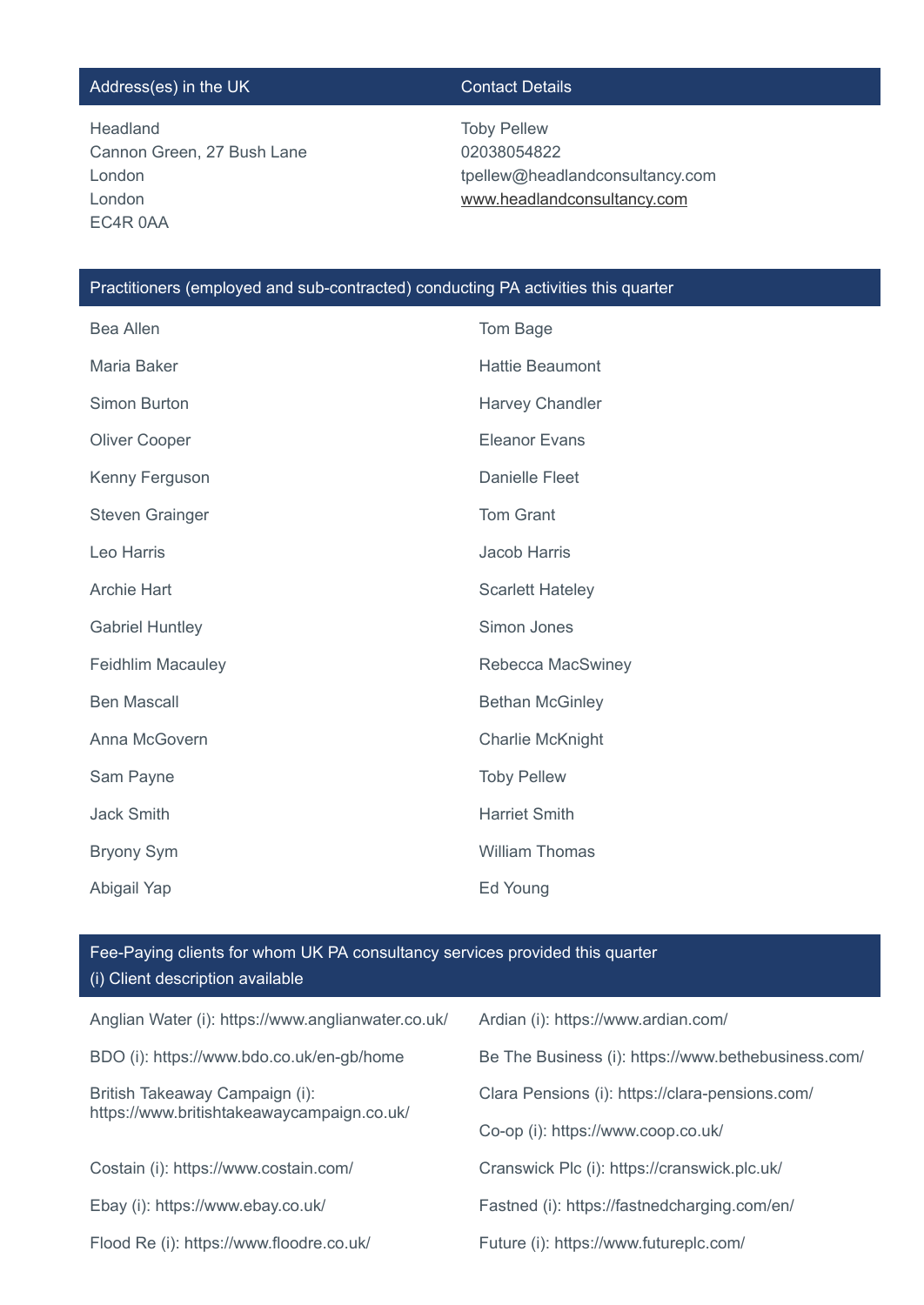| Greene King Plc (i): https://www.greeneking.co.uk/                          | Grosvenor Group (i): https://www.grosvenor.com/                                                                                                              |
|-----------------------------------------------------------------------------|--------------------------------------------------------------------------------------------------------------------------------------------------------------|
| Highways England (i): https://highwaysengland.co.uk/ Hilton Food Group (i): | https://www.hiltonfoodgroupplc.com/                                                                                                                          |
| Hutchison Ports (i): https://hutchisonports.com/                            | IGD (i): https://www.igd.com/                                                                                                                                |
| Jacobs Douwe Egberts (i):<br>www.jacobsdouweegberts.com                     | JustEat (i): https://www.just-eat.co.uk/                                                                                                                     |
|                                                                             | JustGiving (i): https://www.justgiving.com/                                                                                                                  |
| KFC (i): https://www.kfc.co.uk/                                             | Lidl (i): https://www.lidl.co.uk/en/index.htm                                                                                                                |
| London City Airport (i):<br>https://www.londoncityairport.com/              | McColls (i): https://www.mccolls.co.uk/                                                                                                                      |
|                                                                             | Milliways (i): https://www.milliwaysfood.com/?<br>gclid=Cj0KCQjwuMuRBhCJARIsAHXdnqPgeKzmBH<br>awMHS7h1LlvKl3pUtnxzXH-QJ-JXk8iznj-<br>wYg2E3TvEUaAv-2EALw wcB |
| MNRPF (i): https://www.mnrpf.co.uk/                                         | PepsiCo UK (i): http://www.pepsico.co.uk/                                                                                                                    |
| Podback (i): https://www.podback.org/                                       | Premier Foods (i): https://www.premierfoods.co.uk/                                                                                                           |
| Pret A Manger UK (i): https://www.pret.co.uk/en-gb                          | Red Tractor (i): https://redtractor.org.uk/                                                                                                                  |
| Saga (i): https://www.saga.co.uk/                                           | Saga (i): https://www.saga.co.uk/                                                                                                                            |
| Scottish Power (i): https://www.scottishpower.co.uk/                        | Siemens Mobility (i):<br>https://www.mobility.siemens.com/global/en.html                                                                                     |
| Socios (i): https://www.socios.com/                                         | Stena (i): https://www.stena-drilling.com/                                                                                                                   |
| Tata Steel UK (i): https://www.tatasteeleurope.com/                         | TheCityUK (i): https://www.thecityuk.com/                                                                                                                    |
| Three (i): http://www.three.co.uk/                                          | Trainline (i): https://www.thetrainline.com/?<br>cm=0p1a&gclsrc=aw.ds&msclkid=34a892852f691b18<br>8420f24c2a030b86                                           |
| TSB (i): https://www.tsb.co.uk/personal/                                    | William Hill (i): https://www.williamhill.com/                                                                                                               |
| Wincanton (i): https://www.wincanton.co.uk/                                 | Wise (i): https://wise.com/                                                                                                                                  |
| Zip (i): https://zip.co/uk                                                  |                                                                                                                                                              |

# **Healthcomms Consulting**

195a Kenton Road Harrow HA3 0HD

# **Contact Details**

Sara Bristow 07546680561 Dan@healthcommsconsulting.co.uk [www.healthcommsconsulting.co.uk](http://www.healthcommsconsulting.co.uk/)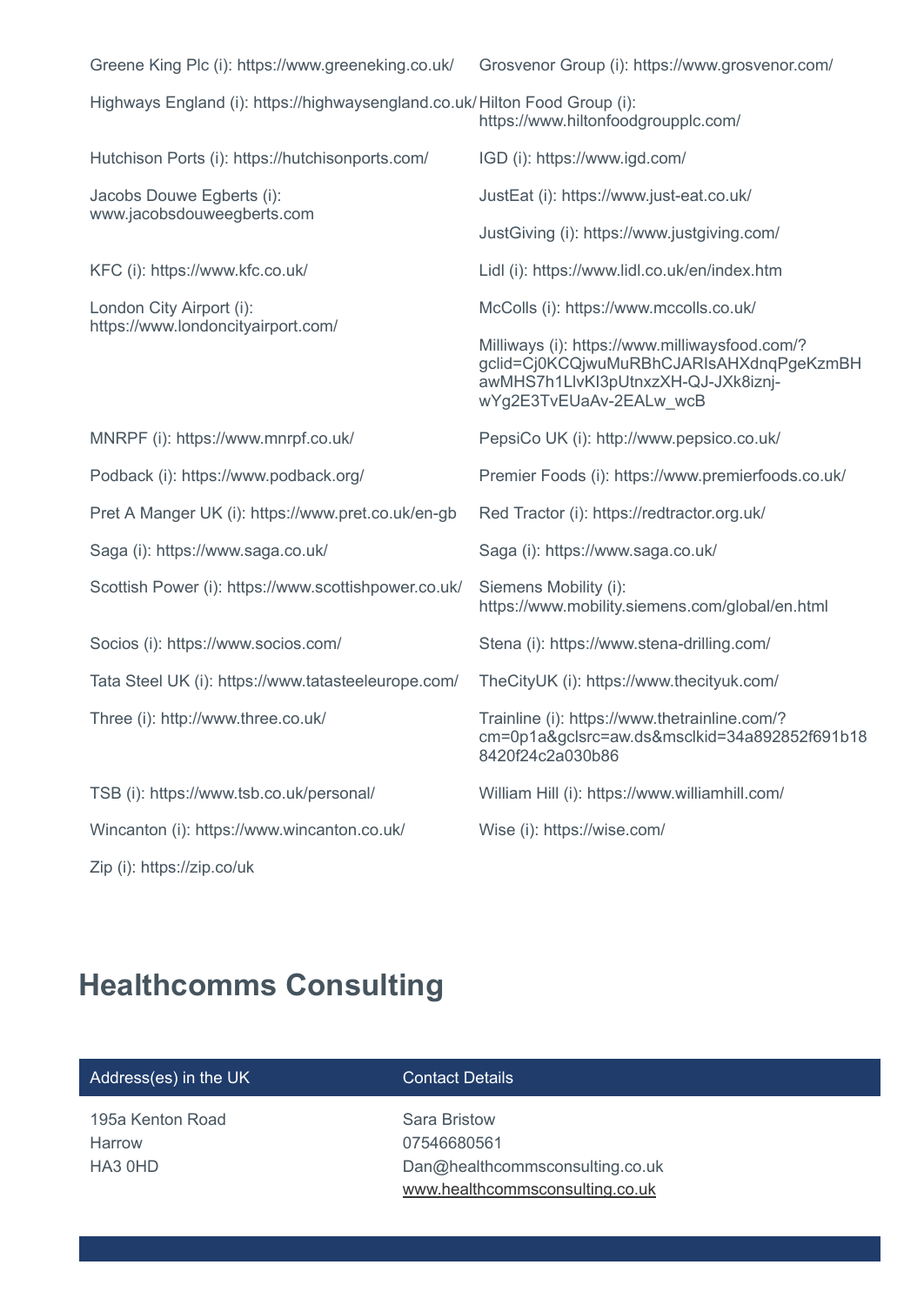## Practitioners (employed and sub-contracted) conducting PA activities this quarter

| Melissa Barnett   | <b>Annabel Collings</b>   |
|-------------------|---------------------------|
| Roxana Diba       | Callum Graham Robertson   |
| Roger Greer       | Emma Lagerstedt           |
| Cameron Leitch    | <b>Tomas Morel</b>        |
| Sara Petela       | <b>Sebastian Phillips</b> |
| Alice Prestandrea | <b>Matthew Spencer</b>    |

| Advamed                                                                                                              | Ambu Ltd                                                                                                                                                                                                                                                                             |
|----------------------------------------------------------------------------------------------------------------------|--------------------------------------------------------------------------------------------------------------------------------------------------------------------------------------------------------------------------------------------------------------------------------------|
| Association of British HealthTech Companies                                                                          | <b>Bayer PLC</b>                                                                                                                                                                                                                                                                     |
| Becton, Dickinson and Company                                                                                        | <b>Boston Scientific</b>                                                                                                                                                                                                                                                             |
| <b>Brain Tumour Research</b>                                                                                         | <b>Cook Medical</b>                                                                                                                                                                                                                                                                  |
| <b>Gedeon Richter</b>                                                                                                | Hologic Ltd                                                                                                                                                                                                                                                                          |
| Inivos                                                                                                               | Insightec                                                                                                                                                                                                                                                                            |
| Johnson & Johnson                                                                                                    | <b>Medical Technology Group</b>                                                                                                                                                                                                                                                      |
| Medtronic                                                                                                            | <b>Menstrual Health coalition</b>                                                                                                                                                                                                                                                    |
| Phoel                                                                                                                | Platform 14                                                                                                                                                                                                                                                                          |
| Religious Education Council for England and Wales                                                                    | Royal college of podiatry                                                                                                                                                                                                                                                            |
| <b>Sirtex</b>                                                                                                        | <b>Skills For Care</b>                                                                                                                                                                                                                                                               |
| <b>Stryker</b>                                                                                                       | The All Party Parliamentary Group on Adult Social<br>Care (i): National Care Forum, Anchor Hanover,<br>Choice Care Group, Care Tech, Skills for Care,<br>Dimensions, Community Integrated Care, Home<br>Group UK, Methodist Homes Association (MHA),<br>Affinity Trust, Nourish Care |
| The All Party Parliamentary Group on MICT (i):<br>Boston, Sirtex                                                     | The All Party Parliamentary Group on Obesity (i):<br>Medtronic, Johnson & Johnson                                                                                                                                                                                                    |
| The All Party Parliamentary Group on Sepsis (i): BD                                                                  | The All Party Parliamentary Group on Vascular and<br>Venous Disease (i): Boston Scientific, Beckton<br>Dickinson and company, Medtronic, Cook Medical,<br>Lohmann & Rauscher UK                                                                                                      |
| The All Party Parliamentary Group on Womens<br>Health (i): Gedeon Ritchter, Medtronic, Theramex,<br>Besins and Mylan | Thermofisher                                                                                                                                                                                                                                                                         |
|                                                                                                                      | <b>UK Sepsis Trust</b>                                                                                                                                                                                                                                                               |
| <b>Voluntary Organisations Disability Group</b>                                                                      | Zoll                                                                                                                                                                                                                                                                                 |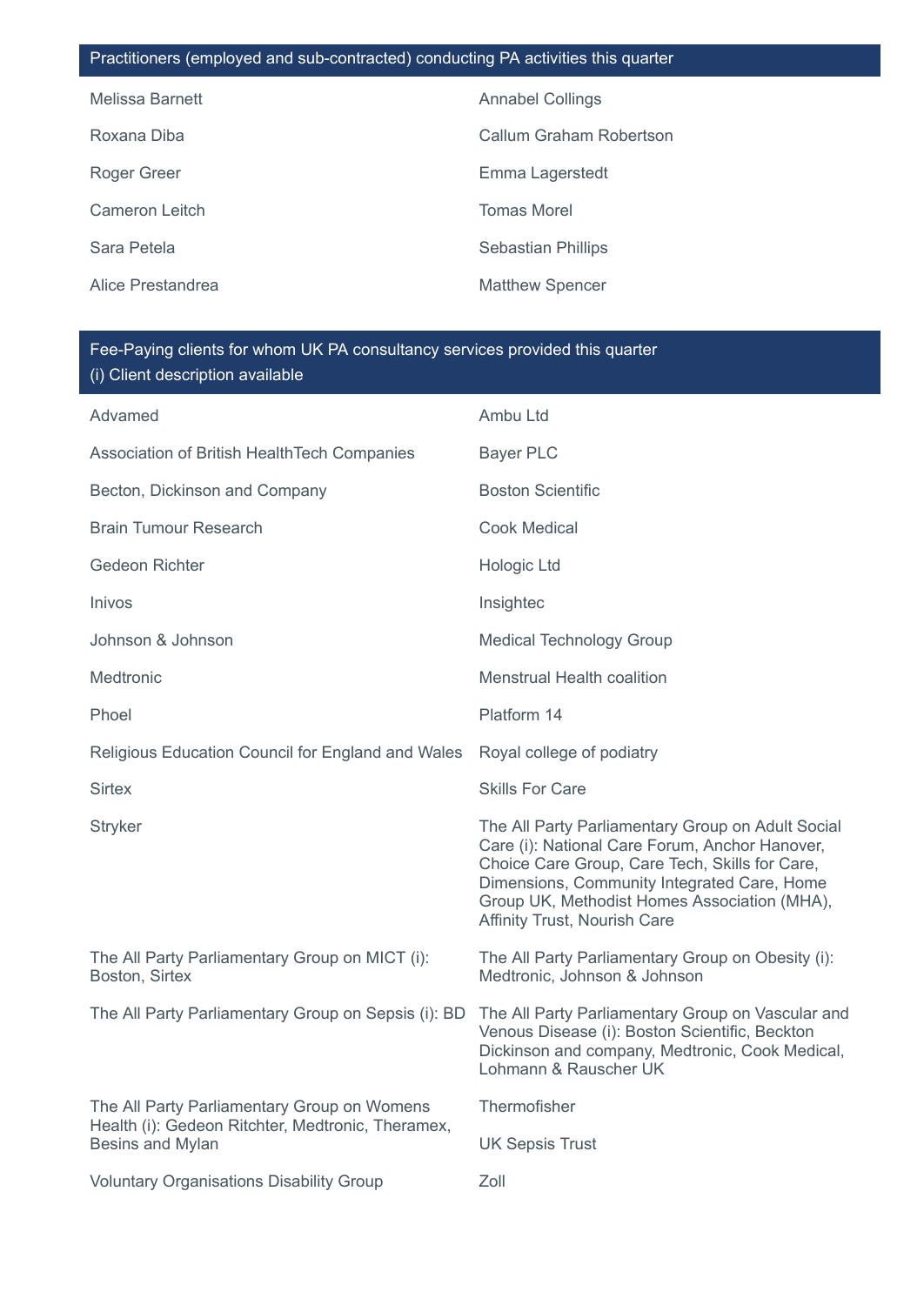# **Higginson Strategy**

## Address(es) in the UK Contact Details

Fora, 42-46 Princelet Street, London E1 5LP

John Higginson 0203 829 1669 lauren@higginsonstrategy.com [higginsonstrategy.com](http://higginsonstrategy.com/)

admin@higginsonstrategy.com

Core, Brown St, Manchester Manchester Manchester M2 1DH

## Practitioners (employed and sub-contracted) conducting PA activities this quarter

| Lauren Aston          | <b>Liberty Davidson</b>    |
|-----------------------|----------------------------|
| <b>Alex Davies</b>    | Polly de Burgh Marsh       |
| John Higginson        | Clodagh Higginson          |
| Sophia Kendall        | Jacob Metcalf              |
| <b>Ollie Minett</b>   | Alex Pegler                |
| <b>Vicki Phillips</b> | <b>Charlotte Radcliffe</b> |
|                       |                            |

Ryan Seller

## Fee-Paying clients for whom UK PA consultancy services provided this quarter (i) Client description available

| A Plastic Planet               | <b>Ball Corporation</b>   |
|--------------------------------|---------------------------|
| <b>BBIA</b>                    | <b>Butterfly Cup</b>      |
| <b>Castleforge Partners</b>    | Common Seas               |
| Enjoy the Air                  | <b>Green Biofuels</b>     |
| <b>Plastic Soup Foundation</b> | <b>Population Matters</b> |
| <b>Teach First</b>             | <b>TIPA Corporation</b>   |
| <b>WASPI</b>                   | WealthiHer                |

# **Hume Brophy**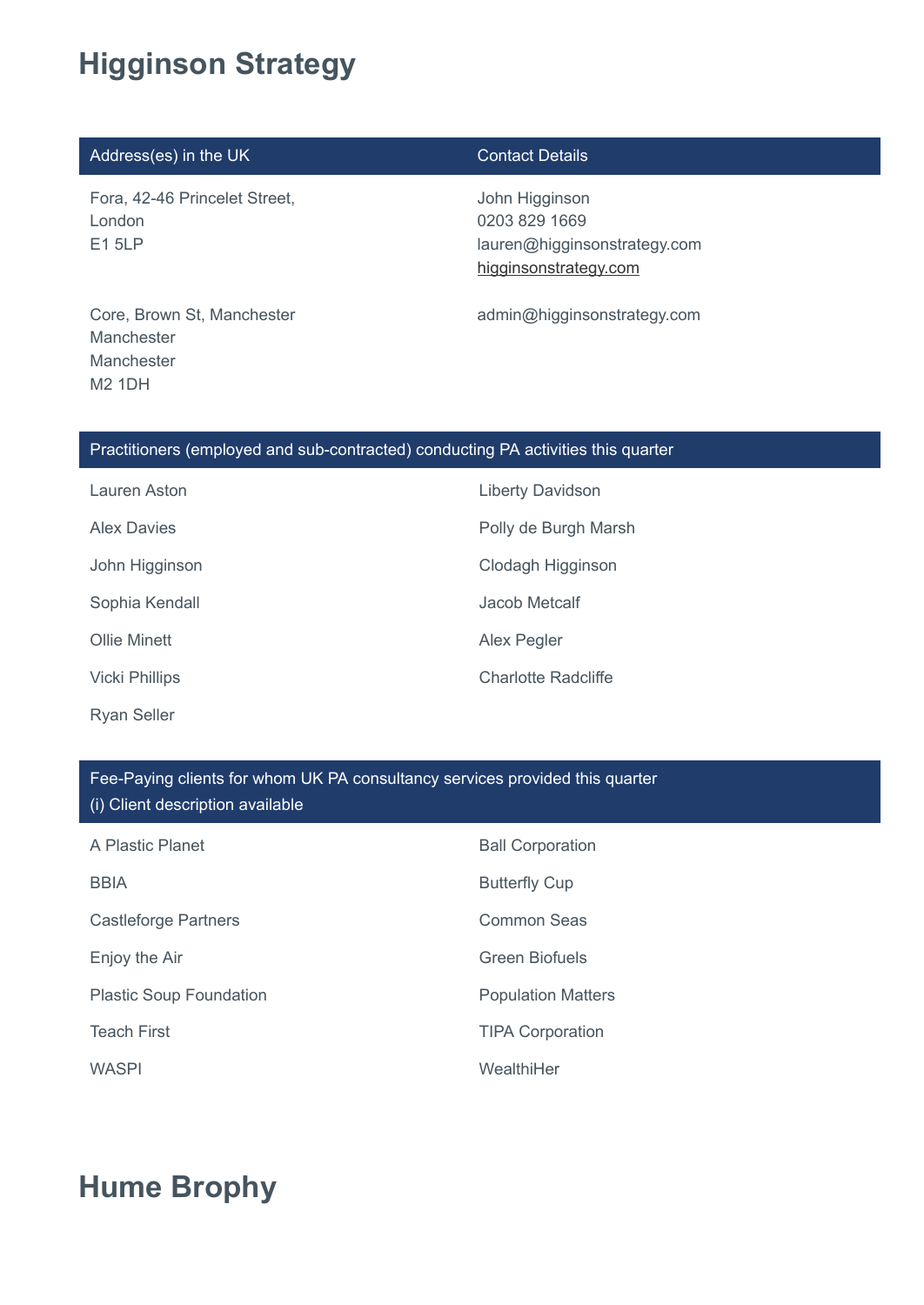## Address(es) in the UK Contact Details

| 55 King William Street |  |
|------------------------|--|
| London                 |  |
| EC4R 9AD               |  |

Edel Bach 020 7862 6385 georgina.edwards@humebrophy.com [www.humebrophy.com](http://www.humebrophy.com/)

# Other Countries of Operation

| <b>BELGIUM</b> | <b>FRANCE</b>    |
|----------------|------------------|
| <b>GERMANY</b> | <b>HONG KONG</b> |
| <b>IRELAND</b> | <b>SINGAPORE</b> |

UNITED STATES

# Practitioners (employed and sub-contracted) conducting PA activities this quarter

| <b>Gabrielle FitzSimons</b> | Edel Bach            |
|-----------------------------|----------------------|
| Cristin Blennerhasset       | Mathilde Chatin      |
| David Cook                  | Georgina Edwards     |
| Cameron Gray                | John Hume            |
| Mark MacGregor              | Conall McDevitt      |
| Bartolomeo Poggi            | Sasha Spanchak       |
| <b>Jasper Stanley</b>       | <b>Andy Williams</b> |

## Fee-Paying clients for whom UK PA consultancy services provided this quarter (i) Client description available

| Airlines for America (i): http://airlines.org/                                                        | Cignpost Diagnostics (i):<br>https://www.cignpostdiagnostics.com/                               |
|-------------------------------------------------------------------------------------------------------|-------------------------------------------------------------------------------------------------|
| Cignpost Diagnostics (i):<br>https://www.cignpostdiagnostics.com/                                     | ClearGlass (i): https://clearglass.com/                                                         |
|                                                                                                       | Danone (i): http://www.danone.com/                                                              |
| Dante Labs (i): https://dantelabs.co.uk/                                                              | European Fund and Asset Management Association<br>(i): http://www.efama.org/SitePages/Home.aspx |
| Jorja Foundation (i): https://www.jorjafoundation.org/ Linnaeus (i): https://www.linnaeusgroup.co.uk/ |                                                                                                 |
| Low Carbon (i): https://www.lowcarbon.com                                                             | National Cattlemens Beef Association (i):<br>https://www.ncba.org/                              |
| Neste (i): https://www.neste.com/about-neste                                                          | UK Travel Retail Forum (i): www.uktrf.co.uk                                                     |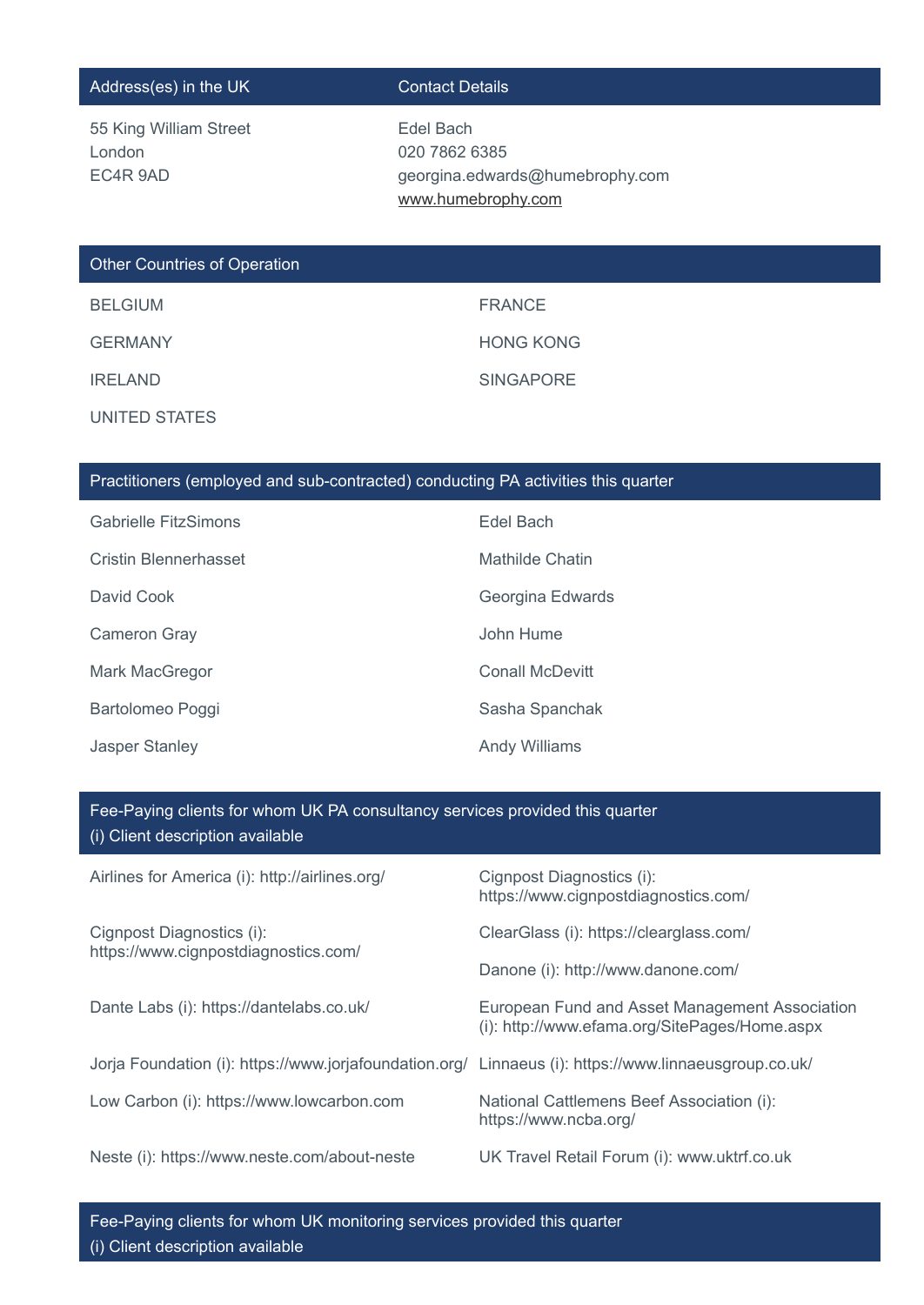JBS (i): https://jbs.com.br/en/

Two Sigma (i): https://www.twosigma.com/

# **Illiam Costain McCade**

## Address(es) in the UK Contact Details

6/4, 5 Moir Street Glasgow G1 5AE

Illiam Costain McCade 07887 723 226 coscade@blueyonder.co.uk

### Other Countries of Operation

FRANCE

Practitioners (employed and sub-contracted) conducting PA activities this quarter

Illiam Costain McCade

# **Incisive Health**

| Address(es) in the UK | <b>Contact Details</b>         |
|-----------------------|--------------------------------|
| 51 Welbeck Street     | <b>Brice Staguet</b>           |
| London                | 020 3435 6100                  |
| W <sub>1G</sub> 9HL   | bill.morgan@incisivehealth.com |

### Other Countries of Operation

BELGIUM

Practitioners (employed and sub-contracted) conducting PA activities this quarter

Galbraith Alice **Elizabeth Beck** 

[www.incisivehealth.com](http://www.incisivehealth.com/)

Toby Bevan **Mike Birtwistle** 

Thomas Bolton King **Valentina Buccoliero** Valentina Buccoliero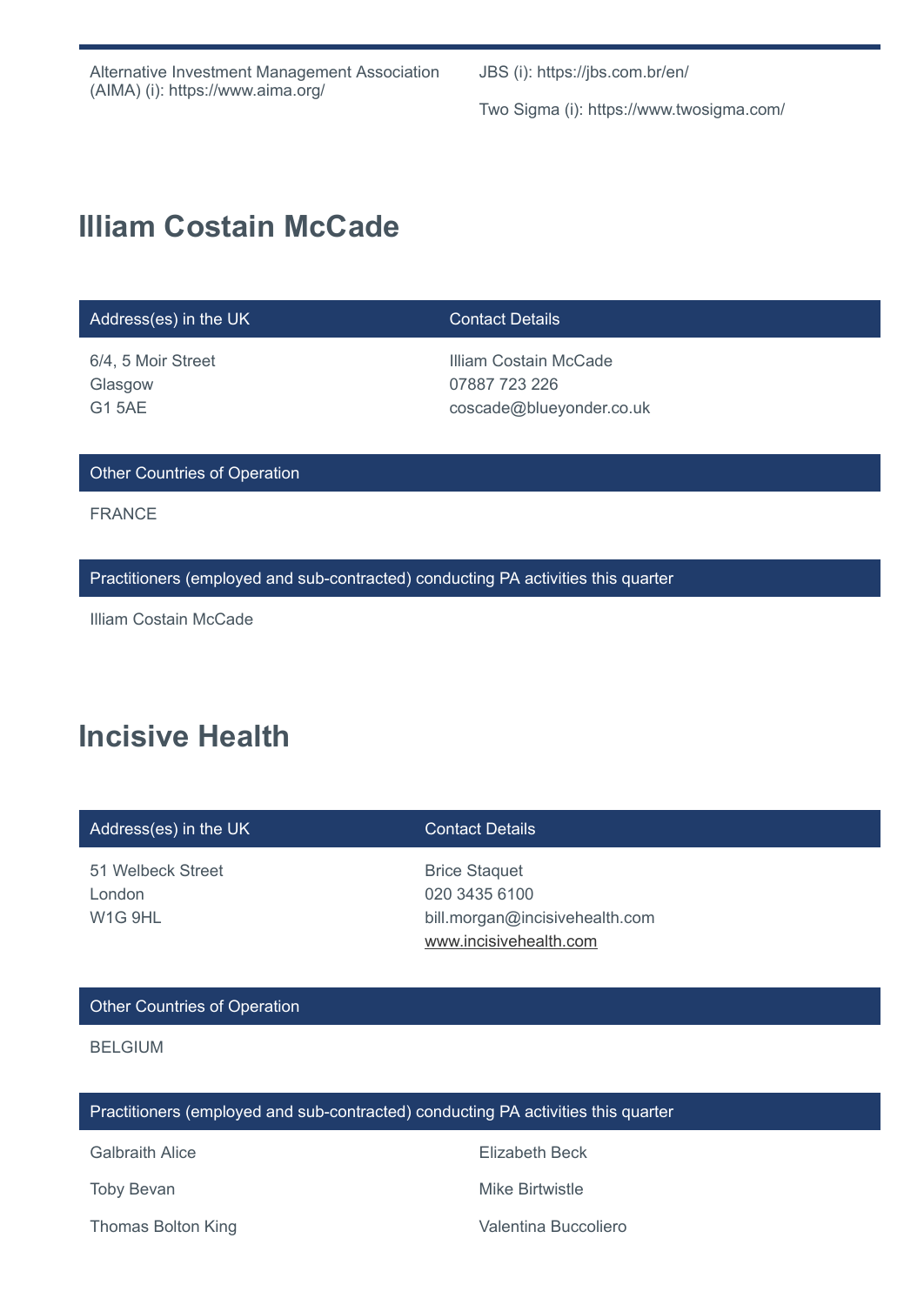| Catarina Casella       | Amelia Chong           |
|------------------------|------------------------|
| Adela Curtin           | <b>Richard Douglas</b> |
| Jonny Greenberg        | Makka Habre            |
| David Hall             | <b>Toby Hannam</b>     |
| <b>Claire Hastings</b> | Nadia Hill             |
| <b>Marie Keramitas</b> | <b>Matthew Kersey</b>  |
| Anna Liveing           | Fenella Lloyd          |
| Kieran Lucia           | <b>Oliver Mann</b>     |
| <b>James Maxwell</b>   | <b>Edmund McIntosh</b> |
| <b>Bill Morgan</b>     | David Murray           |
| <b>Henry Poust</b>     | Aileen Rice-Jones      |
| <b>Mike Richards</b>   | <b>Christen Savage</b> |
| Alexandra Smith        | <b>Oliver Spear</b>    |
| <b>Rachael Stewart</b> | Laura Tantum           |
| Riddhi Thakrar         | Sarah Winstone         |

| 23andMe (i): www.23andme.com                                                                      | 38 Degrees (i): www.38degrees.org.uk                                 |
|---------------------------------------------------------------------------------------------------|----------------------------------------------------------------------|
| Abbott (i): https://www.abbott.co.uk                                                              | AbbVie (i): www.abbvie.com                                           |
| Advisory Group on Contraception (i):<br>www.theagc.org.uk                                         | Alder Hey Children's Charity (i):<br>https://www.alderheycharity.org |
| Astellas (i): www.astellas.co.uk                                                                  | AstraZeneca (i): www.astrazeneca.com                                 |
| Bayer (i): www.bayer.co.uk                                                                        | BIVDA (i): https://www.bivda.org.uk                                  |
| <b>Blueprint Medicines (i):</b><br>https://www.blueprintmedicines.com                             | CMR Surgical (i): https://cmrsurgical.com                            |
|                                                                                                   | Cygnet Health Care (i):<br>https://www.cygnethealth.co.uk            |
| Daiichi Sankyo UK Ltd (i): www.daiichi-sankyo.co.uk Foundation for Liver Research (i): www.liver- | research.org.uk                                                      |
| Gensight Biologics (i): https://www.gensight-                                                     | Gilead (i): www.gilead.com                                           |
| biologics.com                                                                                     | Global Blood Therapeutics (i): www.gbt.com                           |
| Global Lung Cancer Coalition (i):<br>www.lungcancercoalition.org                                  | Grünenthal (i): https://www.grunenthal.com                           |
|                                                                                                   | Guardant Health (i): www.guardanthealth.eu                           |
| ICS Group (i): https://www.ics-group.eu/en/                                                       | IHPN (i): www.ihpn.org.uk                                            |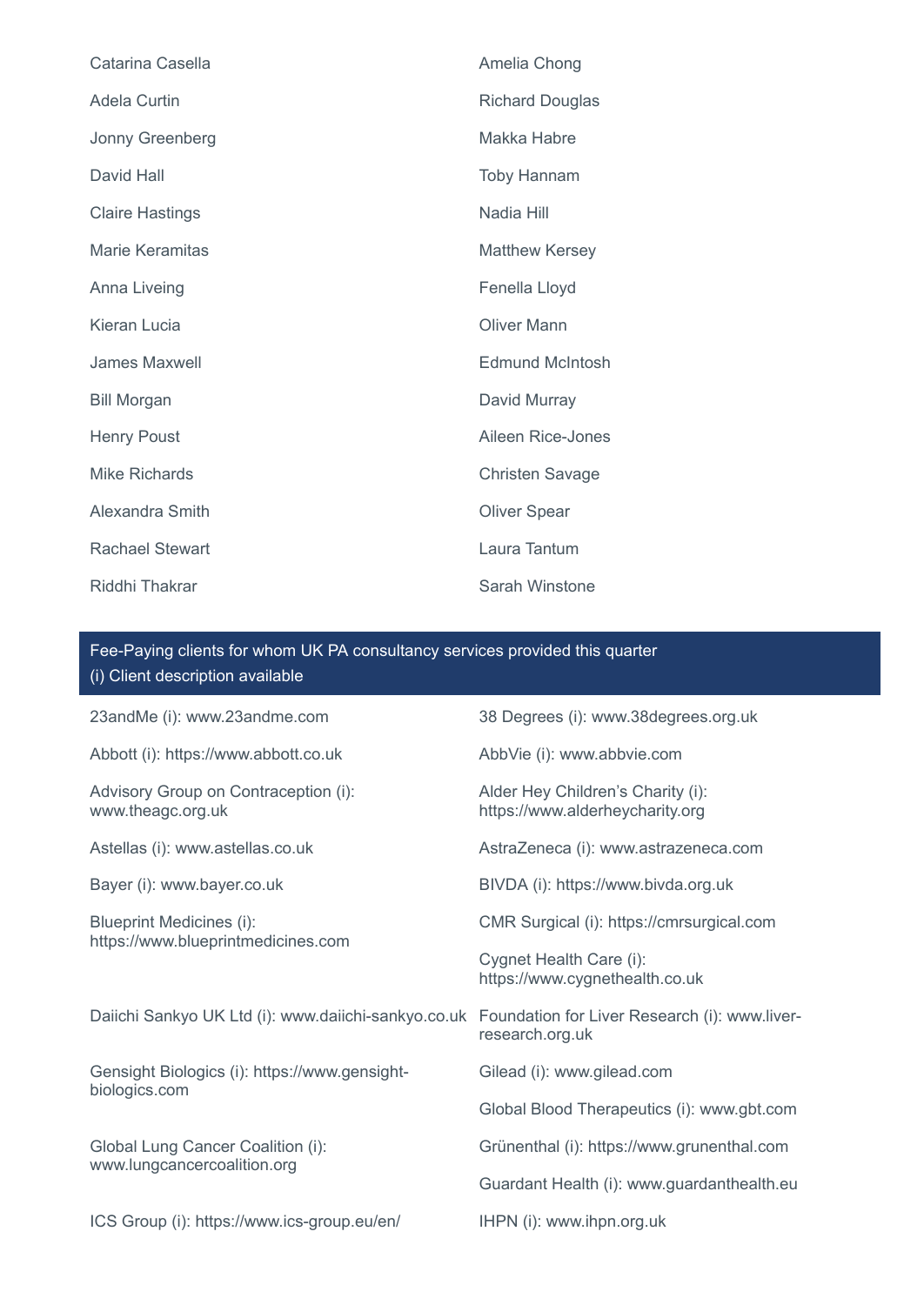| Illumina (i): www.illumina.com                                                                   | Insmed (i): https://insmed.com                                                                            |
|--------------------------------------------------------------------------------------------------|-----------------------------------------------------------------------------------------------------------|
| Juvenile Diabetes Research Foundation Ltd (i):<br>https://jdrf.org.uk                            | Kidney Care UK (i): www.kidneycareuk.org                                                                  |
|                                                                                                  | Kyowa Kirin (i): http://www.kyowa-kirin.com/                                                              |
| Merck Serono (i): www.merckgroup.com/en                                                          | Merck Sharpe & Dohme (i): www.msd-uk.com                                                                  |
| Mind+Matter (i): https://mindplusmatter.com                                                      | MyDentist (i): https://www.mydentist.co.uk                                                                |
| Myriad Genetics (i): myriadgenetics.eu                                                           | Norgine (i): www.norgine.com                                                                              |
| Operose Health (i): https://www.operosehealth.co.uk Orchard Therapeutics (i): www.orchard-tx.com |                                                                                                           |
| Oxehealth (i): https://www.oxehealth.com                                                         | Pfizer (i): www.pfizer.com                                                                                |
| Pharmacy2U (i): www.pharmacy2u.co.uk                                                             | Proprietary Association of Great Britain (PAGB) (i):<br>www.pagb.co.uk                                    |
| Roche (i): www.roche.com                                                                         | Roche Diabetes Care (i):<br>https://www.roche.co.uk/en/roche-in-the-uk/our-role-<br>in-diabetes-care.html |
| Sanofi (i): www.sanofi.com                                                                       | Sante Group (i): https://sante-group.com                                                                  |
| Segirus (i): https://www.segirus.com                                                             | Specialised Healthcare Allicance (SHCA) (i):<br>www.shca.info                                             |
| SpecSavers (i): https://www.specsavers.co.uk                                                     | Spirit Health (i): www.spirit-health.co.uk                                                                |
| Takeda (i): takeda.com                                                                           | The Ethical Medicines Industry Group (i):<br>www.emig.org.uk                                              |
| Vertex (i): www.vrtx.com                                                                         |                                                                                                           |

# **iNHouse Communications**

| Address(es) in the UK                                                             | <b>Contact Details</b>                                                           |
|-----------------------------------------------------------------------------------|----------------------------------------------------------------------------------|
| Four Millbank<br>London<br>London<br>SW <sub>1</sub> P 3JA                        | <b>Chris Rogers</b><br>02072407338<br>Chris@inhouse.london<br>www.inhouse.london |
| Practitioners (employed and sub-contracted) conducting PA activities this quarter |                                                                                  |
|                                                                                   |                                                                                  |

Lawrence Blakey **Vancouver Communist Communist Communist Communist Communist Communist Communist Communist Communist Communist Communist Communist Communist Communist Communist Communist Communist Communist Communist Commu** Lois Brearley **Dan Hicks** Thomas Jane **Ed Jankowski** Taome Jennings Tara Joe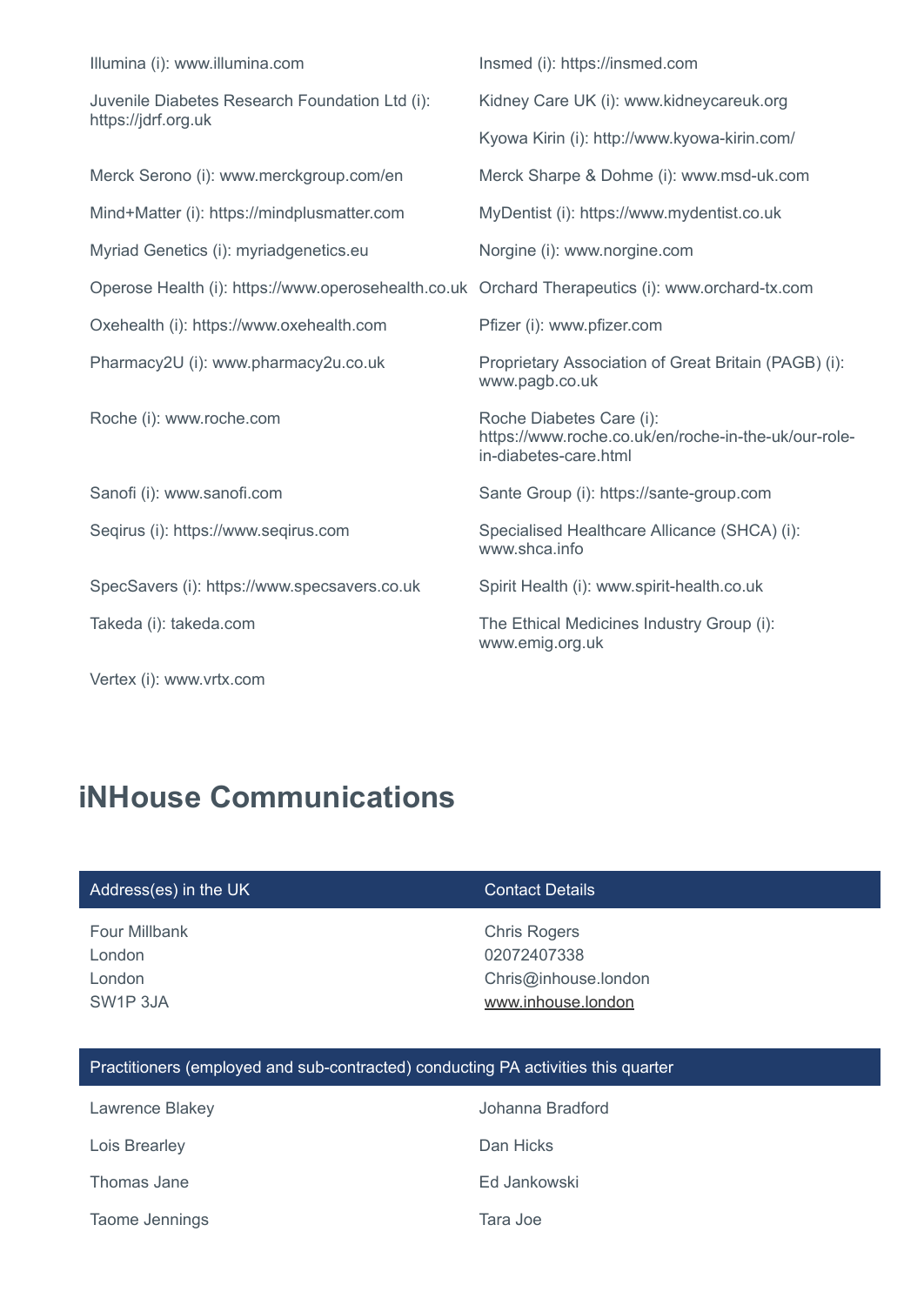| Rhys Jones            | Kathini Logut         |
|-----------------------|-----------------------|
| George Mason          | Jonathan Millman      |
| <b>Oliver Pauley</b>  | <b>Katie Perrior</b>  |
| <b>Ethan Richards</b> | <b>Beth Robertson</b> |
| <b>Chris Rogers</b>   | Jo Tanner             |
| Jessica Webb          |                       |

| Alstom (i): https://www.alstom.com                                                               | Bacardi Martini (i): https://www.bacardilimited.com                 |
|--------------------------------------------------------------------------------------------------|---------------------------------------------------------------------|
| Blackpool Pride of Place Partnership (i):<br>https://www.bitc.org.uk/place/                      | British Property Federation (i): https://bpf.org.uk                 |
|                                                                                                  | Brown-Forman (i): https://www.brown-forman.com                      |
| Defence Police Federation (i): https://www.dpf.org.uk Diageo GB Ltd (i): www.diageo.com          |                                                                     |
| Diversey (i): https://diversey.com/en                                                            | Ecohydra (i): https://ecohydra.com/                                 |
| Ecolab (i): https://www.ecolab.com/                                                              | eConsult (i): https://econsult.net                                  |
| Gama Healthcare (i): https://gamahealthcare.com/                                                 | Getir (i): www.getir.uk                                             |
| Google (i): www.google.co.uk                                                                     | Google Cloud (i): https://cloud.google.com                          |
| Independent Schools Council (i): www.isc.co.uk                                                   | Infection Prevention Society (i): https://www.ips.uk.net            |
| JUUL Labs (i): http://juullabs.com/                                                              | Kingston University (i): https://www.kingston.ac.uk                 |
| Legal & General Affordable Homes (i):<br>www.legalandgeneral.com/affordable-homes/               | Legal & General Investment Management (i):<br>https://www.lgim.com  |
| Lloyds Banking Group (i):<br>https://www.lloydsbankinggroup.com/                                 | N+P Group (i): https://www.npgroup.com                              |
|                                                                                                  | National House Building Council (i): www.nhbc.co.uk                 |
| Northumbria University (i):<br>https://www.northumbria.ac.uk/                                    | Octopus Capital Ltd (i): https://octopusgroup.com                   |
|                                                                                                  | One Housing (i): www.onehousing.co.uk                               |
| Openreach (i): https://www.openreach.com                                                         | PDI-HC (i): https://pdihc.com/global/                               |
| Pernod Ricard UK (i): https://www.pernod-ricard.com Radiocentre (i): https://www.radiocentre.org |                                                                     |
| Safer Disinfectant Network (i):<br>https://saferdisinfectantnetwork.com/                         | Scotch Whisky Association (i): https://www.scotch-<br>whisky.org.uk |
| TechUK (i): https://www.techuk.org                                                               | UK Finance (i): https://www.ukfinance.org.uk/                       |
| UK Spirits Alliance (i): https://spiritsuk.co.uk                                                 | Zipabout (i): www.zipabout.com                                      |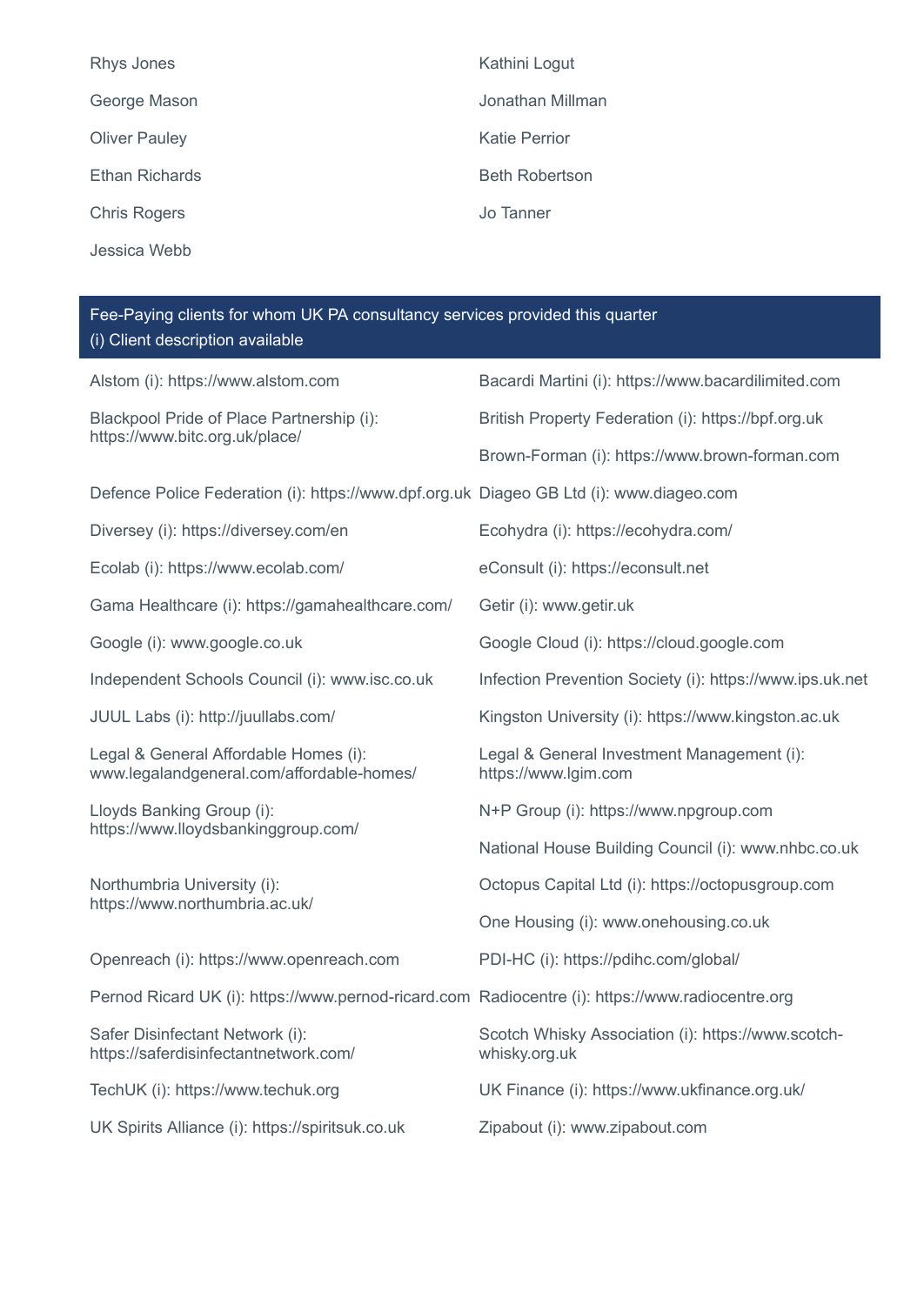# **Inline Policy**

# Address(es) in the UK Contact Details

Inline Policy, 310 Vox Studios Durham Street London SE11 5JH

Matthew Niblett +44 (0)20 3735 5055 enquiries@inlinepolicy.com

## Other Countries of Operation

BELGIUM

|  |  |  |  | Practitioners (employed and sub-contracted) conducting PA activities this quarter |
|--|--|--|--|-----------------------------------------------------------------------------------|
|--|--|--|--|-----------------------------------------------------------------------------------|

Quentin Browell **Pia Doering** Pia Doering

Hannah Fuchs **Faith Hollands** Faith Hollands Faith Hollands

Matthew Niblett **Shomik Panda** 

Alex Rennie

Fee-Paying clients for whom UK PA consultancy services provided this quarter (i) Client description available

Statnett Statnett Statnett UK Short Term Accommodation Association

Wing Aviation LLC

Fee-Paying clients for whom UK monitoring services provided this quarter (i) Client description available

Vassla

# **Instinctif Partners**

| Address(es) in the UK |  |
|-----------------------|--|
|-----------------------|--|

65 Gresham Street London EC2V 7NQ

## **Contact Details**

Robert Russell-Pavier 020 7866 7875 robert.russellpavier@instinctif.com [http://www.instinctifpartners.com](http://www.instinctifpartners.com/)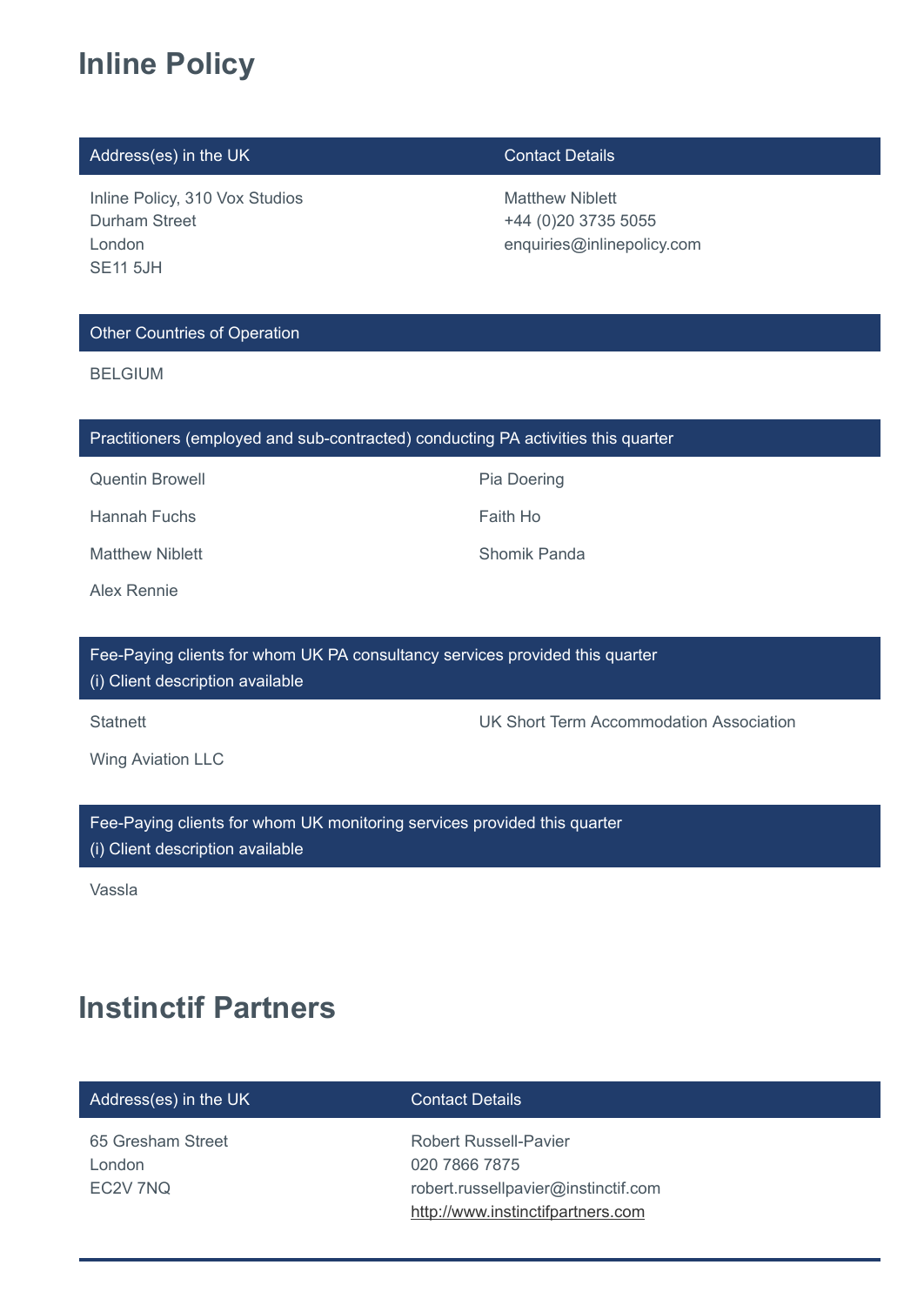# Other Countries of Operation

**SWITZERLAND** 

AUSTRIA BELGIUM DENMARK GERMANY IRELAND SOUTH AFRICA

| Practitioners (employed and sub-contracted) conducting PA activities this quarter |                                      |  |
|-----------------------------------------------------------------------------------|--------------------------------------|--|
| <b>Verity Barton</b>                                                              | lan Bettles                          |  |
| Nick Bohane                                                                       | Chris Brown (freelancer)             |  |
| Tom Cooper                                                                        | Gareth Cross (freelancer)            |  |
| <b>Kelly Edwards</b>                                                              | David Gauke                          |  |
| Lucy Hewitson                                                                     | Samantha Kichman                     |  |
| Siobhan Lavelle (freelancer)                                                      | Ross Melton                          |  |
| James Nason                                                                       | <b>Vicky Proctor</b>                 |  |
| <b>Robert Russell-Pavier</b>                                                      | Warwick Smith (freelancer)           |  |
| <b>Chris Speight</b>                                                              | Richard Sutcliffe-Smith (freelancer) |  |
| Ania Swirski                                                                      | Saskia van Vredenburch               |  |
| Sophie Wheale                                                                     | Matthew Whitbread                    |  |

| A2Dominion                                                                  | Alliance for Beverage Cartons & the Environment<br>(UK)                         |
|-----------------------------------------------------------------------------|---------------------------------------------------------------------------------|
| <b>Alwaleed Philanthropies</b>                                              | <b>ASTM</b>                                                                     |
| <b>Barnet Homes</b>                                                         | <b>Bellway</b>                                                                  |
| <b>Bird Rides</b>                                                           | British & Irish Portable Battery Association                                    |
| <b>British Biosimilars Association (i):</b><br>www.britishbiosimilars.co.uk | British Generic Manufacturers Association (i):<br>www.britishgenerics.co.uk     |
| <b>Building Engineering Services Association (BESA)</b>                     | <b>CEMEX</b>                                                                    |
| $Co$ - $Op$                                                                 | <b>Connected Commerce Council</b>                                               |
| <b>Cornwall LEP</b>                                                         | <b>Coventry City of Culture</b>                                                 |
| <b>CPL Limited</b>                                                          | Democratic Peace and Prosperity Council (DPPC) (i):<br>https://www.thedppc.org/ |
| Dram Communications                                                         | <b>Energy Networks Association</b>                                              |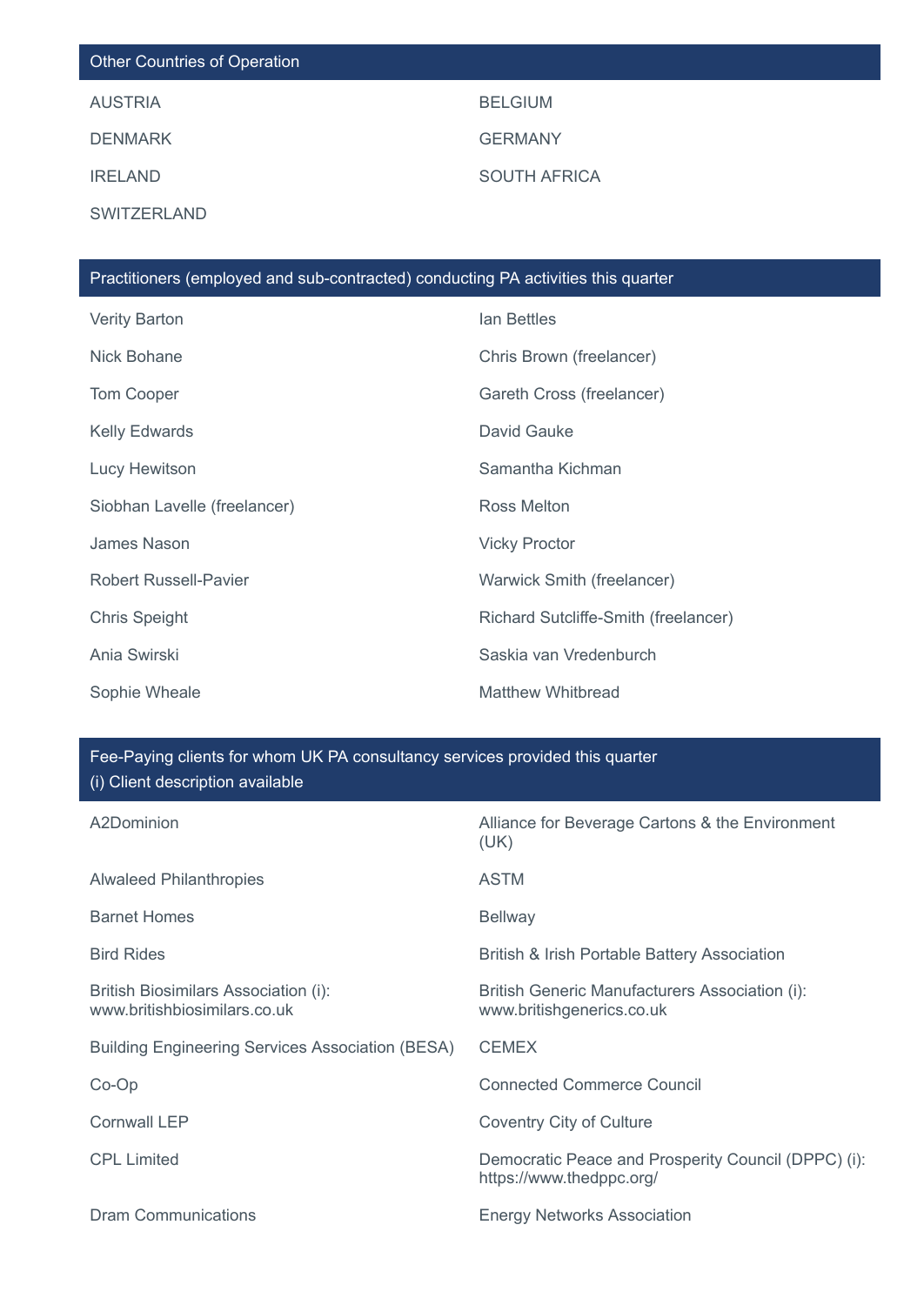| European Portable Battery Association (i):<br>www.bipba.co.uk | <b>Fly Victor</b>                 |
|---------------------------------------------------------------|-----------------------------------|
|                                                               | <b>IK Investment Partners</b>     |
| Illumina                                                      | <b>ISG Retail</b>                 |
| Joint Radio Company                                           | Lane Clark & Peacock              |
| Lightsource BP                                                | <b>MJ Gleeson</b>                 |
| Moody\\\'s                                                    | <b>NDC Partnership</b>            |
| <b>Net Zero Marine Services</b>                               | <b>Newton Europe</b>              |
| Nomad Foods                                                   | Paper Cup Alliance                |
| Redrow                                                        | <b>Renewable Connections</b>      |
| Saudi Aramco                                                  | <b>SmileDirectClub</b>            |
| Sonnedix                                                      | <b>Speaker for Schools</b>        |
| <b>SSE</b>                                                    | <b>Western Power Distribution</b> |
| xlb Property                                                  |                                   |

# **James Turgoose (Individual Member)**

### Address(es) in the UK Contact Details

26 Beeches Road **Crowborough** TN6 2AJ

James Turgoose 07815 777186 jamesturgoose@yahoo.co.uk

Fee-Paying clients for whom UK PA consultancy services provided this quarter (i) Client description available

Enterprise Holdings **Robert Bosch** Robert Bosch

# **JBP**

# Address(es) in the UK Contact Details

34 Smith Square London SW1P 3HL

Alexander Nicholson 0203 267 0074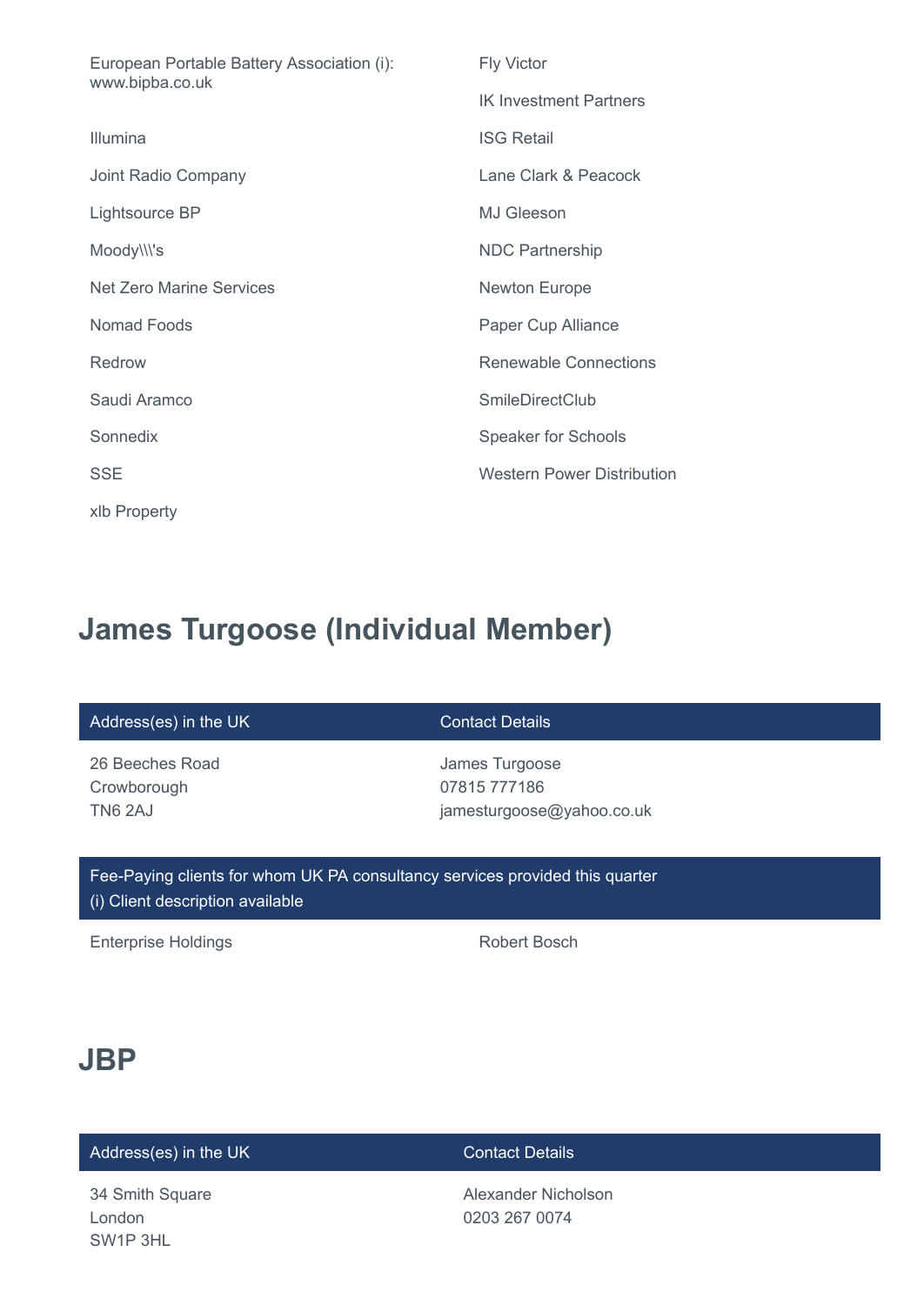Alexander.Nicholson@jbp.co.uk [www.jbp.co.uk](http://www.jbp.co.uk/)

**Castlemead** Lower Castle Street Bristol Bristol BS1 3AG

Unit 10 Warwick Innovation Centre Warwick Technology Park **Warwick Warwickshire** CV34 6UW

### Practitioners (employed and sub-contracted) conducting PA activities this quarter

| <b>Matthew Bacon</b>    | Kieran Bergholcs           |
|-------------------------|----------------------------|
| Jennifer Bryant Pearson | Jane Burgess               |
| Anna Burlaka            | Callum Coleman             |
| <b>Ben Croft</b>        | <b>Isabel Fenwick</b>      |
| Neil Fraser             | <b>Matthew Gilling</b>     |
| Sarah Glass             | Chris Hayward (Councillor) |
| James Hinchcliffe       | <b>Chris Lawrance</b>      |
| Suzanne Murphy          | Alexander Nicholson        |
| Jemma Offley            | Serena Ralston             |
| <b>Archie Ratcliffe</b> | <b>Matthew Roberts</b>     |
| <b>Charlie Souster</b>  |                            |

Fee-Paying clients for whom UK PA consultancy services provided this quarter (i) Client description available

| <b>Birdworld</b>                                                       | <b>BlackOnyx</b>                                                                                                                                                                                                                                                                                                |
|------------------------------------------------------------------------|-----------------------------------------------------------------------------------------------------------------------------------------------------------------------------------------------------------------------------------------------------------------------------------------------------------------|
| <b>Bloor Homes</b>                                                     | Compton Verney Art Gallery & Park                                                                                                                                                                                                                                                                               |
| Engineering APPG (i): AECOM, EPSRC, Thales, ICE First Group<br>and EDF |                                                                                                                                                                                                                                                                                                                 |
|                                                                        | Funerals and Bereavement APPG (i): The<br>Association of Private Crematoria and Cemeteries,<br>Federation of Burial and Cremation Authorities,<br>Funeral Furnishing Manufacturers\\\' Association,<br>Institute of Cemetery and Crematorium Management,<br>National Association of Funeral Directors, National |

Society of Allied & Independent Funeral Directors,

The Cremation Society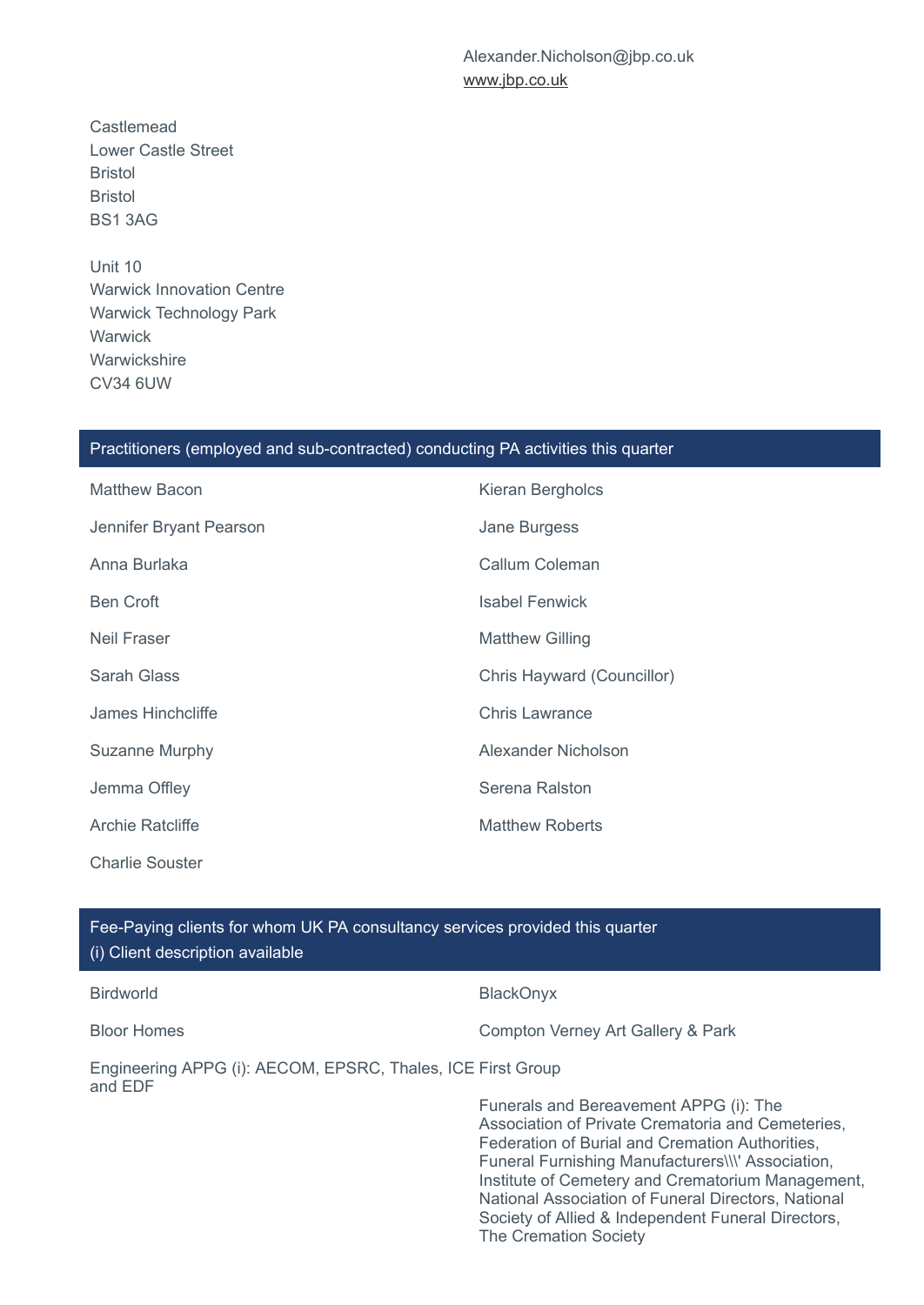| Heart of SW LEP                   | <b>Klara Homes</b>                    |
|-----------------------------------|---------------------------------------|
| <b>LS Estates</b>                 | <b>Master Locksmith's Association</b> |
| Maybourne Hotel Group             | <b>Mazars</b>                         |
| Merchant Land                     | <b>National Grid</b>                  |
| Pyrocore                          | Royal London Asset Management         |
| <b>Sellar Property Group</b>      | <b>Shaftesbury PLC</b>                |
| <b>Sharpeness Development LLP</b> | Shipton Ltd                           |
| <b>Sims Metal</b>                 | <b>Stoke Park Ltd</b>                 |
| <b>Taylor Wimpey</b>              | Thakeham                              |
| UK Vaping Industry Association    | Ultra MTS - Personal Rapid Transport  |
| <b>Verto Homes</b>                | <b>Vistry Partnerships</b>            |
| Wildanet                          | Wildstone                             |

# **John Lewis**

### Address(es) in the UK Contact Details

4th floor 171 Victoria Street London SW1E 5NN

Damien Drumm 077644 68622 damien.drumm@johnlewis.co.uk [www.johnlewispartnership.co.uk](http://www.johnlewispartnership.co.uk/)

## Practitioners (employed and sub-contracted) conducting PA activities this quarter

Joseph Blenkinsop **Damien Drumm** 

Kate Knight **Charlotte White** 

# **Katarzyna Banas (Individual Member)**

## Address(es) in the UK Contact Details

1 Tanner Street London SE1 3LE

Katarzyna Banas 020 7939 7915 kbanas@chelgate.com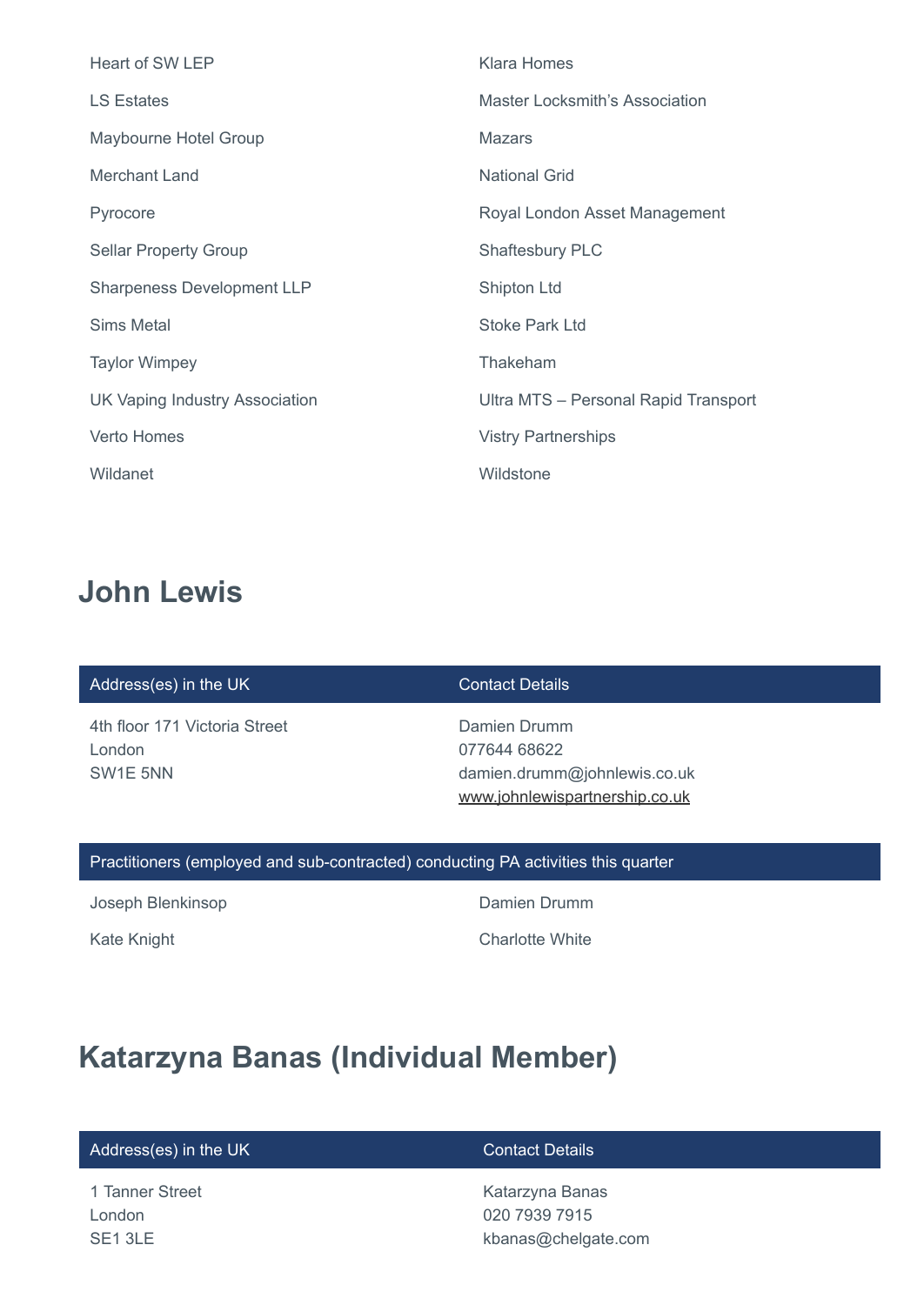Fee-Paying clients for whom UK PA consultancy services provided this quarter (i) Client description available

Berkeley (i): https://www.berkeleygroup.co.uk/ Inspired Villages (i):

Persimmon Homes (i): https://www.persimmonhomes.com/

Shanly Homes (i): https://www.shanlyhomes.com/ Taylor Wimpey (i): https://www.taylorwimpey.co.uk/

Willmott Dixon (i): https://www.willmottdixon.co.uk/

https://www.inspiredvillages.co.uk

L&Q Estates (i): www.lqestates.co.uk Miller Homes (i): https://www.millerhomes.co.uk/

Quinn Estates (i): https://www.quinn-estates.com/

Redrow (i): http://www.redrow.co.uk/

Tesco Stores Ltd (i): https://www.tesco.com/ Welbeck Land (i): https://www.welbeckland.co.uk/

# **Ketchum**

| Address(es) in the UK                                  | <b>Contact Details</b>                                                                     |
|--------------------------------------------------------|--------------------------------------------------------------------------------------------|
| Bankside 3<br>90 Southwark Street<br>London<br>SE1 0SW | <b>Chris Martin</b><br>020 3755 6400<br>chris.martin@ketchum.com<br>www.ketchum.com/london |
| <b>Other Countries of Operation</b>                    |                                                                                            |
| <b>ARGENTINA</b>                                       | <b>AUSTRIA</b>                                                                             |
| <b>BELGIUM</b>                                         | <b>BRAZIL</b>                                                                              |
| <b>CANADA</b>                                          | <b>CHINA</b>                                                                               |
| <b>CZECH REPUBLIC</b>                                  | <b>ECUADOR</b>                                                                             |
| <b>FRANCE</b>                                          | <b>GERMANY</b>                                                                             |
| <b>HONG KONG</b>                                       | <b>INDIA</b>                                                                               |
| <b>ITALY</b>                                           | <b>JORDAN</b>                                                                              |
| <b>MEXICO</b>                                          | <b>NETHERLANDS</b>                                                                         |
| <b>PORTUGAL</b>                                        | <b>RUSSIAN FEDERATION</b>                                                                  |
| <b>SINGAPORE</b>                                       | <b>SPAIN</b>                                                                               |
| <b>TUNISIA</b>                                         | <b>UKRAINE</b>                                                                             |
| <b>UNITED ARAB EMIRATES</b>                            | <b>UNITED STATES</b>                                                                       |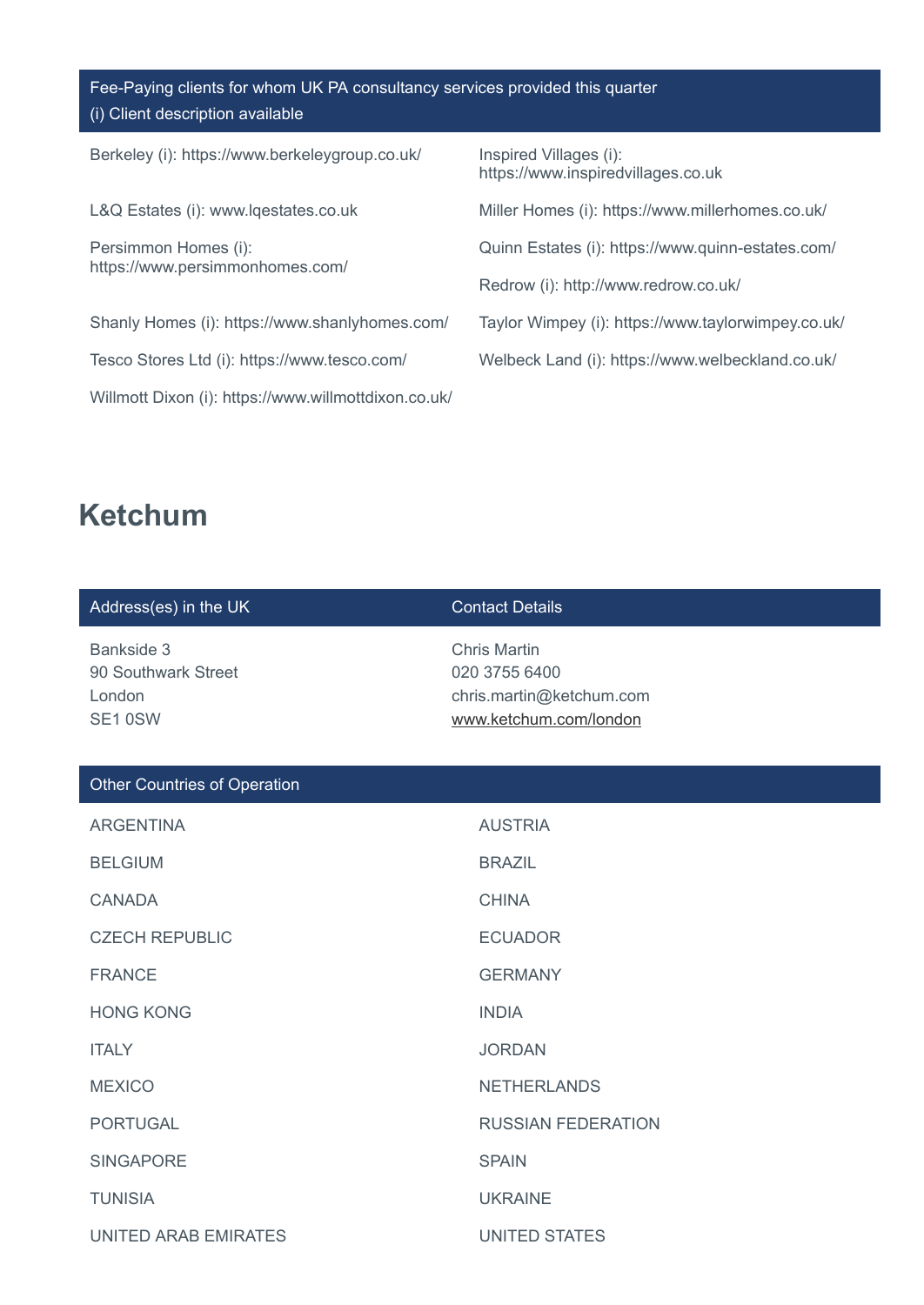### Practitioners (employed and sub-contracted) conducting PA activities this quarter

| Taran Ahluwalia       | <b>Holly Bray</b>    |
|-----------------------|----------------------|
| Alex Exadactylos      | Sarah Farnham        |
| Darcie Farrell        | <b>Rhys Goode</b>    |
| Judith Klusener       | Ned Lamb             |
| Chris Martin          | <b>Karl ODoherty</b> |
| Matt Palutikof        | Jamie Robertson      |
| Jo-ann Robertson      | Lizzie Scott         |
| <b>Edward Vincent</b> | Murray Wardrop       |

| Fee-Paying clients for whom UK PA consultancy services provided this quarter<br>(i) Client description available                                                                                                                                                                              |                                                  |
|-----------------------------------------------------------------------------------------------------------------------------------------------------------------------------------------------------------------------------------------------------------------------------------------------|--------------------------------------------------|
| Booking.com (i): www.booking.com                                                                                                                                                                                                                                                              | Condair Group AG (i): www.condairgroup.com       |
| Essity (i): www.essity.com                                                                                                                                                                                                                                                                    | Image of Chile Foundation (i): www.marcachile.cl |
| International Holocaust Remembrance Alliance (i):<br>www.holocaustremembrance.com                                                                                                                                                                                                             | LGC Group (i): www.lgcgroup.com                  |
|                                                                                                                                                                                                                                                                                               | Mastercard (i): www.mastercard.co.uk             |
| Philips (i): www.philips.com                                                                                                                                                                                                                                                                  | The Wendys Company (i): www.wendys.com           |
| $\frac{1}{2}$ and $\frac{1}{2}$ and $\frac{1}{2}$ and $\frac{1}{2}$ and $\frac{1}{2}$ and $\frac{1}{2}$ and $\frac{1}{2}$ and $\frac{1}{2}$ and $\frac{1}{2}$ and $\frac{1}{2}$ and $\frac{1}{2}$ and $\frac{1}{2}$ and $\frac{1}{2}$ and $\frac{1}{2}$ and $\frac{1}{2}$ and $\frac{1}{2}$ a |                                                  |

## Wellcome Trust (i): www.wellcome.org

# **Keystone Consulting**

### Address(es) in the UK Contact Details

64 Southwark Bridge Road London SE1 0AS

Fiona Cuthbertson 07766 528590 fiona.cuthbertson@keystone-consulting.co.uk [www.keystone-consulting.co.uk](http://www.keystone-consulting.co.uk/)

## Practitioners (employed and sub-contracted) conducting PA activities this quarter

Fiona Cuthbertson **David Cuthbertson**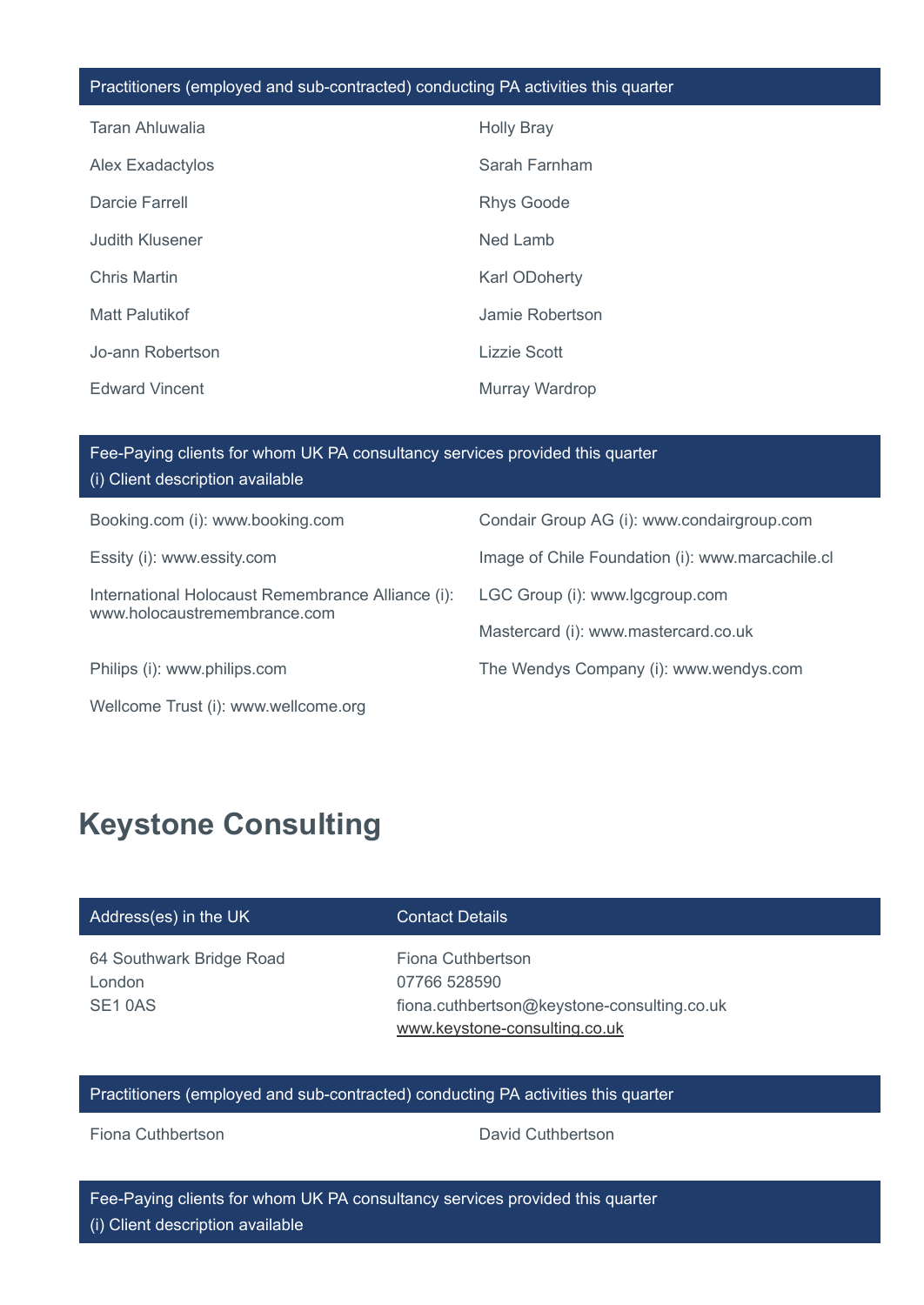| British Independent Retail Association (bira) | <b>HCVA</b> |
|-----------------------------------------------|-------------|
| Nisai Virtual Academy                         | <b>RIA</b>  |

# **Lansons**

## Address(es) in the UK Contact Details

24a St John Street London EC1M 4AY

James Dowling 02072943667 JamesD@lansons.com [www.lansons.com](http://www.lansons.com/)

## Other Countries of Operation

### UNITED STATES

### Practitioners (employed and sub-contracted) conducting PA activities this quarter

| Hassan Ali        | Mitchell Cohen |
|-------------------|----------------|
| James Dowling     | Sam Greenwood  |
| Ralph Jackson     | Tony Langham   |
| Imogen Naldrett   | Art OWN'Mahony |
| Alice Pleasant    | Rimmi Shah     |
| <b>Ed Shelley</b> | lan Stephens   |
| Jess Warner       |                |

| <b>Aldermore Bank</b>    | Amigo Loans                                |
|--------------------------|--------------------------------------------|
| <b>Bolt</b>              | <b>Business Banking Resolution Service</b> |
| Cayman Finance           | Cityscoot                                  |
| Dods Group Ltd           | Gemini                                     |
| <b>IFC Forum</b>         | Isle of Man Government                     |
| <b>Legal and General</b> | London Luton Airport Operations Limited    |
| <b>Marston Holdings</b>  | Propertymark                               |
| <b>Tech Nation</b>       | The Co-operative Bank                      |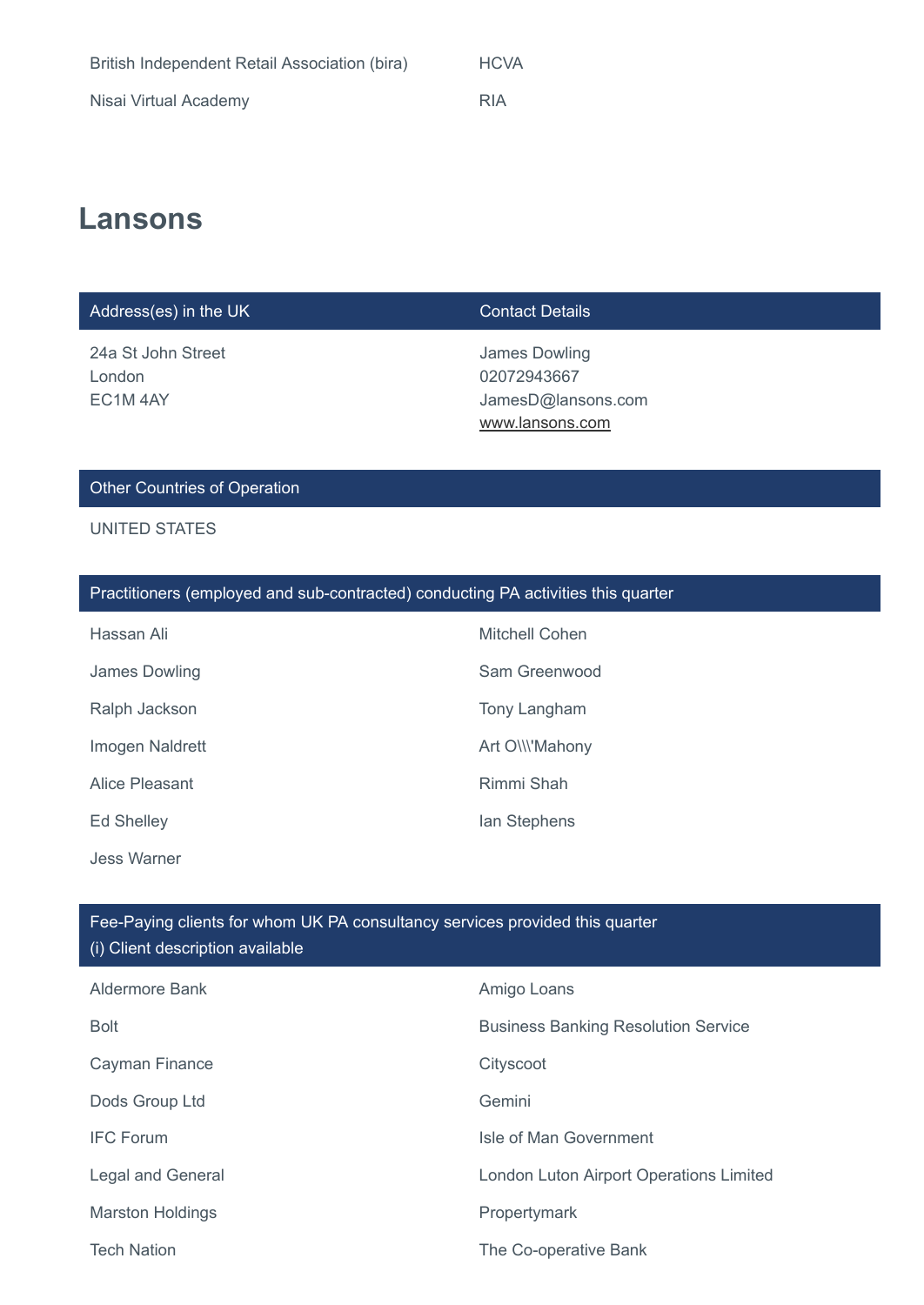# **Lauren Broughton (PRCA Individual Member)**

Address(es) in the UK Contact Details

**UKinbound** c/o Strand Palace Hotel 372 Strand London WC2R 0JJ

Lauren Broughton 020 7395 7500 lauren.broughton@ukinbound.org

Practitioners (employed and sub-contracted) conducting PA activities this quarter

Lauren Broughton

# **Lexington Communications**

| Address(es) in the UK                  | <b>Contact Details</b>                                                              |
|----------------------------------------|-------------------------------------------------------------------------------------|
| 198 High Holborn<br>London<br>WC1V 7BD | <b>Emily Cook</b><br>020 7025 2300<br>Emily.Cook@lexcomm.co.uk<br>www.lexcomm.co.uk |

### Practitioners (employed and sub-contracted) conducting PA activities this quarter

| Mbalu Bah                | Sue Beeby               |
|--------------------------|-------------------------|
| <b>Tom Beresford</b>     | Brixhilda Berisha       |
| George Biggs             | Jack Boyce              |
| Paul Boyfield            | Amy Butler              |
| Bea Cadwallader          | <b>Mark Cawdrey</b>     |
| Daniela Cervelli Delgado | <b>Matthew Colledge</b> |
| <b>Sygy Collins</b>      | <b>Jack Colson</b>      |
| Amy Condliffe            | <b>Emily Cook</b>       |
| <b>Frances Cosby</b>     | <b>Alex Cowley</b>      |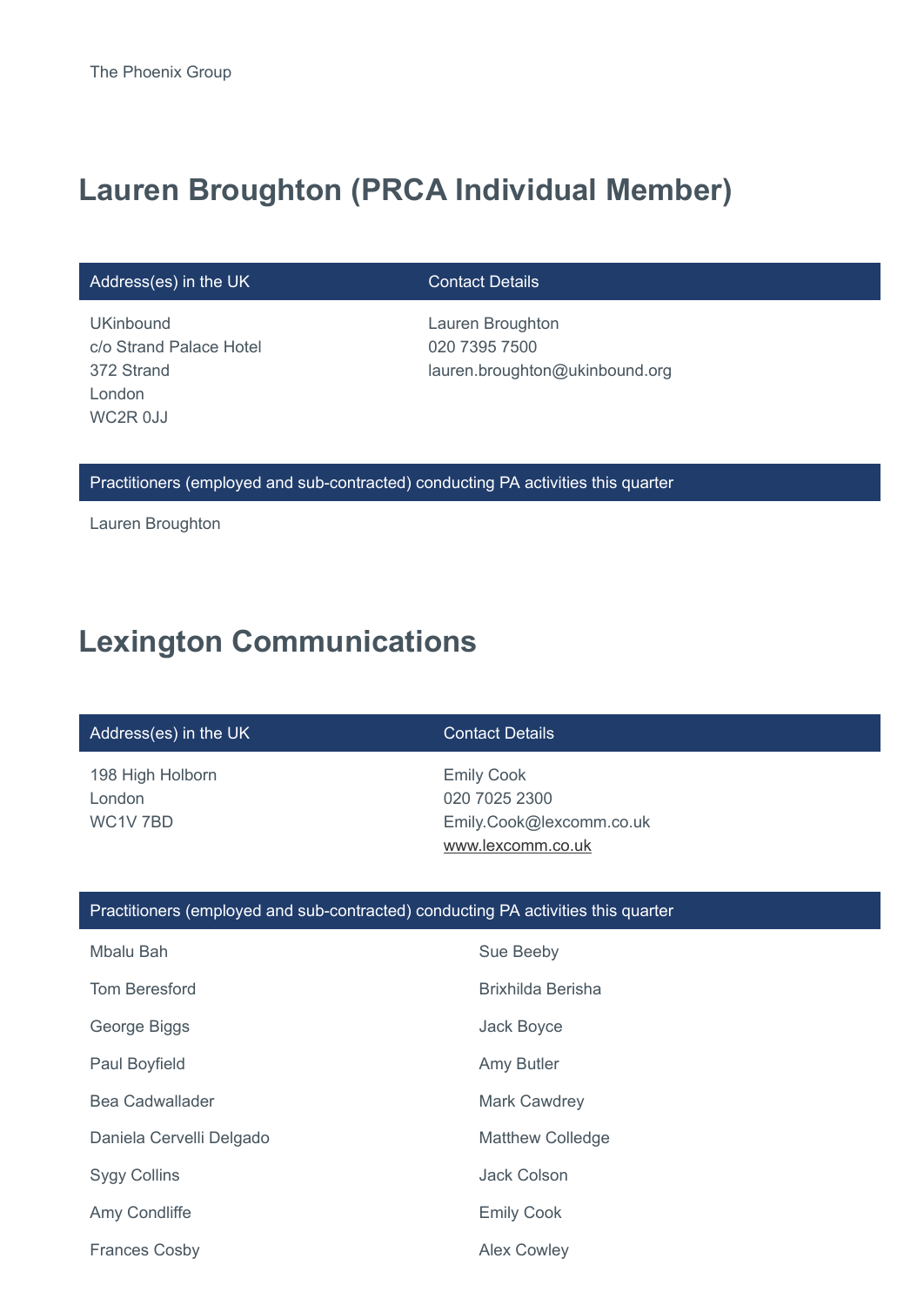| <b>Mike Craven</b>           | Victoria Crawford            |
|------------------------------|------------------------------|
| <b>Will Culliford</b>        | <b>Rebecca Cummins</b>       |
| Josiah Deakin                | Lauren Dearden               |
| Jackie Dobson                | Annabelle Dove               |
| <b>Isabel Duddy</b>          | <b>Matthew Dunn</b>          |
| Sophie Feary                 | <b>Steve Feast</b>           |
| Leanne Gaffney-Berkeley      | <b>Isobel Gill</b>           |
| Juan Gorrochategui           | Dan Green                    |
| Tinni Guha Roy               | David Hall                   |
| Nathan Handoll               | Paul Harrison                |
| <b>Millie Hinton</b>         | <b>Francesca Hinton</b>      |
| Joe Holden                   | Eliza Hughes                 |
| Freddie Hyde                 | Amanda Johnson               |
| Hannah Kaufman               | Rebecca Lanning (Councillor) |
| Michael Latham               | Charlotte Leach (Councillor) |
| Jessica Lewington            | Jennifer Lipman              |
| Paul McGrade                 | <b>Edward McRandal</b>       |
| <b>Ben Miller</b>            | Lloyd Milton                 |
| <b>Joel Moorcroft</b>        | <b>Caroline Nagle</b>        |
| <b>Adam Newman</b>           | <b>Charlotte Newman</b>      |
| <b>Ben Nunn</b>              | Kevin O\\\'donnell           |
| <b>Charlie Paterson</b>      | <b>Charlie Paterson</b>      |
| <b>Chris Peacock</b>         | <b>Gabriel Quinn</b>         |
| Nabil Rastani                | Oliver Ryan (Councillor)     |
| <b>Euan Sinclair Elliott</b> | <b>Keith Small</b>           |
| <b>Katie Smart</b>           | <b>Stuart Smith</b>          |
| Olivia Smith                 | <b>Lucy Smith</b>            |
| Emma Stanworth               | Rhiannon Thompson            |
| Amy Trenter                  | <b>Isla Tweed</b>            |
| Harveen Ubhi                 | Nigel Warner                 |
| <b>Joel Williams</b>         | Emma Wilson                  |
| Andrew Wilson                | Francesca Wood               |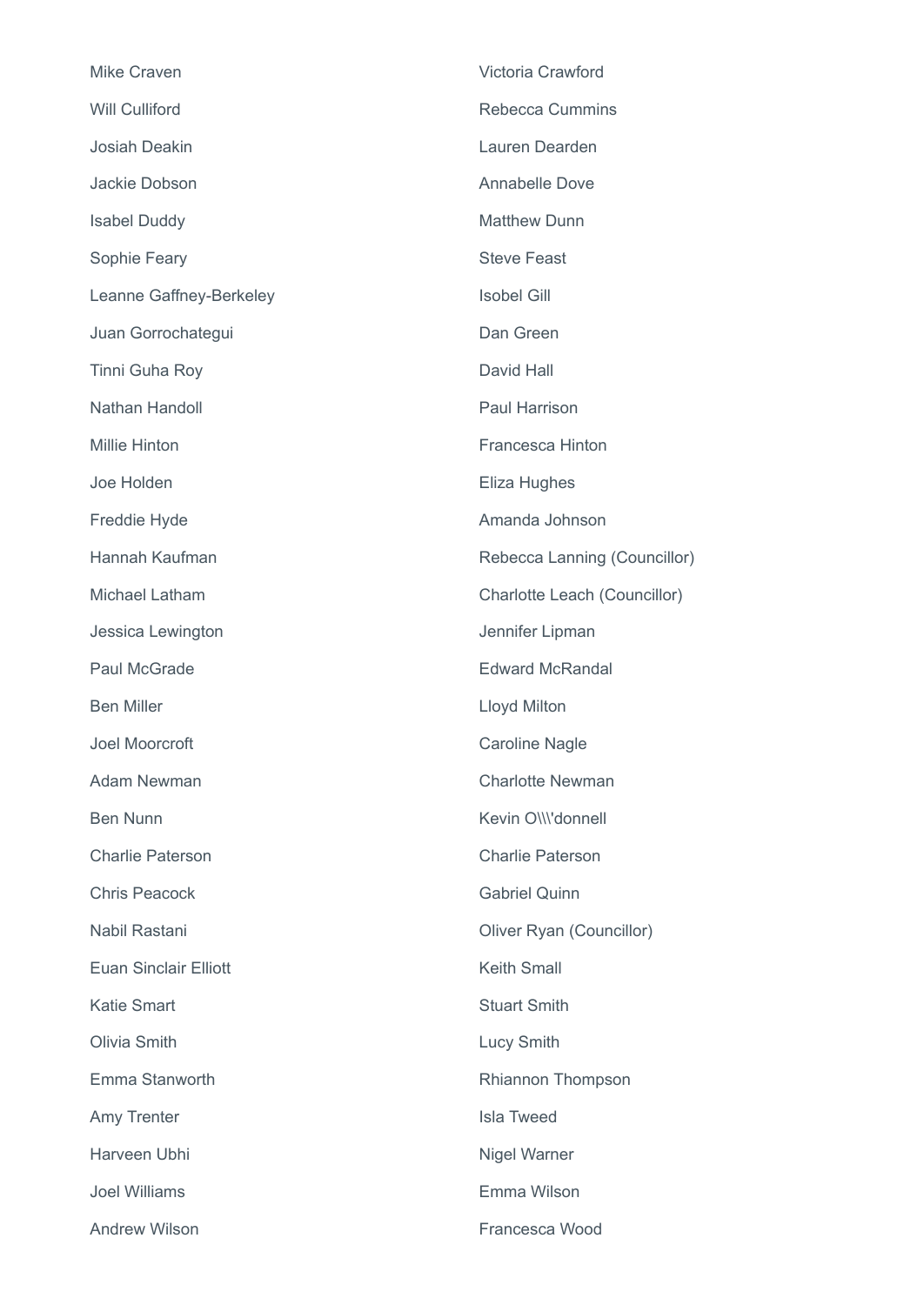Emma Wray

Lauren Woods **Charlotte Woods** 

| Fee-Paying clients for whom UK PA consultancy services provided this quarter<br>(i) Client description available |                                             |  |
|------------------------------------------------------------------------------------------------------------------|---------------------------------------------|--|
| Abbott                                                                                                           | AbbVie UK                                   |  |
| <b>ABPI</b>                                                                                                      | <b>ADAS Planning</b>                        |  |
| Agricultural Biotechnology Council                                                                               | <b>Aitch Group</b>                          |  |
| <b>Akelius Residential</b>                                                                                       | Aldi                                        |  |
| Amgen                                                                                                            | <b>Arcadia Pension Trustees</b>             |  |
| <b>Arnold White Estates</b>                                                                                      | Association of Professional Trustees (APPT) |  |
| <b>AWE</b>                                                                                                       | <b>BAI Communications</b>                   |  |
| <b>Barratt Homes</b>                                                                                             | <b>Bellflower Group</b>                     |  |
| Bellway Homes North London                                                                                       | <b>Berkeley Homes</b>                       |  |
| <b>Bloor Homes</b>                                                                                               | <b>Boathouse Twickenham Limited</b>         |  |
| <b>Bolton at Home</b>                                                                                            | <b>Bowsall</b>                              |  |
| Bridgemount                                                                                                      | <b>Brita</b>                                |  |
| <b>BXB</b>                                                                                                       | <b>Caddick Developments</b>                 |  |
| <b>Cambridge Innovation Capital</b>                                                                              | Camurus                                     |  |
| Cannock                                                                                                          | Canon UK                                    |  |
| <b>Capital Homes</b>                                                                                             | Casey                                       |  |
| Cepheid UK                                                                                                       | <b>Chase New Homes</b>                      |  |
| Cityheart                                                                                                        | <b>Crop Protection Association</b>          |  |
| David Hughes                                                                                                     | <b>Debenhams Pension Scheme</b>             |  |
| <b>Digital Single Market</b>                                                                                     | Digital UK                                  |  |
| <b>Digital Venture Services</b>                                                                                  | <b>Discovery</b>                            |  |
| <b>DXC</b>                                                                                                       | Fipra                                       |  |
| Force 9                                                                                                          | Fujifilm                                    |  |
| <b>Galliard Homes Limited</b>                                                                                    | Getlink                                     |  |
| <b>GFG Pension Schemes</b>                                                                                       | Gilead                                      |  |
| Gladman                                                                                                          | Goldman Sachs International                 |  |
| Grammont                                                                                                         | <b>Great Western Developments</b>           |  |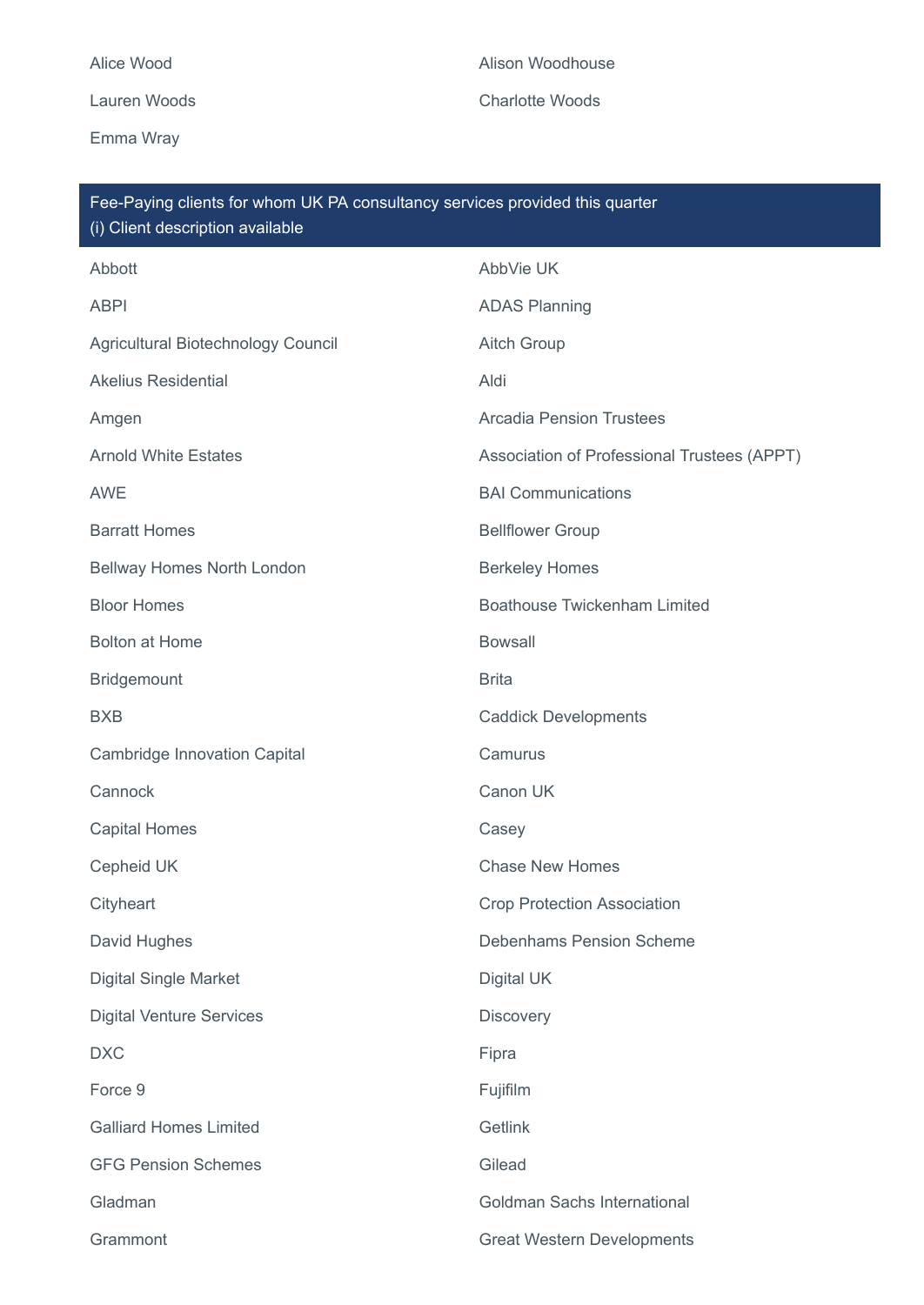| H <sub>4</sub> N                    | Hanwha Defence International             |
|-------------------------------------|------------------------------------------|
| <b>Harworth Estates</b>             | <b>Hepatitis C Coalition</b>             |
| Himor                               | HMP (Mace)                               |
| <b>Hollins Stategic Land</b>        | Homes England                            |
| Homes for the South West            | Honeywell                                |
| <b>ICT</b>                          | <b>Income Max</b>                        |
| <b>Independent Trustee Services</b> | <b>Induction Healthcare</b>              |
| <b>Inland Homes</b>                 | International Airline Group              |
| <b>Internet Watch Foundation</b>    | <b>Interserve Pension Schemes</b>        |
| Invitech                            | <b>Island Gas</b>                        |
| <b>ITV Pension Scheme</b>           | JLL                                      |
| Jones Homes                         | <b>Kellen Homes</b>                      |
| Kimberley-Clark                     | Kohler                                   |
| <b>Lancet Homes</b>                 | LifeArc                                  |
| Lita Homes                          | M1 Piccaddilly                           |
| <b>Mace Limited</b>                 | Mars Inc                                 |
| Mars Wrigley UK Ltd                 | <b>Meat promotion Wales</b>              |
| Ministry of Justice                 | Moderna                                  |
| Molnlycke                           | <b>Montreaux Limited</b>                 |
| <b>Motion Picture Assocation</b>    | <b>Motorola Solutions</b>                |
| Mountpark                           | <b>MSD</b>                               |
| <b>Muse</b>                         | <b>Natural Resources Defence Counsel</b> |
| <b>NEO Energy</b>                   | <b>Network Rail</b>                      |
| <b>NL Property</b>                  | Northstone                               |
| <b>Nuffield Health</b>              | <b>Oxford University Press</b>           |
| Pact                                | <b>Patients Association</b>              |
| <b>Payment Systems Regulator</b>    | Peel                                     |
| Pfizer                              | Pokemon                                  |
| Post Office                         | Prologis                                 |
| <b>Property Alliance Group</b>      | Quanta Dialysis Technologies             |
| Quorum                              | <b>Raby Estates</b>                      |
| Radiocentre                         | Radix                                    |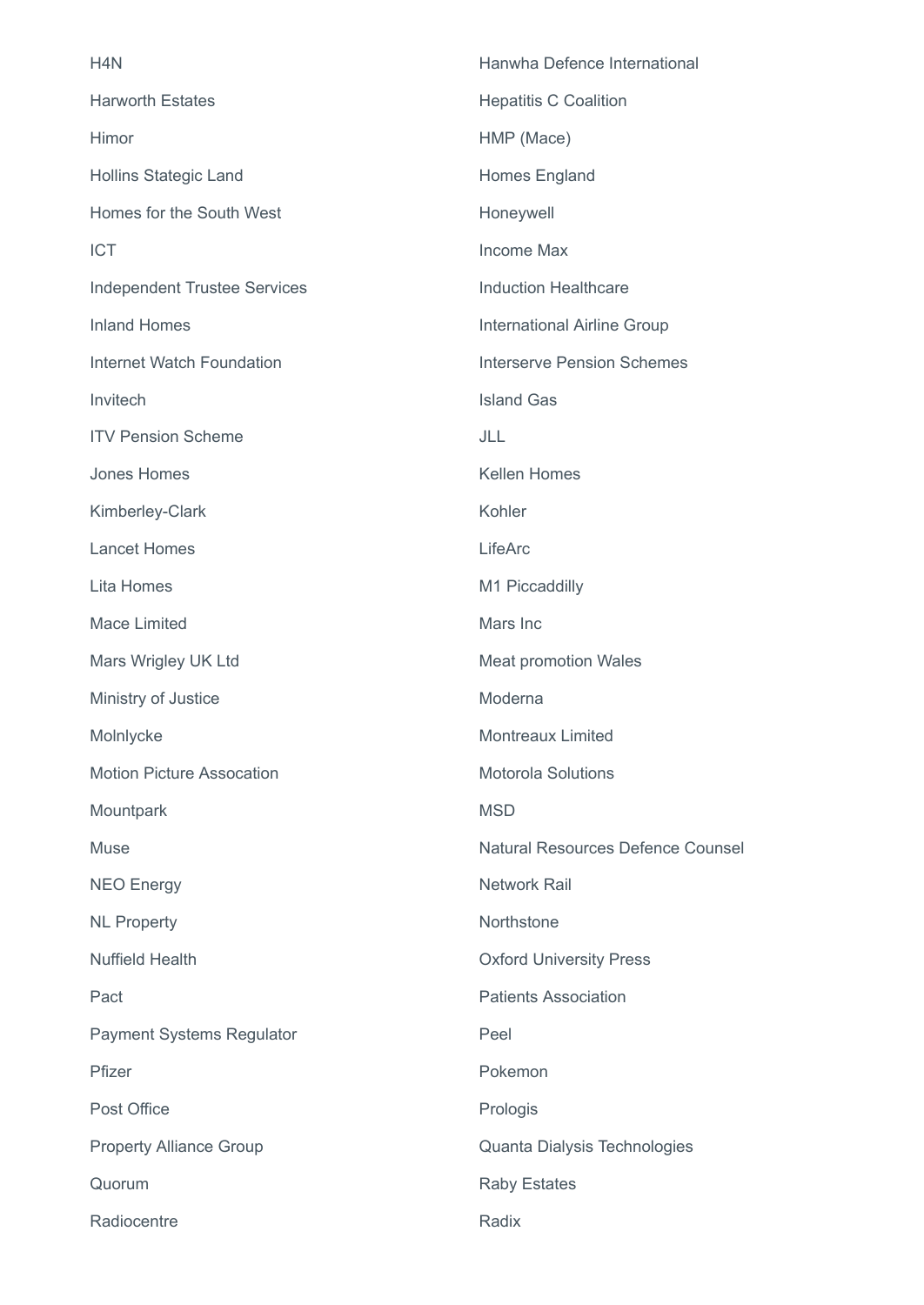| <b>RCL Cruises</b>                | Reckitt Benckiser Health (US) LLC    |
|-----------------------------------|--------------------------------------|
| <b>Reef Group</b>                 | <b>Regency Property Services Ltd</b> |
| <b>RLAM</b>                       | <b>RNA Energy</b>                    |
| <b>Roche Diagnostics</b>          | <b>Rural Coalition</b>               |
| <b>Rural Services Network</b>     | Sale Sports Club                     |
| Sanofi                            | Selfridges                           |
| <b>Siemens Healthineers</b>       | <b>Siemens Healthineers</b>          |
| <b>Signature Senior Lifestyle</b> | <b>Spray Street Quarter LLP</b>      |
| St Modwen                         | <b>Sterling Capitol</b>              |
| Stoford                           | <b>Story Homes</b>                   |
| <b>Strata Homes</b>               | <b>Strategic Land Group</b>          |
| Syngenta                          | Takeda                               |
| <b>Taylor Wimpey</b>              | <b>Tesco</b>                         |
| The Football Association          | The Health Foundation                |
| The Rigby Estate                  | <b>Trafford College</b>              |
| <b>Trammel Crow</b>               | <b>Tritax Symmetry</b>               |
| <b>United Utilities</b>           | <b>UPS Europe</b>                    |
| <b>ViiV Healthcare</b>            | Wates                                |
| <b>Watkin Jones</b>               | <b>Watson Homes</b>                  |
| <b>Woodhouse Property</b>         | <b>WSP</b>                           |
| Your Housing Group                |                                      |

# ABPI Amgen Bank of England Brita Digital UK PPA Roche Diagnostics **Telegraph Media Group** Fee-Paying clients for whom UK monitoring services provided this quarter (i) Client description available

# Pro-Bono Clients for whom consultancy and/or monitoring services have been provided this quarter (i) Client description available

| Gemini          | Group B Strep Support |
|-----------------|-----------------------|
| Into University | Magic Breakfast       |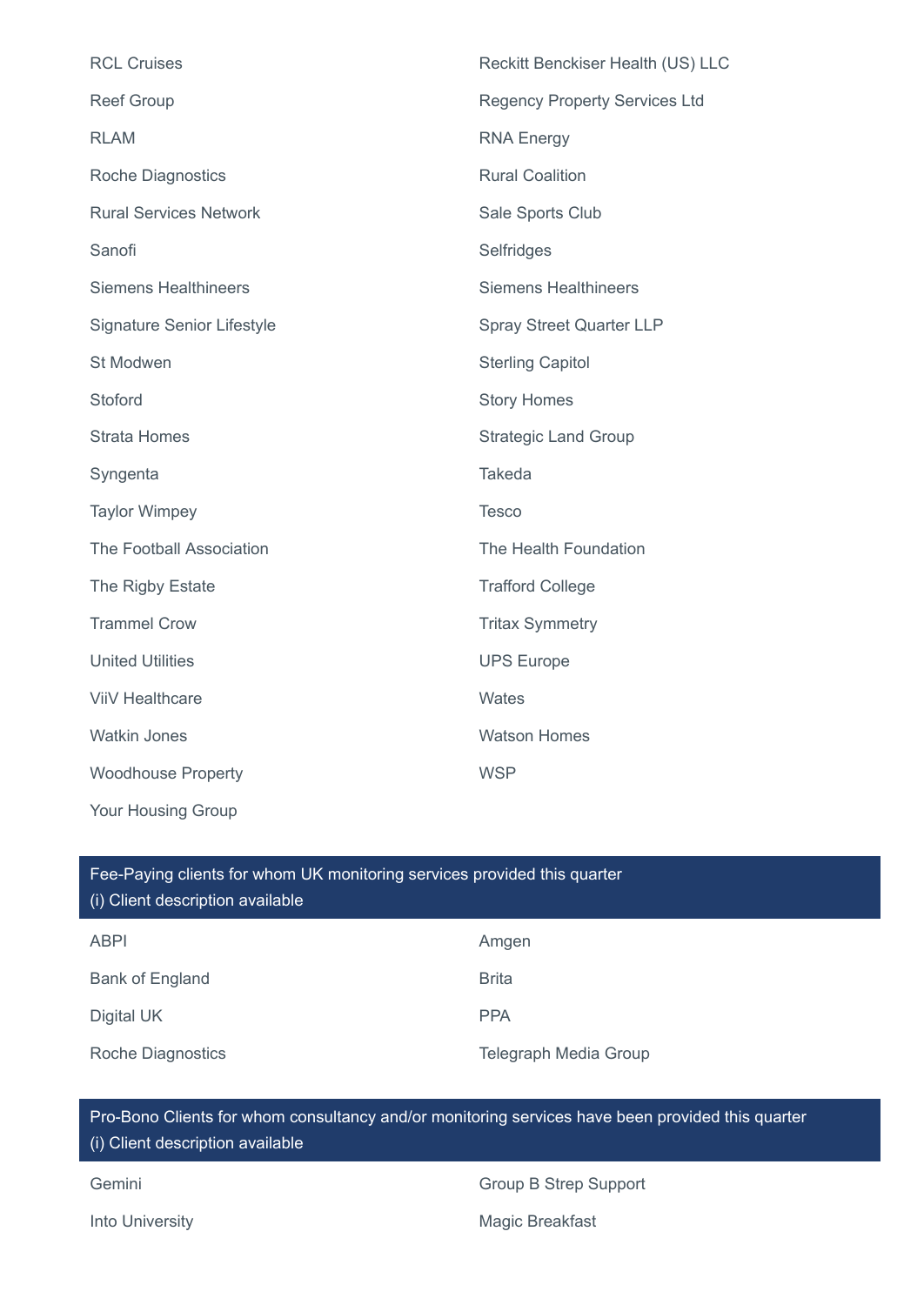# **Liam Herbert (Individual Member)**

## Address(es) in the UK Contact Details

CHELGATE LTD 1,TANNER STREET LONDON LONDON SE1 3LE

Liam Herbert +44 (0)20 7939 7937 lherbert@chelgate.com [www.chelgate.com](http://www.chelgate.com/)

## Other Countries of Operation

BELGIUM

## Practitioners (employed and sub-contracted) conducting PA activities this quarter

Liam Herbert

| Fee-Paying clients for whom UK PA consultancy services provided this quarter<br>(i) Client description available |                                           |  |
|------------------------------------------------------------------------------------------------------------------|-------------------------------------------|--|
| alfanar UK Ltd                                                                                                   | <b>Conrad Energy</b>                      |  |
| Crest Nicholson (i): https://www.crestnicholson.com/ Gallagher Estates Ltd                                       |                                           |  |
| Innerspace Homes                                                                                                 | LanzaTech (i): https://www.lanzatech.com/ |  |
| Redrow (i): https://www.redrow.co.uk/                                                                            | SKY nrg BV (i): https://skynrg.com/       |  |
| <b>UKland</b>                                                                                                    | <b>Vinci Developments</b>                 |  |
| <b>Willmott Dixon Construction Ltd</b>                                                                           |                                           |  |

# **Lodestone Communications**

| Address(es) in the UK | <b>Contact Details</b> |
|-----------------------|------------------------|
| The Leather Market    | Fran OLeary            |
| 11-13 Weston Street   | N/A                    |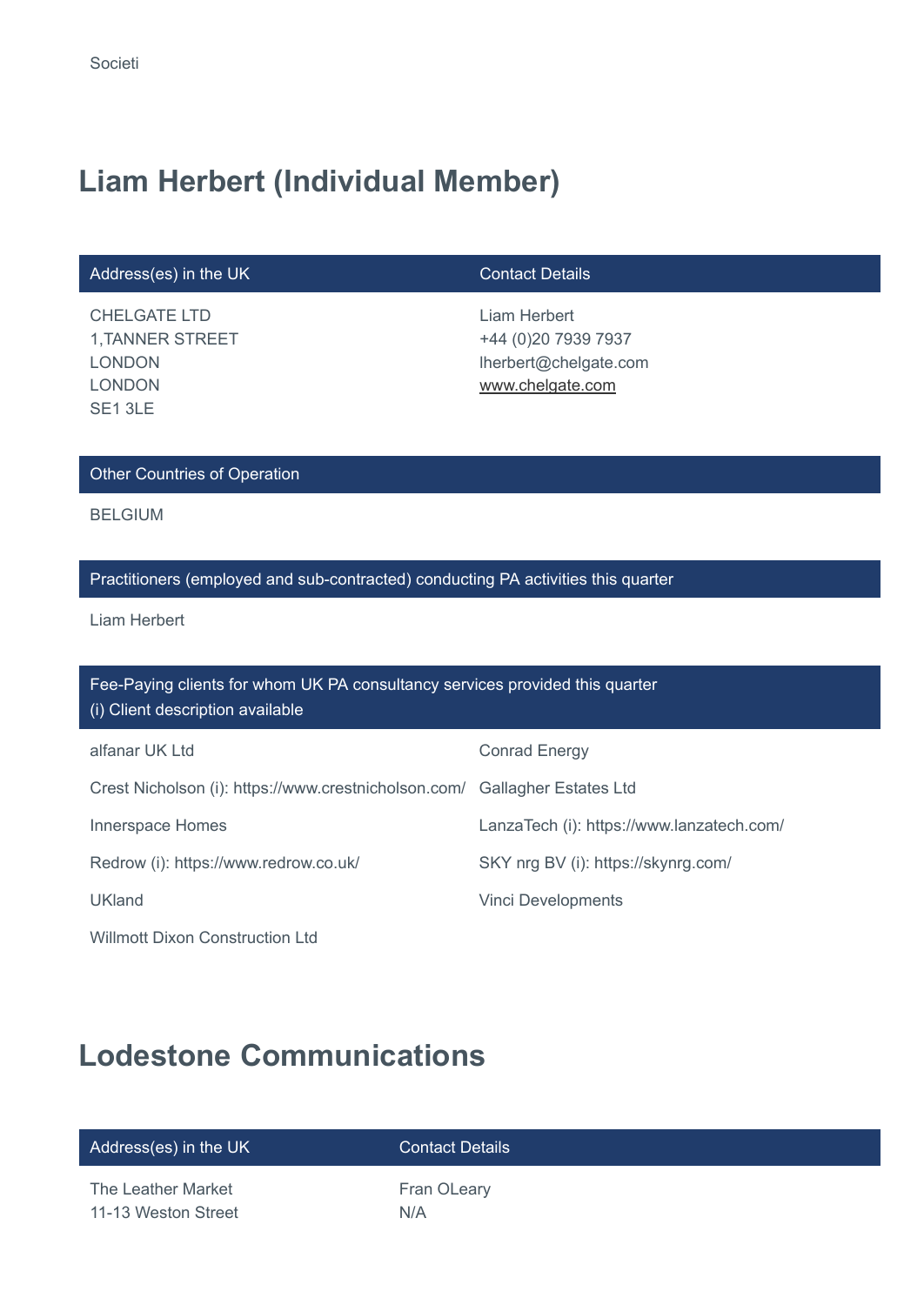## Practitioners (employed and sub-contracted) conducting PA activities this quarter

| Nadia Ahmadi       | <b>Ed Barker</b>      |
|--------------------|-----------------------|
| Jack Bell          | Martha Dalton         |
| Jo Dalton          | <b>Harriet Kaye</b>   |
| Fran OLeary        | <b>Harry Padfield</b> |
| Eric Robinson      | Laurie Sanderson      |
| Oscar Tami         | David Wild            |
| Orlando Wind-Cowie |                       |

| Fee-Paying clients for whom UK PA consultancy services provided this quarter<br>(i) Client description available |                                               |  |
|------------------------------------------------------------------------------------------------------------------|-----------------------------------------------|--|
| techUK (i): FUNDER PICTFOR                                                                                       | Carolyn Kimber (i): FUNDER PICTFOR            |  |
| Ray Long (i): FUNDER PICTFOR                                                                                     | Access Partnership (i): FUNDER PICTFOR        |  |
| Charles Hughes (i): FUNDER PICTFOR                                                                               | Philip Virgo (i): FUNDER PICTFOR              |  |
| Age Verification Providers Association (i): FUNDER<br><b>PICTFOR</b>                                             | Annalect (i): FUNDER PICTFOR                  |  |
|                                                                                                                  | <b>Association for Decentralised Energy</b>   |  |
| <b>BASC</b>                                                                                                      | <b>BCS (i): FUNDER PICTFOR</b>                |  |
| <b>Bourbon Alliance</b>                                                                                          | <b>British Poultry Council</b>                |  |
| <b>BT (i): FUNDER PICTFOR</b>                                                                                    | <b>Bute Energy</b>                            |  |
| Camlin Group                                                                                                     | Carnegie UK Trust (i): FUNDER PICTFOR         |  |
| Cellnex (i): FUNDER PICTFOR                                                                                      | Ciena (i): FUNDER PICTFOR                     |  |
| City Fibre (i): FUNDER PICTFOR                                                                                   | Coadec (i): FUNDER PICTFOR                    |  |
| <b>Copper Mark</b>                                                                                               | <b>Countess of Chester Hospital NHS Trust</b> |  |
| <b>CYB</b>                                                                                                       | CyLon (i): FUNDER PICTFOR                     |  |
| Data Poverty APPG                                                                                                | Defence Rebellion (i): FUNDER PICTFOR         |  |
| Distilled Spirits Council of United States                                                                       | Econergy                                      |  |
| <b>Energy Research Accelerator</b>                                                                               | Ericsson (i): FUNDER PICTFOR                  |  |
| Facebook (i): FUNDER PICTFOR                                                                                     | FCS (i): FUNDER PICTFOR                       |  |
| Fimatix                                                                                                          | Gamma (i): FUNDER PICTFOR                     |  |
| <b>Glennmont Partners</b>                                                                                        | Glide (i): Data Poverty APPG                  |  |
| Good Things Foundation (i): FUNDER PICTFOR                                                                       | Google (i): FUNDER PICTFOR                    |  |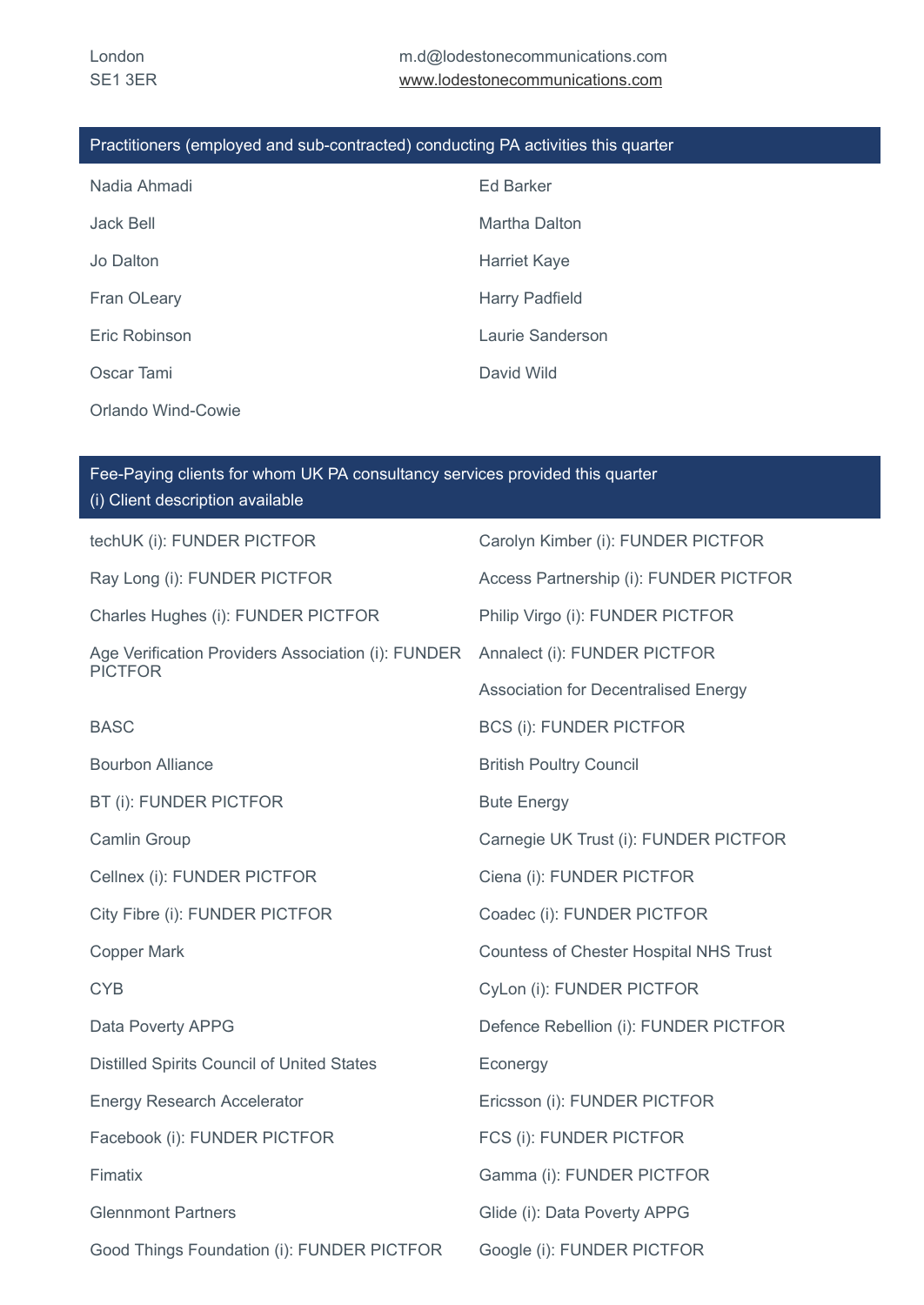| IET (i): FUNDER PICTFOR                        | Internet Association (i): FUNDER PICTFOR                                     |
|------------------------------------------------|------------------------------------------------------------------------------|
| Jisc (i): FUNDER PICTFOR                       | Liberty Global (i): FUNDER PICTFOR                                           |
| London Metropolitan University                 | McKesson (i): FUNDER PICTFOR                                                 |
| Moneypenny (i): FUNDER PICTFOR                 | <b>Musicians Union</b>                                                       |
| NOMINET (i): FUNDER PICTFOR                    | Open UK (i): FUNDER PICTFOR                                                  |
| QinetiQ                                        | QS                                                                           |
| SAP (i): FUNDER PICTFOR                        | Sky (i): FUNDER PICTFOR                                                      |
| Spurgeon's College                             | Tech Against Terrorism (i): FUNDER PICTFOR                                   |
| The Midlands Engine Partnership                | The Parliamentary Internet, Communications and<br>Technology Forum (PICTFOR) |
| TikTok (i): FUNDER PICTFOR                     | UCL (i): FUNDER PICTFOR                                                      |
| University Hospitals Birmingham NHS Trust      | University of Birmingham                                                     |
| University of Huddersfield (i): FUNDER PICTFOR | University of Hull                                                           |
| University of Manchester                       | University of Nottingham                                                     |
| University of Nottingham Hospital              |                                                                              |

Pro-Bono Clients for whom consultancy and/or monitoring services have been provided this quarter (i) Client description available

RegistHERtoVote

# **London Chamber of Commerce and Industry**

## Address(es) in the UK Contact Details

33 Queen Street London EC4R 1AP

Victoria Jayne 020 7203 4444 020 7203 0391 vjayne@londonchamber.co.uk [www.londonchamber.co.uk](http://www.londonchamber.co.uk/)

## Practitioners (employed and sub-contracted) conducting PA activities this quarter

Esenam Agubretu **Stephen Jones** Stephen Jones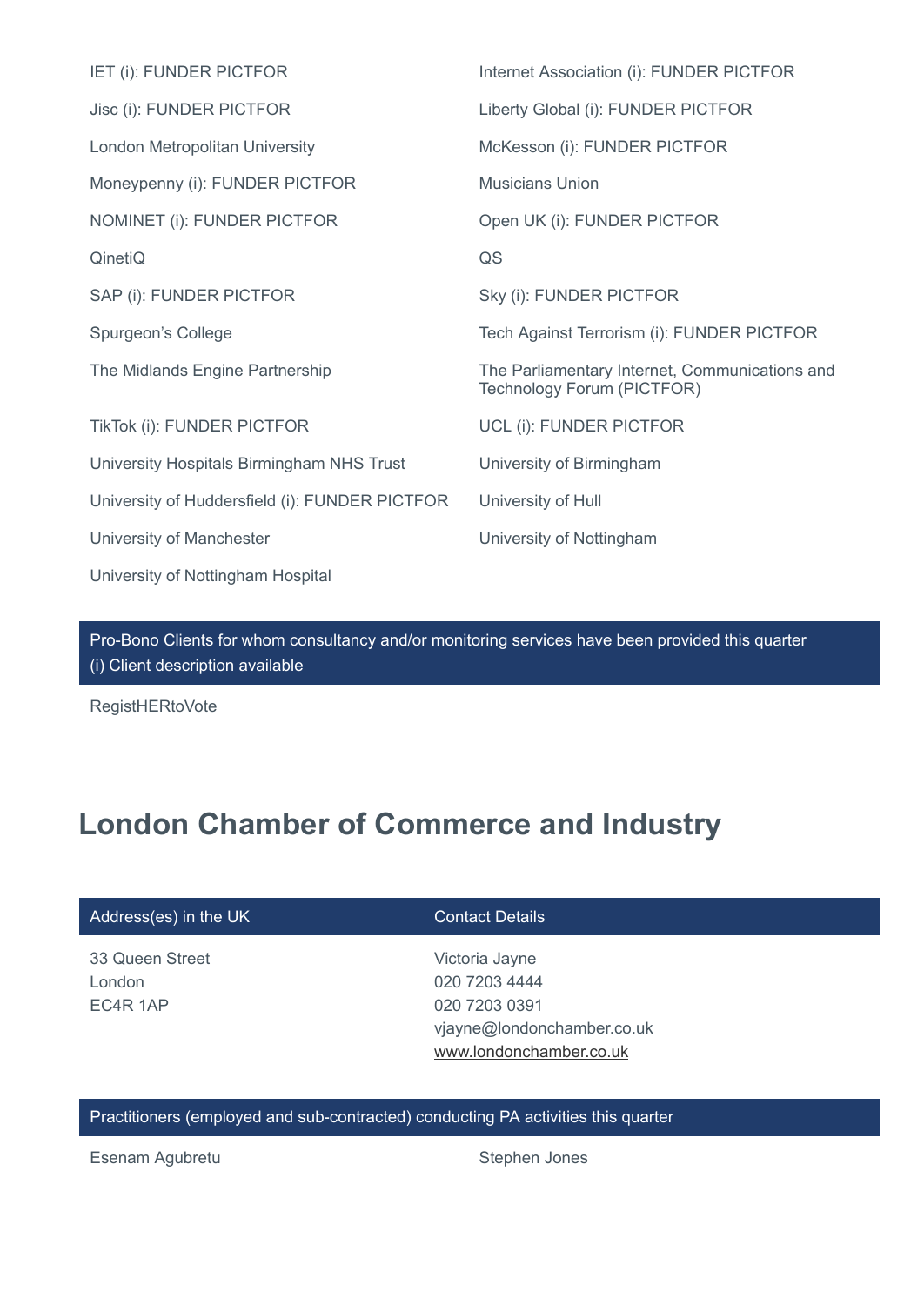# **London Communications Agency**

## Address(es) in the UK Contact Details

8th Floor Berkshire House 168-173 High Holborn London WC1V 7AA

Florence Lake 020 7612 8480 TLC@londoncommunications.co.uk [www.londoncommunications.co.uk](http://www.londoncommunications.co.uk/)

## Practitioners (employed and sub-contracted) conducting PA activities this quarter

| Jay Allan             | <b>Maddie Astle</b>        |
|-----------------------|----------------------------|
| Jack Baker-Merry      | Sophie Bedford             |
| Declan Bennett        | Joseph Booth               |
| <b>Danielle Bowes</b> | Lorena Burciu              |
| Helena Carrie         | <b>Emily Clinton</b>       |
| Lottie Colquhoun      | <b>Lizzy Copues</b>        |
| <b>Harriet Crosby</b> | Georgia Della Valle        |
| Dora Demeter          | Lucy Donaldson             |
| Nadine Elomri         | Sam Emery                  |
| Izzy Finn             | <b>Phoebe Gardiner</b>     |
| <b>Grant Gillard</b>  | <b>Bettina Gimenez</b>     |
| Jenna Goldberg        | <b>Robert Gordon Clark</b> |
| <b>Jack Gray</b>      | <b>Sam Griffiths</b>       |
| Jane Groom            | <b>Keziah Harrison</b>     |
| Paddy Hennessy        | Duncan Hepburn             |
| <b>Ellen Howe</b>     | Noelle Jackson             |
| Sharni Jhurry         | Theo Julius                |
| Andrea Klettner       | Stefanos Koryzis           |
| <b>Florence Lake</b>  | Suzi Lawrence              |
| <b>Emily Lumsden</b>  | <b>Chris Madel</b>         |
| Nicole Majorski       | Aroa Maquedano Pulido      |
| Avnesh Modhvadia      | Natalia Musial             |
| George Naylor         | <b>Adina Ovsiowitz</b>     |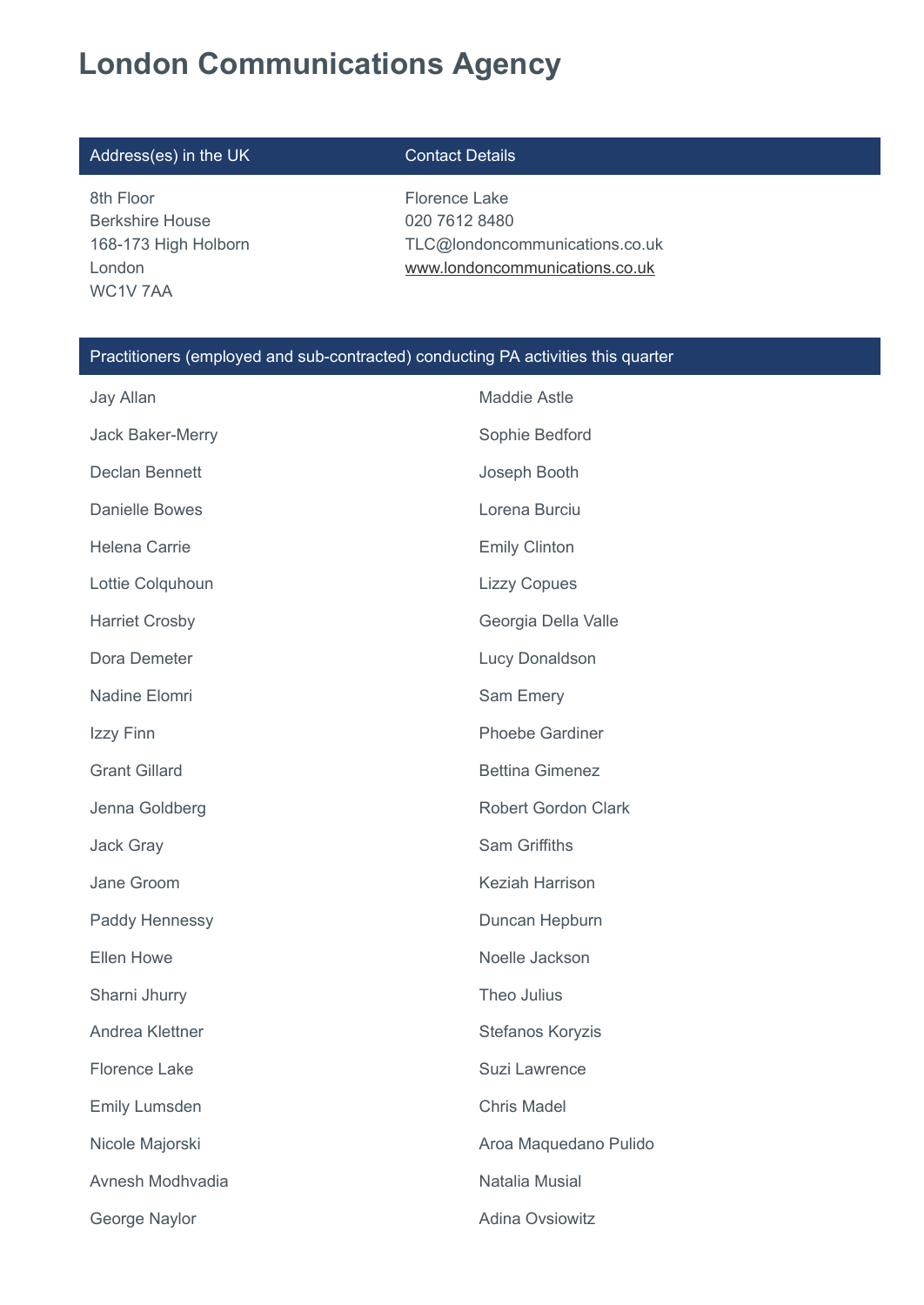| Tom O\\\'Byrne        | Jayen Patel           |
|-----------------------|-----------------------|
| Jesse Peacock         | Jonny Popper          |
| Sarah Rawlings        | Kirin Sall            |
| Louis Selwyn          | Rahul Shah            |
| <b>Harriet Shone</b>  | Francesca Sidoli      |
| <b>Jonny Simmonds</b> | <b>Harry Sorensen</b> |
| <b>Ellie Tucker</b>   | <b>Yasmine Upton</b>  |
| Ed Williams           | Amber Zafar           |

| <b>Hydrock</b>                        | <b>London Property Alliance</b>           |
|---------------------------------------|-------------------------------------------|
| Aberdeen Asset Management             | <b>ACAVA</b>                              |
| <b>Access</b>                         | <b>AHMM West Kentish Town</b>             |
| <b>Argent Related</b>                 | Ayre Chamberlain Gaunt                    |
| Ayre Chamberlain Gaunt                | <b>Backyard Cinema</b>                    |
| <b>Barratt Homes</b>                  | <b>Beltane</b>                            |
| <b>Benson Elliot</b>                  | <b>Berkeley Homes</b>                     |
| <b>Brentford Football Club</b>        | <b>British Land</b>                       |
| Broadway Malyan                       | Cadogan                                   |
| Cargiant                              | Central B.I.D.                            |
| City of London Corporation            | <b>Clarion Housing</b>                    |
| CO-RE                                 | Crosstree                                 |
| Curlew                                | <b>Dukelease</b>                          |
| Easa Saleh Al Gurg Group              | <b>Endurance Land</b>                     |
| Frame [re]                            | Gazeley                                   |
| <b>General Projects</b>               | <b>Get Living</b>                         |
| Grainger plc                          | Grosvenor                                 |
| Group Legendre                        | Groveworld                                |
| Guy\\\'s and St Thomas\\\' Foundation | Harlequin F.C.                            |
| Harrison Housing                      | Hatton Gardens B.I.D                      |
| <b>Hayes Davidson</b>                 | <b>HB Reavis</b>                          |
| <b>HBD</b>                            | Heart of London Business Alliance (HoLBA) |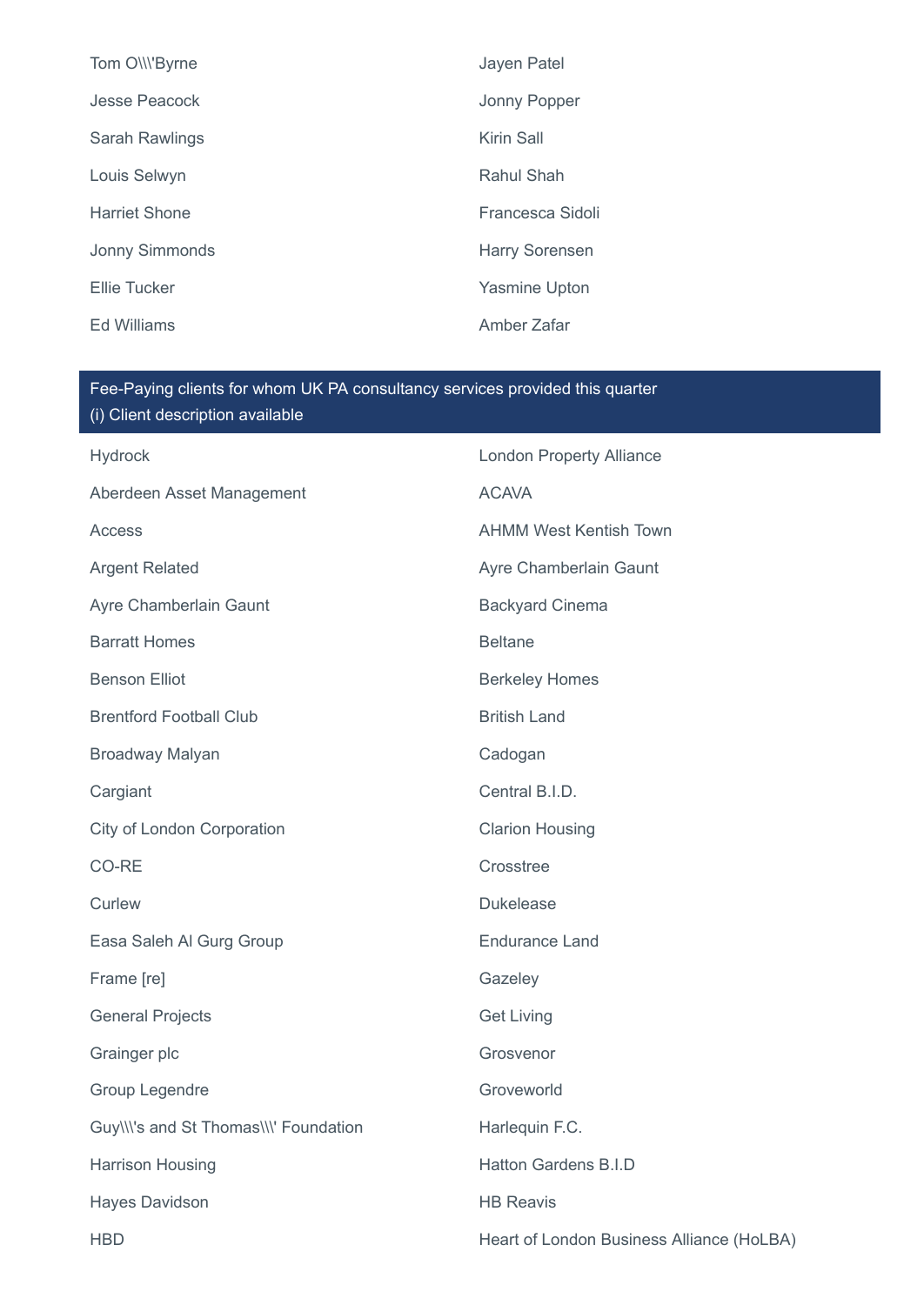| <b>HKS Architects</b>                    | Hondo                                                                       |
|------------------------------------------|-----------------------------------------------------------------------------|
| House of Hiranandani Capital Partners    | <b>HUB</b>                                                                  |
| Hurlington                               | <b>Imperial College</b>                                                     |
| <b>Interland Group</b>                   | Jacobs (for the Palace of Westminster Restoration<br>and Renewal Programme) |
| King's Cross Central Limited Partnership | Lab Tech Investments                                                        |
| Landsec                                  | Lee Valley Regional Park Authority                                          |
| Lendlease                                | LocatED                                                                     |
| London & Regional Properties             | Londonnewcastle                                                             |
| Luxgrove                                 | March & White Design                                                        |
| <b>Marsfields</b>                        | <b>Metropolitan Police Service Property Services</b>                        |
| <b>Mount Anvil</b>                       | Museum of London                                                            |
| <b>Native Land</b>                       | New London Architecture (NLA)                                               |
| <b>Newlon Housing Trust</b>              | NHS Epsom and St Helier University Hospitals                                |
| <b>NHS Property Services Ltd</b>         | NHS The Royal Marsden Hospital                                              |
| <b>Notting Hill Genesis</b>              | One Housing                                                                 |
| Pinebridge Investments                   | Queen Mary University of London                                             |
| <b>Quintain Limited</b>                  | RaKAT (charitable client)                                                   |
| Renewal                                  | Royal Borough of Kingston upon Thames                                       |
| Royal London Asset Management            | <b>Ryder Architecture</b>                                                   |
| <b>Sanctuary Housing</b>                 | Seaforth Land                                                               |
| <b>Seahorse Environmental</b>            | <b>Splendid Hospitality Group</b>                                           |
| St James Church, Piccadilly              | Stanhope                                                                    |
| <b>Stride Treglown</b>                   | <b>Telford Homes</b>                                                        |
| Thales Transportation UK                 | The Earls Court Development Company (ECDC)                                  |
| <b>The National Gallery</b>              | The OPDC                                                                    |
| The Wave                                 | <b>Therme South</b>                                                         |
| <b>Tonic Housing</b>                     | <b>Tottenham Hotspur Football Club</b>                                      |
| <b>Tower Group</b>                       | <b>Twelve Architects</b>                                                    |
| $U+I$                                    | urbanest                                                                    |
| Valo Smart City UK                       | <b>VU.CITY</b>                                                              |
| W.RE                                     | <b>Watkin Jones</b>                                                         |
| Western Riverside Waste Authority        | <b>Westminster City Council</b>                                             |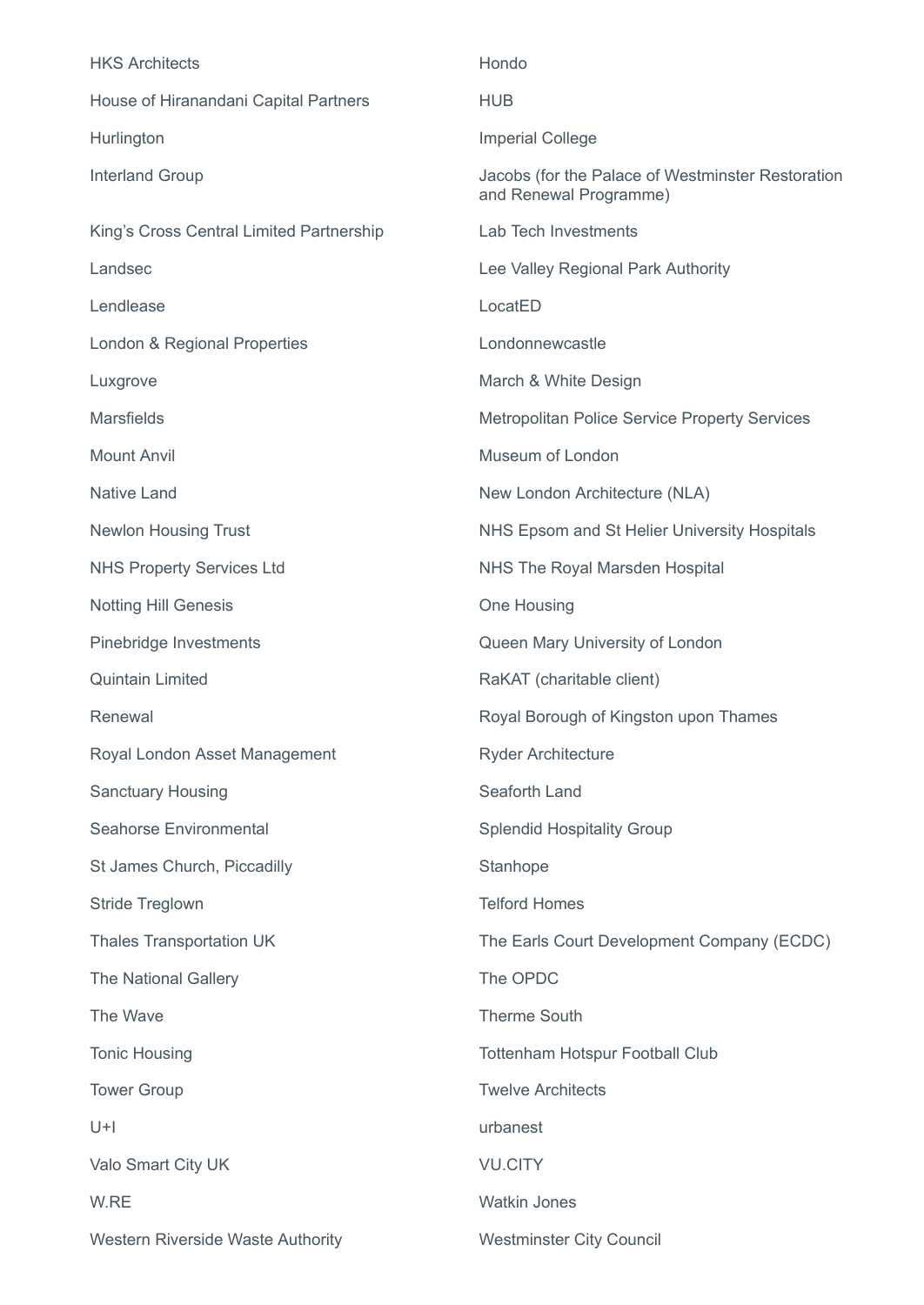# **London Legacy Development Corporation**

## Address(es) in the UK Contact Details

## Level 10 1 Stratford Place Montfichet Road London E20 1EJ

Michelle Jones 02032888836 michellejones@londonlegacy.co.uk

## Practitioners (employed and sub-contracted) conducting PA activities this quarter

Ed Stearns

Kerri Blyberg **Mark Robinson** Mark Robinson

# **Luther Pendragon**

## Address(es) in the UK Contact Details

48 Gracechurch Street London EC3V 0EJ

Simon Whale 020 7618 9100 simonwhale@luther.co.uk [www.luther.co.uk](http://www.luther.co.uk/)

## Other Countries of Operation

## BELGIUM UNITED STATES

### Practitioners (employed and sub-contracted) conducting PA activities this quarter

| Tabitha Adams       | Abigail Arnold  |
|---------------------|-----------------|
| Keith Brookbank     | Jennifer Evans  |
| <b>Ben Frankel</b>  | Matthew Freeman |
| <b>William Gray</b> | Katie Holbeche  |
| <b>Emily Mahon</b>  | Simon Maule     |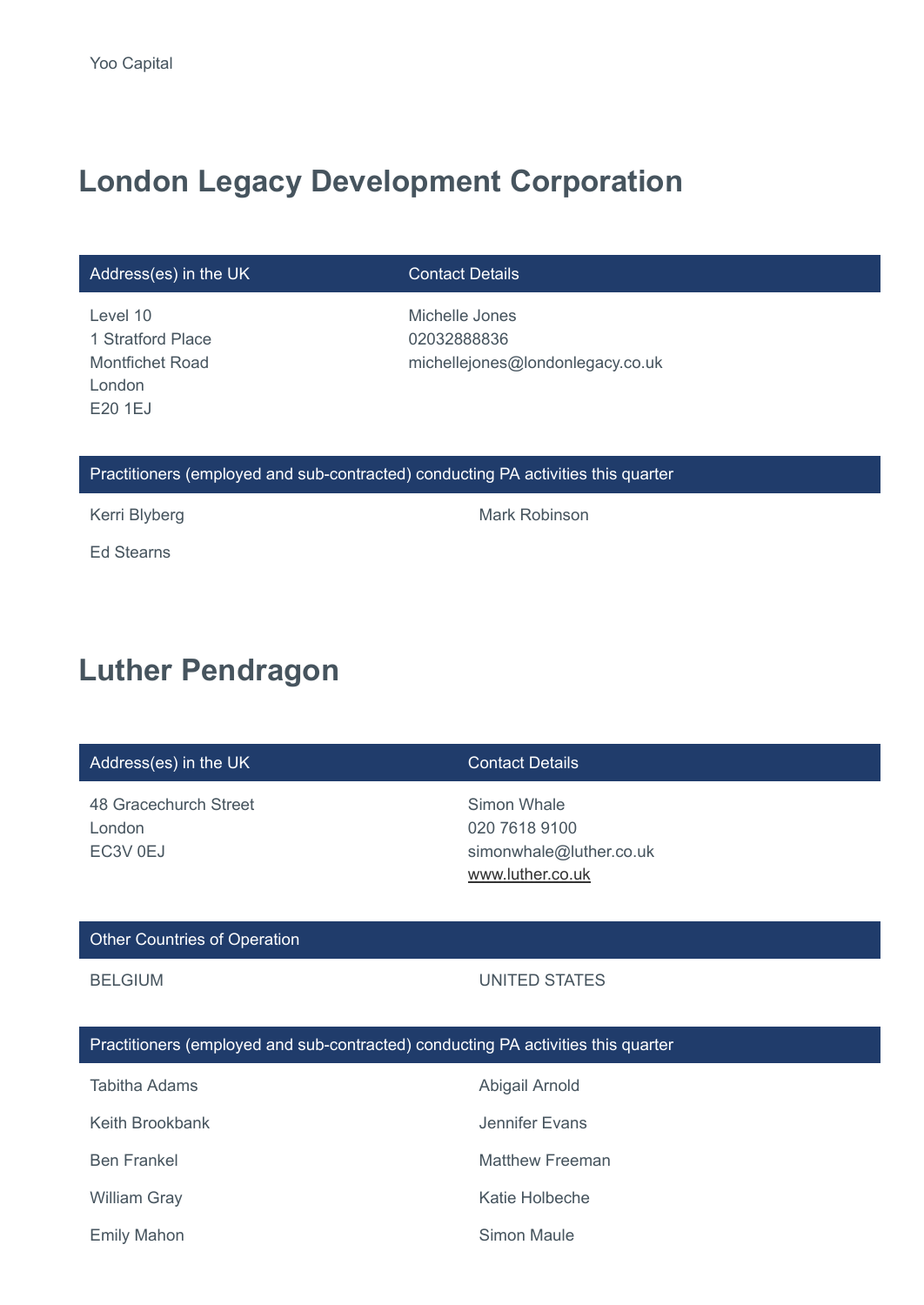| <b>Beany McLean</b>   |
|-----------------------|
| <b>Hamish Venters</b> |

Adam Thomas Simon Whale Wilf Wheeler **Edward Wright** 

| Fee-Paying clients for whom UK PA consultancy services provided this quarter<br>(i) Client description available |                                                                           |
|------------------------------------------------------------------------------------------------------------------|---------------------------------------------------------------------------|
| All Party Group on Intellectual Property (i): All funded Alliance For Intellectual Property                      |                                                                           |
| by All Party Group on Intellectual Property                                                                      | Burns & McDonnell (i): www.burnsmcd.com                                   |
| <b>Clarion Events</b>                                                                                            | Diocese of London                                                         |
| Diocese of Winchester                                                                                            | <b>Health and Care Professionals Council</b>                              |
| Highgate School                                                                                                  | Independent Inquiry into the issues raised by David<br><b>Fuller case</b> |
| LGC Group Limited (i): http://www.lgcgroup.com/                                                                  | London Market Group                                                       |
| Marie Curie UK                                                                                                   | <b>NHS England</b>                                                        |
| <b>Optical Express</b>                                                                                           | <b>Professional Standards Authority</b>                                   |
| <b>Solicitors Regulation Authority</b>                                                                           | The Argent Group                                                          |
| The Boeing Company                                                                                               | United Westminster & Grey Coat Foundation                                 |
| <b>Wellcome Trust</b>                                                                                            | <b>Winckworth Sherwood</b>                                                |

Fee-Paying clients for whom UK monitoring services provided this quarter (i) Client description available

Envigo

# **M&F Health**

## Address(es) in the UK Contact Details

M&F Health 31-35 Kirby Street London EC1N 8TE

James Hollaway 02074921791 james.hollaway@mandfhealth.com [www.mandfhealth.com](http://www.mandfhealth.com/)

Practitioners (employed and sub-contracted) conducting PA activities this quarter

Philippa Cahill **Dan Cambers**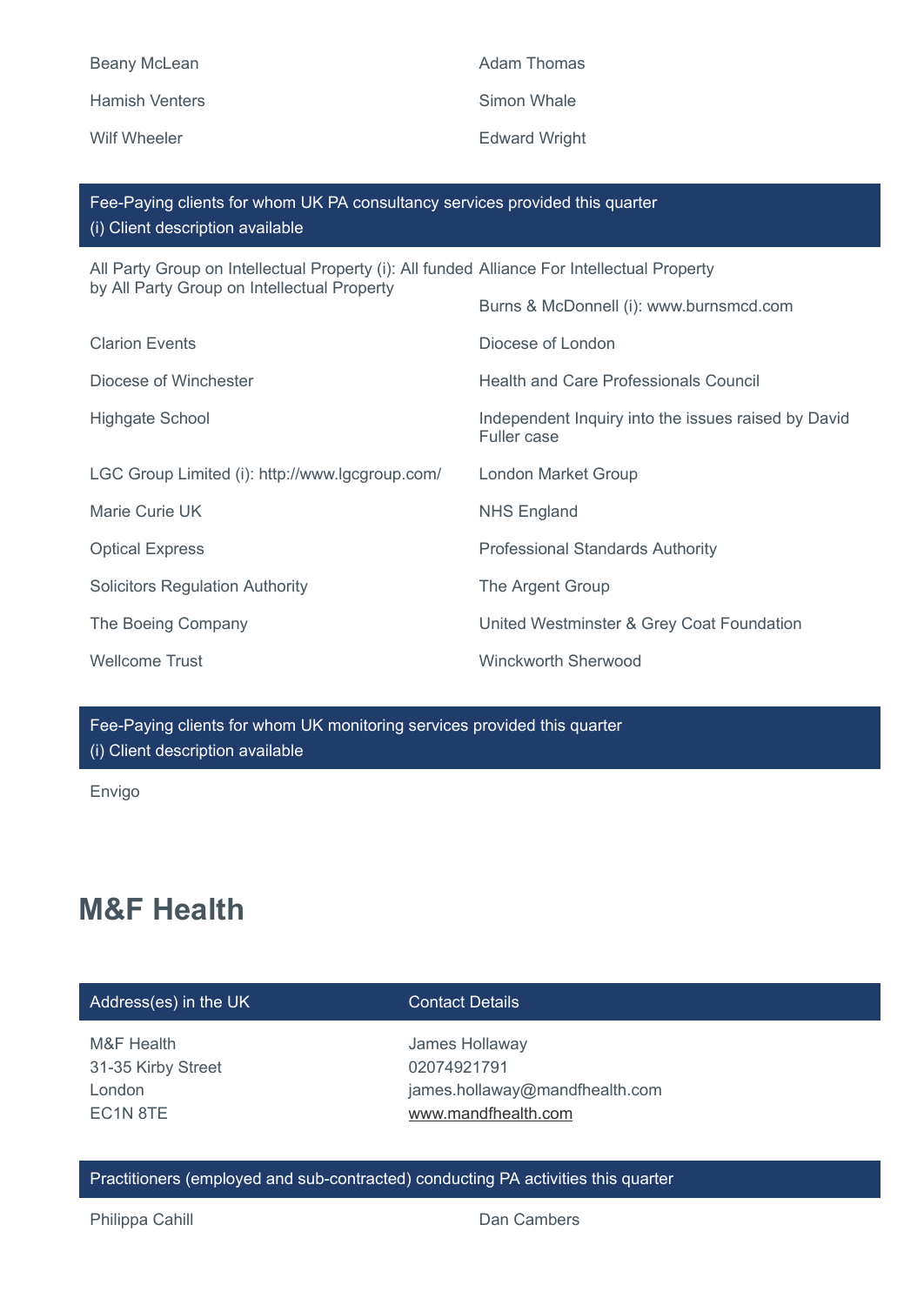| Andie Gbedemah        | James Hollaway         |
|-----------------------|------------------------|
| <b>Thomas Lambton</b> | Jonathan Ojo           |
| <b>Claire Poynton</b> | <b>Greg Sutherland</b> |
| Kate Weston           | Simon Whalley          |

Fee-Paying clients for whom UK PA consultancy services provided this quarter (i) Client description available

All Party Parliamentary Group on Axial Spondyloarthritis (i): (sponsored by the National Ankylosing Spondylitis Society and Novartis Pharmaceuticals UK Ltd)

British Association of Sexual Health and HIV (i): www.bashh.org

Sanofi (i): www.sanofi.com

Axial Spondyloarthritis International Federation (i): https://asif.info/

British Association of Parenteral and Enteral Nutrition (i): www.bapen.org.uk

Commercial Air Filtration (i): www.allergycosmos.co.uk/commercial-air-filtration

Janssen (i): www.janssen.co.uk Johnson & Johnson (i): www.jnj.com

Lumira (i): www.lumiradx.com **Merck Sharp & Dohme (i): www.msd-uk.com** 

Myeloma UK (i): www.myeloma.org.uk National Axial Spondyloarthritis Society (i): www.nass.co.uk

Novartis (i): www.novartis.co.uk Olympus (i): www.olympus.co.uk

# **Madano**

### Address(es) in the UK Contact Details

Levels 5 & 6 Riverside House 2A Southwark Bridge London SE1 9HA

Matthew Houlsby 020 7593 4000 matthew.houlsby@madano.com [www.madano.com](http://www.madano.com/)

## Practitioners (employed and sub-contracted) conducting PA activities this quarter

| Joshua Ayodele       | Evan Byrne             |
|----------------------|------------------------|
| Michael Evans        | <b>Ben Gascoyne</b>    |
| Michaila Hancock     | <b>Matthew Houlsby</b> |
| Will Hyslop          | Lewis Popplewell       |
| <b>Harry Spencer</b> | <b>Jillian Stead</b>   |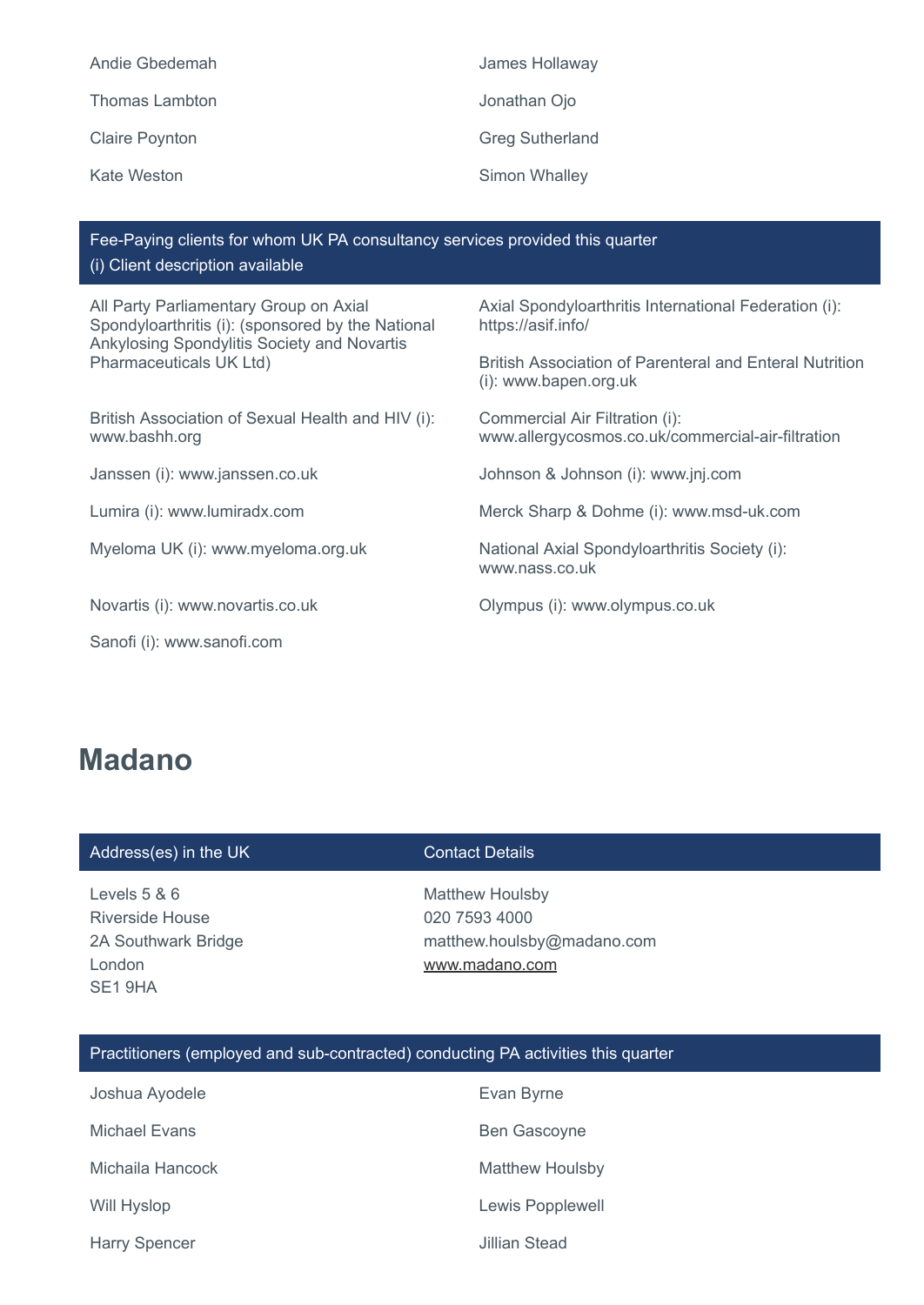| Fee-Paying clients for whom UK PA consultancy services provided this quarter<br>(i) Client description available |                                                       |  |
|------------------------------------------------------------------------------------------------------------------|-------------------------------------------------------|--|
| <b>Carbon Engineering</b>                                                                                        | <b>Ceres Power</b>                                    |  |
| <b>First Light Fusion</b>                                                                                        | <b>Hybrid Air Vehicles</b>                            |  |
| Hydrogen UK                                                                                                      | Last Energy (i): https://www.lastenergy.com/          |  |
| Mind Foundry                                                                                                     | <b>NextEnergy Capital</b>                             |  |
| <b>RootMetrics</b>                                                                                               | Storegga                                              |  |
| <b>UCLB</b>                                                                                                      | Viridor                                               |  |
| Wagners (i): https://www.wagner.com.au/                                                                          | Whitetail Clean Energy (i): https://whitetail.energy/ |  |
| Worldline                                                                                                        | ZeroAvia                                              |  |

# **Maitland/AMO**

## Address(es) in the UK Contact Details

3 Pancras Square London London N1C 4AG

Jay Turner 02073795151 camilla.pissarro@maitland.co.uk <http://www.maitland.co.uk/>

## Practitioners (employed and sub-contracted) conducting PA activities this quarter

| Arantxa Arias         | Neil Bennett         |
|-----------------------|----------------------|
| Sam Cartwright        | <b>Harriet Clark</b> |
| Andrew Freedman       | Abean George         |
| Lisa Haidacher        | <b>Julie Harris</b>  |
| Daisy Padovan         | Razi Rahman          |
| Olivia Stalley        | Jay Turner           |
| Sam Turvey            | Xinyi Wang           |
| <b>Charles Withey</b> | Isa Yahya            |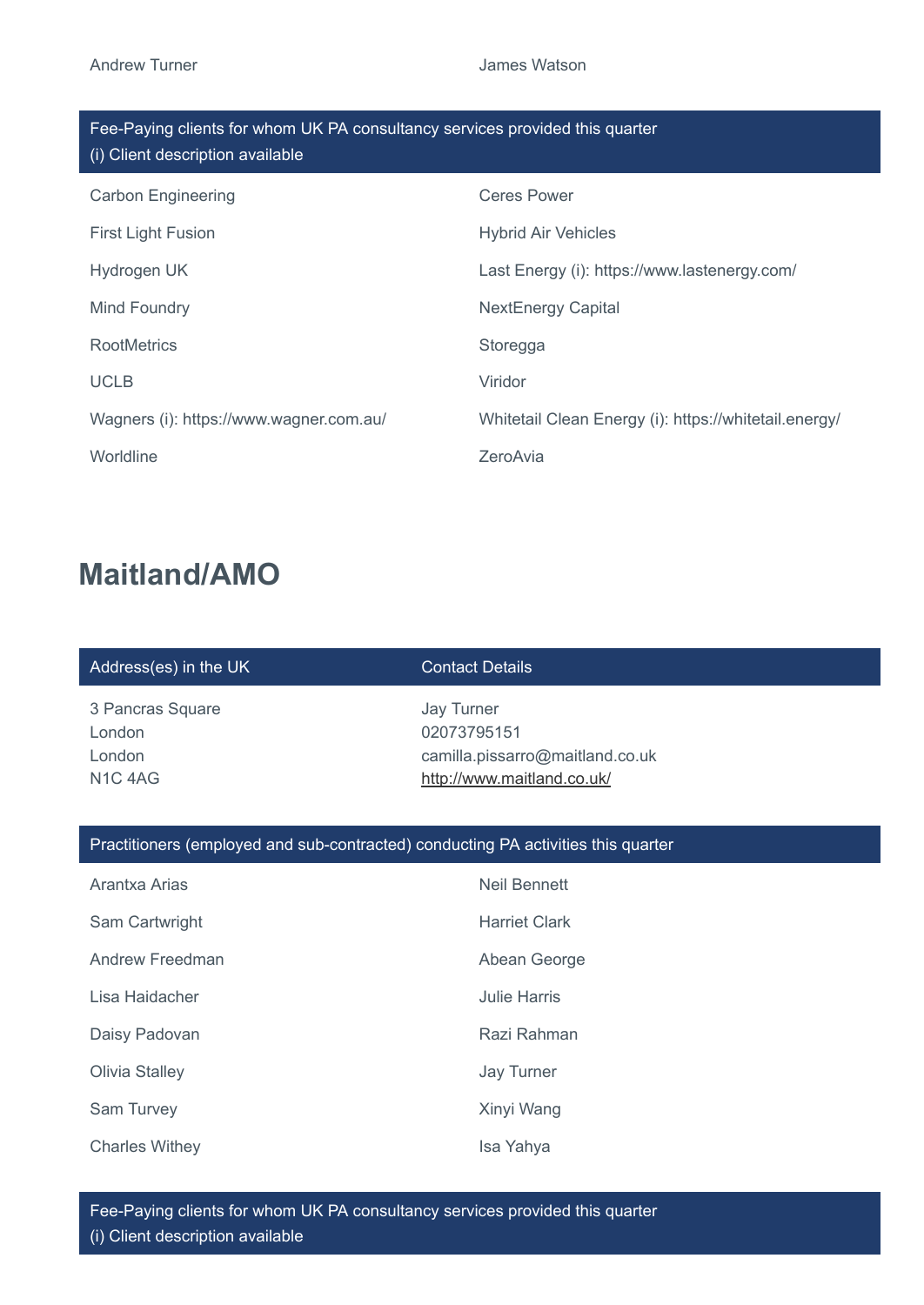| <b>Creative Car Park Ltd</b>           | Dr. Martens plc                   |
|----------------------------------------|-----------------------------------|
| <b>Fenchurch Advisory Partners LLP</b> | Government of the Virgin Islands  |
| <b>Greybull Capital LLP</b>            | <b>Howard Kennedy LLP</b>         |
| <b>Isotropic Systems Ltd</b>           | National Express Group plc        |
| Non-Standard Finance Plc               | Pets at Home Plc                  |
| Port of London Authority               | The Co-Operative Bank P.L.C.      |
| <b>TRIG LTD</b>                        | <b>Yorkshire Building Society</b> |
|                                        |                                   |

# **Marks & Spencer**

### Address(es) in the UK Contact Details

Waterside House 35 North Wharf Road London W2 1NW

Alec Brown 020 3884 6187 Alec.Brown@marks-and-spencer.com <https://corporate.marksandspencer.com/>

### Practitioners (employed and sub-contracted) conducting PA activities this quarter

Maeve McCormack **Tom Nicholson** 

Alec Brown Rachel Dunachie

# **McKenna Townsend**

# Address(es) in the UK Contact Details

Bridge House Pullman Way Ringwood **Hampshire** BH24 1EX

Enya Newton 01425 472 330 01425 472 766 enya@mckennatownsend.com [www.mckennatownsend.com](http://www.mckennatownsend.com/)

## Practitioners (employed and sub-contracted) conducting PA activities this quarter

Nicola McKenna **Enya Newton** 

Gemma Kennard **Matthew McKenna**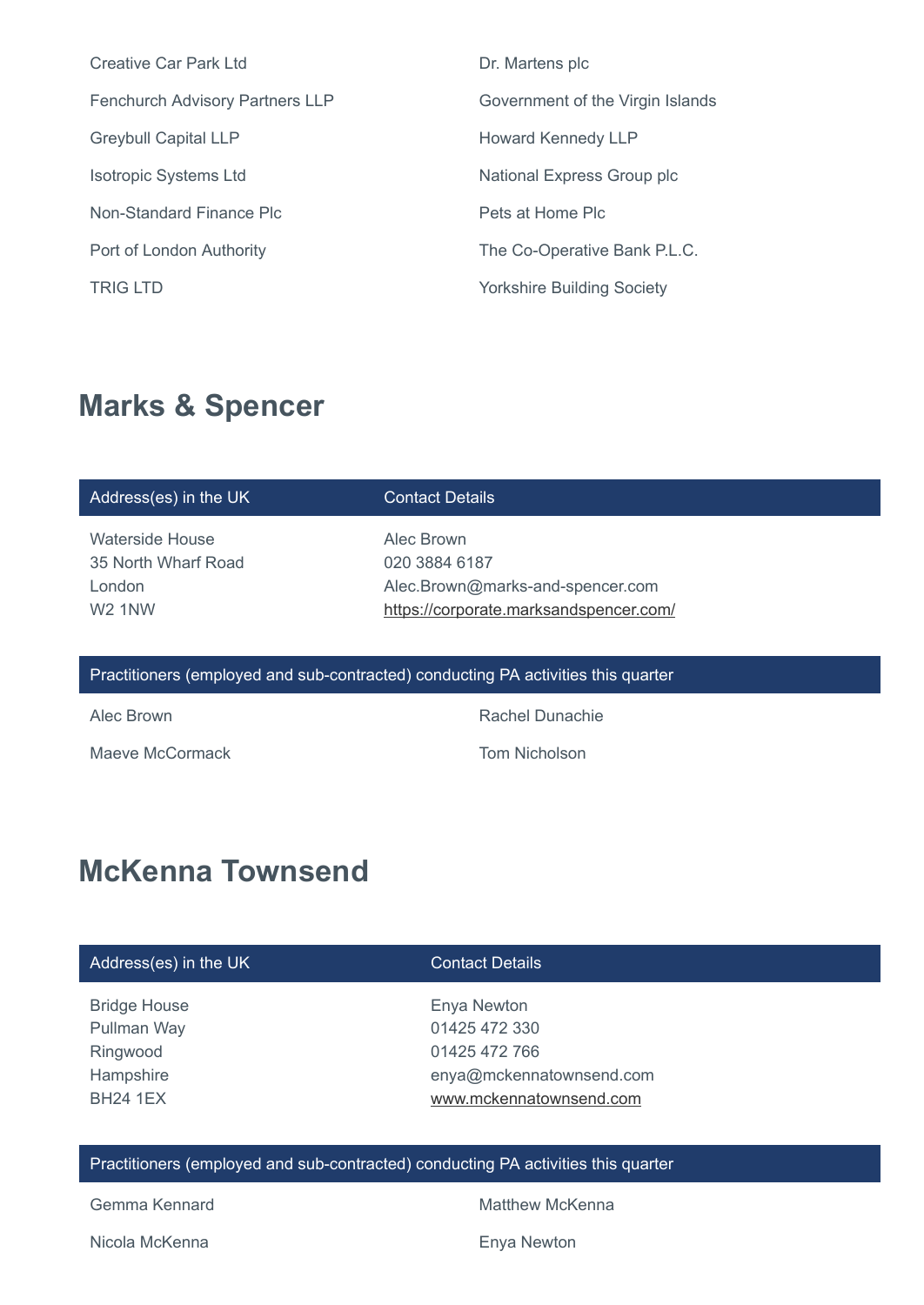# Melissa Piercy **Sarah Townsend** Sarah Townsend

## Nikita Troughton Nic Wallace-Walton

| Fee-Paying clients for whom UK PA consultancy services provided this quarter<br>(i) Client description available |                      |
|------------------------------------------------------------------------------------------------------------------|----------------------|
| AkzoNobel                                                                                                        | Care South           |
| <b>Condor Ferries</b>                                                                                            | Defiance             |
| ePropulsion                                                                                                      | Little Kickers       |
| Sunseeker International                                                                                          | Williams Jet Tenders |

# **Message Matters**

| Address(es) in the UK                                                                                            | <b>Contact Details</b>                                                                  |
|------------------------------------------------------------------------------------------------------------------|-----------------------------------------------------------------------------------------|
| 22/a1 Calton Road<br>Holyrood<br>Edinburgh<br>EH8 8DP                                                            | Peter Duncan<br>0131 516 5610<br>peter@messagematters.co.uk<br>www.messagematters.co.uk |
| Practitioners (employed and sub-contracted) conducting PA activities this quarter                                |                                                                                         |
| Peter Duncan                                                                                                     | <b>Andy MacIver</b>                                                                     |
| Louise Robertson                                                                                                 | <b>Clare Slipper</b>                                                                    |
| <b>Chris Story</b>                                                                                               |                                                                                         |
|                                                                                                                  |                                                                                         |
|                                                                                                                  |                                                                                         |
| Fee-Paying clients for whom UK PA consultancy services provided this quarter<br>(i) Client description available |                                                                                         |
| ANM Group (i): www.anmgroup.co.uk                                                                                | Belfast Harbour (i): www.belfast-harbour.co.uk                                          |
| Brookfield Renewable UK Ltd (i):                                                                                 | Dignity in Dying (i): www.dignityindying.org.uk                                         |
| www.brookfieldrenewable.com                                                                                      | Drinkaware (i): www.drinkaware.co.uk                                                    |
| EDF (i): https://www.edf.fr/en/meta-home                                                                         | Food Train (i): www.thefoodtrain.co.uk                                                  |
| Green Action Trust (i): www.greenactiontrust.org                                                                 | IQVIA (i): www.iqvia.com                                                                |
| League Against Cruel Sports (i): www.league.org.uk                                                               | Moray West Offshore Wind Farm (i):<br>www.morayoffshore.com/moray-west/the-project/     |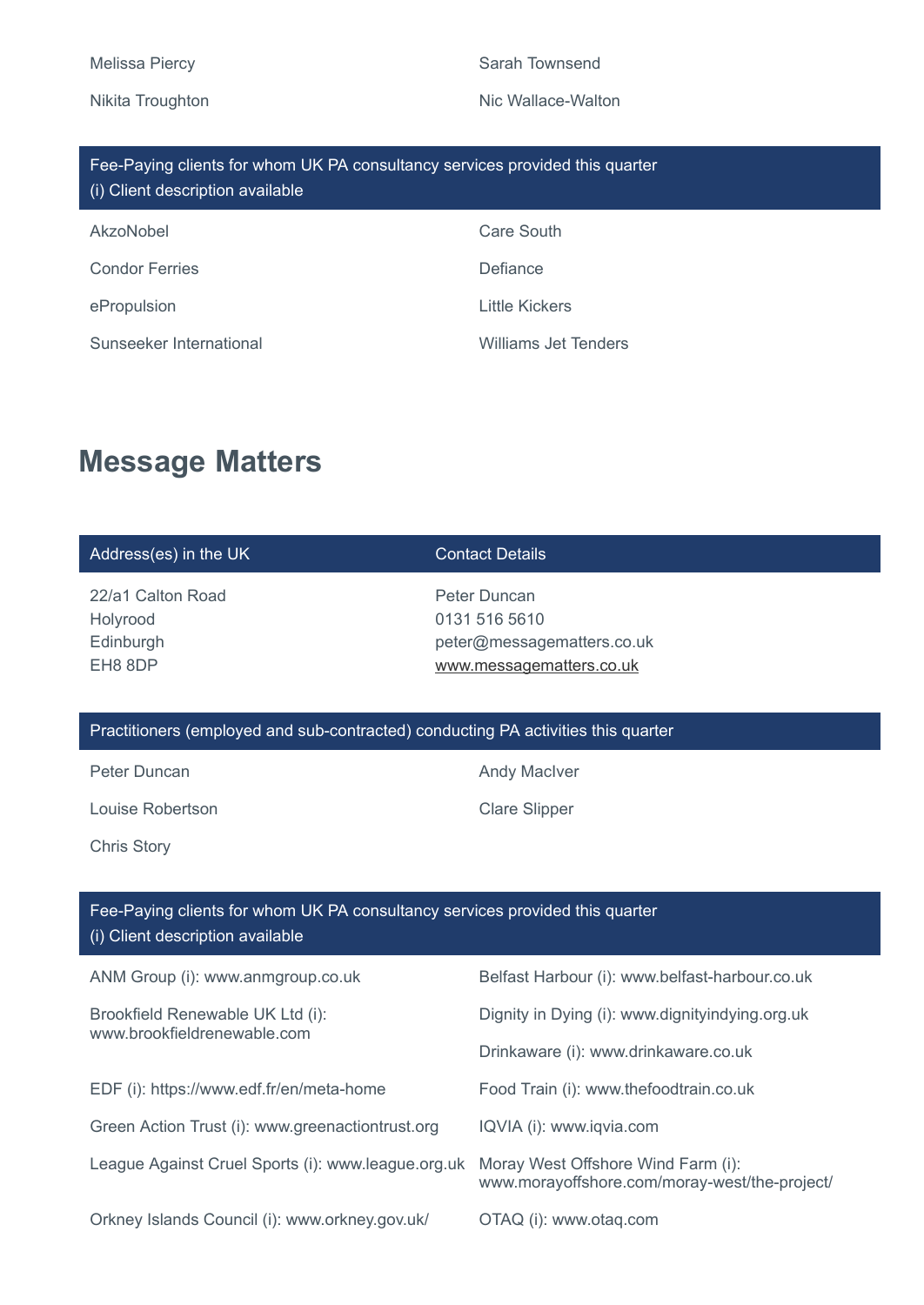Scotland\\\'s Towns Partnership (i): www.scotlandstowns.org

Smart Energy GB (i): www.smartenergygb.org Stena Line (i): www.stenaline.com

P&O Ferries (i): www.poferries.com/en/ Phoenix Group (i): www.thephoenixgroup.com PlusZero (i): www.pluszero.energy  $Qu$  Quilter Cheviot (i): www.quiltercheviot.com Scottish Grocers Federation (i): www.sgfscot.co.uk Shetland Islands Council (i): www.shetland.gov.uk

# **MHP Communications**

## Address(es) in the UK Contact Details

60 Great Portland Street London W1W7RT

James Gurling 020 3128 8100 James.Gurling@mhpc.com [www.mhpc.com](http://www.mhpc.com/)

| Chris Adams (Party Officer) | <b>Billie Anderson</b>        |
|-----------------------------|-------------------------------|
| Ramona Aning                | Cristina Benson               |
| Lola Bhadmus                | Hayley Blackburn              |
| Nicola Boyd                 | Rose Brade                    |
| Alex Briggs                 | <b>Alexander Brookes</b>      |
| <b>Paul Burstow</b>         | Emma Chapman                  |
| <b>Kacey Cogle</b>          | Aaron Cohen-Gold              |
| Laura Cook                  | <b>Grace Curley</b>           |
| <b>Annabel Davies</b>       | <b>Denise Dewar</b>           |
| Pete Digger                 | <b>Alison Dunlop</b>          |
| Shauna Eddery               | Louise Farmer                 |
| Maddy Farnworth             | Jack Feinmann                 |
| Noah Froud                  | James Gurling (Party Officer) |
| Julie Henri                 | Sophie Heywood                |
| Jessica Hinton              | <b>Nick Hoile</b>             |
| <b>Ben Jones</b>            | James Juster                  |
| <b>Callum Keene</b>         | Jessica Lewington             |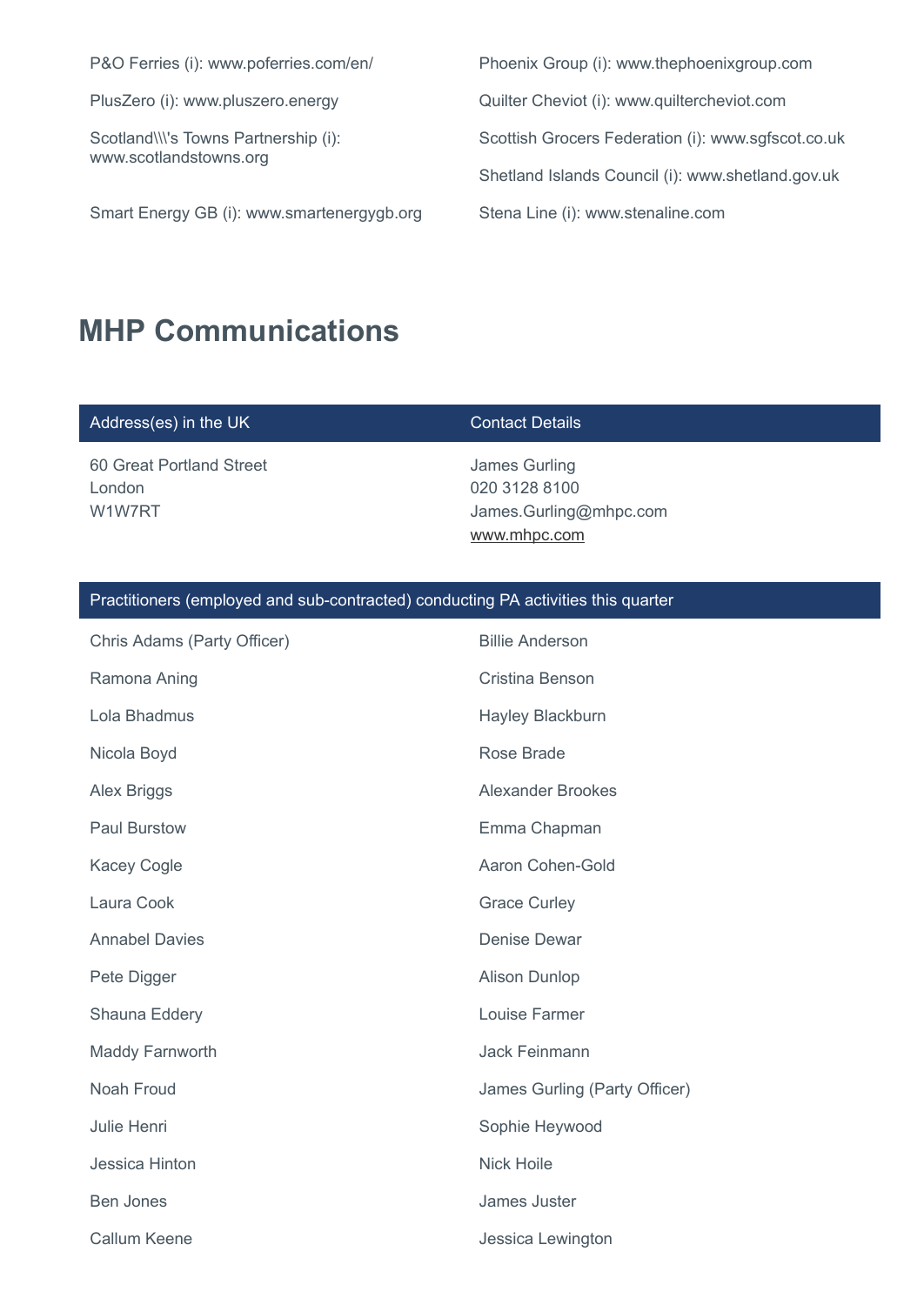| Craig Ling                    | Jamie Lyons                     |
|-------------------------------|---------------------------------|
| <b>Catriona Marriott</b>      | <b>Richard Mayne</b>            |
| <b>Thomas Messenger</b>       | Jaber Mohamed                   |
| Arabella Moore                | Rachel Morgan                   |
| Neil Moscovici                | <b>Charlotte Moss</b>           |
| Amy Nash                      | <b>Richard Oakley</b>           |
| Joshua Peck                   | Katherine Pogson                |
| <b>Nick Reid</b>              | Anna Reilly                     |
| <b>Huw Robinson</b>           | <b>Rachel Rowson</b>            |
| Chris Sargent (Party Officer) | <b>Isabelle Scali</b>           |
| <b>Karen Stablow</b>          | Dominic Stewart (Party Officer) |
| <b>Cecily Thompson</b>        | Chinwe Ugochukwu                |
| Sophie Vandenbroucke          | Nick Vaughan                    |
| <b>Emily Walther</b>          | <b>Miles Watson</b>             |
| <b>Olivia Willers</b>         | Max Wind-Cowie                  |
| Victoria Wynn                 | Ibrahim Zafar                   |

| Almac Group                                     | <b>Association of Dental Groups</b>                                           |
|-------------------------------------------------|-------------------------------------------------------------------------------|
| AstraZeneca UK Ltd                              | <b>ATOS IT Services UK LIMITED</b>                                            |
| <b>Bacs Payment Schemes Ltd</b>                 | <b>Barclays</b>                                                               |
| beIN IP Limited                                 | <b>Bloom Procurement Services Ltd</b>                                         |
| <b>Bristol-Myers Squibb Pharmaceuticals Ltd</b> | <b>British Business Financial Services Ltd</b>                                |
| Care UK Community Partnerships Ltd              | <b>CITB</b>                                                                   |
| <b>Digital Completion UK Ltd</b>                | E.ON UK plc                                                                   |
| Faegre Drinker Biddle & Reath LLP               | <b>Gambling Commission</b>                                                    |
| Gilead Sciences, Ltd. [UK]                      | <b>GlaxoSmithKline Services Unlimited</b>                                     |
| Go Daddy Europe Limited                         | Huawei Technologies (UK) Co.Ltd                                               |
| <b>IFM Investors</b>                            | Impossible Foods                                                              |
| Innocent Ltd                                    | International Alliance for Responsible Drinking (i):<br>https://www.iard.org/ |
| <b>Keoghs LLP</b>                               | Laing OW'Rourke                                                               |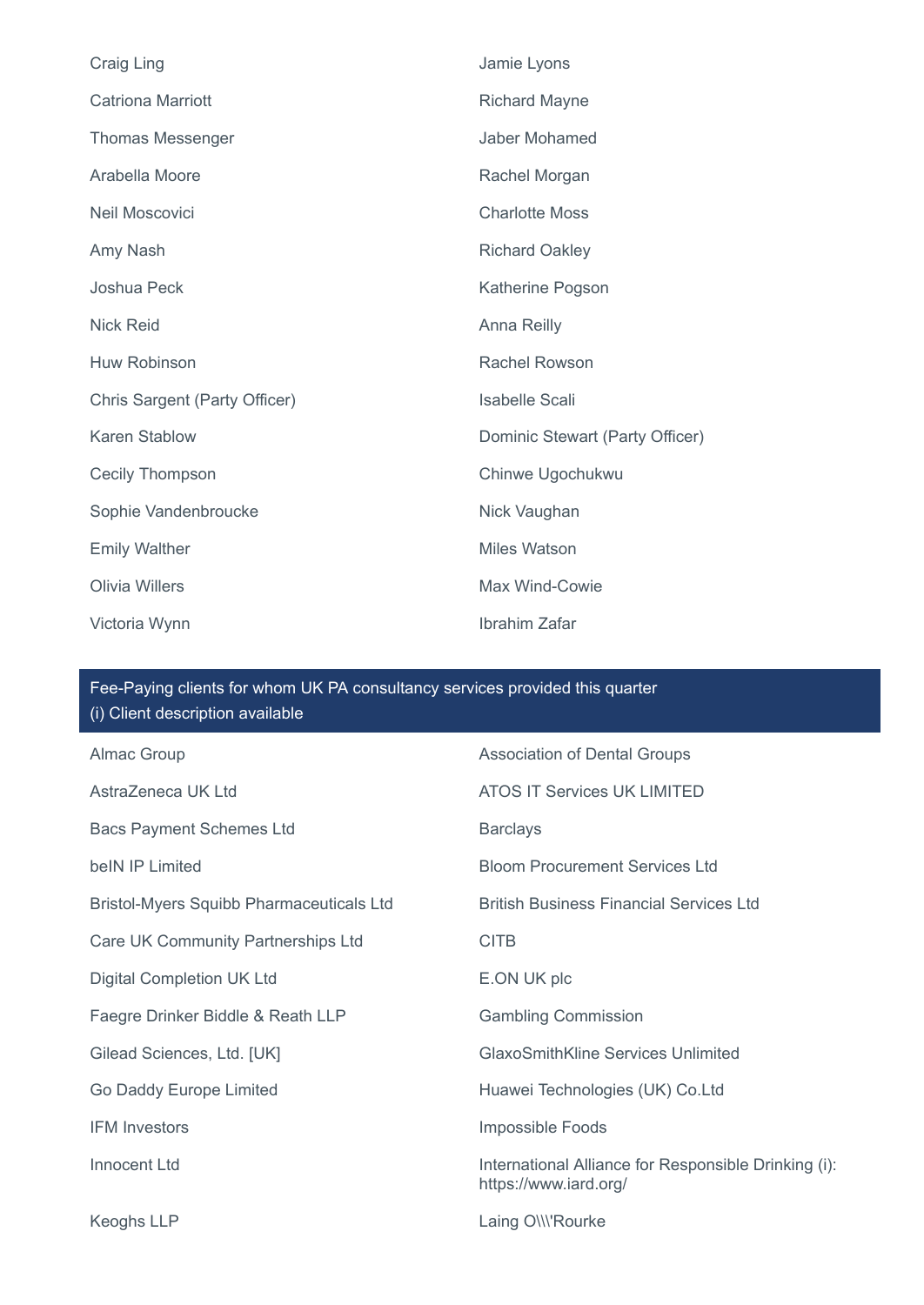| <b>LEO Pharma</b>                      | London School of Hygiene and Tropical Medicine                 |
|----------------------------------------|----------------------------------------------------------------|
| <b>Mapeley Estates Limited</b>         | Midland Expressway Limited                                     |
| Mundipharma International Limited      | <b>Network Rail</b>                                            |
| Oritain                                | Otsuka Pharmaceuticals Europe Ltd                              |
| Otsuka Pharmaceuticals Europe Ltd      | Ove Arup & Partners Ltd                                        |
| Pay.UK                                 | Radioactive Waste Management Limited                           |
| <b>Roche Products Limited</b>          | Roy Castle Lung Cancer Foundation                              |
| <b>RSPCA</b>                           | <b>RYA</b>                                                     |
| Save the Children                      | Sellafield Ltd                                                 |
| Sobi Ltd                               | Takeda Canada Inc                                              |
| <b>Takeda Pharmaceuticals Intern</b>   | <b>Takeda UK Limited</b>                                       |
| <b>TalkTalk Telecom Group</b>          | The Association of the British Pharmaceutical<br>Industry      |
| The Wine and Spirits Trade Association | The World Organisation of the Scout Movement                   |
| Theramex HQ UK Ltd                     | UK Lung Cancer Coalition (i):<br>https://www.uklcc.org.uk/     |
| <b>Welcome Break Group</b>             | Wine Drinkers UK (i):<br>https://winedrinkersuk.co.uk/about-us |
| <b>WYWM Pty Ltd</b>                    |                                                                |

# **Morrison Media**

## Address(es) in the UK Contact Details

177 West George Street Glasgow G2 2LB

Elaine Fee 0141 406 3663 lobbying@morrison-media.co.uk [www.morrison-media.co.uk](http://www.morrison-media.co.uk/)

## Practitioners (employed and sub-contracted) conducting PA activities this quarter

Stan Arnaud **Elaine Fee** 

John Morrison Craig Ritchie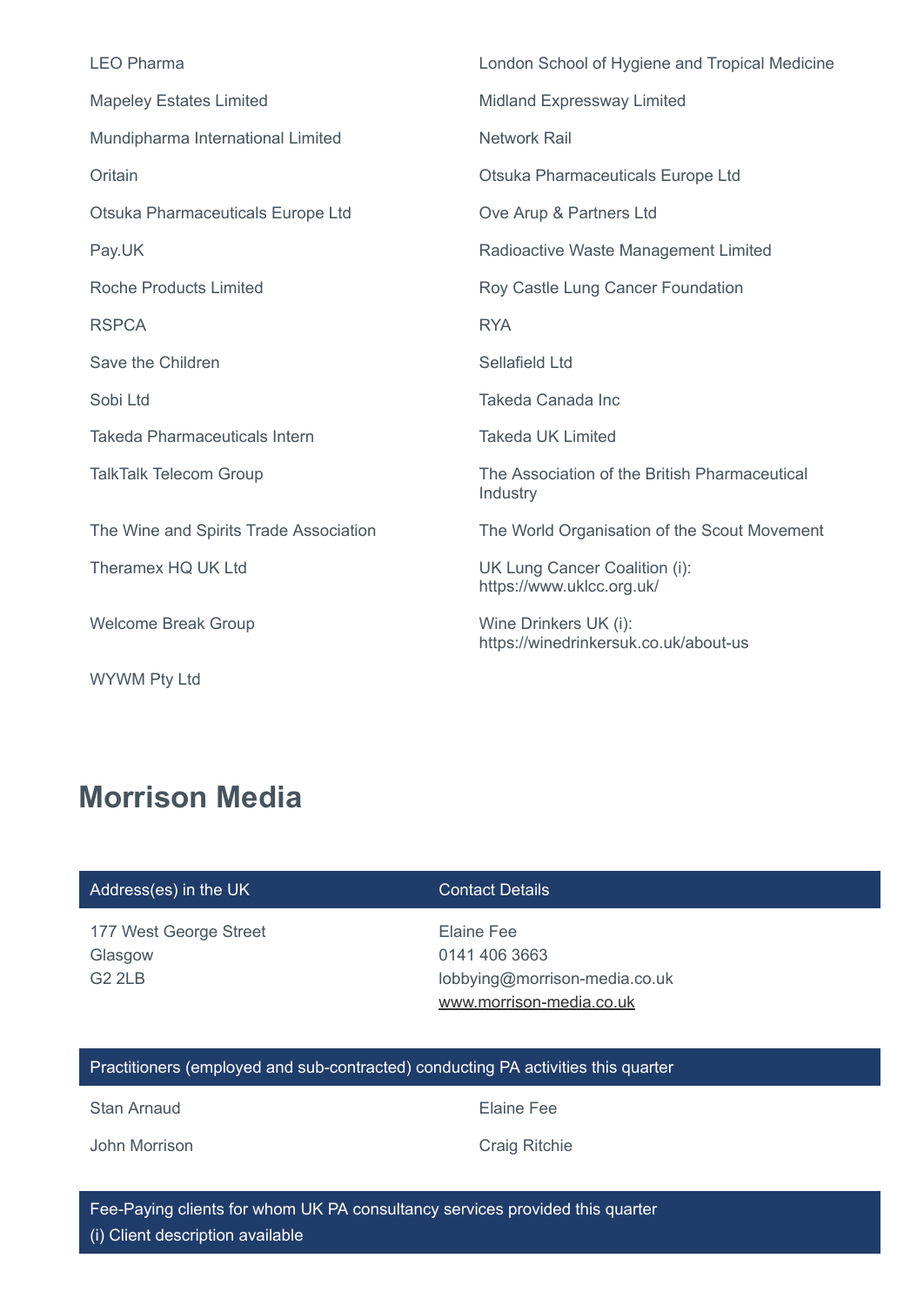Bord na Gaidhlig (i): http://www.gaidhlig.scot/bord/ CGI (i): https://www.cgi-group.co.uk/en-gb

HRM Homecare (i): Providers of care at home services across central Scotland

Port of Cromarty Firth (i): http://www.pocf.co.uk

# **MRM**

### Address(es) in the UK Contact Details

14 Buckingham Street Charing Cross London WC2N 6DF

Andrew Appleyard 020 3326 9900 olga.muha@mrm-london.com [www.mrm-london.com](http://www.mrm-london.com/)

## Practitioners (employed and sub-contracted) conducting PA activities this quarter

Andrew Appleyard

Fee-Paying clients for whom UK PA consultancy services provided this quarter (i) Client description available

Scottish Friendly (i): http://www.scottishfriendly.co.uk/

Fee-Paying clients for whom UK monitoring services provided this quarter (i) Client description available

Keystone Property Finance (i): http://www.keystonepropertyfinance.co.uk/ Target Group (i): https://www.targetgroup.com

# **New Consensus Communications Limited**

| Address(es) in the UK | <b>Contact Details</b>  |
|-----------------------|-------------------------|
| 349 Bath Street       | Ray Boyle               |
| Glasgow               | 07739205088             |
| G2 4AA                | boyle241@btinternet.com |

### Practitioners (employed and sub-contracted) conducting PA activities this quarter

Ray Boyle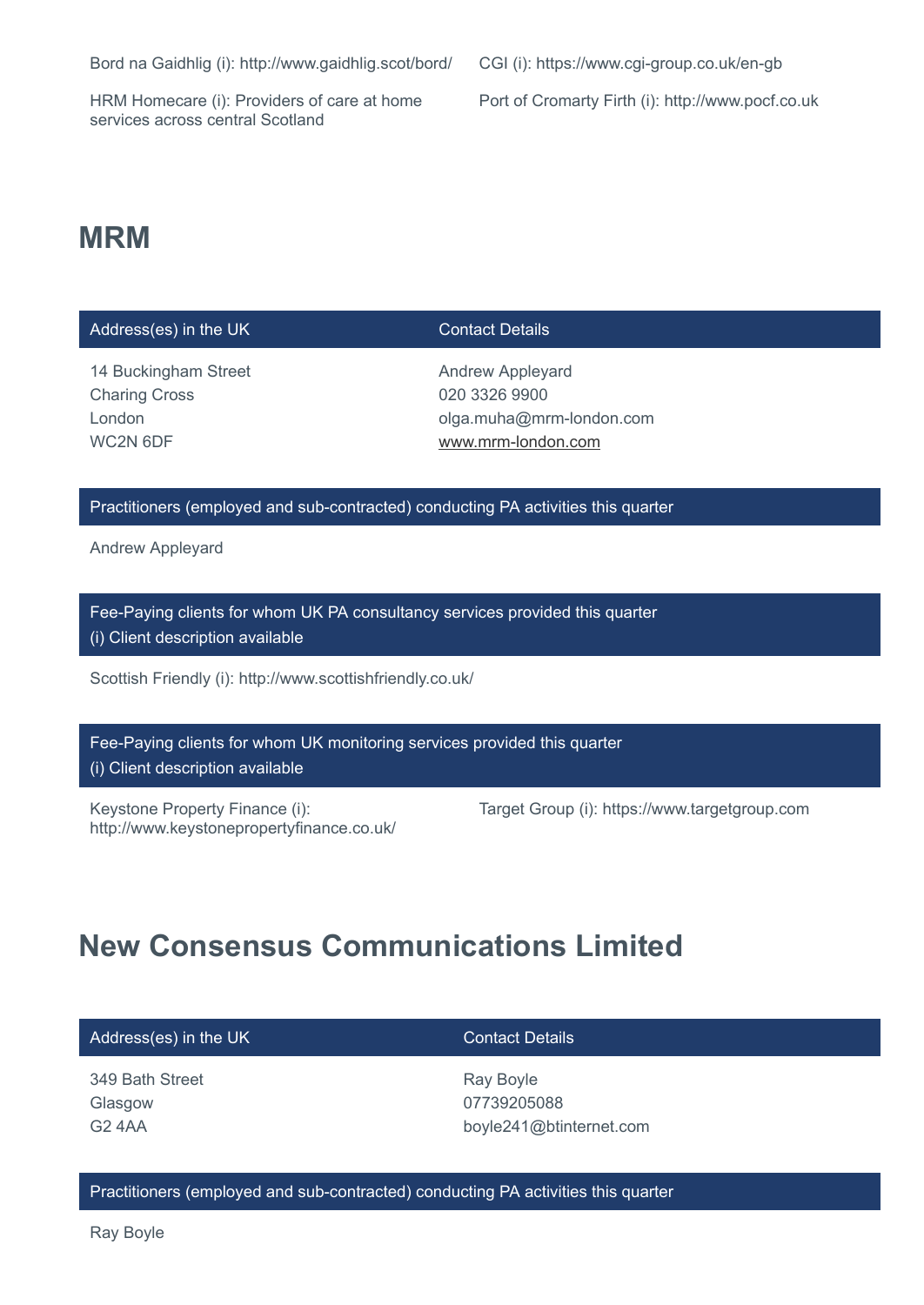| Fee-Paying clients for whom UK PA consultancy services provided this quarter |  |
|------------------------------------------------------------------------------|--|
| (i) Client description available                                             |  |

| Ambassador Group           | AS Homes              |
|----------------------------|-----------------------|
| L and S Homes              | Mactaggart and Mickle |
| <b>Miller Homes</b>        | Robertson Homes       |
| <b>Stewart Milne Homes</b> | <b>Taylor Wimpey</b>  |

# **Open Road**

## Address(es) in the UK Contact Details

5th Floor 6 More London Place

London SE1 2DA

Rob Fuller +44 20 7260 2700 sam.pettit@theopen-road.com <http://www.theopen-road.com/>

## Practitioners (employed and sub-contracted) conducting PA activities this quarter

| <b>Beatrice Allen</b>   | Ed Bottomley               |
|-------------------------|----------------------------|
| <b>Connor Crossland</b> | Alexis David               |
| Tom D\\\'Silva          | Rob Fuller (party officer) |
| Jessica Gardner         | Sarah Gates                |
| Sarah Hagan             | Annie Hamshaw              |
| Tom Hollywood           | Jenn Humphries             |
| Simon Jackson           | <b>Angus King-Davies</b>   |
| Poppy Martin            | Clarissa Nash              |
| Muirinn O\\\'Neill      |                            |

Fee-Paying clients for whom UK PA consultancy services provided this quarter (i) Client description available

DeepMind Technologies Google

Google Cloud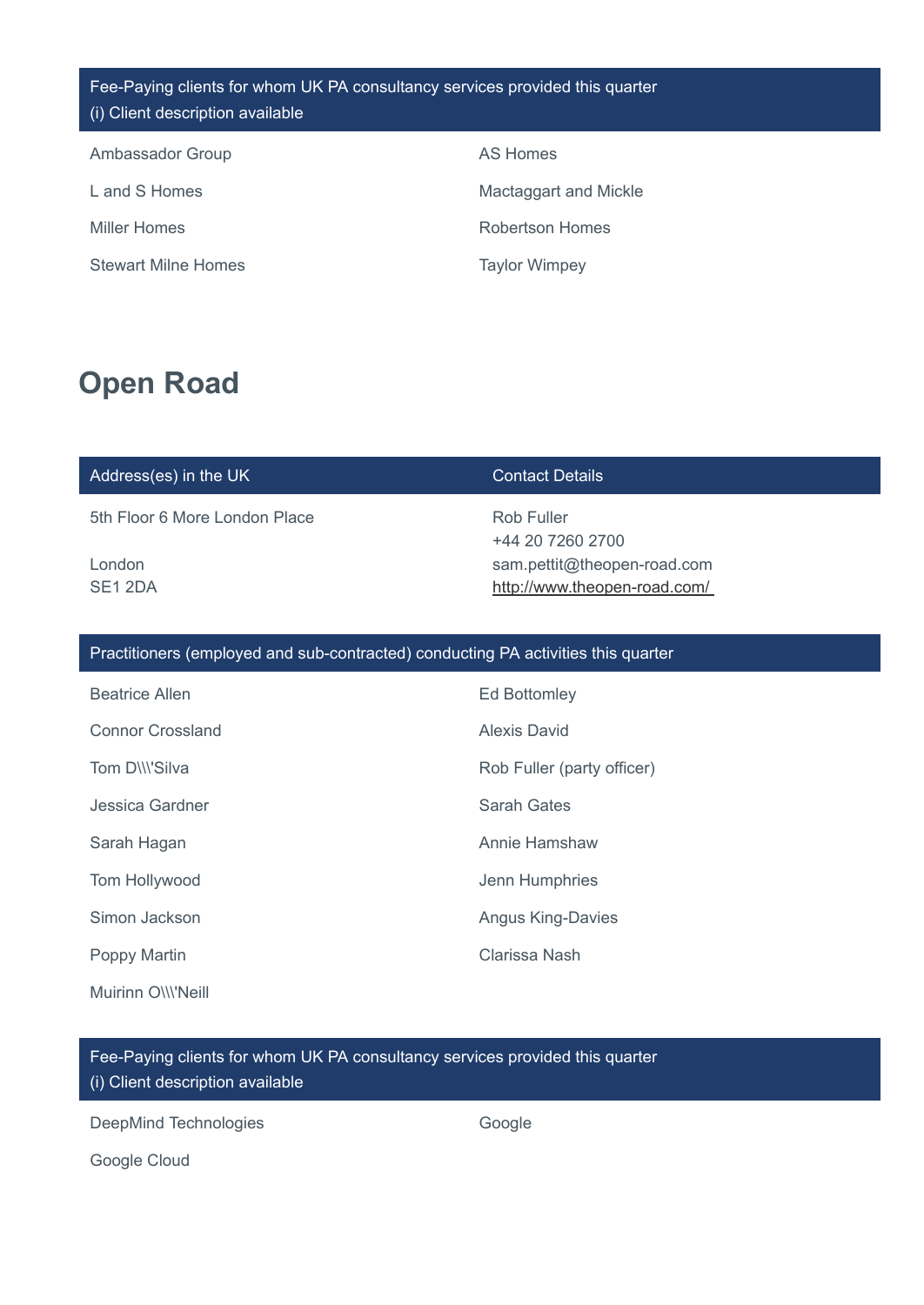# **Open Strategic Communications**

# Address(es) in the UK Contact Details

Innovation Factory, 385 Springfield Road Belfast Antrim BT12 7DG

Ross Williamson +44 (0) 28 95 902968 ross@oscni.com [www.oscni.com](http://www.oscni.com/) 

## Other Countries of Operation

IRELAND

| Practitioners (employed and sub-contracted) conducting PA activities this quarter |                       |
|-----------------------------------------------------------------------------------|-----------------------|
| Kaz Lynas                                                                         | Eimear Curran         |
| <b>Philip Kennedy</b>                                                             | Kelly McVeigh         |
| Kevin Neilan                                                                      | Aaron Scullion        |
| <b>Conor Shanley</b>                                                              | <b>Johnny Stewart</b> |
| Ross Williamson                                                                   |                       |

| Fee-Paying clients for whom UK PA consultancy services provided this quarter<br>(i) Client description available |                                              |  |
|------------------------------------------------------------------------------------------------------------------|----------------------------------------------|--|
| <b>Action Mental Health</b>                                                                                      | Allen & Overy                                |  |
| Alpha Housing                                                                                                    | Association for Quality Education Ltd. (AQE) |  |
| <b>BDO NI</b>                                                                                                    | <b>Belfast City Council</b>                  |  |
| <b>Belfast International Airport</b>                                                                             | <b>Belfast Region City Deal</b>              |  |
| <b>BROOKFIELD RENEWABLE IRELAND LIMITED</b>                                                                      | <b>Bryson Recycling</b>                      |  |
| <b>Cerberus Capital Management</b>                                                                               | Channel Airways Ltd.                         |  |
| <b>CHL Mortgages</b>                                                                                             | <b>Choice Housing</b>                        |  |
| <b>Clanmil Housing</b>                                                                                           | <b>CRAIGNAGAPPLE WIND FARM LIMITED</b>       |  |
| Dairy Council NI                                                                                                 | European Milk Forum                          |  |
| Firmus Energy Ltd.                                                                                               | Fly Atlantic Ltd.                            |  |
| International Fund for Ireland                                                                                   | Juno Planning and Environmental Ltd.         |  |
| Landmark Mortgages Ltd.                                                                                          | NIJobs.com                                   |  |
| ORSTED ONSHORE IRELAND MIDCO LIMITED                                                                             | <b>OWENREAGH POWER PARTNERS LTD</b>          |  |
| <b>OWENREAGH WIND FARM LIMITED</b>                                                                               | Power NI                                     |  |
|                                                                                                                  |                                              |  |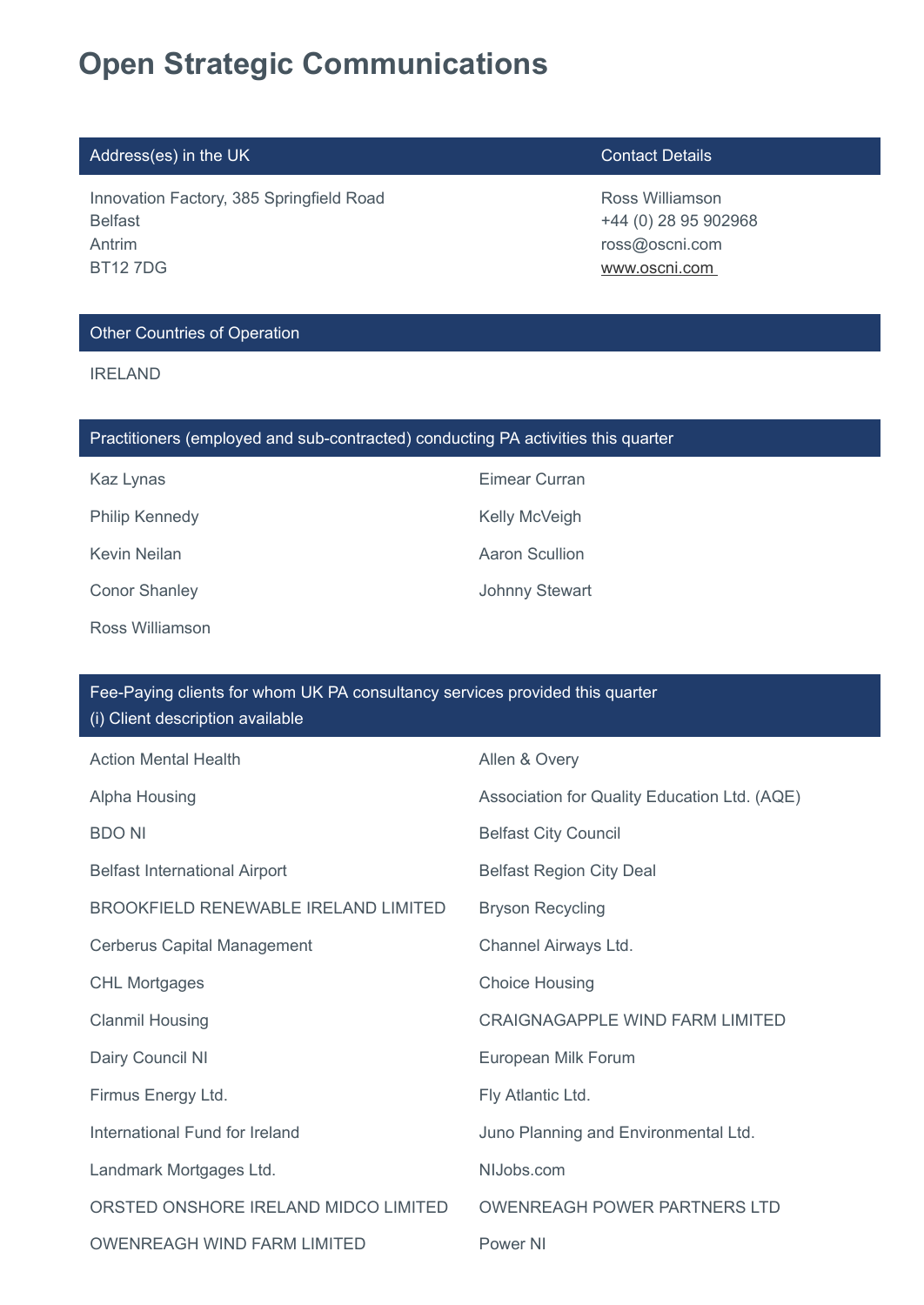Rockwool **Rockwool** Royal Caribbean Scottish Power Renewables Simon Community

Ulster Rugby

# **Orbit**

| Address(es) in the UK                                                                                            | <b>Contact Details</b>                                                          |  |
|------------------------------------------------------------------------------------------------------------------|---------------------------------------------------------------------------------|--|
| 4 Queen Street<br>Edinburgh<br>EH <sub>2</sub> 1JE                                                               | <b>Graeme Downie</b><br>0131 603 8996<br>graeme.downie@orbit.scot<br>orbit.scot |  |
| Practitioners (employed and sub-contracted) conducting PA activities this quarter                                |                                                                                 |  |
| <b>Stuart Butler</b>                                                                                             | Niamh Coffey                                                                    |  |
| <b>Graeme Downie</b>                                                                                             | <b>James Fullarton</b>                                                          |  |
| Alex Orr                                                                                                         | <b>Alastair Stewart</b>                                                         |  |
| <b>Sally Trethewie</b>                                                                                           |                                                                                 |  |
|                                                                                                                  |                                                                                 |  |
| Fee-Paying clients for whom UK PA consultancy services provided this quarter<br>(i) Client description available |                                                                                 |  |
| 3h York                                                                                                          | Alba Developments                                                               |  |
| <b>Amber Real Estate</b>                                                                                         | <b>ASDA</b>                                                                     |  |
| <b>British Land</b>                                                                                              | <b>Buccleuch Estates</b>                                                        |  |

CALA CALA Cruden Homes

Dawnfresh **Exercise 2018** Hanover Scotland Housing Association

Home Group **Home Group Juniper (i): House builder** 

Loch Long Salmon Lovell Lovell

Obesity Action Scotland **Panacea Homes** 

Platform **RDRL** 

Scottish Association of Landlords (SAL) Scottish Building Federation

Scottish Children's Services Coalition Scottish Empty Homes Partnership

## SGN SGN SON SONDER SALL SALL SONDER (i): Housing provider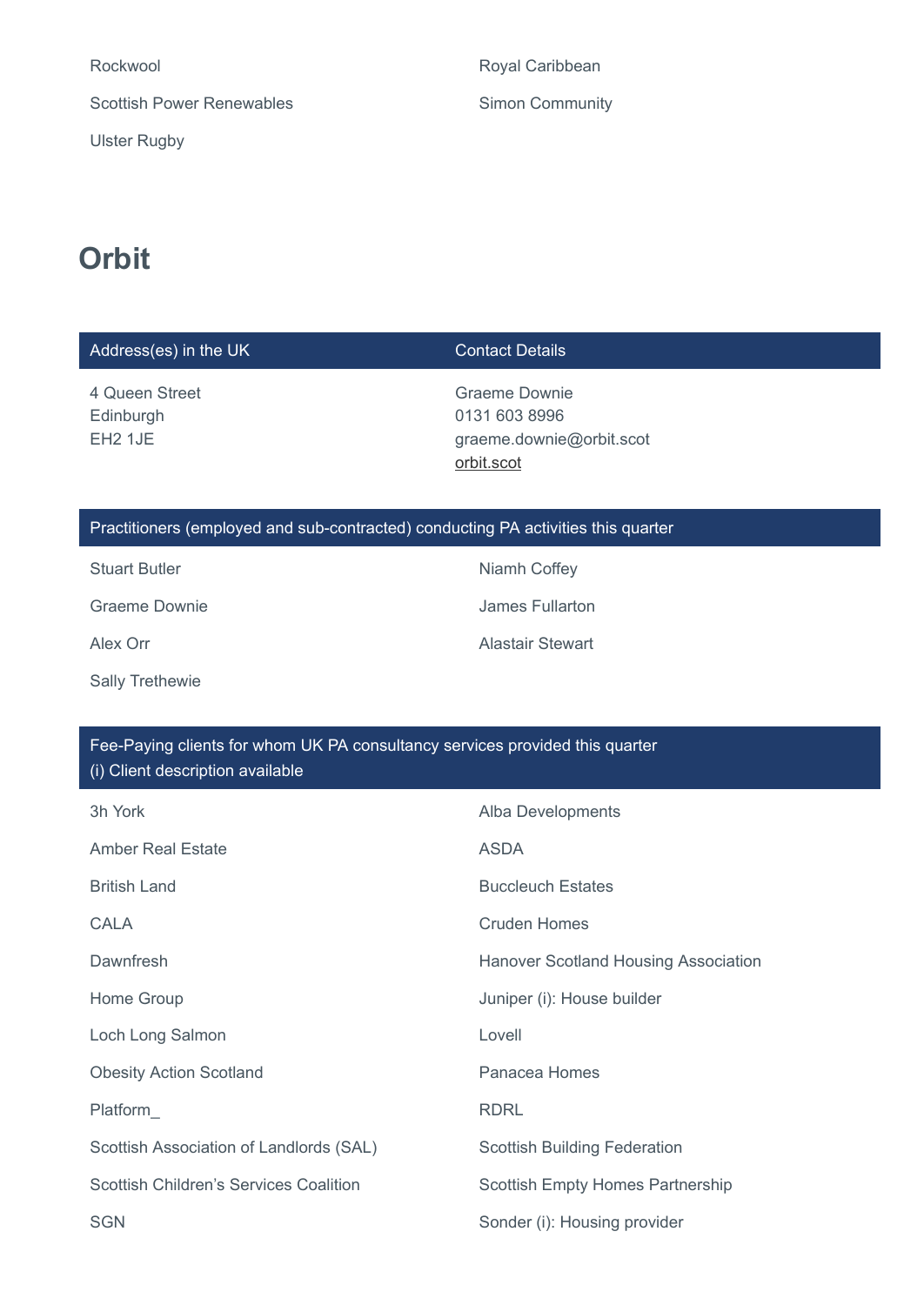Statkraft (i): Renewable Energy Summix Taylor Wimpey Torridon Developments Vento Ludens Wave

# **Ovid Consulting (trading as OVID Health)**

## Address(es) in the UK Contact Details

Ovid Health Hayles Bridge Offices 228 Mulgrave Road Cheam **Sutton** SM2 6JT

Jenny Ousbey 020 3536 8243 sophia.awan@ovidhealth.co.uk [www.ovidhealth.co.uk](http://www.ovidhealth.co.uk/)

## Practitioners (employed and sub-contracted) conducting PA activities this quarter

| Sophia Awan         | <b>Richard Beardmore</b> |
|---------------------|--------------------------|
| <b>Tom Doughty</b>  | Daisy Eveling            |
| <b>Jack Fleming</b> | Rachel Gonzaga           |
| Jade Grant-Rennick  | <b>Edward Halliday</b>   |
| Grace Holland       | <b>Andrew Jones</b>      |
| James Osborn        | <b>Katie Osborne</b>     |
| Jenny Ousbey        | Dr Sheuli Porkess        |
| Roudie Shafie       | <b>Matthew Silk</b>      |
| Jamie Wilkinson     |                          |

| Active Care Group (i): https://activecaregroup.co.uk/          | Alzheimer\\\'s Research UK (i):<br>https://www.alzheimersresearchuk.org/brain-<br>health/think-brain-health/?gclsrc=aw.ds& |
|----------------------------------------------------------------|----------------------------------------------------------------------------------------------------------------------------|
| Astellas Pharma (i): astellas.co.uk                            | AstraZeneca (i): https://www.astrazeneca.co.uk                                                                             |
| Bristol Myers-Squibb (i): www.bms.com                          | Ethypharm (i): https://www.ethypharm.co.uk/                                                                                |
| Fight Bladder Cancer (i):<br>https://fightbladdercancer.co.uk/ | Gilead Sciences (i): www.gilead.com                                                                                        |
|                                                                | GSK (i): www.gsk.com                                                                                                       |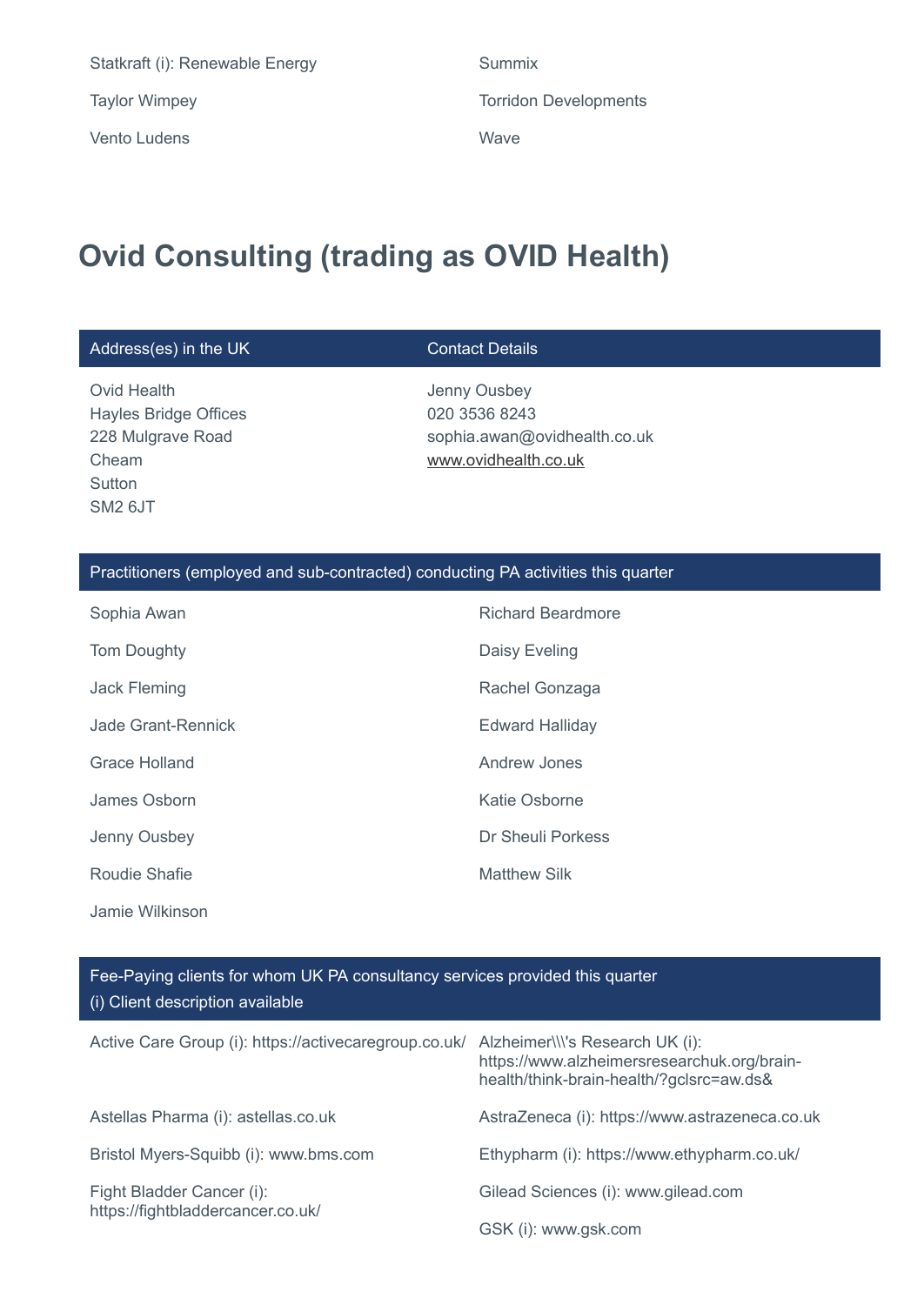NHS Confederation (i): www.nhsconfed.org Novartis (i): novartis.co.uk

Novartis Gene Therapy (i): https://www.novartis.com/about/innovativemedicines/novartis-pharmaceuticals/novartis-genetherapies

Roche UK (i): https://www.roche.co.uk/

Janssen (i): www.janssen.com MedCity (i): www.medcityhq.com

Novo Nordisk (i): www.novonordisk.com

Pfizer (i): https://www.pfizer.com

Rinri Therapeutics (i): https://rinri-therapeutics.com/

# **Pagefield**

## Address(es) in the UK Contact Details

Ground Floor 16 Dufours Place Soho London W1F 7SP

Juliet Eales 020 3327 4050 rebecca.lury@pagefield.co.uk [www.pagefield.co.uk](http://www.pagefield.co.uk/)

| Jessica Alexander       | Nick Birko-Dolder       |
|-------------------------|-------------------------|
| Ed Brown                | Olivia Crawford         |
| <b>Jack Crone</b>       | <b>Juliet Eales</b>     |
| <b>Dr Simon Elliott</b> | Oliver Foster           |
| Eve Frayling            | Mark Gallagher          |
| <b>Harry Gault</b>      | Dame Teresa Graham      |
| Georgia Hanley          | <b>Alison Hastings</b>  |
| Alice Hawken            | <b>Joss Hiett</b>       |
| Edward Ingram           | Joshua Lambkin          |
| David Leslie            | Rebecca Lury (Cllr)     |
| <b>Cameron MacIndoe</b> | <b>Andrew McQuillan</b> |
| Sir Christopher Meyer   | <b>Felix OBrien</b>     |
| <b>Philip Pank</b>      | <b>Sara Price</b>       |
| <b>Simon Renwick</b>    | <b>Patrick Reynolds</b> |
| <b>Katharine Spence</b> | <b>Martin Townsend</b>  |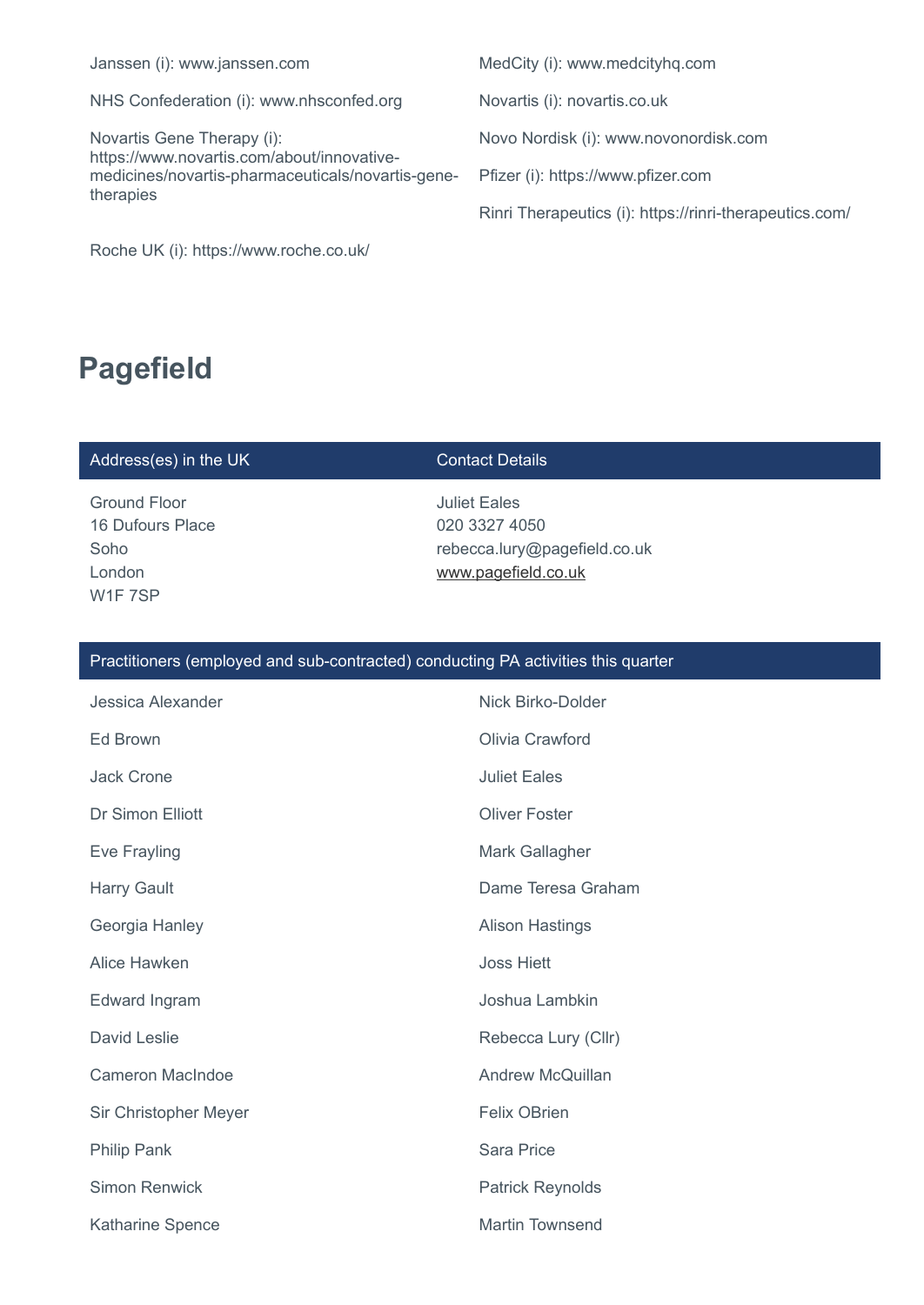## Alice Whittingdale **Giles Winn**

## Ben Turner Florence White-Spunner

| Fee-Paying clients for whom UK PA consultancy services provided this quarter $^{\prime}$ |
|------------------------------------------------------------------------------------------|
| (i) Client description available                                                         |

| 2Excel                                 | <b>APWireless</b>          |
|----------------------------------------|----------------------------|
| Asda                                   | <b>BAE Systems</b>         |
| <b>Bitstamp</b>                        | <b>Bristows</b>            |
| <b>Building Research Establishment</b> | Camelot                    |
| <b>Christ Church College</b>           | <b>COBA</b>                |
| <b>Consensus Business Group</b>        | Cube International         |
| <b>Discovery</b>                       | Estate of Prof S Hawking   |
| <b>Hitachi Rail</b>                    | <b>HS1 Limited</b>         |
| <b>ILI Energy</b>                      | Leidos                     |
| Long Harbour                           | Meggitt                    |
| Motability                             | <b>St Barts</b>            |
| Subsea Craft                           | The Fundraising Regulator  |
| The Parthenon Project                  | <b>TIER</b>                |
| <b>Urban Partners</b>                  | <b>Wallace Partnership</b> |
| Way of Life                            |                            |

# **Pagoda**

# Address(es) in the UK Contact Details

116 Dundas Street Edinburgh EH3 5DQ

Toffee Factory Lower Steenbergs Yard Quayside Newcastle Upon Tyne NE1 2DF

Colin McFarlane 0131 556 0770 Publicaffairs@pagodapr.com [pagodapr.com](http://pagodapr.com/)

Andrew Lester andrew.lester@pagodapr.com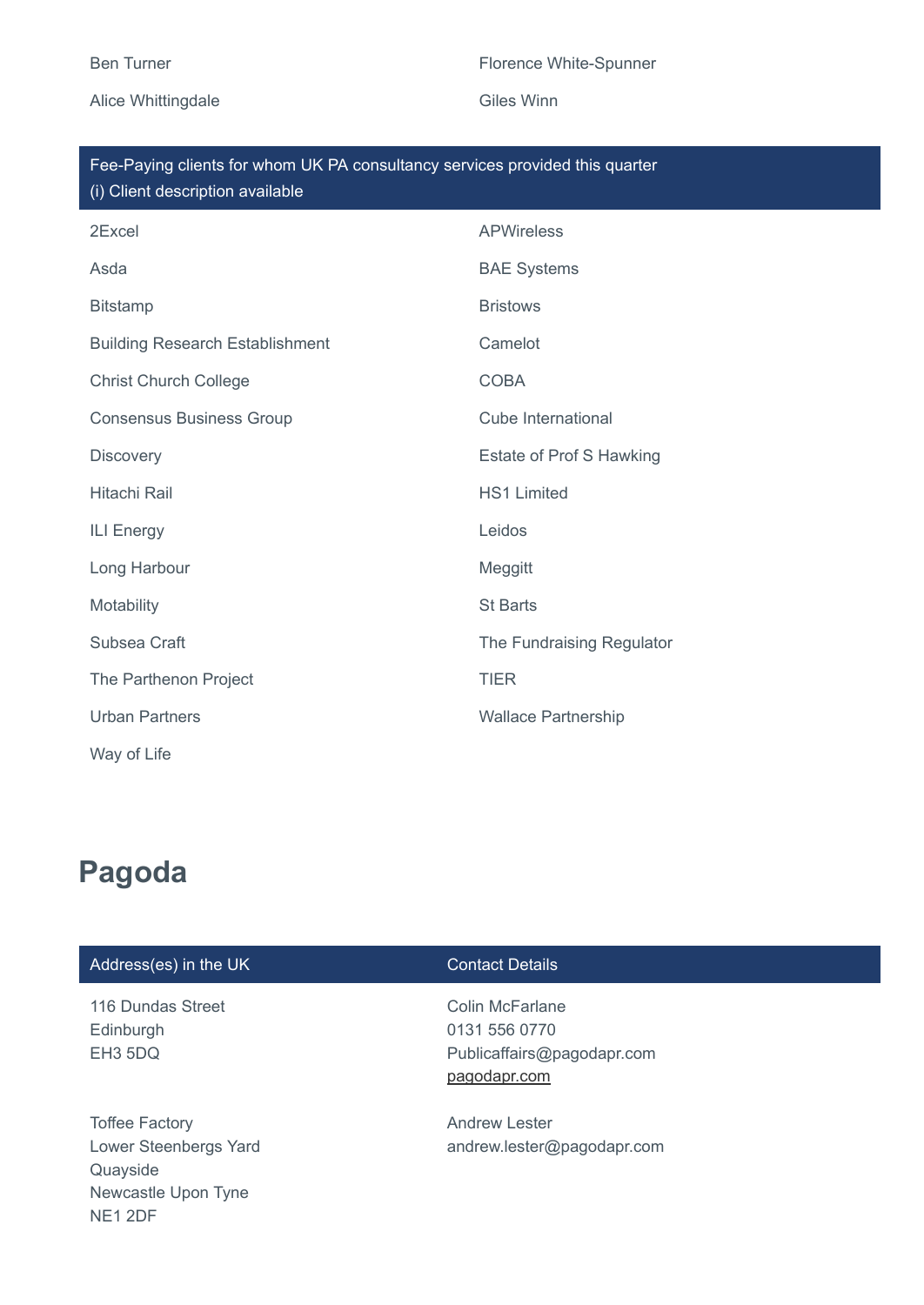### Practitioners (employed and sub-contracted) conducting PA activities this quarter

| Angela Casey         | Catherine Damen        |
|----------------------|------------------------|
| Giselle Dye          | Lucy Edgington         |
| Keith Geddes         | Melissa Jones          |
| <b>Holly Kidd</b>    | Devan LaBrash          |
| <b>Andrew Lester</b> | <b>Colin McFarlane</b> |
| <b>Holly Russell</b> | Rebecca Watson         |

## Fee-Paying clients for whom UK PA consultancy services provided this quarter (i) Client description available

British Psychological Society (i): https://www.bps.org.uk/

REG Power Management (i): https://www.regpower.co.uk/

SnapDragon (i): https://snapdragon-ip.com/ Walgreens Boots Alliance (i):

ASDA (i): https://www.asda.com/ Belltown Renewables (i): https://belltownpower.com/

Compass Group (i): https://www.compassgroup.com/en/index.html

INSITE (i): https://www.insitenorthsea.org/ Meallmore (i): https://www.meallmore.co.uk/

Royal College of Occupational Therapists (i): https://www.rcot.co.uk/

https://www.walgreensbootsalliance.com/

Fee-Paying clients for whom UK monitoring services provided this quarter (i) Client description available

ESP Group (i): https://www.the-espgroup.com/ Scottish Land Commission (i):

https://landcommission.gov.scot/

# **Panjandrum Communications Limited**

### Address(es) in the UK Contact Details

71-75 Shelton Street London WC2H9JQ

Daniel Hunt 02071934215 daniel.hunt@panjandrum.com [panjandrum.com](http://panjandrum.com/)

### Practitioners (employed and sub-contracted) conducting PA activities this quarter

Giles Clifton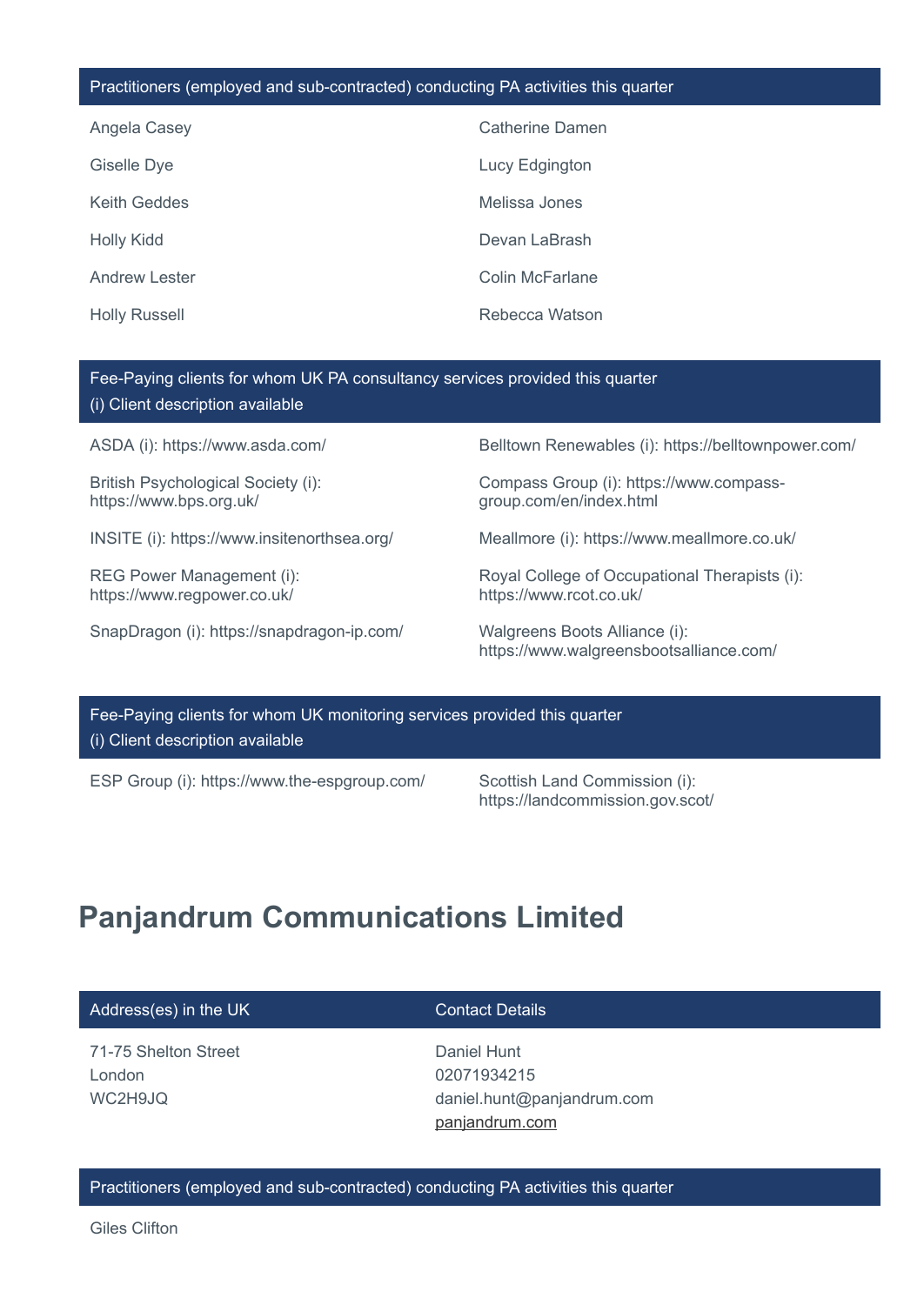# **Park Street Partners Ltd**

### Address(es) in the UK Contact Details

13 Watchbell Street Rye East Sussex TN31 7HA

Gavin Devine +447535750505 grd@parkstreetpartners.co.uk [www.parkstreetpartners.co.uk](http://www.parkstreetpartners.co.uk/)

## Other Countries of Operation

DENMARK IRELAND

POLAND

# Practitioners (employed and sub-contracted) conducting PA activities this quarter

Gavin Devine

Fee-Paying clients for whom UK PA consultancy services provided this quarter (i) Client description available

Arla Foods (i): https://www.arlafoods.co.uk/ CGN UK (i):

Company Shop Limited (i): https://www.companyshopgroup.co.uk/

Urban Growth Company (i): https://www.ugcsolihull.uk/

http://en.cgnpc.com.cn/encgn/c100079/uk.shtml

HS2 Limited (i): https://www.hs2.org.uk/

Mott MacDonald (i): https://www.mottmac.com/

PLMR (i): https://www.plmr.co.uk/ Taur Technologies Ltd (i): https://www.taur.com/

Pro-Bono Clients for whom consultancy and/or monitoring services have been provided this quarter (i) Client description available

Adelle Tracey

# **Pernod Ricard UK**

Address(es) in the UK Contact Details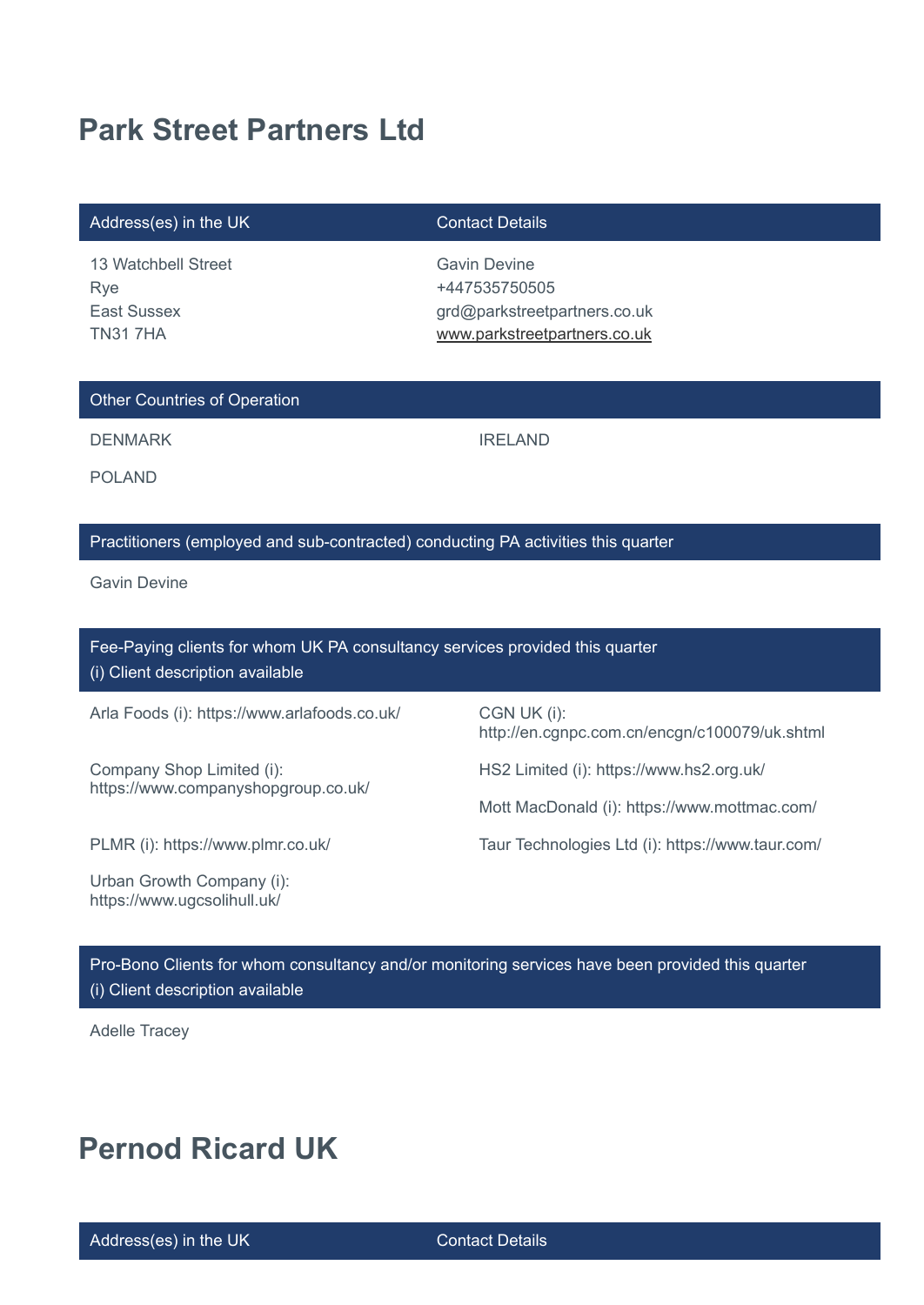Building 7, Chiswick Park 566 Chiswick High Road London W4 5YG

Patrick Grady 02085384008 Patrick.Grady@pernod-ricard.com

### Practitioners (employed and sub-contracted) conducting PA activities this quarter

Jonathan Brenton **Patrick Grady** 

Anishka Jelicich **Stephen Carpenter** Stephen Carpenter

# **Perspectiva Consultants**

| Address(es) in the UK                                                                        | <b>Contact Details</b>                                                                             |
|----------------------------------------------------------------------------------------------|----------------------------------------------------------------------------------------------------|
| 126 West Regent Street<br>Glasgow<br><b>G2 2RQ</b>                                           | Karen Freel<br>0141 374 0414<br>karen@perspectivaconsultants.com<br>www.perspectivaconsultants.com |
| 4th Floor<br>169 Piccadilly<br><b>LONDON</b><br>Middlesex<br>W <sub>1</sub> J <sub>9EH</sub> | <b>Karen Freel</b><br>karen@perspectivaconsultants.com                                             |

Practitioners (employed and sub-contracted) conducting PA activities this quarter

Karen Freel

# **Philip Morris International (PMI)**

| Address(es) in the UK | <b>Contact Details</b> |
|-----------------------|------------------------|
| 10 Hammersmith Grove  | <b>Charles Allen</b>   |
| London                | N/A                    |
| <b>W6 7AP</b>         | Kate.Marley@pmi.com    |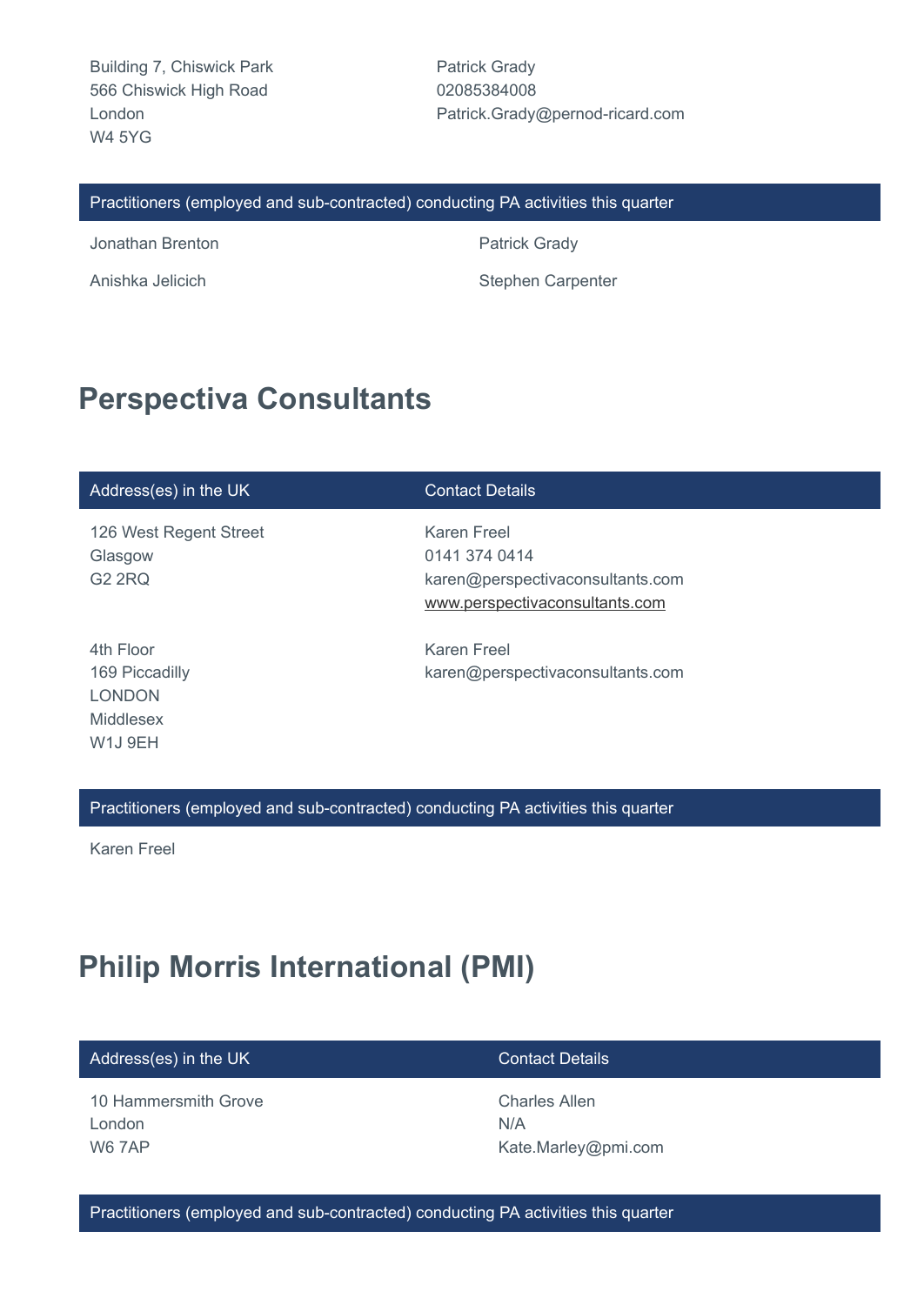| <b>Charles Allen</b>   |
|------------------------|
| <b>Hugh Critchley</b>  |
| <b>Kate Marley</b>     |
| <b>Russell Walters</b> |

# **PLMR**

# Address(es) in the UK Contact Details

Church House 29 Great Smith Street **Westminster** London SW1P 3BL

Felicity Fisher 0207 622 9529 0845 130 5822 Felicity.Fisher@PLMR.co.uk [www.plmr.co.uk](http://www.plmr.co.uk/)

Shem Baldeosingh

James Dee

**Nikkita Patel** 

| <b>Esther Magrath</b>    | <b>Rachel Allerton</b> |
|--------------------------|------------------------|
| <b>Daniel Baynes</b>     | <b>Tiffany Beck</b>    |
| <b>Jade Bennett</b>      | Rachel Brandon         |
| Jamie Carter             | Laura Coryton          |
| <b>Patrick Cousens</b>   | Simon Darby            |
| Jasmin De Vivo           | Rachael Dillon         |
| <b>Emma Divers</b>       | <b>Ben Farmer</b>      |
| Sara Ghaffari            | Alex Green             |
| <b>Alexander Hackett</b> | Fox Hambly             |
| <b>Elliot Hawkes</b>     | Lizzie Hay             |
| Nathan Hollow            | <b>Chloe Howard</b>    |
| Mo Hussein               | Verriin Kaur           |
| Natasha Kendall          | <b>Andrew Kourti</b>   |
| <b>Oliver Lane</b>       | Nancy Laws             |
| Francesca Lindsay Brown  | Daisy Mann             |
| Niamh Mercer             | Sue Murray             |
| Alice O\\\'Keeffe        | Jade Pallister         |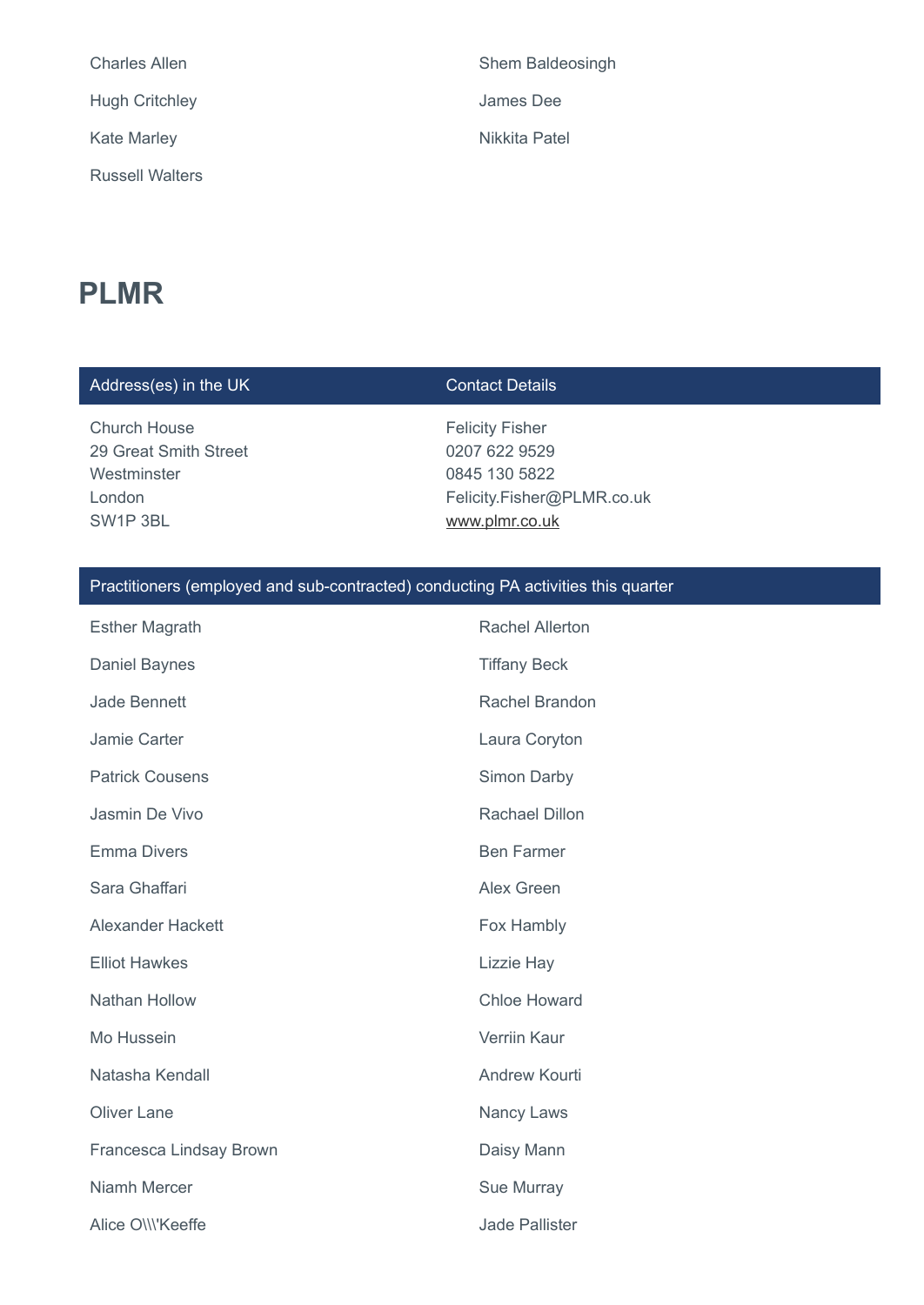| Isabella Perales        | Eve Preston        |
|-------------------------|--------------------|
| Sam Pugh                | Maurice Richmond   |
| Joseph Smith            | <b>Lucy Somers</b> |
| <b>Shannon Stewart</b>  | Hoda Taher         |
| Hannah Tait             | Lucy Taylor        |
| <b>Brett Waldron</b>    | Luke Walpole       |
| Lauren Whipp            | <b>Alex Wray</b>   |
| <b>Madeleine Wright</b> |                    |

| Fee-Paying clients for whom UK PA consultancy services provided this quarter<br>(i) Client description available |                                             |  |
|------------------------------------------------------------------------------------------------------------------|---------------------------------------------|--|
| Achieve Together                                                                                                 | Battersea Power Station Development Company |  |
| <b>Beckmead Trust</b>                                                                                            | <b>Bioenergy Infrastructure Group</b>       |  |
| <b>Bohunt Education Trust</b>                                                                                    | <b>Brook Learning Trust</b>                 |  |
| <b>Company Shop</b>                                                                                              | Copa90                                      |  |
| <b>CST</b>                                                                                                       | <b>Curious Minds</b>                        |  |
| Dartmoor Multi Academy Trust                                                                                     | Dexcom                                      |  |
| <b>Eko Trust</b>                                                                                                 | Ellas Kitchen                               |  |
| <b>FCC Environment</b>                                                                                           | <b>Frontier Developments</b>                |  |
| <b>Girls Day School Trust</b>                                                                                    | <b>Gorse Academies Trust</b>                |  |
| Greenwood Multi Academy Trust                                                                                    | <b>Holland Park School</b>                  |  |
| <b>Holmes Care</b>                                                                                               | Hope Sentamu Learning Trust                 |  |
| Intergen                                                                                                         | <b>ISC</b>                                  |  |
| Jet <sub>2</sub>                                                                                                 | King's InterHigh                            |  |
| Learning Academy Partnership                                                                                     | <b>LEO Academy Trust</b>                    |  |
| <b>LSE</b>                                                                                                       | Michaela Community School                   |  |
| <b>Music Industries Association</b>                                                                              | <b>NCFE</b>                                 |  |
| <b>NET Academies Trust</b>                                                                                       | <b>NOAH</b>                                 |  |
| <b>Officers Association</b>                                                                                      | <b>Ormiston Academies Trust</b>             |  |
| Outwood Grange Academy Trust                                                                                     | Royal London                                |  |
| School-Home Support                                                                                              | Sedex                                       |  |
| <b>Southerly Point</b>                                                                                           | <b>SSH Recycling</b>                        |  |
| St Joseph's MAT                                                                                                  | <b>Star Academies</b>                       |  |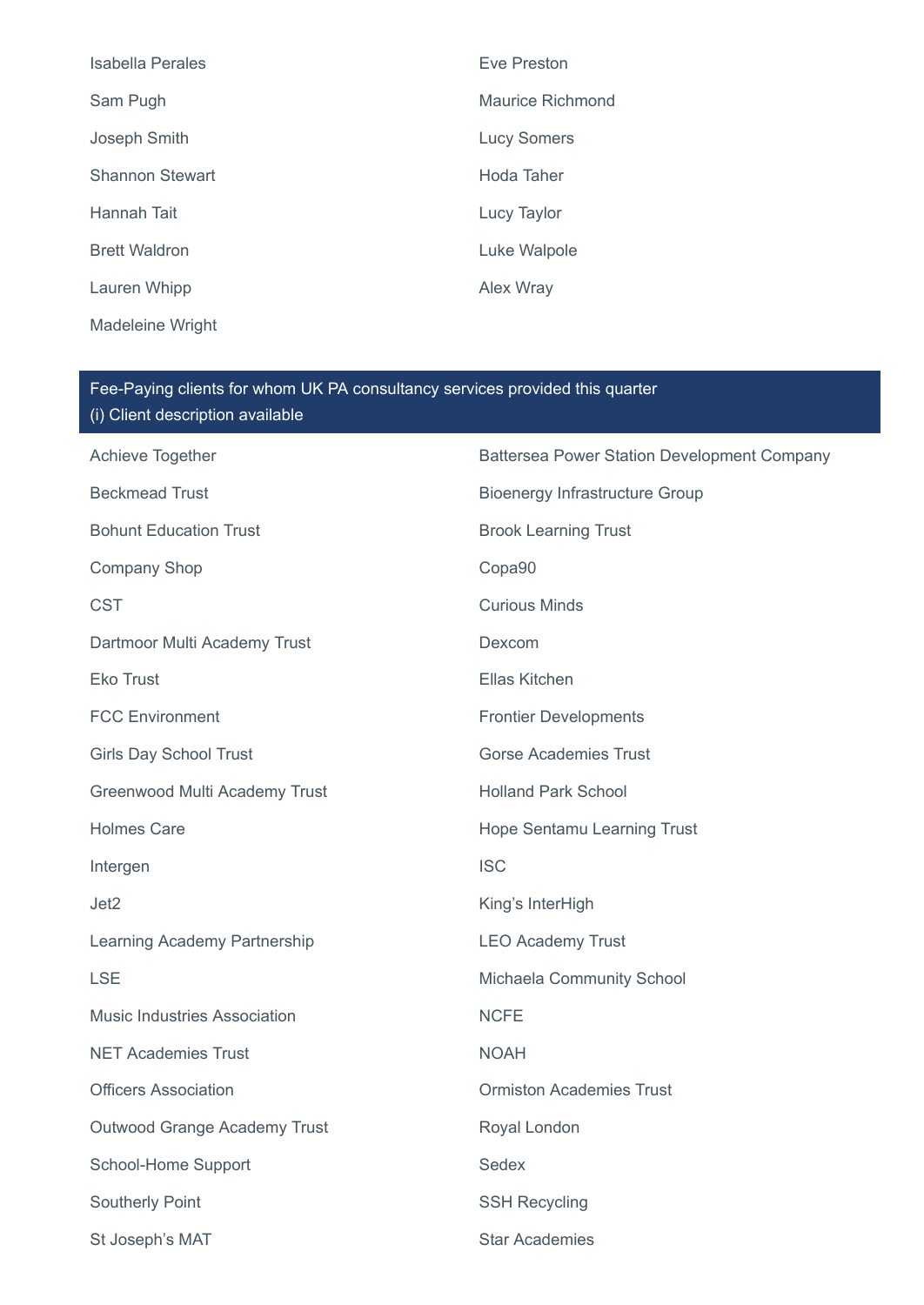| The Adecco Group          | The Bingo Association     |
|---------------------------|---------------------------|
| The Evolve Trust          | The Key Group             |
| The Primary First Trust   | <b>Torquay Academy</b>    |
| Triple P                  | <b>TSAT</b>               |
| <b>Two Counties Trust</b> | University of Sheffield   |
| Worldskills UK            | Youth of Islam Foundation |

# **Political Intelligence**

| Address(es) in the UK                                                             | <b>Contact Details</b>                                                                                           |  |
|-----------------------------------------------------------------------------------|------------------------------------------------------------------------------------------------------------------|--|
| 69 Wilson Street<br>London<br>EC2A 2BB                                            | Nicholas Lansman<br>020 3397 3300<br>philip@political-intelligence.com<br>http://www.political-intelligence.com/ |  |
| <b>Other Countries of Operation</b>                                               |                                                                                                                  |  |
| <b>BELGIUM</b>                                                                    | <b>FRANCE</b>                                                                                                    |  |
| <b>PORTUGAL</b>                                                                   | <b>SPAIN</b>                                                                                                     |  |
|                                                                                   |                                                                                                                  |  |
| Practitioners (employed and sub-contracted) conducting PA activities this quarter |                                                                                                                  |  |
| Sophie Bond-Jones                                                                 | Peter Farmer                                                                                                     |  |
| Barbara Hakin                                                                     | <b>Jay Harris</b>                                                                                                |  |
| <b>Audrey Haverkamp</b>                                                           | <b>Juliet Jarvis</b>                                                                                             |  |
| Mandeer Kataria                                                                   | <b>Eleanor Kearney</b>                                                                                           |  |
| Andrew Kernahan                                                                   | Nicholas Lansman                                                                                                 |  |
| <b>Alex Mather</b>                                                                | <b>Robert Price</b>                                                                                              |  |

Philip Reid **Eleanor Savill** 

Till Sommer Norwegian and Rory Tanner

Michaela Zemanova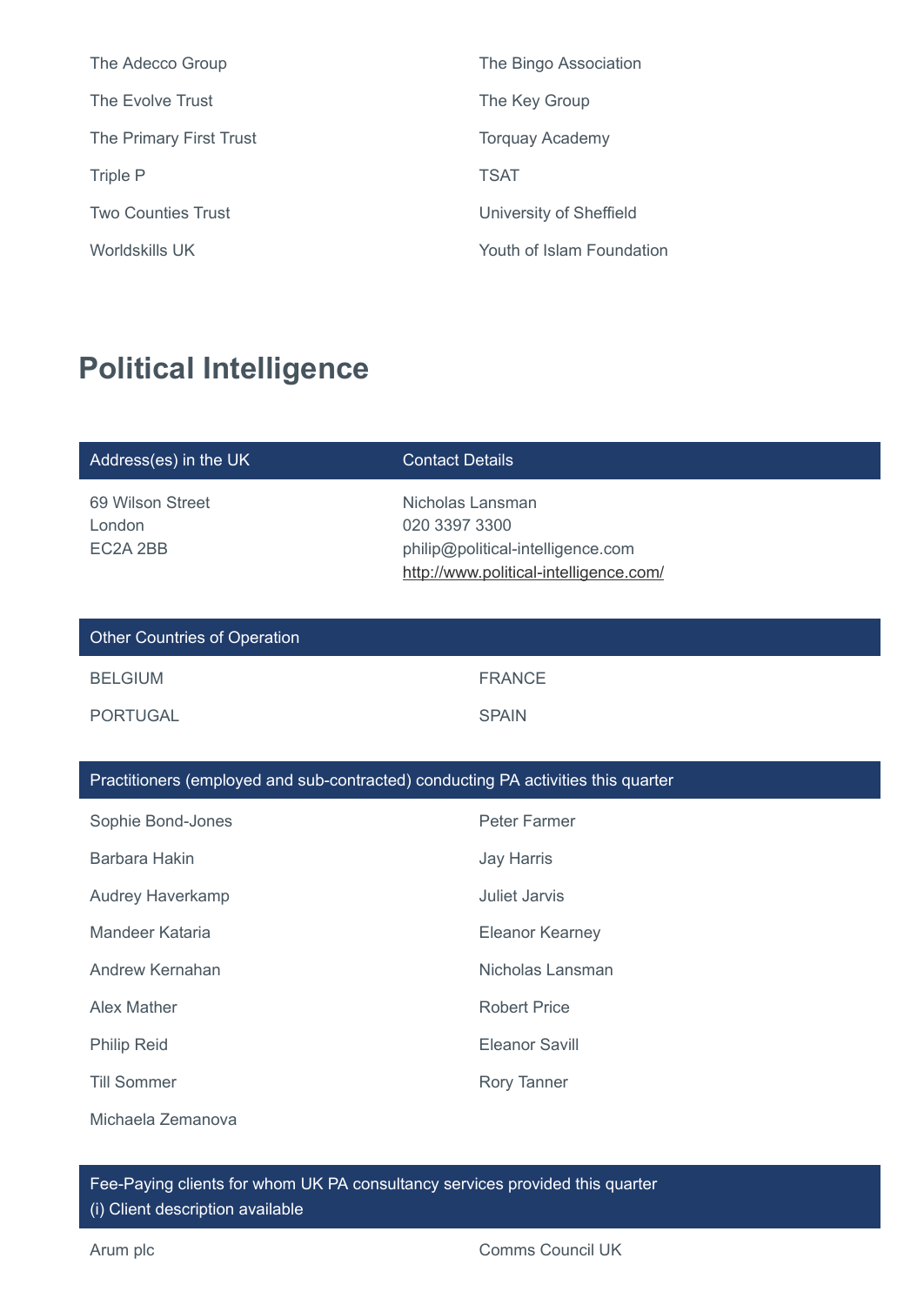| Etsy                                                                 | FloodFlash                                                                             |
|----------------------------------------------------------------------|----------------------------------------------------------------------------------------|
| Geotab                                                               | Greening of Streaming                                                                  |
| Health Tech Alliance (i): http://healthtechalliance.uk/              | Impact on Urban Health                                                                 |
| INCA (i): Independent Networks Cooperative<br>Association            | Insurtech UK                                                                           |
|                                                                      | <b>iRhythm</b>                                                                         |
| ISPA UK (i): Internet Services Providers' Association Lightsource bp |                                                                                        |
| Netapp                                                               | Netgem                                                                                 |
| Sille Space                                                          | Transatlantic Cyber Security Business Network (i):<br>https://transatlantic-cyber.net/ |
| <b>TUI Group</b>                                                     |                                                                                        |

# **Political Solutions**

| Address(es) in the UK                                                        | <b>Contact Details</b>                                          |  |
|------------------------------------------------------------------------------|-----------------------------------------------------------------|--|
| 59 rue du Mail<br><b>Brussels</b><br>1050                                    | Darcy Nicolle<br>+32 478 539 855<br>Darcy@politicalsolutions.co |  |
| Fee-Paying clients for whom UK PA consultancy services provided this quarter |                                                                 |  |

Carrier Corporation

(i) Client description available

# **Portland**

# Address(es) in the UK Contact Details

Bankside 2 90-100 Southwark Street London SE1 0SW

Samantha Gould 020 7554 1600 john.clarke@portland-communications.com [http://www.portland-communications.com](http://www.portland-communications.com/)

Practitioners (employed and sub-contracted) conducting PA activities this quarter

Alan Abdurrahman Xavier Adams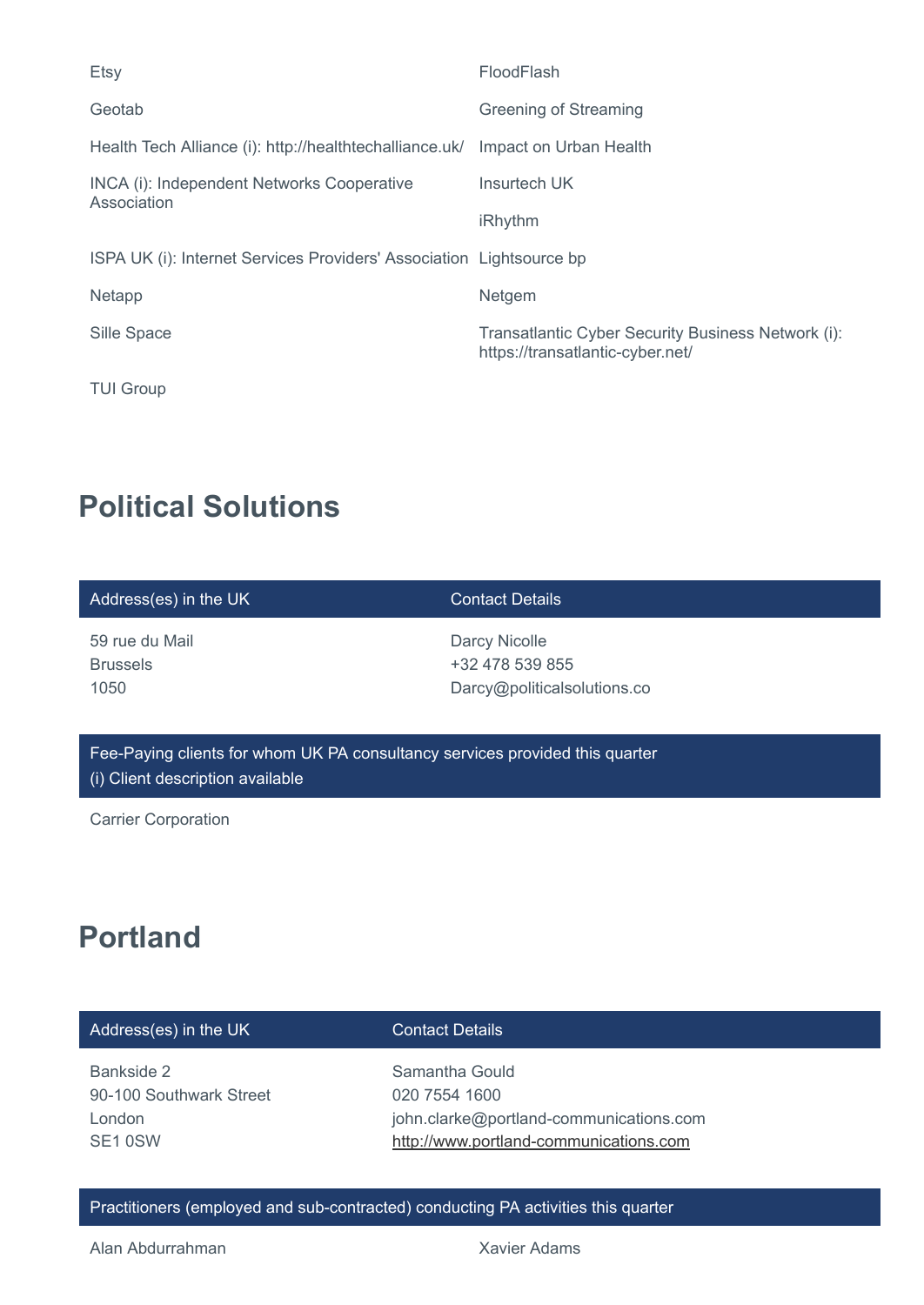| <b>Iffah Ahmed</b>         | Yasmin Ali                 |
|----------------------------|----------------------------|
| Luke Baker                 | Martha Baker               |
| Jamie Bannerman            | <b>Rosemary Bartram</b>    |
| <b>Lewis Bendall-Craft</b> | <b>Karolina Beres</b>      |
| Abigail Bishop-Laggett     | <b>Harriet Black</b>       |
| Hannah Blackford           | Anita Boateng (Councillor) |
| <b>Harriet Bourhill</b>    | Natasha Bragoli            |
| <b>Richard Brooks</b>      | <b>Andrew Brown</b>        |
| Alastair Campbell          | <b>Emily Canfor-Dumas</b>  |
| Jenny Carrington-Elson     | <b>Alastair Castle</b>     |
| Lucinda Chamberlain        | Graziella Chelo            |
| Macarena Chiclana          | Shivani Choda              |
| Sally Clifford             | Catherine Conyard          |
| <b>Alistair Cripps</b>     | Sophie Davidson            |
| <b>Leon Davies</b>         | Eve Dunlop                 |
| Leena El-Refaey            | <b>Harriet Evans</b>       |
| <b>Simon Evans</b>         | Jamie Fenton               |
| <b>Andrew Fernandes</b>    | Mark Flanagan              |
| <b>Isobel Fry</b>          | Abigail Gardner            |
| <b>Juliette Gerstein</b>   | <b>Heloise Giraudon</b>    |
| <b>Ellie Gomes</b>         | Konrad Grabowski           |
| <b>Sean Groves</b>         | <b>Ryan Grunwell</b>       |
| <b>Adam Hall</b>           | <b>Simon Hamer</b>         |
| Rebecca Hamer              | Raghd Hamid                |
| <b>Melissa Hancock</b>     | <b>Charles Harbord</b>     |
| <b>Emily Harbottle</b>     | <b>Madeleine Harding</b>   |
| Kate Honey                 | Alice Hope                 |
| Rebecca Hopkins            | Seonaid Hyslop-Parsons     |
| Klara lochem               | Claudia Ipkendanz          |
| Laura Jack                 | Imogen James               |
| <b>Teodor Kohn</b>         | Elizabeth La Trobe         |
| Tanya Lacey-Solymar        | Katie Lam                  |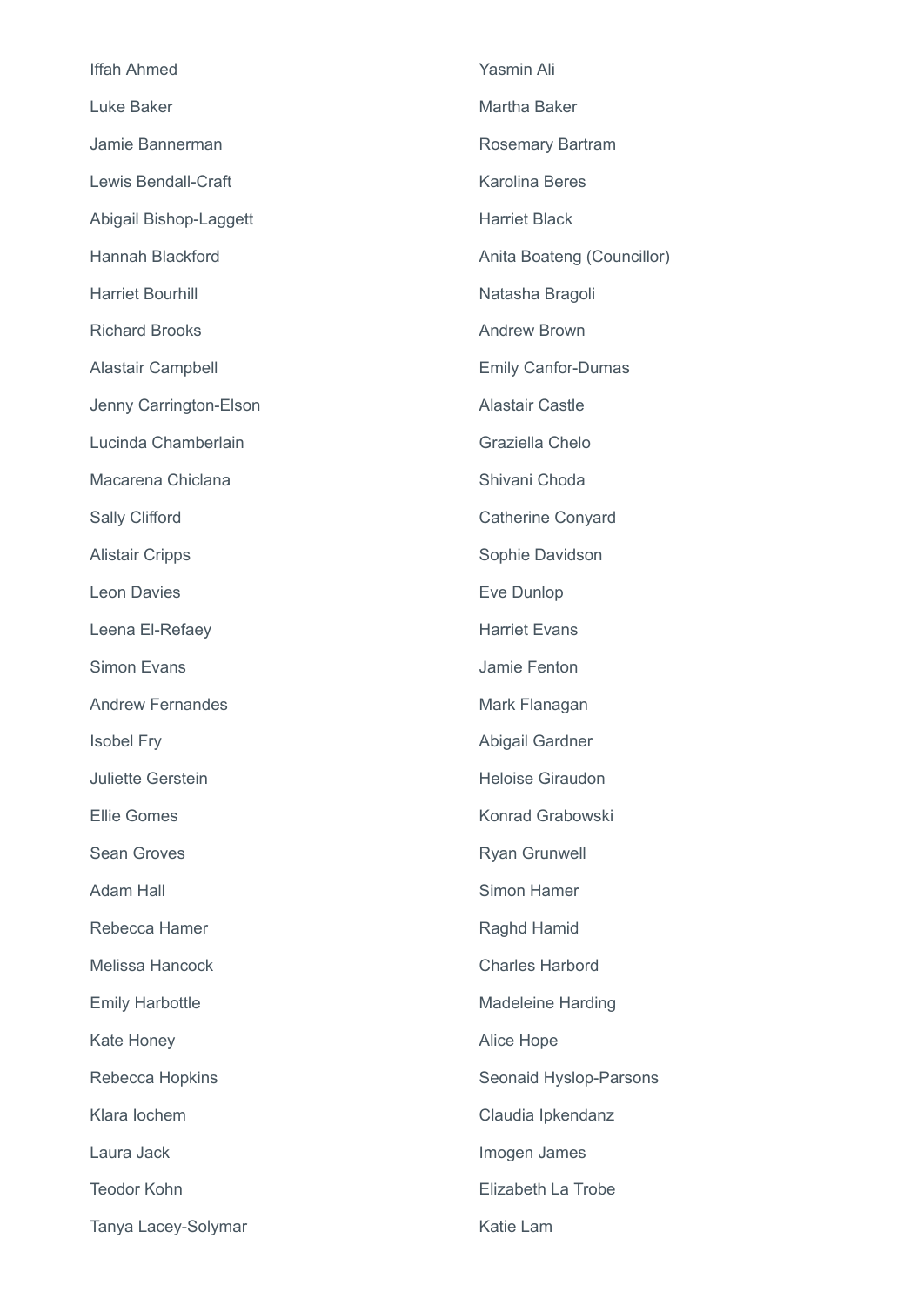| Amelia Lee              | Emma Lipczynski          |
|-------------------------|--------------------------|
| Jacob Lipman            | Sarah Ludlow             |
| Mako Ma                 | Lauren Maher             |
| <b>Charles Mann</b>     | Ronan Marron             |
| Anjna Masani            | <b>Richard Mason</b>     |
| Ellie McDonald          | <b>Charles McKeon</b>    |
| Juan Michelena          | Ollie Middleton          |
| <b>Gabriel Milland</b>  | Vashti Miller            |
| Emma Miyo               | <b>Oliver Moffat</b>     |
| Asad Moghal             | <b>Edward Moran</b>      |
| Leila Mountford         | Jordan Mullan            |
| <b>Frances Mullaney</b> | Daniel Munden            |
| Anneka Munsch           | <b>Kit Neill</b>         |
| <b>Callum Newton</b>    | Vilma Nurmela            |
| Anya OShea              | George Pascoe-Watson     |
| <b>Hinal Patel</b>      | Nicole Perretta          |
| Alex Prior-Wandesforde  | Simon Pugh               |
| <b>Madeline Reay</b>    | <b>Charles Reith</b>     |
| Alexander Richardson    | Abigail Ridsdill Smith   |
| Daisy Robertson         | <b>Lucy Rodrick</b>      |
| <b>Beth Rogers</b>      | <b>Caitlin Rosendale</b> |
| James Ryan              | <b>Phil Sawyer</b>       |
| <b>Katie Saxon</b>      | Salma Shah               |
| Farwa Shah              | <b>Jack Shepherd</b>     |
| <b>Adam Short</b>       | <b>Jessica Smart</b>     |
| <b>Gregor Smith</b>     | Joseph Smith             |
| <b>Andrew Smyth</b>     | Yashshri Soman           |
| Karolina Stankiewicz    | <b>Kate Stark</b>        |
| <b>Richard Suchet</b>   | Hugo Sutherland          |
| <b>Edward Tan</b>       | Victoire Thébault        |
| Sara Tracogna           | Vanessa Verron           |
| Jon Waghorne            | Sauri Walker             |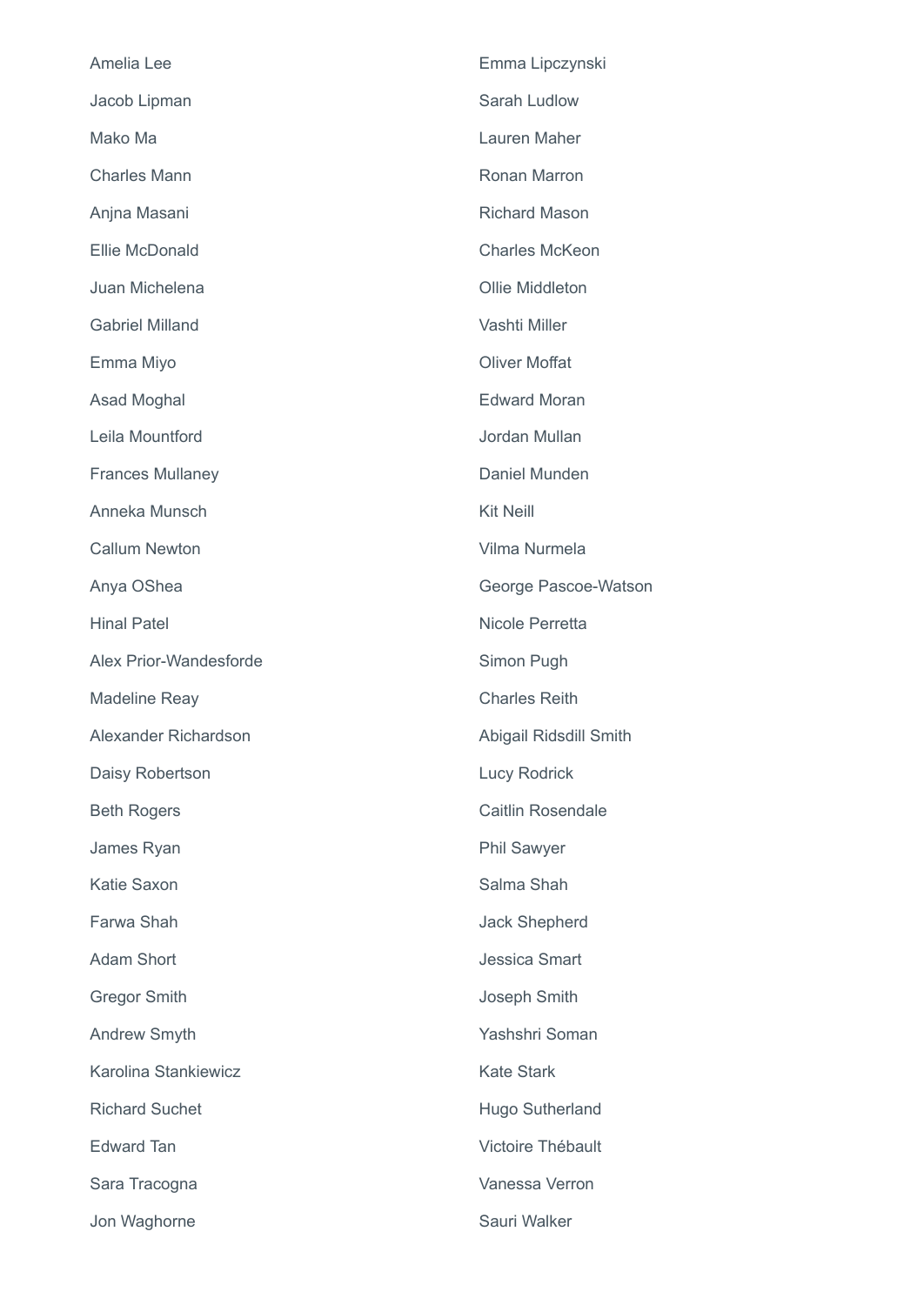| Victoria Wallin        | Scott Ward            |
|------------------------|-----------------------|
| Guy Warman             | Harry Watson          |
| <b>Clare Wesley</b>    | <b>Connor Whittam</b> |
| <b>Charlotte Wills</b> | Thomas Wolfe          |
| Craig Worman           | <b>Ben Wright</b>     |
| Sofia Yuste            | Anthie Zachariou      |
| Ibrahim Zafar          |                       |

| <b>Annington Property Limited</b>    | Apple                                  |
|--------------------------------------|----------------------------------------|
| <b>Ashfords LLP</b>                  | <b>BAE Systems</b>                     |
| <b>Barclays</b>                      | <b>Biffa</b>                           |
| <b>Biogen</b>                        | <b>BioMarin</b>                        |
| <b>BP PLC</b>                        | <b>British Soft Drinks Association</b> |
| <b>BVCA</b>                          | <b>City Fibre</b>                      |
| <b>CNOOC</b>                         | <b>CPP</b> Investments                 |
| Diageo                               | Ebay                                   |
| <b>EDF Energy</b>                    | Flutter                                |
| <b>Funding Circle</b>                | <b>Government of Qatar</b>             |
| Heathrow                             | <b>High Speed Two</b>                  |
| D                                    | <b>LEGO</b>                            |
| <b>Milner Therapeutics Institute</b> | Mitie Group                            |
| Motor Insurers Bureau                | National Highways                      |
| Netcompany                           | <b>Netflix</b>                         |
| Nomura                               | Novartis                               |
| <b>OCS Group UK</b>                  | <b>Palantir Technologies</b>           |
| Pfizer                               | Pladis                                 |
| Plus X                               | Police Federation of England and Wales |
| Porterbrook                          | Scott + Scott                          |
| Snap                                 | Sonder                                 |
| Southern Water                       | <b>Starship Technologies</b>           |
| <b>Stripe</b>                        | Telefonica UK                          |
|                                      |                                        |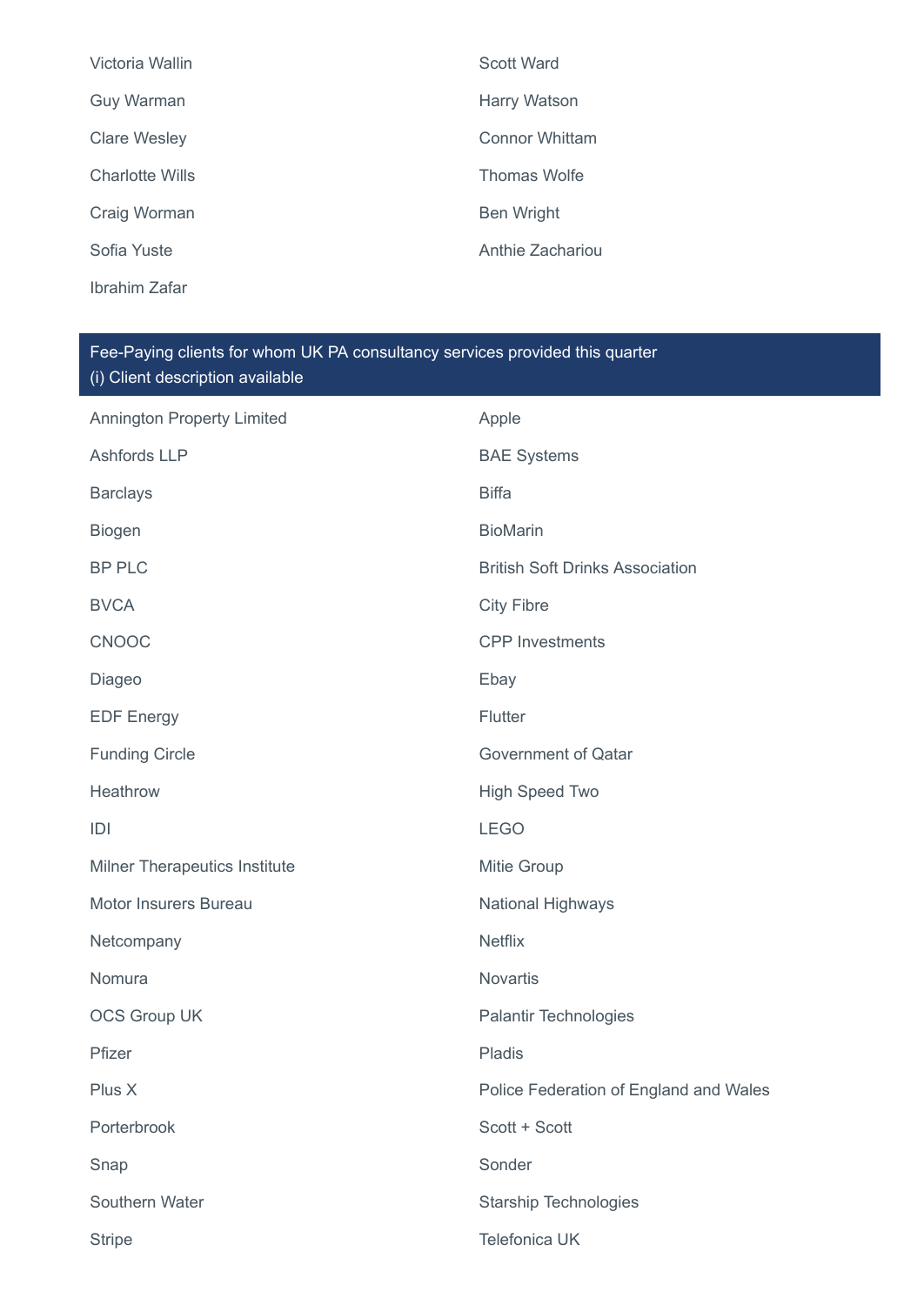| The All England Lawn Tennis Club (Championships) | The Association of the British Pharmaceutical<br>Industry |
|--------------------------------------------------|-----------------------------------------------------------|
| The Crown Estate                                 | The Scout Association                                     |
| The Technology Partnership                       | Twitch                                                    |
| $U+I$                                            | <b>UK Major Ports Group</b>                               |
| Uniserve                                         | <b>Universal Music Operations Limited</b>                 |
| University of Cambridge                          | Vertex                                                    |
| Victoria Business Improvement District           | Yahoo                                                     |

# **Powerscourt**

| Address(es) in the UK                                                                                            | <b>Contact Details</b>                                          |
|------------------------------------------------------------------------------------------------------------------|-----------------------------------------------------------------|
| 1 Tudor Street<br>London<br>EC4Y 0AH                                                                             | Mark Leftly<br>07766780437<br>mark.leftly@powerscourt-group.com |
| Practitioners (employed and sub-contracted) conducting PA activities this quarter                                |                                                                 |
| Harold Amoo                                                                                                      | Norman Baker                                                    |
| <b>Michael Keating</b>                                                                                           | Mark Leftly                                                     |
|                                                                                                                  |                                                                 |
| Fee-Paying clients for whom UK PA consultancy services provided this quarter<br>(i) Client description available |                                                                 |
| <b>Certas Energy</b>                                                                                             | <b>Darktrace</b>                                                |
| <b>Halfords PLC</b>                                                                                              | Mishcon de Reya - Official Secrets Acts campaign,               |
| Mr Janus Friis - Official Secrets Acts campaign,                                                                 | Official Secrets Acts campaign - Matrix Chambers                |
| <b>Primary Health Properties</b>                                                                                 |                                                                 |

Pro-Bono Clients for whom consultancy and/or monitoring services have been provided this quarter (i) Client description available

Azeem Rafiq

# **Principle Affairs Ltd**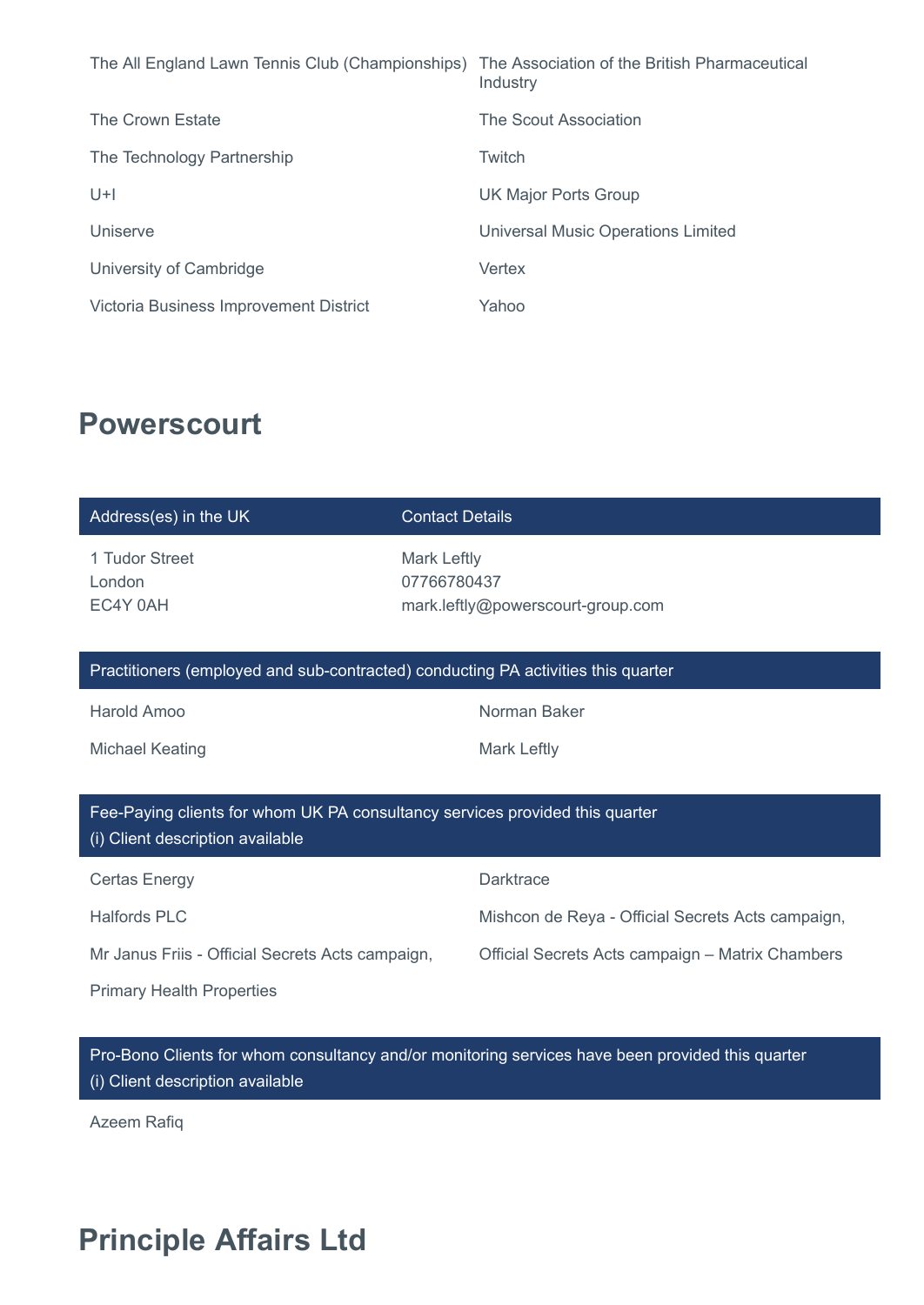## Address(es) in the UK Contact Details

21 Highfield Road Maidenhead Berkshire SL6 5DF

Jane Cox 07779595609 jane@principleconsulting.org.uk [www.principleconsulting.org.uk](http://www.principleconsulting.org.uk/)

## Practitioners (employed and sub-contracted) conducting PA activities this quarter

Rebecca Hug **Arub Iqbal** Arub Iqbal

Noor Khan **Helen Ross** 

Aidan Rylatt

Elliot Bidgood Jane Cox

| Fee-Paying clients for whom UK PA consultancy services provided this quarter<br>(i) Client description available                      |                                                                               |  |
|---------------------------------------------------------------------------------------------------------------------------------------|-------------------------------------------------------------------------------|--|
| British Red Cross (i): https://www.redcross.org.uk                                                                                    | CEASE (i): https://ceaseuk.org                                                |  |
| Drinkaware (i): www.drinkaware.co.uk                                                                                                  | Less Survivable Cancers Taskforce (i):<br>http://lesssurvivablecancers.org.uk |  |
| Melanoma Focus (i): https://melanomafocus.org                                                                                         | MHA (i): http://www.mha.org.uk                                                |  |
| Rare Autoimmune Rheumatic Disease Alliance (i):<br>https://rairda.org                                                                 | St John Ambulance (i): https://www.sja.org.uk                                 |  |
|                                                                                                                                       | Teenage Cancer Trust (i):<br>http://www.teenagecancertrust.org                |  |
| The London Joint Working Group on Substance Use<br>and Hepatitis C (administrative support provided by<br>Adfam) (i): www.ljwg.org.uk | The Hepatitis C Trust (i): www.hepctrust.org.uk                               |  |
|                                                                                                                                       | The Migraine Trust (i): https://www.migrainetrust.org                         |  |
| Volunteering Matters (i):<br>https://volunteeringmatters.org.uk                                                                       | We Belong (i): https://www.webelong.org.uk                                    |  |

# **Public Affairs Group**

## Address(es) in the UK Contact Details

Everdene House Deansleigh Road Bournemouth BH7 7DU

Chris Seaton 07979 531564 chris@publicaffairsgroup.co.uk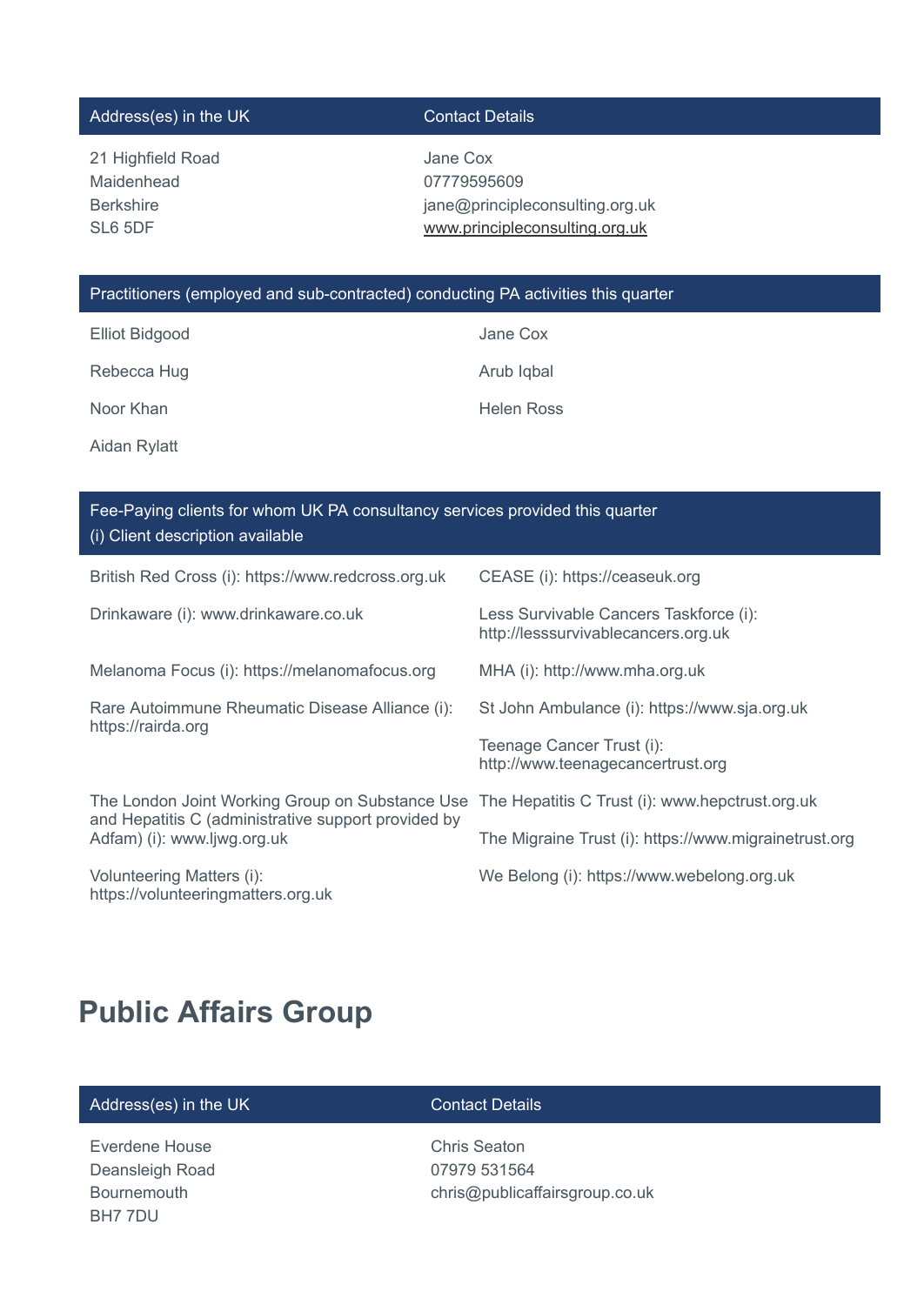### Practitioners (employed and sub-contracted) conducting PA activities this quarter

Chris Seaton

Fee-Paying clients for whom UK PA consultancy services provided this quarter (i) Client description available

British Association of Removers **D.tec International** 

Road Haulage Association **Scaffolding Association** Scaffolding Association

UK Warehousing Association

# **Public First**

## Address(es) in the UK Contact Details

143 Tamworth Road Long Eaton Nottingham NG10 1BY

James Frayne 020 3687 2761 contact@publicfirst.co.uk

## Practitioners (employed and sub-contracted) conducting PA activities this quarter

| Natascha Engel                                              | Vinous Ali            |
|-------------------------------------------------------------|-----------------------|
| <b>Tom Banks</b>                                            | Mike Crowhurst        |
| <b>Ed Dorrell</b>                                           | Jonathan Dupont       |
| James Frayne                                                | <b>Edward Gillow</b>  |
| Sebastian Hunte                                             | Jessica Lister        |
| Josh Marks                                                  | <b>Carly Munnelly</b> |
| <b>Ruth Newton</b>                                          | <b>Thais Portilho</b> |
| Daisy Powell-Chandler                                       | <b>Tom Reed</b>       |
| <b>Edward Schwitzer</b>                                     | <b>Edward Shackle</b> |
| Jonathan Simons (Unpaid Advisory role to                    | Tom Waterhouse        |
| Department of Education Schools Recovery Advisory<br>Group) | <b>Ines Wittke</b>    |
| Rachel Wolf                                                 | Seb Wride             |

Fee-Paying clients for whom UK PA consultancy services provided this quarter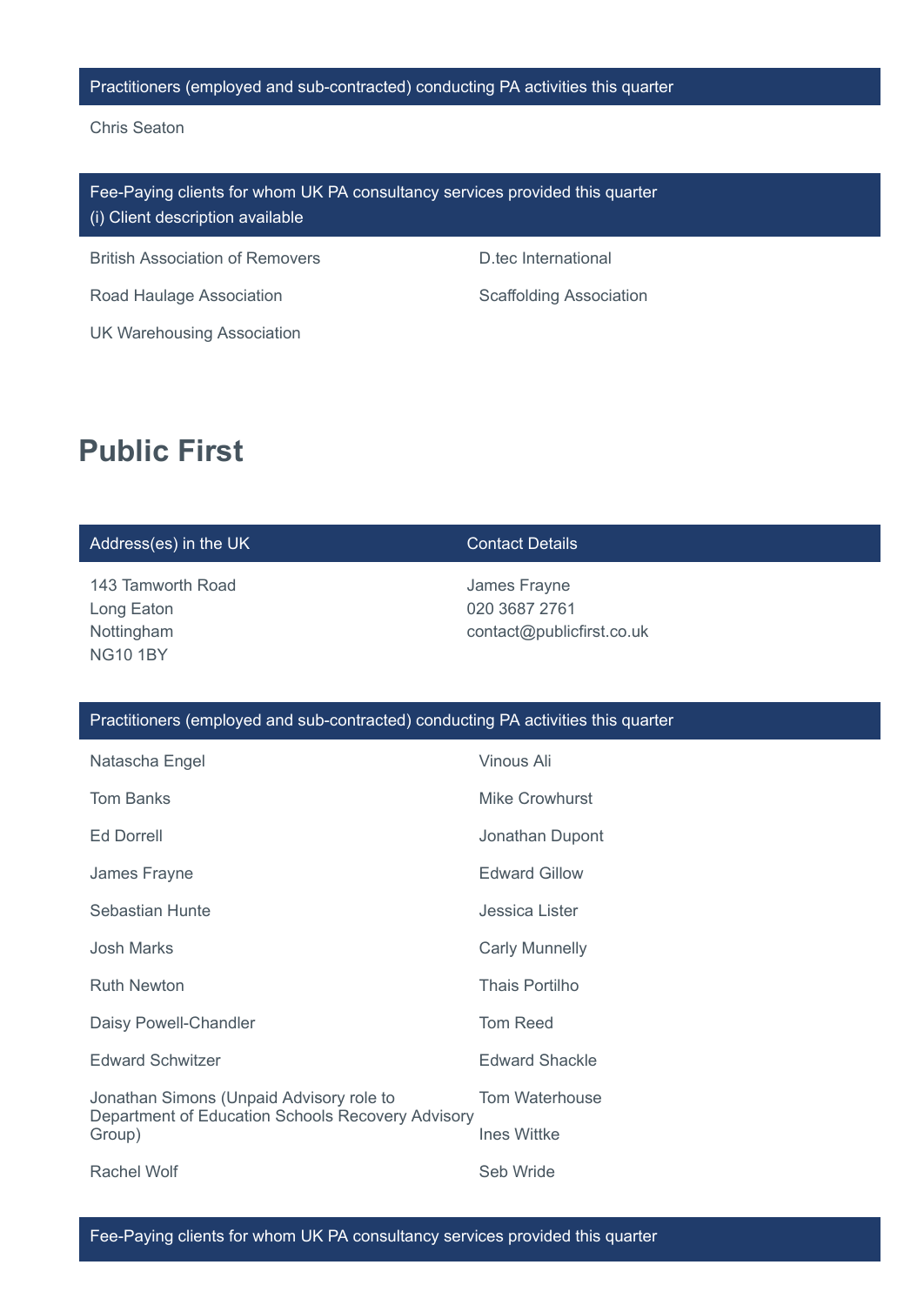| (i) Olici il ucsuliptiuli avaliable                                          |                                                           |
|------------------------------------------------------------------------------|-----------------------------------------------------------|
| <b>Associated British Foods</b>                                              | <b>BPP University</b>                                     |
| <b>CMCUK</b>                                                                 | Coalition for Youth Mental Health in Schools              |
| <b>Cranfield University</b>                                                  | Duolingo                                                  |
| <b>Education Support</b>                                                     | <b>Eton College</b>                                       |
| European Climate Foundation & Childrens<br><b>Investment Fund Foundation</b> | <b>Exeter City Council</b>                                |
|                                                                              | Google                                                    |
| <b>Historic England</b>                                                      | Independent Schools Council                               |
| <b>Kindred Group</b>                                                         | Landsec                                                   |
| <b>Local Trust</b>                                                           | <b>National Grid</b>                                      |
| <b>National Rural Crime Network</b>                                          | Ovo Energy                                                |
| <b>Pears Foundation</b>                                                      | <b>Publishers Association</b>                             |
| <b>QA Limited</b>                                                            | Renaissance Learning                                      |
| <b>Sutton Trust</b>                                                          | The Association of the British Pharmaceutical<br>Industry |
| The International Baccalaureate                                              | Uber                                                      |
| UCL Centre for Climate Change Education                                      | <b>UCL Centre for Holocaust Education</b>                 |
| Unison                                                                       | <b>Universities UK</b>                                    |
| University of Manchester                                                     | University of York                                        |
| <b>UPP Foundation</b>                                                        | ZeroC Carbon Charging Commission                          |

# **Public Relations and Communications Association (PRCA)**

| Address(es) in the UK | <b>Contact Details</b> |
|-----------------------|------------------------|

82 Great Suffolk Street London SE1 0BE

Client description available

Toby Burrows 020 7233 6026 communications@prca.org.uk [www.prca.org.uk](http://www.prca.org.uk/)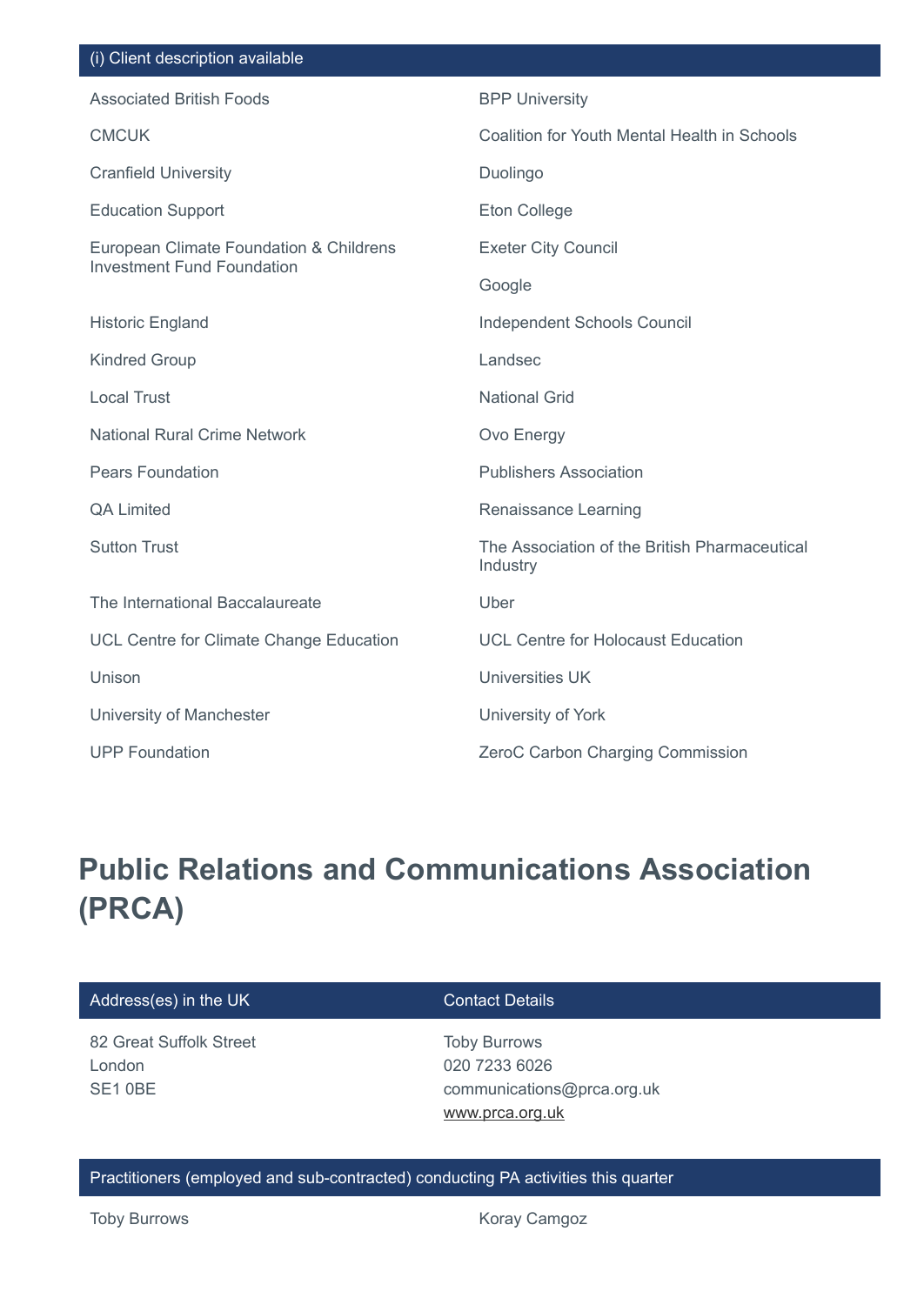Neha Khatwani

# **Quiller Consultants**

### Address(es) in the UK Contact Details

Floor 8, Holborn Gate 26 Southampton Buildings London WC2A 1AN

Dominic Morris Not applicable Andrew.Hammond@quillerconsultants.com <http://www.quillerconsultants.com/>

### Practitioners (employed and sub-contracted) conducting PA activities this quarter

Dominic Morris

# **Railway Industry Association**

### Address(es) in the UK Contact Details

Kings Buildings 16 Smith Square London SW1P 3HQ

Max Sugarman 02072010777 msugarman@riagb.org.uk [www.riagb.org.uk](http://www.riagb.org.uk/)

### Practitioners (employed and sub-contracted) conducting PA activities this quarter

Darren Caplan **David Clarke** 

Kate Jennings **Alexis King** 

Max Sugarman

**Ranelagh Political Communications**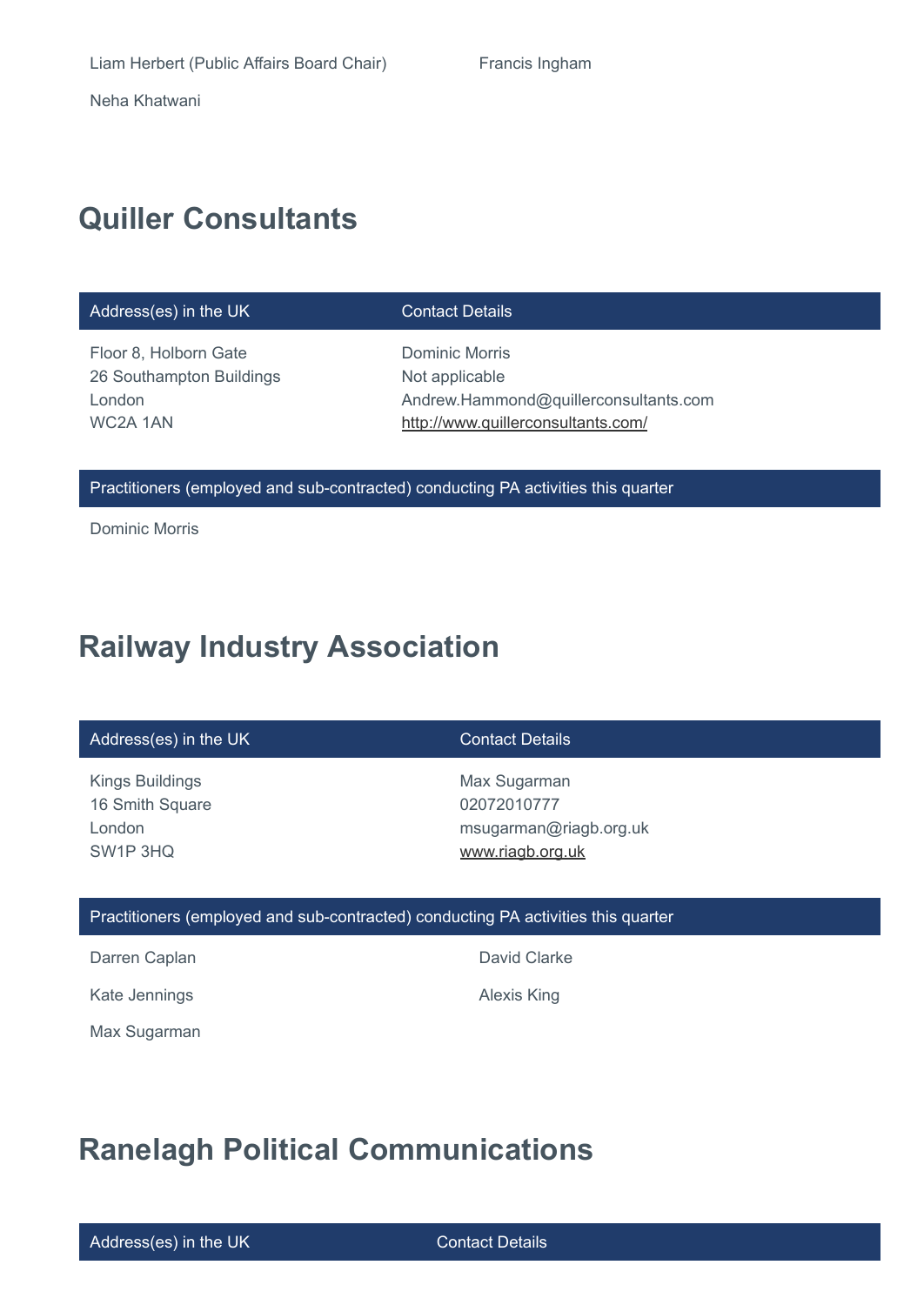3.1 Central House 1 Ballards Lane London N3 1LQ

Anna Wolffe 0203 642 2754 anna.wolffe@ranelaghuk.com [www.ranelaghuk.com](http://www.ranelaghuk.com/)

Practitioners (employed and sub-contracted) conducting PA activities this quarter

Anna Wolffe

| Fee-Paying clients for whom UK PA consultancy services provided this quarter<br>(i) Client description available |                                       |  |
|------------------------------------------------------------------------------------------------------------------|---------------------------------------|--|
| <b>BESA (British Educational Suppliers Association)</b>                                                          | <b>British Art Market Federation</b>  |  |
| <b>British Entertainment Industry Radio Group</b>                                                                | <b>Children's University</b>          |  |
| Federation of Racecourse Bookmakers                                                                              | <b>GL Assessment</b>                  |  |
| Independent Ambulance Association                                                                                | <b>Patient Transport Action Group</b> |  |

# **SEC Newgate UK**

## Address(es) in the UK Contact Details

- 14 Greville Street London EC1N 8SB
- DeskLodge House Redcliffe Way Bristol Somerset BS1 6NL

Sophia House 28 Cathedral Road **Cardiff** Glamorgan CF11 9LJ

Saxon House 27 Duke Street Chelmsford Essex CM1 1HT

Chris White +44 (0)20 3757 6767 chris.white@secnewgate.co.uk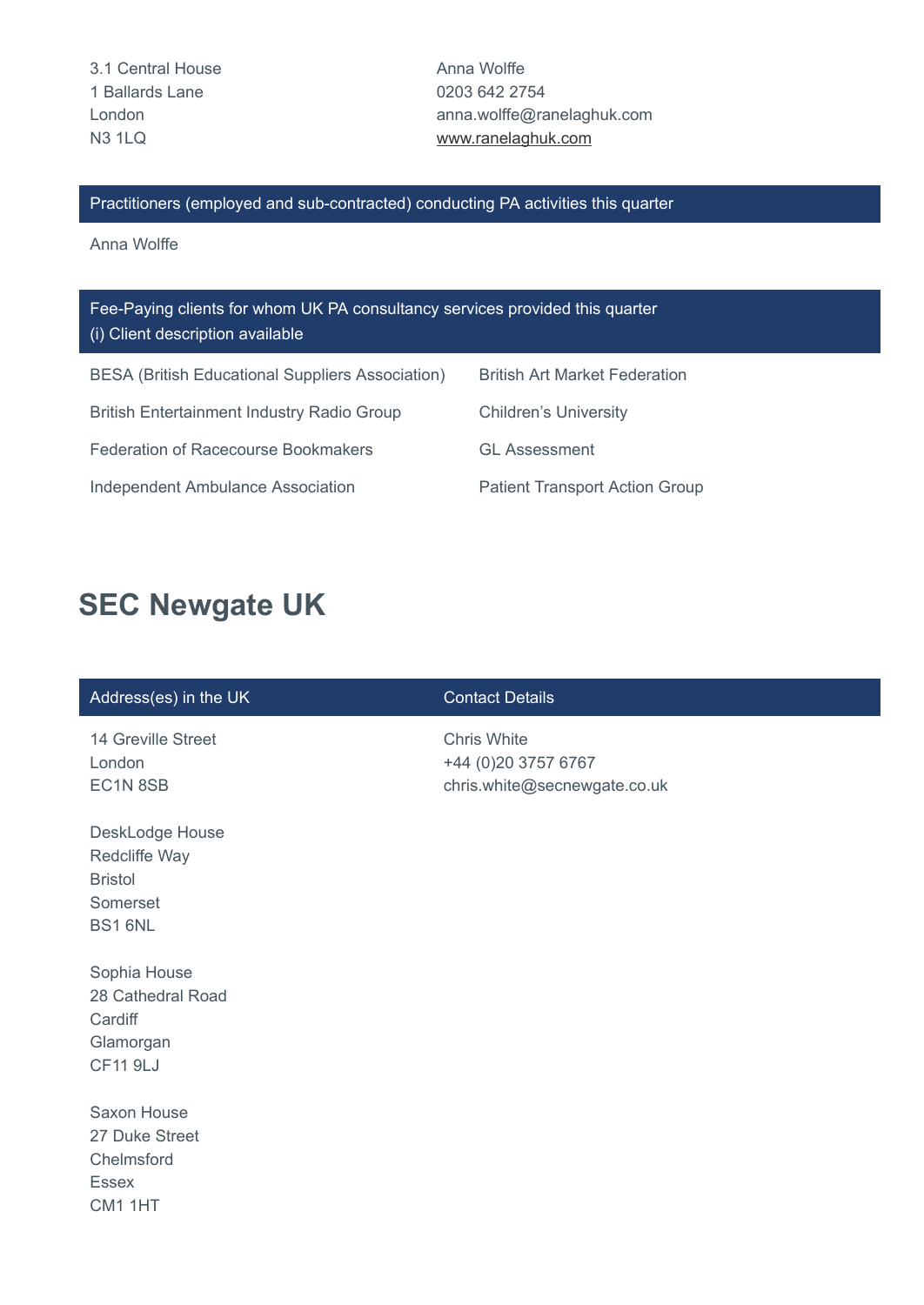| Practitioners (employed and sub-contracted) conducting PA activities this quarter |                                           |  |
|-----------------------------------------------------------------------------------|-------------------------------------------|--|
| Simon Gentry                                                                      | Paddy Kent                                |  |
| Fraser Raleigh                                                                    | Chris White                               |  |
| Drew Aspinwall                                                                    | Pearce Branigan                           |  |
| Philip Briscoe (Party Officer)                                                    | <b>Tiffany Burrows</b>                    |  |
| Caeden Cann                                                                       | Vincent Carroll - Battaglino (Councillor) |  |
| <b>Emily Chen</b>                                                                 | Rebecca Coleman                           |  |
| Joe Cooper                                                                        | George Esmond                             |  |
| Robyn Evans                                                                       | John Farrell (Councillor)                 |  |
| Tom Flynn                                                                         | Mark Glover (Party Officer)               |  |
| Laura Griffiths (Party Officer)                                                   | <b>Scott Harker</b>                       |  |
| Tom Haynes                                                                        | Aimee Howard                              |  |
| Douglas Johnson                                                                   | <b>Gareth Jones</b>                       |  |
| Sian Jones                                                                        | Paul Kelly                                |  |
| Tim Le Couilliard                                                                 | Perry Miller                              |  |
| <b>William Neale</b>                                                              | <b>Beth Park</b>                          |  |
| Eva Rana                                                                          | Charlie Rattigan                          |  |
| Dafydd Rees                                                                       | Alex Reid                                 |  |
| <b>Gregory Rosen</b>                                                              | David Scane                               |  |
| Imogen Shaw                                                                       | James Surralie                            |  |
| George Thomas                                                                     | Sabine Tyldesley                          |  |

### Practitioners (employed and sub-contracted) conducting PA activities this quarter

| Abri (i): www.radian.co.uk                        | Accolade Wines (i): www.accoladewines.com                                                                                                                           |
|---------------------------------------------------|---------------------------------------------------------------------------------------------------------------------------------------------------------------------|
| All Party Parliamentary Group on Fair Business    | All Party Parliamentary Group on Italy                                                                                                                              |
| All-Party Parliamentary Group for Family Business | All-Party Parliamentary Group on Taxis (i): Funded by<br>Licensed Taxi Drivers\\\' Association, London EV<br>Company Limited, FREE NOW, Sherbet London<br>Taxis Ltd |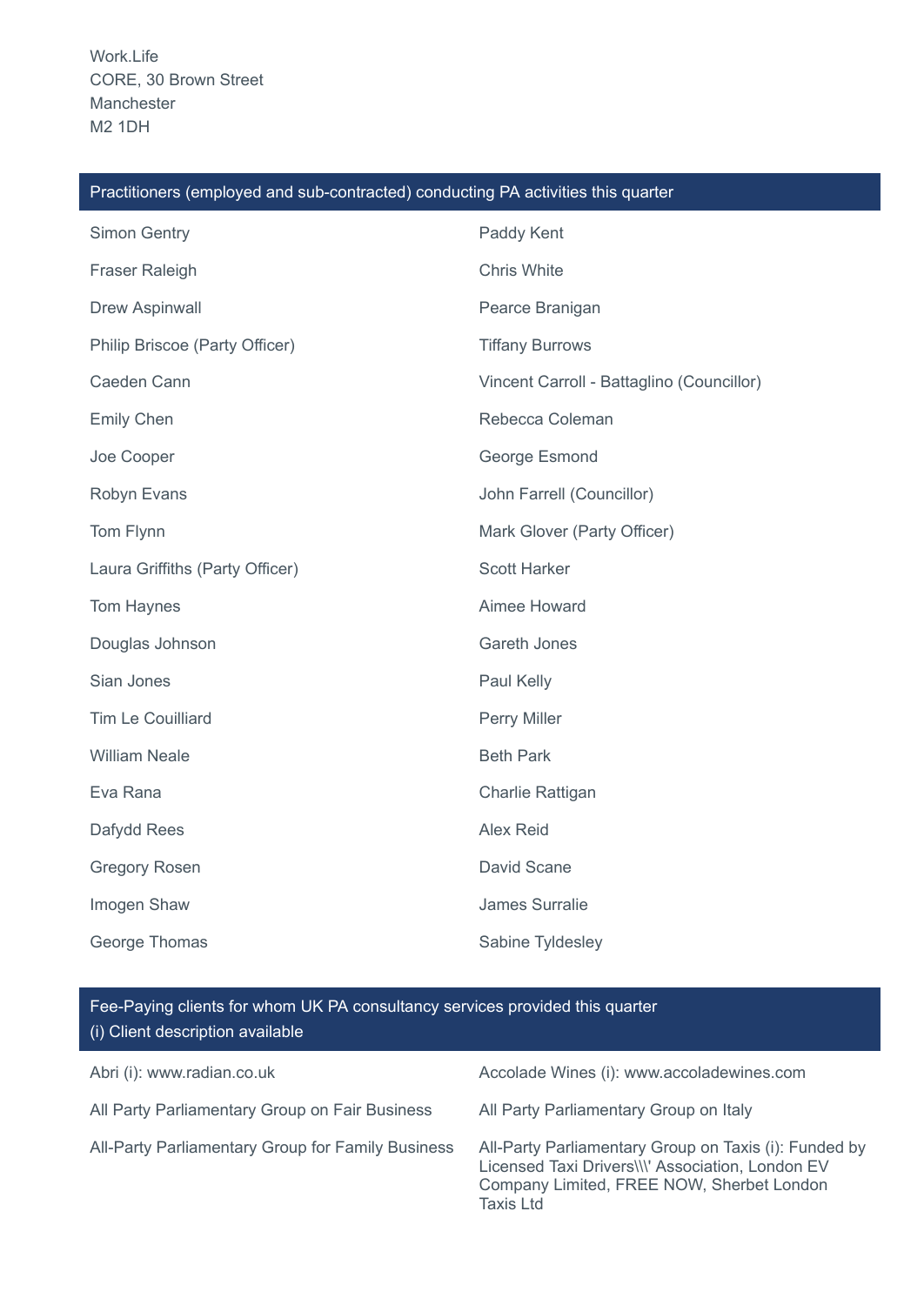| Anglian Water Services Limited (i):<br>www.anglianwater.co.uk                                   | AQA (i): www.aqa.org.uk                                           |  |
|-------------------------------------------------------------------------------------------------|-------------------------------------------------------------------|--|
|                                                                                                 | Aquavista (i): www.bwml.co.uk                                     |  |
| Avison Young (i): www.avisonyoung.co.uk                                                         | bacta (i): www.bacta.org.uk                                       |  |
| Ballymore (i): www.ballymoregroup.com                                                           | Basildon Council (i): www.basildon.gov.uk                         |  |
| Beef + Lamb New Zealand (i): www.beeflambnz.com Berkeley Homes (South East London) Limited (i): | www.berkeleygroup.co.uk                                           |  |
| Bevis Marks (i): www.sephardi.org.uk/bevis-marks                                                | Big Society Capital (i): www.bigsocietycapital.com                |  |
| British Land PLC (i): www.britishland.com                                                       | <b>Broad Environmental</b>                                        |  |
| Burlington Developments London Ltd (i):                                                         | Cadent Gas Limited (i): www.cadentgas.com                         |  |
| www.burlington-uk.com                                                                           | Canary Wharf Group (i): www.group.canarywharf.com                 |  |
| Care Holdings Ltd                                                                               | CDER Group Ltd (i): www.cdergroup.co.uk                           |  |
| CERT Property (i): www.certproperty.co.uk                                                       | Ciner Glass Ltd (i): www.cinergroup.com.tr/en/about-<br><b>us</b> |  |
| Confederation of Passenger Transport UK (i):<br>www.cpt-uk.org                                  | Countryside Properties (i): www.countryside-<br>properties.com    |  |
| Criterion Capital Ltd (i): www.criterioncapital.co.uk                                           | <b>Drakar Limited</b>                                             |  |
| Earth Capital (i): www.earthcapital.net                                                         | <b>Ecos Living</b>                                                |  |
| <b>Eden Land Planning</b>                                                                       | EDF Energy (i): www.edfenergy.com                                 |  |
| EDF Renewables (i): www.edf-re.uk                                                               | Edge Technologies (i): www.edge.tech                              |  |
| Egmere Energy (i): www.egmereenergy.co.uk                                                       | <b>Elan Property</b>                                              |  |
| eLight (i): https://elight.com/                                                                 | Engie Services Ltd (i): www.engie.co.uk                           |  |
| English Cities Fund (i): www.englishcitiesfund.co.uk                                            | Envirotech Energy Solutions Ltd (i): www.envirotech-<br>es.com    |  |
| EO Charging (i): www.eocharging.com                                                             | Epilepsy Society (i): www.epilepsysociety.org.uk                  |  |
| Epping Forest District Council (i):<br>www.harlowandgilstongardentown.co.uk                     | Equitable Members Action Group Limited (i):<br>www.emag.org.uk    |  |
| ERG S.p.A. (i): www.erg.eu                                                                      | ESB (i): www.esb.ie                                               |  |
| Essex Housing (i): www.essex.gov.uk                                                             | EUROFIMA (i): www.eurofima.org                                    |  |
| Far East Consortium (i): www.fecil.com.hk                                                       | FCC (i): www.fccenvironment.co.uk                                 |  |
| Flogas (i): www.flogas.co.uk                                                                    | <b>Forelle Estates</b>                                            |  |
| <b>Future Biogas</b>                                                                            | Gatwick Airport Limited (i): www.gatwickairport.com               |  |
| Gazeley UK Ltd (i): www.idigazeley.com                                                          | Google                                                            |  |
| Green Finance Institute (i):<br>www.greenfinanceinstitute.co.uk                                 | GS8 Developments Ltd (i): www.gs8.london                          |  |
|                                                                                                 | Gustavia                                                          |  |
| GVA (i): www.gva.co.uk                                                                          | HFL Group Ltd (i): www.homesforlambeth.co.uk                      |  |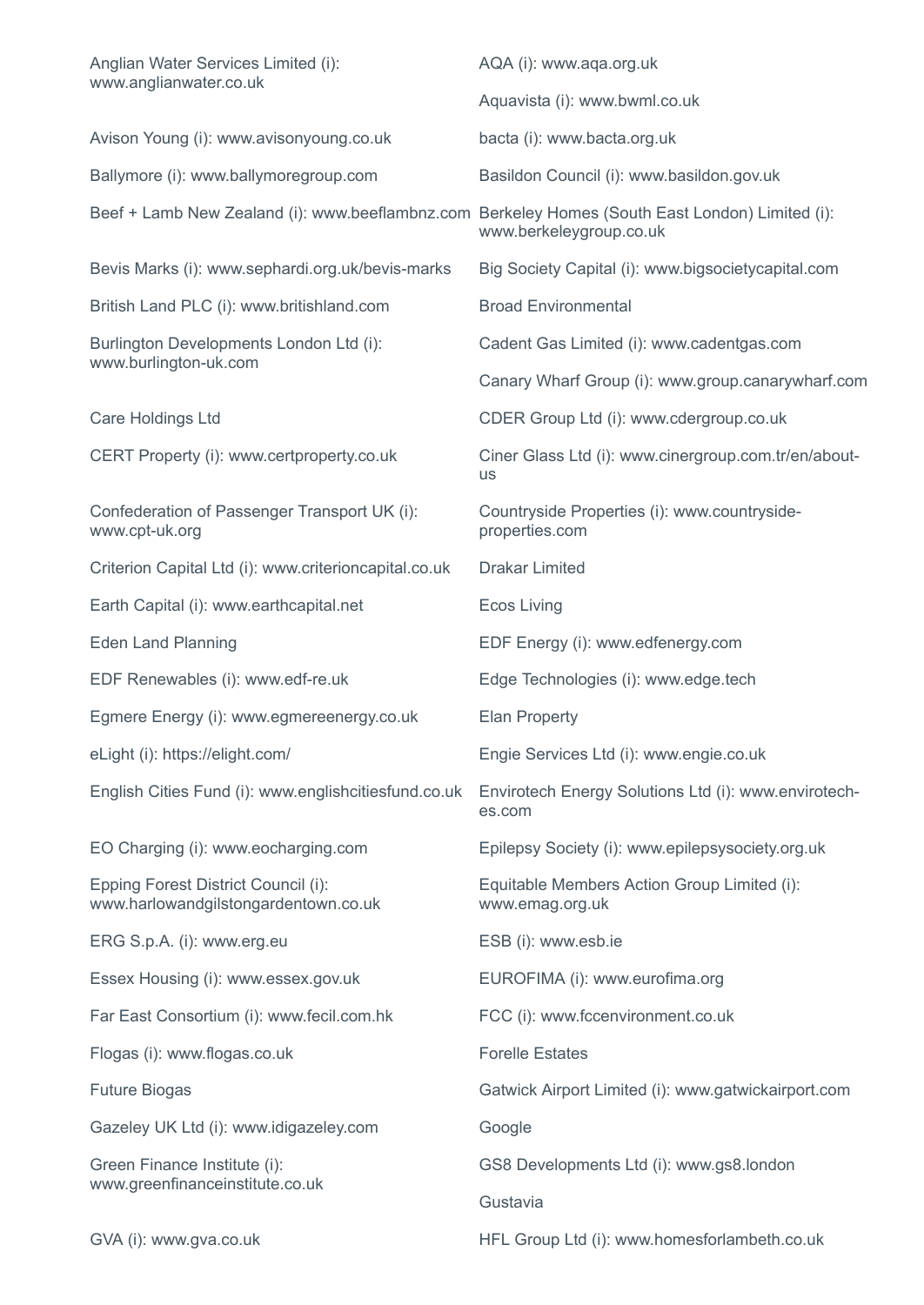Homes England (i): https://www.gov.uk/government/organisations/homesengland

Independent Renewable Energy Generators Group (IREGG) (i): Constituent companies - ERG SpA; Banks Group; Falck Renewables SpA; ENERCON GmbH; BayWa r.e. renewable energy GmbH; Infinergy Ltd; Fred. Olsen Renewables; Ventient Energy; Renewable Energy Systems Ltd

Lakeside Energy from Waste Ltd (i): http://lakesideefw.co.uk/

London Southend Airport Company Limited (i): www.southendairport.com

Longfield Solar Energy Farm Ltd (i): www.longfieldsolarfarm.co.uk

Mulbury (i): www.mulbury.co.uk Muse Developments (i):

National Grid (i): https://www.nationalgrid.com/ourbusinesses/national-grid-ventures

Performing Rights Society (i): www.prsformusic.com PFM (i): www.pfm.com

Remember Me (i): www.rememberme2020.uk Restoration London (i):

Simten (i): www.simten.co.uk Sodexo (i): www.sodexo.com

Solar 21 (i): www.solar21.ie Solar South Western Railway (i):

Strawberry Star Developments Limited (i): www.strawbeerystar.com

Summix NCL Developments Ltd Sunnica Ltd (i):

Tewkesbury Garden Town (i): www.tewkesburygardentown.co.uk Homes for Lambeth (i): www.homesforlambeth.co.uk

IAMP (i): http://iampnortheast.co.uk/

IM Land (i): www.imland.co.uk IM Properties (i): www.improperties.co.uk

InfraRed Capital Partners Ltd (i): www.ircp.com

Inovyn Enterprises Ltd (i): www.inovyn.com

Institute for Family Business (i): www.ifb.org.uk

James Andrew International (i): www.jamesandrew.co.uk

Kier (i): www.kier.co.uk KN Group (i): www.kngroup.com

Linden Homes (i): www.lindenhomes.co.uk

London First (i): www.londonfirst.co.uk

London Strategic Land Limited (i): www.londonstrategicland.com

Menzies Distribution (i): www.menziesdistribution.com

MHA London (i): https://mhalondon.com/ Miller Homes Limited (i): www.millerhomes.co.uk

www.musedevelopments.com

Openreach (i): www.openreach.com

Partner Construction (i): www.partnerconstruction.co.uk

Quinn Estates Ltd (i): www.quinn-estates.com Rail Working Group (i): www.railworkinggroup.org

www.restorationlondongroup.co.uk

Salford City Council (i): www.salford.gov.uk Sempra Homes Ltd (i): www.semprahomes.co.uk

www.southwesternrailway.com

Student Urban Living Guildford Ltd (i): www.ckcltd.co.uk

https://beta.companieshouse.gov.uk/company/08826 077

Taylor Wimpey plc (i): www.taylorwimpey.co.uk Telford Homes Ltd (i): www.telfordhomes.london

The On-Pack Recycling Label Ltd (i): www.oprl.org.uk

Thornsett Group Plc (i): www.thornsett.co.uk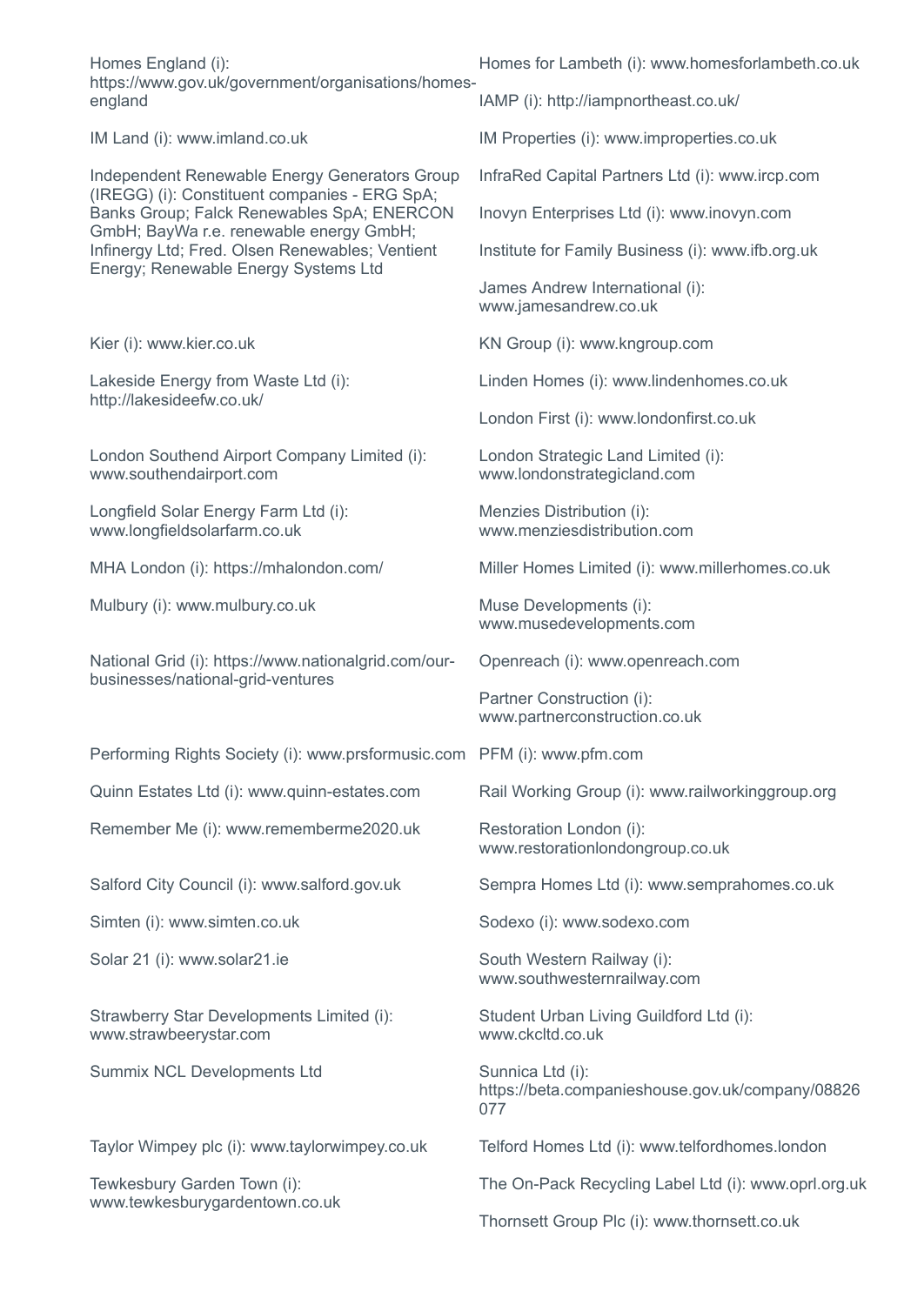| Tide (i): www.tide.co                                    | Tilbury Green Power Limited (i):<br>www.tilburygreenpower.com                                                                                                                                                                                                                                                                                |
|----------------------------------------------------------|----------------------------------------------------------------------------------------------------------------------------------------------------------------------------------------------------------------------------------------------------------------------------------------------------------------------------------------------|
| Transport for London (i): www.tfl.gov.uk                 | UK Equity Markets Association (i): Members: Peel<br>Hunt, Winterflood, Shore Capital, Numis, finncap,<br>Stifel, Liberum, Arden Partners                                                                                                                                                                                                     |
| University of Salford (i): www.salford.ac.uk             | Venture Capital Trust Association (i): Constituent<br>funds: Octopus Capital Ltd; Albion Capital Group<br>LLP; Mobeus Equity Partners LLP; YFM Private<br>equity Ltd; Mercia Asset Management PLC; Downing<br>LLP; Foresight Group LLP; Maven Capital Partners<br>UK LLP; Gresham House Asset Management;<br>Beringea LLP; Canaccord Genuity |
| Vistry Homes Ltd (i): www.vistrygroup.co.uk              | Vistry Partnerships (i): www.vistrypartnerships.co.uk                                                                                                                                                                                                                                                                                        |
| Watkin Jones Group (i): www.watkinjones.com              | Westcombe Group (i): www.westcombehomes.com                                                                                                                                                                                                                                                                                                  |
| Weston Homes PLC (i): www.weston-homes.com               | Wood PLC (i): www.woodplc.com                                                                                                                                                                                                                                                                                                                |
| YMCA St Paul\\\'s Group (i):<br>www.ymcastpaulsgroup.org |                                                                                                                                                                                                                                                                                                                                              |

Fee-Paying clients for whom UK monitoring services provided this quarter (i) Client description available

North Wales Fire and Rescue Service (i): www.nwales-fireservice.org.uk

Renewable Energy Systems Ltd (i): www.resgroup.com

# **Sovereign Strategy**

| Address(es) in the UK                                                                  | <b>Contact Details</b>                                                                           |
|----------------------------------------------------------------------------------------|--------------------------------------------------------------------------------------------------|
| 26/27 Bedford Square<br>London<br>WC1B3HP                                              | Hatice Kücük<br>02079306353<br>hatice.kuecuek@sovereignstrategy.com<br>www.sovereignstrategy.com |
| <b>Manor House</b><br><b>Westoe Village</b><br><b>South Shields</b><br><b>NE33 3EQ</b> |                                                                                                  |

## Other Countries of Operation

BELGIUM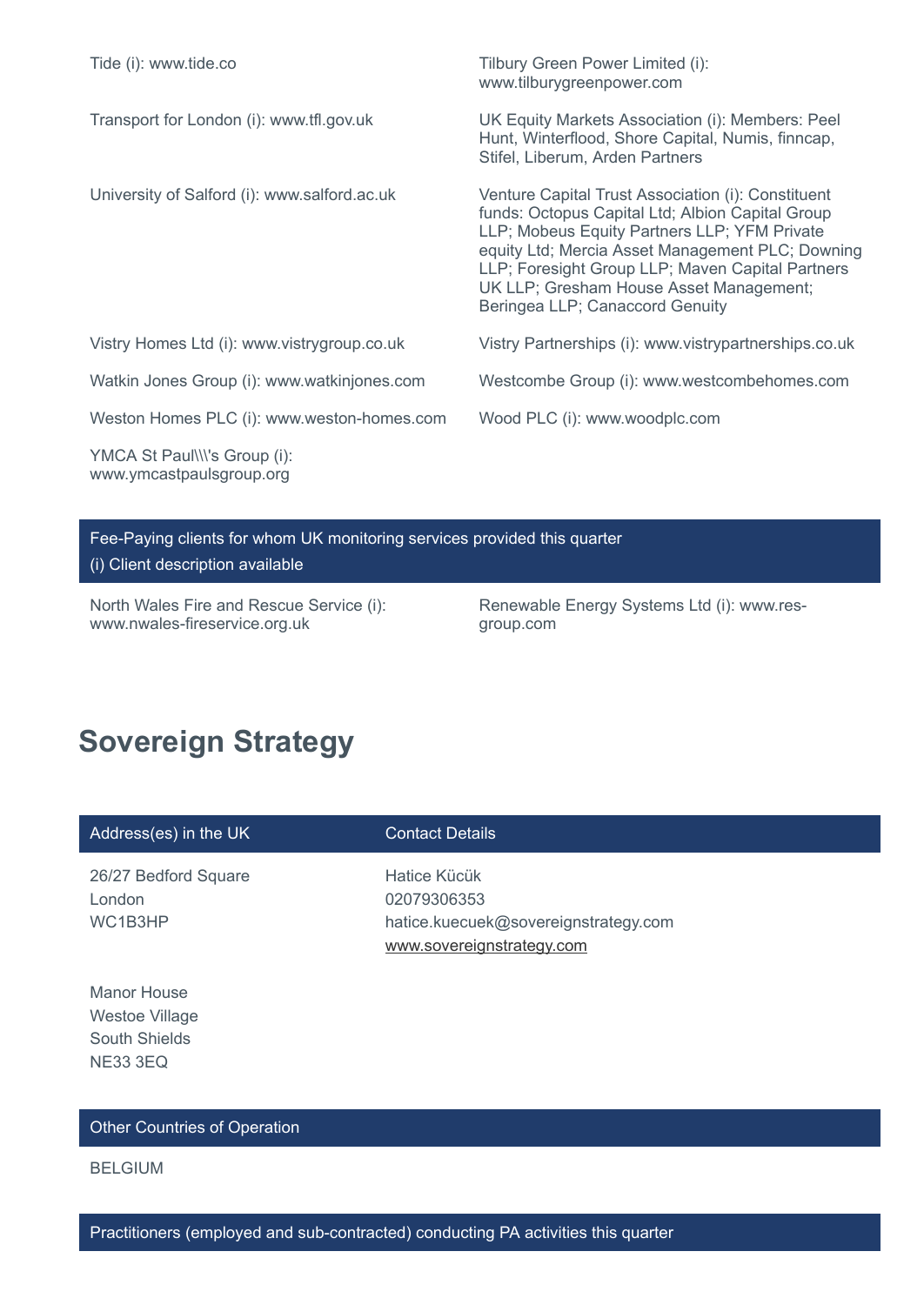| Hatice (Kucuk) Beton    | <b>Patrick Adams</b> |
|-------------------------|----------------------|
| Pablo Asbo              | Owen Ballantine      |
| Neva Brahmbhatt         | Elmar Brok           |
| <b>Peter Cardwell</b>   | <b>Simon Collis</b>  |
| <b>Caroline Cousins</b> | Joe Dancy            |
| Jonothon Donnelly       | <b>Alan Donnelly</b> |
| Gunther Jonitz          | lain Malcolm         |
| <b>Jack Nagy</b>        | <b>Marium Qaiser</b> |
| Graziella Scudu         |                      |

| Fee-Paying clients for whom UK PA consultancy services provided this quarter<br>(i) Client description available |                                           |  |
|------------------------------------------------------------------------------------------------------------------|-------------------------------------------|--|
| Bloomberg LP (i): Financial Services                                                                             | FIND (i): PDP (Development and Health)    |  |
| G20 SSD (i): Global Health                                                                                       | Intuit (i): Technology                    |  |
| MMV (i): PDP (Development and Health)                                                                            | North East Economic Forum (i): Events     |  |
| Novartis (i): Pharma                                                                                             | Paper Excellence                          |  |
| PATH (i): https://www.path.org                                                                                   | Unitaid (i): NGO (Health and Development) |  |

Fee-Paying clients for whom UK monitoring services provided this quarter (i) Client description available

Wolters Kluwer (i): Professional Services

# **Staffordshire County Council**

## Address(es) in the UK Contact Details

No. 1 Staffordshire Place Tipping Street **Stafford Stafford** ST16 2LP

Kieran Smith 07944475722 Kieran.Smith@staffordshire.gov.uk [www.staffordshire.gov.uk](http://www.staffordshire.gov.uk/)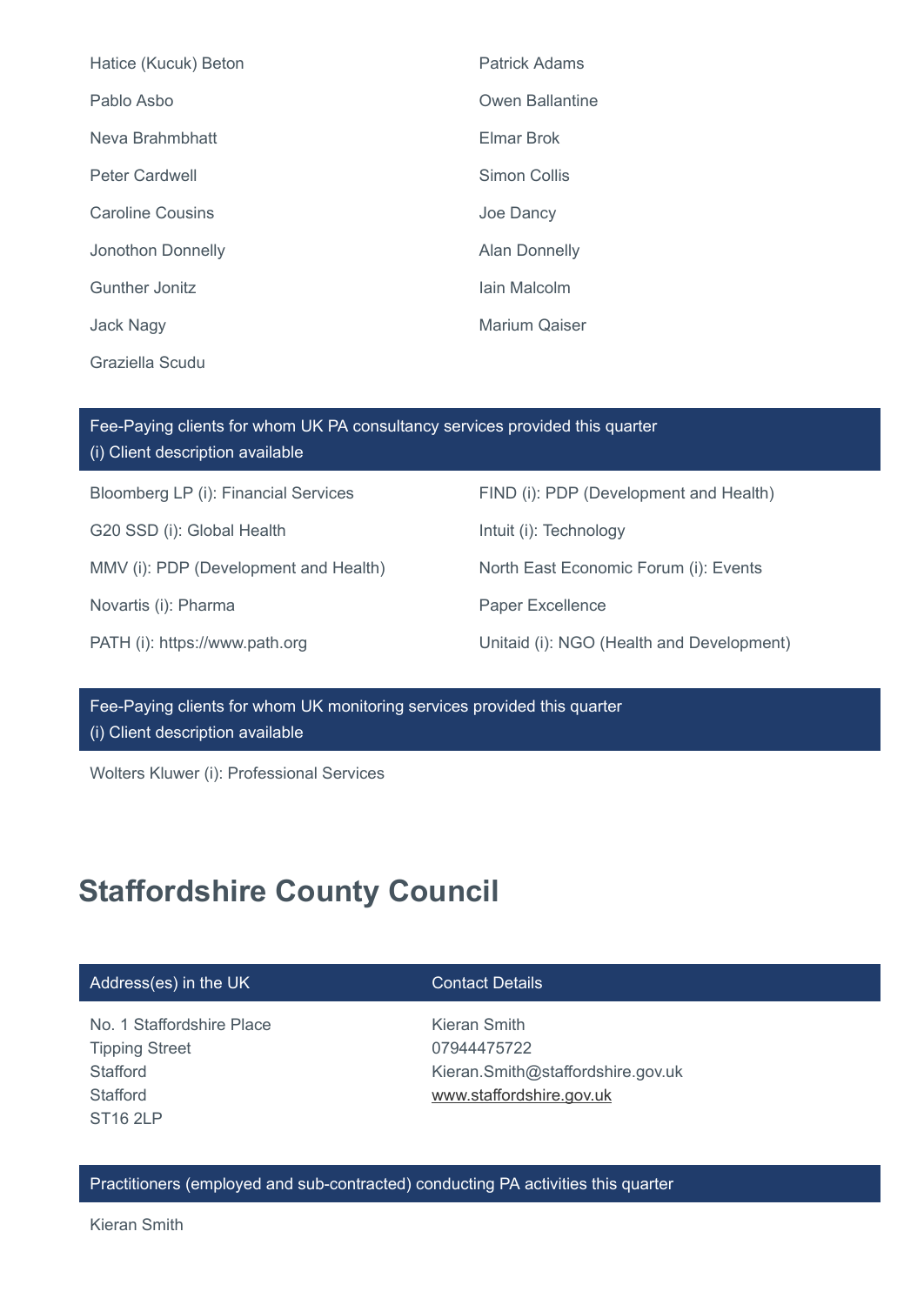# **Stewart Public Affairs Ltd**

## Address(es) in the UK Contact Details

Flat 1 Eastern Quay Apartments London E16 1AX

Murray Stewart 07580503311 stewartpublicaffairs@gmail.com

### Practitioners (employed and sub-contracted) conducting PA activities this quarter

Camila Consolmagno **Murray Stewart** 

Fee-Paying clients for whom UK PA consultancy services provided this quarter (i) Client description available

APPG on Boxing (i): Sponsored by: Matchroom, BBBofC, My Next Match, Empire Fighting Chance, The Boxing Academy, Entain Group, StubHub, Pat Benson Boxing Academy, Fight for Peace

APPG on Taxation (i): Sponsored by: Price Bailey, CBI, Fujitsu, Cleary Gottlieb Steen & Hamilton LLP, RSM UK, Travers Smith LLP, CIPP, Weil, Gotshal & Manges (London) LLP Mishcon de Reya LLP, Federation of Small Businesses, Ernst & Young LLP, PricewaterhouseCoopers, ICAEW, Octopus Group, Brewin Dolphin Ltd, AIA, MH LLP, Saffery Champness LLP AK Employment Services, Macfarlanes LLP, Wiggin LLP

APPG on Open Banking and Payments (i): Sponsored by: Kikapay, AMEX, Plaid Financial, Electronic Money Association (EMA), Klarna, Tink, Salt Pay, Truelayer

Boxing Scotland

British Boxing Board of Control (BBBofC)

British Woodworking Federation

Wendover Parish Council

# **Stonehaven**

## Address(es) in the UK Contact Details

Fourth Floor 40 Villiers Street London WC2N 6NJ

Harry Vincent +44 (0) 207 551 2550 hvincent@stonehaven.uk.com [www.stonehaven.uk.com](http://www.stonehaven.uk.com/)

### Other Countries of Operation

AUSTRALIA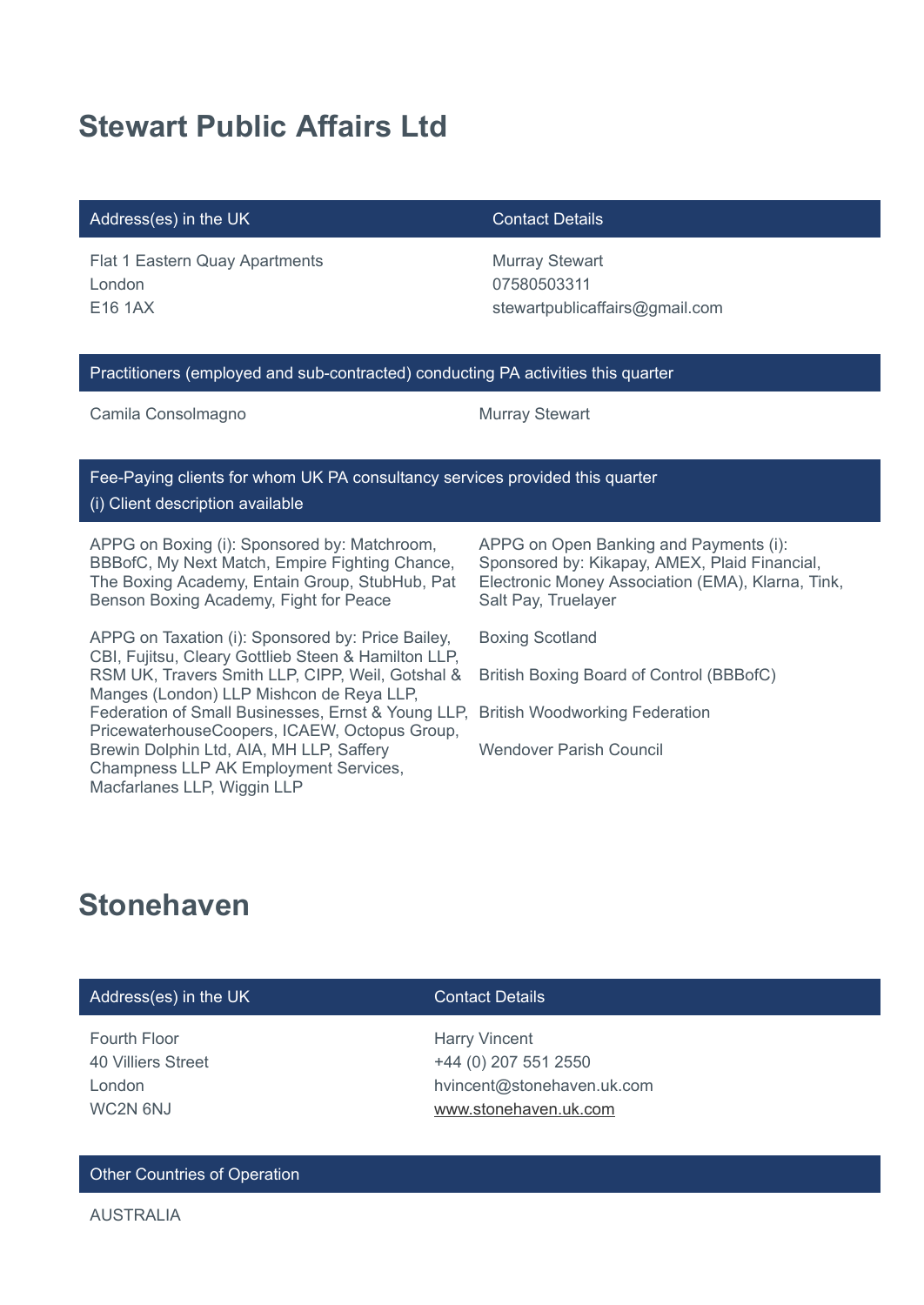# Practitioners (employed and sub-contracted) conducting PA activities this quarter

| <b>Rupert Cunningham</b> | Aisha Ali             |
|--------------------------|-----------------------|
| Malin Baker Bogue        | Adam Bell             |
| Luke Betham              | Angus Boobbyer        |
| <b>Tobias Burke</b>      | Louis Buzuk           |
| <b>Neil Clitheroe</b>    | Lara Davidson         |
| Ciara Dullaghan          | James English         |
| <b>Geraint Evans</b>     | <b>Vincent Fabri</b>  |
| <b>Toby Flower</b>       | <b>Lucy Harris</b>    |
| Sophie Humphrey          | <b>Martin Kelly</b>   |
| India Knight             | <b>Jack Knight</b>    |
| Pandora Lefroy           | Chris Loy             |
| Peter Lyburn             | John Moylan           |
| Jackie Muringapasi       | <b>Alison Neyle</b>   |
| <b>Kit Nicholl</b>       | Seth Oberlander       |
| Liam O\\\'Keefe          | Laurence Pemberton    |
| Hamish Phelan            | <b>Daniel Rice</b>    |
| Alex Scarborough         | Rebecca Sims-Robinson |
| Jasper Stanley           | <b>Lucy Stewart</b>   |
| Anthony Tanner           | Millie Taylor         |
| Harry Vincent            | Thomas Welborn        |
| Gemma Welch              | <b>Oliver Wilson</b>  |
| Henry Woodward           |                       |

| Airspace Change Organising Group (ACOG)           | Capita                  |
|---------------------------------------------------|-------------------------|
| Data Communications Company                       | <b>EDF</b>              |
| <b>Heathrow Airport</b>                           | <b>McKesson</b>         |
| Openpay UK                                        | The Rail Delivery Group |
| <b>TikTok UK Information Technologies Limited</b> | Visa Europe             |
| <b>Xlinks</b>                                     |                         |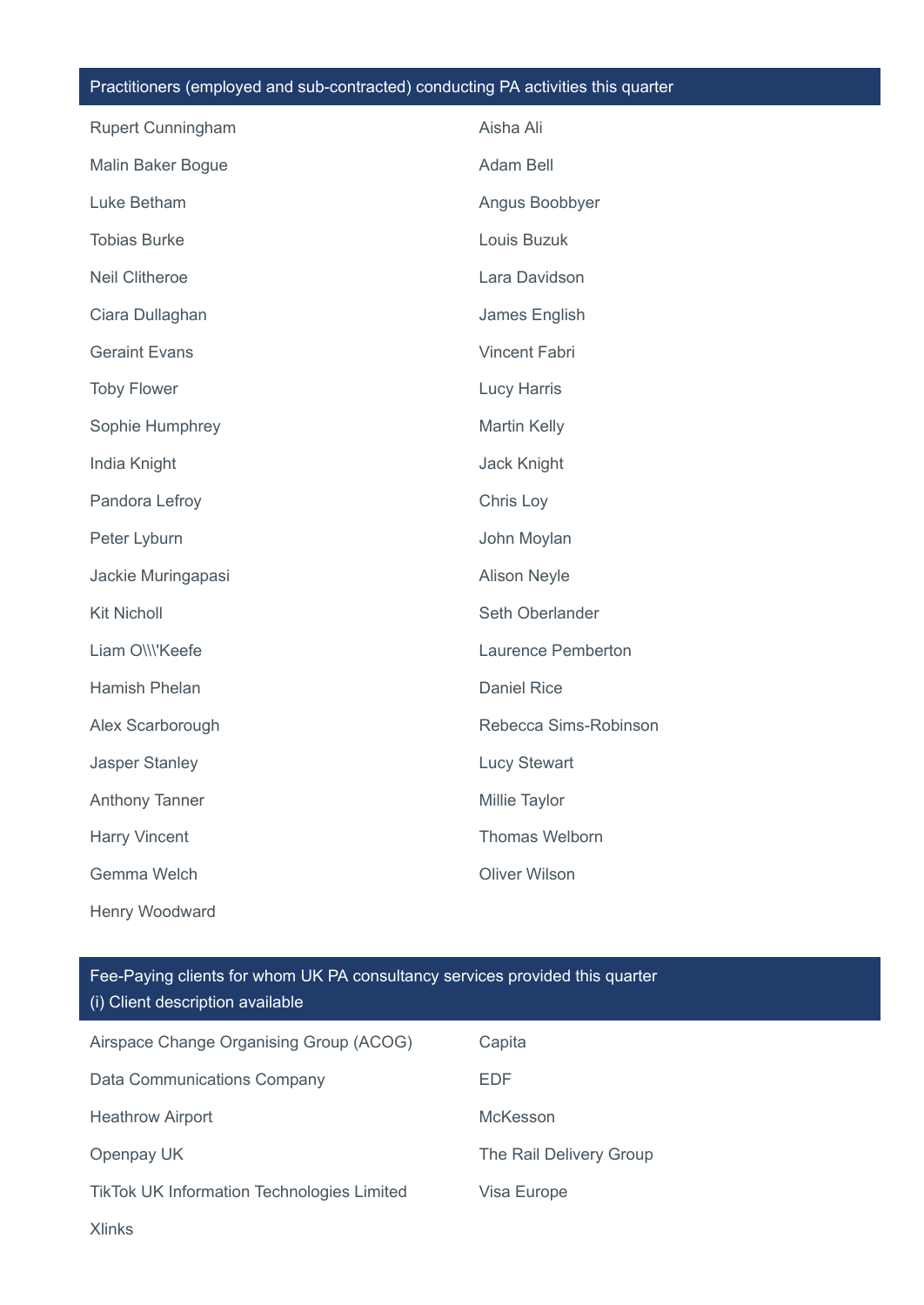# **Stratagem (NI) Ltd**

## Address(es) in the UK Contact Details

Carnegie Library 121 Donegall Road Belfast BT12 5JL

Grainne Walsh 028 9087 2800 grainne@stratagem-ni.com [www.stratagem-ni.com](http://www.stratagem-ni.com/)

## Practitioners (employed and sub-contracted) conducting PA activities this quarter

| <b>Roisin Burns</b> | Lea Carson               |
|---------------------|--------------------------|
| Cris Cloyd          | Matthew Jackson          |
| Jessica Kee         | Terence McKernan         |
| Anna Mercer         | Adam Newton (Councillor) |
| Grainne Walsh       | Danielle Winters         |

| AbbVie Inc.                                      | <b>Alzheimers Society</b>          |
|--------------------------------------------------|------------------------------------|
| Artemis Schools (NI)                             | <b>Ashton Centre</b>               |
| <b>AXA Insurance</b>                             | Bank Of Ireland UK                 |
| <b>Barnardos NI</b>                              | <b>Belfast City Council</b>        |
| <b>British Heart Foundation Northern Ireland</b> | <b>Cancer Focus NI</b>             |
| Carnegie UK Trust                                | Co-Ownership Housing Association   |
| Coca Cola HBC Northern Ireland                   | <b>Comhaltas Ceoltoiri Eireann</b> |
| <b>DHR Communications</b>                        | <b>Electrical Safety First</b>     |
| EP UK                                            | <b>Fluence Energy GmbH</b>         |
| <b>Food Standards Agency</b>                     | <b>Homeless Connect</b>            |
| Involve                                          | Joseph Rowntree Foundation         |
| Maximus UK                                       | <b>Mears</b>                       |
| Motor Neurone Disease Association NI             | National Museums Northern Ireland  |
| <b>National Trust</b>                            | <b>NI Equality Commission</b>      |
| Northern Ireland Housing Executive               | <b>Novartis</b>                    |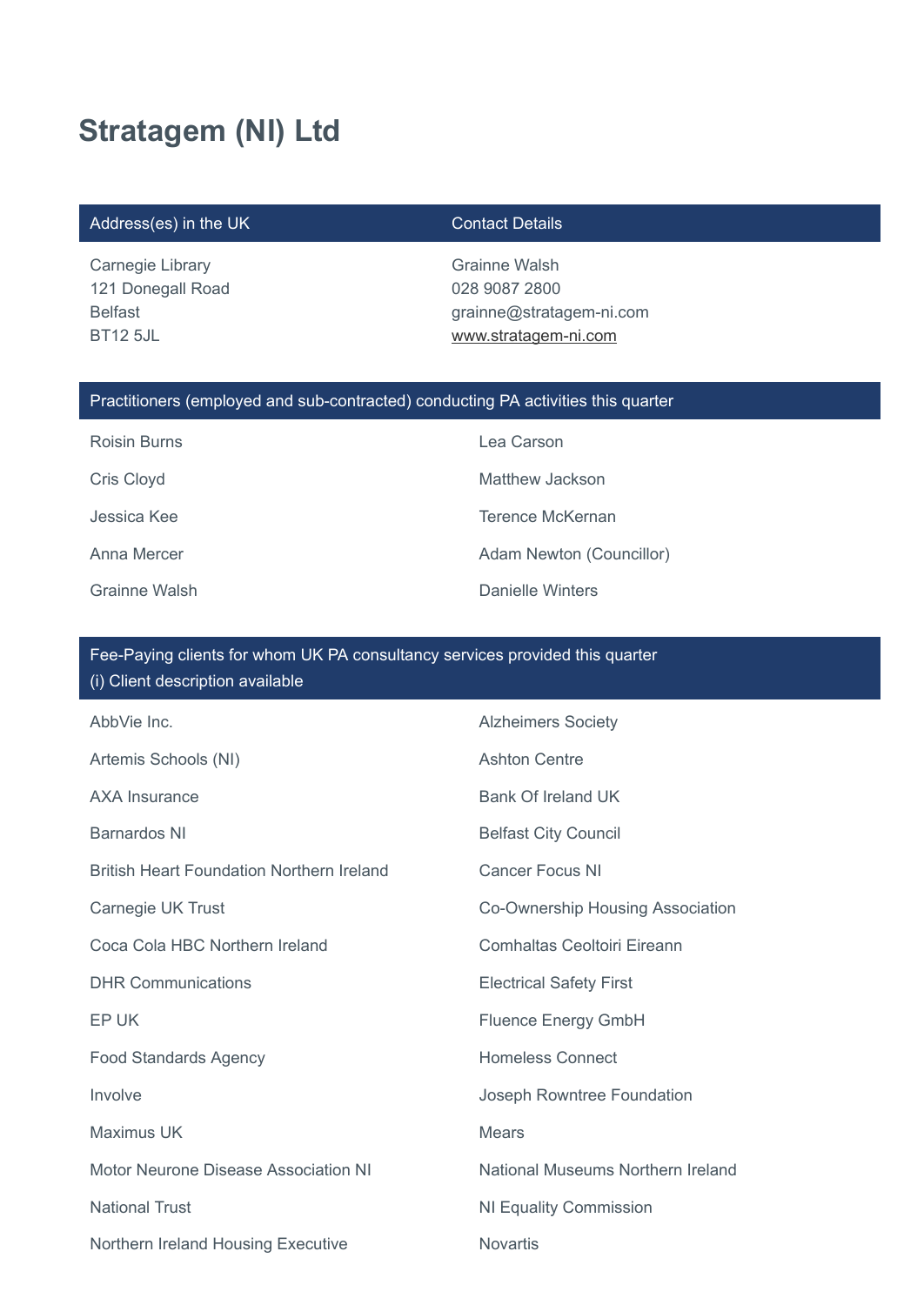| Parentkind                                                 | <b>Pure Mental NI</b>                     |
|------------------------------------------------------------|-------------------------------------------|
| RenewableNI                                                | Roche Diagnostics Ltd                     |
| Royal College of Midwives                                  | Royal Society for the Protection of Birds |
| <b>Samaritans</b>                                          | <b>Specsavers</b>                         |
| Ulster Society for the Prevention of Cruelty to<br>Animals | Unison NI                                 |
|                                                            | Watertight International                  |

Woodland Trust

| Fee-Paying clients for whom UK monitoring services provided this quarter<br>(i) Client description available |                                             |  |
|--------------------------------------------------------------------------------------------------------------|---------------------------------------------|--|
| <b>British Medical Association</b>                                                                           | <b>Cancer Research UK</b>                   |  |
| <b>General Medical Council</b>                                                                               | Macmillan Cancer Support (Northern Ireland) |  |
| Merck Sharp & Dohme                                                                                          | Newsdirect Scotland                         |  |
| <b>Royal British Legion</b>                                                                                  | Safefood                                    |  |
| Translink                                                                                                    |                                             |  |

Pro-Bono Clients for whom consultancy and/or monitoring services have been provided this quarter (i) Client description available

Pure Mental NI

50:50 NI Arts & Business

Housing Rights Northern Ireland Women\\\'s Football Association

# **Stuart Thomson (Individual Member)**

**Contact Details** 

59 Manor Park Road East Finchley London N2 0SN

Stuart Thomson 07534058447 stuartwjthomson@yahoo.com [www.stuartthomson.co.uk](http://www.stuartthomson.co.uk/)

Fee-Paying clients for whom UK PA consultancy services provided this quarter (i) Client description available

AP Wireless **Forces** in Mind Trust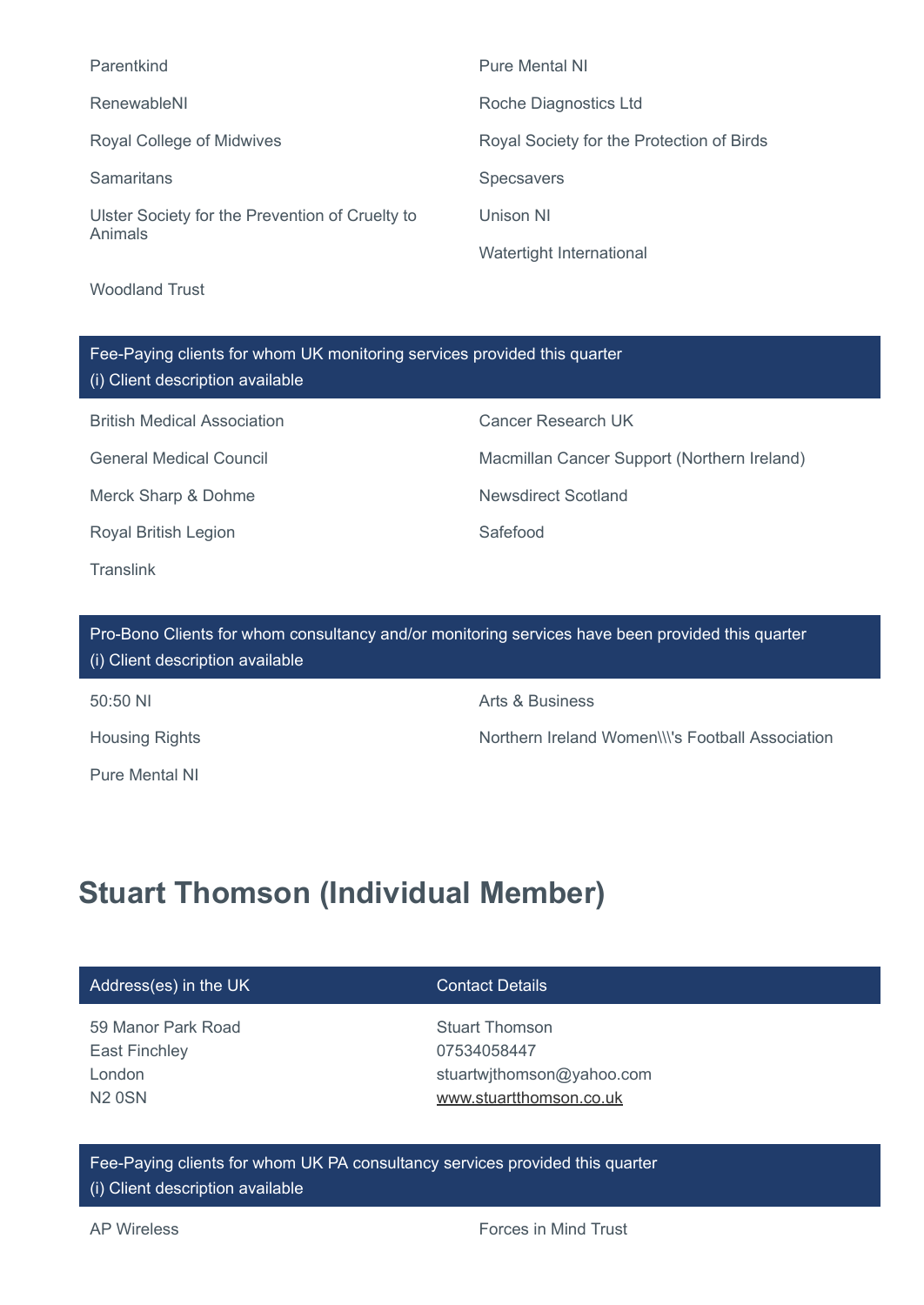GPS Marine (i): https://gpsmarine.co.uk/ Monster Energy

Sunderland City Council

Fee-Paying clients for whom UK monitoring services provided this quarter (i) Client description available

Sheffield City Region

## **SVC Public Affairs**

### Address(es) in the UK Contact Details

180 Great Portland Street Fitzrovia London W1W 5Q

Lee Petar 02074671050 lee.petar@oakhillcommunications.co.uk [www.sardverb.com](http://www.sardverb.com/)

## Other Countries of Operation

### HONG KONG UNITED STATES

| Practitioners (employed and sub-contracted) conducting PA activities this quarter |               |  |
|-----------------------------------------------------------------------------------|---------------|--|
| Glyn Gaskarth                                                                     | Olivia Gordon |  |
| Sachin Gulrajani                                                                  | Craig Leviton |  |
| Victoria Morgan                                                                   | Lee Petar     |  |
| Ben Roback                                                                        | Lewis Sidnick |  |
|                                                                                   |               |  |

| Ageas                                         | <b>Association of Convenience Stores</b> |
|-----------------------------------------------|------------------------------------------|
| Chartered Institute of Management Accountants | <b>Cold Chain Federation</b>             |
| Flybe                                         | Gamesys                                  |
| HPE                                           | LACA: The School Food People             |
| <b>Land Securities</b>                        | Nottingham Trent University              |
| Playtech                                      | Regal London                             |
| <b>Sunderland City Council</b>                | <b>Unite Students</b>                    |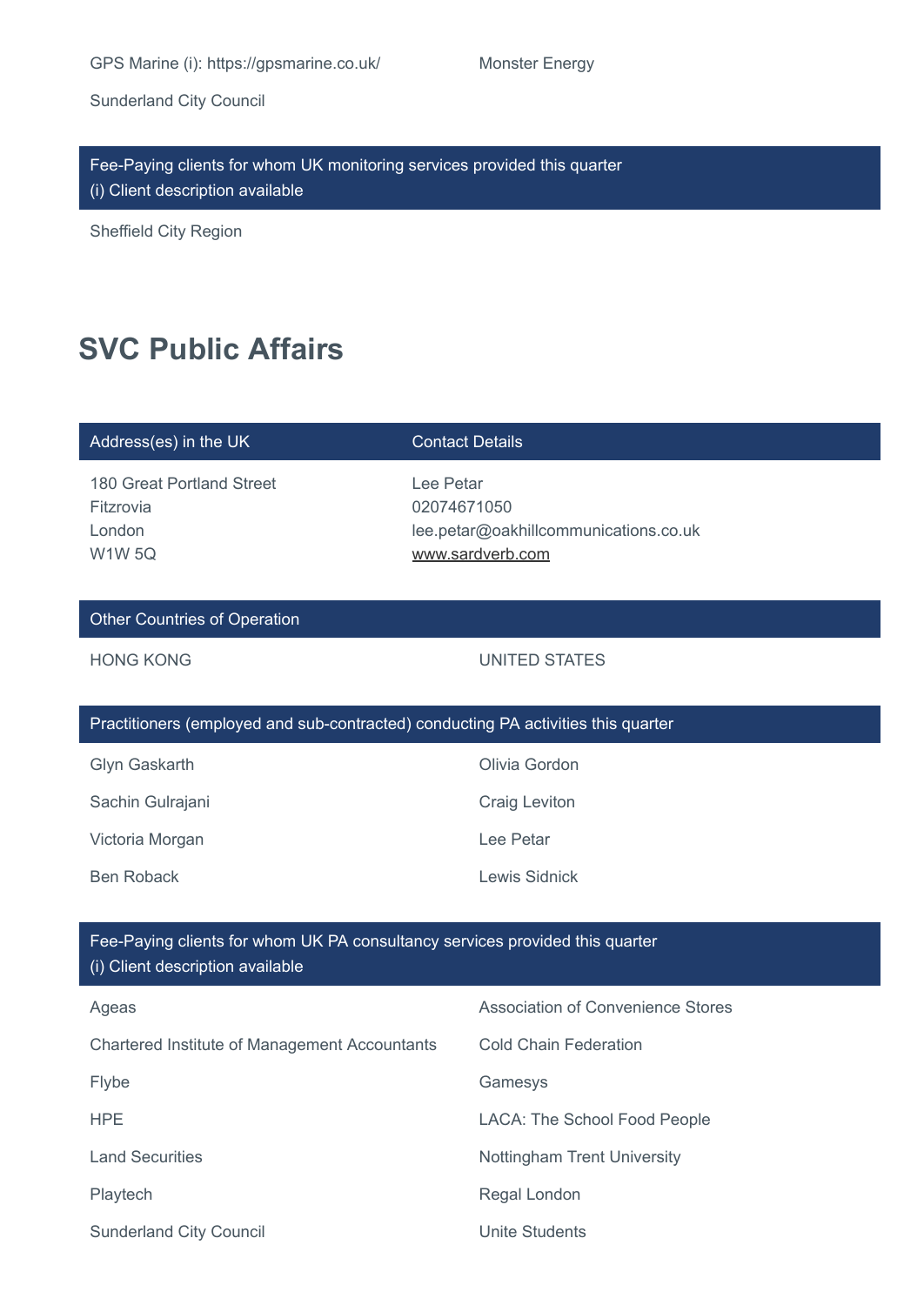# **TALA**

### Address(es) in the UK Contact Details

Saddlers House High Street Bloxham **Oxfordshire** OX15 4LU

Andrew Baud 020 3397 3383 andrew.baud@teamtala.com [www.teamtala.com](http://www.teamtala.com/)

### Practitioners (employed and sub-contracted) conducting PA activities this quarter

| Corin Allen              | <b>Andrew Baud</b>       |
|--------------------------|--------------------------|
| <b>Becky Charman</b>     | Neil Coffey              |
| Louise Coxon             | <b>Claire Cunningham</b> |
| Claudine Fontana         | Sarah Garstin            |
| <b>Beth Milton</b>       | John Moorcraft           |
| <b>Harriet Mountford</b> | Laura Parker             |
| Lex Rosenthal            | Chris Rowland            |

## Fee-Paying clients for whom UK PA consultancy services provided this quarter (i) Client description available

Advanced Propulsion Centre UK National Memorial Arboretum

Oxfordshire Local Enterprise Partnership Shrap (i): www.shrap.com

Sonect Sonect Sonect Controller Controller Cash Supply Alliance (i): Currently looking to support the establishment and running of a new APPG for Cash

## **Taso Advisory**

## Address(es) in the UK Contact Details

Queen Elizabeth Olympic Park, Plexal, Here East,

Ben Greenstone +44 (0)20 3488 4489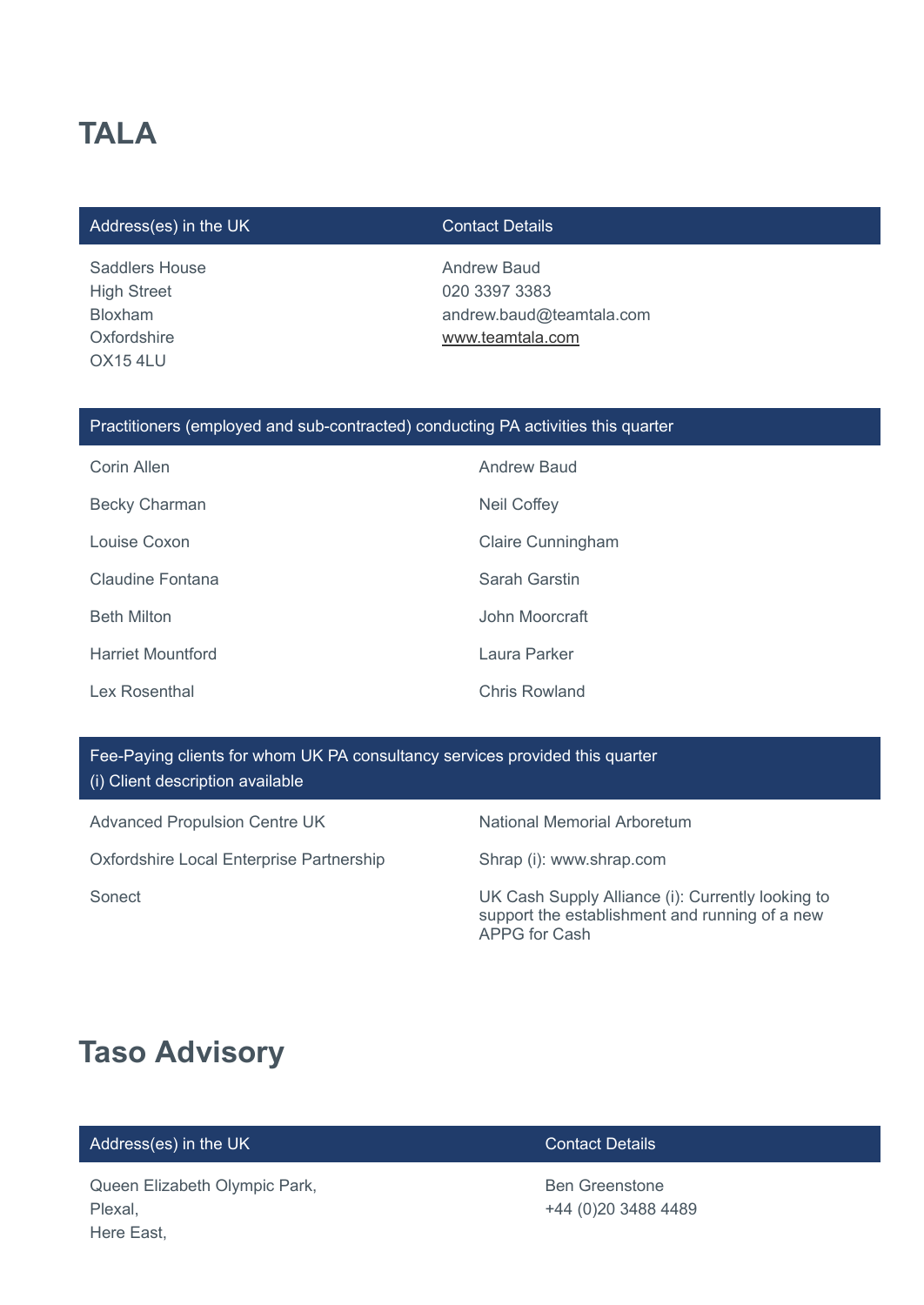Mia Bartoloni **Ben Greenstone** 

Spencer Powers

| Fee-Paying clients for whom UK PA consultancy services provided this quarter<br>(i) Client description available |                                                       |
|------------------------------------------------------------------------------------------------------------------|-------------------------------------------------------|
| Adobe (i): www.adobe.com                                                                                         | Bird & Bird LLP (i): https://www.twobirds.com/        |
| Box B Strategies (i): https://www.boxb.co/                                                                       | Coadec (i): https://coadec.com/                       |
| Glassdoor (i): https://www.glassdoor.co.uk/                                                                      | Hopin (i): www.hopin.com                              |
| Jefferies International (i): https://www.jefferies.com/                                                          | Nextdoor (i): https://nextdoor.com/                   |
| Niantic (i): https://nianticlabs.com/en/                                                                         | Pinewood Group (i):<br>https://www.pinewoodgroup.com/ |
| Plexal (i): www.plexal.com                                                                                       | Tech Nation (i): https://technation.io/               |
| Ubisoft (i): https://www.ubisoft.com/en-gb/                                                                      | Ukie (i): https://ukie.org.uk/                        |

# **Tendo Consulting**

| Address(es) in the UK                                | <b>Contact Details</b>                                                                       |
|------------------------------------------------------|----------------------------------------------------------------------------------------------|
| 53-55, Hop Exchange<br>London<br>SE <sub>1</sub> 1TY | Will de Peyer<br>+44 20 7175 8363<br>will@tendoconsulting.co.uk<br>www.tendoconsulting.co.uk |

| Will de Peyer           | Paul Gaffney         |
|-------------------------|----------------------|
| Eleanor Brady           | Peter Carroll        |
| Helena Cox-Smith        | Tom Darling          |
| <b>Chris Heley</b>      | Daniel Laing         |
| Siân Lloyd              | Jacob Proffitt       |
| <b>Maurice Robering</b> | <b>Beatriz Serra</b> |
| Sarah Taylor            | Hannah Waters        |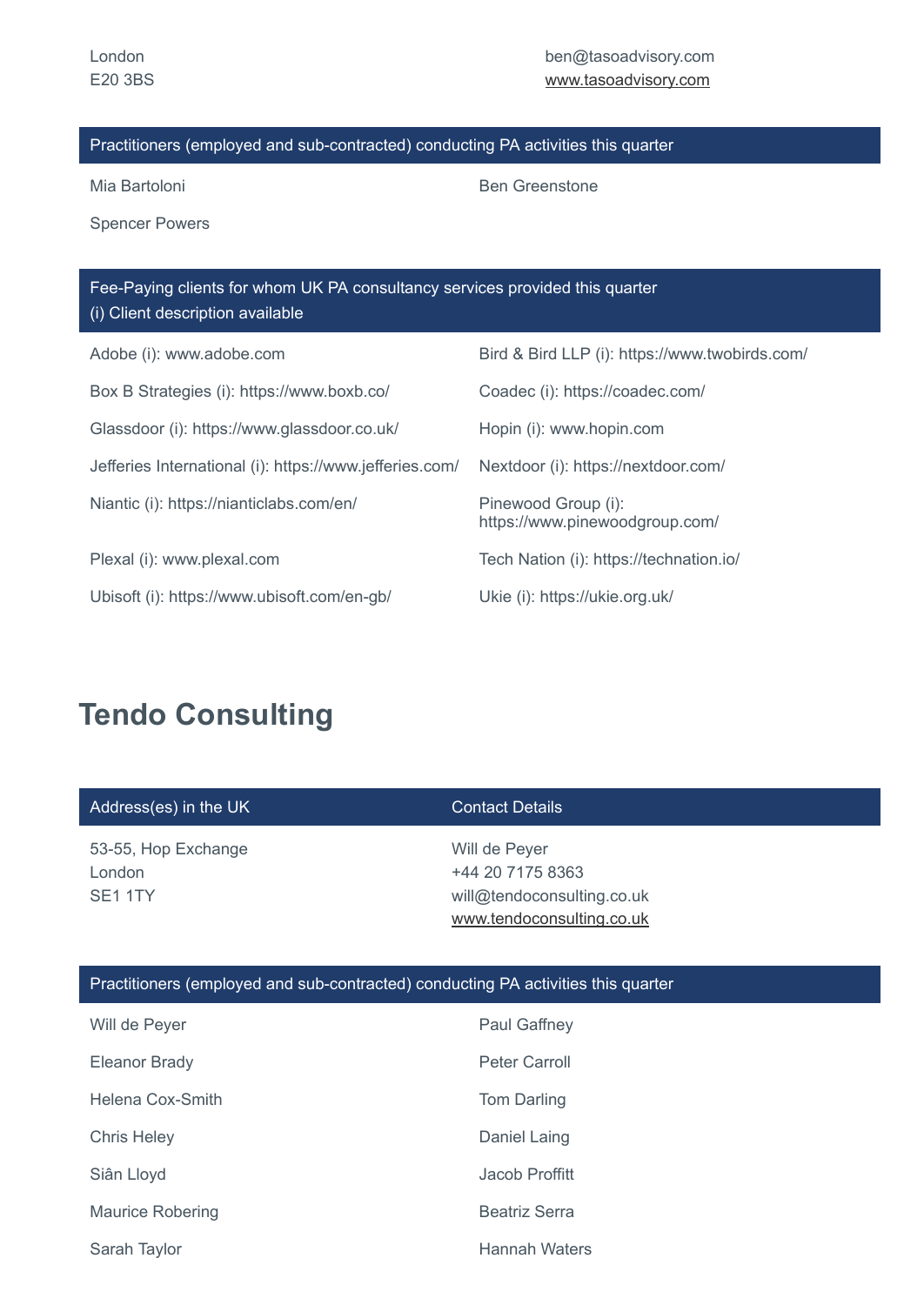| APPG FOR FROZEN BRITISH PENSIONS                                                                                                                                                                                                                                             | APPG FOR PHARMACY (i): (THE ROYAL<br>PHARMACEUTICAL SOCIETY OF GREAT BRITAIN,<br>COMPANY CHEMISTS ASSOCIATION LIMITED,<br>NATIONAL PHARMACY ASSOCIATION LIMITED.<br>PHARMACEUTICAL SERVICES NEGOTIATING<br>COMMITTEE, AIMP LIMITED)                                                                                                                          |
|------------------------------------------------------------------------------------------------------------------------------------------------------------------------------------------------------------------------------------------------------------------------------|--------------------------------------------------------------------------------------------------------------------------------------------------------------------------------------------------------------------------------------------------------------------------------------------------------------------------------------------------------------|
| APPG FOR ROAD FREIGHT AND LOGISTICS                                                                                                                                                                                                                                          | APPG FOR ROADSIDE RESCUE AND RECOVERY                                                                                                                                                                                                                                                                                                                        |
| APPG FOR THE FUTURE OF AVIATION (i): (ABTA,<br>AIRLINES UK - THE ASSOCIATION OF UK<br>AIRLINES LIMITED, AIRPORT OPERATORS<br>ASSOCIATION, BRITISH AVIATION GROUP,<br>GATWICK AIRPORT, HEATHROW AIRPORT,<br>I.C.T.S. (U.K.), INTERNATIONAL AIR TRANSPORT<br>ASSOCIATION (UK)) | BRITISH VEHICLE RENTAL AND LEASING<br><b>ASSOCIATION</b>                                                                                                                                                                                                                                                                                                     |
|                                                                                                                                                                                                                                                                              | CAMPAIGN FOR SAFER ROADSIDE RESCUE AND<br>RECOVERY (i): (THE INSTITUTE OF VEHICLE<br>RECOVERY, PROFESSIONAL RECOVERY<br>OPERATORS FEDERATION, RISC - RECOVERY<br>INDUSTRY SUPPORT CHARITY)                                                                                                                                                                   |
| <b>ENTERPRISE RENT-A-CAR UK</b>                                                                                                                                                                                                                                              | <b>EODEX</b>                                                                                                                                                                                                                                                                                                                                                 |
| FAIRCHARGE (i): (STITCHING EUROPEAN<br>CLIMATE FOUNDATION, RAC MOTORING<br>SERVICES)                                                                                                                                                                                         | INTERNATIONAL CONSORTIUM OF BRITISH<br><b>PENSIONERS</b>                                                                                                                                                                                                                                                                                                     |
|                                                                                                                                                                                                                                                                              | LENDLEASE CONSTRUCTION (EUROPE) LIMITED                                                                                                                                                                                                                                                                                                                      |
| <b>LONDON PRISONS MISSION</b>                                                                                                                                                                                                                                                | <b>MEDCAN CLINICIANS SOCIETY CIC</b>                                                                                                                                                                                                                                                                                                                         |
| <b>MIDLANDS CONNECT</b>                                                                                                                                                                                                                                                      | NATIONAL OCEANOGRAPHY CENTRE                                                                                                                                                                                                                                                                                                                                 |
| <b>NCC GROUP</b>                                                                                                                                                                                                                                                             | <b>PGMBM LTD</b>                                                                                                                                                                                                                                                                                                                                             |
| RADIOTHERAPY4LIFE                                                                                                                                                                                                                                                            | ROAD HAULAGE ASSOCIATION                                                                                                                                                                                                                                                                                                                                     |
| SAFRAN LANDING SYSTEMS UK LTD                                                                                                                                                                                                                                                | SMALL BREWERS DUTY REFORM COALITION                                                                                                                                                                                                                                                                                                                          |
| THE ASSOCIATION OF VEHICLE RECOVERY<br><b>OPERATORS</b>                                                                                                                                                                                                                      | THE CENTRE FOR FINANCIAL CAPABILITY                                                                                                                                                                                                                                                                                                                          |
|                                                                                                                                                                                                                                                                              | THE FUTURE OF AVIATION GROUP (i): (ABTA,<br>AIRLINES UK - THE ASSOCIATION OF UK<br>AIRLINES LIMITED, AIRPORT OPERATORS<br>ASSOCIATION, BRITISH AVIATION GROUP,<br>GATWICK AIRPORT, HEATHROW AIRPORT,<br>I.C.T.S. (U.K.), INTERNATIONAL AIR TRANSPORT<br>ASSOCIATION (UK), TRAVELPORT<br>INTERNATIONAL LIMITED, LATIN AMERICAN<br><b>TRAVEL ASSOCIATION</b> ) |
| THE INTERNATIONAL AIR TRANSPORT                                                                                                                                                                                                                                              | THE INVESTING AND SAVING ALLIANCE                                                                                                                                                                                                                                                                                                                            |
| <b>ASSOCIATION</b>                                                                                                                                                                                                                                                           | THE NIGHT TIME INDUSTRIES ASSOCIATION                                                                                                                                                                                                                                                                                                                        |
| THE URBAN MOBILITY PARTNERSHIP (i):<br>(BOSCH, BROMPTON BIKE HIRE, DOTT,                                                                                                                                                                                                     | <b>UKINBOUND</b>                                                                                                                                                                                                                                                                                                                                             |
| ENTERPRISE RENT-A-CAR, FOOT ANSTEY LLP,<br>MOBILLEO, NEXTBIKE, STAGECOACH)                                                                                                                                                                                                   | <b>VARIAN MEDICAL SYSTEMS</b>                                                                                                                                                                                                                                                                                                                                |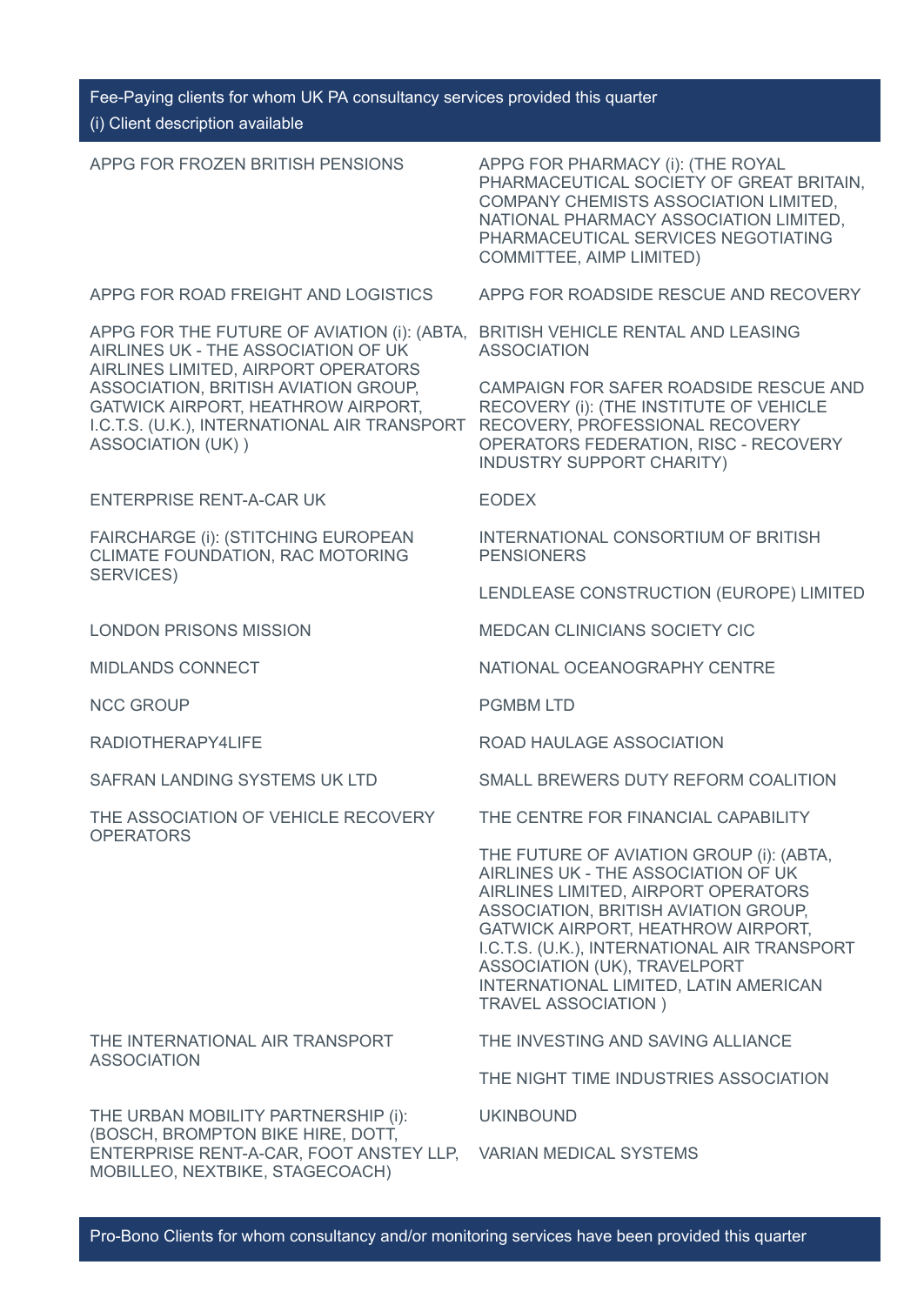APPG FOR MEDICAL CANNABIS UNDER PRESCRIPTION

## **Teneo**

| Address(es) in the UK                               | <b>Contact Details</b>                                                                |
|-----------------------------------------------------|---------------------------------------------------------------------------------------|
| 5th Floor, 6 More London Place<br>London<br>SE1 2DA | Rob Fuller<br>+44 20 7260 2700<br>Connor.Crossland@teneo.com<br>https://www.teneo.com |
| <b>Other Countries of Operation</b>                 |                                                                                       |
| <b>AUSTRALIA</b>                                    | <b>BELGIUM</b>                                                                        |
| <b>BRAZIL</b>                                       | <b>CANADA</b>                                                                         |
| <b>CHINA</b>                                        | <b>FRANCE</b>                                                                         |
| <b>GERMANY</b>                                      | <b>HONG KONG</b>                                                                      |
| <b>IRELAND</b>                                      | <b>JAPAN</b>                                                                          |
| $\bigcap$ ATAD                                      | CALINI ADADIA                                                                         |

| QATAR                | <b>SAUDI ARABIA</b> |
|----------------------|---------------------|
| SINGAPORE            | SOUTH AFRICA        |
| UNITED ARAB EMIRATES | UNITED STATES       |

| <b>Charles Stewart-Smith</b> | <b>Beatrice Allen</b>   |
|------------------------------|-------------------------|
| Anna Bage                    | Anna Bloch              |
| <b>Edward Bottomley</b>      | Joseph Brett            |
| Nick Claydon                 | <b>Connor Crossland</b> |
| <b>Alexis David</b>          | Lynn Davidson           |
| <b>Titus Duckworth</b>       | Tom DIII'Silva          |
| Rob Fuller (party officer)   | Jessica Gardner         |
| Sarah Gates                  | <b>Matthew Grainger</b> |
| Sarah Hagan                  | Annie Hamshaw           |
| <b>Fraser Hardie</b>         | Joshua Harrison         |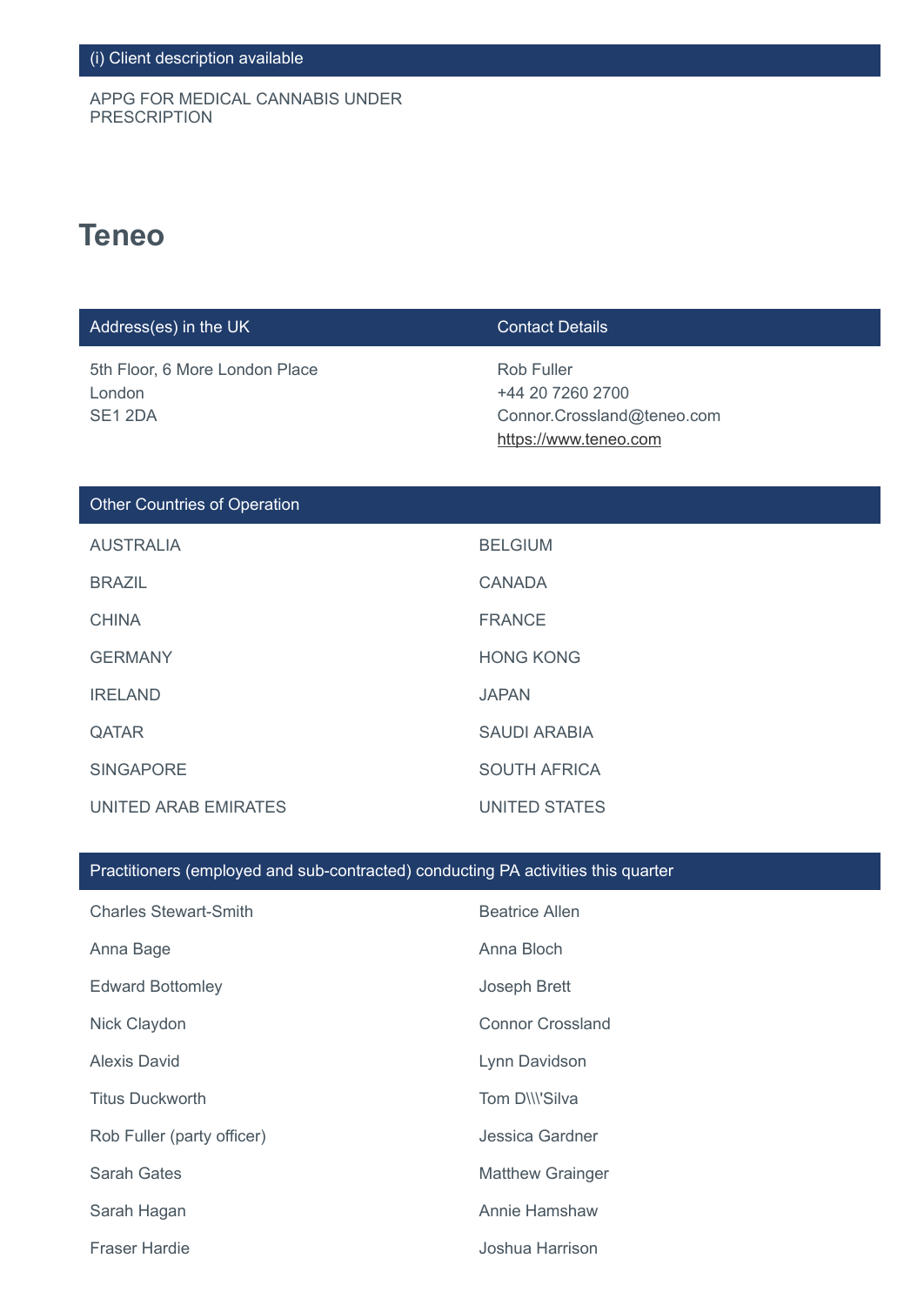| Tom Hollywood            | Jenn Humphries            |
|--------------------------|---------------------------|
| <b>Angus King-Davies</b> | <b>Oliver Letwin</b>      |
| <b>Ben Lewis</b>         | Philip Mann               |
| Poppy Martin             | <b>Christian May</b>      |
| Clarissa Nash            | <b>Isaac Oliver</b>       |
| <b>Muirinn ONeill</b>    | <b>Matthew Otubu</b>      |
| Shane O\\\'Riordain      | Georgina Powley           |
| Simon Ruda               | <b>Isabel Troth</b>       |
| <b>Rachel Tyler</b>      | <b>Steve Van Riel</b>     |
| Layal Wijsmuller         | Adam Wildman (Councillor) |
| Ailsa Williams           |                           |

| Astellas Pharma Inc         | AstraZeneca                              |
|-----------------------------|------------------------------------------|
| <b>BHP</b>                  | <b>BSI</b>                               |
| <b>Bulb</b>                 | <b>Clarion Housing Group</b>             |
| <b>Cotton Connect</b>       | Dow Europe                               |
| Enfinium                    | Envision                                 |
| Ericcson                    | GenesisCare                              |
| HS1 Ltd                     | Inmarsat                                 |
| Kingfisher                  | LetterOne                                |
| <b>LEVC</b>                 | Lotus                                    |
| McDonald's                  | <b>Metro Bank</b>                        |
| <b>National Grid</b>        | <b>NatWest</b>                           |
| Phoenix                     | <b>RNLI</b>                              |
| <b>Silence Therapeutics</b> | <b>Switch Mobility</b>                   |
| Tata                        | <b>Tesco</b>                             |
| The Dow Chemical Company    | Universities Superannuation Scheme (USS) |
| Vitality                    | Whirlpool                                |
| Worley                      |                                          |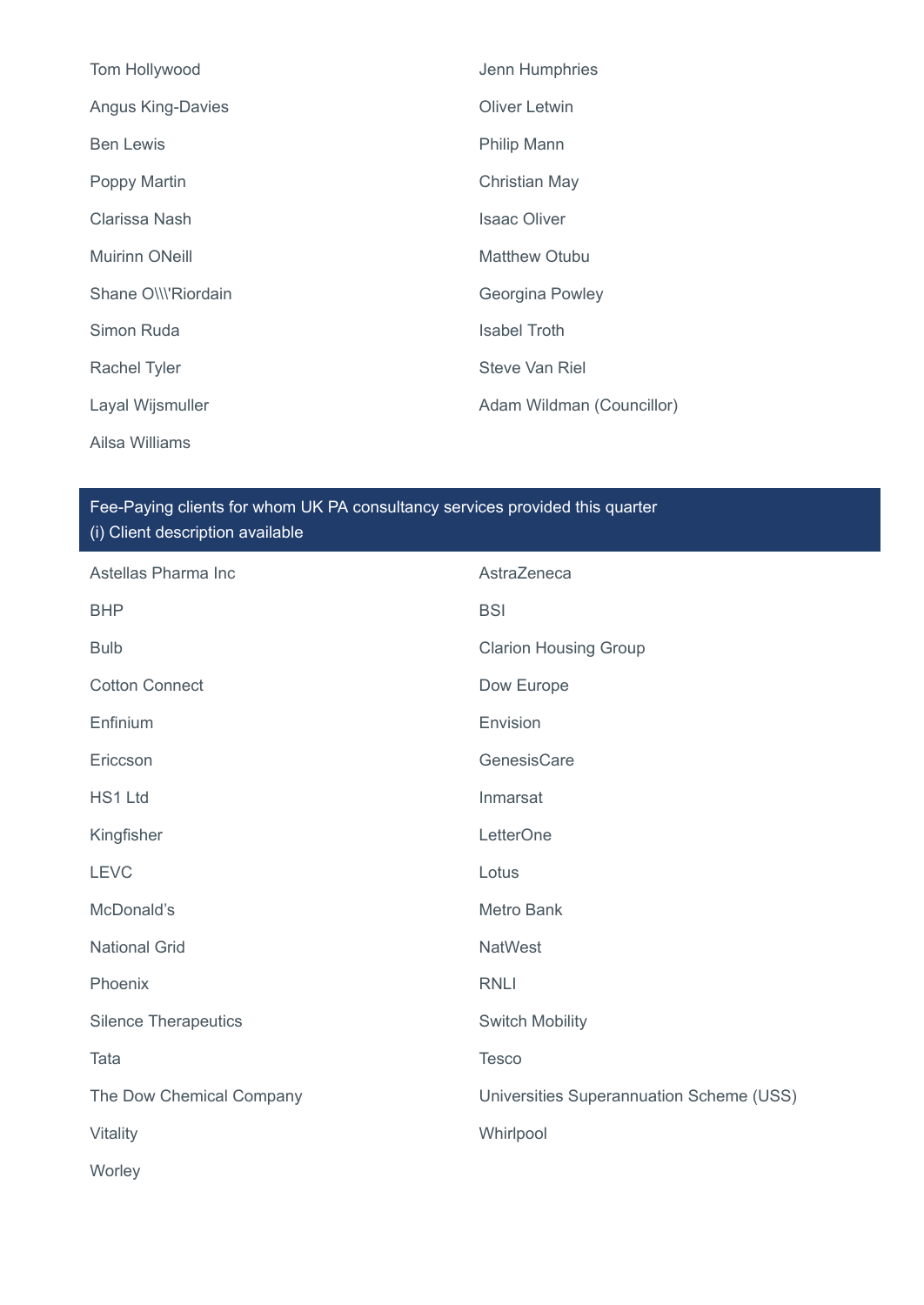## **Thakeham**

## Address(es) in the UK Contact Details

Thakeham House Summers Place Billingshurst West Sussex RH14 9GN

High Barn Ashridgewood Business Park Wokingham Berkshire RG40 5RD

Tristan Robinson 01403 787300 tristan.robinson@thakeham.com [www.thakeham.com](http://www.thakeham.com/)

### Practitioners (employed and sub-contracted) conducting PA activities this quarter

Robert Boughton **Kate Howard** 

Julian Rooney (Party Officer) John Stebbings

Adrian Lee **Tristan Robinson (Councillor)** (Party Officer)

## **Thames Water**

| Address(es) in the UK                                                             | <b>Contact Details</b>                                               |
|-----------------------------------------------------------------------------------|----------------------------------------------------------------------|
| <b>Clearwater Court</b><br>Vastern Road<br>Reading<br>RG18DB                      | <b>Emily Burditt</b><br>07747 644564<br>Hari.Prabu@thameswater.co.uk |
| Practitioners (employed and sub-contracted) conducting PA activities this quarter |                                                                      |
| Michael Renke                                                                     | $E_{\text{mily}}$ $D_{\text{urdit}}$                                 |

| Michael Benke              | <b>Emily Burditt</b> |
|----------------------------|----------------------|
| Dominic Collyer            | <b>Billy Davis</b>   |
| Miles Evans                | Nikki Hines          |
| Natacha Israel             | Alice Keeping        |
| Jake Morley                | Priyanka Patel       |
| <b>Christopher Shipway</b> | Huw Thomas           |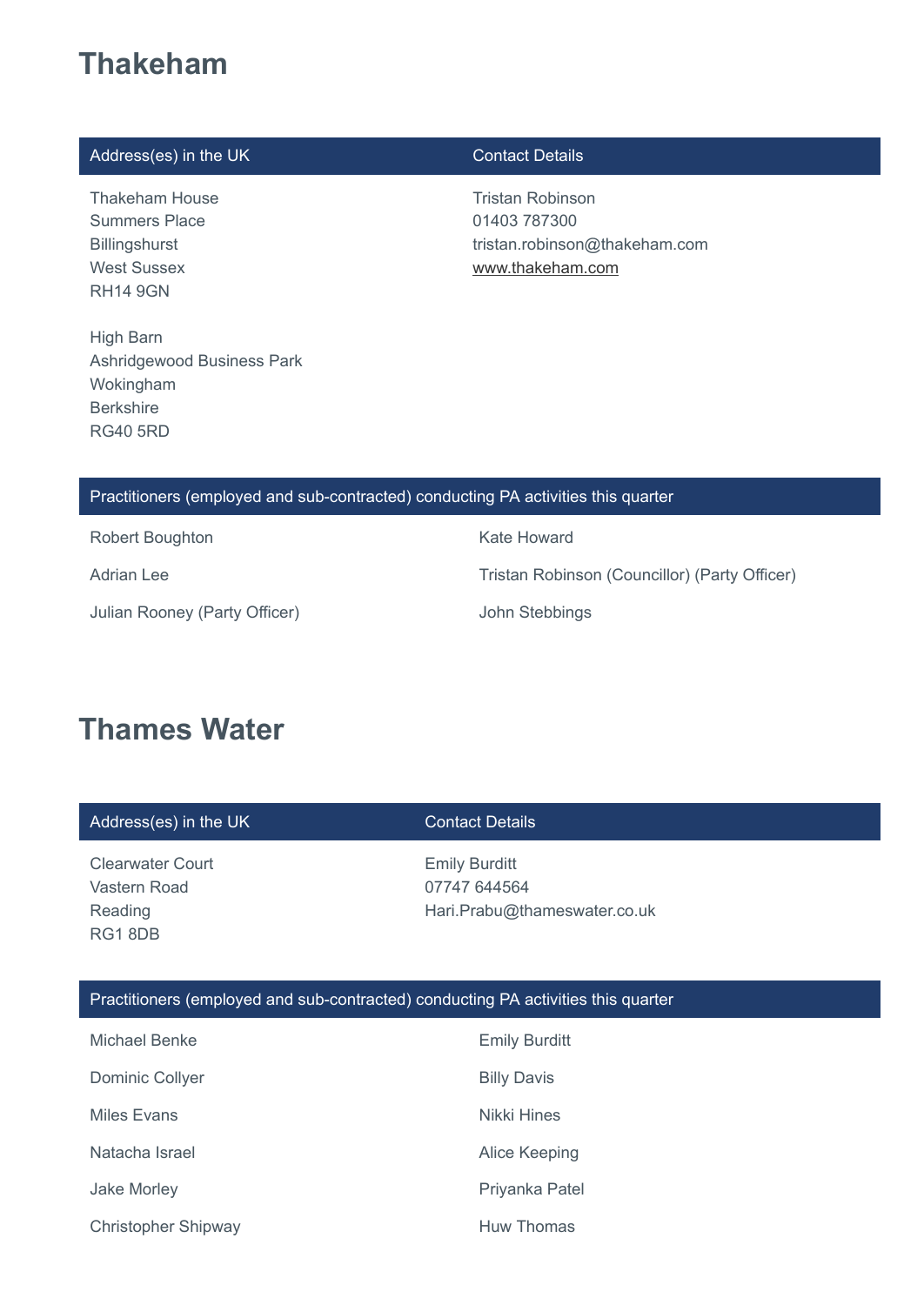## **The AA**

### Address(es) in the UK Contact Details

Fanum House Basing View Basingstoke **Hampshire** RG21 4EA

Jack Cousens 01256 493 491 01256 493493 jack.cousens@theAA.com [www.theaa.com](http://www.theaa.com/)

### Practitioners (employed and sub-contracted) conducting PA activities this quarter

Luke Bosdet **Greg Carter** Greg Carter Lorna Lee

Jack Cousens **Professor Edmund King OBE** 

## **The Blakeney Group**

### Address(es) in the UK Contact Details

The Tall House, 29a West Street Marlow Buckinghamshire SL72LS

Gabe Winn 02039825028 gabe.winn@theblakeneygroup.com [http://theblakeneygroup.com](http://theblakeneygroup.com/)

| <b>Hannah Butler</b>       | <b>Terence Church</b>   |
|----------------------------|-------------------------|
| <b>Frances Clutterbuck</b> | Neale Coleman           |
| Lara Cornwall              | Rory Grenham            |
| Adriana Guardans-Godo      | <b>Philip Honour</b>    |
| Joseph Howe                | Claire Isenegger        |
| Lizzie Loudon              | Louise Mason-Rutherford |
| Nicole ONeill              | <b>Anthony Pickles</b>  |
| <b>Emily Poole</b>         | <b>Michael Pooley</b>   |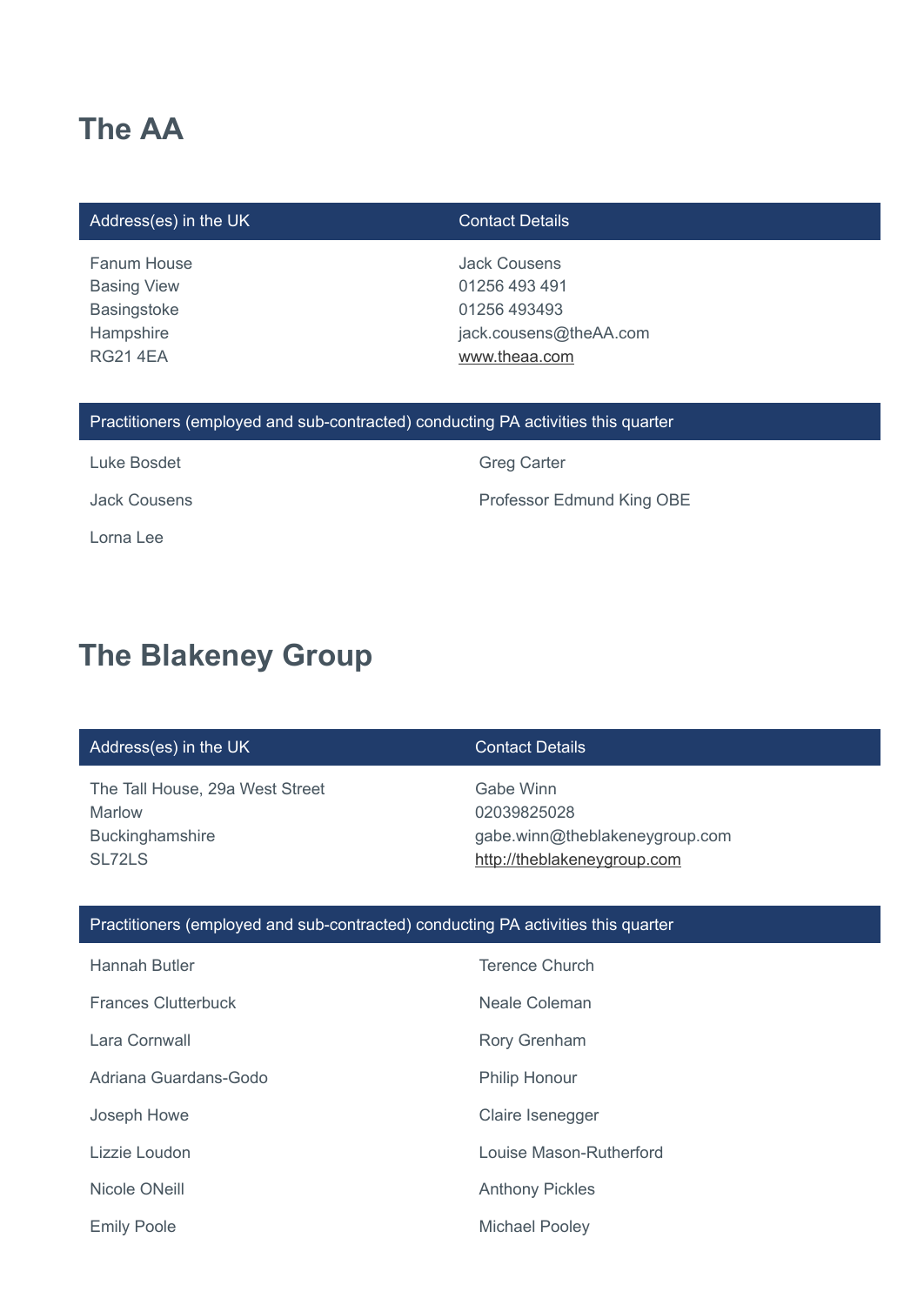Sara Price **Sara Price According to the United States** Jordan Rudge Nicholas Shutter **Kate Thurlwell** Gabriel Winn

Joe Vinson James Whiteman

Capterio (i): https://capterio.com/ Historic Houses (i): https://www.historichouses.org/ Levidian (i): https://www.levidian.com/ LIVE (i): https://livemusic.biz/ Fee-Paying clients for whom UK PA consultancy services provided this quarter (i) Client description available

Meridian Institute (i): https://merid.org/ MIQ (i): https://www.miq.org/

The Really Useful Group (i): https://www.reallyuseful.com/

LW Theatres (i): https://lwtheatres.co.uk/ Mantle Labs (i): https://www.mantle-labs.com/ MSG Entertainment LLC (i): www.msg.com Oak View Group (i): www.oakviewgroup.com Octopus Energy (i): https://octopus.energy/ Pennon plc (i): https://www.pennon-group.co.uk/ S4C (i): https://www.s4c.cymru/cy/ St Modwen (i): https://www.stmodwen.co.uk/ UK Tote Group (i): https://www.uktotegroup.com/ Vertree (i): https://vertree.earth/ Virgin Money (i): https://uk.virginmoney.com/ Voluntary Carbon Markets Integrity Initiative (i):

https://vcmintegrity.org/

We Make Events (i): https://www.wemakeevents.com/

Fee-Paying clients for whom UK monitoring services provided this quarter (i) Client description available

SYSTEMIQ (i): https://www.systemiq.earth/

Pro-Bono Clients for whom consultancy and/or monitoring services have been provided this quarter (i) Client description available

The National Down Syndrome Policy Group (i): https://ndspg.org/

# **The Law Society**

Address(es) in the UK Contact Details

113 Chancery Lane **Joe Ferreira**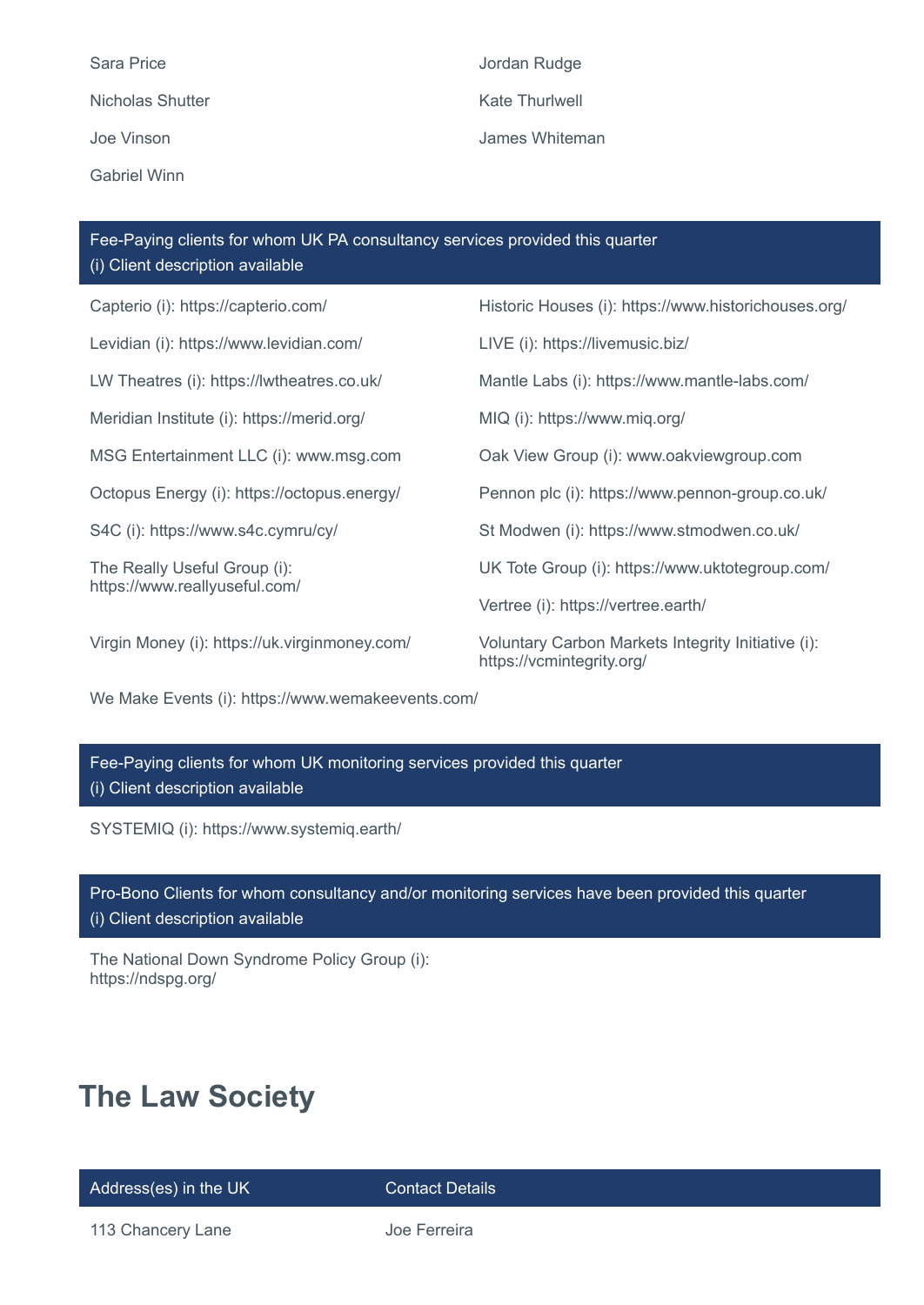020 8049 3903 Alexandra.Cardenas@lawsociety.org.uk [www.lawsociety.org.uk/parliament](http://www.lawsociety.org.uk/parliament)

| Practitioners (employed and sub-contracted) conducting PA activities this quarter |                 |
|-----------------------------------------------------------------------------------|-----------------|
| I Stephanie Boyce                                                                 | Jonathan Davies |
| Joe Ferreira (Councillor)                                                         | Hugo Forshaw    |
| Louise Hanson                                                                     | Megan Jacobs    |
| David McNeill                                                                     | Lubna Shuja     |
|                                                                                   |                 |

Alex Smeiman

## Pro-Bono Clients for whom consultancy and/or monitoring services have been provided this quarter (i) Client description available

APPG (secretariat) (i): The Law Society provides the International Law Committee (secretariat) (i): The secretariat for the APPG on legal and constitutional Law Society provides the secretariat for the affairs.

International Law Committee.

Law Council of Wales (Secretariat) (i): The Law Society provides the secretariat for the Law Council of Wales.

## **The PHA Group**

| Address(es) in the UK                                                          | <b>Contact Details</b>                                            |
|--------------------------------------------------------------------------------|-------------------------------------------------------------------|
| Hammer House, 117 Wardour Street<br>London<br>W1F OUN                          | Hamish Campbell-Shore<br>020 7025 1350<br>HamishC@thephagroup.com |
| 7 Park Row<br>Leeds<br>LS15HD                                                  |                                                                   |
| Bloc 17<br><b>Marble Street</b><br>Manchester<br><b>M2 3AW</b>                 |                                                                   |
| <b>Sussex Barn</b><br>1 Ashridgewood Business Park<br><b>Warren House Road</b> |                                                                   |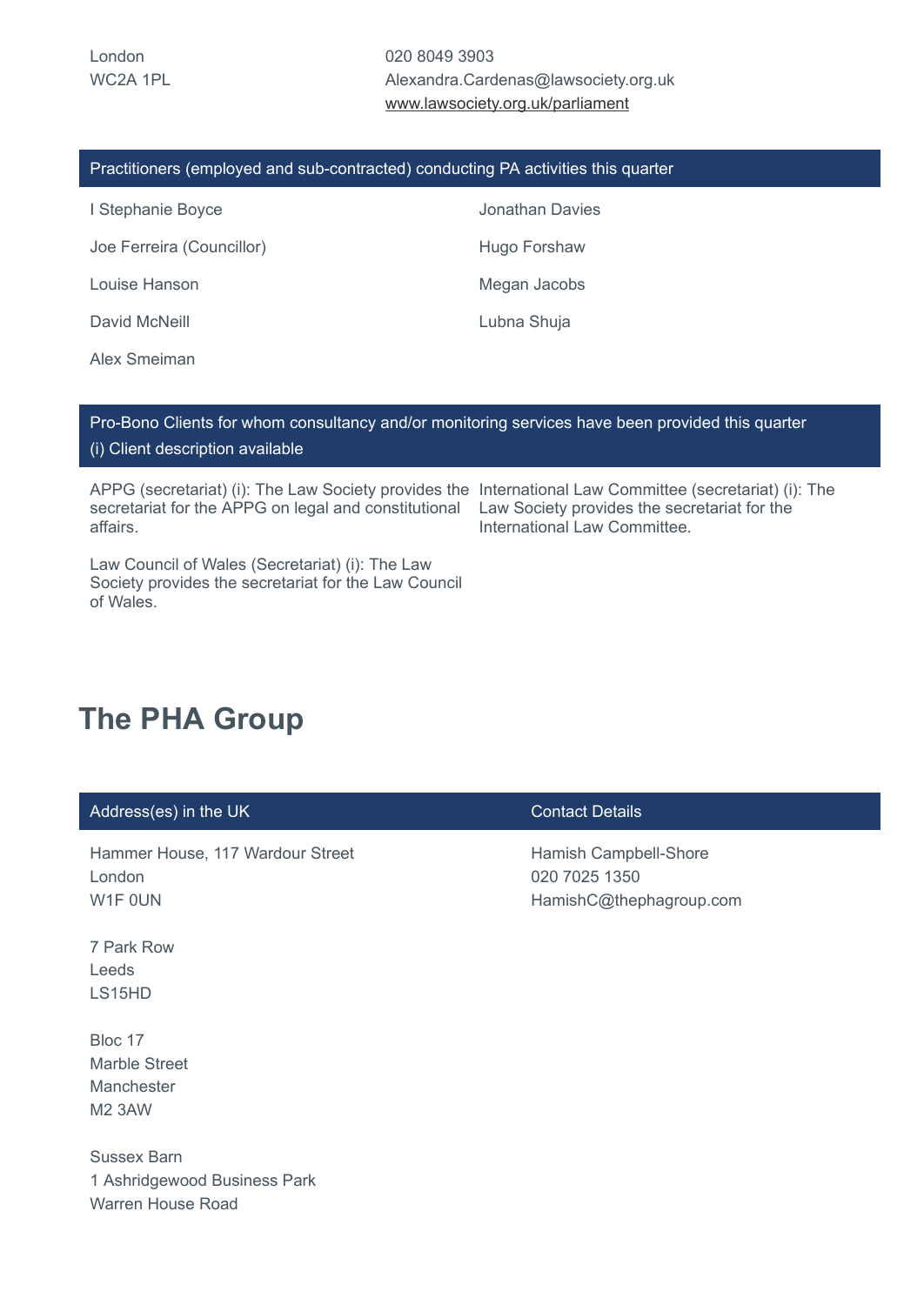Hamish Campbell-Shore

Fee-Paying clients for whom UK PA consultancy services provided this quarter (i) Client description available

Alchemie Technology

# **The Terrapin Group**

### Address(es) in the UK Contact Details

Suite 112 First Floor 95 Wilton Rd London SW1V 1BZ

Liz Williams 0203 174 2018 liz@terrapincommunications.co.uk [www.terrapingroup.co.uk](http://www.terrapingroup.co.uk/)

### Practitioners (employed and sub-contracted) conducting PA activities this quarter

| Peter Bingle            | <b>Lucy Bingle-Williams</b>     |
|-------------------------|---------------------------------|
| Natasha Bingle-Williams | <b>William Brady</b>            |
| David Clark             | <b>Cllr Kevin Davis</b>         |
| Sean Eke                | Cllr Ian George                 |
| Cllr Peter John         | <b>Cllr Stuart King</b>         |
| <b>Tara Overend</b>     | George Perfect                  |
| James Seabridge         | <b>Parvinder Singh Thaliwal</b> |
| Inessa Tserendejidiin   | Liz Williams                    |

Fee-Paying clients for whom UK PA consultancy services provided this quarter (i) Client description available

Abbey Wood Property Limited **Advanced Living Kingston Ltd** Amro Flemyn Croydon Limited **Amro Real Estate Partners** 

Amro Valentines Ltd **Amro Valentines Ltd** Apex Capital Partners Ltd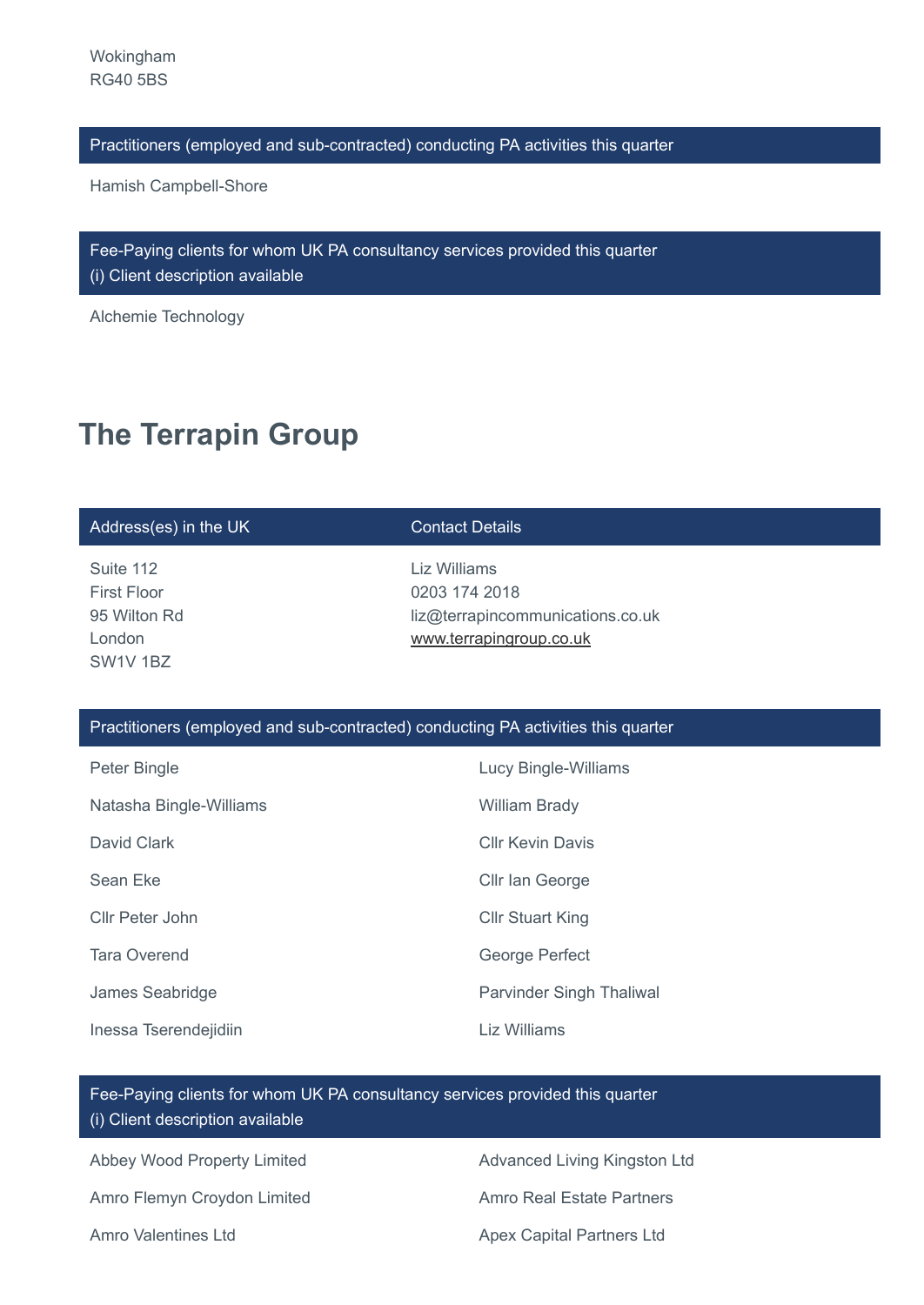| <b>Balance Out Living Ltd</b>                  | Barking and Dagenham Trading Partnership                 |
|------------------------------------------------|----------------------------------------------------------|
| <b>Bellway Homes Ltd</b>                       | <b>BlackShield Impact Capital Ltd</b>                    |
| <b>Camberwell Development Ltd</b>              | <b>Centro Planning Consultancy Ltd</b>                   |
| <b>Convoys Properties Ltd</b>                  | <b>Criterion Capital Ltd</b>                             |
| Danescroft (FREOF V Virginia Water) LLP        | Delancey                                                 |
| <b>Ebury Chadwell LLP</b>                      | Eden Project International Limited                       |
| Fairview Estates (Housing) Ltd                 | <b>Fairview New Homes Ltd</b>                            |
| <b>Gemona Properties Ltd</b>                   | <b>Graphite Square Holdings Limited</b>                  |
| Graphite Square Holdings Ltd                   | Halls Victoria Ltd                                       |
| Hausman Hughes Limited                         | <b>Heliport London Limited</b>                           |
| <b>Highgate Capital Limited</b>                | Home Group Ltd                                           |
| Hub Group                                      | Hutchison Property Group UK Ltd                          |
| IndigoScott Group Limited                      | <b>Inland Ltd</b>                                        |
| <b>Ivel Limited</b>                            | John Lysaght Properties Ltd                              |
| Kin Developments Ltd                           | <b>LTS Transport Solutions Ltd</b>                       |
| Mitheridge Capital Management Ltd              | <b>Morleys Stores Limited</b>                            |
| OCM Luxembourg EPF V BOL Culvert Road S.a.r.l. | OCM Luxembourg EPF V BOL Elephant and Castle<br>S.a.r.l. |
| <b>Otterpool Park LLP</b>                      | <b>Prowgress Investment Management</b>                   |
| Robert Brett and Sons Ltd                      | Rocco Homes (No.15) Ltd                                  |
| Rockwell Project Management Limited            | Rockwell Properties Ltd                                  |
| Rom Valley LLP                                 | S2 Bracknell Ltd                                         |
| S2 Developments Ltd                            | <b>SGN Property Holdings Ltd</b>                         |
| <b>SGN Wandsworth Ltd</b>                      | Social Capital Partners Ltd                              |
| Social Housing Plus Bensham Lane Ltd           | Social Housing Plus Fore Street Limited                  |
| <b>Southern Gas Networks</b>                   | <b>Square Bay Property Ltd</b>                           |
| <b>SRIL Clarence Street Ltd</b>                | Stand Up for the North Hampshire Downs                   |
| Sydenham Scheme LLP                            | <b>Thirdi Group</b>                                      |
| Wani LLP                                       | Weston Homes plc                                         |
| Wood Lane Real Estate LLP                      | York Road Development Ltd                                |
| Zenith Living (Barking) Ltd                    | Zodiac II Ltd                                            |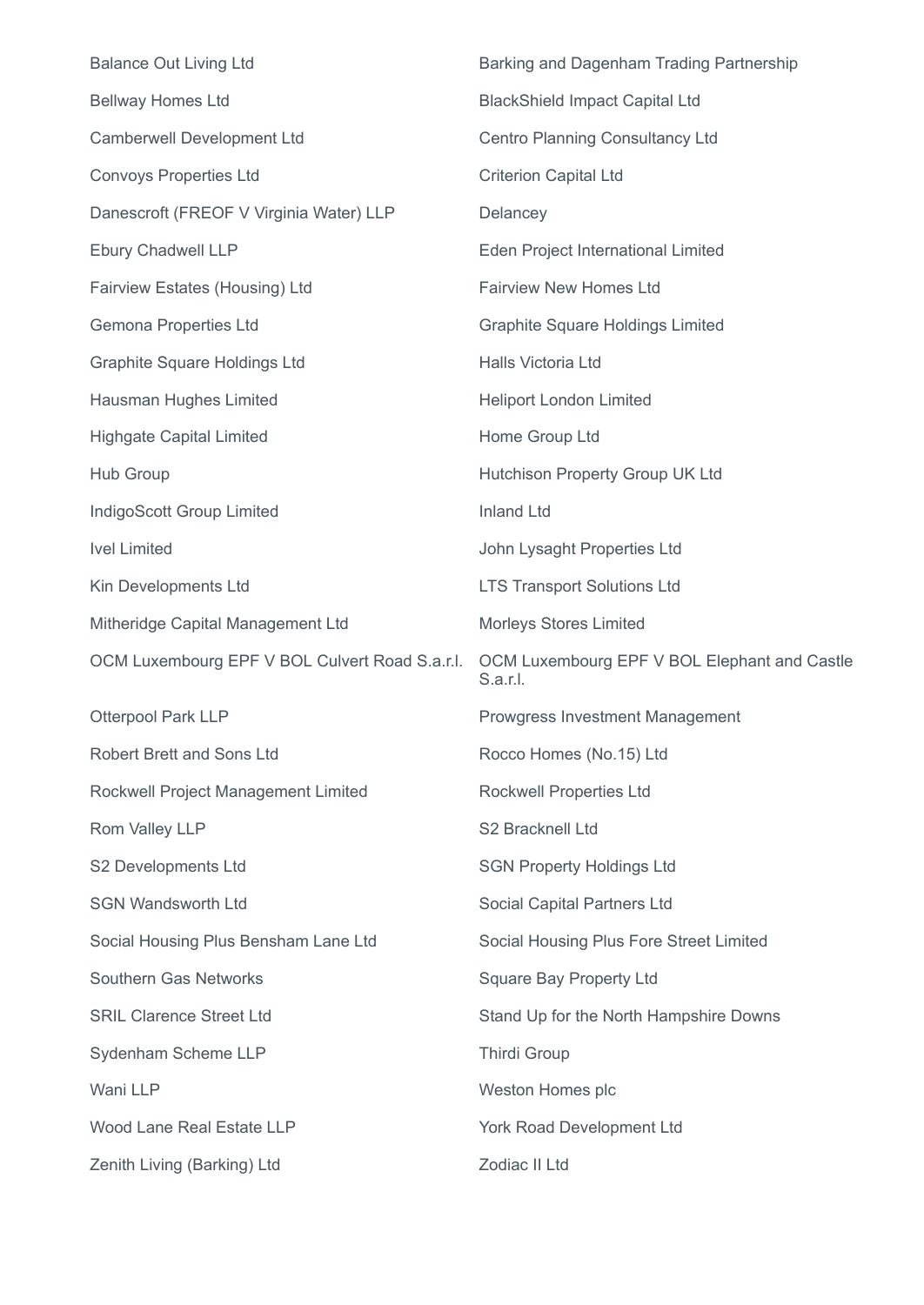## **University of Sussex**

## Address(es) in the UK Contact Details

Communications and External Affairs SH230 Sussex House University of Sussex **Brighton** BN1 9RH

Lenny Rolles N/A L.Rolles@sussex.ac.uk

Practitioners (employed and sub-contracted) conducting PA activities this quarter

Lenny Rolles (Councillor)

## **WA Communications Ltd**

### Address(es) in the UK Contact Details

6th Floor Artillery House 11-19 Artillery Row London SW1P 1RT

Dominic Church 020 7222 9500 dominicchurch@wacomms.co.uk [www.wacomms.co.uk](http://www.wacomms.co.uk/)

| Rebecca Brake          | <b>Isabella Calvert</b>      |
|------------------------|------------------------------|
| Jamie Capp             | Dominic Church               |
| Giulia Corsi           | Lizzy Cryar                  |
| Monica Davison         | Nathalie Dixon-Young         |
| Imogen Dunster         | Natasha Egan-Sjodin          |
| Kathryn Evans          | Lucy Farrell                 |
| Lee Findell            | <b>Emeka Forbes-Hastings</b> |
| <b>Caroline Gordon</b> | <b>Owen Griffiths</b>        |
| Sarah Gullo            | Amanda Haest                 |
| Naomi Harris           | Imogen Hartley               |
| Angus Hill             | <b>Alice Humphreys</b>       |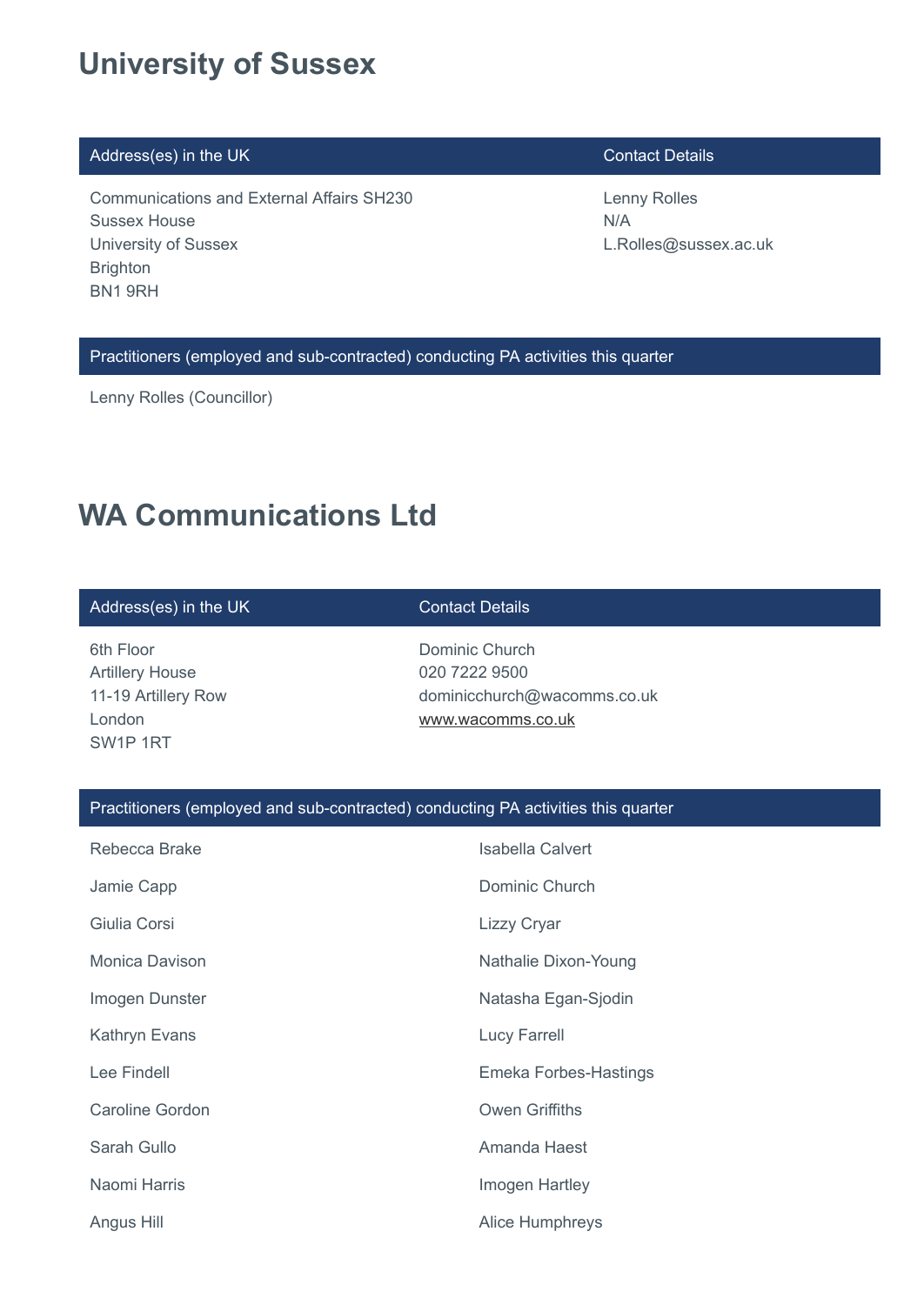| Alice Inch                       | Peter Jones            |
|----------------------------------|------------------------|
| <b>Ben Latimer</b>               | Rhoda Macdonald        |
| Matthew Mann                     | Annabelle Martin-Jones |
| Clara McDermott-Simarro          | <b>Ellie Naismith</b>  |
| Rebecca Noel                     | Ana Nogales Garcia     |
| <b>Philip Olesen</b>             | Leanne Pinney          |
| Alex Plumb                       | <b>Bhavika Popat</b>   |
| Lorna Russell \\\'Councillor\\\' | Dean Sowman            |
| lan Targett                      | <b>Robert Thomas</b>   |
| Lloyd Tingley                    | Arjun Upadhyay         |
| Elizabeth Wills                  | Marc Woolfson          |

| Antin Infrastructure Partners      | Astellas                                     |
|------------------------------------|----------------------------------------------|
| Aurora Group                       | <b>Baxter</b>                                |
| <b>Bayer</b>                       | <b>Bionic</b>                                |
| Cairngorm Capital                  | Camurus                                      |
| Cardtronics                        | <b>Children's Services Development Group</b> |
| <b>Comparison Technologies</b>     | <b>Compass Community Care</b>                |
| <b>CVC</b>                         | <b>Cycle Solutions</b>                       |
| <b>Cycle to Work Alliance</b>      | Cyclescheme Ltd                              |
| Dignity                            | Eaton                                        |
| <b>ECI</b>                         | Edenred                                      |
| Enertechnos                        | <b>Evans Cycles</b>                          |
| <b>Eversholt Rail</b>              | <b>Foster Care Associates</b>                |
| Gilead                             | <b>GW Pharmaceuticals</b>                    |
| <b>Halfords Ltd</b>                | <b>Hawk Incentives</b>                       |
| <b>Hesley Group</b>                | Humm Group                                   |
| Landmark                           | <b>Merck</b>                                 |
| <b>MG Alba</b>                     | National Fostering Agency Ltd                |
| National Joint Utilities Group Ltd | <b>Nesta</b>                                 |
| <b>Network Digital Marketing</b>   | <b>Newcastle University</b>                  |
|                                    |                                              |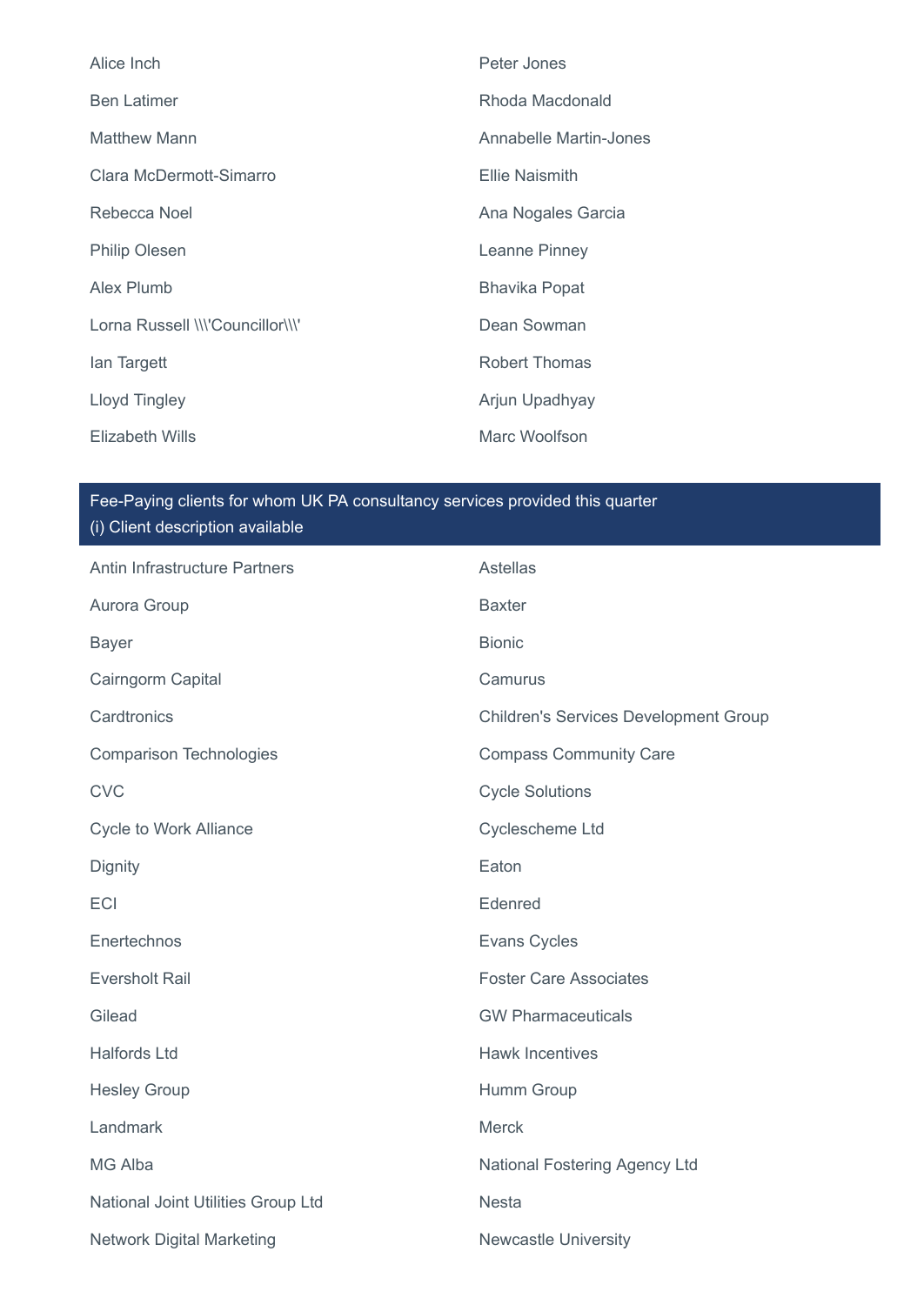| <b>Nordic Capital</b>       | Notemachine              |
|-----------------------------|--------------------------|
| <b>Novartis</b>             | Novo Nordisk             |
| Optionis                    | Orbis                    |
| <b>Outcomes First Group</b> | Peoplesafe               |
| <b>Priory Group</b>         | <b>Providence Equity</b> |
| <b>Pure Electric</b>        | <b>Roadchef Limited</b>  |
| Sanofi                      | Schoolwear Association   |
| Simplify                    | Simplyhealth             |
| Stagecoach                  | The SENAD Group          |
| <b>Trilantic Partners</b>   | Vivup                    |
| <b>Witherslack Group</b>    | Women in Life Sciences   |
|                             |                          |

# **Weber Shandwick**

| Address(es) in the UK                                                        | <b>Contact Details</b>                                                                                                                    |  |
|------------------------------------------------------------------------------|-------------------------------------------------------------------------------------------------------------------------------------------|--|
| 135 Bishopsgate<br>London<br>EC2M 3AN                                        | <b>Meredith Williams</b><br>+44 20 7067 0000<br>MWilliams@webershandwick.com<br>http://www.webershandwick.co.uk/what-we-do/public-affairs |  |
| 1 Lochrin Square<br>92-98 Fountainbridge<br>Edinburgh<br>Scotland<br>EH3 9QA |                                                                                                                                           |  |
| 2 Jordan Street<br>Knott Mill<br>Manchester<br>M15 4PY                       |                                                                                                                                           |  |
| <b>Other Countries of Operation</b>                                          |                                                                                                                                           |  |
| <b>AUSTRALIA</b>                                                             | <b>BELGIUM</b>                                                                                                                            |  |
| <b>BRAZIL</b>                                                                | <b>CANADA</b>                                                                                                                             |  |
| <b>CHINA</b>                                                                 | <b>COLOMBIA</b>                                                                                                                           |  |
| <b>FRANCE</b>                                                                | <b>GERMANY</b>                                                                                                                            |  |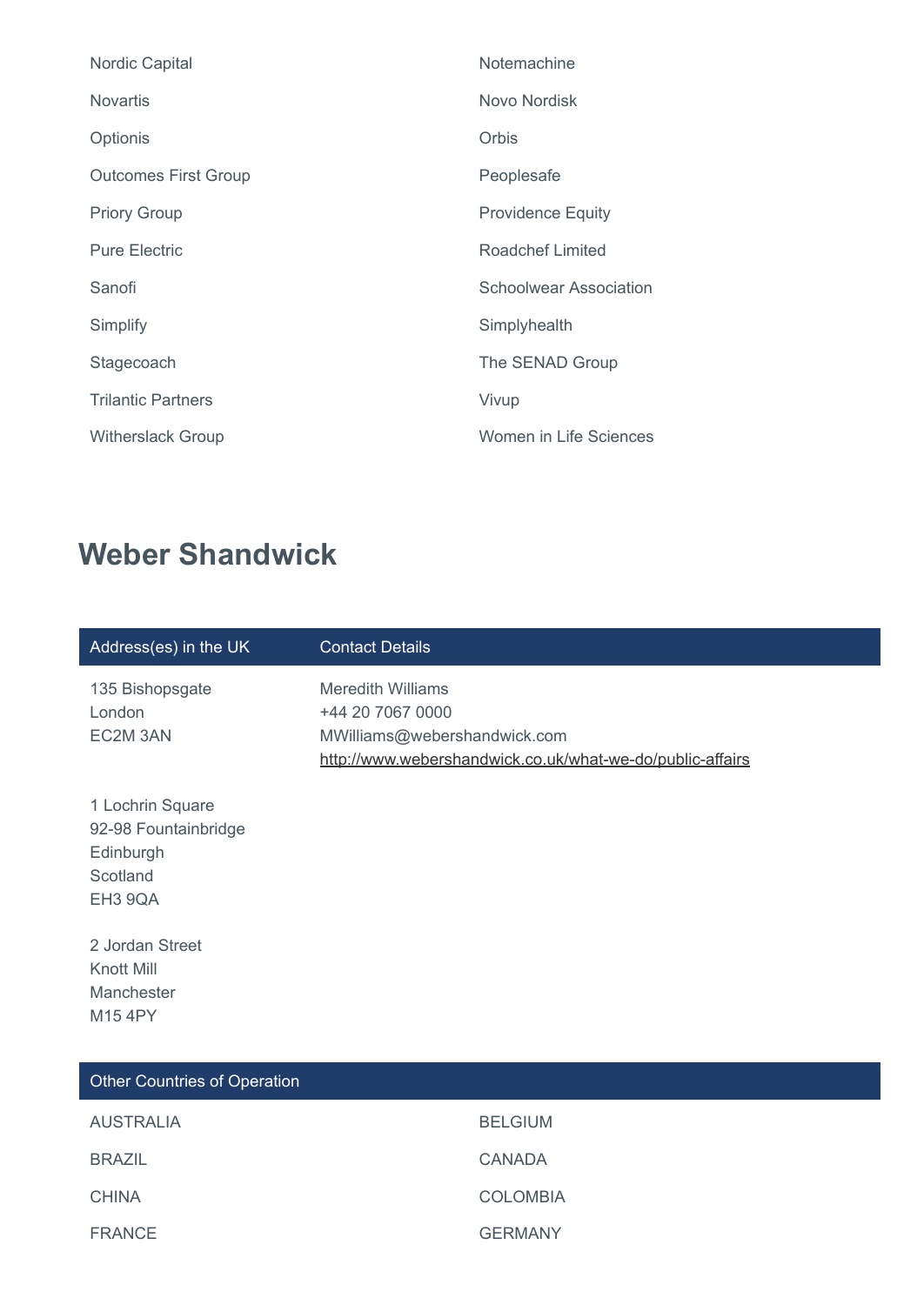| <b>INDIA</b>       | <b>INDONESIA</b>     |
|--------------------|----------------------|
| <b>JAPAN</b>       | KOREA, REPUBLIC OF   |
| <b>MALAYSIA</b>    | <b>MEXICO</b>        |
| <b>SINGAPORE</b>   | <b>SOUTH AFRICA</b>  |
| <b>SPAIN</b>       | <b>SWEDEN</b>        |
| <b>SWITZERLAND</b> | <b>THAILAND</b>      |
| <b>TURKEY</b>      | UNITED ARAB EMIRATES |
| UNITED STATES      |                      |

| Theo Bamber               | <b>Rachel Billings</b>   |
|---------------------------|--------------------------|
| <b>Heather Blundell</b>   | <b>Rachael Bolton</b>    |
| <b>Erildas Budraitis</b>  | Amelia Cartwright        |
| Rod Clayton               | Iona Davidson            |
| Dean Gallagher            | Elizabeth Gaughan        |
| Nick Gordon               | Katie Greenslade         |
| <b>Patrick Harrison</b>   | Jodie Hedley             |
| Katie Hill                | Amy Hopkinson            |
| Nicole Jeary              | <b>Robert Jones</b>      |
| Alice Lamb                | <b>Richard Lambert</b>   |
| Alex Lancaster            | <b>James Marshall</b>    |
| <b>Wendy Mitchell</b>     | <b>Isobel Moseley</b>    |
| Sophie Poston             | Izzy Pugh-Cook           |
| <b>Bill Ranatunga</b>     | George Reid              |
| <b>Graham Reid</b>        | Megan Sager              |
| Luisa Schlange            | Honoria Simpson          |
| Luke Skipper              | Jonathan Smith           |
| Andrew Smith (Councillor) | <b>Ben Stetson</b>       |
| Laura Tapper              | Ed Taylor                |
| Jacqueline Traore         | <b>Meredith Williams</b> |
| <b>Catherine Williams</b> |                          |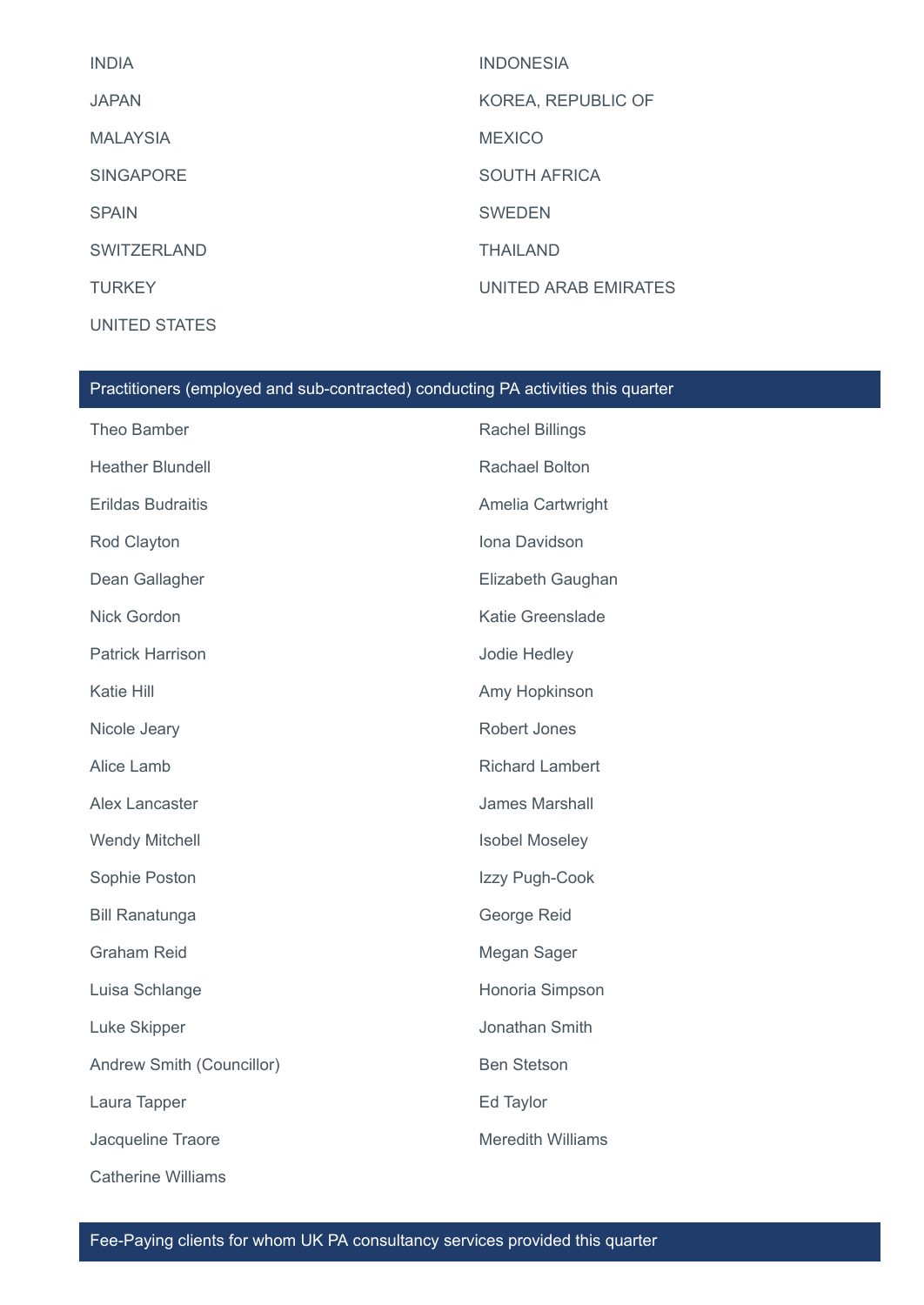| (i) Client description available               |                                         |
|------------------------------------------------|-----------------------------------------|
| Robertson                                      | AB InBev                                |
| Abbott                                         | Aberdeen Harbour Board                  |
| Agriculture and Horticulture Development Board | Amazon                                  |
| Asda                                           | <b>Barratt</b>                          |
| <b>Boundless</b>                               | <b>BVI Finance</b>                      |
| Cerberus                                       | <b>Electricity North West</b>           |
| Equinor                                        | <b>First State Investments</b>          |
| Freesat                                        | Galapagos NV                            |
| Gilead                                         | <b>GSK Consumer Health</b>              |
| Homes for Later Living                         | Iceland                                 |
| Iron Mountain                                  | JP Morgan                               |
| <b>Key Cities</b>                              | <b>Link Asset Services</b>              |
| <b>Mears</b>                                   | Mondelez                                |
| Moto                                           | Nespresso                               |
| <b>Nestle</b>                                  | News Corporation (News UK)              |
| Northrop Grumman                               | <b>Offshore Contractors Association</b> |
| <b>Offshore Energy UK</b>                      | <b>Ontario Teachers Pension Plan</b>    |
| Papa Johns                                     | Perrigo                                 |
| Pitchup.com                                    | <b>Princes Group</b>                    |
| <b>Provident Financial Group</b>               | Ravenscraig Limited                     |
| Raytheon                                       | <b>Renewable Energy Systems</b>         |
| <b>Respect Me</b>                              | Rockwool                                |
| Serco                                          | <b>STADA</b>                            |
| <b>Sunderland City Council</b>                 | The Glenmorangie Company Ltd            |
| <b>Velux</b>                                   |                                         |

# **Westminster City Council**

Address(es) in the UK Contact Details

64 Victoria Street Satchi Mahendran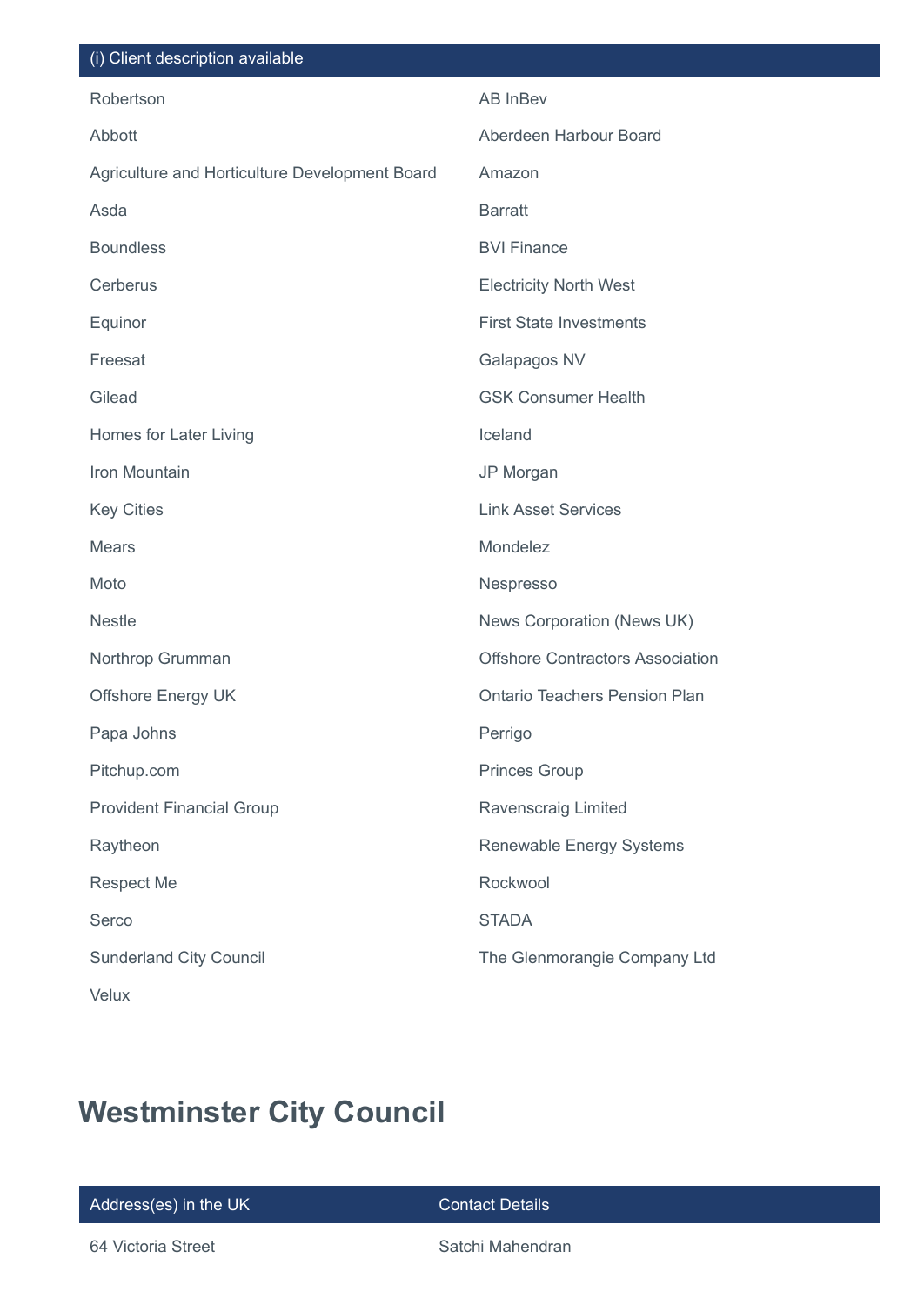**Westminster** London London SW1E 6QP

07447029358 gkharay@westminster.gov.uk [www.westminster.gov.uk](http://www.westminster.gov.uk/)

### Practitioners (employed and sub-contracted) conducting PA activities this quarter

Satchi Mahendran

The lead for public affairs is Satchi Mahendran, drawing on support from the council's policy and communication specialists, as well as me across the council's various public affairs priorities. The work covers Westminster priorities as well as central London and London-wide priorities.

## **Whistle PR**

## Address(es) in the UK Contact Details

306 Fort Dunlop Fort Parkway Birmingham B24 9FD

Whistle PR 0121 517 5177 info@whistlepr.co.uk [www.whistlepr.co.uk](http://www.whistlepr.co.uk/)

### Practitioners (employed and sub-contracted) conducting PA activities this quarter

Claire Gething **Sarah Kent** Sarah Kent

Note: nil returns this quarter (no public affairs conducted over this period)

## **Wise**

| Address(es) in the UK                                                          | Contact Details                                                 |  |
|--------------------------------------------------------------------------------|-----------------------------------------------------------------|--|
| 6th Floor<br>The Tea Building<br>56 Shoreditch High Street<br>London<br>E1 6JJ | Policy EMEA<br>N/A<br>policy.emea@wise.com<br>https://wise.com/ |  |
|                                                                                |                                                                 |  |

Other Countries of Operation